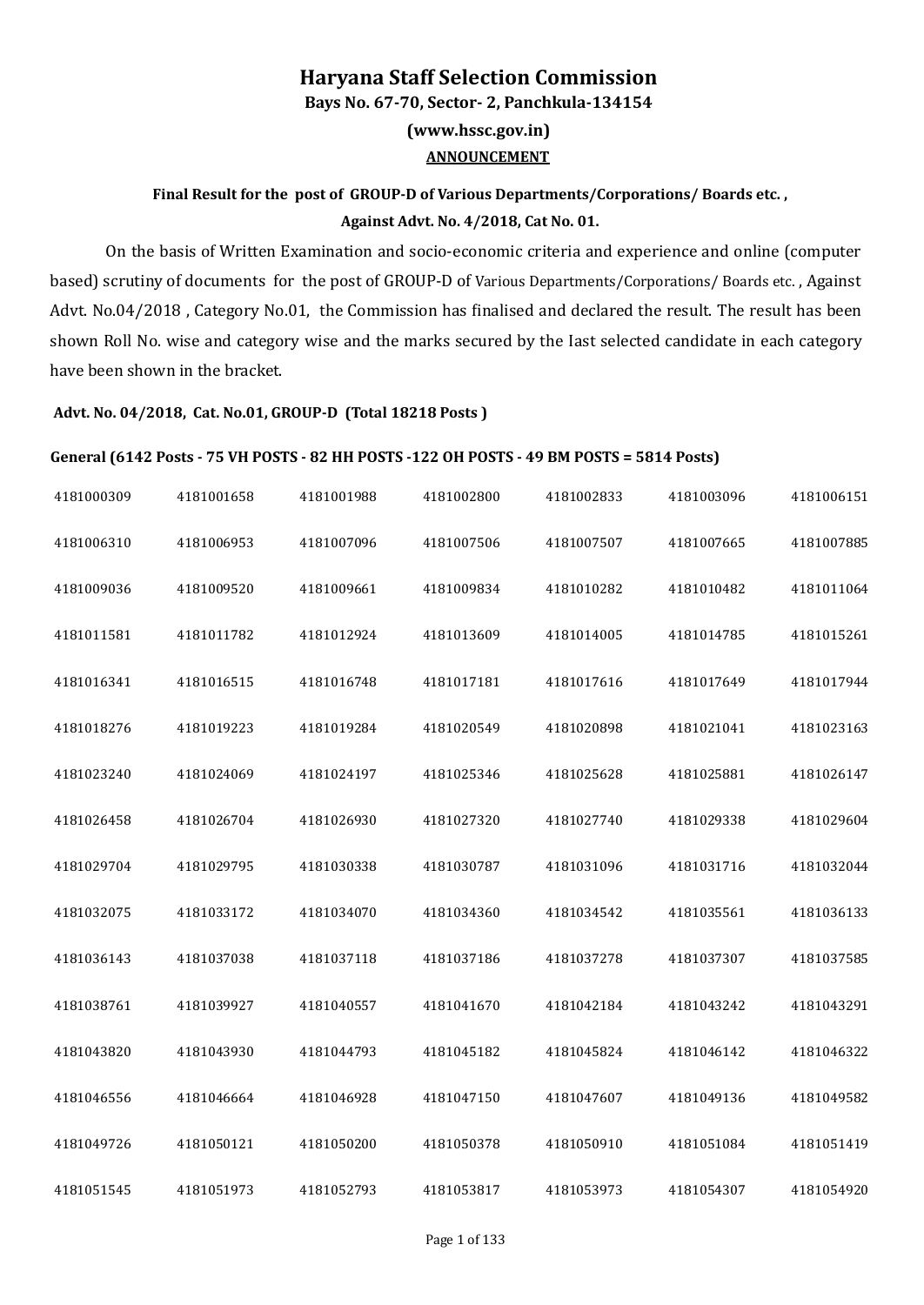| 4181055135 | 4181056656 | 4181057317 | 4181057332 | 4181057482 | 4181057556 | 4181058740 |
|------------|------------|------------|------------|------------|------------|------------|
| 4181059062 | 4181059156 | 4181059176 | 4181059679 | 4181059749 | 4181060546 | 4181060604 |
| 4181060615 | 4181061276 | 4181062354 | 4181062447 | 4181062860 | 4181063137 | 4181063568 |
| 4181063976 | 4181064475 | 4181065852 | 4181065933 | 4181066722 | 4181067487 | 4181067614 |
| 4181067641 | 4181067869 | 4181067940 | 4181067980 | 4181068235 | 4181068645 | 4181069617 |
| 4181069651 | 4181069715 | 4181070012 | 4181071274 | 4181071297 | 4181071674 | 4181072617 |
| 4181073109 | 4181073909 | 4181075281 | 4181076176 | 4181076824 | 4181076843 | 4181078572 |
| 4181081149 | 4181081338 | 4181081754 | 4181081889 | 4181082001 | 4181082279 | 4181082681 |
| 4181082859 | 4181082999 | 4181083736 | 4181083949 | 4181084337 | 4181084390 | 4181084511 |
| 4181084909 | 4181086122 | 4181086388 | 4181086673 | 4181086790 | 4181086826 | 4181086865 |
| 4181087767 | 4181088108 | 4181088475 | 4181088581 | 4181088984 | 4181089947 | 4181090100 |
| 4181090355 | 4181090564 | 4181090631 | 4181090751 | 4181091051 | 4181091098 | 4181091360 |
| 4181091846 | 4181091898 | 4181092263 | 4181092501 | 4181092564 | 4181092580 | 4181092917 |
| 4181093159 | 4181093516 | 4181093871 | 4181094193 | 4181094731 | 4181095094 | 4181095631 |
| 4181095996 | 4181097184 | 4181097574 | 4181100134 | 4181100135 | 4181100141 | 4181100285 |
| 4181101292 | 4181102107 | 4181102430 | 4181103786 | 4181104527 | 4181105817 | 4181106109 |
| 4181106592 | 4181106702 | 4181107178 | 4181107737 | 4181107945 | 4181108326 | 4181108371 |
| 4181109208 | 4181110569 | 4181111394 | 4181111737 | 4181113139 | 4181113407 | 4181114722 |
| 4181115130 | 4181116008 | 4181116119 | 4181116895 | 4181116918 | 4181116982 | 4181117095 |
| 4181117118 | 4181118382 | 4181118551 | 4181119012 | 4181119225 | 4181119561 | 4181120142 |
| 4181120294 | 4181120871 | 4181121901 | 4181122320 | 4181123153 | 4181123298 | 4181123567 |
| 4181124128 | 4181125179 | 4181125379 | 4181126580 | 4181126658 | 4181126908 | 4181127257 |
| 4181127385 | 4181127411 | 4181127559 | 4181128588 | 4181129589 | 4181129600 | 4181130424 |
| 4181130529 | 4181131212 | 4181131379 | 4181132064 | 4181133045 | 4181133228 | 4181134598 |
| 4181134736 | 4181135059 | 4181135495 | 4181137183 | 4181137250 | 4181137581 | 4181137752 |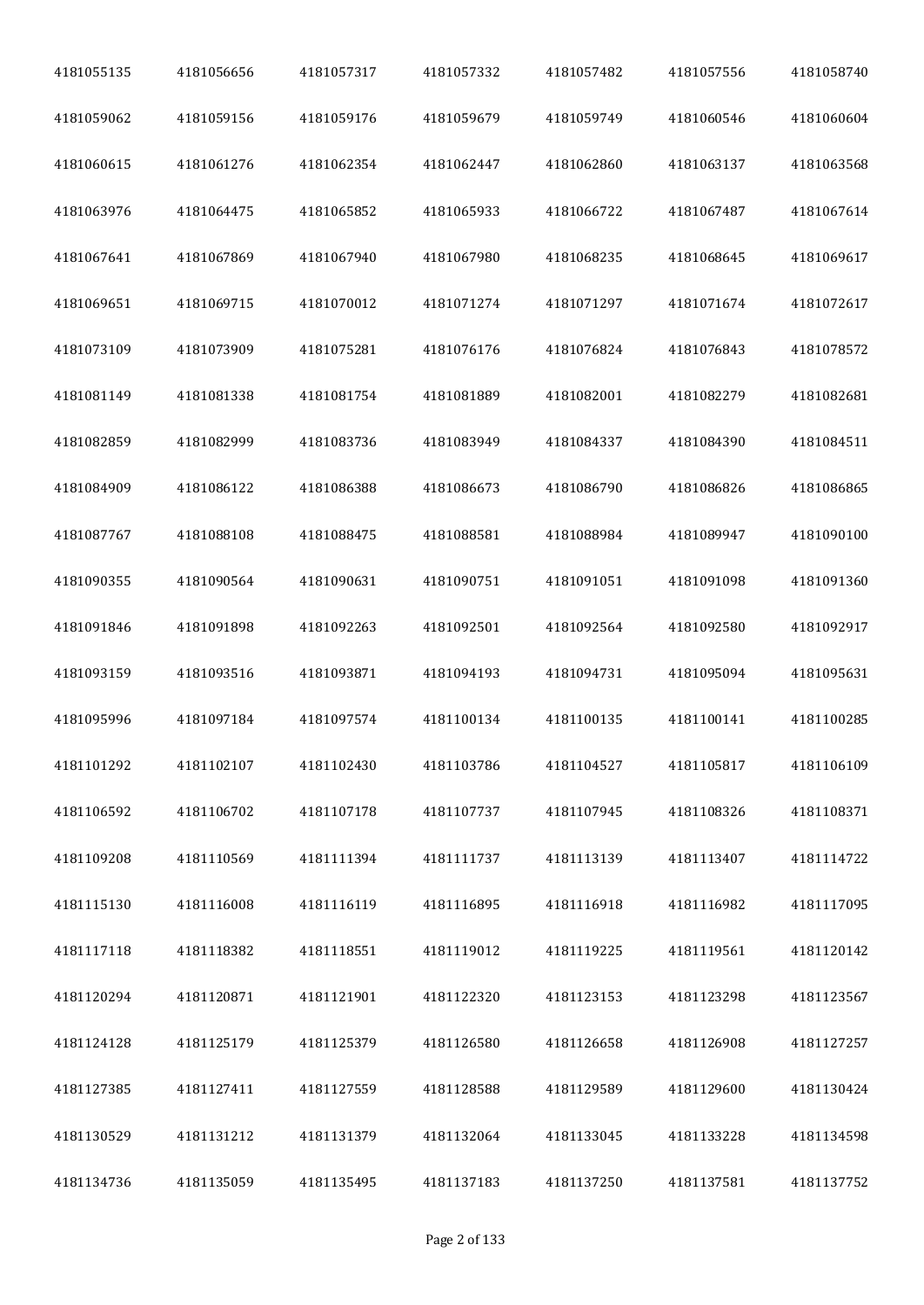| 4181137766 | 4181138938 | 4181139022 | 4181139100 | 4181139447 | 4181139467 | 4181139585 |
|------------|------------|------------|------------|------------|------------|------------|
| 4181139662 | 4181139718 | 4181139750 | 4181140409 | 4181141118 | 4181141411 | 4181141877 |
| 4181142723 | 4181143061 | 4181143563 | 4181143746 | 4181144102 | 4181144690 | 4181145561 |
| 4181145643 | 4181145807 | 4181145937 | 4181146838 | 4181148330 | 4181148856 | 4181150165 |
| 4181150889 | 4181151029 | 4181151418 | 4181152748 | 4181153170 | 4181154200 | 4181154993 |
| 4181155402 | 4181155468 | 4181157557 | 4181157901 | 4181158091 | 4181158165 | 4181158786 |
| 4181159388 | 4181159408 | 4181159842 | 4181159851 | 4181160770 | 4181161039 | 4181161735 |
| 4181162449 | 4181162905 | 4181163447 | 4181164385 | 4181165082 | 4181165558 | 4181165656 |
| 4181166103 | 4181169095 | 4181169352 | 4181169730 | 4181169757 | 4181170078 | 4181170398 |
| 4181170475 | 4181170554 | 4181170684 | 4181170716 | 4181170900 | 4181170937 | 4181171122 |
| 4181171305 | 4181171581 | 4181171584 | 4181171684 | 4181171808 | 4181172570 | 4181172893 |
| 4181172905 | 4181173001 | 4181173185 | 4181174272 | 4181174464 | 4181174588 | 4181174601 |
| 4181174783 | 4181174808 | 4181174946 | 4181175021 | 4181176645 | 4181177028 | 4181177119 |
| 4181177248 | 4181177304 | 4181177400 | 4181177950 | 4181177967 | 4181179096 | 4181180628 |
| 4181181479 | 4181181687 | 4181182448 | 4181182793 | 4181183329 | 4181183534 | 4181184366 |
| 4181186056 | 4181186736 | 4181187376 | 4181191131 | 4181191740 | 4181192741 | 4181192903 |
| 4181195318 | 4181195330 | 4181196136 | 4181196277 | 4181196833 | 4181197501 | 4181197786 |
| 4181198039 | 4181199371 | 4181200760 | 4181200923 | 4181201971 | 4181202669 | 4181204679 |
| 4181204949 | 4181205016 | 4181205730 | 4181205940 | 4181206460 | 4181206880 | 4181207381 |
| 4181207916 | 4181208280 | 4181208282 | 4181209581 | 4181209978 | 4181210794 | 4181210873 |
| 4181211075 | 4181211187 | 4181211314 | 4181211466 | 4181211692 | 4181211857 | 4181212108 |
| 4181212184 | 4181212350 | 4181212753 | 4181212963 | 4181213368 | 4181213962 | 4181214639 |
| 4181214816 | 4181214942 | 4181215799 | 4181216094 | 4181216237 | 4181216986 | 4181217962 |
| 4181218251 | 4181218453 | 4181218643 | 4181219484 | 4181220256 | 4181221091 | 4181222085 |
| 4181222214 | 4181222477 | 4181223815 | 4181224182 | 4181224382 | 4181230870 | 4181235221 |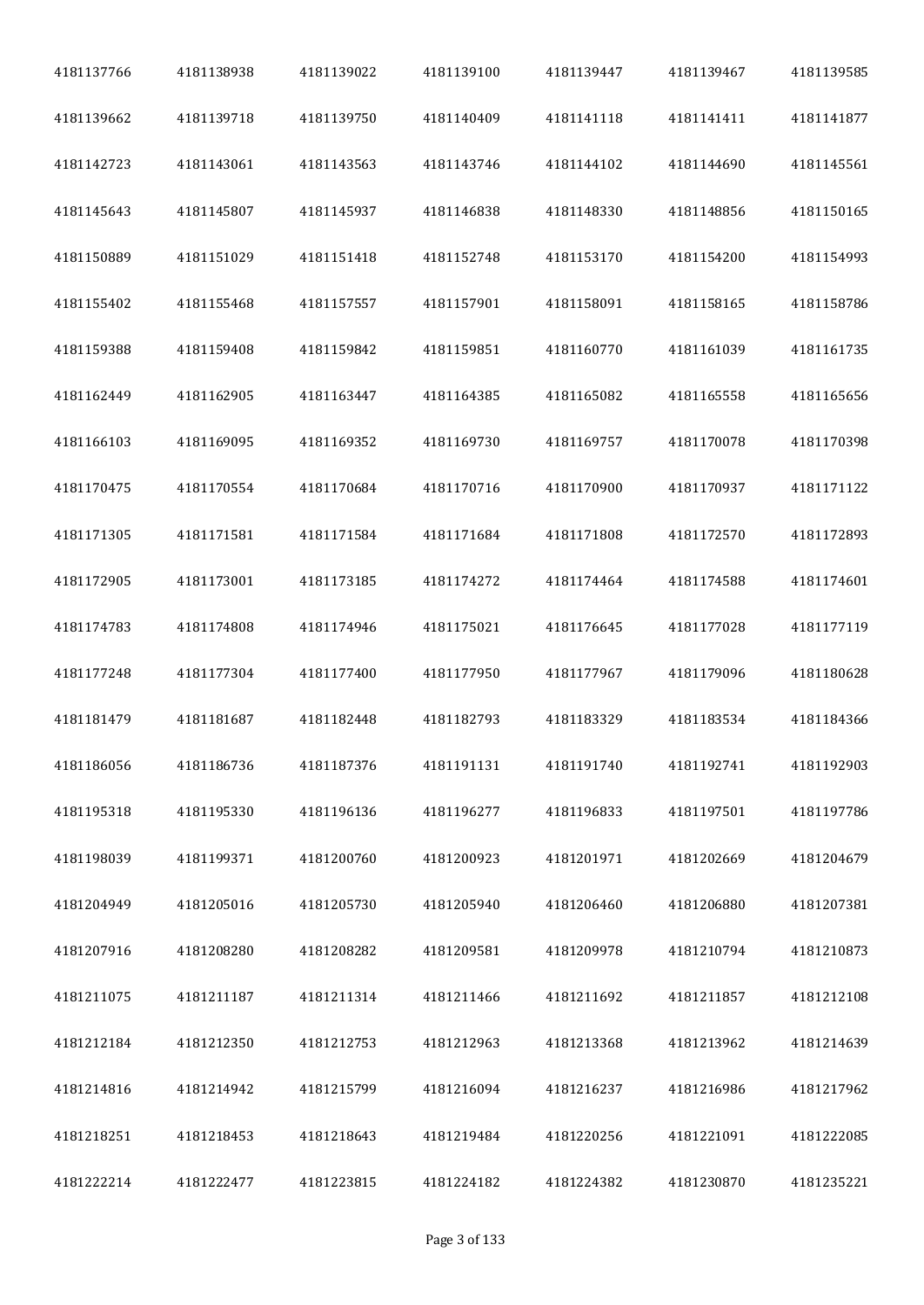| 4181237771 | 4181241628 | 4181242650 | 4181242666 | 4181242726 | 4181242773 | 4181242868 |
|------------|------------|------------|------------|------------|------------|------------|
| 4181243877 | 4181244051 | 4181246562 | 4181247553 | 4181247712 | 4181251593 | 4181252086 |
| 4181253172 | 4181253305 | 4181253412 | 4181253864 | 4181254171 | 4181254792 | 4181255913 |
| 4181256759 | 4181259030 | 4181259943 | 4181261295 | 4181261823 | 4181262159 | 4181262164 |
| 4181262211 | 4181262492 | 4181263080 | 4181264033 | 4181264999 | 4181265044 | 4181265502 |
| 4181265622 | 4181266472 | 4181268145 | 4181268290 | 4181268596 | 4181270218 | 4181270323 |
| 4181273799 | 4181274146 | 4181274157 | 4181275025 | 4181276174 | 4181276281 | 4181276396 |
| 4181276953 | 4181277771 | 4181280357 | 4181281976 | 4181282852 | 4181282910 | 4181283025 |
| 4181284192 | 4181286022 | 4181286263 | 4181287715 | 4181287854 | 4181288004 | 4181288992 |
| 4181289074 | 4181289688 | 4181289702 | 4181290006 | 4181290839 | 4181290919 | 4181291099 |
| 4181291315 | 4181291410 | 4181293359 | 4181293425 | 4181295405 | 4181298103 | 4181298442 |
| 4181299182 | 4181300134 | 4181300743 | 4181301518 | 4181301787 | 4181302535 | 4181302539 |
| 4181302540 | 4181302944 | 4181303308 | 4181304037 | 4181304970 | 4181305779 | 4181305847 |
| 4181306910 | 4181307165 | 4181309718 | 4181309827 | 4181309833 | 4181312151 | 4181312243 |
| 4181312346 | 4181312443 | 4181312448 | 4181313628 | 4181315195 | 4181317785 | 4181318083 |
| 4181318752 | 4181320482 | 4181320600 | 4181321229 | 4181321817 | 4181322766 | 4181322882 |
| 4181323782 | 4181323801 | 4181324049 | 4181324053 | 4181324457 | 4181324819 | 4181325052 |
| 4181325700 | 4181326390 | 4181327041 | 4181327309 | 4181328545 | 4181328630 | 4181330866 |
| 4181331769 | 4181332020 | 4181332633 | 4181332641 | 4181332958 | 4181333253 | 4181335057 |
| 4181335936 | 4181336148 | 4181336394 | 4181338347 | 4181338367 | 4181339687 | 4181340956 |
| 4181342235 | 4181343961 | 4181344202 | 4181345685 | 4181348540 | 4181348570 | 4181348756 |
| 4181349536 | 4181350566 | 4181351584 | 4181352205 | 4181353179 | 4181353331 | 4181355204 |
| 4181355448 | 4181356958 | 4181357210 | 4181357292 | 4181357497 | 4181359226 | 4181359253 |
| 4181359533 | 4181361768 | 4181361802 | 4181363225 | 4181363510 | 4181363765 | 4181363794 |
| 4181365025 | 4181366081 | 4181367522 | 4181368603 | 4181369145 | 4181369273 | 4181369563 |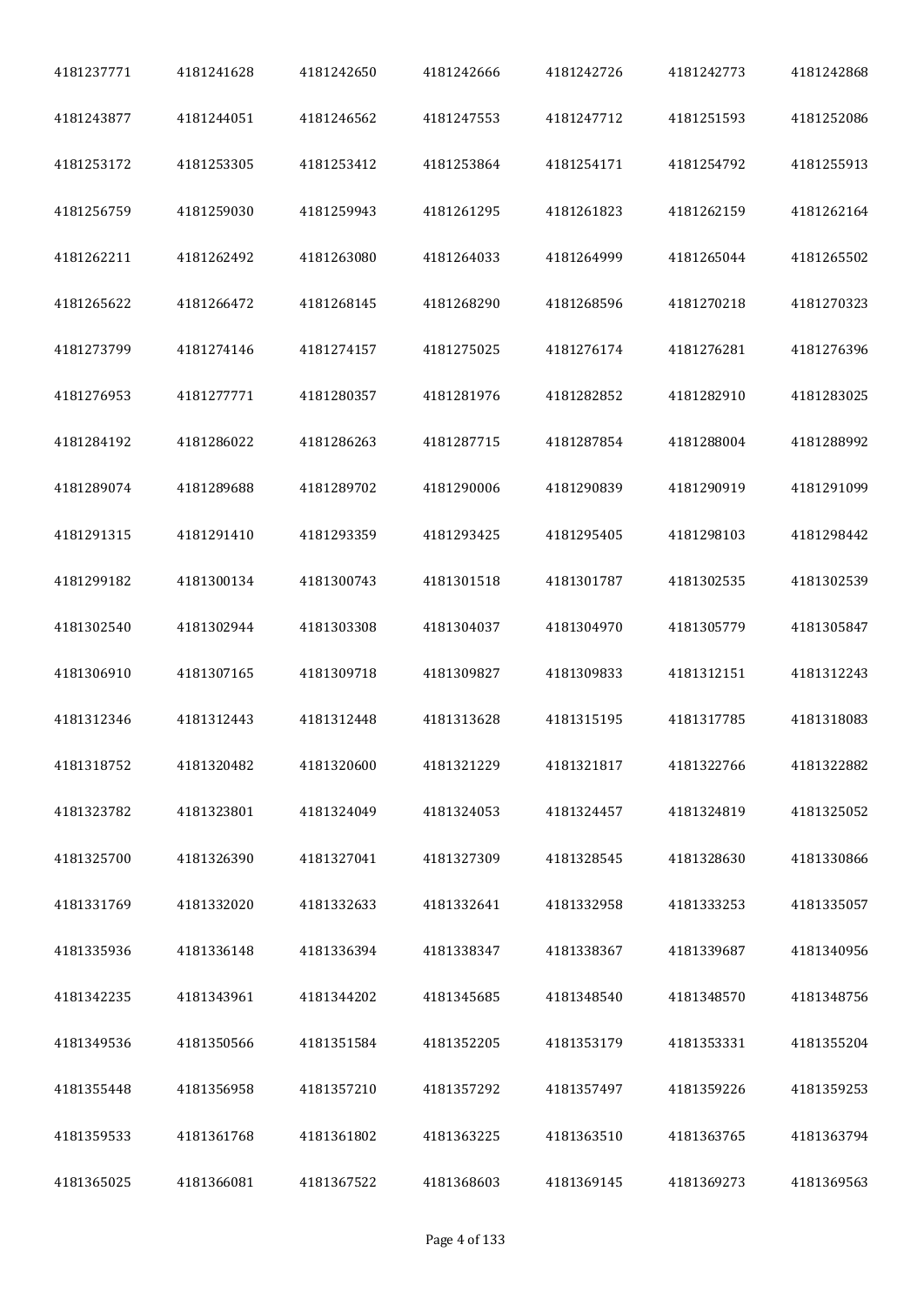| 4181372943 | 4181373387 | 4181373429 | 4181373626 | 4181375563 | 4181376278 | 4181376655 |
|------------|------------|------------|------------|------------|------------|------------|
| 4181377068 | 4181377699 | 4181379541 | 4181380271 | 4181380856 | 4181381709 | 4181382725 |
| 4181383176 | 4181383182 | 4181383184 | 4181383188 | 4181383194 | 4181383196 | 4181384037 |
| 4181384173 | 4181385607 | 4181386417 | 4181386840 | 4181386917 | 4181387194 | 4181388714 |
| 4181388935 | 4181389171 | 4181390318 | 4181390487 | 4181390549 | 4181391700 | 4181392589 |
| 4181394197 | 4181398159 | 4181398326 | 4181398828 | 4181400748 | 4181401259 | 4181401490 |
| 4181401663 | 4181402948 | 4181403045 | 4181403437 | 4181406874 | 4181407148 | 4181407323 |
| 4181407840 | 4181408182 | 4181408805 | 4181410333 | 4181411080 | 4181411947 | 4181412200 |
| 4181416452 | 4181416519 | 4181416703 | 4181418473 | 4181418508 | 4181420238 | 4181421452 |
| 4181421801 | 4181422473 | 4181424224 | 4181424790 | 4181424791 | 4181425340 | 4181425769 |
| 4181426430 | 4181426990 | 4181427693 | 4181430784 | 4181431995 | 4181432354 | 4181432685 |
| 4181433705 | 4181435915 | 4181436382 | 4181436789 | 4181437899 | 4181437936 | 4181439293 |
| 4181439684 | 4181439876 | 4181442816 | 4181442909 | 4181443926 | 4181443976 | 4181447253 |
| 4181447530 | 4181448190 | 4181450506 | 4181451220 | 4181452036 | 4181452083 | 4181454096 |
| 4181454990 | 4181454996 | 4181457027 | 4181461601 | 4181462494 | 4181462623 | 4181462659 |
| 4181463457 | 4181464228 | 4181465666 | 4181466198 | 4181466542 | 4181466735 | 4181467630 |
| 4181467925 | 4181469242 | 4181470714 | 4181470827 | 4181471452 | 4181473467 | 4181474264 |
| 4181474566 | 4181476973 | 4181479426 | 4181479431 | 4181479432 | 4181481788 | 4181482130 |
| 4181487031 | 4181487216 | 4181487970 | 4181488618 | 4181490462 | 4181491994 | 4181494751 |
| 4181495143 | 4181495498 | 4181496310 | 4181497378 | 4181498854 | 4181499800 | 4181500191 |
| 4181501779 | 4181501960 | 4181502682 | 4181504570 | 4181504572 | 4181506991 | 4181506995 |
| 4181507123 | 4181507576 | 4181507722 | 4181507821 | 4181508211 | 4181509597 | 4181510159 |
| 4181510233 | 4181510265 | 4181510324 | 4181510422 | 4181512397 | 4181513972 | 4181515979 |
| 4181516413 | 4181517788 | 4181520051 | 4181523937 | 4181526593 | 4181528193 | 4181531028 |
| 4181532622 | 4181533652 | 4181533859 | 4181534483 | 4181534929 | 4181539689 | 4181541934 |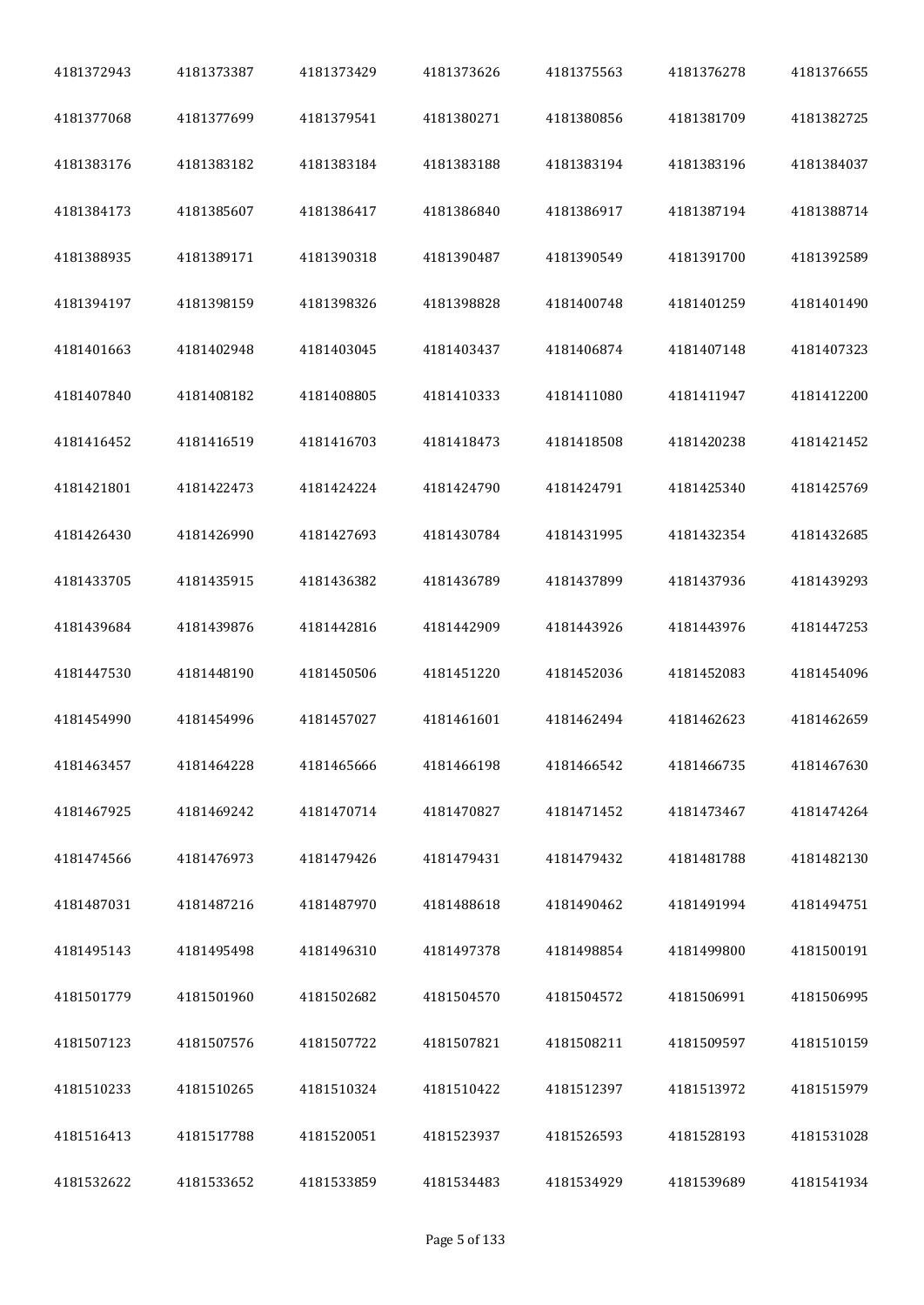| 4181542827 | 4181543288 | 4181543331 | 4181543508 | 4181544698 | 4181545697 | 4181546207 |
|------------|------------|------------|------------|------------|------------|------------|
| 4181546913 | 4181547822 | 4181550447 | 4181550603 | 4181551952 | 4181552499 | 4181552540 |
| 4181552842 | 4181554497 | 4181555625 | 4181556357 | 4181556739 | 4181559266 | 4181559772 |
| 4181560241 | 4181561232 | 4181563394 | 4181566051 | 4181566451 | 4181567856 | 4181568353 |
| 4181569346 | 4181572331 | 4181573886 | 4181575431 | 4181575857 | 4181578059 | 4181578762 |
| 4181578881 | 4181580275 | 4181580417 | 4181581136 | 4181581839 | 4181582722 | 4181583214 |
| 4181583674 | 4181589712 | 4181591456 | 4181591968 | 4181593262 | 4181593583 | 4181593947 |
| 4181596218 | 4181599084 | 4181599988 | 4181600326 | 4181601060 | 4181601250 | 4181601765 |
| 4181602021 | 4181602277 | 4181602591 | 4181603696 | 4181604111 | 4181604850 | 4181604891 |
| 4181609734 | 4181610026 | 4181610389 | 4181610426 | 4181610828 | 4181610869 | 4181612327 |
| 4181612525 | 4181612749 | 4181612932 | 4181613015 | 4181614259 | 4181616181 | 4181617765 |
| 4181618423 | 4181618759 | 4181619348 | 4181619521 | 4181619799 | 4181620775 | 4181621045 |
| 4181621805 | 4181624116 | 4181624523 | 4181624755 | 4181626527 | 4181628645 | 4181628995 |
| 4181630717 | 4181631354 | 4181631637 | 4181633410 | 4181635442 | 4181636136 | 4181636439 |
| 4181637622 | 4181640018 | 4181641700 | 4181641917 | 4181642337 | 4181643967 | 4181644385 |
| 4181644438 | 4181644570 | 4181644656 | 4181644779 | 4181644943 | 4181645017 | 4181645213 |
| 4181645272 | 4181645503 | 4181645718 | 4181645815 | 4181646111 | 4181646228 | 4181646390 |
| 4181646561 | 4181646624 | 4181646630 | 4181646768 | 4181646954 | 4181646965 | 4181647250 |
| 4181647314 | 4181647335 | 4181647460 | 4181647698 | 4181647820 | 4181647846 | 4181647976 |
| 4181647977 | 4181648037 | 4181648129 | 4181648264 | 4181648499 | 4181648562 | 4181648607 |
| 4181648690 | 4181648740 | 4181648746 | 4181649107 | 4181649157 | 4181649262 | 4181649359 |
| 4181649418 | 4181649523 | 4181649598 | 4181649635 | 4181649699 | 4181649714 | 4181649832 |
| 4181649916 | 4181650155 | 4181650561 | 4181650647 | 4181650658 | 4181650687 | 4181650716 |
| 4181650905 | 4181651033 | 4181651068 | 4181651269 | 4181651470 | 4181651763 | 4181652320 |
| 4181652560 | 4181652729 | 4181653014 | 4181653270 | 4181653361 | 4181653497 | 4181653600 |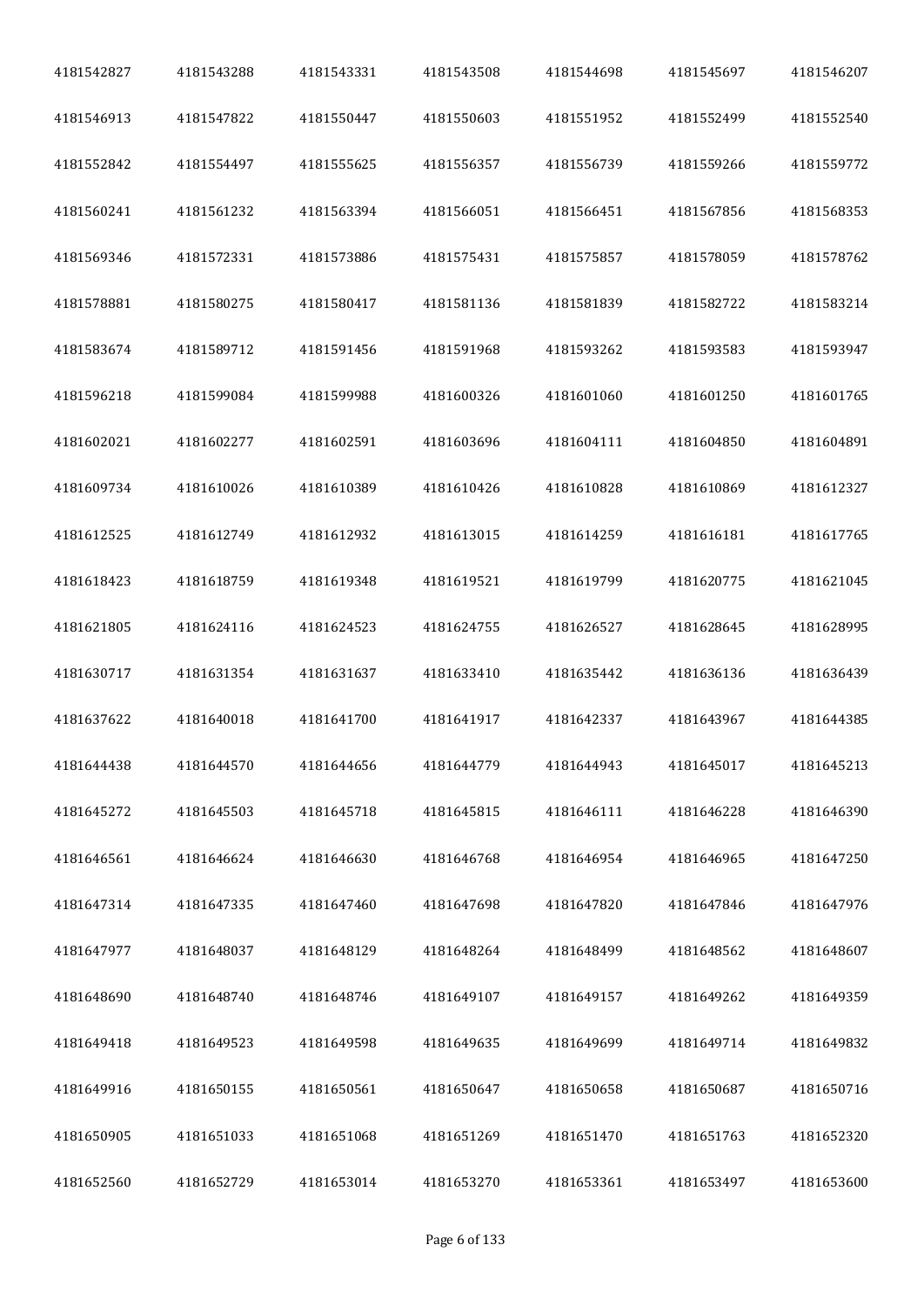| 4181653713 | 4181654010 | 4181654023 | 4181654094 | 4181654103 | 4181654153 | 4181654165 |
|------------|------------|------------|------------|------------|------------|------------|
| 4181654214 | 4181654462 | 4181654502 | 4181654604 | 4181654711 | 4181654767 | 4181654921 |
| 4181655069 | 4181655276 | 4181655353 | 4181655571 | 4181656068 | 4181656238 | 4181656667 |
| 4181656806 | 4181656893 | 4181657434 | 4181657514 | 4181657611 | 4181657693 | 4181658126 |
| 4181658431 | 4181658519 | 4181659133 | 4181659339 | 4181659541 | 4181659700 | 4181660104 |
| 4181660123 | 4181660177 | 4181660235 | 4181661216 | 4181661356 | 4181661732 | 4181661909 |
| 4181662047 | 4181662166 | 4181662555 | 4181662615 | 4181662789 | 4181662812 | 4181662932 |
| 4181663184 | 4181663265 | 4181663357 | 4181663525 | 4181663598 | 4181663833 | 4181663948 |
| 4181663990 | 4181664153 | 4181664158 | 4181664202 | 4181664248 | 4181664254 | 4181664410 |
| 4181664590 | 4181664611 | 4181664657 | 4181664737 | 4181664878 | 4181665003 | 4181665090 |
| 4181665176 | 4181665191 | 4181665229 | 4181665344 | 4181665505 | 4181665536 | 4181665598 |
| 4181665858 | 4181665887 | 4181666144 | 4181666277 | 4181666366 | 4181666588 | 4181666633 |
| 4181666804 | 4181666970 | 4181667008 | 4181667017 | 4181667446 | 4181667978 | 4181667999 |
| 4181668038 | 4181668069 | 4181668238 | 4181668310 | 4181668369 | 4181668398 | 4181668436 |
| 4181668575 | 4181668646 | 4181668911 | 4181669090 | 4181669165 | 4181669283 | 4181669337 |
| 4181669551 | 4181669558 | 4181669804 | 4181669848 | 4181669949 | 4181670006 | 4181670033 |
| 4181670333 | 4181670431 | 4181670506 | 4181671050 | 4181671299 | 4181671337 | 4181671420 |
| 4181671485 | 4181671617 | 4181671629 | 4181671771 | 4181671972 | 4181672394 | 4181672617 |
| 4181672888 | 4181673020 | 4181673204 | 4181673269 | 4181673452 | 4181673588 | 4181673627 |
| 4181673702 | 4181673711 | 4181673716 | 4181674157 | 4181674467 | 4181674667 | 4181674827 |
| 4181674884 | 4181674895 | 4181674910 | 4181675298 | 4181675345 | 4181675432 | 4181675686 |
| 4181675692 | 4181675858 | 4181676017 | 4181676092 | 4181676132 | 4181676347 | 4181676426 |
| 4181676521 | 4181676554 | 4181676593 | 4181676596 | 4181676598 | 4181676612 | 4181676624 |
| 4181676635 | 4181676638 | 4181676735 | 4181676765 | 4181676814 | 4181677196 | 4181677348 |
| 4181677479 | 4181677539 | 4181677573 | 4181677595 | 4181677603 | 4181677714 | 4181678035 |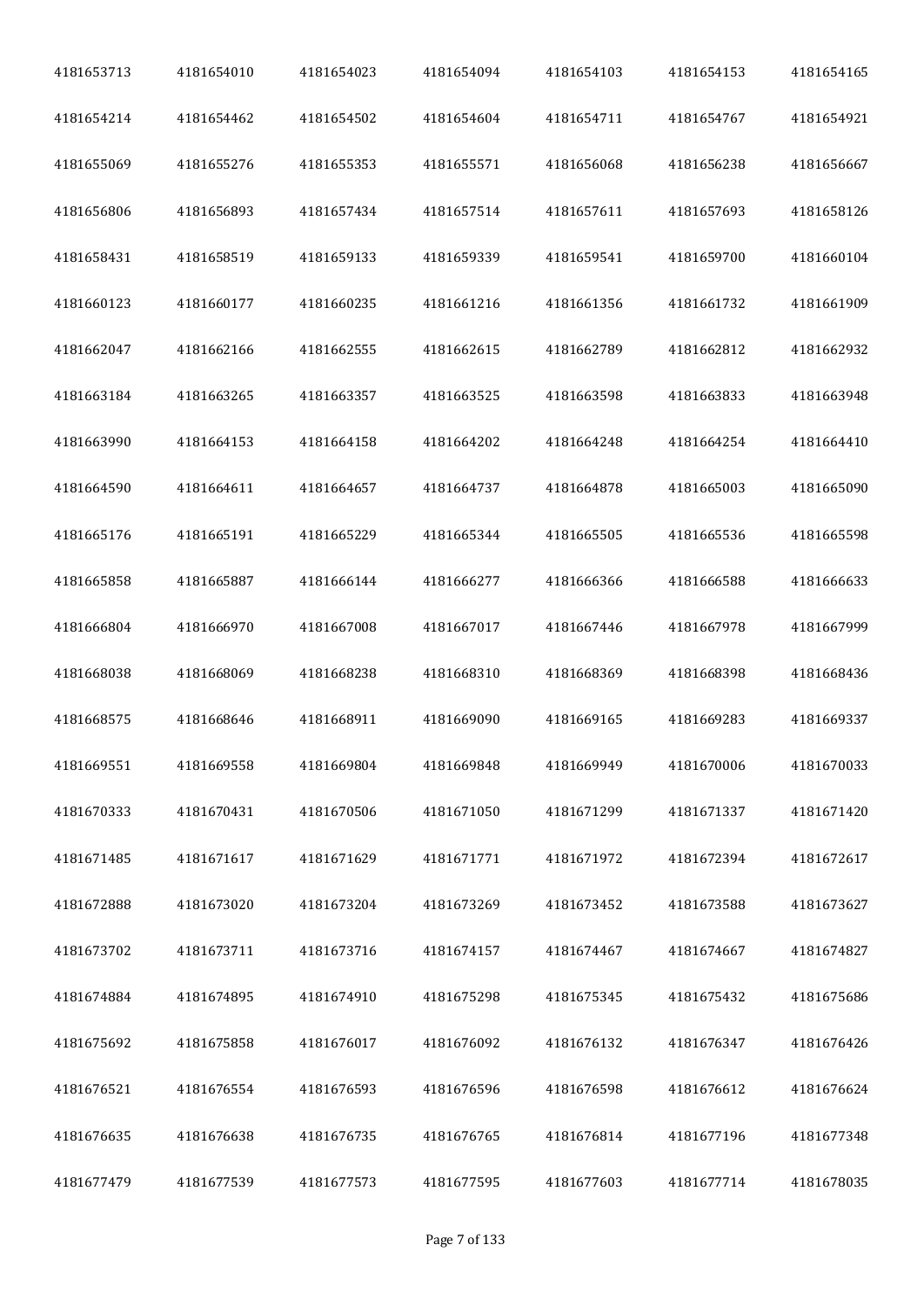| 4181678086 | 4181678171 | 4181678183 | 4181678286 | 4181678533 | 4181678568 | 4181678701 |
|------------|------------|------------|------------|------------|------------|------------|
| 4181678783 | 4181678926 | 4181679117 | 4181679189 | 4181679200 | 4181679240 | 4181679331 |
| 4181679352 | 4181679390 | 4181679429 | 4181679551 | 4181679625 | 4181679688 | 4181679852 |
| 4181680056 | 4181680225 | 4181680262 | 4181680346 | 4181680438 | 4181680601 | 4181680636 |
| 4181680640 | 4181680672 | 4181680908 | 4181680980 | 4181681595 | 4181681799 | 4181681850 |
| 4181681952 | 4181682149 | 4181682349 | 4181682355 | 4181682356 | 4181682604 | 4181682682 |
| 4181682690 | 4181682781 | 4181683027 | 4181683035 | 4181683290 | 4181683303 | 4181683569 |
| 4181683617 | 4181683619 | 4181683629 | 4181683845 | 4181683911 | 4181683996 | 4181684126 |
| 4181684144 | 4181684358 | 4181684385 | 4181684515 | 4181684526 | 4181684585 | 4181684736 |
| 4181684839 | 4181684846 | 4181684911 | 4181684958 | 4181685288 | 4181685400 | 4181685471 |
| 4181685524 | 4181685618 | 4181685696 | 4181685763 | 4181685920 | 4181685977 | 4181685998 |
| 4181686132 | 4181686140 | 4181686157 | 4181686869 | 4181687014 | 4181687144 | 4181687158 |
| 4181687255 | 4181687352 | 4181687377 | 4181687408 | 4181687619 | 4181687727 | 4181687741 |
| 4181687760 | 4181687799 | 4181687851 | 4181687870 | 4181688006 | 4181688174 | 4181688317 |
| 4181688587 | 4181688656 | 4181688703 | 4181688713 | 4181689354 | 4181689383 | 4181689465 |
| 4181689468 | 4181689515 | 4181689571 | 4181689755 | 4181689795 | 4181689827 | 4181689854 |
| 4181689889 | 4181690014 | 4181690027 | 4181690143 | 4181690151 | 4181690617 | 4181690868 |
| 4181690987 | 4181691097 | 4181691231 | 4181691258 | 4181691328 | 4181691337 | 4181691385 |
| 4181691493 | 4181691508 | 4181691613 | 4181691725 | 4181691801 | 4181691898 | 4181692264 |
| 4181692314 | 4181692366 | 4181692516 | 4181692651 | 4181692780 | 4181692903 | 4181693043 |
| 4181693153 | 4181693575 | 4181693600 | 4181693682 | 4181693887 | 4181693903 | 4181693945 |
| 4181694140 | 4181694273 | 4181694551 | 4181694568 | 4181694655 | 4181694831 | 4181694924 |
| 4181694941 | 4181694949 | 4181695023 | 4181695337 | 4181695348 | 4181695998 | 4181696007 |
| 4181696131 | 4181696206 | 4181696298 | 4181696317 | 4181696332 | 4181696394 | 4181696446 |
| 4181696485 | 4181696524 | 4181696544 | 4181697231 | 4181697258 | 4181697501 | 4181697504 |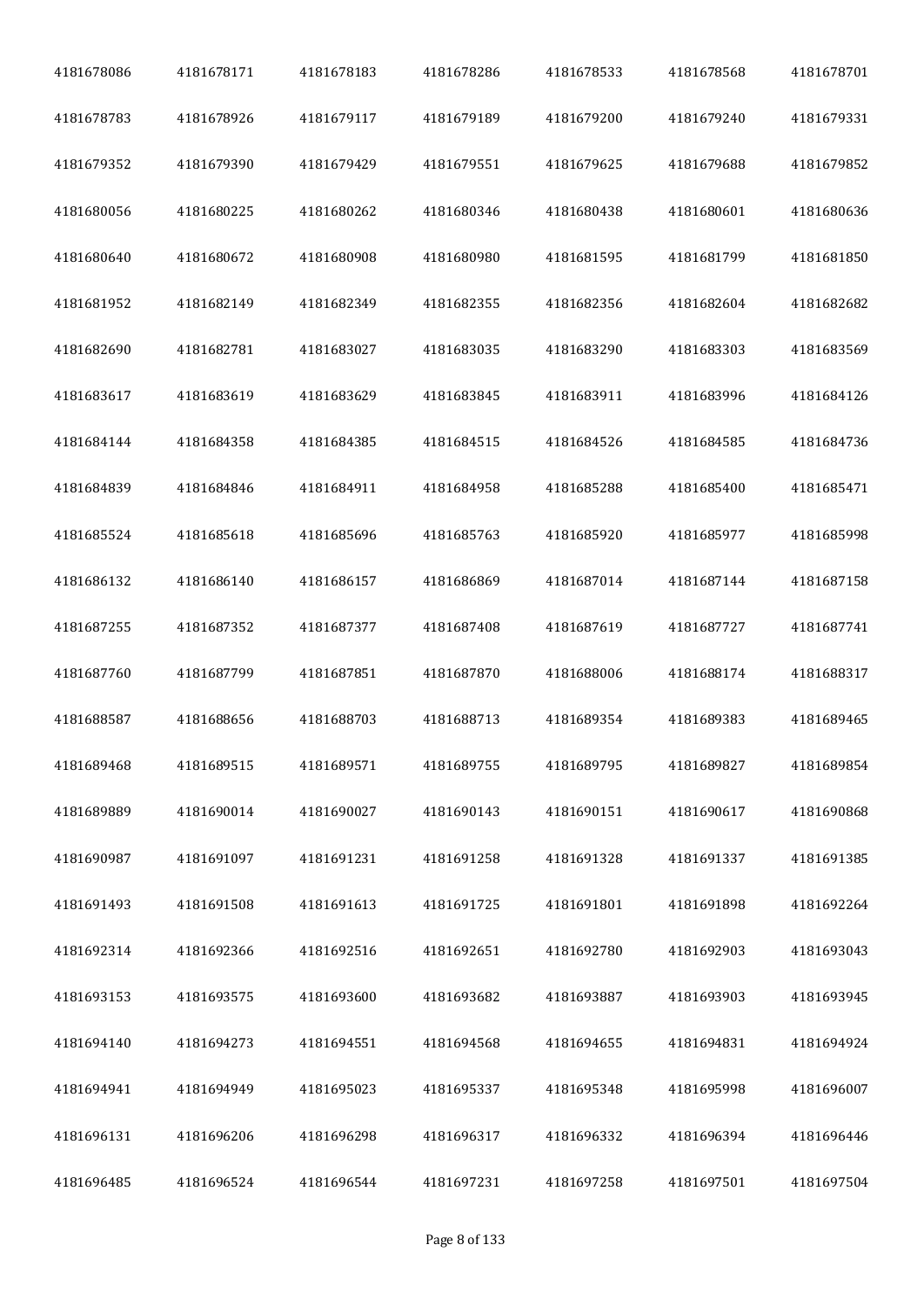| 4181697560 | 4181697675 | 4181697682 | 4181698035 | 4181698143 | 4181698185 | 4181698244 |
|------------|------------|------------|------------|------------|------------|------------|
| 4181698401 | 4181698528 | 4181698556 | 4181698794 | 4181698802 | 4181699162 | 4181699438 |
| 4181699528 | 4181699657 | 4181699723 | 4181699740 | 4181699777 | 4181699901 | 4181699919 |
| 4181700250 | 4181700313 | 4181700359 | 4181700394 | 4181700437 | 4181700453 | 4181700589 |
| 4181700666 | 4181700738 | 4181700968 | 4181700996 | 4181701056 | 4181701093 | 4181701151 |
| 4181701202 | 4181701384 | 4181701522 | 4181701634 | 4181701682 | 4181701838 | 4181701904 |
| 4181701923 | 4181702019 | 4181702034 | 4181702281 | 4181702320 | 4181702444 | 4181702542 |
| 4181702692 | 4181702748 | 4181702755 | 4181702778 | 4181702850 | 4181703066 | 4181703228 |
| 4181703309 | 4181703406 | 4181703545 | 4181704042 | 4181704083 | 4181704354 | 4181704403 |
| 4181704488 | 4181704503 | 4181704608 | 4181704846 | 4181704877 | 4181705097 | 4181705131 |
| 4181705169 | 4181705206 | 4181705259 | 4181705480 | 4181705493 | 4181705588 | 4181705757 |
| 4181705795 | 4181705972 | 4181706245 | 4181706760 | 4181706808 | 4181707015 | 4181707299 |
| 4181707435 | 4181707533 | 4181707615 | 4181707734 | 4181707873 | 4181707930 | 4181708214 |
| 4181708537 | 4181708927 | 4181709131 | 4181709449 | 4181709621 | 4181709685 | 4181709848 |
| 4181709972 | 4181710044 | 4181710116 | 4181710242 | 4181710402 | 4181710515 | 4181711062 |
| 4181711063 | 4181711122 | 4181711188 | 4181711382 | 4181711442 | 4181711570 | 4181711610 |
| 4181711616 | 4181711966 | 4181712215 | 4181712346 | 4181712601 | 4181712640 | 4181712647 |
| 4181712706 | 4181712807 | 4181712812 | 4181713089 | 4181713107 | 4181713323 | 4181713358 |
| 4181713806 | 4181713875 | 4181713969 | 4181714022 | 4181714054 | 4181714068 | 4181714182 |
| 4181714185 | 4181714237 | 4181714375 | 4181714622 | 4181714654 | 4181714672 | 4181714734 |
| 4181714930 | 4181715066 | 4181715105 | 4181715189 | 4181715379 | 4181715579 | 4181715755 |
| 4181715784 | 4181715789 | 4181715968 | 4181716277 | 4181716380 | 4181716446 | 4181716448 |
| 4181716507 | 4181716709 | 4181716902 | 4181716976 | 4181717194 | 4181717253 | 4181717367 |
| 4181717429 | 4181717584 | 4181717715 | 4181717982 | 4181718057 | 4181718113 | 4181718317 |
| 4181718450 | 4181718476 | 4181718627 | 4181718765 | 4181719152 | 4181719258 | 4181719375 |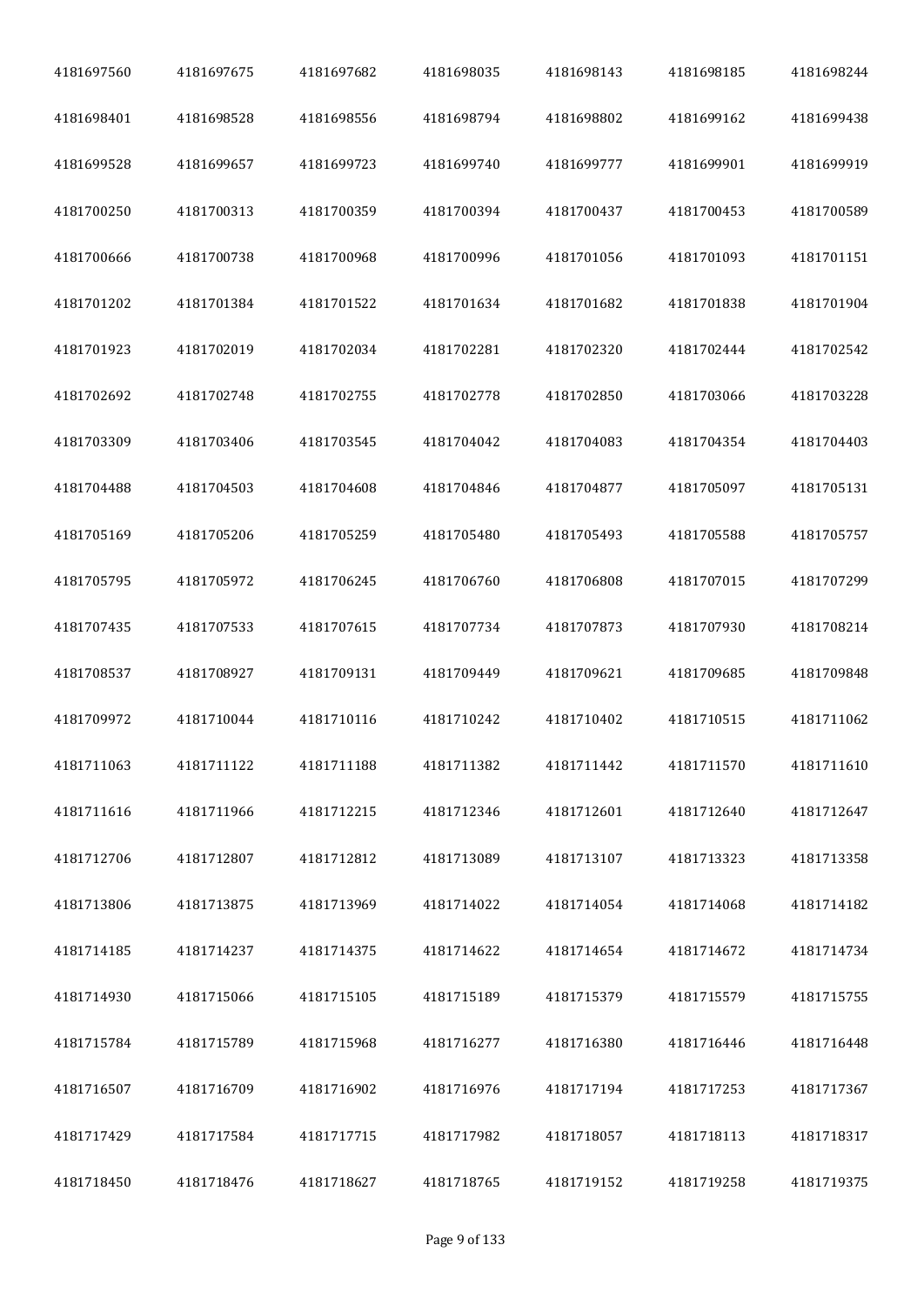| 4181719377 | 4181719395 | 4181719399 | 4181719401 | 4181719411 | 4181719412 | 4181719413 |
|------------|------------|------------|------------|------------|------------|------------|
| 4181719568 | 4181719823 | 4181719861 | 4181720091 | 4181720125 | 4181720140 | 4181720216 |
| 4181720263 | 4181720266 | 4181720578 | 4181720626 | 4181720712 | 4181720777 | 4181720978 |
| 4181720992 | 4181721226 | 4181721253 | 4181721365 | 4181721442 | 4181721518 | 4181721820 |
| 4181721835 | 4181721853 | 4181722061 | 4181722094 | 4181722381 | 4181722469 | 4181722832 |
| 4181722931 | 4181722956 | 4181722983 | 4181723045 | 4181723150 | 4181723157 | 4181723170 |
| 4181723408 | 4181723535 | 4181723536 | 4181723790 | 4181723848 | 4181723861 | 4181724035 |
| 4181724174 | 4181724460 | 4181724487 | 4181724496 | 4181724634 | 4181724635 | 4181724782 |
| 4181725016 | 4181725032 | 4181725062 | 4181725300 | 4181725307 | 4181725482 | 4181725509 |
| 4181725697 | 4181725959 | 4181726073 | 4181726123 | 4181726218 | 4181726267 | 4181726293 |
| 4181726321 | 4181726381 | 4181726426 | 4181726681 | 4181726742 | 4181726849 | 4181727016 |
| 4181727086 | 4181727141 | 4181727150 | 4181727234 | 4181727424 | 4181727593 | 4181727654 |
| 4181727726 | 4181727806 | 4181727934 | 4181727937 | 4181728003 | 4181728290 | 4181728319 |
| 4181728365 | 4181728541 | 4181728559 | 4181728621 | 4181728756 | 4181728831 | 4181728911 |
| 4181729024 | 4181729402 | 4181729405 | 4181729539 | 4181729667 | 4181729735 | 4181730056 |
| 4181730263 | 4181730305 | 4181730568 | 4181730571 | 4181730590 | 4181730598 | 4181730694 |
| 4181730711 | 4181730720 | 4181730723 | 4181730764 | 4181730902 | 4181730975 | 4181731124 |
| 4181731140 | 4181731436 | 4181731754 | 4181731772 | 4181731854 | 4181731980 | 4181731992 |
| 4181732036 | 4181732133 | 4181732148 | 4181732226 | 4181732258 | 4181732700 | 4181732703 |
| 4181732792 | 4181732949 | 4181733028 | 4181733115 | 4181733212 | 4181733299 | 4181733319 |
| 4181733363 | 4181733378 | 4181733393 | 4181733425 | 4181733541 | 4181733668 | 4181733710 |
| 4181733717 | 4181733734 | 4181733752 | 4181733765 | 4181733773 | 4181733784 | 4181733943 |
| 4181734243 | 4181734287 | 4181734627 | 4181734929 | 4181735059 | 4181735436 | 4181735495 |
| 4181735590 | 4181735749 | 4181735976 | 4181736242 | 4181736292 | 4181736382 | 4181736487 |
| 4181736669 | 4181736870 | 4181736920 | 4181737096 | 4181737138 | 4181737155 | 4181737352 |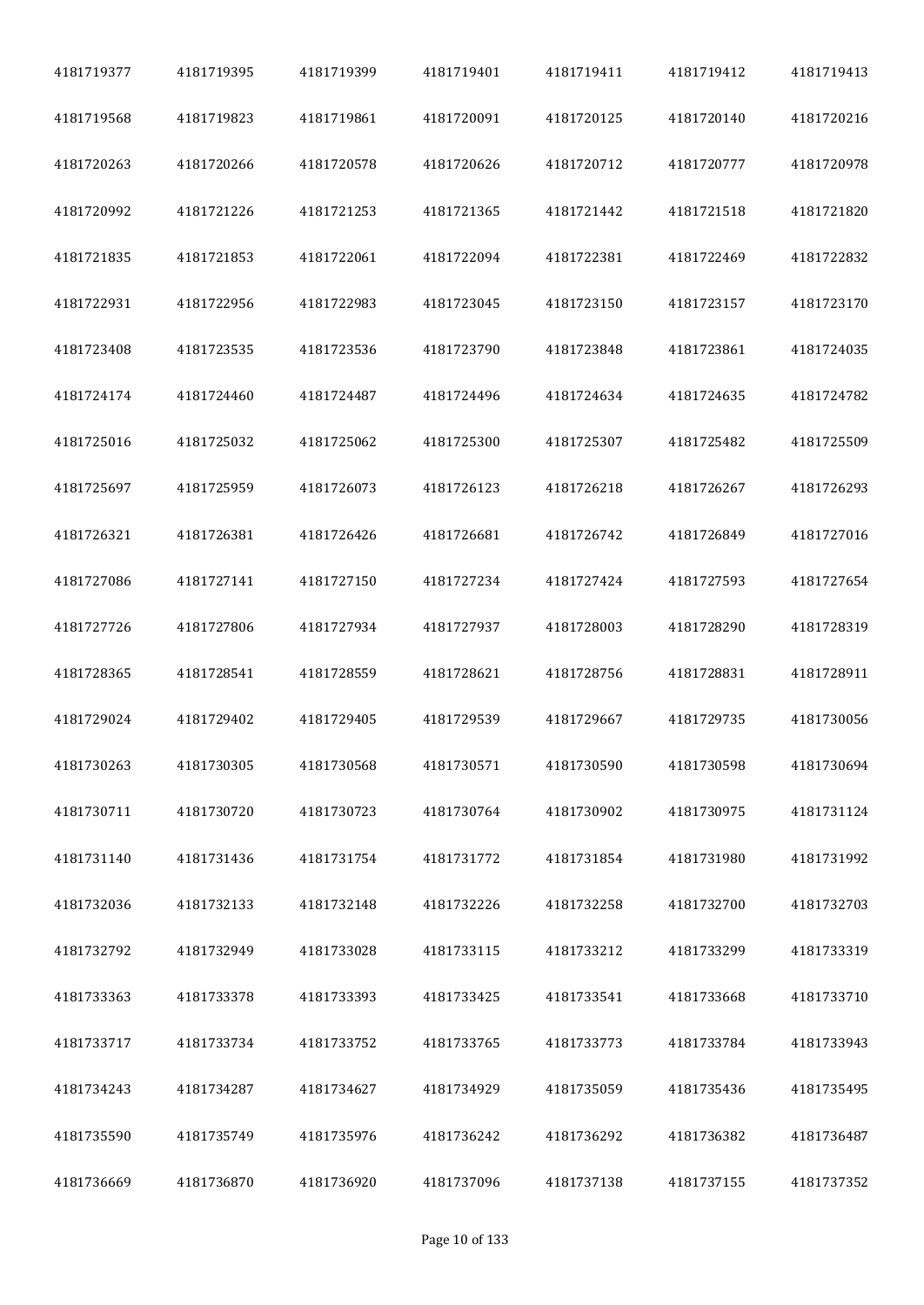| 4181737466 | 4181737487 | 4181737524 | 4181737940 | 4181737944 | 4181737958 | 4181737968 |
|------------|------------|------------|------------|------------|------------|------------|
| 4181738106 | 4181738159 | 4181738323 | 4181738373 | 4181738401 | 4181738521 | 4181738527 |
| 4181738604 | 4181738945 | 4181739215 | 4181739355 | 4181739530 | 4181739582 | 4181739809 |
| 4181739830 | 4181740002 | 4181740211 | 4181740491 | 4181740589 | 4181740663 | 4181740731 |
| 4181740895 | 4181741020 | 4181741160 | 4181741262 | 4181741418 | 4181741440 | 4181741468 |
| 4181741628 | 4181741679 | 4181741684 | 4181741701 | 4181741770 | 4181741969 | 4181742159 |
| 4181742316 | 4181742362 | 4181742480 | 4181742631 | 4181742776 | 4181743023 | 4181743160 |
| 4181743336 | 4181743376 | 4181743483 | 4181743557 | 4181743635 | 4181743693 | 4181743850 |
| 4181743934 | 4181744248 | 4181744680 | 4181744701 | 4181744963 | 4181745137 | 4181745162 |
| 4181745166 | 4181745167 | 4181745201 | 4181745334 | 4181745349 | 4181745463 | 4181745646 |
| 4181745781 | 4181745899 | 4181746297 | 4181746328 | 4181746358 | 4181746458 | 4181746652 |
| 4181746686 | 4181746738 | 4181746995 | 4181747290 | 4181747291 | 4181747294 | 4181747295 |
| 4181747412 | 4181747464 | 4181747478 | 4181747923 | 4181748043 | 4181748112 | 4181748645 |
| 4181748722 | 4181748738 | 4181748800 | 4181748838 | 4181748881 | 4181748976 | 4181749014 |
| 4181749081 | 4181749212 | 4181749531 | 4181749840 | 4181749900 | 4181750012 | 4181750166 |
| 4181750181 | 4181750183 | 4181750279 | 4181750297 | 4181750327 | 4181750409 | 4181750652 |
| 4181750657 | 4181750897 | 4181750907 | 4181750935 | 4181750945 | 4181751034 | 4181751050 |
| 4181751799 | 4181751832 | 4181752100 | 4181752562 | 4181752706 | 4181752807 | 4181753283 |
| 4181753471 | 4181753478 | 4181753554 | 4181753576 | 4181753727 | 4181753885 | 4181753907 |
| 4181754116 | 4181754236 | 4181754265 | 4181754397 | 4181754450 | 4181754472 | 4181754484 |
| 4181754498 | 4181754500 | 4181754541 | 4181754702 | 4181754706 | 4181754843 | 4181754887 |
| 4181754970 | 4181755034 | 4181755110 | 4181755456 | 4181755463 | 4181756226 | 4181756290 |
| 4181756514 | 4181756613 | 4181756665 | 4181756742 | 4181756988 | 4181757236 | 4181757403 |
| 4181757477 | 4181758546 | 4181758596 | 4181758683 | 4181758767 | 4181758936 | 4181758950 |
| 4181758984 | 4181759093 | 4181759460 | 4181759619 | 4181759673 | 4181759747 | 4181759919 |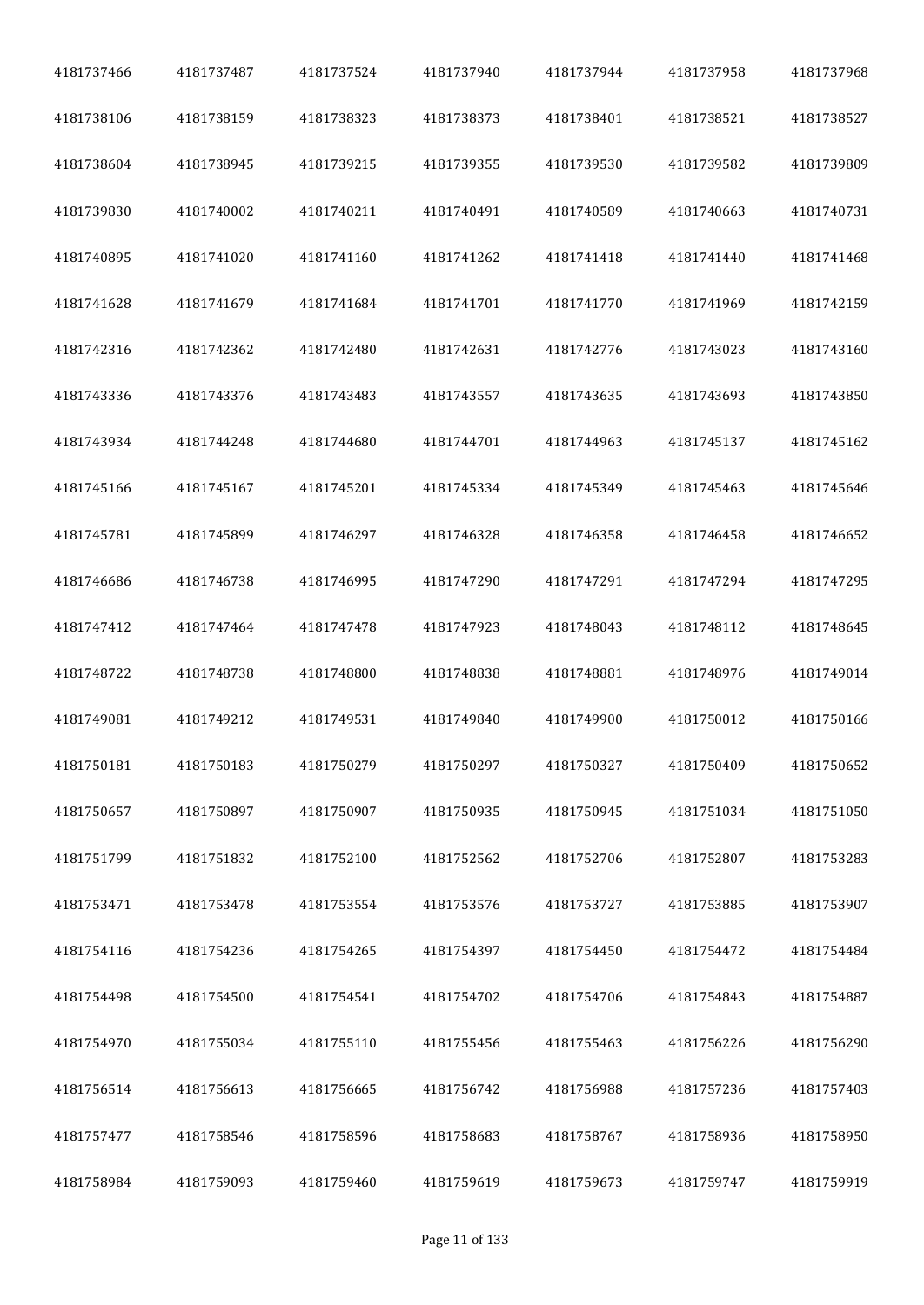| 4181760242 | 4181760371 | 4181760579 | 4181760613 | 4181760626 | 4181760693 | 4181760707 |
|------------|------------|------------|------------|------------|------------|------------|
| 4181760836 | 4181760967 | 4181761045 | 4181761145 | 4181761505 | 4181761591 | 4181761695 |
| 4181761947 | 4181762063 | 4181762264 | 4181762333 | 4181762340 | 4181762680 | 4181762685 |
| 4181762719 | 4181762831 | 4181762907 | 4181763141 | 4181763249 | 4181763300 | 4181763433 |
| 4181763464 | 4181763542 | 4181763618 | 4181763789 | 4181764040 | 4181764041 | 4181764144 |
| 4181764266 | 4181764344 | 4181764425 | 4181764461 | 4181764528 | 4181764733 | 4181765129 |
| 4181765336 | 4181765360 | 4181765457 | 4181765514 | 4181765595 | 4181765660 | 4181765665 |
| 4181765801 | 4181765825 | 4181766131 | 4181766239 | 4181766497 | 4181766666 | 4181766735 |
| 4181766811 | 4181766924 | 4181767072 | 4181767093 | 4181767206 | 4181767213 | 4181767337 |
| 4181767439 | 4181767444 | 4181767642 | 4181767752 | 4181767799 | 4181768103 | 4181768196 |
| 4181768211 | 4181768409 | 4181768423 | 4181768575 | 4181768603 | 4181768647 | 4181768984 |
| 4181769014 | 4181769230 | 4181769566 | 4181769826 | 4181770010 | 4181770075 | 4181770151 |
| 4181770201 | 4181770217 | 4181770254 | 4181770353 | 4181770441 | 4181770507 | 4181770545 |
| 4181771717 | 4181771727 | 4181771778 | 4181771804 | 4181771950 | 4181772110 | 4181772420 |
| 4181772424 | 4181772432 | 4181772497 | 4181772601 | 4181772628 | 4181772635 | 4181772737 |
| 4181772883 | 4181772965 | 4181772984 | 4181773038 | 4181773485 | 4181773668 | 4181773887 |
| 4181774045 | 4181774149 | 4181774278 | 4181774528 | 4181774987 | 4181775000 | 4181775010 |
| 4181775019 | 4181775045 | 4181775083 | 4181775123 | 4181775325 | 4181775402 | 4181775668 |
| 4181775674 | 4181776052 | 4181776096 | 4181776227 | 4181776308 | 4181776341 | 4181776585 |
| 4181776601 | 4181776616 | 4181776624 | 4181776920 | 4181777464 | 4181777493 | 4181777563 |
| 4181777687 | 4181777792 | 4181777853 | 4181777877 | 4181777937 | 4181777956 | 4181778074 |
| 4181778218 | 4181778483 | 4181778641 | 4181778916 | 4181778962 | 4181779034 | 4181779052 |
| 4181779119 | 4181779144 | 4181779424 | 4181779476 | 4181779603 | 4181779802 | 4181779805 |
| 4181779887 | 4181779973 | 4181780018 | 4181780373 | 4181780446 | 4181780473 | 4181780701 |
| 4181780900 | 4181780903 | 4181780907 | 4181780922 | 4181781010 | 4181781245 | 4181781251 |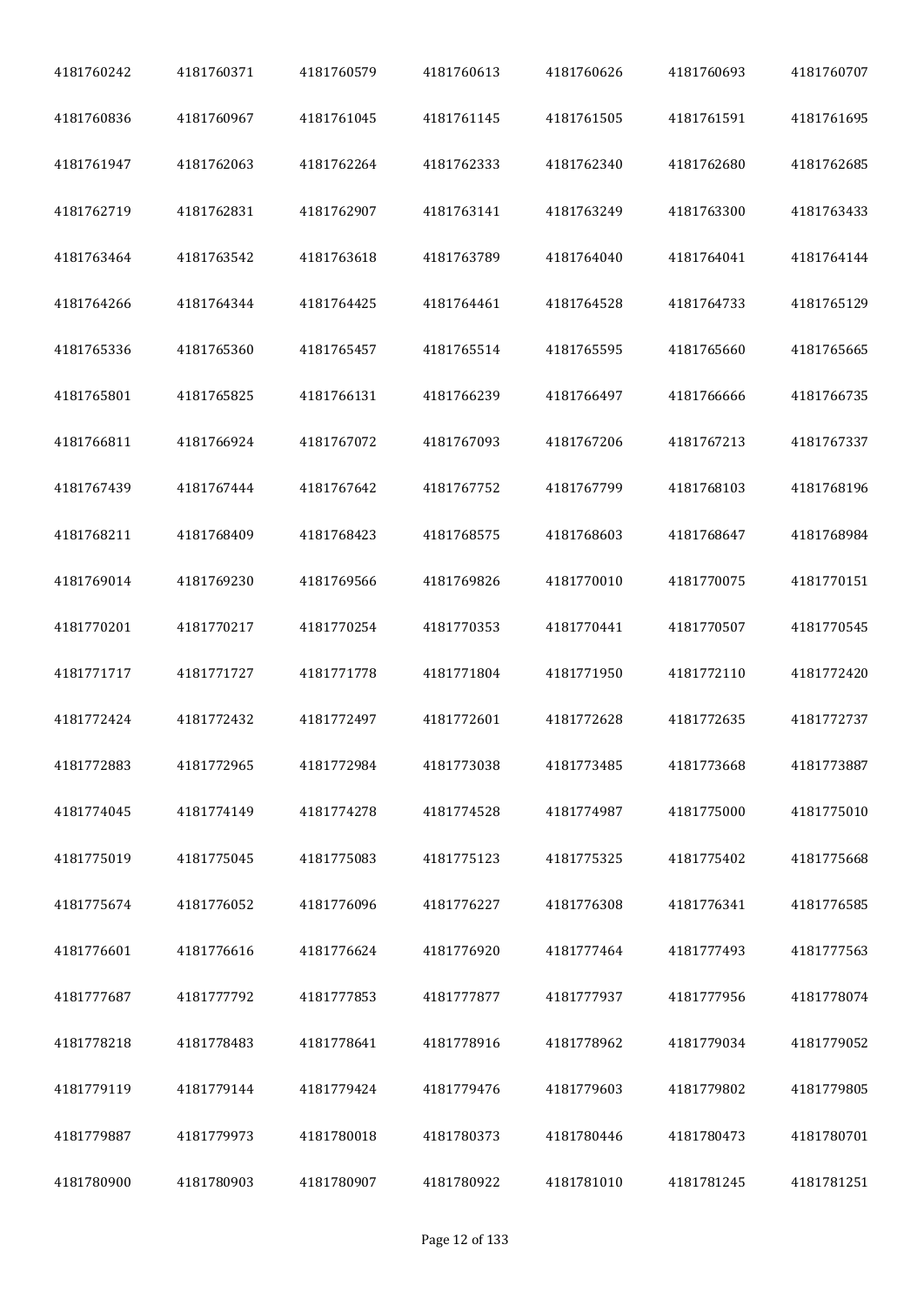| 4181781306 | 4181781316 | 4181781410 | 4181781460 | 4181781595 | 4181781777 | 4181781801 |
|------------|------------|------------|------------|------------|------------|------------|
| 4181781824 | 4181781842 | 4181781875 | 4181781938 | 4181781942 | 4181781953 | 4181782509 |
| 4181782553 | 4181782639 | 4181782764 | 4181782933 | 4181783041 | 4181783144 | 4181783174 |
| 4181783216 | 4181783251 | 4181783303 | 4181783443 | 4181783567 | 4181783593 | 4181783614 |
| 4181783822 | 4181783891 | 4181784037 | 4181784257 | 4181784313 | 4181784349 | 4181784415 |
| 4181784482 | 4181784531 | 4181784618 | 4181784655 | 4181784813 | 4181785031 | 4181785645 |
| 4181785741 | 4181785963 | 4181785981 | 4181786072 | 4181786128 | 4181786193 | 4181786255 |
| 4181786436 | 4181786912 | 4181786980 | 4181787057 | 4181787110 | 4181787204 | 4181787263 |
| 4181787362 | 4181787454 | 4181787480 | 4181787512 | 4181787526 | 4181787568 | 4181787631 |
| 4181787688 | 4181787912 | 4181787951 | 4181787977 | 4181788197 | 4181788214 | 4181788358 |
| 4181788387 | 4181788465 | 4181788648 | 4181788933 | 4181789093 | 4181789178 | 4181789274 |
| 4181789377 | 4181789573 | 4181789753 | 4181789763 | 4181789968 | 4181789986 | 4181790241 |
| 4181790337 | 4181790366 | 4181790419 | 4181790576 | 4181790598 | 4181790617 | 4181790645 |
| 4181790646 | 4181790665 | 4181790764 | 4181790818 | 4181791094 | 4181791380 | 4181791453 |
| 4181791508 | 4181791636 | 4181791894 | 4181791929 | 4181791972 | 4181792122 | 4181792188 |
| 4181792294 | 4181792394 | 4181792589 | 4181792601 | 4181792655 | 4181792932 | 4181792976 |
| 4181793174 | 4181793261 | 4181793349 | 4181793466 | 4181793519 | 4181793647 | 4181793674 |
| 4181793754 | 4181793870 | 4181794080 | 4181794084 | 4181794117 | 4181794174 | 4181794256 |
| 4181794402 | 4181794494 | 4181794616 | 4181794641 | 4181794713 | 4181794972 | 4181795011 |
| 4181795040 | 4181795075 | 4181795203 | 4181795294 | 4181795391 | 4181795428 | 4181795698 |
| 4181795817 | 4181795847 | 4181795854 | 4181796022 | 4181796103 | 4181796268 | 4181796276 |
| 4181796409 | 4181796417 | 4181796520 | 4181796538 | 4181796569 | 4181796737 | 4181796748 |
| 4181796806 | 4181796936 | 4181797358 | 4181797918 | 4181798016 | 4181798075 | 4181798204 |
| 4181798247 | 4181798311 | 4181798468 | 4181798758 | 4181798906 | 4181798992 | 4181799070 |
| 4181799071 | 4181799200 | 4181799303 | 4181799473 | 4181799549 | 4181799674 | 4181799791 |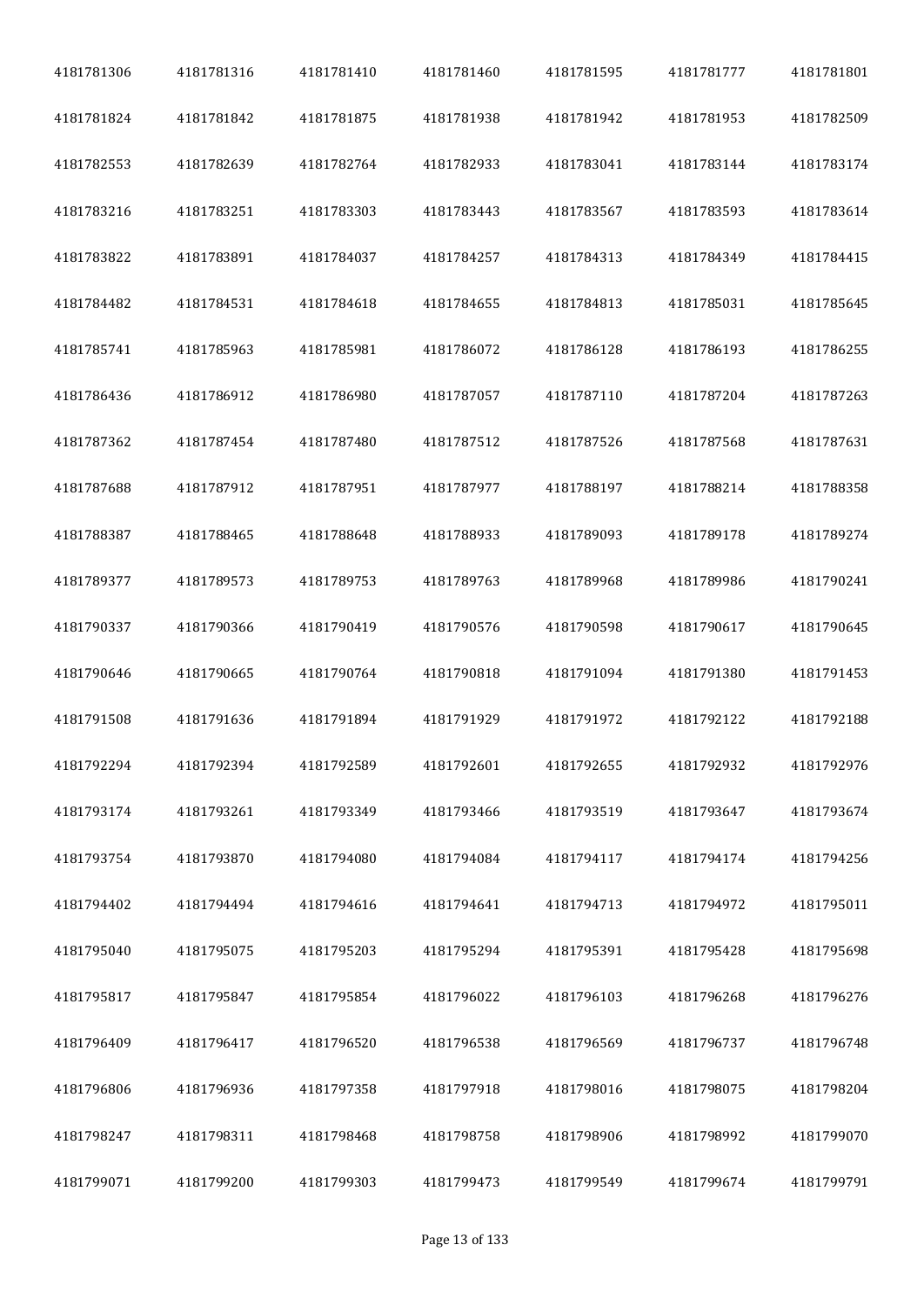| 4181799888 | 4181799953 | 4181799955 | 4181800012 | 4181800173 | 4181800185 | 4181800284 |
|------------|------------|------------|------------|------------|------------|------------|
| 4181800827 | 4181800852 | 4181800885 | 4181800907 | 4181801300 | 4181801465 | 4181801587 |
| 4181801601 | 4181801682 | 4181801778 | 4181801988 | 4181801995 | 4181802351 | 4181802408 |
| 4181802565 | 4181802755 | 4181802803 | 4181802848 | 4181803176 | 4181803282 | 4181803375 |
| 4181803477 | 4181803514 | 4181803650 | 4181803665 | 4181803698 | 4181803802 | 4181804096 |
| 4181804301 | 4181804422 | 4181804805 | 4181804810 | 4181804879 | 4181804926 | 4181804929 |
| 4181805438 | 4181805496 | 4181805555 | 4181805581 | 4181805613 | 4181805991 | 4181806096 |
| 4181806501 | 4181806525 | 4181806609 | 4181806819 | 4181806890 | 4181806902 | 4181807140 |
| 4181807193 | 4181807290 | 4181807380 | 4181807478 | 4181807493 | 4181807585 | 4181807844 |
| 4181807979 | 4181807982 | 4181808008 | 4181808037 | 4181808039 | 4181808205 | 4181808744 |
| 4181808808 | 4181809113 | 4181809169 | 4181809176 | 4181809184 | 4181809395 | 4181809544 |
| 4181809828 | 4181810151 | 4181810180 | 4181810217 | 4181810223 | 4181810326 | 4181810750 |
| 4181810791 | 4181810828 | 4181810933 | 4181811034 | 4181811534 | 4181811725 | 4181811753 |
| 4181811904 | 4181811911 | 4181811983 | 4181812185 | 4181812281 | 4181812488 | 4181812617 |
| 4181812948 | 4181813037 | 4181813123 | 4181813154 | 4181813223 | 4181813421 | 4181813976 |
| 4181814002 | 4181814303 | 4181814407 | 4181814484 | 4181814682 | 4181814683 | 4181814788 |
| 4181814936 | 4181815178 | 4181815422 | 4181815694 | 4181815738 | 4181816159 | 4181816220 |
| 4181816226 | 4181816325 | 4181816446 | 4181816470 | 4181816473 | 4181816827 | 4181816837 |
| 4181816838 | 4181816860 | 4181816865 | 4181816903 | 4181817048 | 4181817084 | 4181817193 |
| 4181817254 | 4181817364 | 4181817502 | 4181817511 | 4181817544 | 4181817615 | 4181817660 |
| 4181817700 | 4181817710 | 4181818115 | 4181818116 | 4181818338 | 4181818365 | 4181818487 |
| 4181818505 | 4181818669 | 4181818695 | 4181818797 | 4181818819 | 4181818981 | 4181819096 |
| 4181819276 | 4181819312 | 4181819406 | 4181819455 | 4181819520 | 4181819638 | 4181819754 |
| 4181819785 | 4181819845 | 4181819894 | 4181819900 | 4181819909 | 4181820384 | 4181820498 |
| 4181820508 | 4181820605 | 4181820614 | 4181820618 | 4181820861 | 4181821013 | 4181821050 |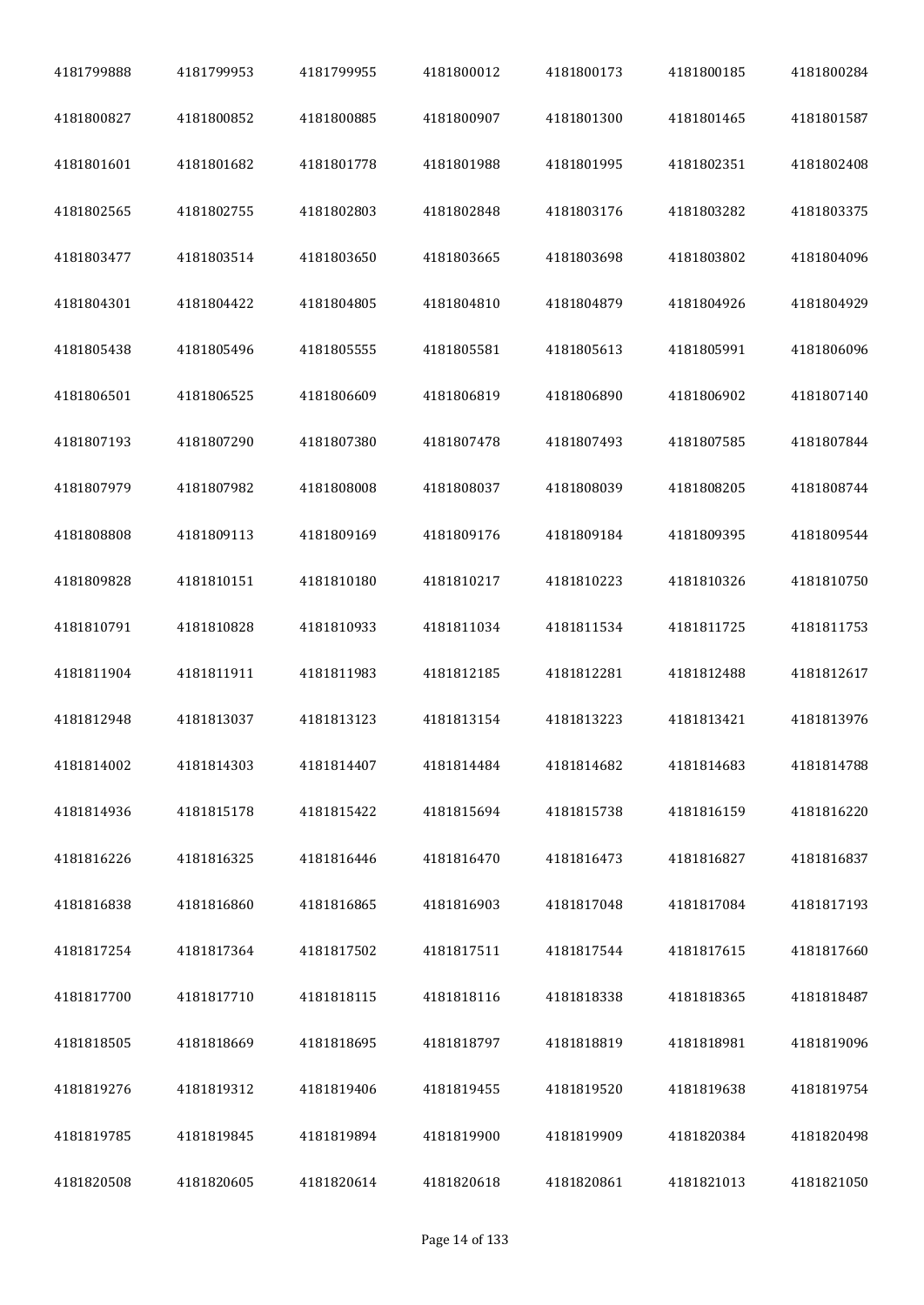| 4181821513 | 4181821638 | 4181821687 | 4181821716 | 4181821865 | 4181821950 | 4181822038 |
|------------|------------|------------|------------|------------|------------|------------|
| 4181822086 | 4181822186 | 4181822311 | 4181822470 | 4181822617 | 4181822652 | 4181822897 |
| 4181823143 | 4181823159 | 4181823181 | 4181823510 | 4181823545 | 4181823623 | 4181823856 |
| 4181823890 | 4181824070 | 4181824113 | 4181824155 | 4181824390 | 4181824449 | 4181824502 |
| 4181824539 | 4181824542 | 4181825026 | 4181825081 | 4181825157 | 4181825243 | 4181825332 |
| 4181825345 | 4181825439 | 4181825464 | 4181825529 | 4181825553 | 4181825792 | 4181825915 |
| 4181826164 | 4181826383 | 4181826497 | 4181826634 | 4181826789 | 4181826840 | 4181827257 |
| 4181827305 | 4181827310 | 4181827385 | 4181827389 | 4181827559 | 4181827693 | 4181827883 |
| 4181827955 | 4181827975 | 4181828097 | 4181828388 | 4181828536 | 4181828697 | 4181828742 |
| 4181828748 | 4181828749 | 4181829068 | 4181829339 | 4181829378 | 4181829558 | 4181830129 |
| 4181830304 | 4181830632 | 4181831146 | 4181831153 | 4181831275 | 4181831279 | 4181831456 |
| 4181831541 | 4181831604 | 4181831662 | 4181831876 | 4181831878 | 4181831889 | 4181831890 |
| 4181832206 | 4181832620 | 4181832789 | 4181832793 | 4181832807 | 4181832817 | 4181832828 |
| 4181832843 | 4181833022 | 4181833306 | 4181833420 | 4181833455 | 4181833508 | 4181833532 |
| 4181834115 | 4181834120 | 4181834155 | 4181834196 | 4181834584 | 4181834633 | 4181834805 |
| 4181835209 | 4181835236 | 4181835326 | 4181835644 | 4181835697 | 4181835713 | 4181835841 |
| 4181836151 | 4181836461 | 4181836475 | 4181836589 | 4181836618 | 4181836738 | 4181836910 |
| 4181836916 | 4181836985 | 4181837227 | 4181837452 | 4181837550 | 4181837573 | 4181837703 |
| 4181837722 | 4181837778 | 4181837897 | 4181837963 | 4181838070 | 4181838077 | 4181838194 |
| 4181838592 | 4181838697 | 4181838769 | 4181838782 | 4181838976 | 4181839084 | 4181839099 |
| 4181839228 | 4181839236 | 4181839340 | 4181839972 | 4181840063 | 4181840209 | 4181840421 |
| 4181840672 | 4181840798 | 4181840909 | 4181841040 | 4181841078 | 4181841108 | 4181841141 |
| 4181841206 | 4181841208 | 4181841300 | 4181841482 | 4181841696 | 4181841818 | 4181841920 |
| 4181842643 | 4181842848 | 4181843392 | 4181843411 | 4181843559 | 4181843614 | 4181843692 |
| 4181843743 | 4181843942 | 4181843950 | 4181844095 | 4181844196 | 4181844215 | 4181844365 |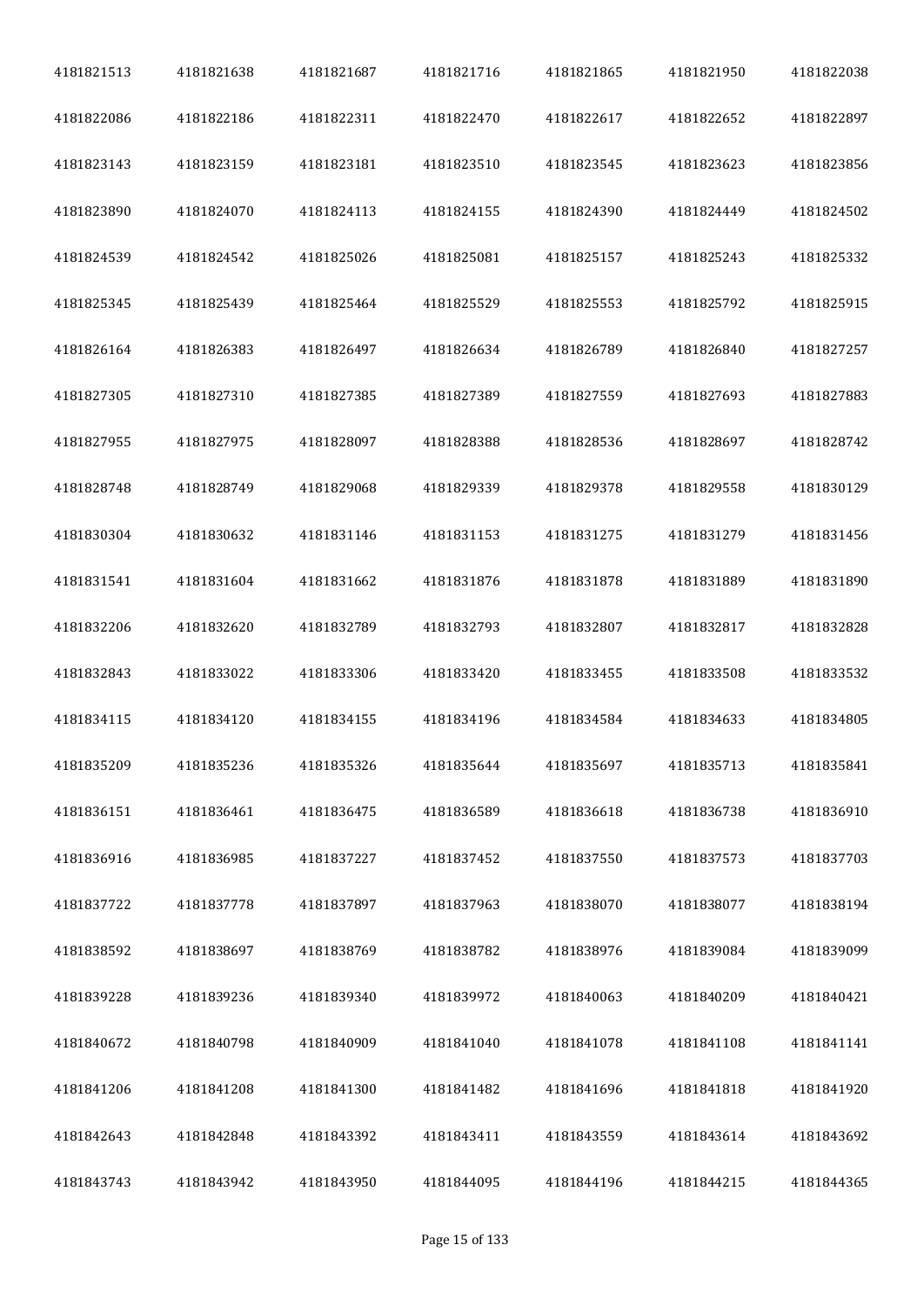| 4181844369 | 4181844443 | 4181844585 | 4181844594 | 4181844833 | 4181844914 | 4181844945 |
|------------|------------|------------|------------|------------|------------|------------|
| 4181845095 | 4181845236 | 4181845431 | 4181845670 | 4181845675 | 4181845830 | 4181846493 |
| 4181846496 | 4181846574 | 4181846634 | 4181846665 | 4181846701 | 4181846780 | 4181846820 |
| 4181847033 | 4181847081 | 4181847390 | 4181847493 | 4181847782 | 4181847799 | 4181847908 |
| 4181848002 | 4181848084 | 4181848157 | 4181848307 | 4181848317 | 4181848698 | 4181848792 |
| 4181848814 | 4181848978 | 4181849061 | 4181849098 | 4181849255 | 4181849368 | 4181849383 |
| 4181849447 | 4181849453 | 4181849454 | 4181849532 | 4181849583 | 4181849586 | 4181849630 |
| 4181849845 | 4181849879 | 4181849948 | 4181850007 | 4181850205 | 4181850293 | 4181850303 |
| 4181850517 | 4181850538 | 4181850541 | 4181850636 | 4181850645 | 4181850905 | 4181850961 |
| 4181850970 | 4181850991 | 4181851218 | 4181851258 | 4181851301 | 4181851391 | 4181851407 |
| 4181851468 | 4181851720 | 4181851867 | 4181851986 | 4181852218 | 4181852255 | 4181852479 |
| 4181852540 | 4181852544 | 4181852823 | 4181852862 | 4181853038 | 4181853134 | 4181853209 |
| 4181853427 | 4181853510 | 4181853540 | 4181853643 | 4181853956 | 4181854041 | 4181854089 |
| 4181854109 | 4181854128 | 4181854251 | 4181854280 | 4181854304 | 4181854455 | 4181854523 |
| 4181854525 | 4181854662 | 4181855003 | 4181855202 | 4181855563 | 4181855597 | 4181855600 |
| 4181855654 | 4181855981 | 4181856045 | 4181856074 | 4181856389 | 4181856435 | 4181856508 |
| 4181856532 | 4181856538 | 4181856569 | 4181856648 | 4181857051 | 4181857235 | 4181857284 |
| 4181857597 | 4181858015 | 4181858125 | 4181858148 | 4181858304 | 4181858400 | 4181858766 |
| 4181858965 | 4181859742 | 4181860289 | 4181860699 | 4181860701 | 4181861127 | 4181861224 |
| 4181862684 | 4181863001 | 4181863137 | 4181863169 | 4181863858 | 4181864140 | 4181864417 |
| 4181865057 | 4181865934 | 4181866262 | 4181866765 | 4181867144 | 4181867586 | 4181867637 |
| 4181867955 | 4181867987 | 4181868209 | 4181868405 | 4181868536 | 4181868583 | 4181868650 |
| 4181869286 | 4181869303 | 4181869400 | 4181869407 | 4181869976 | 4181870883 | 4181870954 |
| 4181871173 | 4181871815 | 4181872475 | 4181872623 | 4181873014 | 4181873313 | 4181874074 |
| 4181874140 | 4181874373 | 4181874700 | 4181874740 | 4181874813 | 4181874874 | 4181875178 |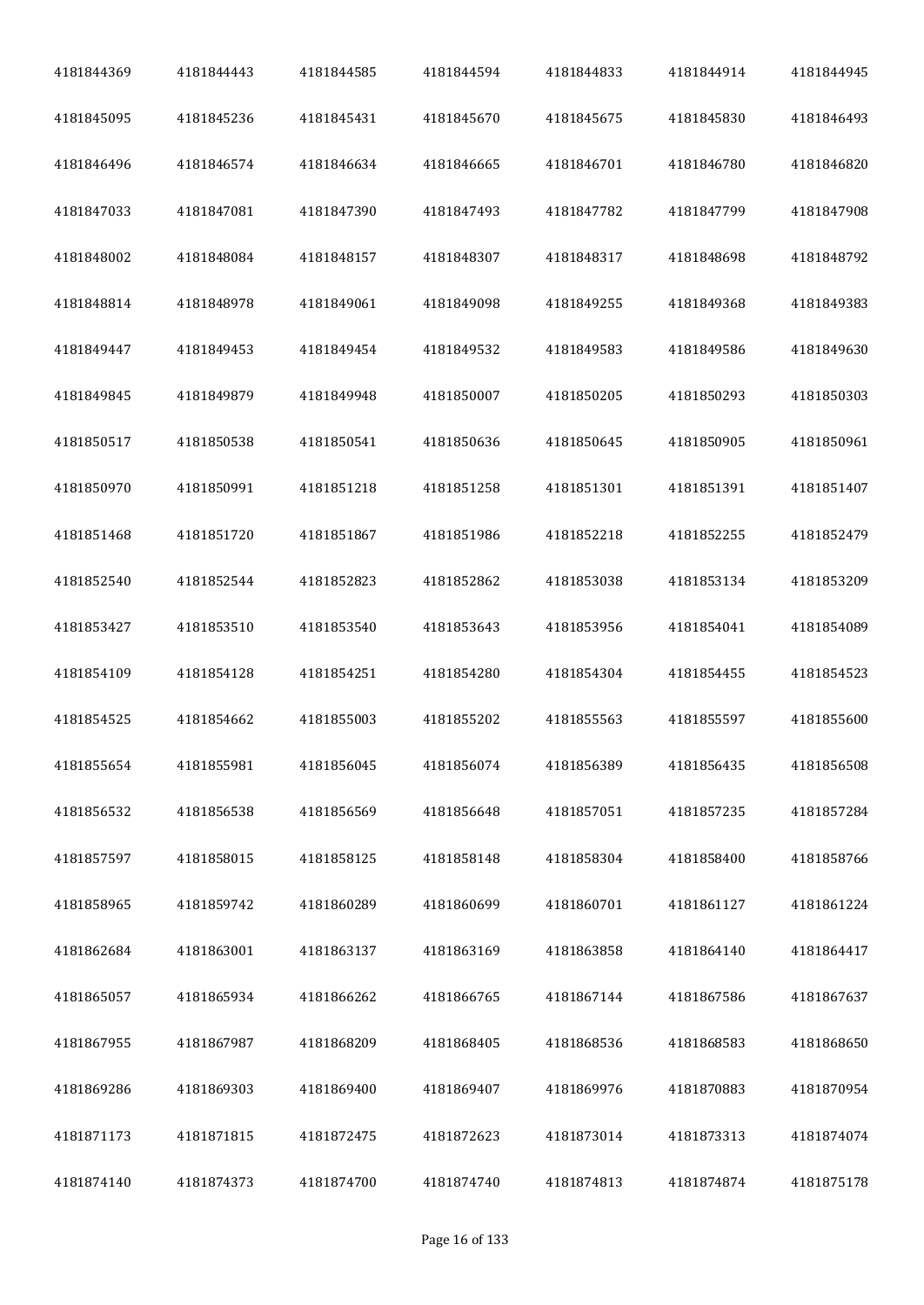| 4181875760 | 4181876165 | 4181876295 | 4181876519 | 4181876969 | 4181877118 | 4181877401 |
|------------|------------|------------|------------|------------|------------|------------|
| 4181877574 | 4181878350 | 4181878739 | 4181878768 | 4181878981 | 4181879299 | 4181879383 |
| 4181880312 | 4181880396 | 4181880838 | 4181880947 | 4181882299 | 4181882698 | 4181882720 |
| 4181882996 | 4181883025 | 4181883268 | 4181883336 | 4181883611 | 4181883780 | 4181884003 |
| 4181884106 | 4181884170 | 4181884714 | 4181885433 | 4181885685 | 4181885911 | 4181885921 |
| 4181886646 | 4181886737 | 4181886898 | 4181887170 | 4181887378 | 4181887902 | 4181888371 |
| 4181888665 | 4181888728 | 4181888849 | 4181890501 | 4181890533 | 4181890823 | 4181890857 |
| 4181890909 | 4181891095 | 4181891170 | 4181891264 | 4181891352 | 4181891430 | 4181891565 |
| 4181891648 | 4181891669 | 4181892441 | 4181892645 | 4181892913 | 4181893410 | 4181893523 |
| 4181893548 | 4181893582 | 4181894056 | 4181894346 | 4181894520 | 4181894619 | 4181894829 |
| 4181895280 | 4181896206 | 4181896398 | 4181897561 | 4181897680 | 4181898874 | 4181898962 |
| 4181899261 | 4181899379 | 4181900570 | 4181900636 | 4181900840 | 4181901118 | 4181901130 |
| 4181901590 | 4181901669 | 4181902168 | 4181902412 | 4181902665 | 4181902950 | 4181903141 |
| 4181903314 | 4181903336 | 4181903685 | 4181903701 | 4181903722 | 4181903904 | 4181904437 |
| 4181904520 | 4181905015 | 4181905072 | 4181905371 | 4181906140 | 4181906200 | 4181906401 |
| 4181907023 | 4181907311 | 4181907423 | 4181907675 | 4181907678 | 4181907752 | 4181907935 |
| 4181907936 | 4181907969 | 4181908076 | 4181908389 | 4181909626 | 4181909732 | 4181910076 |
| 4181910256 | 4181910553 | 4181911003 | 4181911262 | 4181911672 | 4181911692 | 4181911912 |
| 4181913029 | 4181913431 | 4181914187 | 4181914351 | 4181914414 | 4181914864 | 4181916316 |
| 4181916629 | 4181917207 | 4181917591 | 4181917669 | 4181917818 | 4181918032 | 4181918647 |
| 4181918678 | 4181919208 | 4181919322 | 4181919693 | 4181919797 | 4181919980 | 4181920193 |
| 4181920456 | 4181920547 | 4181920714 | 4181920720 | 4181921377 | 4181921506 | 4181922146 |
| 4181922273 | 4181922346 | 4181922959 | 4181923052 | 4181923983 | 4181924145 | 4181924201 |
| 4181924238 | 4181924359 | 4181924943 | 4181925304 | 4181925939 | 4181926379 | 4181926686 |
| 4181926779 | 4181927576 | 4181927894 | 4181928047 | 4181928657 | 4181928945 | 4181929160 |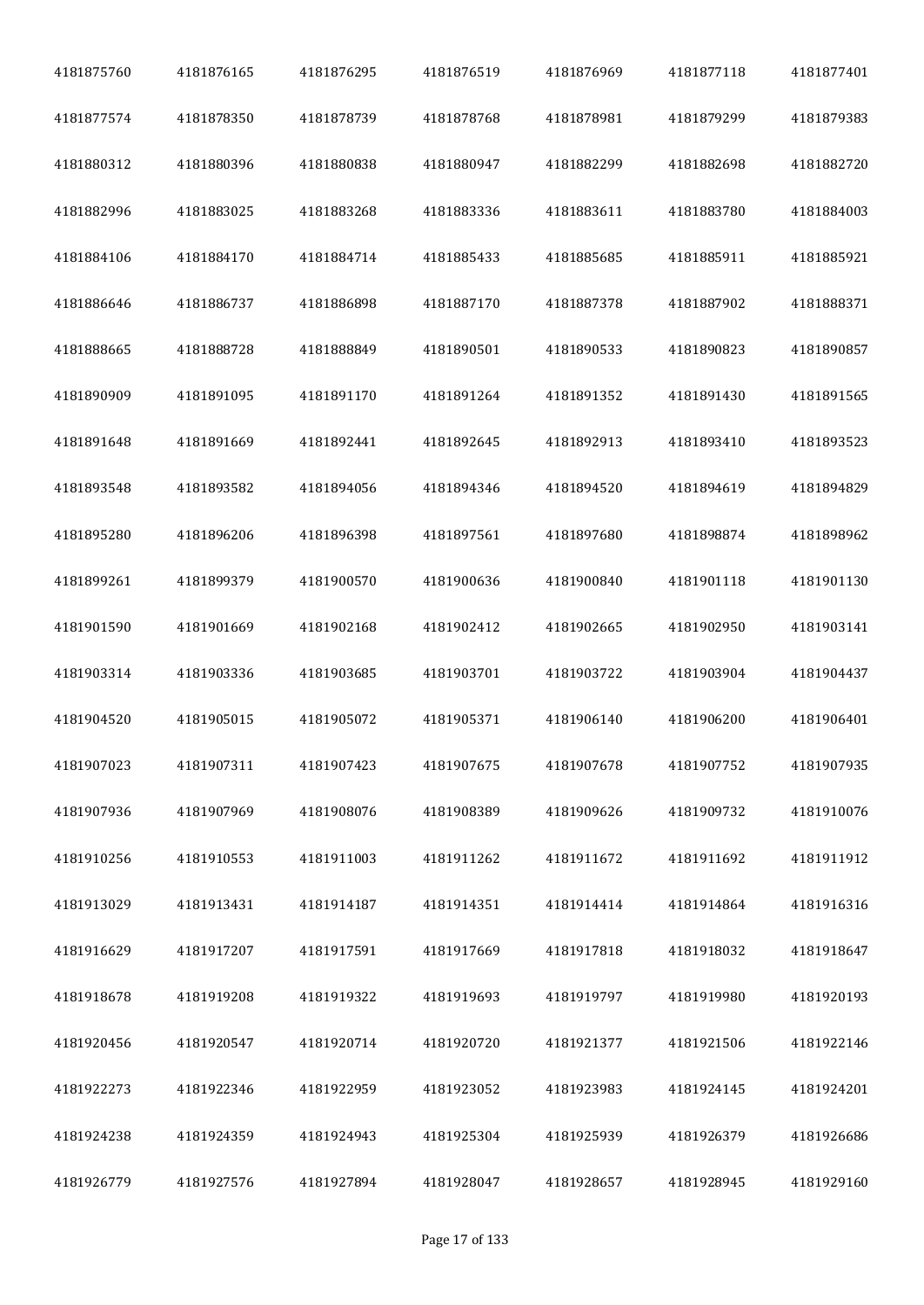| 4181929294 | 4181929650 | 4181930208 | 4181930444 | 4181930683 | 4181930728 | 4181930814 |
|------------|------------|------------|------------|------------|------------|------------|
| 4181931050 | 4181931069 | 4181931145 | 4181931353 | 4181931542 | 4181932426 | 4181932649 |
| 4181933173 | 4181933289 | 4181933617 | 4181933722 | 4181933724 | 4181933728 | 4181933730 |
| 4181934004 | 4181934097 | 4181934219 | 4181934432 | 4181934578 | 4181935097 | 4181935398 |
| 4181935521 | 4181935605 | 4181936588 | 4181936656 | 4181936794 | 4181937750 | 4181937782 |
| 4181938104 | 4181938288 | 4181938311 | 4181939128 | 4181939485 | 4181939523 | 4181940397 |
| 4181940473 | 4181940856 | 4181941170 | 4181941577 | 4181941969 | 4181942977 | 4181943452 |
| 4181943835 | 4181944029 | 4181944405 | 4181944549 | 4181944715 | 4181945948 | 4181946497 |
| 4181946873 | 4181947045 | 4181947127 | 4181947298 | 4181947462 | 4181947565 | 4181948663 |
| 4181948788 | 4181948832 | 4181949164 | 4181949265 | 4181949477 | 4181949680 | 4181949799 |
| 4181949906 | 4181950996 | 4181951524 | 4181951813 | 4181952061 | 4181952087 | 4181952377 |
| 4181952541 | 4181952797 | 4181953041 | 4181954237 | 4181954799 | 4181954906 | 4181954955 |
| 4181954982 | 4181955251 | 4181955751 | 4181956089 | 4181956099 | 4181956402 | 4181956908 |
| 4181957301 | 4181957801 | 4181957923 | 4181957976 | 4181958221 | 4181958264 | 4181958432 |
| 4181958771 | 4181958945 | 4181959244 | 4181959274 | 4181959279 | 4181959318 | 4181959476 |
| 4181959623 | 4181959985 | 4181960002 | 4181960052 | 4181960571 | 4181960957 | 4181961055 |
| 4181961957 | 4181962291 | 4181962432 | 4181962702 | 4181962902 | 4181962959 | 4181963174 |
| 4181963661 | 4181964091 | 4181964145 | 4181964202 | 4181964265 | 4181964388 | 4181964504 |
| 4181964893 | 4181964977 | 4181965187 | 4181965936 | 4181966161 | 4181966291 | 4181966485 |
| 4181966745 | 4181966889 | 4181967654 | 4181967897 | 4181967971 | 4181968175 | 4181968181 |
| 4181968328 | 4181968711 | 4181968813 | 4181968831 | 4181968887 | 4181968973 | 4181969321 |
| 4181969577 | 4181969710 | 4181969756 | 4181969760 | 4181969825 | 4181970297 | 4181970402 |
| 4181970851 | 4181970922 | 4181972374 | 4181972526 | 4181972849 | 4181972862 | 4181972891 |
| 4181973282 | 4181973590 | 4181974667 | 4181974669 | 4181974962 | 4181975058 | 4181975223 |
| 4181975457 | 4181975519 | 4181975802 | 4181976233 | 4181976508 | 4181976793 | 4181977258 |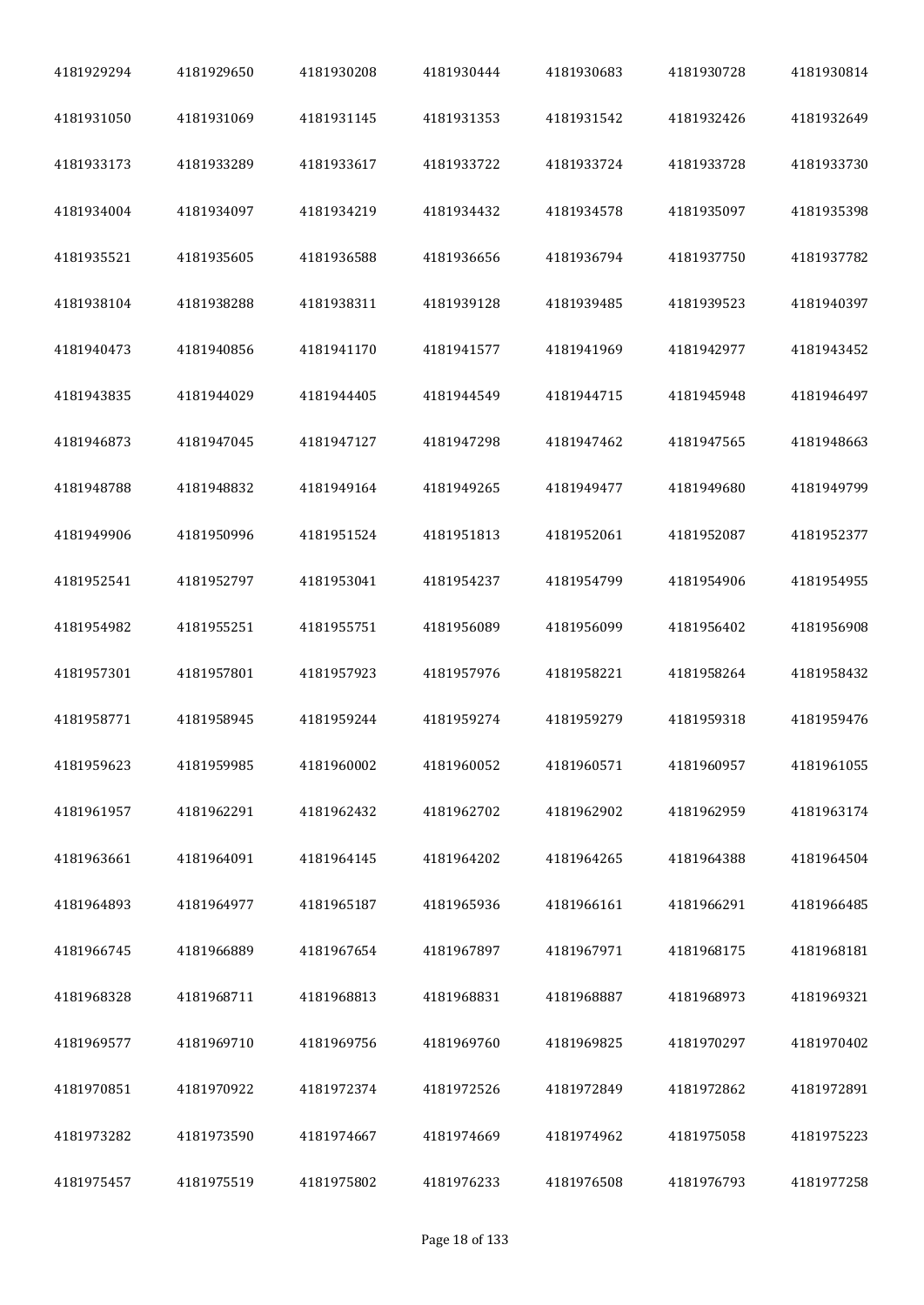| 4181977311 | 4181978153 | 4181978732 | 4181979361 | 4181979551 | 4181979614 | 4181980463 |
|------------|------------|------------|------------|------------|------------|------------|
| 4181980719 | 4181981192 | 4181981527 | 4181981882 | 4181981998 | 4181982548 | 4181982901 |
| 4181983492 | 4181983501 | 4181983575 | 4181983616 | 4181983896 | 4181984103 | 4181984160 |
| 4181985059 | 4181985072 | 4181985255 | 4181985312 | 4181985400 | 4181985487 | 4181985968 |
| 4181986051 | 4181986231 | 4181986434 | 4181986527 | 4181986638 | 4181987243 | 4181987563 |
| 4181987641 | 4181987697 | 4181987751 | 4181987827 | 4181988009 | 4181988027 | 4181988141 |
| 4181988745 | 4181988912 | 4181989128 | 4181989219 | 4181989306 | 4181989405 | 4181989746 |
| 4181990009 | 4181990767 | 4181990962 | 4181991522 | 4181991837 | 4181992381 | 4181992433 |
| 4181992797 | 4181992844 | 4181993099 | 4181993550 | 4181993595 | 4181994037 | 4181994257 |
| 4181994259 | 4181994690 | 4181994824 | 4181994851 | 4181995294 | 4181995304 | 4181995331 |
| 4181995714 | 4181995962 | 4181996188 | 4181997146 | 4181997338 | 4181997751 | 4181998014 |
| 4181998262 | 4181998453 | 4181998881 | 4181999270 | 4181999696 | 4181999714 | 4182000516 |
| 4182000545 | 4182000693 | 4182001003 | 4182001083 | 4182002127 | 4182002801 | 4182002842 |
| 4182002873 | 4182003721 | 4182004251 | 4182004703 | 4182005161 | 4182005431 | 4182005737 |
| 4182005861 | 4182005882 | 4182006606 | 4182006637 | 4182007064 | 4182007429 | 4182007913 |
| 4182007916 | 4182008336 | 4182008537 | 4182009048 | 4182009448 | 4182009971 | 4182010152 |
| 4182010244 | 4182010781 | 4182010857 | 4182010935 | 4182011611 | 4182012525 | 4182012947 |
| 4182013621 | 4182014102 | 4182014134 | 4182014203 | 4182015083 | 4182015275 | 4182015308 |
| 4182015320 | 4182015833 | 4182016255 | 4182016427 | 4182016790 | 4182017032 | 4182017209 |
| 4182017343 | 4182017433 | 4182018185 | 4182019116 | 4182019566 | 4182019682 | 4182020175 |
| 4182020494 | 4182020744 | 4182021147 | 4182021360 | 4182022108 | 4182022162 | 4182022358 |
| 4182022614 | 4182022702 | 4182022852 | 4182022990 | 4182023215 | 4182023334 | 4182023672 |
| 4182023793 | 4182023913 | 4182024364 | 4182024415 | 4182024478 | 4182024484 | 4182024715 |
| 4182025001 | 4182025085 | 4182025409 | 4182025417 | 4182025613 | 4182025646 | 4182025705 |
| 4182025796 | 4182025863 | 4182025969 | 4182026597 | 4182026607 | 4182026625 | 4182026702 |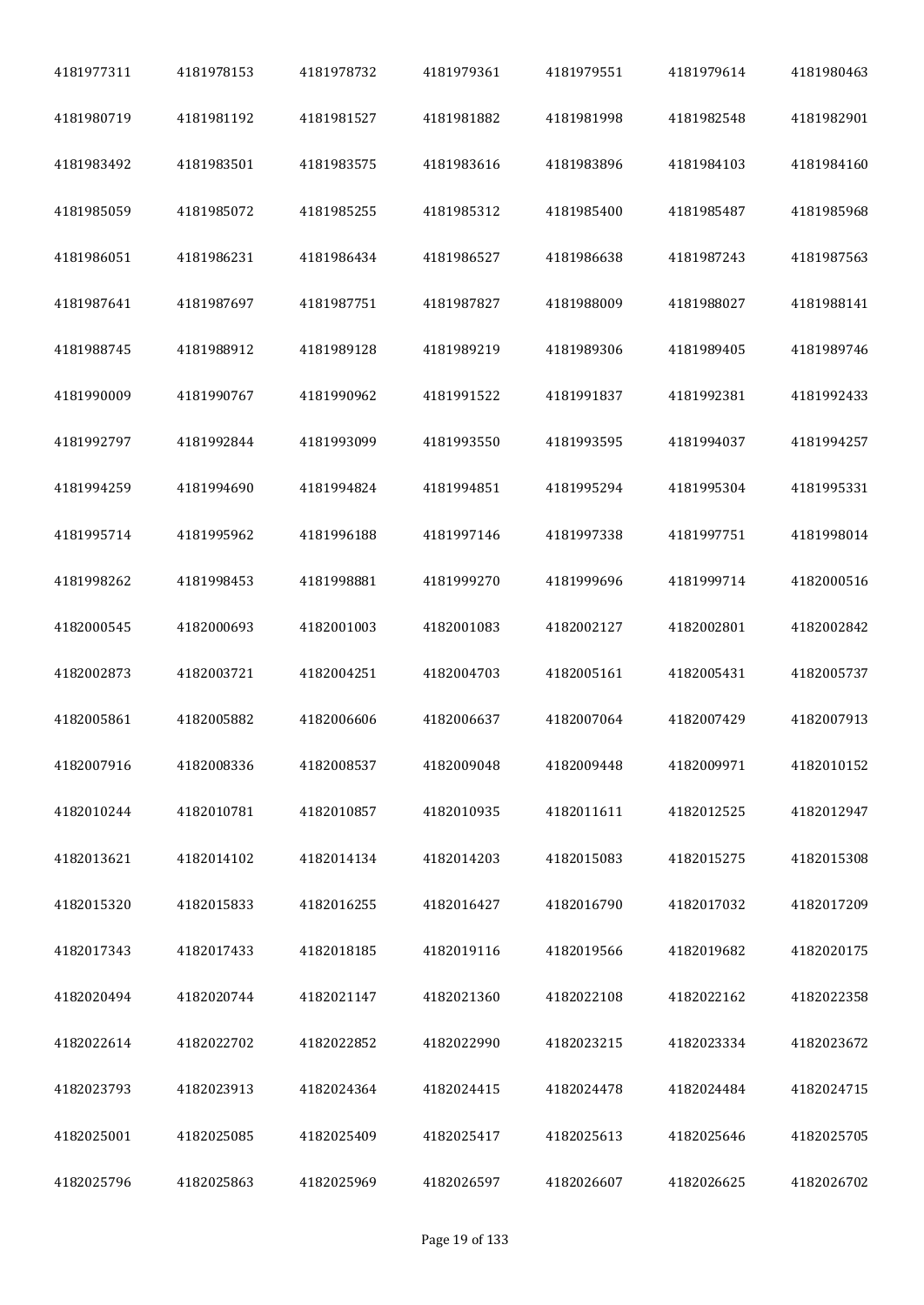| 4182027559 | 4182027938 | 4182028391 | 4182028546 | 4182028757 | 4182029745 | 4182029928 |
|------------|------------|------------|------------|------------|------------|------------|
| 4182030154 | 4182030639 | 4182031400 | 4182031549 | 4182031706 | 4182031715 | 4182031767 |
| 4182032853 | 4182033239 | 4182033267 | 4182033532 | 4182033538 | 4182033677 | 4182033987 |
| 4182034379 | 4182035019 | 4182035318 | 4182035787 | 4182035855 | 4182036047 | 4182036109 |
| 4182036227 | 4182036258 | 4182036518 | 4182037017 | 4182037411 | 4182037637 | 4182037699 |
| 4182037733 | 4182037921 | 4182038000 | 4182038401 | 4182038452 | 4182038880 | 4182039422 |
| 4182039498 | 4182039713 | 4182040105 | 4182040729 | 4182040849 | 4182041414 | 4182041664 |
| 4182042106 | 4182042273 | 4182043250 | 4182043582 | 4182043765 | 4182043923 | 4182043943 |
| 4182044350 | 4182044375 | 4182044472 | 4182044515 | 4182044737 | 4182044966 | 4182045639 |
| 4182046052 | 4182046084 | 4182047152 | 4182047481 | 4182047667 | 4182048085 | 4182048430 |
| 4182048538 | 4182048698 | 4182049059 | 4182049744 | 4182050042 | 4182050381 | 4182050968 |
| 4182051205 | 4182051239 | 4182051493 | 4182051542 | 4182051805 | 4182052148 | 4182052901 |
| 4182052961 | 4182053109 | 4182054275 | 4182055320 | 4182055470 | 4182055745 | 4182055831 |
| 4182056243 | 4182056874 | 4182057063 | 4182058232 | 4182058483 | 4182059527 | 4182059707 |
| 4182060017 | 4182060443 | 4182061042 | 4182061701 | 4182061818 | 4182061952 | 4182062255 |
| 4182062412 | 4182062737 | 4182062835 | 4182063276 | 4182063549 | 4182063820 | 4182064913 |
| 4182064957 | 4182065089 | 4182066157 | 4182066553 | 4182066877 | 4182067178 | 4182067534 |
| 4182067667 | 4182068666 | 4182068969 | 4182069508 | 4182069594 | 4182070019 | 4182070146 |
| 4182070323 | 4182070918 | 4182071297 | 4182071599 | 4182072051 | 4182072522 | 4182072600 |
| 4182072878 | 4182073517 | 4182074349 | 4182074367 | 4182074550 | 4182075354 | 4182075430 |
| 4182075580 | 4182075665 | 4182076132 | 4182076179 | 4182077489 | 4182078070 | 4182078942 |
| 4182079135 | 4182079576 | 4182079795 | 4182080104 | 4182080245 | 4182080785 | 4182081581 |
| 4182081717 | 4182081949 | 4182082100 | 4182082410 | 4182083811 | 4182084752 | 4182085475 |
| 4182086470 | 4182086590 | 4182088156 | 4182088914 | 4182089345 | 4182089922 | 4182090922 |
| 4182091387 | 4182091790 | 4182092807 | 4182092960 | 4182092961 | 4182093133 | 4182094039 |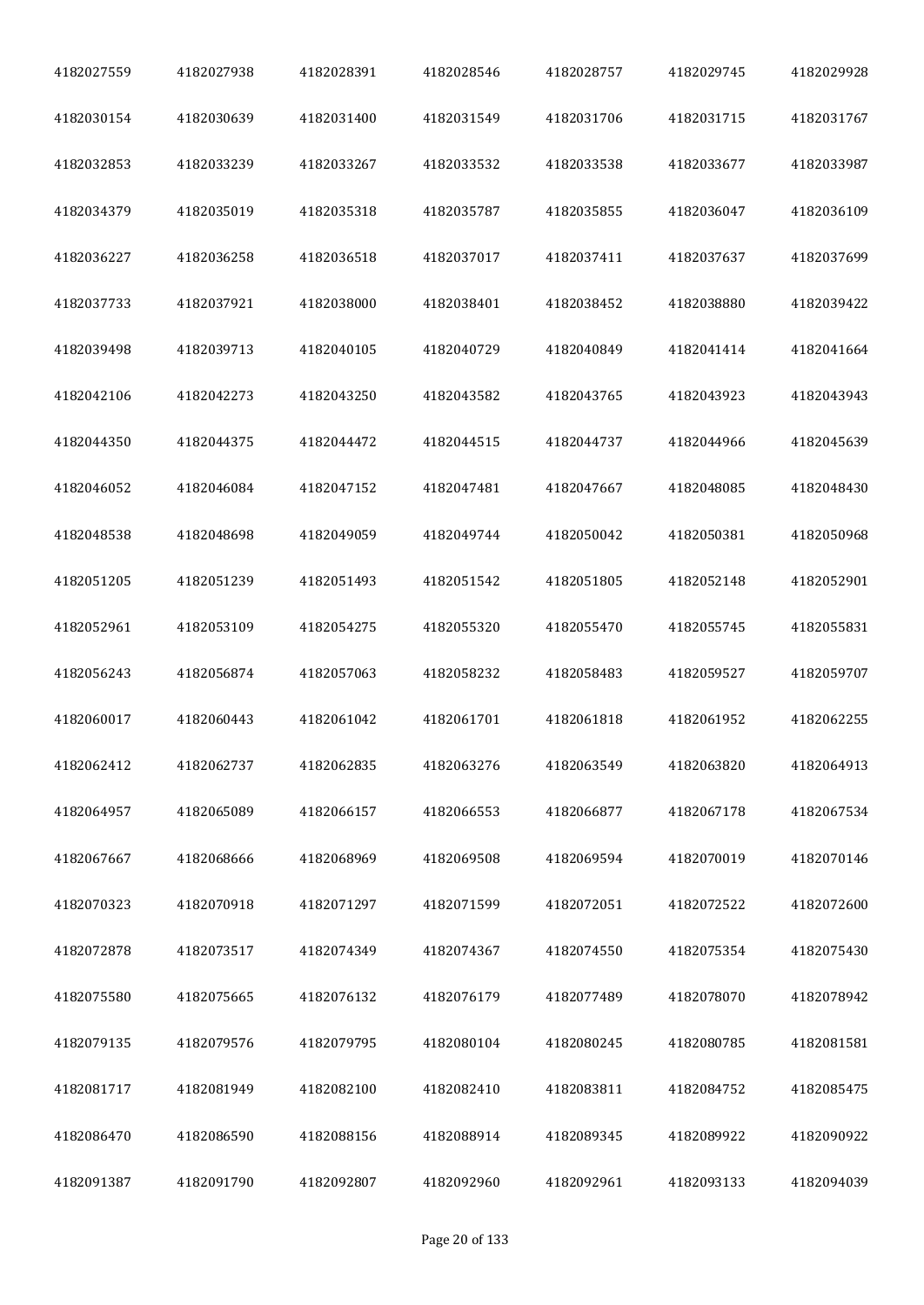| 4182094216 | 4182095045 | 4182095565 | 4182096037 | 4182096296 | 4182096381 | 4182096918 |
|------------|------------|------------|------------|------------|------------|------------|
| 4182096981 | 4182097346 | 4182097766 | 4182098112 | 4182099819 | 4182100515 | 4182100604 |
| 4182102913 | 4182103068 | 4182103765 | 4182103868 | 4182104011 | 4182104429 | 4182104823 |
| 4182105103 | 4182105717 | 4182107371 | 4182107429 | 4182107672 | 4182109147 | 4182109589 |
| 4182110828 | 4182113348 | 4182113498 | 4182113581 | 4182113713 | 4182114386 | 4182114864 |
| 4182115070 | 4182115365 | 4182115525 | 4182115778 | 4182116907 | 4182117042 | 4182118005 |
| 4182118155 | 4182118557 | 4182118945 | 4182119290 | 4182120551 | 4182121523 | 4182121594 |
| 4182121619 | 4182122264 | 4182124294 | 4182125860 | 4182126144 | 4182126986 | 4182128179 |
| 4182129050 | 4182129239 | 4182129497 | 4182130114 | 4182130450 | 4182131107 | 4182133264 |
| 4182133842 | 4182134326 | 4182134396 | 4182134940 | 4182135274 | 4182135275 | 4182135635 |
| 4182136685 | 4182136786 | 4182137357 | 4182138958 | 4182141393 | 4182142695 | 4182142719 |
| 4182143038 | 4182143316 | 4182144645 | 4182145845 | 4182146997 | 4182147067 | 4182148450 |
| 4182148501 | 4182148607 | 4182149209 | 4182151237 | 4182151402 | 4182153061 | 4182153537 |
| 4182153648 | 4182154060 | 4182154521 | 4182155547 | 4182155613 | 4182155787 | 4182155941 |
| 4182156396 | 4182157264 | 4182158717 | 4182159295 | 4182159911 | 4182159936 | 4182160985 |
| 4182161390 | 4182161693 | 4182161830 | 4182162630 | 4182163109 | 4182163169 | 4182163973 |
| 4182165253 | 4182166031 | 4182166094 | 4182167861 | 4182169071 | 4182169934 | 4182170007 |
| 4182170162 | 4182172986 | 4182174154 | 4182174352 | 4182174749 | 4182175529 | 4182176362 |
| 4182176450 | 4182176453 | 4182178789 | 4182178914 | 4182178955 | 4182179089 | 4182180020 |
| 4182180593 | 4182180781 | 4182180896 | 4182182505 | 4182182651 | 4182183067 | 4182183400 |
| 4182183516 | 4182184276 | 4182184464 | 4182184666 | 4182184737 | 4182184820 | 4182185110 |
| 4182185964 | 4182185997 | 4182186360 | 4182187064 | 4182187260 | 4182187953 | 4182188674 |
| 4182188827 | 4182189290 | 4182190045 | 4182191258 | 4182191961 | 4182193445 | 4182193620 |
| 4182195169 | 4182195192 | 4182195526 | 4182196571 | 4182196598 | 4182197666 | 4182198616 |
| 4182199119 | 4182199323 | 4182200399 | 4182201156 | 4182202740 | 4182203641 | 4182203643 |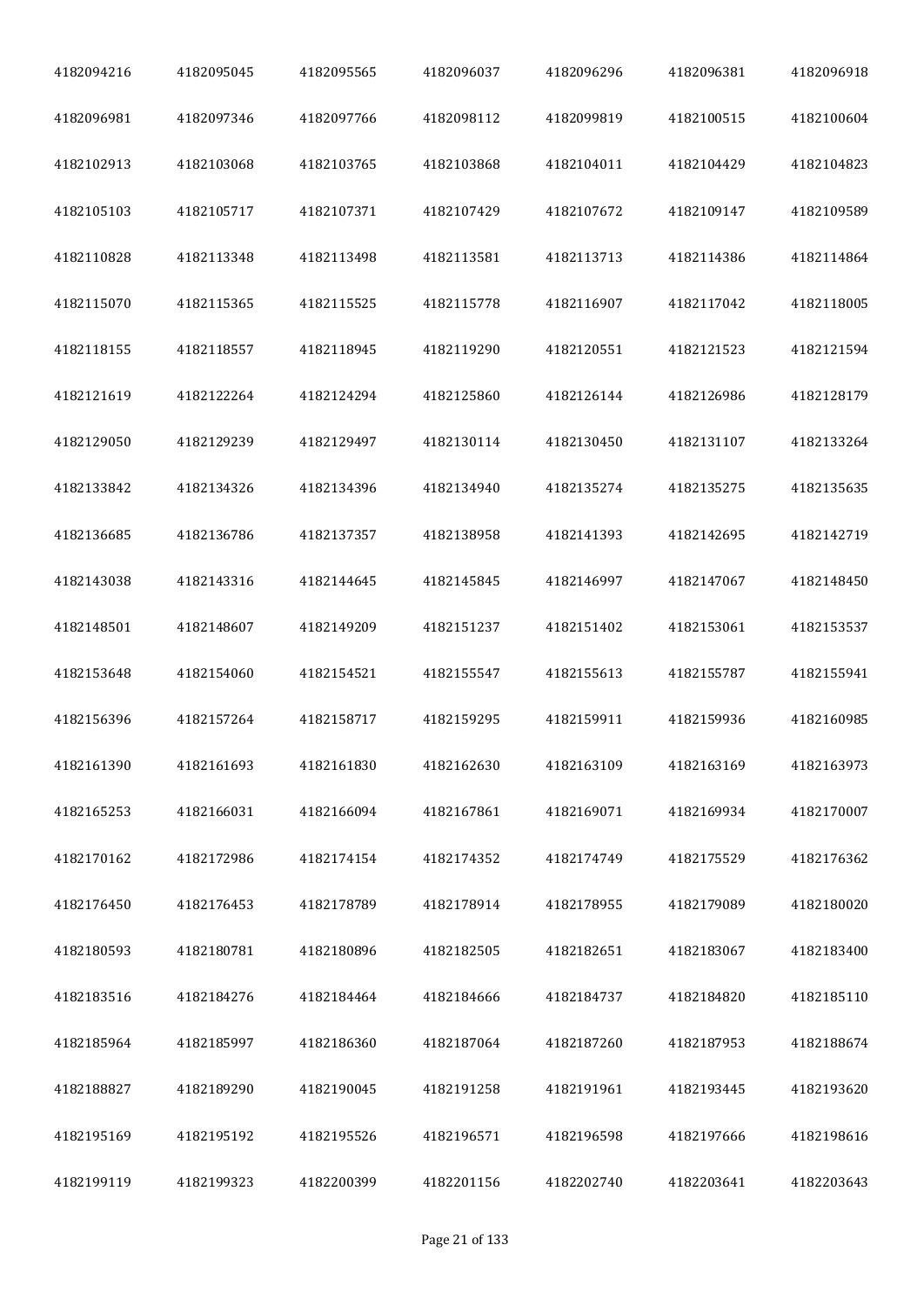| 4182204461 | 4182205174 | 4182206110 | 4182207184 | 4182207291 | 4182207425 | 4182207538 |
|------------|------------|------------|------------|------------|------------|------------|
| 4182208657 | 4182209462 | 4182211681 | 4182213188 | 4182214061 | 4182214230 | 4182214272 |
| 4182214518 | 4182215376 | 4182215437 | 4182217709 | 4182217761 | 4182219191 | 4182219912 |
| 4182222358 | 4182222591 | 4182223001 | 4182224453 | 4182224496 | 4182228060 | 4182228326 |
| 4182228576 | 4182228713 | 4182228964 | 4182229506 | 4182231658 | 4182232364 | 4182235141 |
| 4182235487 | 4182236282 | 4182236712 | 4182236723 | 4182237775 | 4182238264 | 4182238516 |
| 4182240735 | 4182240954 | 4182242461 | 4182242780 | 4182243225 | 4182244102 | 4182245247 |
| 4182245476 | 4182245525 | 4182245547 | 4182245793 | 4182246052 | 4182246661 | 4182246728 |
| 4182247547 | 4182250481 | 4182250927 | 4182251534 | 4182252311 | 4182253934 | 4182254263 |
| 4182254388 | 4182255712 | 4182256214 | 4182256327 | 4182256335 | 4182256504 | 4182257116 |
| 4182257426 | 4182257625 | 4182258203 | 4182259716 | 4182259842 | 4182260270 | 4182261128 |
| 4182261377 | 4182262317 | 4182262360 | 4182262613 | 4182263027 | 4182263074 | 4182263624 |
| 4182263769 | 4182264817 | 4182265120 | 4182265837 | 4182266372 | 4182266746 | 4182266997 |
| 4182267361 | 4182267746 | 4182269008 | 4182270001 | 4182270126 | 4182270260 | 4182271638 |
| 4182271788 | 4182272335 | 4182272479 | 4182272965 | 4182273501 | 4182273562 | 4182273754 |
| 4182273951 | 4182273954 | 4182274312 | 4182275484 | 4182276227 | 4182276381 | 4182277167 |
| 4182279293 | 4182280258 | 4182280374 | 4182280692 | 4182281278 | 4182282004 | 4182282212 |
| 4182282503 | 4182282616 | 4182283162 | 4182283526 | 4182283904 | 4182284066 | 4182285012 |
| 4182285048 | 4182285145 | 4182286207 | 4182287390 | 4182287657 | 4182287740 | 4182288014 |
| 4182288158 | 4182288195 | 4182288545 | 4182288695 | 4182288827 | 4182288838 | 4182289058 |
| 4182289423 | 4182289482 | 4182289574 | 4182289638 | 4182289673 | 4182289679 | 4182289802 |
| 4182289871 | 4182290022 | 4182290036 | 4182290157 | 4182290178 | 4182290222 | 4182290394 |
| 4182290470 | 4182290718 | 4182291283 | 4182291461 | 4182291573 | 4182291586 | 4182291676 |
| 4182291744 | 4182291860 | 4182291953 | 4182292209 | 4182292465 | 4182292584 | 4182292998 |
| 4182293034 | 4182293123 | 4182293241 | 4182293505 | 4182293639 | 4182293920 | 4182293949 |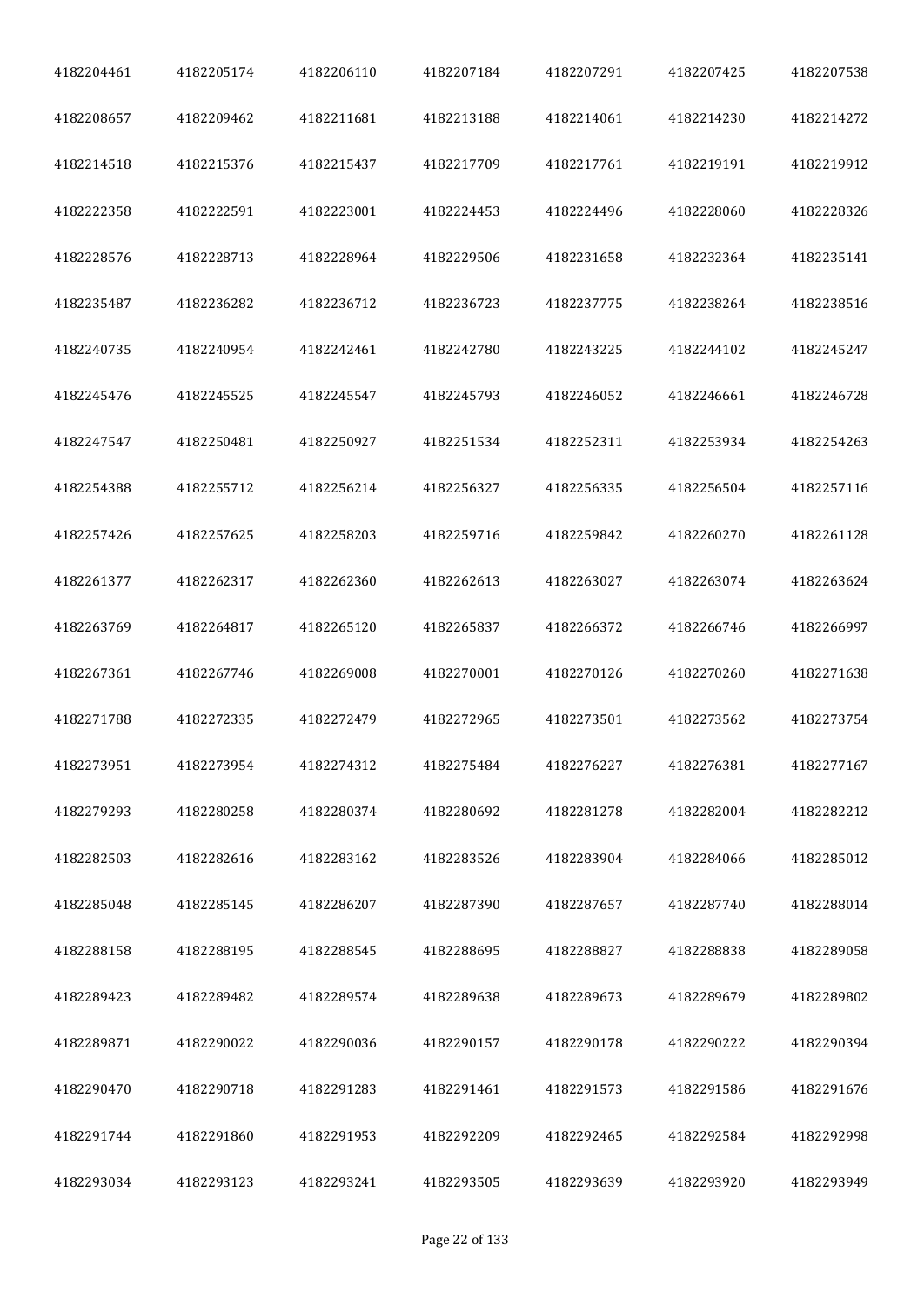| 4182293968 | 4182294145 | 4182294195 | 4182294343 | 4182294448 | 4182294537 | 4182294666 |
|------------|------------|------------|------------|------------|------------|------------|
| 4182294927 | 4182295000 | 4182295181 | 4182295246 | 4182295335 | 4182295656 | 4182295732 |
| 4182295941 | 4182296052 | 4182296372 | 4182296770 | 4182296924 | 4182296968 | 4182297427 |
| 4182297568 | 4182297692 | 4182297896 | 4182298030 | 4182298377 | 4182298436 | 4182298567 |
| 4182298603 | 4182298751 | 4182298810 | 4182298950 | 4182299038 | 4182299046 | 4182299061 |
| 4182299126 | 4182299243 | 4182299295 | 4182299485 | 4182299647 | 4182299821 | 4182299996 |
| 4182300342 | 4182300488 | 4182300600 | 4182300601 | 4182300698 | 4182301022 | 4182301344 |
| 4182301806 | 4182301932 | 4182302077 | 4182302379 | 4182302975 | 4182303163 | 4182303327 |
| 4182303577 | 4182303701 | 4182303709 | 4182303961 | 4182303972 | 4182304070 | 4182304145 |
| 4182304240 | 4182304890 | 4182305018 | 4182305062 | 4182305107 | 4182305139 | 4182305852 |
| 4182306040 | 4182306273 | 4182306333 | 4182306488 | 4182306541 | 4182306670 | 4182306678 |
| 4182306684 | 4182307097 | 4182307375 | 4182307592 | 4182307687 | 4182307734 | 4182307825 |
| 4182307869 | 4182308269 | 4182308390 | 4182308681 | 4182308850 | 4182309163 | 4182309304 |
| 4182309482 | 4182309574 | 4182309751 | 4182309842 | 4182309958 | 4182310038 | 4182310342 |
| 4182310805 | 4182310983 | 4182311062 | 4182311360 | 4182311401 | 4182311820 | 4182311984 |
| 4182312485 | 4182312751 | 4182312859 | 4182312863 | 4182313054 | 4182313335 | 4182313483 |
| 4182313564 | 4182313944 | 4182314267 | 4182314420 | 4182314834 | 4182315123 | 4182315427 |
| 4182315612 | 4182315702 | 4182315895 | 4182316263 | 4182316716 | 4182316775 | 4182316792 |
| 4182317700 | 4182318057 | 4182318154 | 4182318352 | 4182318366 | 4182318672 | 4182318749 |
| 4182318910 | 4182319229 | 4182319424 | 4182319429 | 4182319848 | 4182319898 | 4182320160 |
| 4182320291 | 4182320413 | 4182320505 | 4182320548 | 4182321253 | 4182321348 | 4182321357 |
| 4182321448 | 4182321678 | 4182321897 | 4182322002 | 4182322263 | 4182322472 | 4182322524 |
| 4182322823 | 4182323174 | 4182323603 | 4182323812 | 4182323937 | 4182324022 | 4182324026 |
| 4182324379 | 4182324836 | 4182324842 | 4182325024 | 4182325077 | 4182325148 | 4182325202 |
| 4182325298 | 4182325342 | 4182325485 | 4182325591 | 4182325609 | 4182325959 | 4182326172 |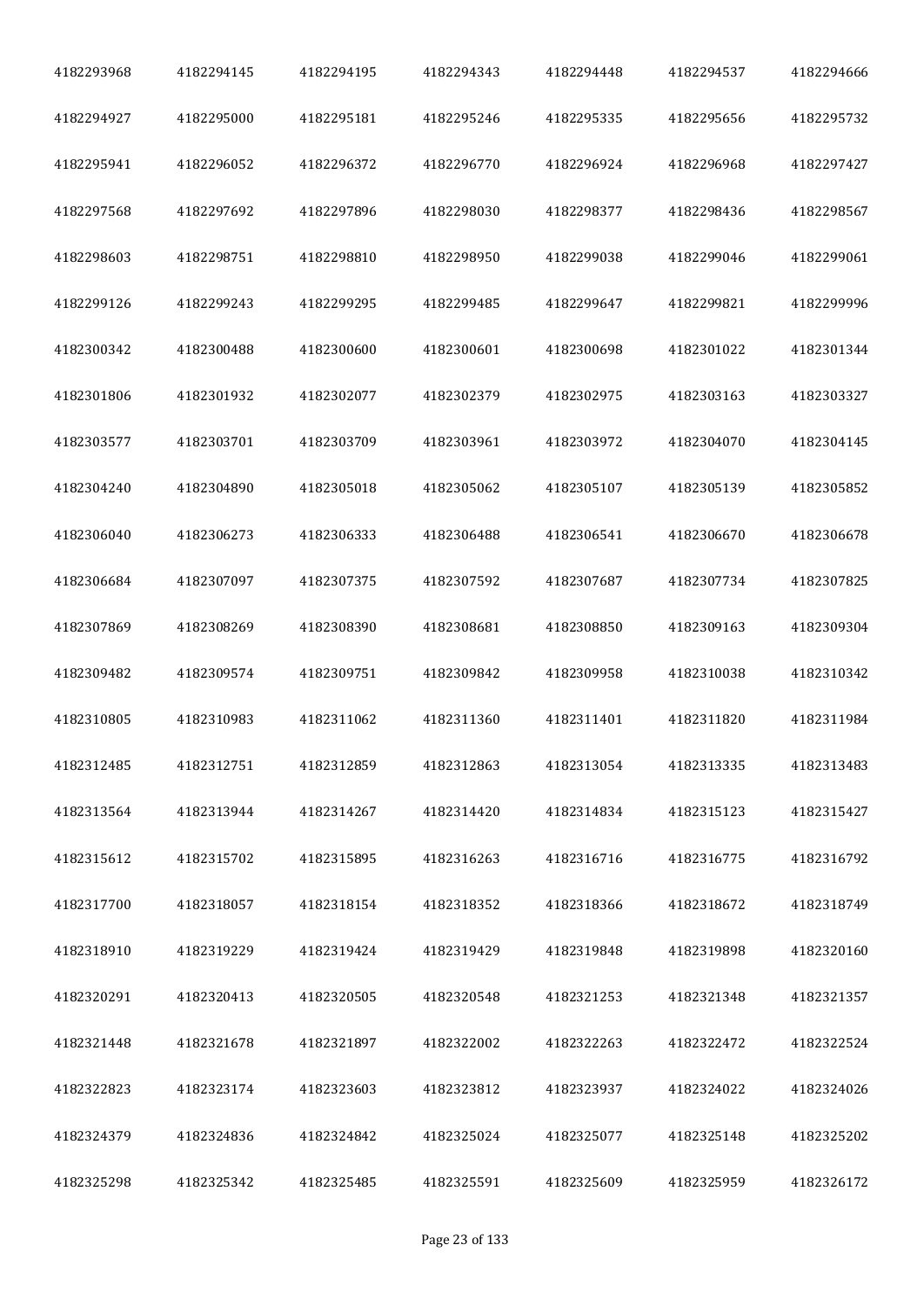| 4182326186 | 4182326299 | 4182326441 | 4182326454 | 4182326807 | 4182327290 | 4182327572 |
|------------|------------|------------|------------|------------|------------|------------|
| 4182327682 | 4182327839 | 4182327959 | 4182328656 | 4182328813 | 4182328875 | 4182328892 |
| 4182329131 | 4182329326 | 4182329328 | 4182329361 | 4182329380 | 4182329446 | 4182329447 |
| 4182329792 | 4182329959 | 4182330080 | 4182330141 | 4182330430 | 4182330825 | 4182330967 |
| 4182331057 | 4182331452 | 4182331520 | 4182332066 | 4182332076 | 4182332166 | 4182332187 |
| 4182332299 | 4182332300 | 4182332615 | 4182332763 | 4182333027 | 4182333114 | 4182333143 |
| 4182333190 | 4182333270 | 4182333326 | 4182333545 | 4182334093 | 4182334342 | 4182334386 |
| 4182334474 | 4182334809 | 4182335077 | 4182335081 | 4182335440 | 4182335495 | 4182335547 |
| 4182335681 | 4182335694 | 4182335780 | 4182335894 | 4182336081 | 4182336243 | 4182336340 |
| 4182336359 | 4182336462 | 4182336492 | 4182337123 | 4182337238 | 4182337266 | 4182337359 |
| 4182337389 | 4182337453 | 4182337679 | 4182337813 | 4182338445 | 4182338498 | 4182338515 |
| 4182338548 | 4182338635 | 4182338746 | 4182338875 | 4182338932 | 4182338945 | 4182338972 |
| 4182339267 | 4182339313 | 4182339457 | 4182339773 | 4182339886 | 4182340026 | 4182340033 |
| 4182340065 | 4182340194 | 4182340200 | 4182340365 | 4182340419 | 4182340444 | 4182340587 |
| 4182340612 | 4182340648 | 4182341077 | 4182341208 | 4182341415 | 4182341441 | 4182341535 |
| 4182341658 | 4182341784 | 4182341791 | 4182341963 | 4182342034 | 4182342302 | 4182342439 |
| 4182342583 | 4182342591 | 4182343137 | 4182343249 | 4182343480 | 4182343862 | 4182343923 |
| 4182344092 | 4182344336 | 4182344367 | 4182344470 | 4182344514 | 4182344763 | 4182344845 |
| 4182344881 | 4182344911 | 4182345273 | 4182345452 | 4182345460 | 4182345594 | 4182345642 |
| 4182345810 | 4182345956 | 4182346047 | 4182346226 | 4182346273 | 4182346407 | 4182346739 |
| 4182346989 | 4182347003 | 4182347327 | 4182347343 | 4182347392 | 4182347509 | 4182347584 |
| 4182347631 | 4182347712 | 4182347884 | 4182348189 | 4182348325 | 4182348342 | 4182348543 |
| 4182348895 | 4182349165 | 4182349586 | 4182349638 | 4182350046 | 4182350100 | 4182350121 |
| 4182350159 | 4182350244 | 4182350402 | 4182350454 | 4182350612 | 4182351152 | 4182351259 |
| 4182351456 | 4182352086 | 4182352133 | 4182352278 | 4182352316 | 4182352509 | 4182352728 |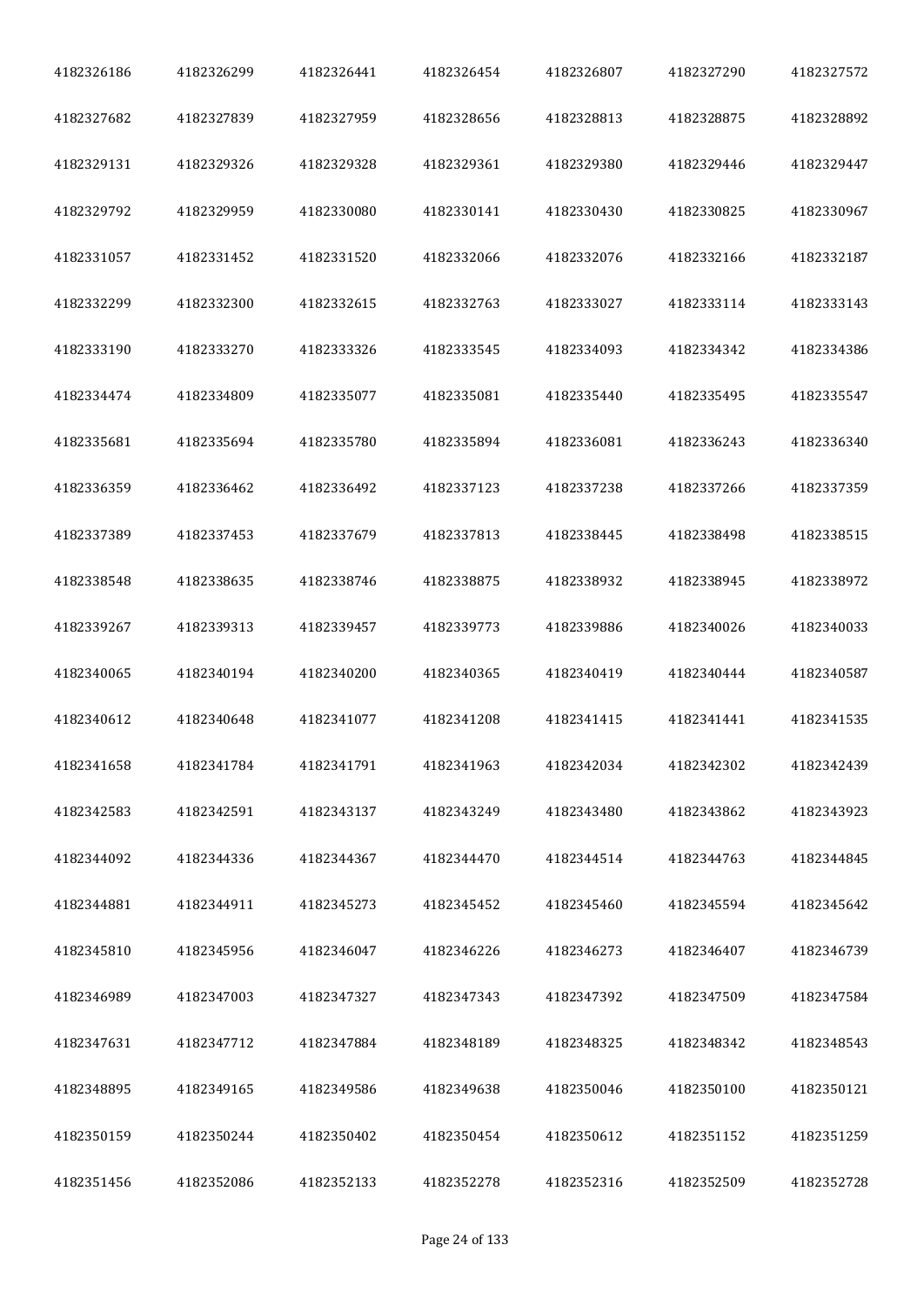| 4182352958 | 4182353429 | 4182353442 | 4182353575 | 4182353871 | 4182353906 | 4182354076 |
|------------|------------|------------|------------|------------|------------|------------|
| 4182354304 | 4182354328 | 4182354367 | 4182354422 | 4182354683 | 4182354756 | 4182354801 |
| 4182355034 | 4182355598 | 4182355798 | 4182356076 | 4182356144 | 4182356196 | 4182356371 |
| 4182356621 | 4182356643 | 4182356839 | 4182356942 | 4182357229 | 4182357646 | 4182357809 |
| 4182357876 | 4182357935 | 4182358237 | 4182358459 | 4182358506 | 4182358540 | 4182358559 |
| 4182358884 | 4182359051 | 4182359220 | 4182359257 | 4182359299 | 4182359989 | 4182360232 |
| 4182360393 | 4182360548 | 4182361035 | 4182361070 | 4182361517 | 4182361809 | 4182361814 |
| 4182362039 | 4182362175 | 4182362196 | 4182362295 | 4182362327 | 4182362552 | 4182362602 |
| 4182362751 | 4182362822 | 4182363222 | 4182363555 | 4182363557 | 4182363703 | 4182363827 |
| 4182363992 | 4182364213 | 4182364242 | 4182364312 | 4182364412 | 4182364641 | 4182364998 |
| 4182365083 | 4182365206 | 4182365351 | 4182365630 | 4182365729 | 4182366034 | 4182366519 |
| 4182366707 | 4182366766 | 4182366803 | 4182367057 | 4182367076 | 4182367256 | 4182367493 |
| 4182367833 | 4182367911 | 4182367975 | 4182368357 | 4182368450 | 4182368478 | 4182368946 |
| 4182369042 | 4182369428 | 4182369513 | 4182369834 | 4182369971 | 4182370154 | 4182370392 |
| 4182370459 | 4182370537 | 4182370596 | 4182371069 | 4182371471 | 4182371476 | 4182371846 |
| 4182372306 | 4182372370 | 4182372391 | 4182372513 | 4182373109 | 4182373170 | 4182373423 |
| 4182373461 | 4182373469 | 4182373482 | 4182373568 | 4182373576 | 4182373614 | 4182373654 |
| 4182373935 | 4182373961 | 4182374179 | 4182374231 | 4182374537 | 4182374701 | 4182374800 |
| 4182375000 | 4182375083 | 4182375107 | 4182375345 | 4182376370 | 4182376464 | 4182376997 |
| 4182377244 | 4182377716 | 4182377890 | 4182377928 | 4182378073 | 4182378438 | 4182378569 |
| 4182378931 | 4182378959 | 4182379130 | 4182379205 | 4182379303 | 4182379373 | 4182379374 |
| 4182379383 | 4182379484 | 4182379502 | 4182379700 | 4182379915 | 4182379933 | 4182379991 |
| 4182380182 | 4182380226 | 4182380353 | 4182380596 | 4182380948 | 4182381069 | 4182381206 |
| 4182381359 | 4182381720 | 4182381722 | 4182381748 | 4182381869 | 4182382010 | 4182382062 |
| 4182382332 | 4182382350 | 4182382558 | 4182382884 | 4182382942 | 4182382991 | 4182383183 |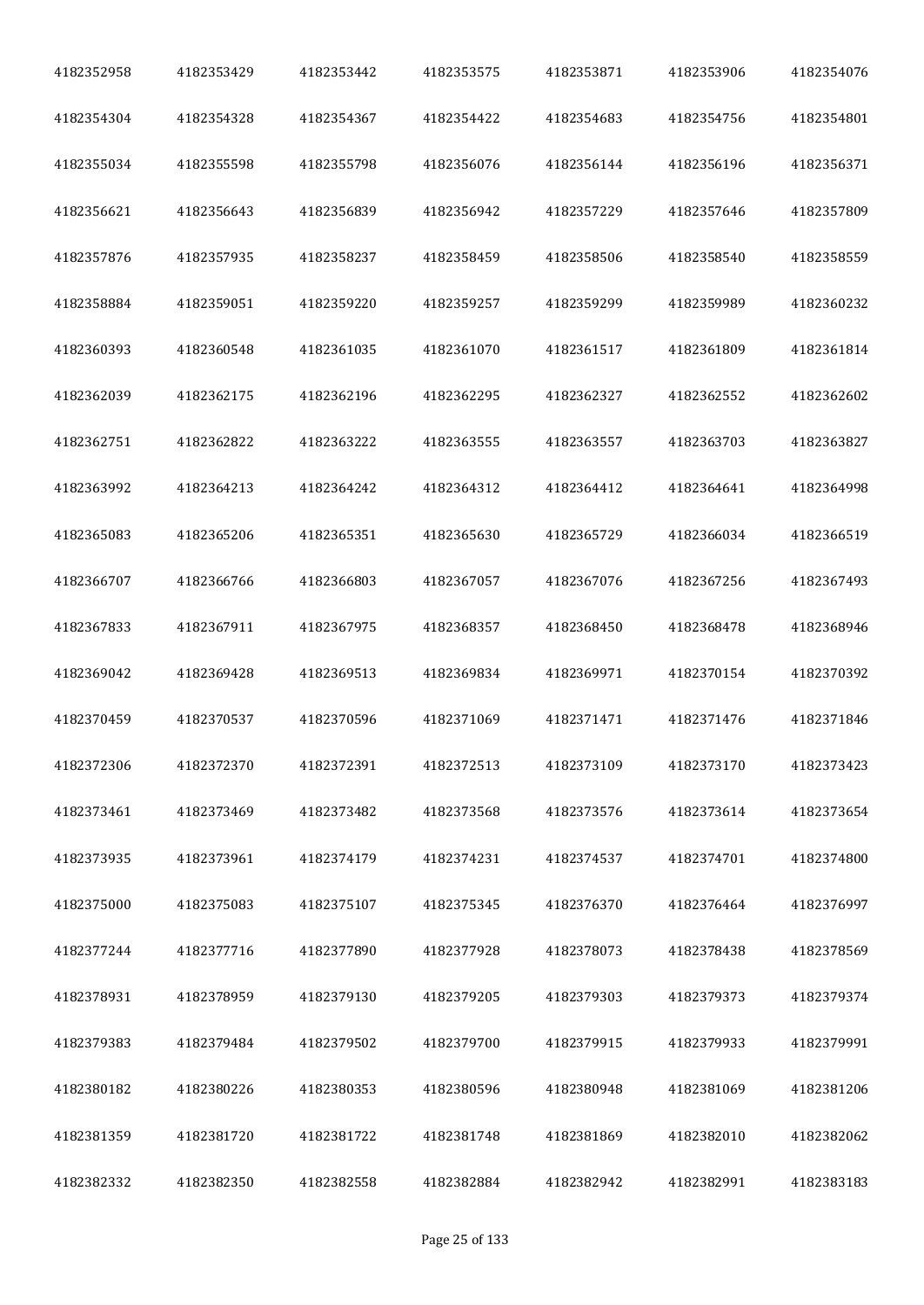| 4182383515 | 4182383577 | 4182383615 | 4182383760 | 4182383899 | 4182384123 | 4182384319 |
|------------|------------|------------|------------|------------|------------|------------|
| 4182384527 | 4182384690 | 4182384729 | 4182385119 | 4182385271 | 4182385374 | 4182385501 |
| 4182385760 | 4182385789 | 4182385963 | 4182386116 | 4182386193 | 4182386648 | 4182386664 |
| 4182387077 | 4182387173 | 4182387414 | 4182387480 | 4182387537 | 4182387604 | 4182387606 |
| 4182387644 | 4182387720 | 4182388749 | 4182388801 | 4182388828 | 4182388889 | 4182389619 |
| 4182389673 | 4182390042 | 4182390135 | 4182390739 | 4182390839 | 4182390875 | 4182390929 |
| 4182391045 | 4182391436 | 4182391662 | 4182391781 | 4182392026 | 4182392186 | 4182392332 |
| 4182392989 | 4182393109 | 4182393520 | 4182393540 | 4182393694 | 4182393806 | 4182393810 |
| 4182393969 | 4182394201 | 4182394292 | 4182394360 | 4182394438 | 4182394695 | 4182394946 |
| 4182395036 | 4182395213 | 4182395701 | 4182395809 | 4182396075 | 4182396788 | 4182396899 |
| 4182396987 | 4182397113 | 4182397187 | 4182397387 | 4182397428 | 4182397865 | 4182398129 |
| 4182398163 | 4182398325 | 4182398383 | 4182398494 | 4182398654 | 4182398754 | 4182398862 |
| 4182399037 | 4182399121 | 4182399348 | 4182399350 | 4182399468 | 4182399490 | 4182399621 |
| 4182399785 | 4182399847 | 4182399950 | 4182399990 | 4182400384 | 4182400391 | 4182400534 |
| 4182400778 | 4182401004 | 4182401182 | 4182401385 | 4182401408 | 4182401939 | 4182402128 |
| 4182402158 | 4182402182 | 4182402367 | 4182402466 | 4182402668 | 4182402741 | 4182402844 |
| 4182402863 | 4182403091 | 4182403106 | 4182403432 | 4182403593 | 4182403763 | 4182403768 |
| 4182403973 | 4182404044 | 4182404144 | 4182404323 | 4182404484 | 4182404678 | 4182404685 |
| 4182404718 | 4182404830 | 4182404831 | 4182404850 | 4182405098 | 4182405398 | 4182405711 |
| 4182405717 | 4182405865 | 4182406003 | 4182406547 | 4182406601 | 4182407075 | 4182407336 |
| 4182407382 | 4182407914 | 4182408070 | 4182408271 | 4182408748 | 4182409257 | 4182409546 |
| 4182409666 | 4182409887 | 4182410131 | 4182410209 | 4182410564 | 4182410662 | 4182410928 |
| 4182411003 | 4182411189 | 4182411247 | 4182411333 | 4182411408 | 4182411425 | 4182411700 |
| 4182411783 | 4182411858 | 4182411995 | 4182412019 | 4182412029 | 4182412064 | 4182412082 |
| 4182412117 | 4182412211 | 4182412238 | 4182412352 | 4182412458 | 4182412675 | 4182413079 |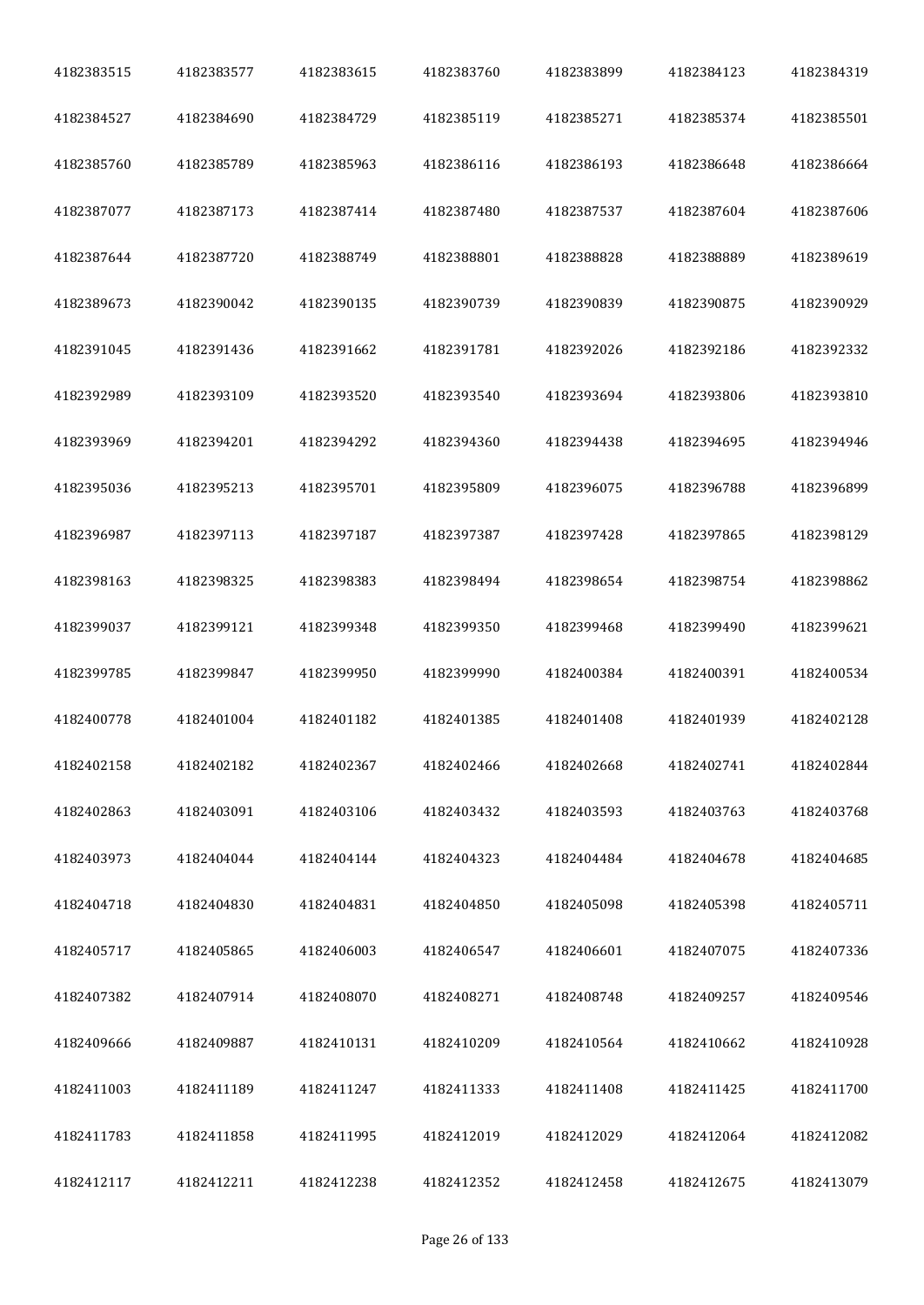| 4182413265 | 4182413569 | 4182413607 | 4182414249 | 4182414490 | 4182414781 | 4182414842 |
|------------|------------|------------|------------|------------|------------|------------|
| 4182414915 | 4182414919 | 4182415054 | 4182415067 | 4182415121 | 4182415160 | 4182415398 |
| 4182415665 | 4182415768 | 4182415911 | 4182415948 | 4182416047 | 4182416524 | 4182416608 |
| 4182416905 | 4182416991 | 4182417452 | 4182417526 | 4182417725 | 4182418024 | 4182418151 |
| 4182418196 | 4182418486 | 4182418501 | 4182418540 | 4182418560 | 4182418695 | 4182418820 |
| 4182419065 | 4182419371 | 4182419496 | 4182419546 | 4182419875 | 4182420334 | 4182420375 |
| 4182420415 | 4182420495 | 4182420509 | 4182420686 | 4182420700 | 4182420718 | 4182420745 |
| 4182420792 | 4182420990 | 4182421028 | 4182421150 | 4182421171 | 4182421172 | 4182421251 |
| 4182421270 | 4182421443 | 4182422141 | 4182422345 | 4182422795 | 4182422967 | 4182423187 |
| 4182423205 | 4182423400 | 4182424023 | 4182424032 | 4182424136 | 4182424269 | 4182424855 |
| 4182425116 | 4182425216 | 4182425326 | 4182425344 | 4182425629 | 4182425898 | 4182426227 |
| 4182426278 | 4182426348 | 4182426378 | 4182426386 | 4182426797 | 4182427150 | 4182427566 |
| 4182428142 | 4182428340 | 4182428367 | 4182428387 | 4182428388 | 4182428682 | 4182428707 |
| 4182428788 | 4182428822 | 4182428844 | 4182428850 | 4182428870 | 4182428875 | 4182429316 |
| 4182429786 | 4182429889 | 4182430305 | 4182430778 | 4182430945 | 4182430961 | 4182431073 |
| 4182431163 | 4182431513 | 4182431844 | 4182432051 | 4182432599 | 4182432604 | 4182432847 |
| 4182432918 | 4182432967 | 4182433188 | 4182433261 | 4182433456 | 4182433664 | 4182433768 |
| 4182433863 | 4182433953 | 4182434109 | 4182434332 | 4182434395 | 4182434599 | 4182434808 |
| 4182434840 | 4182434980 | 4182434997 | 4182435174 | 4182435187 | 4182435276 | 4182435364 |
| 4182435635 | 4182435870 | 4182436146 | 4182436196 | 4182436299 | 4182436486 | 4182436640 |
| 4182436641 | 4182436691 | 4182437193 | 4182437225 | 4182437410 | 4182437611 | 4182437620 |
| 4182437894 | 4182438017 | 4182438097 | 4182438509 | 4182438867 | 4182439085 | 4182439167 |
| 4182439263 | 4182439423 | 4182439682 | 4182439911 | 4182440381 | 4182440389 | 4182440484 |
| 4182441206 | 4182441315 | 4182441385 | 4182441428 | 4182441502 | 4182441934 | 4182441994 |
| 4182442222 | 4182442400 | 4182442433 | 4182442461 | 4182442495 | 4182442555 | 4182442692 |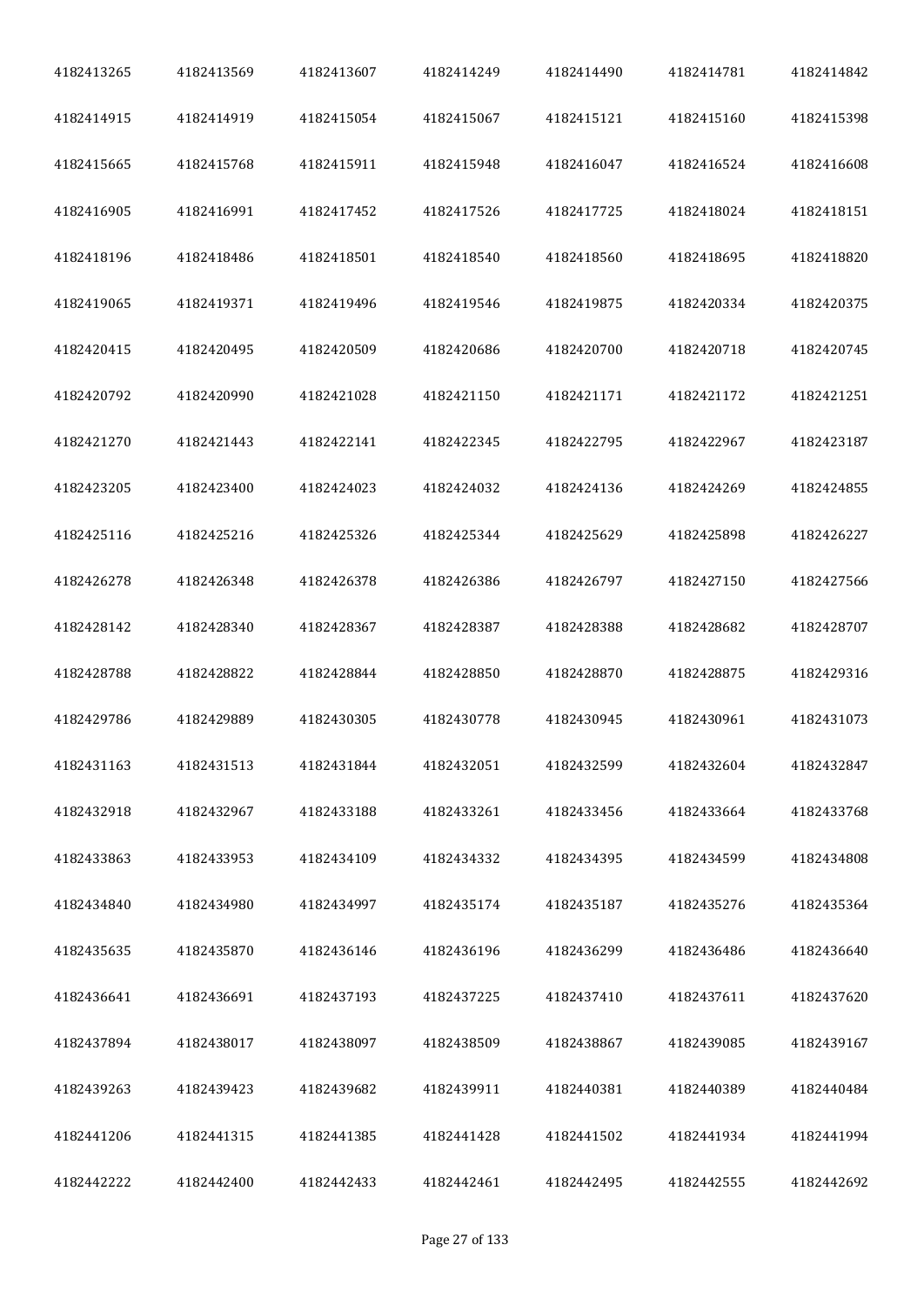| 4182442973 | 4182443724 | 4182443800 | 4182443831 | 4182444436 | 4182444744 | 4182445101 |
|------------|------------|------------|------------|------------|------------|------------|
| 4182445121 | 4182445315 | 4182445418 | 4182445547 | 4182445729 | 4182445788 | 4182445826 |
| 4182445919 | 4182446560 | 4182446706 | 4182446993 | 4182447167 | 4182448072 | 4182448233 |
| 4182448403 | 4182448547 | 4182448656 | 4182449125 | 4182449614 | 4182450130 | 4182451106 |
| 4182451210 | 4182451238 | 4182451335 | 4182451428 | 4182451488 | 4182451539 | 4182451600 |
| 4182451644 | 4182451958 | 4182452014 | 4182452187 | 4182452204 | 4182452209 | 4182452960 |
| 4182453194 | 4182453239 | 4182453271 | 4182453273 | 4182453337 | 4182453859 | 4182454257 |
| 4182454305 | 4182454882 | 4182455035 | 4182455202 | 4182455399 | 4182456038 | 4182456106 |
| 4182456254 | 4182456271 | 4182456347 | 4182456439 | 4182456594 | 4182456878 | 4182456883 |
| 4182457312 | 4182457431 | 4182457666 | 4182457753 | 4182457826 | 4182457897 | 4182458076 |
| 4182458117 | 4182458139 | 4182458245 | 4182458747 | 4182458771 | 4182459030 | 4182459406 |
| 4182459455 | 4182459955 | 4182460016 | 4182460504 | 4182461001 | 4182461134 | 4182461182 |
| 4182461246 | 4182461247 | 4182461369 | 4182461743 | 4182461842 | 4182462126 | 4182462341 |
| 4182463127 | 4182463162 | 4182463352 | 4182463393 | 4182463587 | 4182463641 | 4182464205 |
| 4182464370 | 4182464961 | 4182464967 | 4182464968 | 4182465076 | 4182465088 | 4182465342 |
| 4182465360 | 4182465495 | 4182466025 | 4182466204 | 4182466249 | 4182466926 | 4182467108 |
| 4182467283 | 4182467542 | 4182467543 | 4182467550 | 4182467568 | 4182467758 | 4182467784 |
| 4182467900 | 4182468137 | 4182468168 | 4182468367 | 4182468744 | 4182468846 | 4182468863 |
| 4182469013 | 4182469015 | 4182469279 | 4182469934 | 4182470105 | 4182470351 | 4182470443 |
| 4182470573 | 4182470653 | 4182471113 | 4182471342 | 4182471361 | 4182471528 | 4182471735 |
| 4182471806 | 4182471866 | 4182472070 | 4182472111 | 4182472150 | 4182472423 | 4182472567 |
| 4182472631 | 4182473079 | 4182473096 | 4182473181 | 4182473250 | 4182473257 | 4182473553 |
| 4182473579 | 4182473684 | 4182474182 | 4182474399 | 4182475032 | 4182475207 | 4182475451 |
| 4182475918 | 4182476011 | 4182476063 | 4182476412 | 4182476858 | 4182476890 | 4182477559 |
| 4182477843 | 4182477977 | 4182478109 | 4182478307 | 4182478513 | 4182478521 | 4182478545 |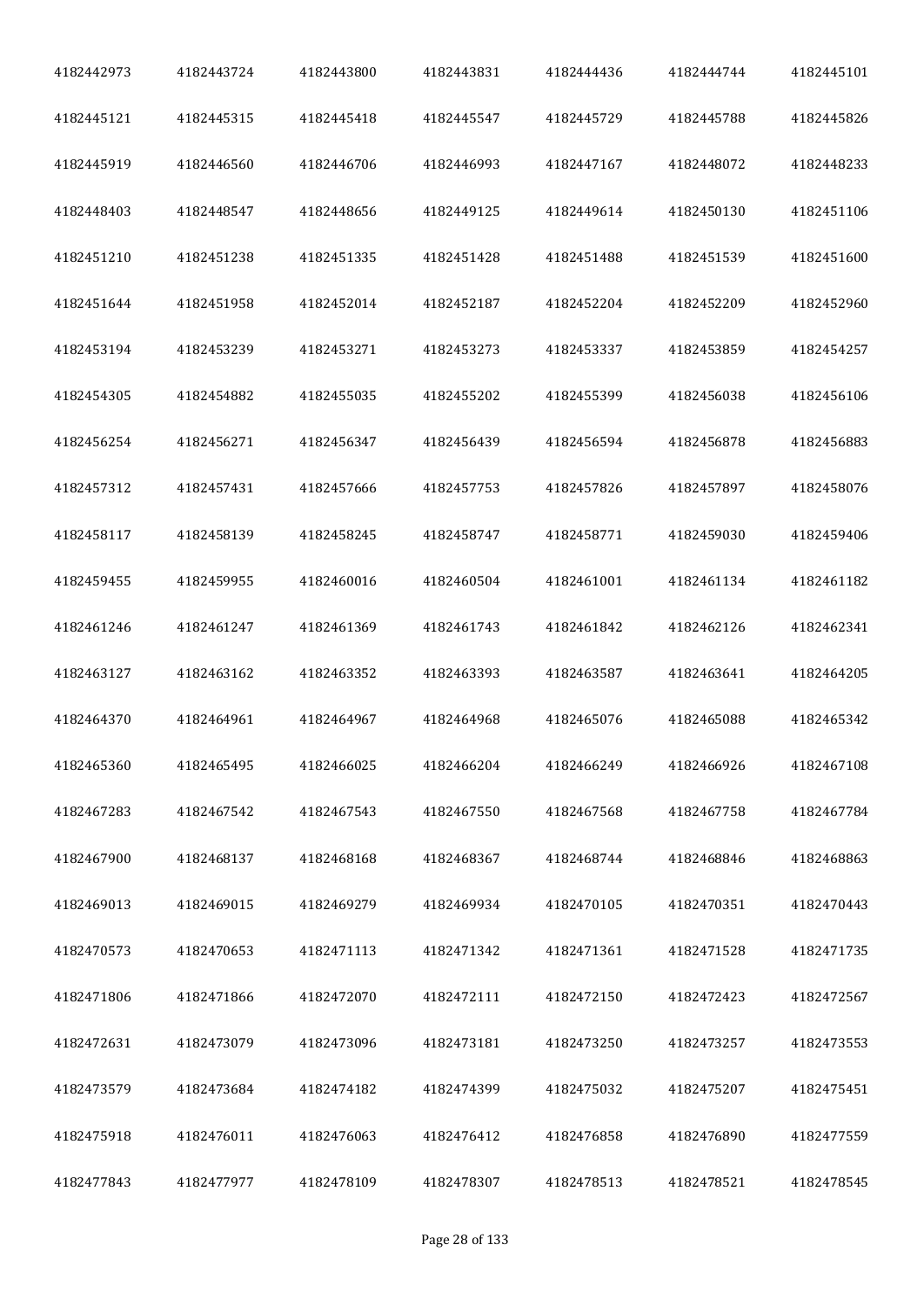| 4182478723 | 4182478792 | 4182478888 | 4182479536 | 4182480006 | 4182480135 | 4182480246 |
|------------|------------|------------|------------|------------|------------|------------|
| 4182480297 | 4182480400 | 4182480423 | 4182480521 | 4182480589 | 4182480823 | 4182480842 |
| 4182480889 | 4182480968 | 4182481082 | 4182481323 | 4182481329 | 4182481504 | 4182481640 |
| 4182481920 | 4182482037 | 4182482119 | 4182482206 | 4182482291 | 4182482408 | 4182482543 |
| 4182482730 | 4182482753 | 4182482781 | 4182482834 | 4182482868 | 4182483108 | 4182483306 |
| 4182483494 | 4182483520 | 4182483631 | 4182483997 | 4182484140 | 4182484144 | 4182484360 |
| 4182484630 | 4182484666 | 4182484679 | 4182484769 | 4182484798 | 4182484887 | 4182484896 |
| 4182484908 | 4182484971 | 4182485040 | 4182485388 | 4182485491 | 4182485512 | 4182485558 |
| 4182485855 | 4182486029 | 4182486235 | 4182486379 | 4182486428 | 4182486654 | 4182486661 |
| 4182486698 | 4182487063 | 4182487143 | 4182487512 | 4182487586 | 4182487626 | 4182487636 |
| 4182487649 | 4182488424 | 4182488453 | 4182488494 | 4182488530 | 4182489013 | 4182489088 |
| 4182489124 | 4182489222 | 4182489411 | 4182489500 | 4182489585 | 4182489594 | 4182489804 |
| 4182489823 | 4182490014 | 4182490075 | 4182490350 | 4182490387 | 4182490661 | 4182490888 |
| 4182491325 | 4182491340 | 4182491360 | 4182491953 | 4182492134 | 4182492193 | 4182492266 |
| 4182492528 | 4182492571 | 4182493036 | 4182493275 | 4182493375 | 4182493662 | 4182493692 |
| 4182494004 | 4182494058 | 4182494300 | 4182494366 | 4182494417 | 4182494566 | 4182494837 |
| 4182494879 | 4182494961 | 4182495365 | 4182495410 | 4182495428 | 4182495511 | 4182495719 |
| 4182495871 | 4182496183 | 4182496289 | 4182496306 | 4182496492 | 4182496826 | 4182496933 |
| 4182497140 | 4182497161 | 4182497219 | 4182497788 | 4182497799 | 4182497871 | 4182497915 |
| 4182498666 | 4182498985 | 4182499009 | 4182499130 | 4182499162 | 4182499459 | 4182499532 |
| 4182499605 | 4182499641 | 4182499870 | 4182500136 | 4182500432 | 4182500442 | 4182500612 |
| 4182500679 | 4182500748 | 4182500771 | 4182500853 | 4182500880 | 4182501081 | 4182501197 |
| 4182501218 | 4182501225 | 4182501446 | 4182501541 | 4182501698 | 4182501822 | 4182501828 |
| 4182501830 | 4182501996 | 4182502038 | 4182502191 | 4182502310 | 4182502431 | 4182502463 |
| 4182502786 | 4182503067 | 4182503098 | 4182503192 | 4182503228 | 4182503329 | 4182503330 |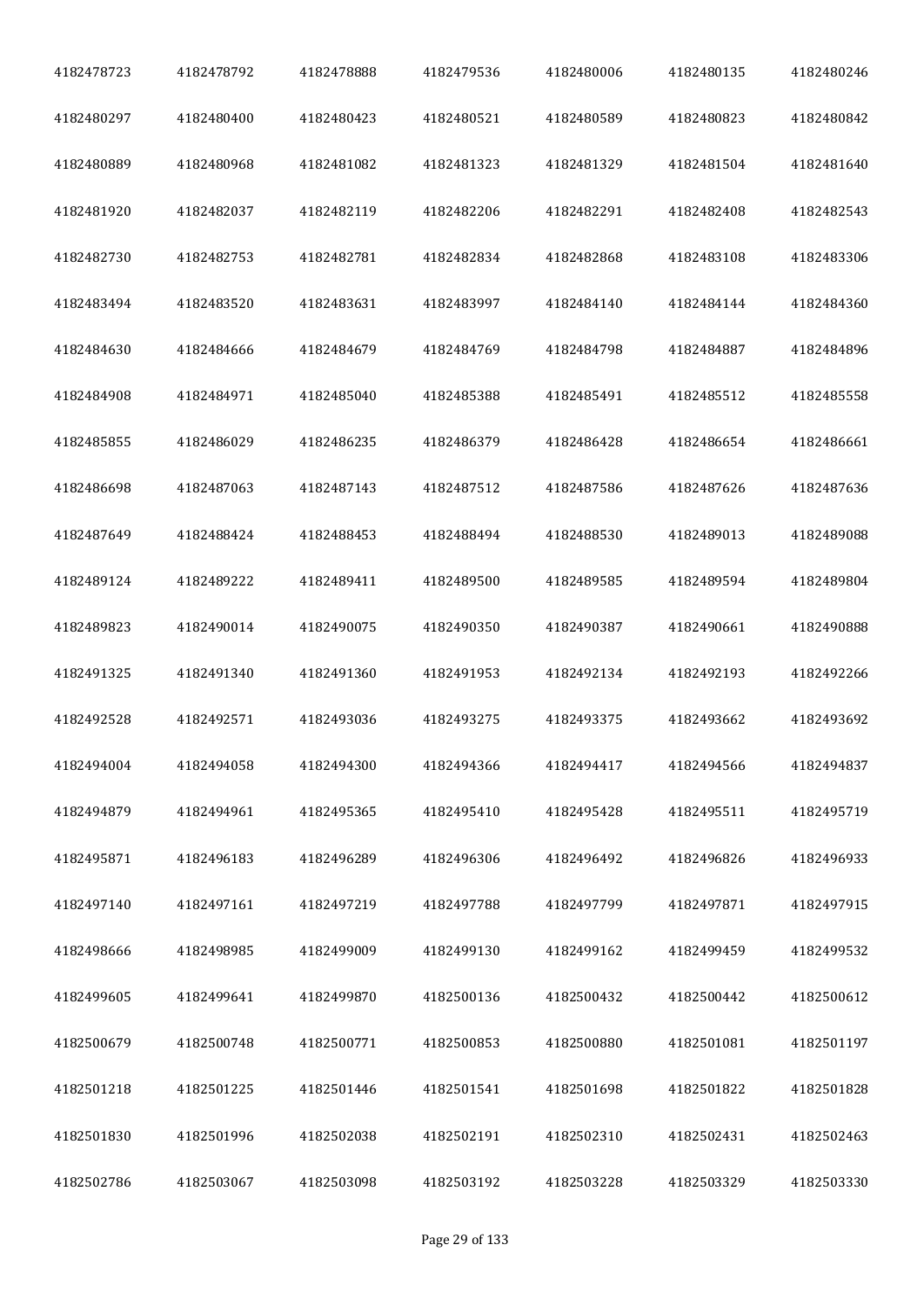| 4182503331 | 4182503373 | 4182503497 | 4182503507 | 4182503716 | 4182503997 | 4182504170 |
|------------|------------|------------|------------|------------|------------|------------|
| 4182504193 | 4182504371 | 4182504403 | 4182504558 | 4182504771 | 4182505480 | 4182505574 |
| 4182505730 | 4182505836 | 4182505939 | 4182506618 | 4182506673 | 4182507124 | 4182507355 |
| 4182507412 | 4182507903 | 4182508237 | 4182508642 | 4182508946 | 4182509019 | 4182509137 |
| 4182509239 | 4182509557 | 4182509760 | 4182509954 | 4182510771 | 4182510776 | 4182510950 |
| 4182511112 | 4182511354 | 4182511527 | 4182511689 | 4182511765 | 4182512020 | 4182512071 |
| 4182512328 | 4182512605 | 4182512855 | 4182514498 | 4182514506 | 4182514537 | 4182515372 |
| 4182516324 | 4182517036 | 4182517141 | 4182517199 | 4182517402 | 4182517497 | 4182517922 |
| 4182518544 | 4182518797 | 4182519139 | 4182519143 | 4182519205 | 4182519222 | 4182519704 |
| 4182520249 | 4182520409 | 4182520418 | 4182520443 | 4182520475 | 4182520998 | 4182521194 |
| 4182521256 | 4182521463 | 4182521846 | 4182521935 | 4182522240 | 4182522249 | 4182522306 |
| 4182522387 | 4182522398 | 4182522667 | 4182522833 | 4182522930 | 4182523104 | 4182523635 |
| 4182523921 | 4182524664 | 4182524717 | 4182524784 | 4182525178 | 4182525218 | 4182525248 |
| 4182525270 | 4182525306 | 4182526090 | 4182526150 | 4182526269 | 4182526626 | 4182526836 |
| 4182527014 | 4182528008 | 4182528033 | 4182528400 | 4182528481 | 4182528756 | 4182529237 |
| 4182529405 | 4182529619 | 4182529883 | 4182529986 | 4182530127 | 4182530212 | 4182530298 |
| 4182530429 | 4182530557 | 4182530704 | 4182530907 | 4182531110 | 4182531286 | 4182531679 |
| 4182531765 | 4182532665 | 4182532856 | 4182532877 | 4182532953 | 4182533834 | 4182533916 |
| 4182534126 | 4182534458 | 4182534702 | 4182535303 | 4182535513 | 4182536039 | 4182536914 |
| 4182537123 | 4182537771 | 4182537804 | 4182537902 | 4182538369 | 4182538412 | 4182538490 |
| 4182539374 | 4182539938 | 4182540013 | 4182540763 | 4182540894 | 4182540969 | 4182541024 |
| 4182541115 | 4182541675 | 4182542252 | 4182542457 | 4182542852 | 4182542965 | 4182543221 |
| 4182543412 | 4182543619 | 4182544149 | 4182544352 | 4182544509 | 4182544839 | 4182544901 |
| 4182545378 | 4182545614 | 4182546094 | 4182546449 | 4182546502 | 4182546505 | 4182547042 |
| 4182547259 | 4182547484 | 4182548156 | 4182548241 | 4182548349 | 4182548628 | 4182548754 |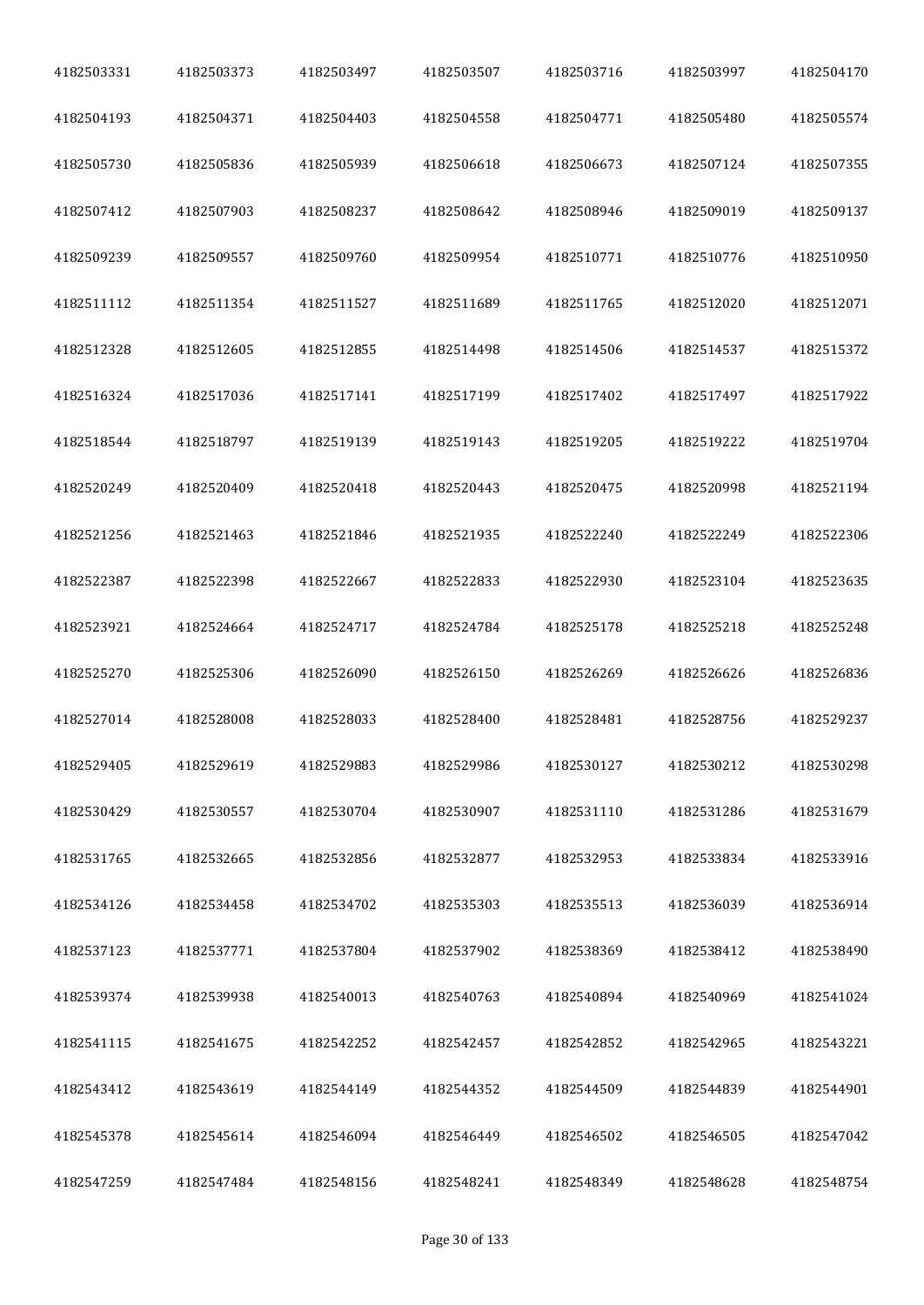| 4182548911 | 4182549145 | 4182549223 | 4182549253 | 4182549337 | 4182549662 | 4182549995 |
|------------|------------|------------|------------|------------|------------|------------|
| 4182550345 | 4182550562 | 4182550732 | 4182551080 | 4182551205 | 4182551291 | 4182552135 |
| 4182552200 | 4182552307 | 4182552559 | 4182552734 | 4182552804 | 4182552921 | 4182552935 |
| 4182552936 | 4182553358 | 4182553566 | 4182553946 | 4182554007 | 4182554040 | 4182554171 |
| 4182554575 | 4182554787 | 4182554916 | 4182555994 | 4182556212 | 4182556391 | 4182556799 |
| 4182557038 | 4182557143 | 4182557498 | 4182557580 | 4182557629 | 4182557974 | 4182558193 |
| 4182558427 | 4182558454 | 4182558595 | 4182558657 | 4182558905 | 4182559237 | 4182559685 |
| 4182560046 | 4182560182 | 4182560533 | 4182560696 | 4182560781 | 4182560979 | 4182561775 |
| 4182561925 | 4182562098 | 4182562132 | 4182562196 | 4182563428 | 4182563566 | 4182563739 |
| 4182563847 | 4182564332 | 4182564588 | 4182564665 | 4182565025 | 4182565229 | 4182565242 |
| 4182565295 | 4182565534 | 4182565697 | 4182566165 | 4182566234 | 4182566404 | 4182566993 |
| 4182567089 | 4182567239 | 4182567572 | 4182568140 | 4182568490 | 4182568587 | 4182568727 |
| 4182568785 | 4182568855 | 4182569604 | 4182569637 | 4182569638 | 4182569733 | 4182570231 |
| 4182570893 | 4182571000 | 4182571554 | 4182571809 | 4182571840 | 4182572070 | 4182572371 |
| 4182572638 | 4182573542 | 4182573577 | 4182573684 | 4182573694 | 4182573703 | 4182573930 |
| 4182574566 | 4182574962 | 4182575103 | 4182575151 | 4182575551 | 4182575588 | 4182575651 |
| 4182576128 | 4182576159 | 4182576825 | 4182577091 | 4182577181 | 4182577507 | 4182577827 |
| 4182577942 | 4182578373 | 4182578393 | 4182579092 | 4182579213 | 4182579265 | 4182579431 |
| 4182579570 | 4182579687 | 4182580173 | 4182580358 | 4182580482 | 4182581075 | 4182581082 |
| 4182581101 | 4182581178 | 4182581483 | 4182581513 | 4182581637 | 4182581642 | 4182581655 |
| 4182582091 | 4182582702 | 4182582953 | 4182583075 | 4182583569 | 4182583595 | 4182583782 |
| 4182584395 | 4182585019 | 4182585088 | 4182585784 | 4182586723 | 4182586739 | 4182587383 |
| 4182587723 | 4182587793 | 4182587960 | 4182588191 | 4182588332 | 4182588391 | 4182588438 |
| 4182588713 | 4182588836 | 4182589196 | 4182589265 | 4182589364 | 4182589591 | 4182589991 |
| 4182590331 | 4182590367 | 4182590456 | 4182591081 | 4182592117 | 4182592645 | 4182592664 |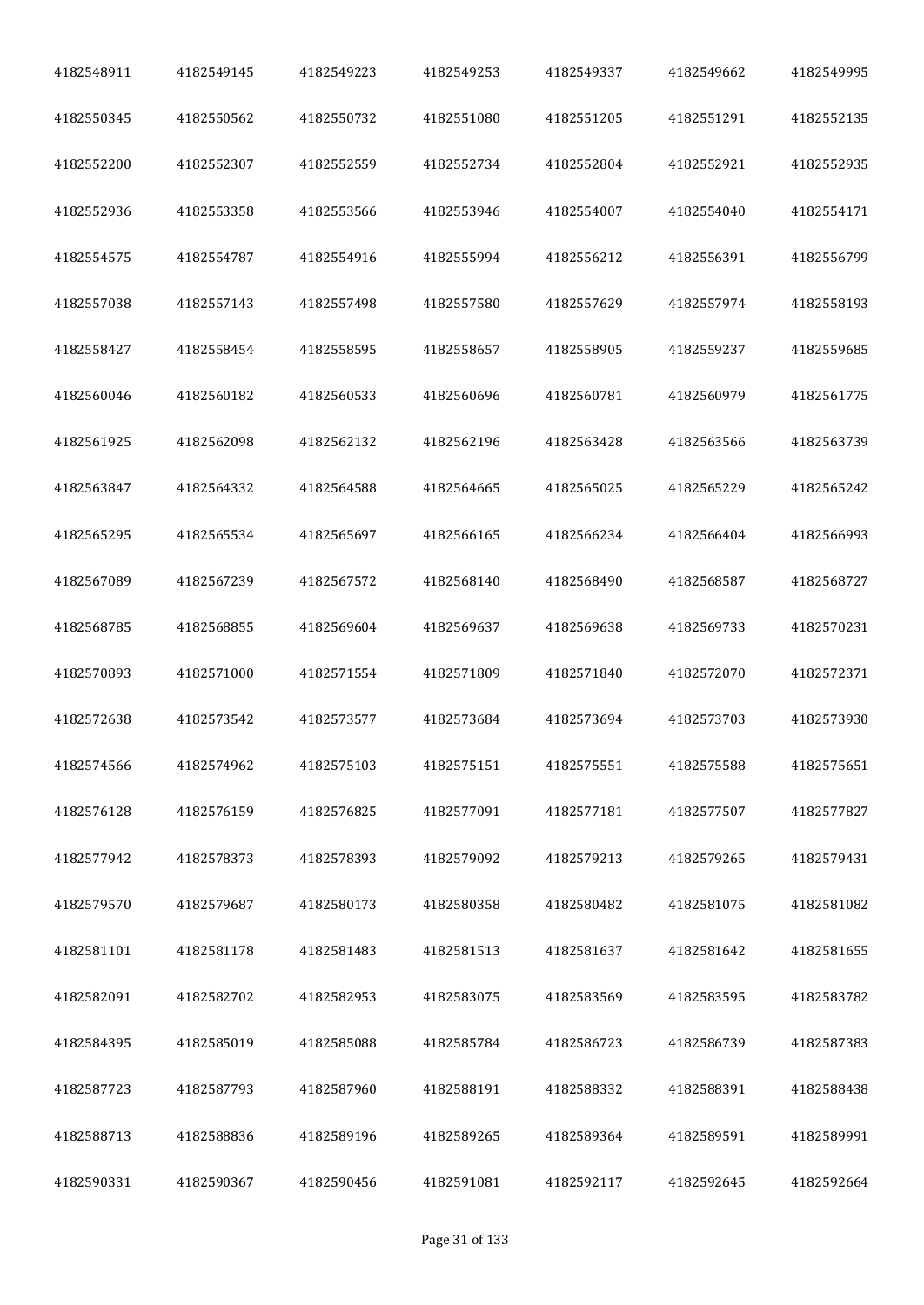| 4182592813 | 4182593056 | 4182593107 | 4182593188 | 4182593439 | 4182593451 | 4182593574 |
|------------|------------|------------|------------|------------|------------|------------|
| 4182593797 | 4182594008 | 4182594301 | 4182594531 | 4182594543 | 4182594675 | 4182594677 |
| 4182594683 | 4182595064 | 4182595096 | 4182595108 | 4182595609 | 4182596162 | 4182596923 |
| 4182597131 | 4182597284 | 4182597556 | 4182597596 | 4182597713 | 4182597795 | 4182598343 |
| 4182598511 | 4182598529 | 4182598783 | 4182598999 | 4182599113 | 4182599947 | 4182600096 |
| 4182600216 | 4182600314 | 4182600384 | 4182600635 | 4182600758 | 4182600923 | 4182601067 |
| 4182601368 | 4182601425 | 4182601432 | 4182601450 | 4182601464 | 4182601485 | 4182601611 |
| 4182601796 | 4182601962 | 4182602330 | 4182602441 | 4182602725 | 4182602802 | 4182603023 |
| 4182603262 | 4182603627 | 4182604458 | 4182604684 | 4182605011 | 4182605092 | 4182605206 |
| 4182605446 | 4182606093 | 4182606094 | 4182606165 | 4182606446 | 4182606486 | 4182606673 |
| 4182607301 | 4182607465 | 4182607525 | 4182607737 | 4182607991 | 4182608137 | 4182608460 |
| 4182608762 | 4182608866 | 4182608873 | 4182608874 | 4182609070 | 4182609205 | 4182609326 |
| 4182609755 | 4182610385 | 4182610973 | 4182611000 | 4182611167 | 4182611225 | 4182611427 |
| 4182611447 | 4182611548 | 4182611651 | 4182611939 | 4182611957 | 4182612241 | 4182612452 |
| 4182612941 | 4182613283 | 4182613303 | 4182613721 | 4182613956 | 4182614337 | 4182614482 |
| 4182614828 | 4182615024 | 4182615049 | 4182615326 | 4182615792 | 4182615914 | 4182616124 |
| 4182616669 | 4182617052 | 4182617110 | 4182617159 | 4182617371 | 4182617629 | 4182617647 |
| 4182617663 | 4182617850 | 4182618144 | 4182618367 | 4182618611 | 4182618703 | 4182618719 |
| 4182619291 | 4182619396 | 4182619902 | 4182619913 | 4182620084 | 4182620686 | 4182620878 |
| 4182621099 | 4182621107 | 4182621313 | 4182621348 | 4182622265 | 4182622576 | 4182622646 |
| 4182622670 | 4182622832 | 4182623572 | 4182623829 | 4182623843 | 4182623962 | 4182624069 |
| 4182624166 | 4182624276 | 4182624281 | 4182624322 | 4182624564 | 4182624961 | 4182624993 |
| 4182625333 | 4182625341 | 4182625666 | 4182625730 | 4182626173 | 4182626258 | 4182626698 |
| 4182627144 | 4182628177 | 4182628568 | 4182628615 | 4182628660 | 4182628838 | 4182628959 |
| 4182629200 | 4182629508 | 4182629625 | 4182629650 | 4182630058 | 4182630232 | 4182630246 |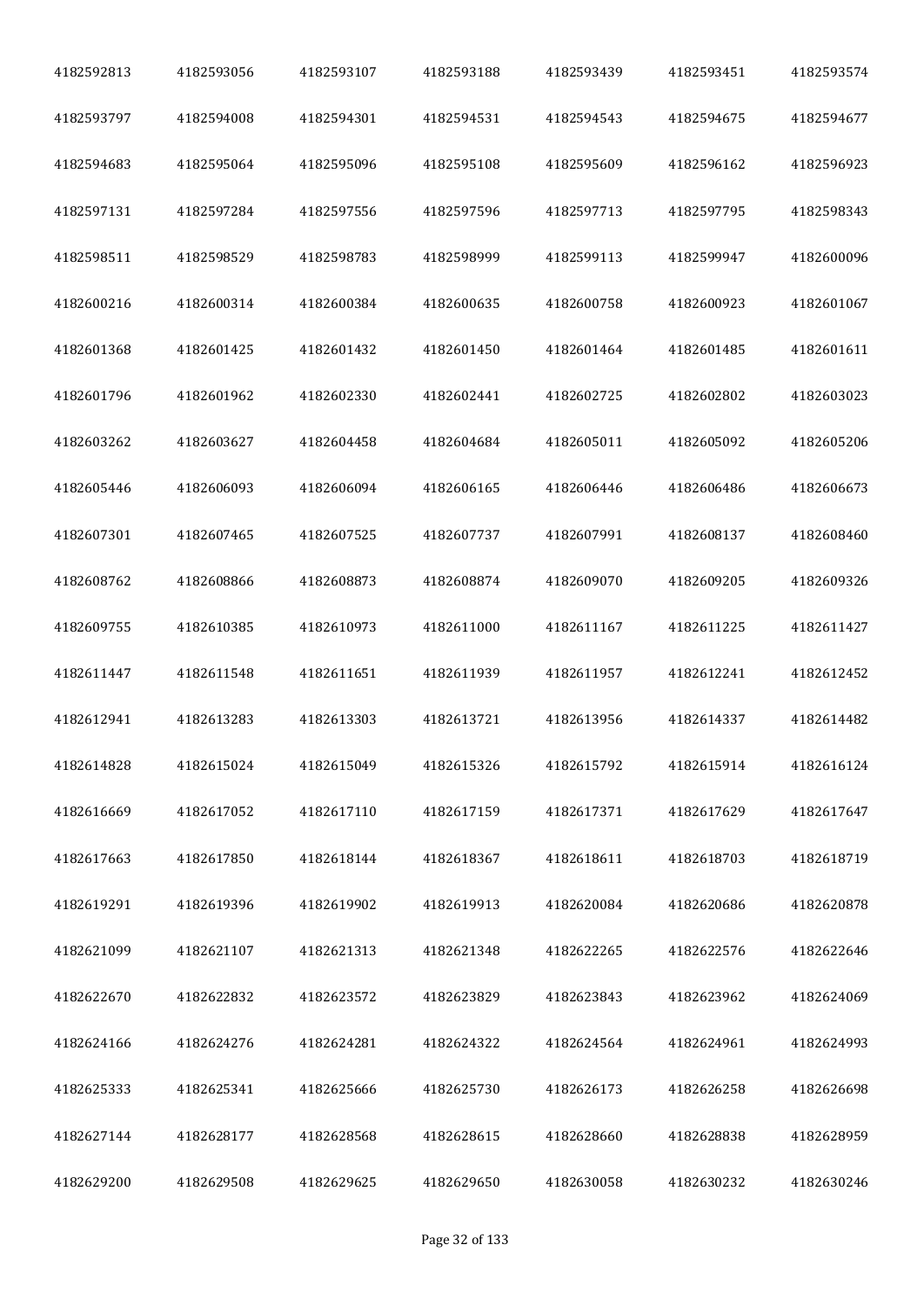| 4182630302 | 4182630932 | 4182631030 | 4182631127 | 4182631210 | 4182631347 | 4182632400 |
|------------|------------|------------|------------|------------|------------|------------|
| 4182632453 | 4182632520 | 4182632905 | 4182633431 | 4182633532 | 4182633598 | 4182633741 |
| 4182635164 | 4182635532 | 4182635635 | 4182635743 | 4182635956 | 4182636069 | 4182636282 |
| 4182636475 | 4182636538 | 4182636547 | 4182636869 | 4182638034 | 4182638060 | 4182638382 |
| 4182638937 | 4182639434 | 4182639523 | 4182639944 | 4182639963 | 4182639997 | 4182640396 |
| 4182640555 | 4182640796 | 4182640831 | 4182641217 | 4182642001 | 4182643190 | 4182643415 |
| 4182643459 | 4182643550 | 4182643814 | 4182643834 | 4182644217 | 4182644890 | 4182645139 |
| 4182645363 | 4182645875 | 4182645975 | 4182646188 | 4182646977 | 4182647381 | 4182647667 |
| 4182647693 | 4182647712 | 4182648247 | 4182648730 | 4182648846 | 4182649109 | 4182649129 |
| 4182649321 | 4182649347 | 4182649436 | 4182649503 | 4182649845 | 4182649881 | 4182649957 |
| 4182650806 | 4182650845 | 4182651053 | 4182651166 | 4182651676 | 4182651869 | 4182651971 |
| 4182652054 | 4182652410 | 4182652579 | 4182652709 | 4182652870 | 4182652936 | 4182652982 |
| 4182653063 | 4182653761 | 4182654125 | 4182655121 | 4182655197 | 4182655253 | 4182655309 |
| 4182656351 | 4182656575 | 4182656864 | 4182657398 | 4182657470 | 4182657753 | 4182657794 |
| 4182658019 | 4182658345 | 4182658556 | 4182659120 | 4182659248 | 4182659328 | 4182659520 |
| 4182660152 | 4182660434 | 4182661640 | 4182661694 | 4182662409 | 4182662501 | 4182662606 |
| 4182662660 | 4182662722 | 4182663015 | 4182663840 | 4182663847 | 4182663854 | 4182664166 |
| 4182664169 | 4182664743 | 4182664969 | 4182665270 | 4182665506 | 4182665785 | 4182666128 |
| 4182666448 | 4182667939 | 4182667993 | 4182668238 | 4182668319 | 4182668409 | 4182668693 |
| 4182668707 | 4182669053 | 4182669086 | 4182669349 | 4182669458 | 4182669779 | 4182670433 |
| 4182671013 | 4182671243 | 4182671443 | 4182671729 | 4182671905 | 4182672028 | 4182672748 |
| 4182672880 | 4182673538 | 4182674379 | 4182674453 | 4182675744 | 4182676305 | 4182676528 |
| 4182677303 | 4182677343 | 4182677379 | 4182677866 | 4182678290 | 4182678387 | 4182678512 |
| 4182678684 | 4182678763 | 4182679354 | 4182679459 | 4182679731 | 4182680133 | 4182680801 |
| 4182680916 | 4182681296 | 4182681510 | 4182681725 | 4182681846 | 4182682167 | 4182682414 |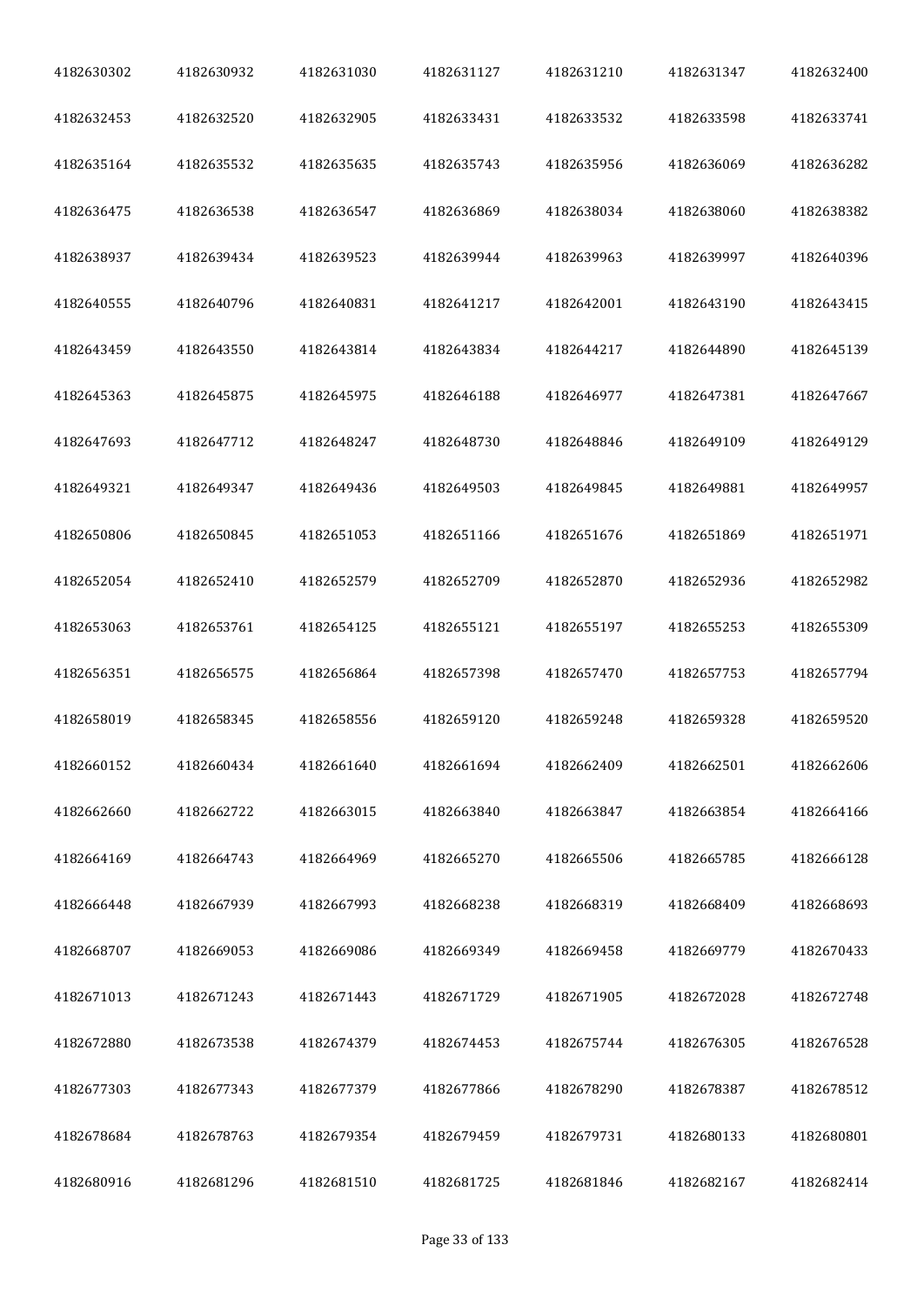| 4182682448             | 4182682455 | 4182682589 | 4182682928 | 4182683064 | 4182683079 | 4182683210 |
|------------------------|------------|------------|------------|------------|------------|------------|
| 4182683407             | 4182683457 | 4182684424 | 4182684454 | 4182685051 | 4182685469 | 4182685632 |
| 4182685649             | 4182685777 | 4182686642 | 4182687081 | 4182687138 | 4182687367 | 4182687385 |
| 4182687680             | 4182687887 | 4182687995 | 4182688185 | 4182688509 | 4182688991 | 4182689312 |
| 4182689663             | 4182689844 | 4182689930 | 4182690186 | 4182690187 | 4182690198 | 4182690355 |
| 4182690807             | 4182691326 | 4182691882 | 4182691926 | 4182692542 | 4182692718 | 4182692782 |
| 4182693087             | 4182693174 | 4182693293 | 4182694037 | 4182694603 | 4182695385 | 4182695674 |
| 4182695744             | 4182695870 | 4182696539 | 4182696545 | 4182696568 | 4182696661 | 4182696737 |
| 4182696906             | 4182696908 | 4182696990 | 4182697073 | 4182697561 | 4182697670 | 4182697778 |
| 4182697828             | 4182698230 | 4182698433 | 4182698853 | 4182698882 | 4182698944 | 4182698981 |
| 4182699079             | 4182699231 | 4182699442 | 4182699814 | 4182699835 | 4182699847 | 4182699970 |
| 4182701262             | 4182701507 | 4182701891 | 4182701964 | 4182702219 | 4182702273 | 4182702425 |
| 4182702629             | 4182703651 | 4182703715 | 4182703868 |            | 4182704333 | 4182704341 |
|                        |            |            |            | 4182703881 |            |            |
| 4182704692             | 4182705200 | 4182706626 | 4182706663 | 4182707248 | 4182708847 | 4182710690 |
| 4182711121             | 4182711164 | 4182715137 | 4182715950 |            |            |            |
| <b>General WAITING</b> |            |            |            |            |            | (69.00)    |
| 4181001965             | 4181002179 | 4181003887 | 4181004595 | 4181005773 | 4181006254 | 4181006577 |
| 4181010053             | 4181010137 | 4181012573 | 4181013888 | 4181017362 | 4181017793 | 4181019004 |
| 4181021085             | 4181023052 | 4181023604 | 4181028868 | 4181030512 | 4181032757 | 4181044322 |
| 4181045331             | 4181047138 | 4181048552 | 4181050624 | 4181054972 | 4181056435 | 4181056975 |
| 4181057848             | 4181059386 | 4181060965 | 4181063096 | 4181063733 | 4181063968 | 4181064031 |
| 4181067879             | 4181068037 | 4181069073 | 4181069969 | 4181071355 | 4181071456 | 4181072600 |
| 4181077266             | 4181079361 | 4181079642 | 4181080094 | 4181081725 | 4181086461 | 4181090750 |
| 4181091858             | 4181093774 | 4181094282 | 4181100054 | 4181103228 | 4181104332 | 4181106447 |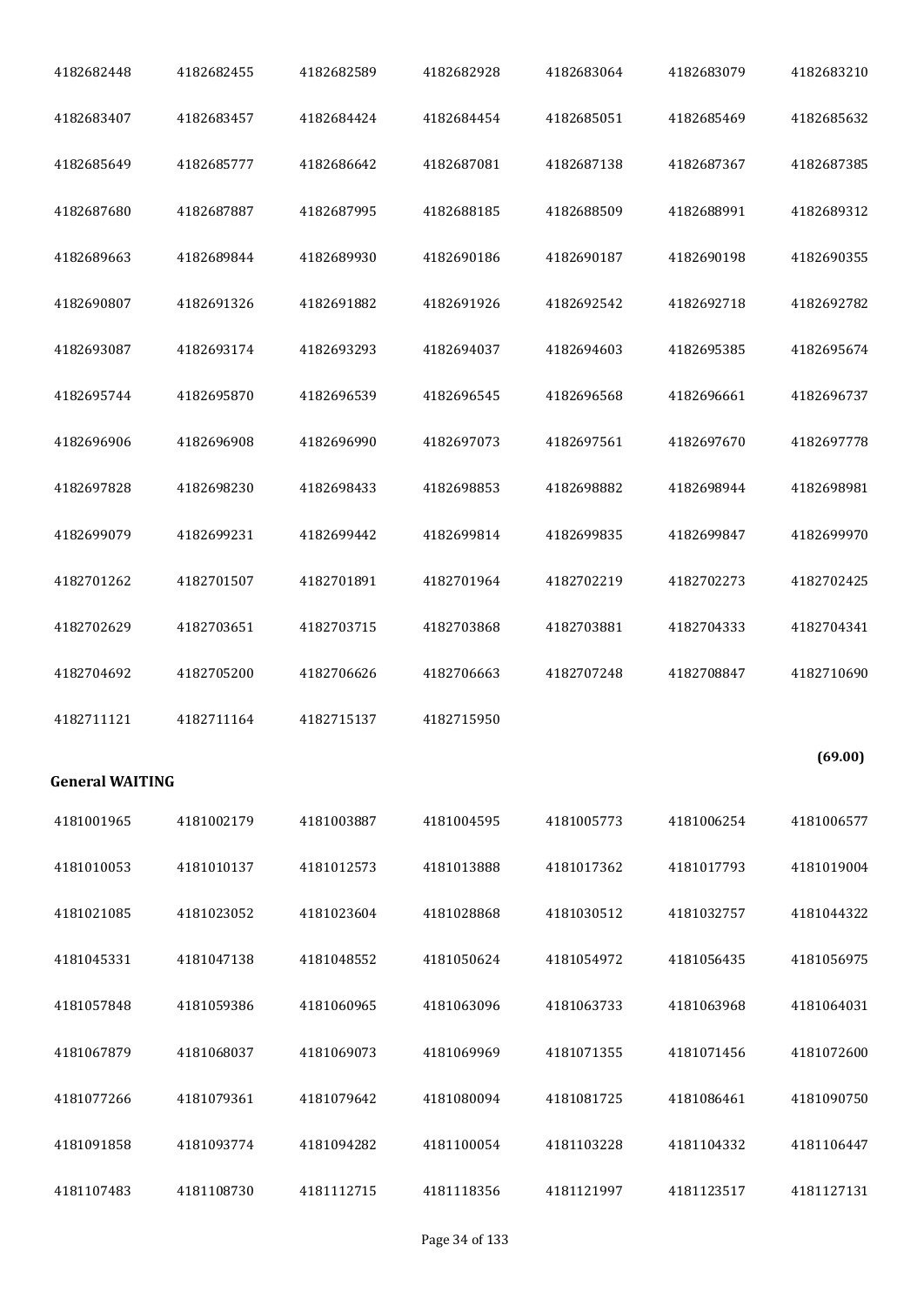| 4181131027 | 4181131519 | 4181134096 | 4181138426 | 4181139399 | 4181145952 | 4181149406 |
|------------|------------|------------|------------|------------|------------|------------|
| 4181150912 | 4181157750 | 4181160689 | 4181162291 | 4181163387 | 4181165183 | 4181167613 |
| 4181167951 | 4181168536 | 4181168684 | 4181183464 | 4181184218 | 4181184297 | 4181195279 |
| 4181196653 | 4181198853 | 4181201870 | 4181203713 | 4181207928 | 4181208781 | 4181210206 |
| 4181216541 | 4181220992 | 4181227291 | 4181228036 | 4181236509 | 4181243054 | 4181245756 |
| 4181246034 | 4181247703 | 4181250652 | 4181254605 | 4181256714 | 4181259190 | 4181260757 |
| 4181263155 | 4181264060 | 4181266150 | 4181266305 | 4181279000 | 4181281509 | 4181285424 |
| 4181288010 | 4181293598 | 4181296060 | 4181297605 | 4181298127 | 4181299961 | 4181302541 |
| 4181307089 | 4181307829 | 4181317820 | 4181321146 | 4181326471 | 4181327967 | 4181329895 |
| 4181335618 | 4181341255 | 4181344265 | 4181344777 | 4181355122 | 4181360416 | 4181361696 |
| 4181362681 | 4181366626 | 4181366807 | 4181369826 | 4181371656 | 4181372699 | 4181375505 |
| 4181379966 | 4181385579 | 4181388671 | 4181390001 | 4181390398 | 4181392550 | 4181393893 |
| 4181395069 | 4181395416 | 4181411294 | 4181413616 | 4181414371 | 4181427037 | 4181429727 |
| 4181431576 | 4181438610 | 4181451484 | 4181459709 | 4181466507 | 4181479835 | 4181481551 |
| 4181488557 | 4181491242 | 4181491620 | 4181496194 | 4181498641 | 4181500229 | 4181500340 |
| 4181505518 | 4181508668 | 4181514314 | 4181516200 | 4181516233 | 4181517180 | 4181522111 |
| 4181522469 | 4181524261 | 4181529637 | 4181533509 | 4181535844 | 4181538588 | 4181545177 |
| 4181545512 | 4181549798 | 4181553237 | 4181553423 | 4181554872 | 4181555107 | 4181556676 |
| 4181557161 | 4181561521 | 4181566790 | 4181568207 | 4181569447 | 4181572617 | 4181575419 |
| 4181583272 | 4181598741 | 4181600215 | 4181600884 | 4181603009 | 4181603161 | 4181609120 |
| 4181612537 | 4181625842 | 4181628624 | 4181631642 | 4181631971 | 4181636413 | 4181641487 |
| 4181643769 | 4181643907 | 4181644068 | 4181644317 | 4181644685 | 4181645112 | 4181646795 |
| 4181646813 | 4181649350 | 4181651816 | 4181651952 | 4181652191 | 4181655455 | 4181655615 |
| 4181655983 | 4181658658 | 4181659290 | 4181660384 | 4181660657 | 4181661810 | 4181662201 |
| 4181662418 | 4181662749 | 4181663076 | 4181664068 | 4181664169 | 4181665512 | 4181665908 |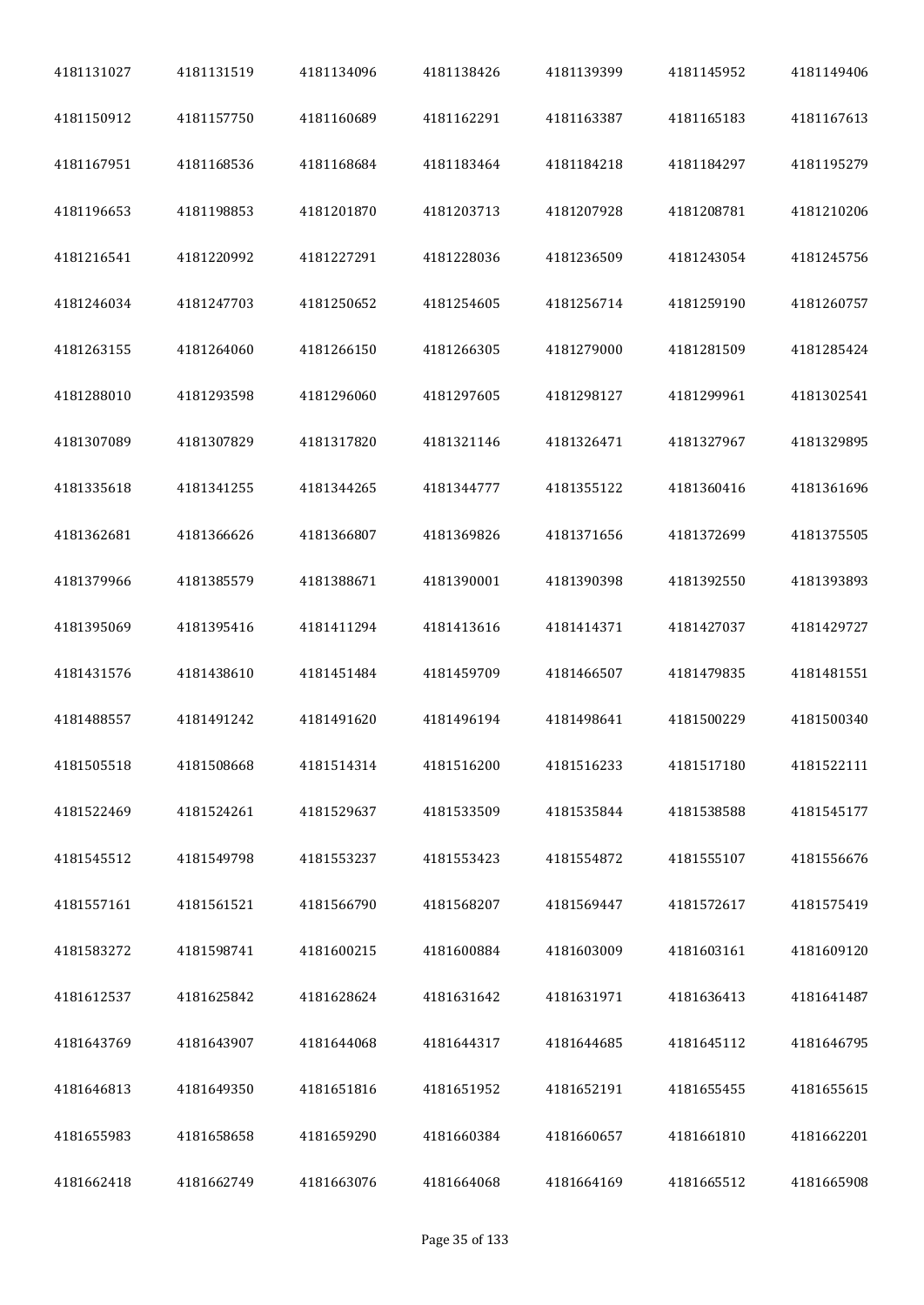| 4181666310 | 4181666822 | 4181666934 | 4181667021 | 4181667180 | 4181670164 | 4181670168 |
|------------|------------|------------|------------|------------|------------|------------|
| 4181670707 | 4181671769 | 4181672312 | 4181676861 | 4181676876 | 4181677869 | 4181678285 |
| 4181679627 | 4181681436 | 4181681943 | 4181682570 | 4181686906 | 4181686950 | 4181687328 |
| 4181687489 | 4181689846 | 4181693474 | 4181694550 | 4181695729 | 4181696827 | 4181697725 |
| 4181698301 | 4181698842 | 4181699712 | 4181699841 | 4181700479 | 4181700491 | 4181706356 |
| 4181706469 | 4181706758 | 4181707069 | 4181707470 | 4181707871 | 4181709858 | 4181710102 |
| 4181711253 | 4181711711 | 4181714245 | 4181714532 | 4181715748 | 4181716042 | 4181716724 |
| 4181718345 | 4181719387 | 4181719802 | 4181725446 | 4181726064 | 4181726155 | 4181727054 |
| 4181727414 | 4181727759 | 4181728137 | 4181728876 | 4181729070 | 4181729403 | 4181729527 |
| 4181730352 | 4181730624 | 4181730970 | 4181732101 | 4181732464 | 4181732931 | 4181733070 |
| 4181733452 | 4181733476 | 4181733863 | 4181734214 | 4181734666 | 4181735708 | 4181736115 |
| 4181736318 | 4181737238 | 4181737898 | 4181738570 | 4181738812 | 4181741639 | 4181742322 |
| 4181744451 | 4181744634 | 4181745288 | 4181746213 | 4181746220 | 4181747256 | 4181747814 |
| 4181747925 | 4181748145 | 4181749013 | 4181749032 | 4181749208 | 4181749544 | 4181749740 |
| 4181750259 | 4181751565 | 4181752245 | 4181753421 | 4181753777 | 4181754330 | 4181754543 |
| 4181754689 | 4181756617 | 4181757129 | 4181757345 | 4181758584 | 4181759899 | 4181760797 |
| 4181761895 | 4181762003 | 4181762015 | 4181762171 | 4181762619 | 4181762834 | 4181762855 |
| 4181762899 | 4181763377 | 4181764616 | 4181764999 | 4181767615 | 4181770096 | 4181770108 |
| 4181770137 | 4181771760 | 4181771901 | 4181772014 | 4181773299 | 4181773924 | 4181774246 |
| 4181774764 | 4181776622 | 4181779213 | 4181779246 | 4181780595 | 4181784195 | 4181786211 |
| 4181786429 | 4181786857 | 4181787274 | 4181787883 | 4181790212 | 4181792645 | 4181792855 |
| 4181795567 | 4181795938 | 4181796873 | 4181797842 | 4181798571 | 4181798700 | 4181799605 |
| 4181800119 | 4181801939 | 4181802457 | 4181802696 | 4181802943 | 4181803213 | 4181804255 |
| 4181804915 | 4181805624 | 4181805736 | 4181806035 | 4181806586 | 4181809884 | 4181809980 |
| 4181810100 | 4181811076 | 4181811797 | 4181811968 | 4181812795 | 4181814168 | 4181814498 |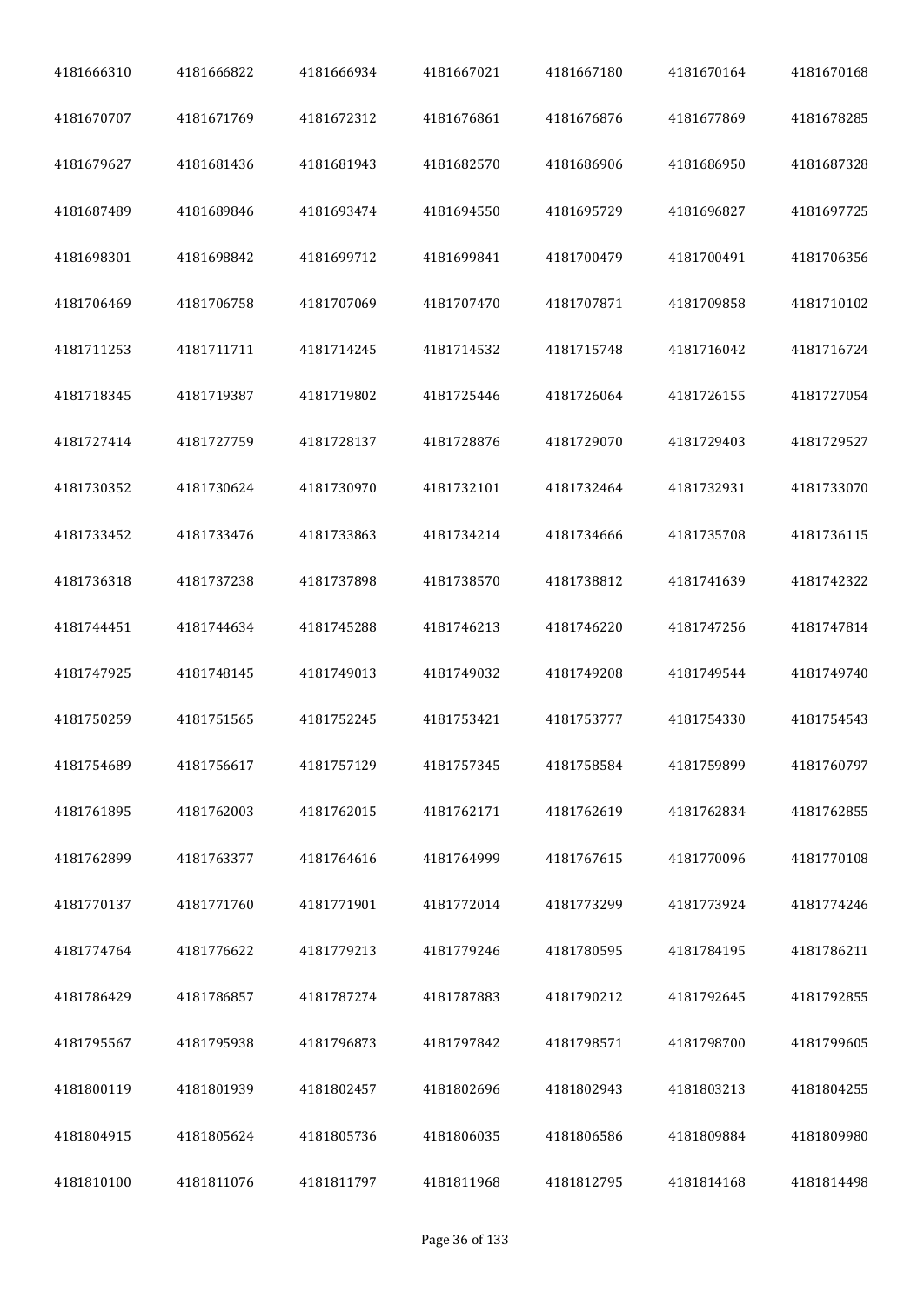| 4181815783 | 4181816529 | 4181816845 | 4181818897 | 4181820090 | 4181820448 | 4181821036 |
|------------|------------|------------|------------|------------|------------|------------|
| 4181821129 | 4181821244 | 4181822084 | 4181823029 | 4181824649 | 4181827328 | 4181827670 |
| 4181827999 | 4181829002 | 4181829605 | 4181831328 | 4181831736 | 4181832226 | 4181832904 |
| 4181834025 | 4181834098 | 4181834531 | 4181834659 | 4181835245 | 4181835265 | 4181836399 |
| 4181836604 | 4181837371 | 4181838067 | 4181838156 | 4181838304 | 4181840106 | 4181840428 |
| 4181840877 | 4181840882 | 4181841649 | 4181842162 | 4181842907 | 4181843519 | 4181844065 |
| 4181846176 | 4181846953 | 4181847688 | 4181847706 | 4181847937 | 4181848356 | 4181850738 |
| 4181851530 | 4181851662 | 4181853894 | 4181857038 | 4181857810 | 4181859043 | 4181859202 |
| 4181863747 | 4181865047 | 4181865508 | 4181872980 | 4181877252 | 4181882971 | 4181883617 |
| 4181884476 | 4181886506 | 4181887265 | 4181887862 | 4181888911 | 4181891753 | 4181893581 |
| 4181893600 | 4181894637 | 4181894900 | 4181902880 | 4181903364 | 4181904641 | 4181905390 |
| 4181906053 | 4181906678 | 4181907615 | 4181910469 | 4181911222 | 4181912517 | 4181913140 |
| 4181913959 | 4181913996 | 4181918204 | 4181918696 | 4181921126 | 4181921710 | 4181922291 |
| 4181922706 | 4181923412 | 4181923832 | 4181928487 | 4181932095 | 4181934804 | 4181936072 |
| 4181937452 | 4181937713 | 4181940705 | 4181941947 | 4181943978 | 4181945773 | 4181946401 |
| 4181947058 | 4181949125 | 4181950800 | 4181952275 | 4181952810 | 4181954023 | 4181954155 |
| 4181954656 | 4181957595 | 4181958846 | 4181958987 | 4181961570 | 4181961890 | 4181967226 |
| 4181969422 | 4181974450 | 4181975229 | 4181976076 | 4181976809 | 4181978363 | 4181980736 |
| 4181982015 | 4181983861 | 4181987136 | 4181992051 | 4181993137 | 4181993265 | 4181993545 |
| 4181997037 | 4181997113 | 4181998678 | 4181999857 | 4181999889 | 4182004096 | 4182004751 |
| 4182005466 | 4182007613 | 4182009317 | 4182009762 | 4182010471 | 4182014103 | 4182019432 |
| 4182022426 | 4182022470 | 4182024387 | 4182027076 | 4182027526 | 4182028230 | 4182029406 |
| 4182031493 | 4182032795 | 4182033929 | 4182035627 | 4182037842 | 4182043437 | 4182044242 |
| 4182047972 | 4182050325 | 4182051399 | 4182056655 | 4182057745 | 4182059230 | 4182059696 |
| 4182063659 | 4182066053 | 4182068165 | 4182073937 | 4182080391 | 4182083624 | 4182084860 |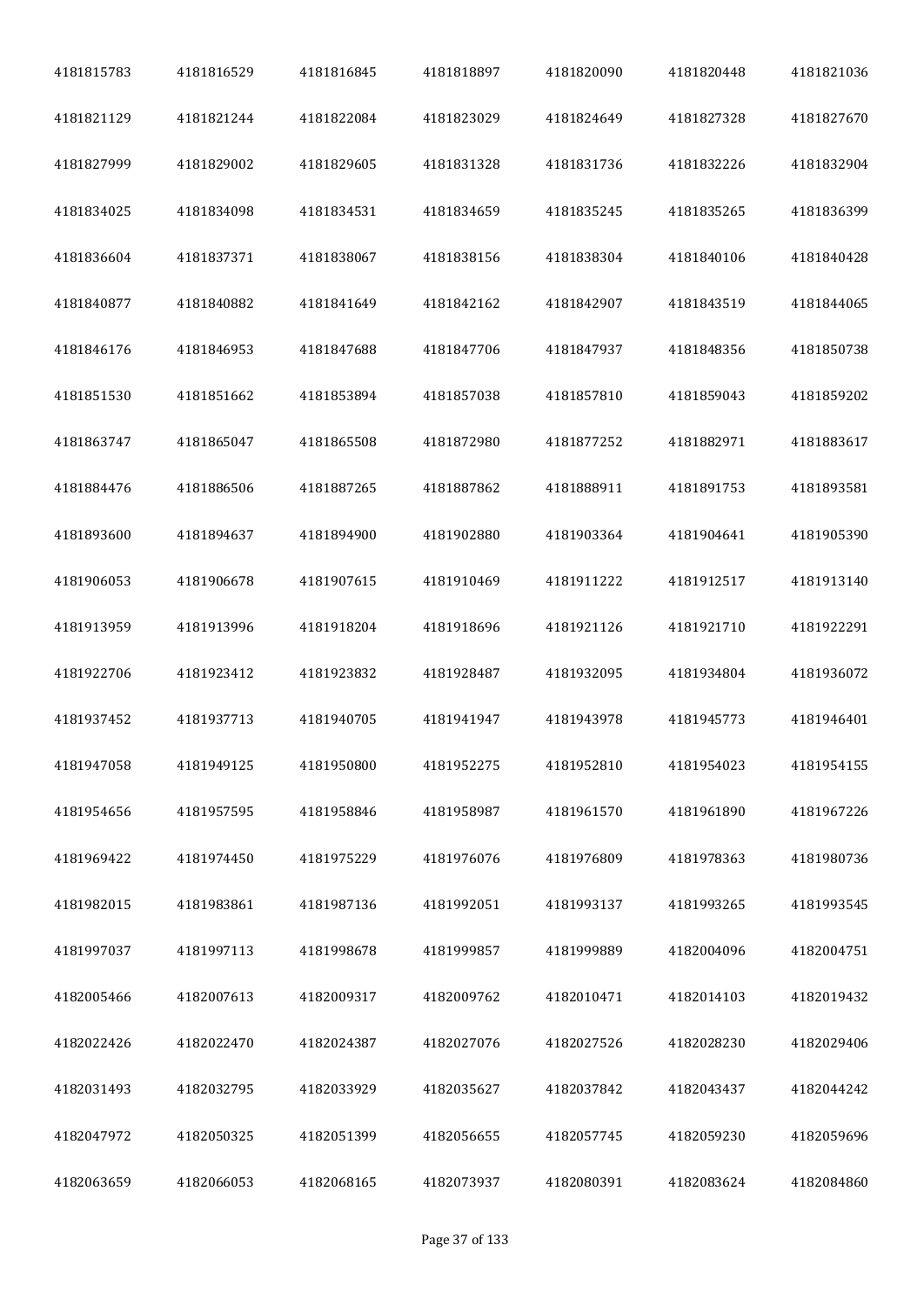| 4182094155 | 4182094465 | 4182097393 | 4182101954 | 4182104360 | 4182104451 | 4182110078 |
|------------|------------|------------|------------|------------|------------|------------|
| 4182112378 | 4182118423 | 4182124241 | 4182128361 | 4182132945 | 4182133500 | 4182140656 |
| 4182141415 | 4182142978 | 4182143960 | 4182150625 | 4182152392 | 4182156943 | 4182158555 |
| 4182161425 | 4182175886 | 4182177490 | 4182178292 | 4182183401 | 4182184555 | 4182185766 |
| 4182191801 | 4182192824 | 4182196197 | 4182200388 | 4182203802 | 4182204421 | 4182207424 |
| 4182208354 | 4182208425 | 4182212437 | 4182212682 | 4182213150 | 4182214641 | 4182223138 |
| 4182224271 | 4182224438 | 4182229990 | 4182233908 | 4182236986 | 4182247596 | 4182252011 |
| 4182254712 | 4182256314 | 4182258990 | 4182260094 | 4182260718 | 4182264321 | 4182269824 |
| 4182277041 | 4182279386 | 4182280863 | 4182285319 | 4182287748 | 4182287937 | 4182288714 |
| 4182289578 | 4182290413 | 4182293015 | 4182298496 | 4182299671 | 4182299720 | 4182299831 |
| 4182300214 | 4182301613 | 4182301735 | 4182304015 | 4182304142 | 4182304330 | 4182304637 |
| 4182305236 | 4182305329 | 4182306609 | 4182307094 | 4182308807 | 4182310403 | 4182312393 |
| 4182314147 | 4182314942 | 4182315091 | 4182316205 | 4182316976 | 4182319749 | 4182320179 |
| 4182320328 | 4182323936 | 4182324689 | 4182324694 | 4182327716 | 4182330669 | 4182331297 |
| 4182331608 | 4182331836 | 4182333290 | 4182333465 | 4182334565 | 4182337099 | 4182337195 |
| 4182337617 | 4182338437 | 4182339672 | 4182340102 | 4182340362 | 4182340578 | 4182341908 |
| 4182342575 | 4182342885 | 4182344746 | 4182346084 | 4182348869 | 4182349152 | 4182349672 |
| 4182351174 | 4182351251 | 4182351838 | 4182354158 | 4182356930 | 4182357076 | 4182359050 |
| 4182359894 | 4182360868 | 4182363792 | 4182367134 | 4182369583 | 4182370771 | 4182371046 |
| 4182373328 | 4182373719 | 4182374002 | 4182374491 | 4182377034 | 4182378008 | 4182378224 |
| 4182384871 | 4182385233 | 4182385503 | 4182386257 | 4182387053 | 4182388371 | 4182389921 |
| 4182390624 | 4182391031 | 4182391443 | 4182393094 | 4182393681 | 4182393815 | 4182395534 |
| 4182399774 | 4182401572 | 4182402701 | 4182403891 | 4182404242 | 4182404629 | 4182405234 |
| 4182405746 | 4182406645 | 4182408324 | 4182408558 | 4182409914 | 4182410434 | 4182410734 |
| 4182410877 | 4182413424 | 4182414276 | 4182416372 | 4182419324 | 4182421435 | 4182422479 |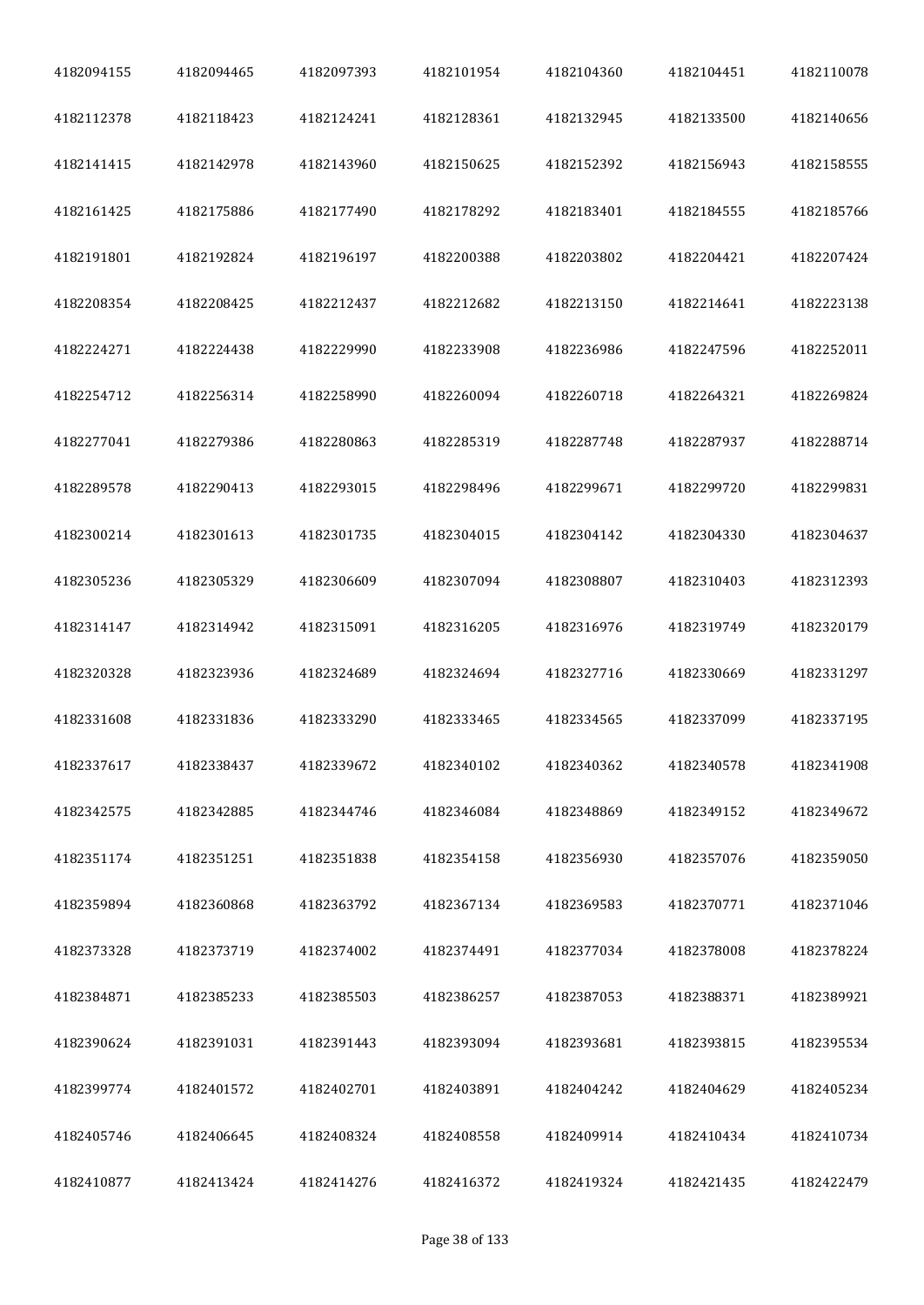| 4182423658 | 4182424046 | 4182425204 | 4182426548 | 4182428637 | 4182428904 | 4182430142 |
|------------|------------|------------|------------|------------|------------|------------|
| 4182431203 | 4182431696 | 4182432176 | 4182432279 | 4182433328 | 4182433834 | 4182434396 |
| 4182434529 | 4182434770 | 4182434835 | 4182437057 | 4182438456 | 4182439557 | 4182441514 |
| 4182441646 | 4182442551 | 4182445004 | 4182445429 | 4182445874 | 4182445923 | 4182449218 |
| 4182451749 | 4182457626 | 4182459363 | 4182460543 | 4182460650 | 4182462914 | 4182463095 |
| 4182463171 | 4182463373 | 4182465939 | 4182467239 | 4182468685 | 4182469698 | 4182469924 |
| 4182469982 | 4182470015 | 4182471669 | 4182473788 | 4182475642 | 4182477042 | 4182477241 |
| 4182478983 | 4182482239 | 4182482606 | 4182482628 | 4182483153 | 4182483508 | 4182483534 |
| 4182484534 | 4182485100 | 4182485327 | 4182485655 | 4182485702 | 4182486290 | 4182488275 |
| 4182491452 | 4182491579 | 4182497393 | 4182497602 | 4182497727 | 4182498313 | 4182498990 |
| 4182499930 | 4182505225 | 4182509318 | 4182509935 | 4182510542 | 4182510778 | 4182512128 |
| 4182514010 | 4182515687 | 4182517155 | 4182519868 | 4182520335 | 4182520727 | 4182522578 |
| 4182522604 | 4182523295 | 4182523964 | 4182524408 | 4182524721 | 4182526017 | 4182527980 |
| 4182529715 | 4182531823 | 4182533168 | 4182533825 | 4182533949 | 4182534390 | 4182535402 |
| 4182537766 | 4182537801 | 4182540604 | 4182540751 | 4182541311 | 4182542202 | 4182542281 |
| 4182542519 | 4182543362 | 4182544466 | 4182546870 | 4182547192 | 4182552133 | 4182556720 |
| 4182558357 | 4182558614 | 4182558649 | 4182566606 | 4182568119 | 4182574171 | 4182579732 |
| 4182580474 | 4182582300 | 4182582403 | 4182583318 | 4182583472 | 4182583940 | 4182585172 |
| 4182585850 | 4182587934 | 4182591176 | 4182592262 | 4182593353 | 4182593449 | 4182600601 |
| 4182602693 | 4182604184 | 4182605056 | 4182607201 | 4182608376 | 4182608742 | 4182609632 |
| 4182609800 | 4182610139 | 4182610558 | 4182612988 | 4182613354 | 4182614832 | 4182614852 |
| 4182617677 | 4182617938 | 4182618245 | 4182619977 | 4182622851 | 4182624973 | 4182625021 |
| 4182628632 | 4182630960 | 4182631053 | 4182631297 | 4182631665 | 4182633619 | 4182633893 |
| 4182636582 | 4182636829 | 4182638155 | 4182639164 | 4182640105 | 4182640277 | 4182641728 |
| 4182643020 | 4182643924 | 4182644173 | 4182648358 | 4182650068 | 4182650838 | 4182651249 |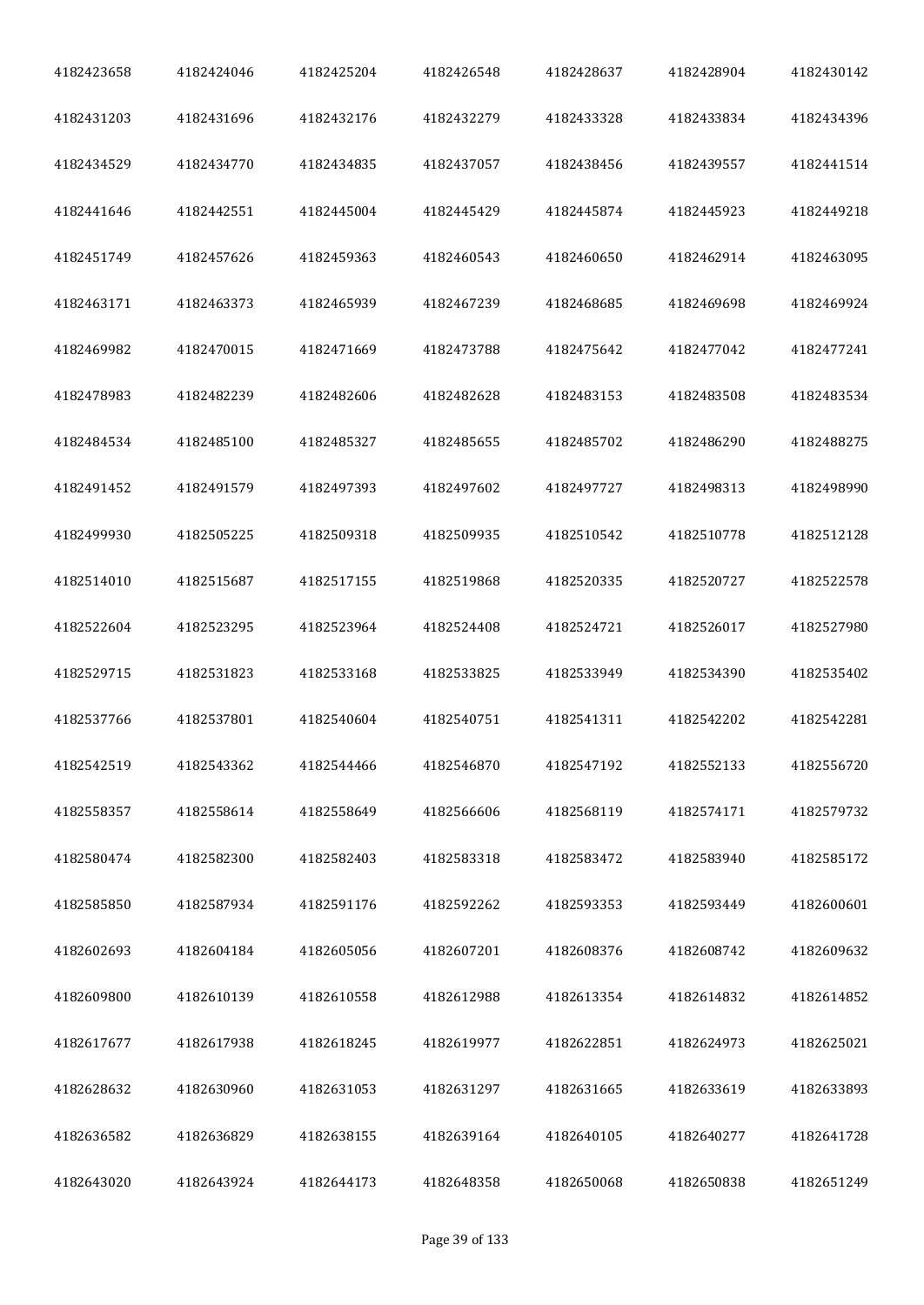| 4182652721 | 4182652788 | 4182653466 | 4182657790 | 4182658196                                                                           | 4182658378 | 4182658678 |
|------------|------------|------------|------------|--------------------------------------------------------------------------------------|------------|------------|
| 4182660283 | 4182660620 | 4182662222 | 4182664641 | 4182665052                                                                           | 4182667332 | 4182667634 |
| 4182668323 | 4182668477 | 4182670356 | 4182676651 | 4182677774                                                                           | 4182678077 | 4182678735 |
| 4182680049 | 4182683034 | 4182683876 | 4182683983 | 4182684763                                                                           | 4182685646 | 4182690713 |
| 4182694623 | 4182697015 | 4182697865 | 4182698086 | 4182701735                                                                           | 4182703827 | 4182703855 |
| 4182704683 | 4182706451 | 4182707157 |            |                                                                                      |            |            |
|            |            |            |            | SC (3534 Posts - 30 VH POSTS - 14 HH POSTS - 26 OH POSTS - 14 BM POSTS = 3450 Posts) |            | (68.00)    |
|            |            |            |            |                                                                                      |            |            |
| 4181001751 | 4181002682 | 4181002948 | 4181003792 | 4181004966                                                                           | 4181005399 | 4181006748 |
| 4181008297 | 4181008652 | 4181009513 | 4181010014 | 4181010445                                                                           | 4181012545 | 4181012948 |
| 4181016795 | 4181017242 | 4181017373 | 4181017679 | 4181017877                                                                           | 4181019582 | 4181020933 |
| 4181021726 | 4181022291 | 4181022542 | 4181022949 | 4181023112                                                                           | 4181025117 | 4181025437 |
| 4181025790 | 4181025837 | 4181027192 | 4181027382 | 4181027920                                                                           | 4181028089 | 4181029335 |
| 4181031192 | 4181031504 | 4181031805 | 4181032062 | 4181033033                                                                           | 4181035498 | 4181037192 |
| 4181037435 | 4181037620 | 4181037823 | 4181037995 | 4181039433                                                                           | 4181039769 | 4181039842 |
| 4181040491 | 4181043641 | 4181045782 | 4181047345 | 4181047571                                                                           | 4181047842 | 4181048472 |
| 4181048479 | 4181048939 | 4181049523 | 4181049884 | 4181050506                                                                           | 4181050526 | 4181051838 |
| 4181052851 | 4181053180 | 4181054683 | 4181055327 | 4181055363                                                                           | 4181056271 | 4181057707 |
| 4181058006 | 4181058425 | 4181059609 | 4181060894 | 4181061278                                                                           | 4181061281 | 4181062929 |
| 4181063856 | 4181064215 | 4181064889 | 4181065829 | 4181066170                                                                           | 4181068740 | 4181069172 |
| 4181069968 | 4181071054 | 4181071363 | 4181072982 | 4181074318                                                                           | 4181074557 | 4181077142 |
| 4181078749 | 4181080728 | 4181080756 | 4181081203 | 4181082041                                                                           | 4181082245 | 4181082979 |
| 4181083140 | 4181083157 | 4181084069 | 4181084571 | 4181084706                                                                           | 4181085311 | 4181085896 |
| 4181086654 | 4181087670 | 4181088090 | 4181088907 | 4181089146                                                                           | 4181089874 | 4181090758 |
| 4181091651 | 4181092183 | 4181095259 | 4181096928 | 4181097178                                                                           | 4181101771 | 4181102335 |
| 4181103446 | 4181103740 | 4181104214 | 4181105343 | 4181105859                                                                           | 4181106658 | 4181106977 |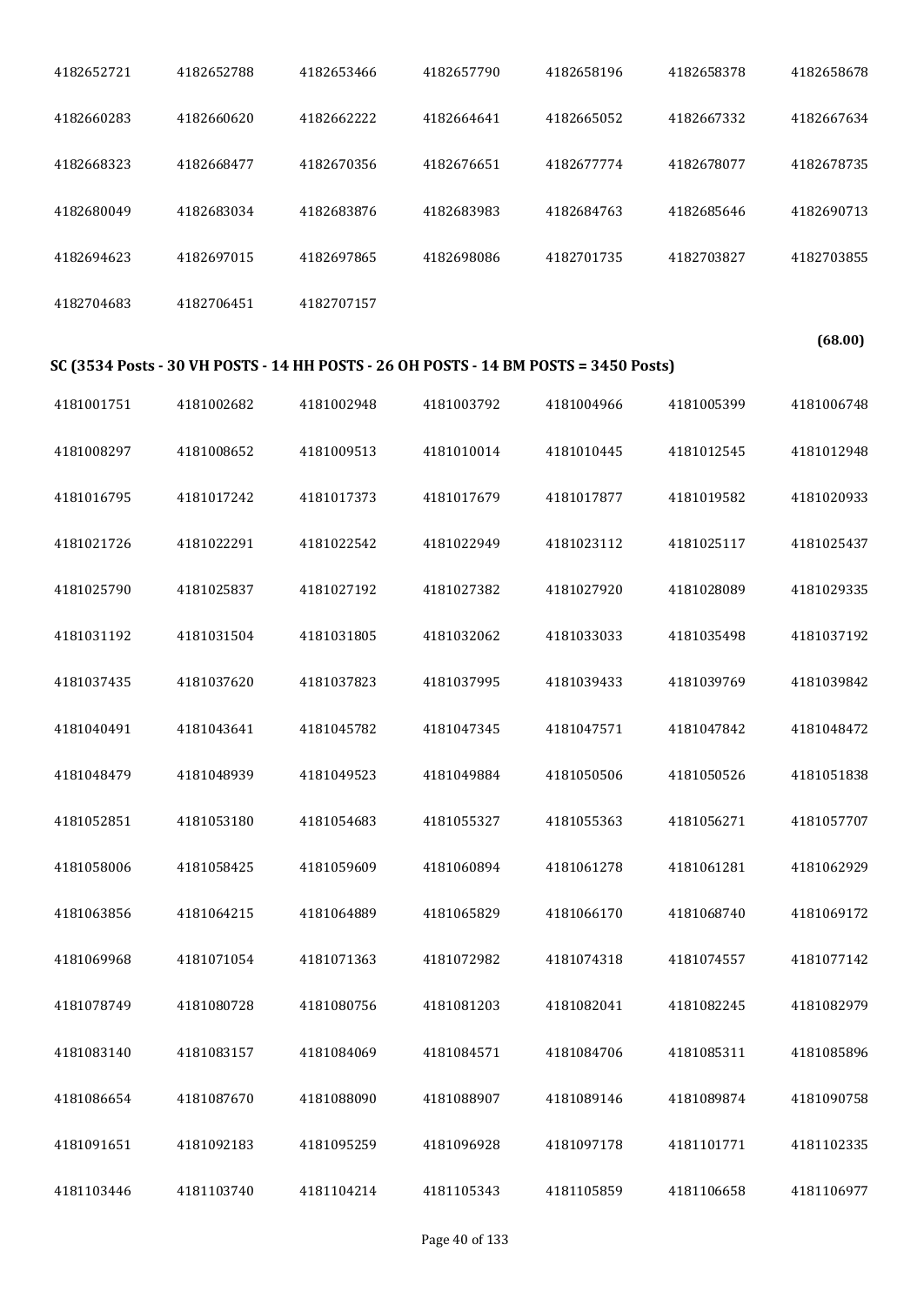| 4181107452 | 4181108773 | 4181111580 | 4181113980 | 4181114232 | 4181114857 | 4181115494 |
|------------|------------|------------|------------|------------|------------|------------|
| 4181117449 | 4181118017 | 4181118020 | 4181118381 | 4181119682 | 4181123080 | 4181124994 |
| 4181125018 | 4181125299 | 4181126086 | 4181126634 | 4181126652 | 4181126832 | 4181127909 |
| 4181128047 | 4181128191 | 4181128711 | 4181129678 | 4181130353 | 4181130678 | 4181130954 |
| 4181132639 | 4181133437 | 4181133748 | 4181133787 | 4181134514 | 4181135275 | 4181135709 |
| 4181136282 | 4181136767 | 4181137694 | 4181138295 | 4181138874 | 4181139982 | 4181141062 |
| 4181141102 | 4181141829 | 4181142847 | 4181143630 | 4181144710 | 4181145723 | 4181146602 |
| 4181147041 | 4181147278 | 4181148272 | 4181148840 | 4181149050 | 4181149193 | 4181151515 |
| 4181151545 | 4181151651 | 4181152619 | 4181153274 | 4181153651 | 4181154964 | 4181155048 |
| 4181155541 | 4181155732 | 4181156212 | 4181156913 | 4181157806 | 4181157908 | 4181158164 |
| 4181158921 | 4181159565 | 4181161465 | 4181162155 | 4181162358 | 4181162509 | 4181163249 |
| 4181163440 | 4181163705 | 4181164417 | 4181164470 | 4181164509 | 4181164537 | 4181164592 |
| 4181165230 | 4181166340 | 4181167360 | 4181168159 | 4181168737 | 4181168739 | 4181169765 |
| 4181170872 | 4181171216 | 4181171498 | 4181173084 | 4181173336 | 4181173846 | 4181174430 |
| 4181174738 | 4181176879 | 4181177594 | 4181177854 | 4181178026 | 4181179064 | 4181181256 |
| 4181181591 | 4181184177 | 4181184192 | 4181184756 | 4181185588 | 4181185685 | 4181185718 |
| 4181186298 | 4181188373 | 4181191805 | 4181192505 | 4181192901 | 4181193051 | 4181193217 |
| 4181193334 | 4181193996 | 4181196673 | 4181197116 | 4181197221 | 4181199988 | 4181200577 |
| 4181200776 | 4181200834 | 4181200852 | 4181201042 | 4181201307 | 4181201984 | 4181202651 |
| 4181203721 | 4181204112 | 4181204225 | 4181204302 | 4181204809 | 4181205043 | 4181206552 |
| 4181208409 | 4181208485 | 4181208771 | 4181209868 | 4181211814 | 4181211880 | 4181212560 |
| 4181212819 | 4181212836 | 4181213758 | 4181216501 | 4181217917 | 4181217991 | 4181220062 |
| 4181220386 | 4181220817 | 4181222474 | 4181223623 | 4181225164 | 4181225824 | 4181225944 |
| 4181226049 | 4181226778 | 4181226945 | 4181228745 | 4181228797 | 4181229139 | 4181229167 |
| 4181230228 | 4181230300 | 4181230871 | 4181231711 | 4181233580 | 4181235217 | 4181236629 |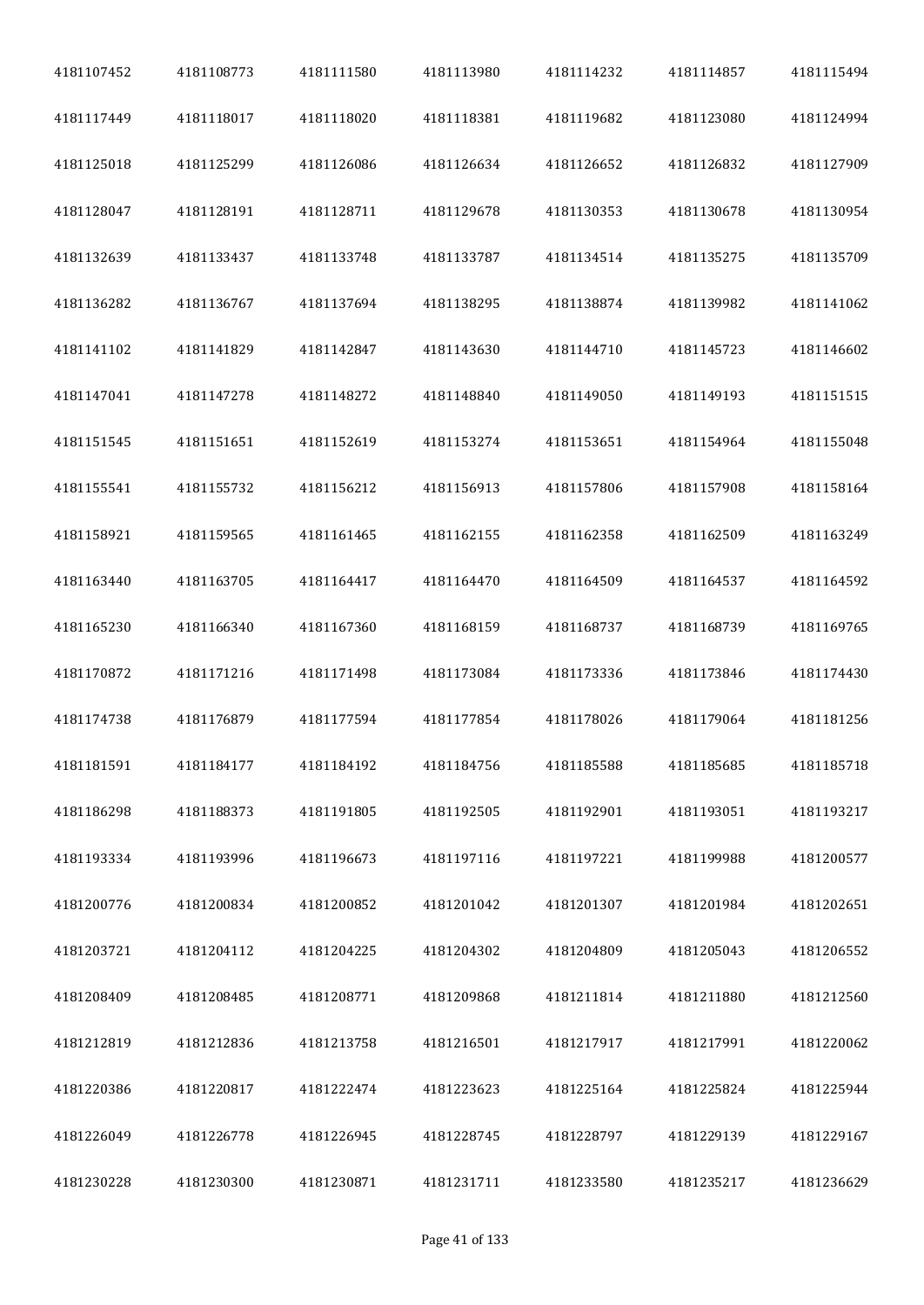| 4181237162 | 4181238568 | 4181239107 | 4181239591 | 4181240011 | 4181240047 | 4181240802 |
|------------|------------|------------|------------|------------|------------|------------|
| 4181244522 | 4181244662 | 4181244668 | 4181245203 | 4181245315 | 4181246857 | 4181247126 |
| 4181248256 | 4181248963 | 4181253096 | 4181253326 | 4181253420 | 4181253788 | 4181254060 |
| 4181255791 | 4181257222 | 4181258678 | 4181259050 | 4181259723 | 4181260289 | 4181261000 |
| 4181261702 | 4181262954 | 4181264422 | 4181264569 | 4181264728 | 4181267204 | 4181267892 |
| 4181268021 | 4181269240 | 4181269598 | 4181271378 | 4181272039 | 4181273555 | 4181275430 |
| 4181277167 | 4181277982 | 4181278700 | 4181278973 | 4181279958 | 4181281877 | 4181282462 |
| 4181283823 | 4181286612 | 4181288297 | 4181290000 | 4181292284 | 4181292945 | 4181293160 |
| 4181295396 | 4181296463 | 4181297038 | 4181299646 | 4181301139 | 4181302274 | 4181302649 |
| 4181305112 | 4181305867 | 4181309817 | 4181311082 | 4181312604 | 4181313037 | 4181316512 |
| 4181316650 | 4181318042 | 4181318154 | 4181318771 | 4181321224 | 4181321545 | 4181322060 |
| 4181324346 | 4181324901 | 4181325146 | 4181325436 | 4181325568 | 4181325624 | 4181326818 |
| 4181327757 | 4181328539 | 4181329033 | 4181329223 | 4181330665 | 4181331057 | 4181332027 |
| 4181332092 | 4181332897 | 4181332970 | 4181333754 | 4181334391 | 4181336818 | 4181337923 |
| 4181339356 | 4181340507 | 4181341298 | 4181342961 | 4181345466 | 4181345823 | 4181346158 |
| 4181347878 | 4181349269 | 4181349503 | 4181350055 | 4181350338 | 4181351706 | 4181351895 |
| 4181352633 | 4181353036 | 4181354855 | 4181354896 | 4181357439 | 4181359523 | 4181359546 |
| 4181360801 | 4181361761 | 4181364163 | 4181365478 | 4181366639 | 4181367918 | 4181368714 |
| 4181369497 | 4181369780 | 4181369950 | 4181373145 | 4181373432 | 4181375115 | 4181376607 |
| 4181378059 | 4181379023 | 4181380053 | 4181381467 | 4181381887 | 4181382542 | 4181383190 |
| 4181385184 | 4181385267 | 4181385554 | 4181386209 | 4181387720 | 4181388699 | 4181390436 |
| 4181390650 | 4181390820 | 4181392604 | 4181396656 | 4181397911 | 4181398204 | 4181398494 |
| 4181398983 | 4181399301 | 4181400487 | 4181400769 | 4181402267 | 4181404202 | 4181405743 |
| 4181406272 | 4181406710 | 4181408875 | 4181410088 | 4181412385 | 4181412630 | 4181413138 |
| 4181413791 | 4181414205 | 4181416354 | 4181416387 | 4181421483 | 4181422073 | 4181422274 |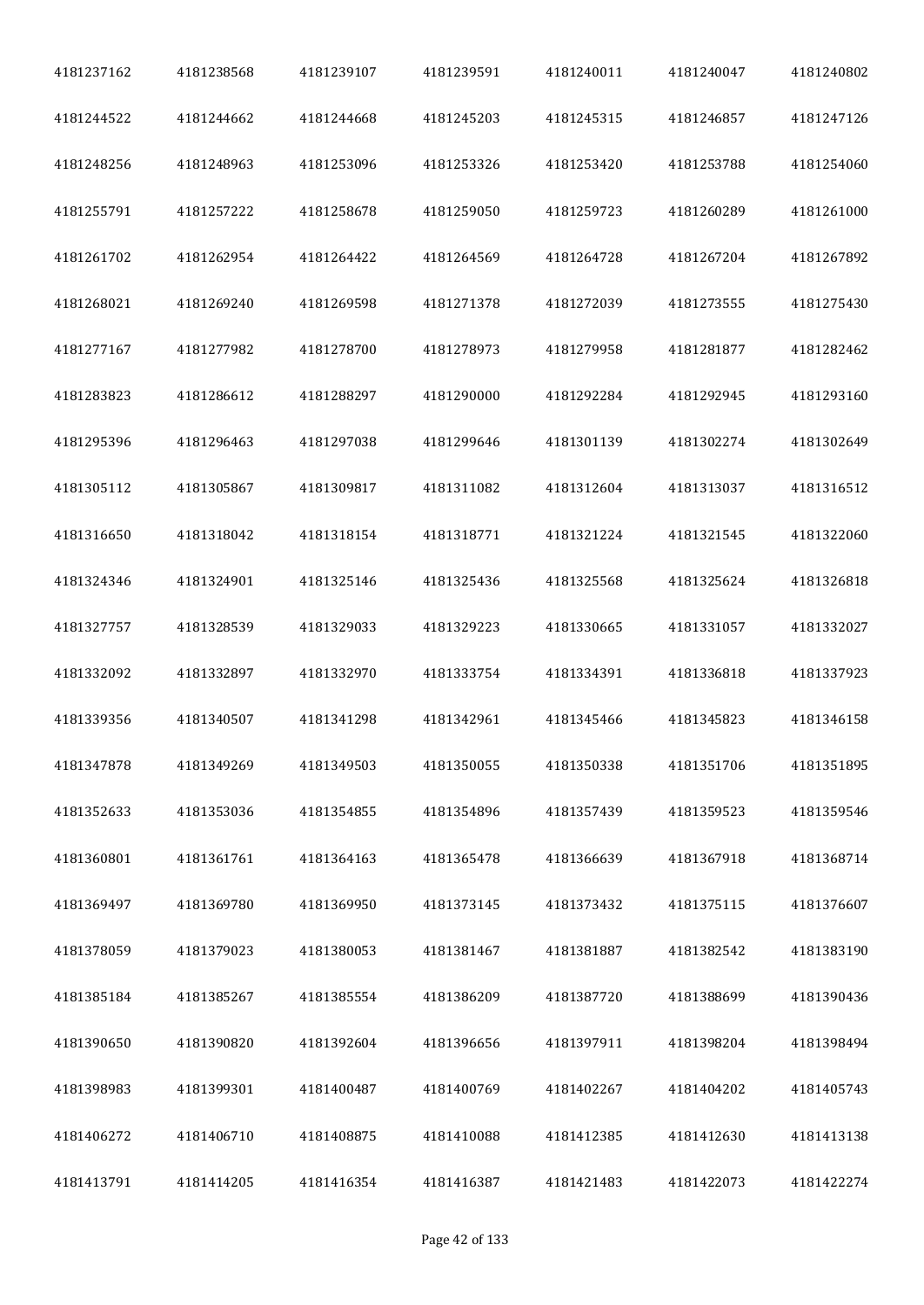| 4181425414 | 4181425955 | 4181426861 | 4181427508 | 4181430309 | 4181430455 | 4181430643 |
|------------|------------|------------|------------|------------|------------|------------|
| 4181431010 | 4181431426 | 4181432982 | 4181433926 | 4181434955 | 4181437662 | 4181437900 |
| 4181438135 | 4181439119 | 4181440174 | 4181440718 | 4181440754 | 4181441011 | 4181441932 |
| 4181442979 | 4181444266 | 4181444307 | 4181444896 | 4181445977 | 4181446162 | 4181446609 |
| 4181447696 | 4181448652 | 4181451556 | 4181452433 | 4181452457 | 4181453509 | 4181454691 |
| 4181455320 | 4181456074 | 4181456195 | 4181457156 | 4181457272 | 4181457891 | 4181459055 |
| 4181459271 | 4181460048 | 4181460163 | 4181462471 | 4181462864 | 4181463748 | 4181470500 |
| 4181473660 | 4181474698 | 4181474880 | 4181475576 | 4181475744 | 4181476298 | 4181476711 |
| 4181477162 | 4181477204 | 4181478356 | 4181478358 | 4181479743 | 4181480306 | 4181481376 |
| 4181482071 | 4181483357 | 4181484254 | 4181485004 | 4181485307 | 4181487202 | 4181488438 |
| 4181489641 | 4181490828 | 4181494933 | 4181495031 | 4181497825 | 4181499760 | 4181501910 |
| 4181502154 | 4181502999 | 4181504104 | 4181504566 | 4181504577 | 4181504883 | 4181506774 |
| 4181507092 | 4181508429 | 4181512212 | 4181514975 | 4181515498 | 4181517186 | 4181517624 |
| 4181518289 | 4181518786 | 4181519645 | 4181520534 | 4181521215 | 4181522125 | 4181522564 |
| 4181524579 | 4181524646 | 4181524760 | 4181524875 | 4181524923 | 4181525783 | 4181527400 |
| 4181527513 | 4181529888 | 4181530768 | 4181531667 | 4181532639 | 4181532713 | 4181532848 |
| 4181533275 | 4181536370 | 4181538172 | 4181540111 | 4181542554 | 4181544632 | 4181546757 |
| 4181548246 | 4181548263 | 4181549702 | 4181549978 | 4181550128 | 4181550378 | 4181550494 |
| 4181551154 | 4181551845 | 4181553093 | 4181553099 | 4181553443 | 4181554699 | 4181556587 |
| 4181558615 | 4181559575 | 4181559691 | 4181561319 | 4181561777 | 4181564676 | 4181564771 |
| 4181565056 | 4181565465 | 4181565863 | 4181565916 | 4181569065 | 4181569358 | 4181576036 |
| 4181576735 | 4181578345 | 4181578756 | 4181578767 | 4181580020 | 4181582334 | 4181582519 |
| 4181582745 | 4181584495 | 4181585535 | 4181585616 | 4181587040 | 4181587361 | 4181587972 |
| 4181588099 | 4181591220 | 4181593340 | 4181593949 | 4181594751 | 4181595164 | 4181595378 |
| 4181596708 | 4181597004 | 4181597493 | 4181598055 | 4181598474 | 4181599010 | 4181599258 |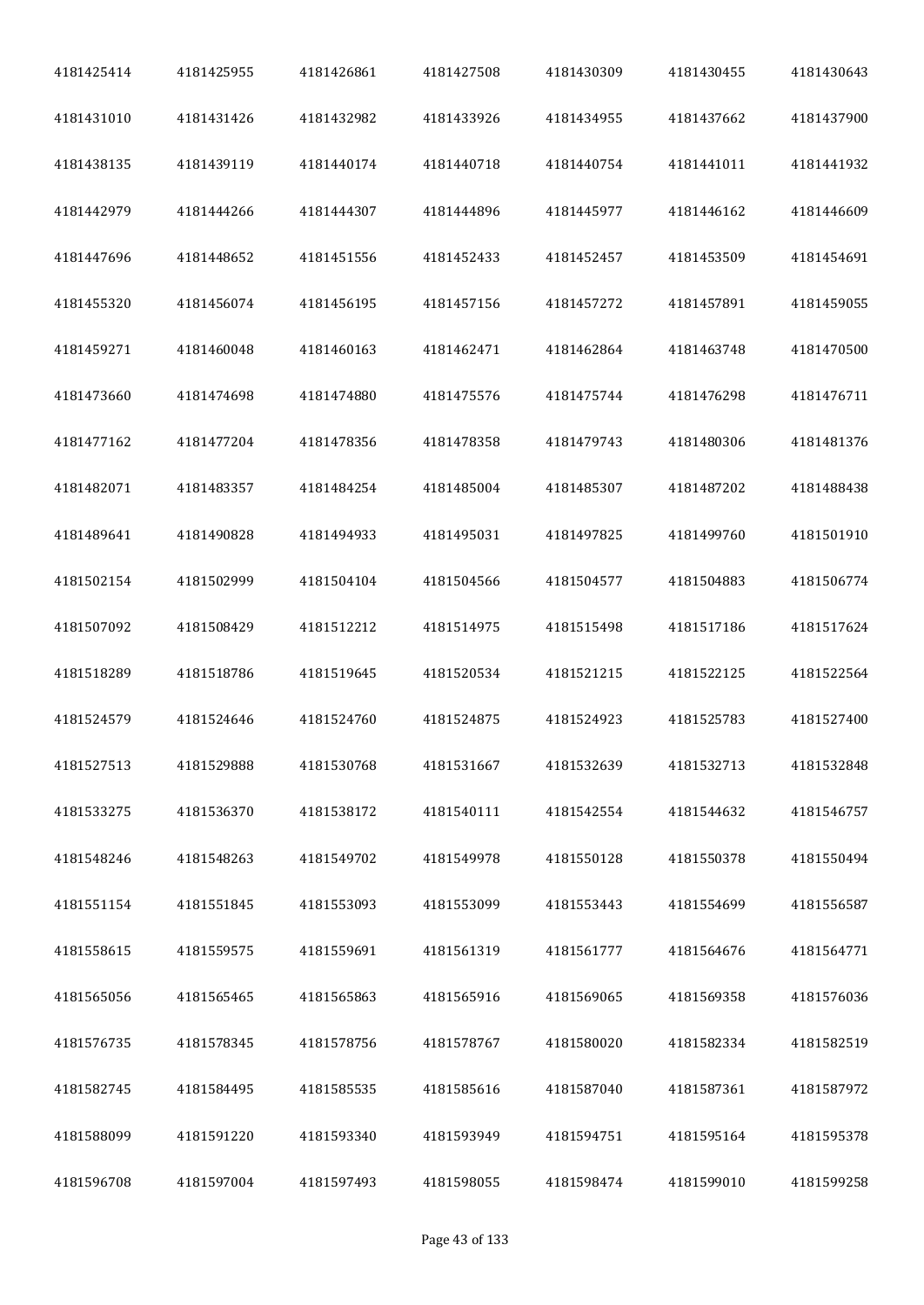| 4181600675 | 4181601123 | 4181602520 | 4181602572 | 4181603605 | 4181605000 | 4181605323 |
|------------|------------|------------|------------|------------|------------|------------|
| 4181606817 | 4181607281 | 4181608239 | 4181608536 | 4181609283 | 4181611432 | 4181611470 |
| 4181611911 | 4181612253 | 4181613162 | 4181614033 | 4181614386 | 4181615000 | 4181620111 |
| 4181620443 | 4181621519 | 4181622967 | 4181625344 | 4181626962 | 4181627273 | 4181629780 |
| 4181630200 | 4181630876 | 4181631372 | 4181631416 | 4181631491 | 4181631682 | 4181632836 |
| 4181635073 | 4181635277 | 4181636261 | 4181638601 | 4181639630 | 4181641966 | 4181643021 |
| 4181643587 | 4181643757 | 4181643782 | 4181643855 | 4181644219 | 4181644349 | 4181644460 |
| 4181644565 | 4181644939 | 4181645083 | 4181645712 | 4181646302 | 4181646981 | 4181647054 |
| 4181647350 | 4181647597 | 4181647745 | 4181647953 | 4181648173 | 4181648221 | 4181648289 |
| 4181648608 | 4181648972 | 4181649321 | 4181649983 | 4181650140 | 4181650334 | 4181650741 |
| 4181650772 | 4181652134 | 4181652419 | 4181652500 | 4181652609 | 4181653103 | 4181653200 |
| 4181653651 | 4181653695 | 4181653967 | 4181654120 | 4181655203 | 4181655299 | 4181655474 |
| 4181655878 | 4181655950 | 4181656034 | 4181656091 | 4181656196 | 4181656301 | 4181656380 |
| 4181656586 | 4181656599 | 4181656776 | 4181656900 | 4181656946 | 4181657227 | 4181657928 |
| 4181658143 | 4181658151 | 4181658177 | 4181658272 | 4181659408 | 4181659477 | 4181659555 |
| 4181659767 | 4181659794 | 4181660025 | 4181660182 | 4181661193 | 4181661924 | 4181662509 |
| 4181662516 | 4181662584 | 4181663449 | 4181663988 | 4181664058 | 4181664163 | 4181664374 |
| 4181664490 | 4181664593 | 4181664625 | 4181664742 | 4181664982 | 4181665013 | 4181665408 |
| 4181665548 | 4181665593 | 4181665937 | 4181665969 | 4181667106 | 4181667117 | 4181667584 |
| 4181667669 | 4181667890 | 4181668232 | 4181668479 | 4181668591 | 4181668688 | 4181668755 |
| 4181668759 | 4181669057 | 4181669196 | 4181669242 | 4181669280 | 4181669565 | 4181669925 |
| 4181670053 | 4181670068 | 4181670159 | 4181670883 | 4181670942 | 4181671855 | 4181672719 |
| 4181673071 | 4181673553 | 4181673926 | 4181674312 | 4181674483 | 4181674497 | 4181674780 |
| 4181675736 | 4181676094 | 4181676125 | 4181676324 | 4181676652 | 4181676838 | 4181677057 |
| 4181677179 | 4181677490 | 4181677944 | 4181678011 | 4181678396 | 4181678410 | 4181678562 |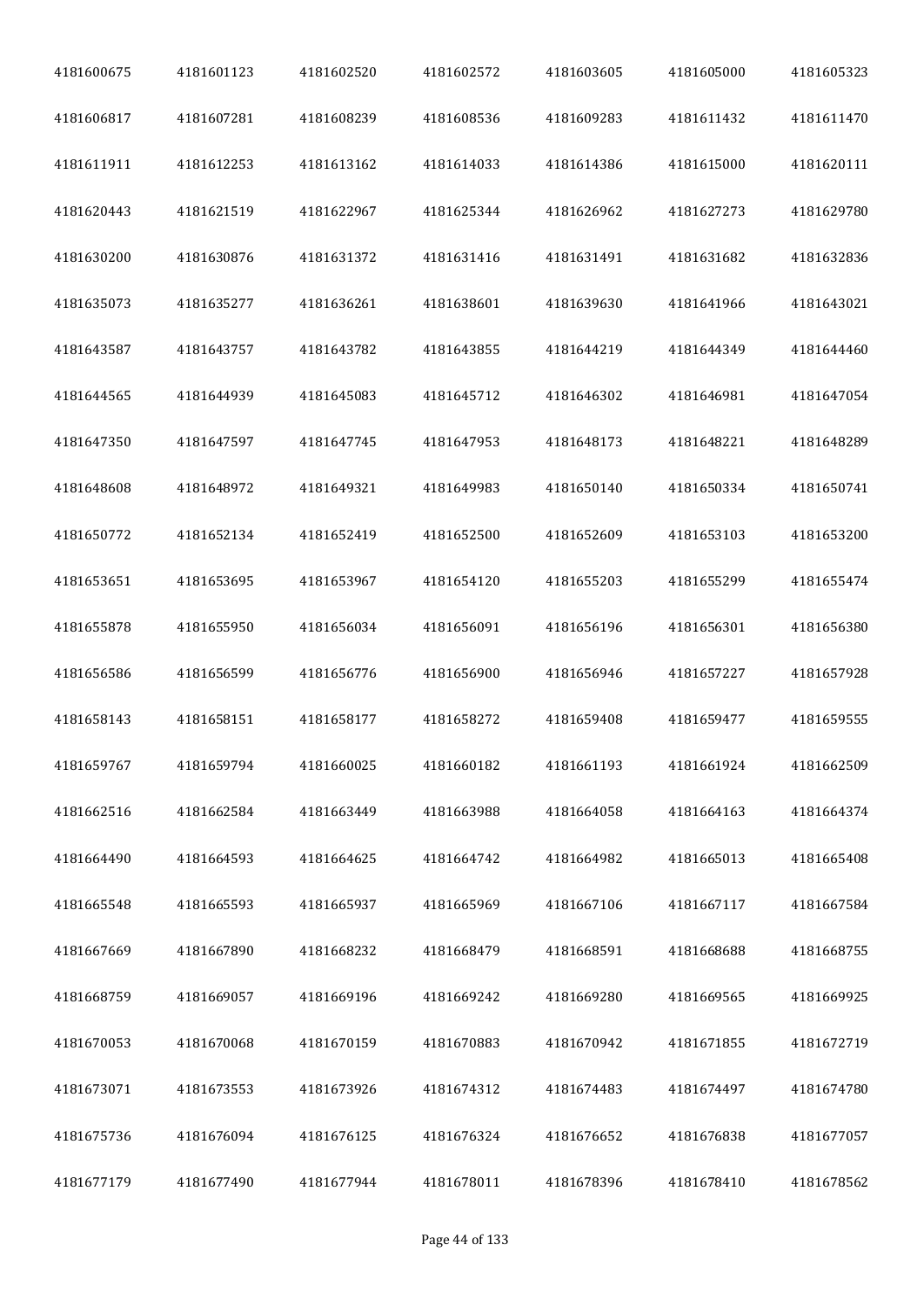| 4181678696 | 4181679088 | 4181679124 | 4181679523 | 4181680105 | 4181680409 | 4181680614 |
|------------|------------|------------|------------|------------|------------|------------|
| 4181680919 | 4181681041 | 4181681384 | 4181681782 | 4181682574 | 4181682776 | 4181682900 |
| 4181683015 | 4181683070 | 4181683132 | 4181683756 | 4181683772 | 4181683781 | 4181684180 |
| 4181684220 | 4181684453 | 4181684547 | 4181684872 | 4181685009 | 4181685341 | 4181686160 |
| 4181686724 | 4181687246 | 4181687313 | 4181687608 | 4181687648 | 4181687860 | 4181688122 |
| 4181688126 | 4181688243 | 4181688501 | 4181688520 | 4181690008 | 4181690324 | 4181690684 |
| 4181690800 | 4181691366 | 4181691545 | 4181691761 | 4181692210 | 4181692536 | 4181692926 |
| 4181693063 | 4181693395 | 4181693843 | 4181693911 | 4181694430 | 4181694620 | 4181694678 |
| 4181695879 | 4181696305 | 4181696780 | 4181697144 | 4181697262 | 4181697278 | 4181697373 |
| 4181697407 | 4181697477 | 4181698675 | 4181699147 | 4181699319 | 4181700006 | 4181700348 |
| 4181700428 | 4181700590 | 4181700662 | 4181701003 | 4181701060 | 4181701256 | 4181701368 |
| 4181701386 | 4181701402 | 4181701713 | 4181702092 | 4181702574 | 4181703079 | 4181703162 |
| 4181703186 | 4181703349 | 4181703951 | 4181704056 | 4181704073 | 4181704227 | 4181704473 |
| 4181704629 | 4181705236 | 4181705513 | 4181705568 | 4181705663 | 4181706295 | 4181707021 |
| 4181707210 | 4181707320 | 4181707644 | 4181708023 | 4181708064 | 4181708107 | 4181708227 |
| 4181708672 | 4181708677 | 4181708839 | 4181708876 | 4181708896 | 4181709247 | 4181709844 |
| 4181710718 | 4181711249 | 4181711424 | 4181712069 | 4181712120 | 4181712136 | 4181712159 |
| 4181712632 | 4181713282 | 4181713511 | 4181714186 | 4181714274 | 4181714300 | 4181714363 |
| 4181714394 | 4181714516 | 4181714681 | 4181715455 | 4181715917 | 4181716212 | 4181716558 |
| 4181717125 | 4181717514 | 4181719307 | 4181719366 | 4181719389 | 4181719394 | 4181719419 |
| 4181720188 | 4181720695 | 4181720837 | 4181721159 | 4181721280 | 4181721302 | 4181721432 |
| 4181721494 | 4181721735 | 4181721931 | 4181722036 | 4181722180 | 4181722257 | 4181722431 |
| 4181722539 | 4181722541 | 4181722732 | 4181723096 | 4181723245 | 4181723475 | 4181723894 |
| 4181723971 | 4181724158 | 4181724579 | 4181724654 | 4181724699 | 4181724903 | 4181724935 |
| 4181725098 | 4181725332 | 4181725500 | 4181725678 | 4181726201 | 4181726489 | 4181726541 |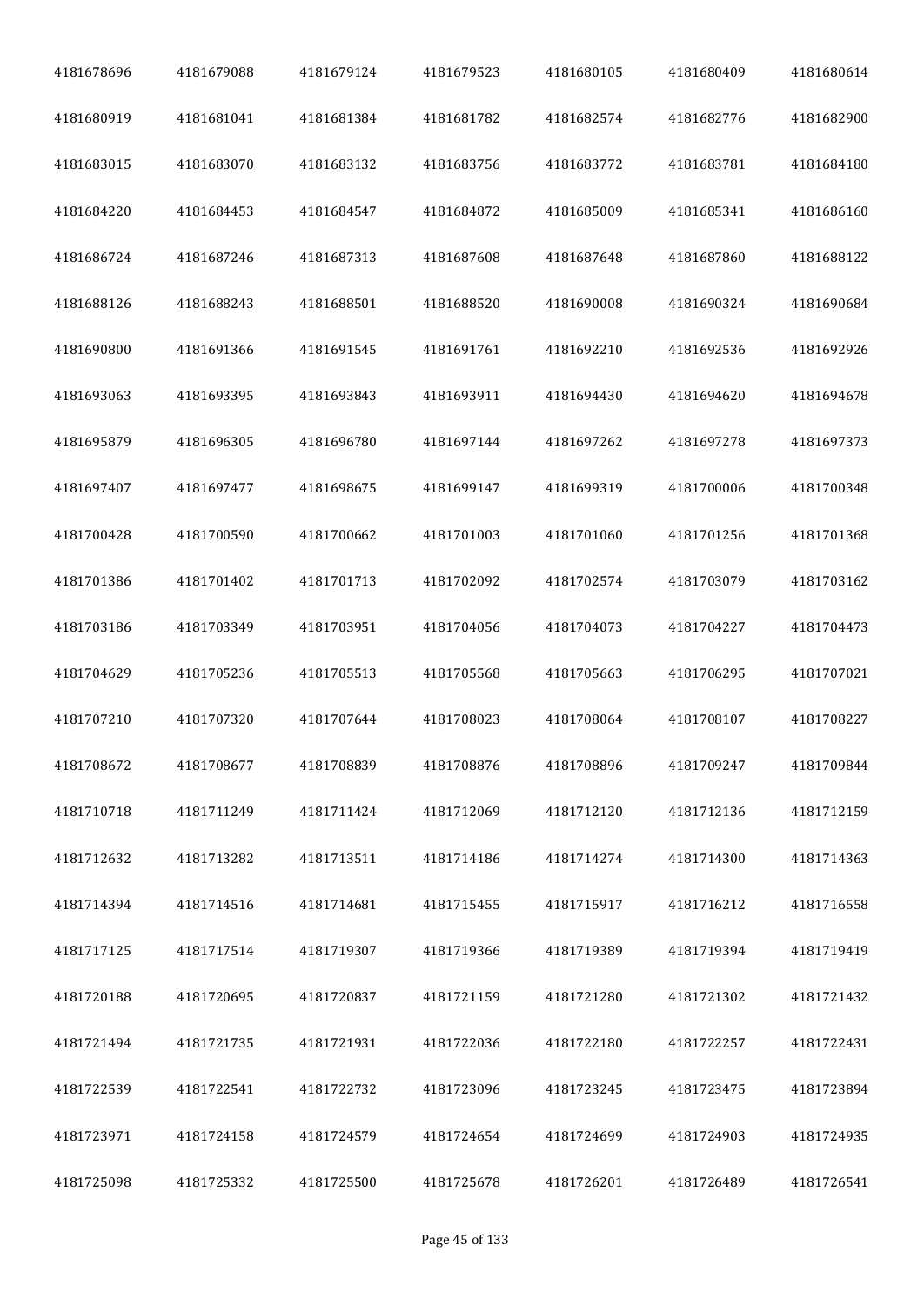| 4181726672 | 4181727269 | 4181727470 | 4181727573 | 4181727800 | 4181728183 | 4181728276 |
|------------|------------|------------|------------|------------|------------|------------|
| 4181729599 | 4181729861 | 4181729936 | 4181730129 | 4181730389 | 4181730579 | 4181730617 |
| 4181730627 | 4181730710 | 4181730831 | 4181731194 | 4181731344 | 4181731519 | 4181731609 |
| 4181732663 | 4181733415 | 4181733707 | 4181733732 | 4181734275 | 4181734569 | 4181734623 |
| 4181734670 | 4181735381 | 4181735948 | 4181736493 | 4181736616 | 4181737549 | 4181737957 |
| 4181738647 | 4181738838 | 4181738850 | 4181738906 | 4181738987 | 4181739610 | 4181739952 |
| 4181740015 | 4181740114 | 4181740224 | 4181740355 | 4181740490 | 4181740506 | 4181740740 |
| 4181740979 | 4181741473 | 4181741610 | 4181741769 | 4181741996 | 4181742271 | 4181742482 |
| 4181742791 | 4181742945 | 4181743053 | 4181743373 | 4181743525 | 4181743884 | 4181743915 |
| 4181743965 | 4181744840 | 4181745152 | 4181745299 | 4181745312 | 4181745378 | 4181745810 |
| 4181745965 | 4181746118 | 4181746212 | 4181746324 | 4181746564 | 4181747369 | 4181747796 |
| 4181748038 | 4181748303 | 4181748526 | 4181749108 | 4181749127 | 4181749254 | 4181749301 |
| 4181749381 | 4181749431 | 4181749448 | 4181749851 | 4181750187 | 4181750769 | 4181751542 |
| 4181751706 | 4181751818 | 4181751842 | 4181751848 | 4181752339 | 4181752521 | 4181753020 |
| 4181753094 | 4181753394 | 4181753532 | 4181754175 | 4181754226 | 4181754383 | 4181754445 |
| 4181754447 | 4181754871 | 4181754881 | 4181755164 | 4181755400 | 4181755637 | 4181756263 |
| 4181756715 | 4181756974 | 4181757023 | 4181757041 | 4181757466 | 4181757523 | 4181757696 |
| 4181757908 | 4181757986 | 4181758159 | 4181758288 | 4181758318 | 4181758445 | 4181758762 |
| 4181759280 | 4181759399 | 4181759526 | 4181759638 | 4181759953 | 4181760206 | 4181760547 |
| 4181760662 | 4181761019 | 4181761300 | 4181761314 | 4181761897 | 4181761903 | 4181762325 |
| 4181762474 | 4181762485 | 4181762512 | 4181762642 | 4181762747 | 4181762901 | 4181762958 |
| 4181763354 | 4181763786 | 4181763888 | 4181764284 | 4181764390 | 4181764520 | 4181764786 |
| 4181765079 | 4181765266 | 4181765882 | 4181765910 | 4181766346 | 4181766360 | 4181766487 |
| 4181766627 | 4181766731 | 4181767167 | 4181767825 | 4181767919 | 4181768684 | 4181768704 |
| 4181768805 | 4181769188 | 4181769382 | 4181769434 | 4181769894 | 4181770025 | 4181770029 |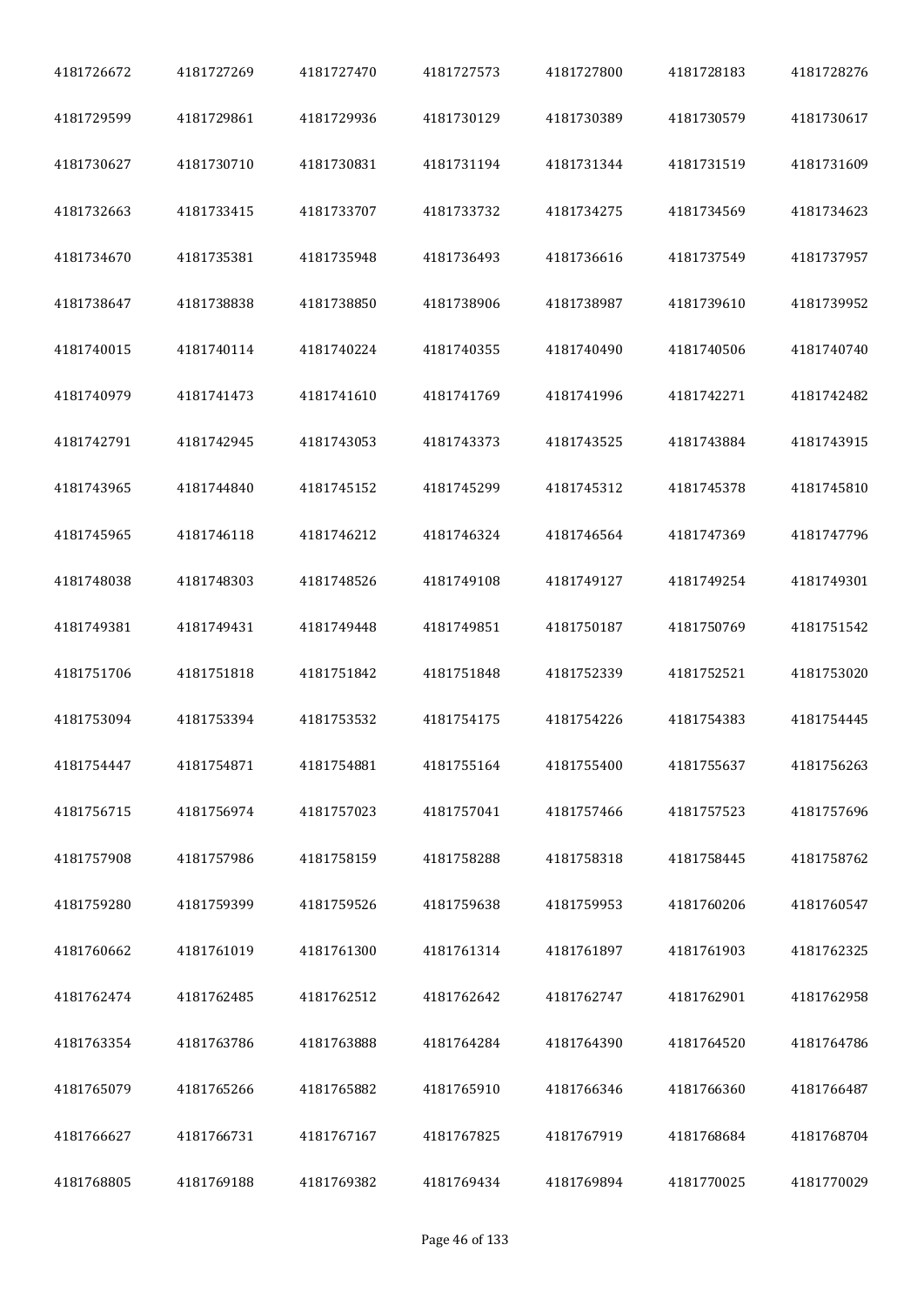| 4181770729 | 4181770759 | 4181770831 | 4181771156 | 4181771213 | 4181771396 | 4181771920 |
|------------|------------|------------|------------|------------|------------|------------|
| 4181772342 | 4181773298 | 4181773496 | 4181773896 | 4181773932 | 4181774104 | 4181774449 |
| 4181774551 | 4181774620 | 4181774773 | 4181776517 | 4181776556 | 4181776691 | 4181776720 |
| 4181776927 | 4181776929 | 4181778070 | 4181778153 | 4181778322 | 4181778365 | 4181778711 |
| 4181778990 | 4181779097 | 4181779415 | 4181779472 | 4181779659 | 4181779811 | 4181779845 |
| 4181779937 | 4181780334 | 4181780569 | 4181780625 | 4181780761 | 4181780762 | 4181781745 |
| 4181782029 | 4181782740 | 4181782779 | 4181783772 | 4181784734 | 4181784854 | 4181784938 |
| 4181785222 | 4181785743 | 4181786451 | 4181786660 | 4181786814 | 4181786871 | 4181786998 |
| 4181787083 | 4181787237 | 4181788169 | 4181788216 | 4181788335 | 4181789216 | 4181789686 |
| 4181790649 | 4181790844 | 4181790909 | 4181791096 | 4181791228 | 4181791349 | 4181791404 |
| 4181791553 | 4181791680 | 4181791693 | 4181792319 | 4181792702 | 4181793139 | 4181793303 |
| 4181793629 | 4181793705 | 4181794393 | 4181794444 | 4181794792 | 4181794795 | 4181796312 |
| 4181796335 | 4181796517 | 4181796519 | 4181796649 | 4181797030 | 4181797140 | 4181797472 |
| 4181797507 | 4181797820 | 4181798319 | 4181798417 | 4181798485 | 4181798667 | 4181798964 |
| 4181799089 | 4181799354 | 4181799454 | 4181799989 | 4181800468 | 4181800689 | 4181800733 |
| 4181801705 | 4181801848 | 4181801898 | 4181802087 | 4181802144 | 4181802456 | 4181802778 |
| 4181803503 | 4181803542 | 4181804062 | 4181804580 | 4181804671 | 4181804852 | 4181805245 |
| 4181805389 | 4181805449 | 4181805797 | 4181805845 | 4181806146 | 4181806327 | 4181806576 |
| 4181806717 | 4181807010 | 4181807213 | 4181807356 | 4181807806 | 4181808282 | 4181809150 |
| 4181809536 | 4181810047 | 4181810827 | 4181811113 | 4181811216 | 4181811779 | 4181811818 |
| 4181812421 | 4181812741 | 4181813089 | 4181813316 | 4181813366 | 4181813817 | 4181813887 |
| 4181814033 | 4181814055 | 4181814893 | 4181815260 | 4181815895 | 4181816461 | 4181816787 |
| 4181816883 | 4181817114 | 4181817185 | 4181817383 | 4181818486 | 4181818809 | 4181819026 |
| 4181819286 | 4181819541 | 4181820105 | 4181820289 | 4181820302 | 4181820467 | 4181820851 |
| 4181821037 | 4181821489 | 4181821712 | 4181822433 | 4181822594 | 4181822844 | 4181823364 |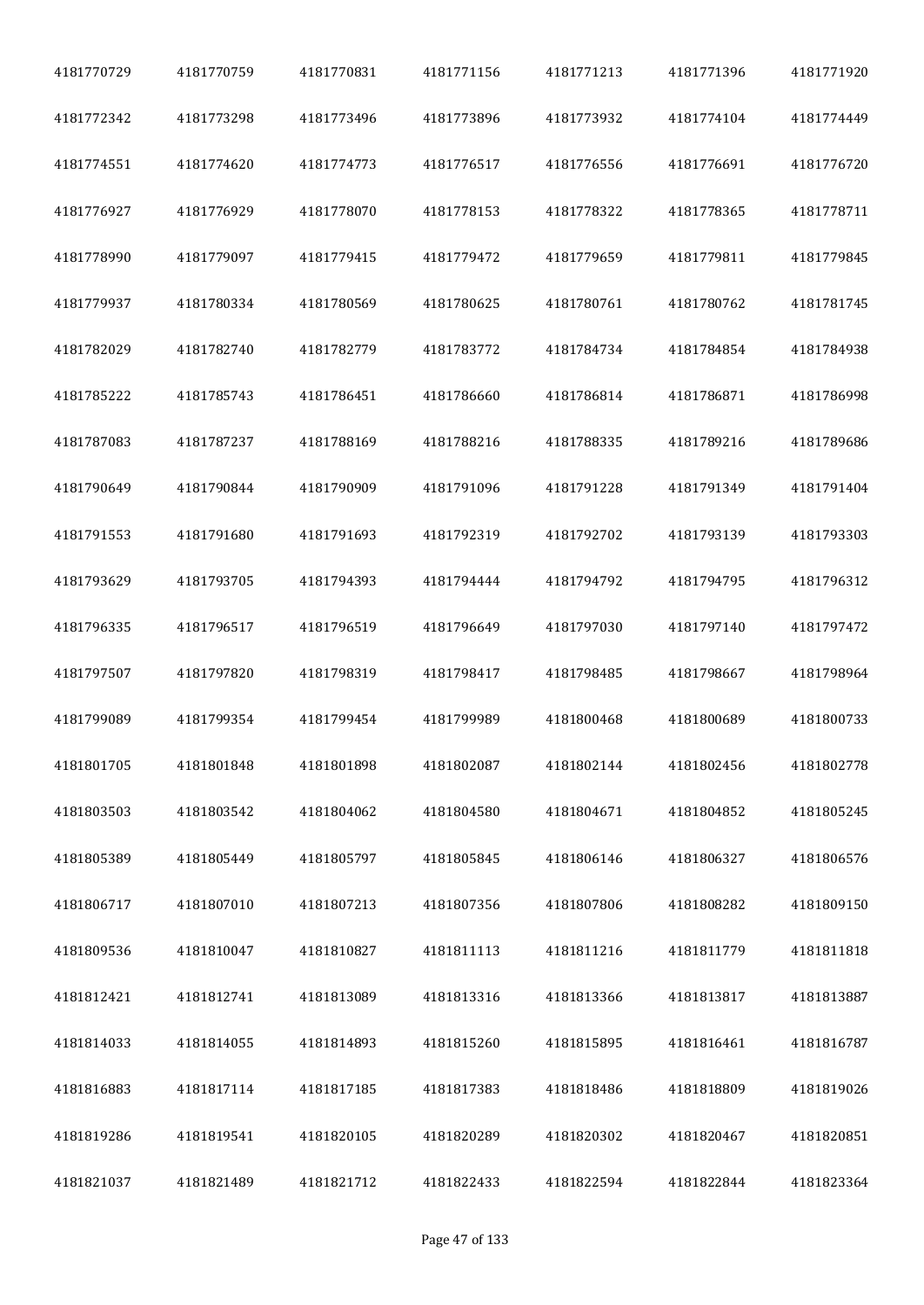| 4181823509 | 4181823888 | 4181824009 | 4181824255 | 4181824435 | 4181824492 | 4181824499 |
|------------|------------|------------|------------|------------|------------|------------|
| 4181825075 | 4181825145 | 4181825981 | 4181827065 | 4181827681 | 4181827943 | 4181828176 |
| 4181828571 | 4181829039 | 4181829642 | 4181829811 | 4181830064 | 4181830150 | 4181830413 |
| 4181830459 | 4181830506 | 4181830725 | 4181831401 | 4181832287 | 4181832428 | 4181833243 |
| 4181833487 | 4181833628 | 4181833882 | 4181833993 | 4181834594 | 4181834609 | 4181834627 |
| 4181834724 | 4181834853 | 4181835050 | 4181835099 | 4181835189 | 4181835315 | 4181835459 |
| 4181835485 | 4181835682 | 4181835800 | 4181835892 | 4181835935 | 4181836041 | 4181836181 |
| 4181836819 | 4181836879 | 4181836953 | 4181837133 | 4181837247 | 4181837382 | 4181837867 |
| 4181837917 | 4181838155 | 4181838268 | 4181838774 | 4181838801 | 4181838826 | 4181839560 |
| 4181839784 | 4181839785 | 4181840168 | 4181840256 | 4181840558 | 4181840566 | 4181840791 |
| 4181840905 | 4181841365 | 4181841461 | 4181841510 | 4181841876 | 4181841959 | 4181842053 |
| 4181842080 | 4181842645 | 4181842769 | 4181843006 | 4181843032 | 4181843138 | 4181843471 |
| 4181843917 | 4181844017 | 4181844027 | 4181844028 | 4181844125 | 4181844399 | 4181844482 |
| 4181844715 | 4181844731 | 4181844781 | 4181844998 | 4181845021 | 4181845398 | 4181845400 |
| 4181845843 | 4181846231 | 4181846596 | 4181846671 | 4181846865 | 4181846921 | 4181846945 |
| 4181847339 | 4181847528 | 4181847752 | 4181847862 | 4181847919 | 4181848032 | 4181848390 |
| 4181848412 | 4181848763 | 4181848962 | 4181849041 | 4181849754 | 4181849976 | 4181850105 |
| 4181850510 | 4181850588 | 4181851051 | 4181851565 | 4181852169 | 4181852247 | 4181852318 |
| 4181852717 | 4181852759 | 4181853256 | 4181853299 | 4181853653 | 4181854204 | 4181854546 |
| 4181854568 | 4181854592 | 4181854839 | 4181855432 | 4181855497 | 4181855526 | 4181856368 |
| 4181856725 | 4181857176 | 4181857281 | 4181857310 | 4181858753 | 4181859926 | 4181860160 |
| 4181860341 | 4181860898 | 4181861440 | 4181861733 | 4181861784 | 4181862095 | 4181862993 |
| 4181863245 | 4181864485 | 4181865454 | 4181865959 | 4181866028 | 4181866436 | 4181866591 |
| 4181867309 | 4181867859 | 4181868166 | 4181868298 | 4181869183 | 4181869510 | 4181870560 |
| 4181870888 | 4181870942 | 4181871125 | 4181871209 | 4181872705 | 4181873142 | 4181873184 |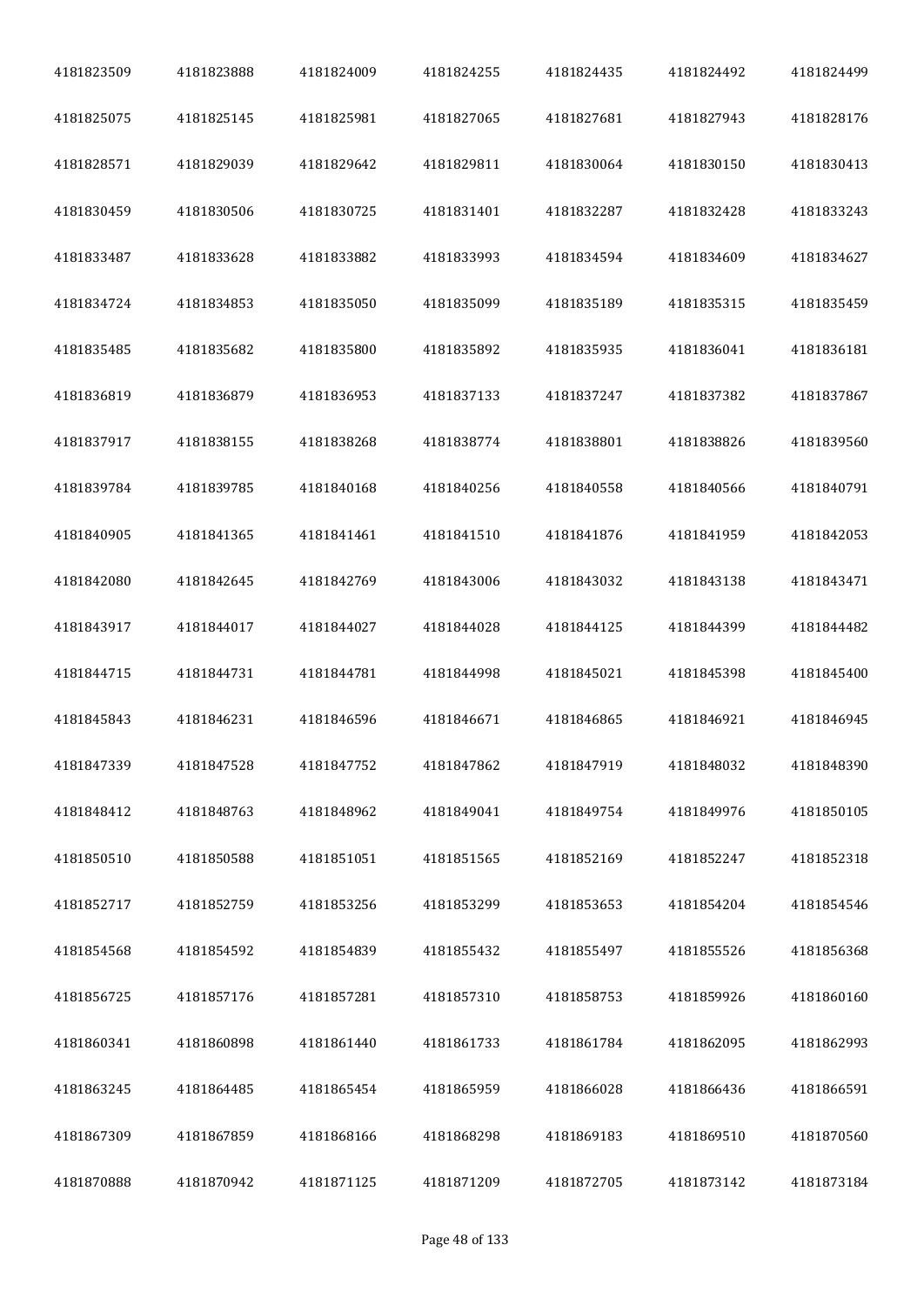| 4181873621 | 4181873711 | 4181873736 | 4181873774 | 4181874101 | 4181875328 | 4181875820 |
|------------|------------|------------|------------|------------|------------|------------|
| 4181876182 | 4181876937 | 4181877055 | 4181877307 | 4181877376 | 4181877585 | 4181877822 |
| 4181877961 | 4181878604 | 4181878954 | 4181879876 | 4181880262 | 4181880570 | 4181881481 |
| 4181881632 | 4181882195 | 4181882333 | 4181882370 | 4181882389 | 4181882450 | 4181884432 |
| 4181884679 | 4181884742 | 4181885146 | 4181885348 | 4181885617 | 4181887830 | 4181888328 |
| 4181889040 | 4181889679 | 4181889957 | 4181891157 | 4181891458 | 4181891825 | 4181892318 |
| 4181892538 | 4181893002 | 4181893028 | 4181893761 | 4181894150 | 4181894366 | 4181894979 |
| 4181895286 | 4181895848 | 4181896693 | 4181896986 | 4181897556 | 4181897970 | 4181900576 |
| 4181900669 | 4181900723 | 4181901173 | 4181901530 | 4181903241 | 4181903652 | 4181903707 |
| 4181903909 | 4181904574 | 4181904885 | 4181904928 | 4181905571 | 4181906052 | 4181906786 |
| 4181906826 | 4181907383 | 4181907880 | 4181908194 | 4181908343 | 4181908584 | 4181908639 |
| 4181908894 | 4181909800 | 4181909845 | 4181909870 | 4181910587 | 4181911965 | 4181912312 |
| 4181912927 | 4181912962 | 4181913589 | 4181913963 | 4181914180 | 4181914300 | 4181914524 |
| 4181914560 | 4181914565 | 4181914723 | 4181914743 | 4181914912 | 4181915010 | 4181915039 |
| 4181915068 | 4181915772 | 4181915773 | 4181915838 | 4181916665 | 4181916818 | 4181917089 |
| 4181917373 | 4181917924 | 4181919189 | 4181919821 | 4181920324 | 4181920501 | 4181920924 |
| 4181921106 | 4181921982 | 4181922145 | 4181922518 | 4181923320 | 4181924738 | 4181925085 |
| 4181925094 | 4181925132 | 4181926263 | 4181926289 | 4181926380 | 4181926459 | 4181927648 |
| 4181927679 | 4181928256 | 4181929029 | 4181930565 | 4181931323 | 4181931941 | 4181933435 |
| 4181933949 | 4181934679 | 4181937598 | 4181937651 | 4181938404 | 4181939160 | 4181939692 |
| 4181939727 | 4181939770 | 4181939901 | 4181940097 | 4181940104 | 4181940646 | 4181940966 |
| 4181941055 | 4181942568 | 4181943502 | 4181943551 | 4181944406 | 4181945392 | 4181945409 |
| 4181946651 | 4181946957 | 4181947280 | 4181947429 | 4181947573 | 4181949271 | 4181950049 |
| 4181951892 | 4181952415 | 4181953078 | 4181953821 | 4181954717 | 4181954849 | 4181954926 |
| 4181955492 | 4181955782 | 4181958799 | 4181959191 | 4181959208 | 4181959619 | 4181959789 |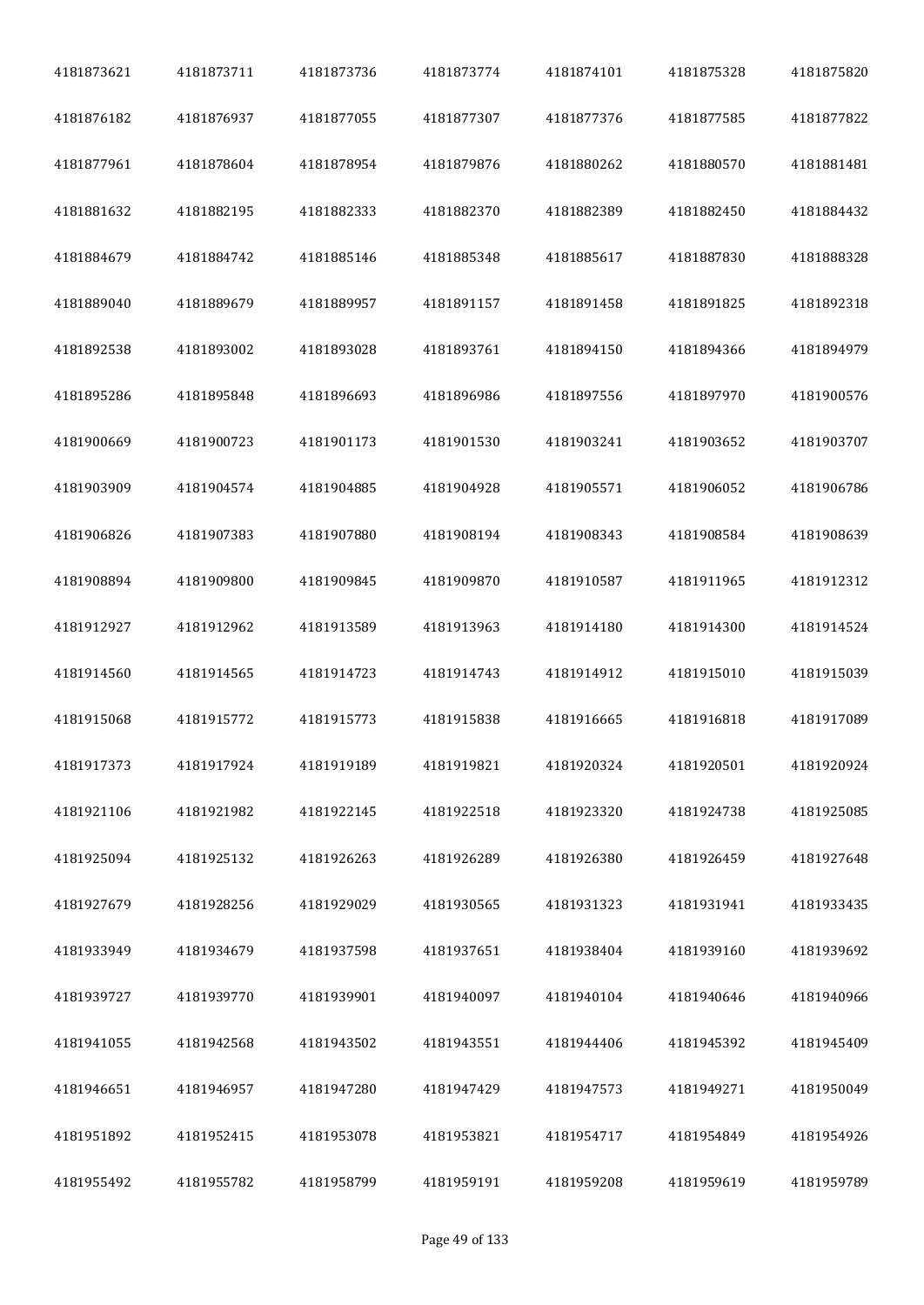| 4181960477 | 4181960653 | 4181960779 | 4181961620 | 4181961825 | 4181961852 | 4181962063 |
|------------|------------|------------|------------|------------|------------|------------|
| 4181962169 | 4181963232 | 4181963850 | 4181965419 | 4181967243 | 4181967586 | 4181967709 |
| 4181968888 | 4181969167 | 4181969748 | 4181969823 | 4181969971 | 4181970166 | 4181970687 |
| 4181970907 | 4181971199 | 4181971422 | 4181971537 | 4181972455 | 4181973994 | 4181974457 |
| 4181975127 | 4181976314 | 4181976564 | 4181976565 | 4181977242 | 4181977994 | 4181978219 |
| 4181978305 | 4181979291 | 4181980555 | 4181980916 | 4181981292 | 4181982125 | 4181982178 |
| 4181982816 | 4181983392 | 4181983723 | 4181984805 | 4181985486 | 4181986160 | 4181986404 |
| 4181986767 | 4181987709 | 4181988105 | 4181988123 | 4181988977 | 4181989028 | 4181989933 |
| 4181991058 | 4181991131 | 4181991575 | 4181992286 | 4181992313 | 4181992456 | 4181993012 |
| 4181993146 | 4181994182 | 4181994530 | 4181995130 | 4181995264 | 4181996612 | 4181996887 |
| 4181997560 | 4181998187 | 4181998494 | 4181998793 | 4181999303 | 4181999612 | 4181999885 |
| 4182000798 | 4182001009 | 4182001112 | 4182001252 | 4182001494 | 4182001793 | 4182002071 |
| 4182003486 | 4182004502 | 4182005083 | 4182005343 | 4182005899 | 4182006800 | 4182006811 |
| 4182007403 | 4182007733 | 4182008728 | 4182009101 | 4182009318 | 4182009429 | 4182009613 |
| 4182010429 | 4182011482 | 4182011645 | 4182011964 | 4182012009 | 4182012612 | 4182012726 |
| 4182013760 | 4182014229 | 4182014577 | 4182014860 | 4182015091 | 4182015272 | 4182015635 |
| 4182015725 | 4182015955 | 4182016326 | 4182016516 | 4182016708 | 4182017134 | 4182017293 |
| 4182017437 | 4182018429 | 4182019207 | 4182019656 | 4182020617 | 4182023204 | 4182023209 |
| 4182023282 | 4182023314 | 4182023698 | 4182025548 | 4182025575 | 4182026805 | 4182026831 |
| 4182027147 | 4182027288 | 4182027554 | 4182028056 | 4182028203 | 4182030042 | 4182030082 |
| 4182031049 | 4182031803 | 4182032442 | 4182033459 | 4182034323 | 4182035631 | 4182036045 |
| 4182036694 | 4182037400 | 4182037405 | 4182037675 | 4182039064 | 4182039930 | 4182040219 |
| 4182040796 | 4182043441 | 4182043790 | 4182043912 | 4182044039 | 4182045003 | 4182045092 |
| 4182045430 | 4182045570 | 4182048407 | 4182048544 | 4182048840 | 4182048916 | 4182049554 |
| 4182049564 | 4182050047 | 4182050093 | 4182050301 | 4182050997 | 4182051136 | 4182051473 |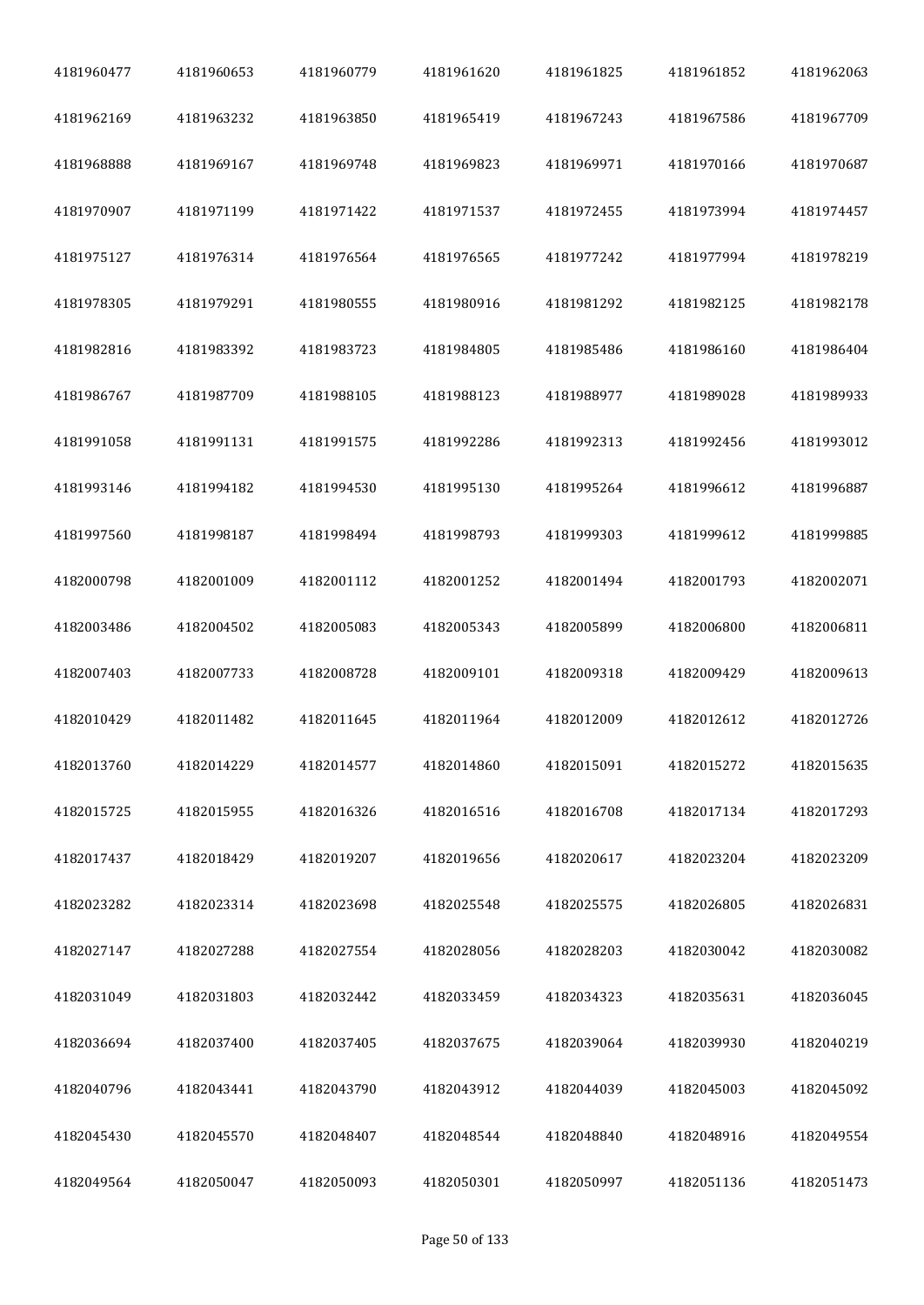| 4182053078 | 4182053841 | 4182054223 | 4182054471 | 4182055391 | 4182057146 | 4182057650 |
|------------|------------|------------|------------|------------|------------|------------|
| 4182058187 | 4182058209 | 4182058241 | 4182058559 | 4182058770 | 4182058958 | 4182059693 |
| 4182060010 | 4182060856 | 4182062391 | 4182063002 | 4182063710 | 4182063856 | 4182063884 |
| 4182063954 | 4182064478 | 4182065598 | 4182066367 | 4182066650 | 4182066968 | 4182067561 |
| 4182068281 | 4182068895 | 4182069081 | 4182069517 | 4182069838 | 4182071732 | 4182071846 |
| 4182072664 | 4182072743 | 4182073333 | 4182074506 | 4182074784 | 4182075016 | 4182075063 |
| 4182075151 | 4182076097 | 4182076343 | 4182076731 | 4182078226 | 4182079893 | 4182080058 |
| 4182080773 | 4182081946 | 4182082366 | 4182082392 | 4182083005 | 4182083089 | 4182084335 |
| 4182085596 | 4182086663 | 4182087316 | 4182088142 | 4182089020 | 4182090601 | 4182091064 |
| 4182091534 | 4182091856 | 4182092022 | 4182094471 | 4182095125 | 4182095352 | 4182095355 |
| 4182095623 | 4182096087 | 4182097798 | 4182098072 | 4182099668 | 4182102597 | 4182104875 |
| 4182108584 | 4182108612 | 4182110253 | 4182110655 | 4182112235 | 4182113285 | 4182113754 |
| 4182115088 | 4182115591 | 4182116767 | 4182116986 | 4182117485 | 4182118030 | 4182118861 |
| 4182119596 | 4182120029 | 4182120185 | 4182120292 | 4182122070 | 4182122613 | 4182123405 |
| 4182125730 | 4182127608 | 4182130256 | 4182130815 | 4182130869 | 4182132405 | 4182133533 |
| 4182134039 | 4182134308 | 4182134391 | 4182134814 | 4182135159 | 4182135930 | 4182136160 |
| 4182136669 | 4182137378 | 4182137873 | 4182138352 | 4182138775 | 4182140488 | 4182140514 |
| 4182140946 | 4182141022 | 4182141159 | 4182142516 | 4182143192 | 4182143194 | 4182143738 |
| 4182145462 | 4182145939 | 4182147740 | 4182149838 | 4182151465 | 4182151625 | 4182153413 |
| 4182153461 | 4182153926 | 4182155431 | 4182156543 | 4182156638 | 4182158042 | 4182158205 |
| 4182158787 | 4182158882 | 4182160309 | 4182160813 | 4182161413 | 4182163406 | 4182163453 |
| 4182164526 | 4182165827 | 4182166422 | 4182168251 | 4182168856 | 4182169187 | 4182169457 |
| 4182169637 | 4182170113 | 4182171761 | 4182173122 | 4182173443 | 4182174056 | 4182174406 |
| 4182174513 | 4182174538 | 4182174586 | 4182175241 | 4182176448 | 4182182589 | 4182184949 |
| 4182185225 | 4182186125 | 4182188927 | 4182188936 | 4182192919 | 4182194439 | 4182195690 |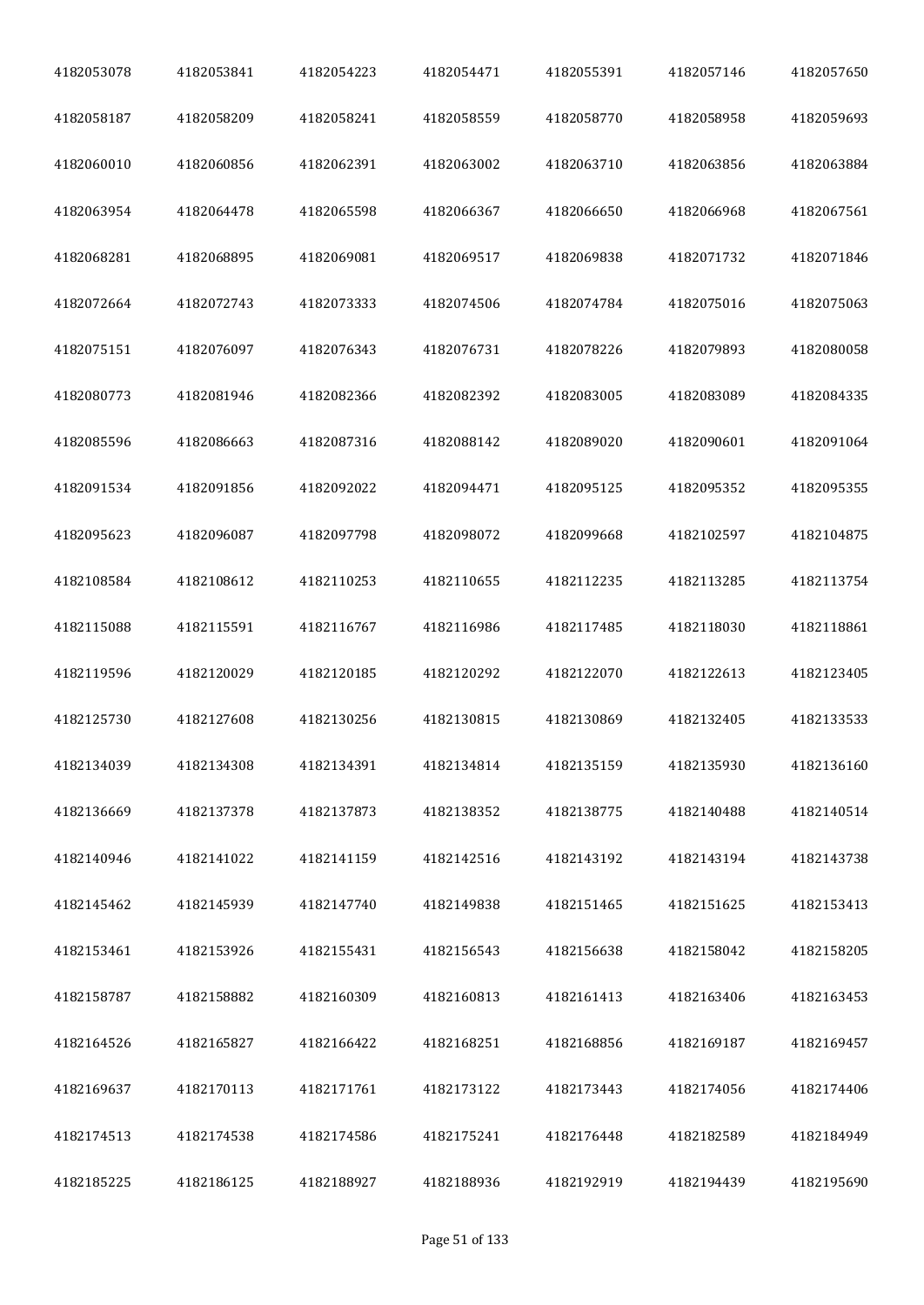| 4182196572 | 4182197174 | 4182197698 | 4182200123 | 4182200337 | 4182200669 | 4182202287 |
|------------|------------|------------|------------|------------|------------|------------|
| 4182205090 | 4182205230 | 4182206061 | 4182208788 | 4182208934 | 4182210467 | 4182211267 |
| 4182211574 | 4182211878 | 4182213542 | 4182213609 | 4182214050 | 4182215561 | 4182221764 |
| 4182222574 | 4182222785 | 4182222858 | 4182222887 | 4182225161 | 4182225200 | 4182226062 |
| 4182227600 | 4182228671 | 4182230319 | 4182230730 | 4182231853 | 4182231988 | 4182232533 |
| 4182232628 | 4182232823 | 4182232826 | 4182233068 | 4182235649 | 4182236685 | 4182236715 |
| 4182237824 | 4182238301 | 4182238822 | 4182239409 | 4182239938 | 4182240430 | 4182241010 |
| 4182241140 | 4182241869 | 4182242949 | 4182246441 | 4182246793 | 4182247228 | 4182247257 |
| 4182247848 | 4182247980 | 4182248156 | 4182249224 | 4182250418 | 4182250435 | 4182250533 |
| 4182250889 | 4182250937 | 4182251719 | 4182252722 | 4182254280 | 4182254624 | 4182255853 |
| 4182258710 | 4182260146 | 4182260576 | 4182260948 | 4182261042 | 4182262233 | 4182262752 |
| 4182262856 | 4182264567 | 4182264804 | 4182265877 | 4182269591 | 4182269774 | 4182269833 |
| 4182269963 | 4182270935 | 4182271898 | 4182275474 | 4182276031 | 4182276551 | 4182276705 |
| 4182276706 | 4182276970 | 4182279063 | 4182280210 | 4182282039 | 4182283129 | 4182284073 |
| 4182285492 | 4182285820 | 4182286252 | 4182286742 | 4182287674 | 4182287696 | 4182288431 |
| 4182288745 | 4182289177 | 4182289604 | 4182289832 | 4182290300 | 4182290357 | 4182290439 |
| 4182290897 | 4182291169 | 4182291253 | 4182291442 | 4182291584 | 4182291857 | 4182292226 |
| 4182292235 | 4182292608 | 4182292611 | 4182292644 | 4182293322 | 4182293985 | 4182294068 |
| 4182294562 | 4182294994 | 4182296072 | 4182296078 | 4182296156 | 4182296497 | 4182297083 |
| 4182297222 | 4182297487 | 4182297856 | 4182297995 | 4182298195 | 4182298264 | 4182298333 |
| 4182298395 | 4182298437 | 4182298550 | 4182298745 | 4182298781 | 4182299296 | 4182299987 |
| 4182300015 | 4182300201 | 4182300459 | 4182300467 | 4182300499 | 4182301041 | 4182301743 |
| 4182301922 | 4182302204 | 4182302383 | 4182302488 | 4182303270 | 4182303482 | 4182303530 |
| 4182303647 | 4182303726 | 4182303827 | 4182303840 | 4182303986 | 4182304587 | 4182304986 |
| 4182305145 | 4182305383 | 4182305538 | 4182305627 | 4182305693 | 4182306080 | 4182306275 |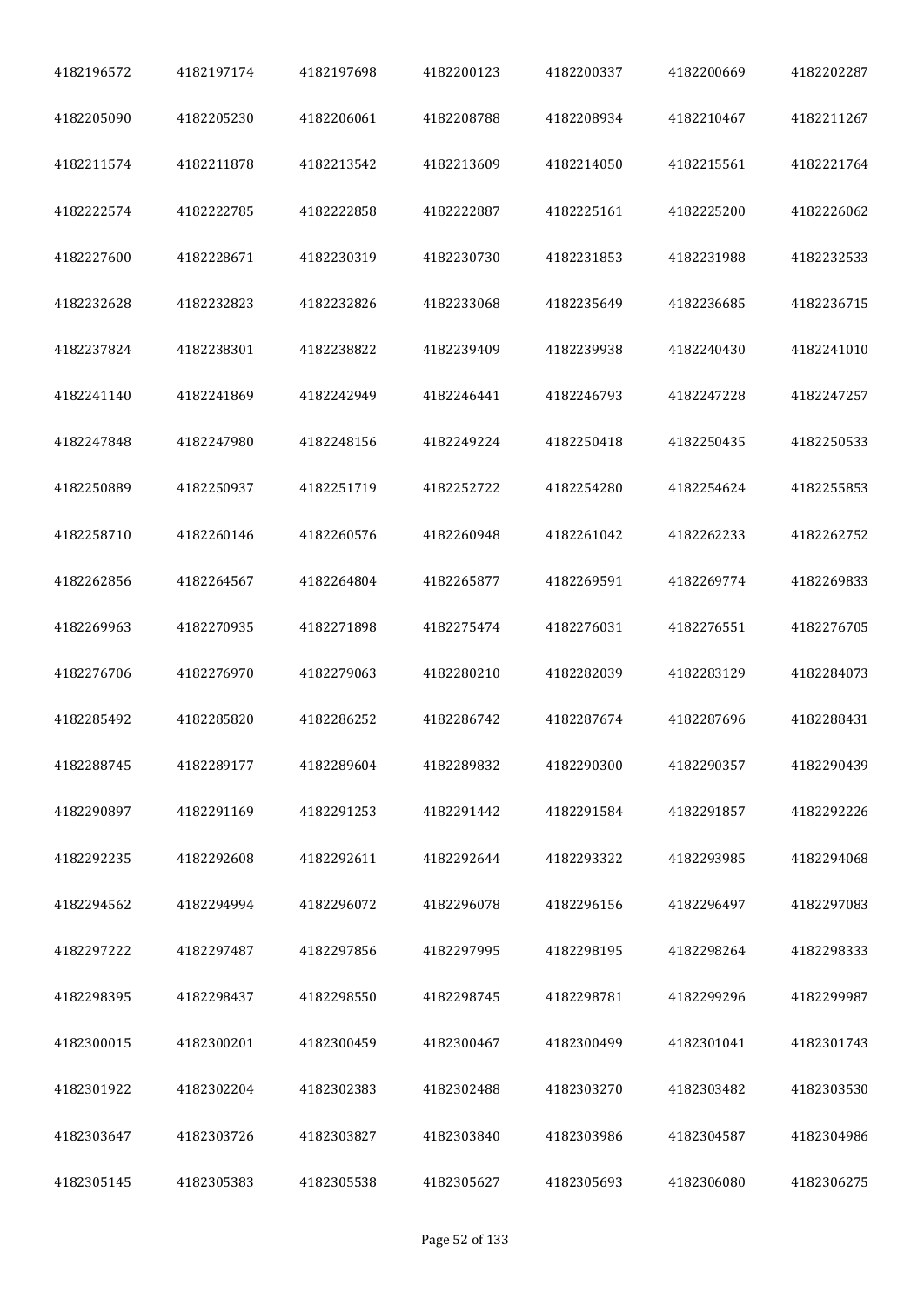| 4182306978 | 4182308084 | 4182308232 | 4182308691 | 4182308836 | 4182309156 | 4182309350 |
|------------|------------|------------|------------|------------|------------|------------|
| 4182309999 | 4182310197 | 4182310500 | 4182310521 | 4182310631 | 4182310637 | 4182311149 |
| 4182311474 | 4182311614 | 4182311839 | 4182311999 | 4182312285 | 4182312417 | 4182313925 |
| 4182314393 | 4182314404 | 4182314889 | 4182314904 | 4182315499 | 4182315631 | 4182315741 |
| 4182316533 | 4182316714 | 4182317029 | 4182317084 | 4182317446 | 4182317468 | 4182317648 |
| 4182317929 | 4182317957 | 4182318006 | 4182318146 | 4182318219 | 4182318238 | 4182318535 |
| 4182318605 | 4182318850 | 4182318893 | 4182319657 | 4182319696 | 4182319961 | 4182320822 |
| 4182320998 | 4182321259 | 4182321744 | 4182321765 | 4182321993 | 4182323051 | 4182323151 |
| 4182323426 | 4182323758 | 4182324267 | 4182324453 | 4182324474 | 4182324484 | 4182324593 |
| 4182325027 | 4182325116 | 4182325329 | 4182325456 | 4182325536 | 4182326474 | 4182326990 |
| 4182327040 | 4182327065 | 4182327250 | 4182327294 | 4182327310 | 4182327879 | 4182327922 |
| 4182328052 | 4182328164 | 4182328218 | 4182328316 | 4182328541 | 4182328724 | 4182328893 |
| 4182329486 | 4182329590 | 4182329673 | 4182329722 | 4182329818 | 4182330030 | 4182331159 |
| 4182331238 | 4182331242 | 4182331369 | 4182331759 | 4182332415 | 4182332495 | 4182332650 |
| 4182332885 | 4182333388 | 4182333575 | 4182333636 | 4182333746 | 4182333920 | 4182334055 |
| 4182334065 | 4182334262 | 4182334572 | 4182334643 | 4182334871 | 4182334949 | 4182335102 |
| 4182335229 | 4182335248 | 4182335270 | 4182335654 | 4182335786 | 4182336093 | 4182336452 |
| 4182336692 | 4182336858 | 4182336929 | 4182336992 | 4182337324 | 4182337409 | 4182337624 |
| 4182337900 | 4182338003 | 4182338378 | 4182338623 | 4182338671 | 4182338961 | 4182339057 |
| 4182339255 | 4182339354 | 4182339452 | 4182339482 | 4182339937 | 4182340489 | 4182340980 |
| 4182341113 | 4182341137 | 4182341610 | 4182341952 | 4182342069 | 4182342137 | 4182343676 |
| 4182344749 | 4182344895 | 4182344958 | 4182345328 | 4182345568 | 4182346573 | 4182348020 |
| 4182348122 | 4182348641 | 4182348795 | 4182349051 | 4182350503 | 4182350767 | 4182351075 |
| 4182351368 | 4182351669 | 4182351783 | 4182351897 | 4182352111 | 4182352165 | 4182352574 |
| 4182353235 | 4182353415 | 4182353602 | 4182353639 | 4182353747 | 4182353835 | 4182354011 |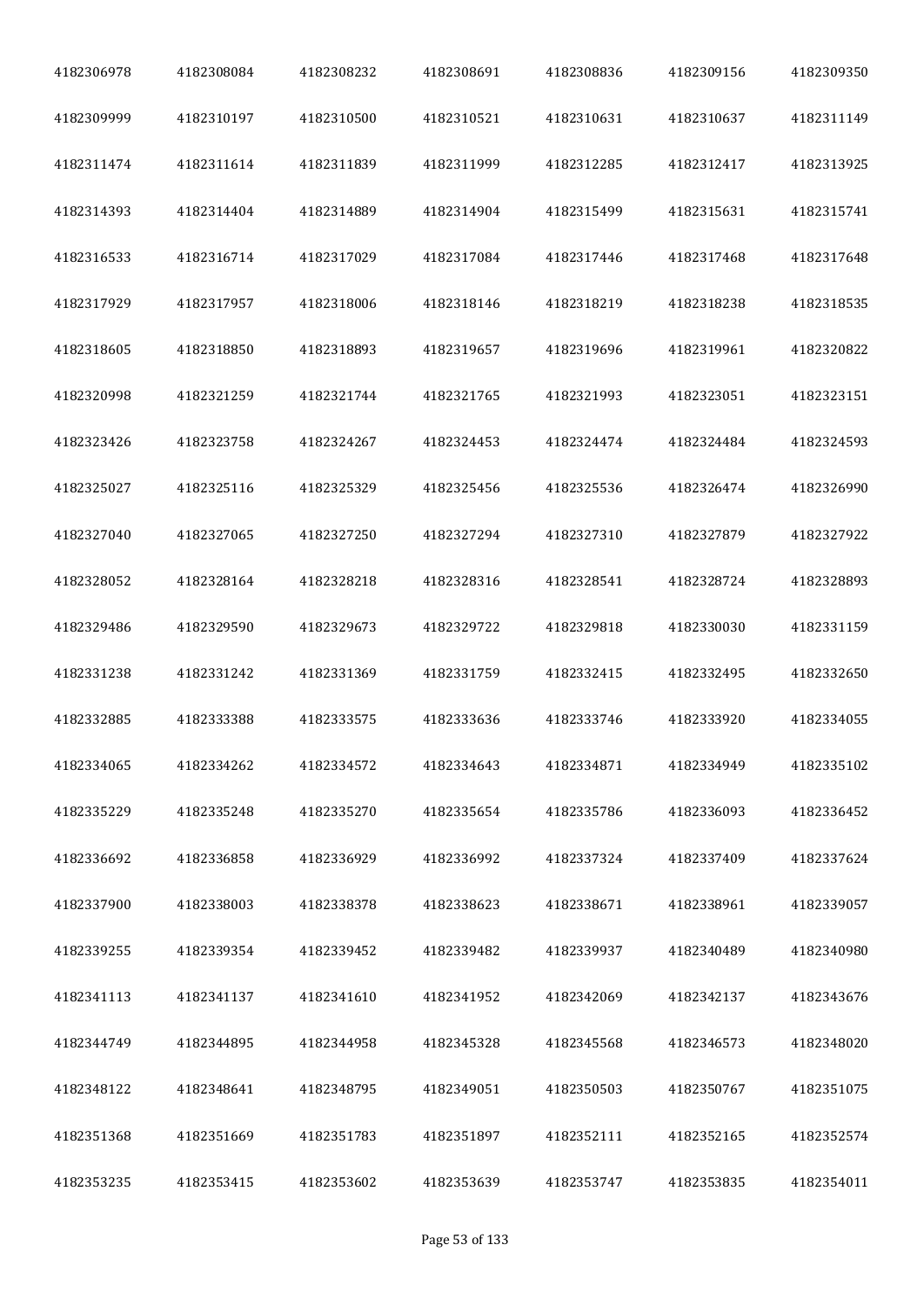| 4182354145 | 4182354399 | 4182354592 | 4182354698 | 4182354731 | 4182355228 | 4182355243 |
|------------|------------|------------|------------|------------|------------|------------|
| 4182355709 | 4182355851 | 4182357225 | 4182357369 | 4182357448 | 4182357633 | 4182357672 |
| 4182357850 | 4182357899 | 4182358390 | 4182358428 | 4182358674 | 4182358970 | 4182359283 |
| 4182360148 | 4182360387 | 4182360945 | 4182361250 | 4182361749 | 4182361855 | 4182362034 |
| 4182362755 | 4182363160 | 4182363182 | 4182363499 | 4182363584 | 4182364423 | 4182365008 |
| 4182365109 | 4182365357 | 4182365364 | 4182365732 | 4182365781 | 4182365788 | 4182366045 |
| 4182366330 | 4182366688 | 4182368267 | 4182368442 | 4182368613 | 4182369047 | 4182369056 |
| 4182369195 | 4182369544 | 4182369584 | 4182369620 | 4182370164 | 4182370289 | 4182370400 |
| 4182370458 | 4182370545 | 4182370851 | 4182370856 | 4182371065 | 4182371213 | 4182371333 |
| 4182371389 | 4182371721 | 4182372344 | 4182372496 | 4182372633 | 4182372988 | 4182373022 |
| 4182373705 | 4182373978 | 4182374862 | 4182375614 | 4182375660 | 4182375801 | 4182376111 |
| 4182376182 | 4182376226 | 4182376554 | 4182376865 | 4182377050 | 4182377627 | 4182377760 |
| 4182378254 | 4182378513 | 4182378623 | 4182378827 | 4182378897 | 4182379059 | 4182379195 |
| 4182379436 | 4182379663 | 4182379693 | 4182380322 | 4182380638 | 4182380773 | 4182380820 |
| 4182380919 | 4182380966 | 4182381653 | 4182382344 | 4182382927 | 4182383256 | 4182383464 |
| 4182383516 | 4182384147 | 4182384320 | 4182384363 | 4182384382 | 4182384450 | 4182384820 |
| 4182385761 | 4182385823 | 4182385974 | 4182386328 | 4182387226 | 4182387584 | 4182387623 |
| 4182387926 | 4182388766 | 4182389402 | 4182390080 | 4182390107 | 4182390148 | 4182390271 |
| 4182391128 | 4182391311 | 4182391837 | 4182392240 | 4182392517 | 4182392856 | 4182392860 |
| 4182393402 | 4182393948 | 4182394102 | 4182394133 | 4182394389 | 4182394505 | 4182394775 |
| 4182395905 | 4182396240 | 4182396449 | 4182396600 | 4182396631 | 4182396915 | 4182397955 |
| 4182398479 | 4182398876 | 4182399207 | 4182399522 | 4182399632 | 4182399792 | 4182399874 |
| 4182400793 | 4182400925 | 4182401281 | 4182401379 | 4182401980 | 4182402753 | 4182402832 |
| 4182403000 | 4182403271 | 4182403437 | 4182404082 | 4182404121 | 4182404208 | 4182404231 |
| 4182404414 | 4182404520 | 4182404738 | 4182405043 | 4182405134 | 4182405168 | 4182405528 |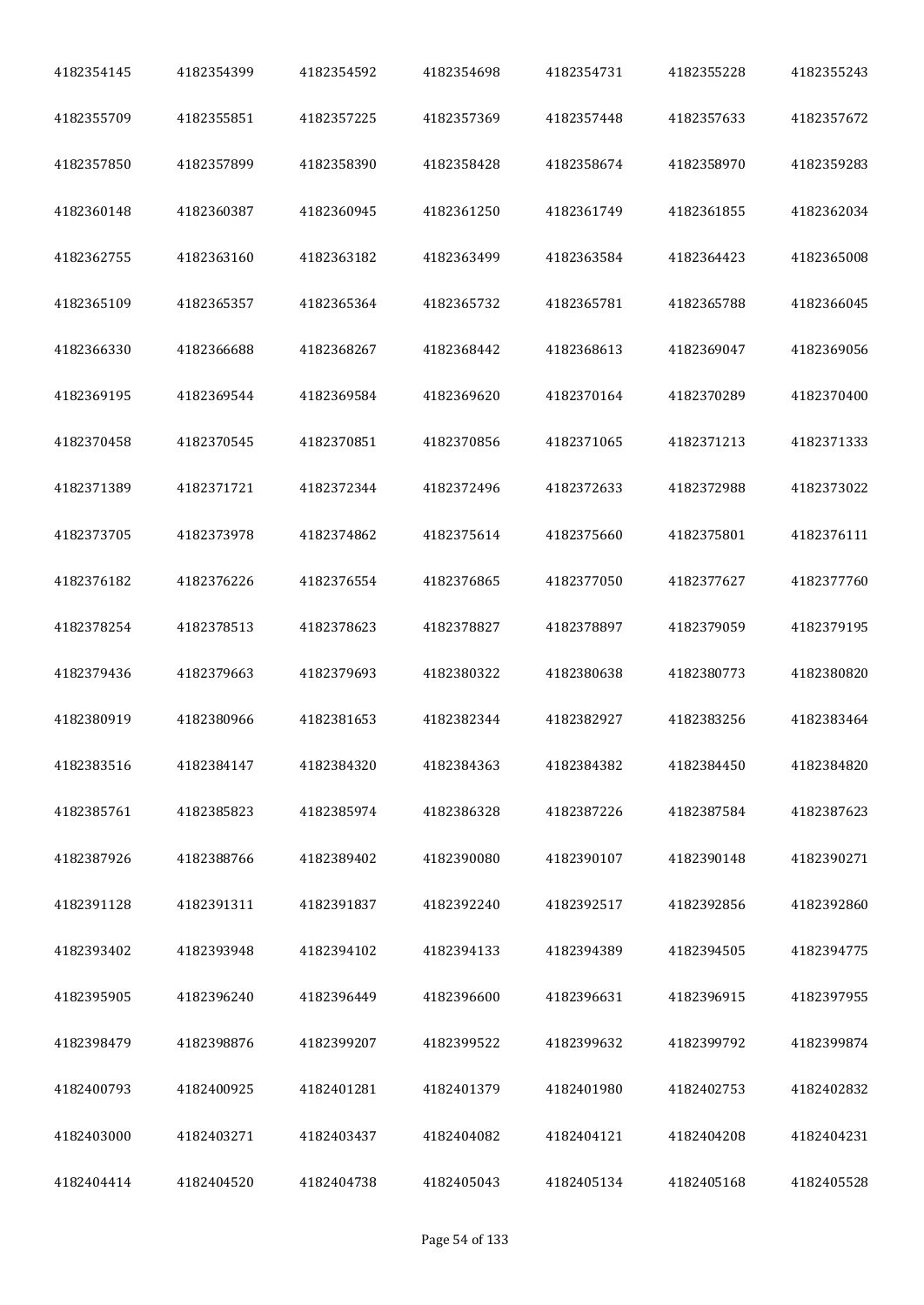| 4182405593 | 4182406400 | 4182406462 | 4182407126 | 4182407150 | 4182408489 | 4182408701 |
|------------|------------|------------|------------|------------|------------|------------|
| 4182409471 | 4182409654 | 4182410122 | 4182410177 | 4182410999 | 4182411401 | 4182411413 |
| 4182412003 | 4182412220 | 4182412237 | 4182412381 | 4182412655 | 4182412765 | 4182412767 |
| 4182412807 | 4182412905 | 4182413345 | 4182413531 | 4182414002 | 4182414328 | 4182414364 |
| 4182414389 | 4182414604 | 4182414821 | 4182415875 | 4182415879 | 4182416144 | 4182416242 |
| 4182416267 | 4182416958 | 4182417866 | 4182418221 | 4182418280 | 4182418436 | 4182418451 |
| 4182418500 | 4182418914 | 4182419263 | 4182419679 | 4182419739 | 4182420306 | 4182420750 |
| 4182421475 | 4182421670 | 4182421715 | 4182422260 | 4182422331 | 4182422702 | 4182422752 |
| 4182422765 | 4182422790 | 4182423375 | 4182423413 | 4182423612 | 4182423625 | 4182424690 |
| 4182424753 | 4182425870 | 4182426635 | 4182427717 | 4182428356 | 4182428556 | 4182429023 |
| 4182429053 | 4182429309 | 4182429331 | 4182429716 | 4182430023 | 4182430042 | 4182430048 |
| 4182430109 | 4182430131 | 4182430302 | 4182430332 | 4182430615 | 4182430686 | 4182430772 |
| 4182430885 | 4182430989 | 4182431430 | 4182431750 | 4182431760 | 4182431763 | 4182431971 |
| 4182432025 | 4182432143 | 4182432229 | 4182433360 | 4182433587 | 4182433756 | 4182433799 |
| 4182434447 | 4182434533 | 4182434814 | 4182435016 | 4182435345 | 4182435509 | 4182435710 |
| 4182435733 | 4182435815 | 4182435931 | 4182436119 | 4182436312 | 4182436738 | 4182436757 |
| 4182436935 | 4182437438 | 4182437490 | 4182437581 | 4182438245 | 4182438721 | 4182439259 |
| 4182439324 | 4182439522 | 4182439656 | 4182439782 | 4182439884 | 4182440346 | 4182440352 |
| 4182440573 | 4182441772 | 4182442100 | 4182442211 | 4182442519 | 4182442797 | 4182442873 |
| 4182442893 | 4182443231 | 4182443275 | 4182443496 | 4182443815 | 4182443891 | 4182444788 |
| 4182445743 | 4182446705 | 4182446717 | 4182447098 | 4182447114 | 4182447223 | 4182447401 |
| 4182447932 | 4182447938 | 4182448005 | 4182448079 | 4182448904 | 4182448996 | 4182449220 |
| 4182449670 | 4182449840 | 4182449889 | 4182449936 | 4182450090 | 4182450161 | 4182450568 |
| 4182450609 | 4182450611 | 4182450956 | 4182451893 | 4182451925 | 4182452123 | 4182452751 |
| 4182452810 | 4182452818 | 4182453149 | 4182453670 | 4182453799 | 4182454003 | 4182454573 |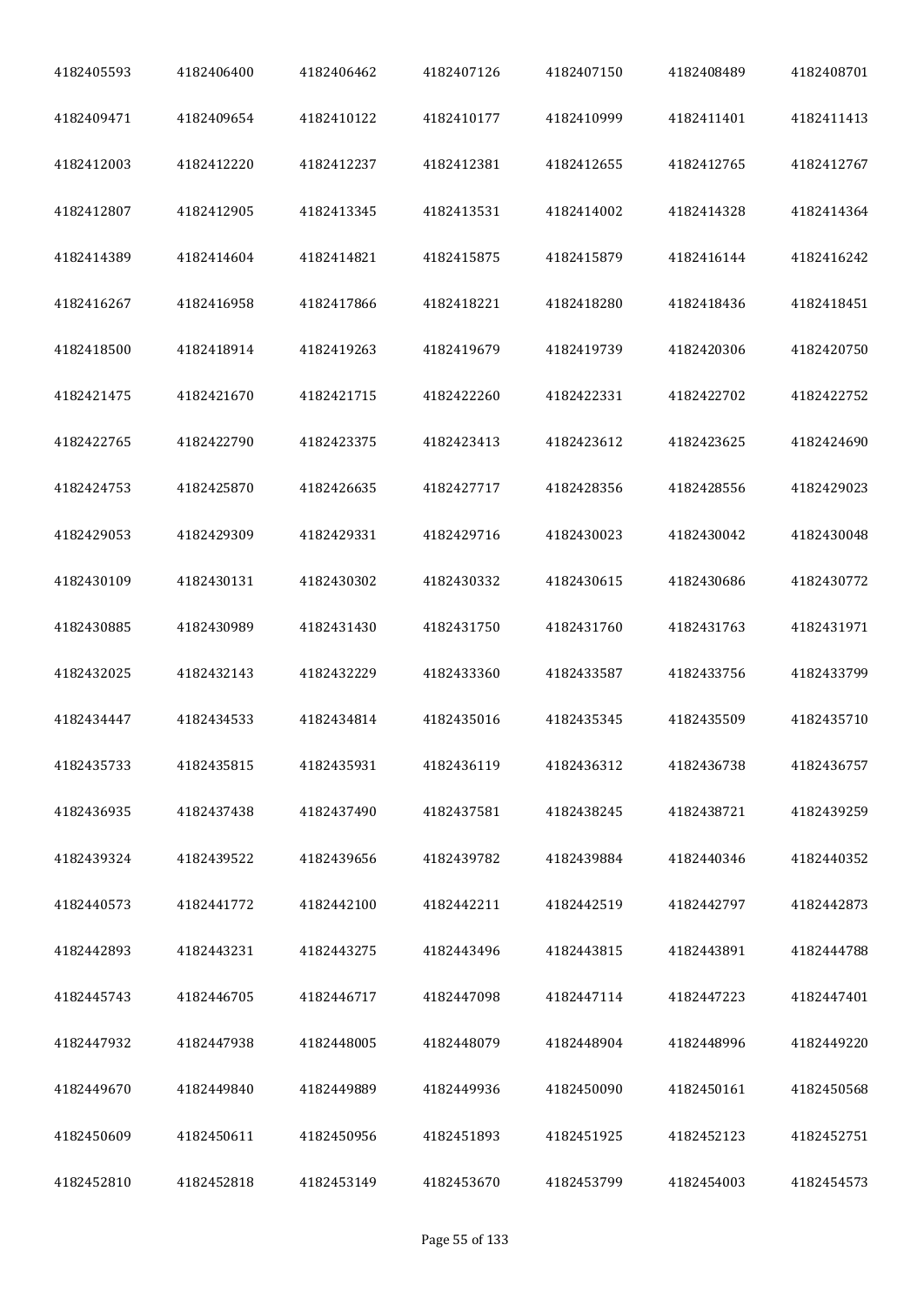| 4182454696 | 4182454771 | 4182455227 | 4182455311 | 4182455449 | 4182455483 | 4182455745 |
|------------|------------|------------|------------|------------|------------|------------|
| 4182456016 | 4182457055 | 4182457409 | 4182457410 | 4182457510 | 4182457661 | 4182457879 |
| 4182457991 | 4182458354 | 4182458589 | 4182458654 | 4182458880 | 4182459032 | 4182459211 |
| 4182459291 | 4182459570 | 4182459663 | 4182460030 | 4182460422 | 4182460684 | 4182460685 |
| 4182461117 | 4182461157 | 4182461335 | 4182461351 | 4182461386 | 4182462892 | 4182463507 |
| 4182463678 | 4182463694 | 4182463850 | 4182464121 | 4182464373 | 4182464464 | 4182464478 |
| 4182464549 | 4182464898 | 4182465996 | 4182466056 | 4182466194 | 4182466966 | 4182466972 |
| 4182467100 | 4182467616 | 4182467667 | 4182467721 | 4182467840 | 4182468567 | 4182469099 |
| 4182469165 | 4182469393 | 4182469682 | 4182470203 | 4182470277 | 4182470289 | 4182471188 |
| 4182471739 | 4182471958 | 4182472246 | 4182472672 | 4182473054 | 4182473088 | 4182473093 |
| 4182473195 | 4182473814 | 4182473905 | 4182473938 | 4182473970 | 4182474049 | 4182474234 |
| 4182474378 | 4182474507 | 4182474516 | 4182474695 | 4182474929 | 4182475508 | 4182475835 |
| 4182476321 | 4182476333 | 4182476632 | 4182477344 | 4182477466 | 4182478618 | 4182479740 |
| 4182479787 | 4182479979 | 4182480360 | 4182481066 | 4182481142 | 4182481847 | 4182481902 |
| 4182482614 | 4182482953 | 4182483258 | 4182484286 | 4182484897 | 4182485340 | 4182485440 |
| 4182485698 | 4182486168 | 4182486523 | 4182486713 | 4182486745 | 4182486891 | 4182487623 |
| 4182487777 | 4182487972 | 4182488183 | 4182489944 | 4182489951 | 4182489977 | 4182490154 |
| 4182490509 | 4182490817 | 4182490984 | 4182491057 | 4182491090 | 4182491348 | 4182491625 |
| 4182491998 | 4182492038 | 4182492148 | 4182492163 | 4182492980 | 4182493747 | 4182494100 |
| 4182494475 | 4182494529 | 4182494925 | 4182495059 | 4182495129 | 4182495451 | 4182495501 |
| 4182495720 | 4182496082 | 4182496854 | 4182497059 | 4182497236 | 4182497288 | 4182497417 |
| 4182497652 | 4182497793 | 4182498094 | 4182498218 | 4182498703 | 4182499071 | 4182499127 |
| 4182499150 | 4182499902 | 4182500313 | 4182500725 | 4182501156 | 4182501305 | 4182501692 |
| 4182501827 | 4182501877 | 4182502132 | 4182502583 | 4182502641 | 4182502711 | 4182502758 |
| 4182502843 | 4182503433 | 4182503885 | 4182504062 | 4182504216 | 4182504466 | 4182504523 |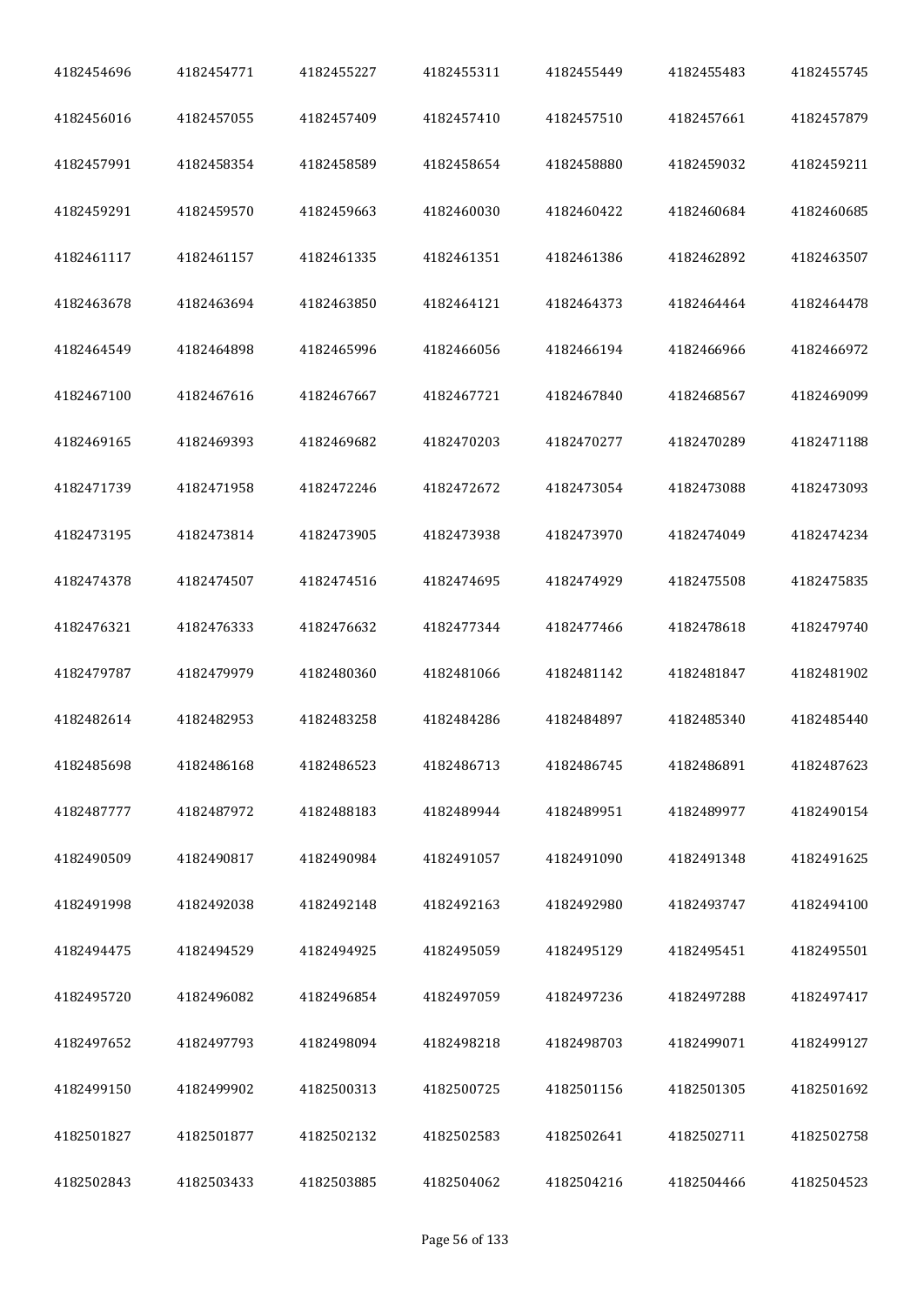| 4182504645 | 4182505066 | 4182505221 | 4182505366 | 4182505555 | 4182506073 | 4182506366 |
|------------|------------|------------|------------|------------|------------|------------|
| 4182506544 | 4182507284 | 4182507779 | 4182508494 | 4182509085 | 4182509194 | 4182509489 |
| 4182509775 | 4182510556 | 4182510692 | 4182511281 | 4182511497 | 4182511906 | 4182511961 |
| 4182512163 | 4182512433 | 4182512715 | 4182512926 | 4182513699 | 4182514486 | 4182515831 |
| 4182516207 | 4182516667 | 4182516888 | 4182517505 | 4182517857 | 4182518457 | 4182518497 |
| 4182519680 | 4182520101 | 4182520515 | 4182521808 | 4182522342 | 4182524590 | 4182524855 |
| 4182524881 | 4182525549 | 4182525674 | 4182525742 | 4182525849 | 4182525988 | 4182526474 |
| 4182526664 | 4182527975 | 4182528737 | 4182529103 | 4182529423 | 4182530433 | 4182530475 |
| 4182531271 | 4182531945 | 4182532555 | 4182532888 | 4182532909 | 4182533271 | 4182533470 |
| 4182533529 | 4182533588 | 4182533908 | 4182534147 | 4182534298 | 4182535133 | 4182535916 |
| 4182536538 | 4182536811 | 4182536825 | 4182536908 | 4182536971 | 4182537328 | 4182537623 |
| 4182537757 | 4182538619 | 4182538966 | 4182539106 | 4182539146 | 4182539331 | 4182540175 |
| 4182540579 | 4182540633 | 4182541202 | 4182541830 | 4182542244 | 4182542649 | 4182543069 |
| 4182544034 | 4182544798 | 4182544995 | 4182545082 | 4182545180 | 4182546609 | 4182546972 |
| 4182547104 | 4182547665 | 4182547696 | 4182547736 | 4182548060 | 4182548621 | 4182548632 |
| 4182548708 | 4182549620 | 4182550415 | 4182550587 | 4182551392 | 4182551609 | 4182552495 |
| 4182552542 | 4182552607 | 4182552765 | 4182552829 | 4182553159 | 4182553397 | 4182554141 |
| 4182554411 | 4182554447 | 4182554914 | 4182554997 | 4182555329 | 4182555360 | 4182556448 |
| 4182556878 | 4182557483 | 4182557637 | 4182558033 | 4182558264 | 4182558399 | 4182558706 |
| 4182559209 | 4182559575 | 4182560237 | 4182560553 | 4182560649 | 4182560879 | 4182561719 |
| 4182561976 | 4182562404 | 4182562436 | 4182562626 | 4182563482 | 4182564549 | 4182565070 |
| 4182565184 | 4182565314 | 4182565354 | 4182565482 | 4182566464 | 4182566563 | 4182566944 |
| 4182566954 | 4182567595 | 4182567877 | 4182568262 | 4182568481 | 4182568963 | 4182569831 |
| 4182569960 | 4182569967 | 4182571518 | 4182571700 | 4182571701 | 4182571853 | 4182572133 |
| 4182572692 | 4182572907 | 4182573215 | 4182574247 | 4182574459 | 4182574648 | 4182574887 |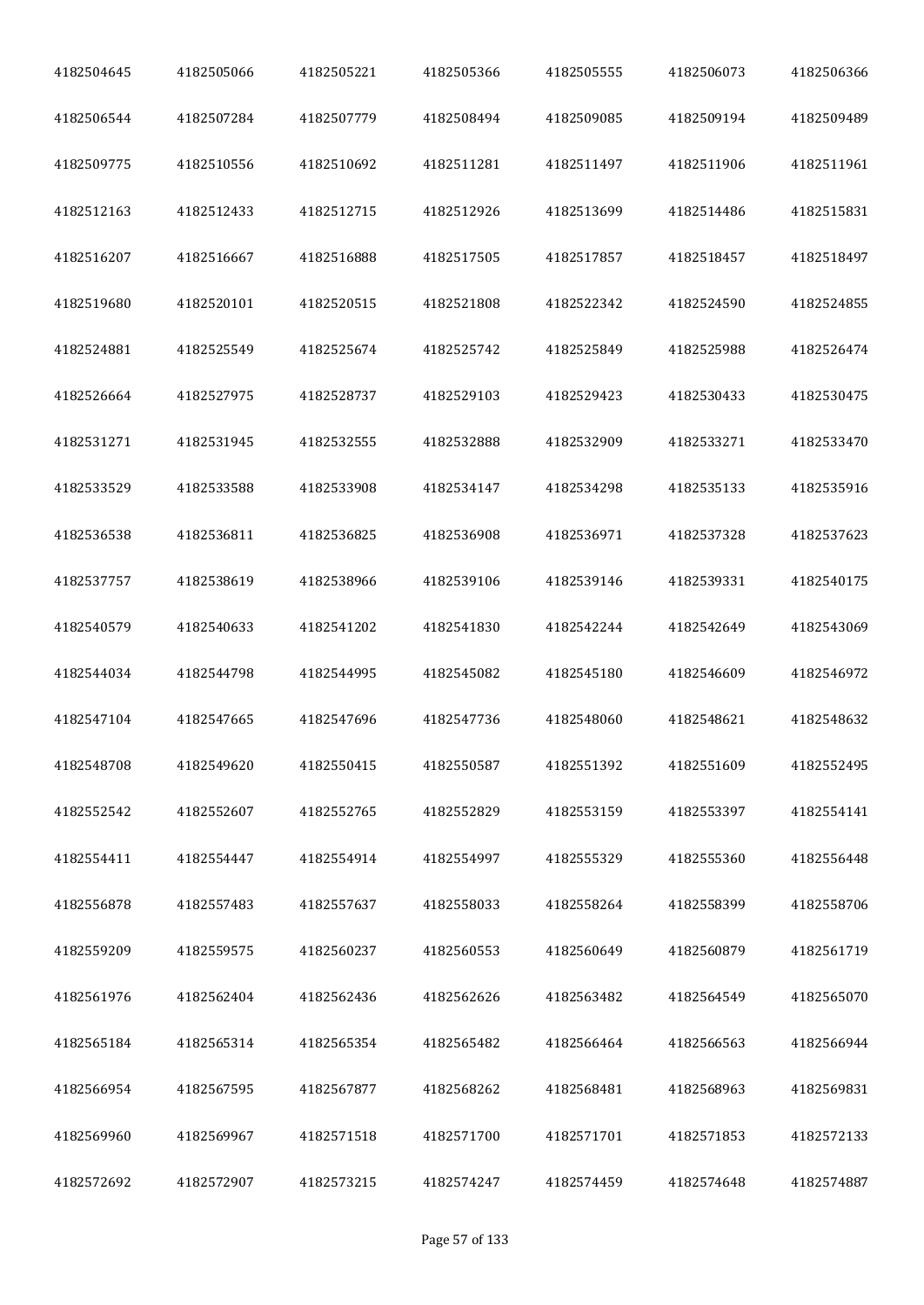| 4182575964 | 4182577167 | 4182577438 | 4182577523 | 4182578032 | 4182578296 | 4182579587 |
|------------|------------|------------|------------|------------|------------|------------|
| 4182579944 | 4182580345 | 4182580369 | 4182580578 | 4182580787 | 4182581009 | 4182581315 |
| 4182581645 | 4182581707 | 4182582691 | 4182583946 | 4182584568 | 4182584794 | 4182585466 |
| 4182585555 | 4182585716 | 4182586066 | 4182586549 | 4182586835 | 4182587054 | 4182587197 |
| 4182587454 | 4182587726 | 4182587781 | 4182587789 | 4182587803 | 4182588342 | 4182588449 |
| 4182588528 | 4182588672 | 4182588885 | 4182589241 | 4182589561 | 4182589695 | 4182590173 |
| 4182590893 | 4182591681 | 4182592214 | 4182592919 | 4182593348 | 4182594223 | 4182594287 |
| 4182594422 | 4182594460 | 4182595097 | 4182595483 | 4182595606 | 4182595780 | 4182596062 |
| 4182596174 | 4182597507 | 4182597987 | 4182600236 | 4182600661 | 4182601478 | 4182601926 |
| 4182602773 | 4182603353 | 4182603387 | 4182603462 | 4182603655 | 4182603849 | 4182604722 |
| 4182604938 | 4182605030 | 4182605090 | 4182605999 | 4182606097 | 4182606216 | 4182606261 |
| 4182606677 | 4182607594 | 4182608267 | 4182608291 | 4182608292 | 4182608444 | 4182609236 |
| 4182609463 | 4182610039 | 4182610159 | 4182610562 | 4182610646 | 4182611422 | 4182611978 |
| 4182612382 | 4182612951 | 4182614298 | 4182614461 | 4182614492 | 4182614586 | 4182615612 |
| 4182615836 | 4182615850 | 4182616751 | 4182617030 | 4182617592 | 4182618168 | 4182618248 |
| 4182618333 | 4182618444 | 4182618550 | 4182618814 | 4182618953 | 4182619332 | 4182619669 |
| 4182620442 | 4182621308 | 4182621689 | 4182621755 | 4182622271 | 4182622357 | 4182622375 |
| 4182622487 | 4182622621 | 4182622626 | 4182622727 | 4182622922 | 4182622958 | 4182624032 |
| 4182624315 | 4182624726 | 4182625607 | 4182625806 | 4182625828 | 4182626604 | 4182626656 |
| 4182626901 | 4182627211 | 4182627572 | 4182628006 | 4182628007 | 4182628412 | 4182628971 |
| 4182629251 | 4182629735 | 4182629837 | 4182630082 | 4182630150 | 4182630224 | 4182630465 |
| 4182630469 | 4182630521 | 4182630805 | 4182630816 | 4182630963 | 4182631058 | 4182631337 |
| 4182631575 | 4182631720 | 4182632046 | 4182632198 | 4182632471 | 4182632730 | 4182632808 |
| 4182633709 | 4182634296 | 4182634478 | 4182634501 | 4182634540 | 4182635034 | 4182635091 |
| 4182635274 | 4182635408 | 4182636098 | 4182636437 | 4182636836 | 4182638175 | 4182638407 |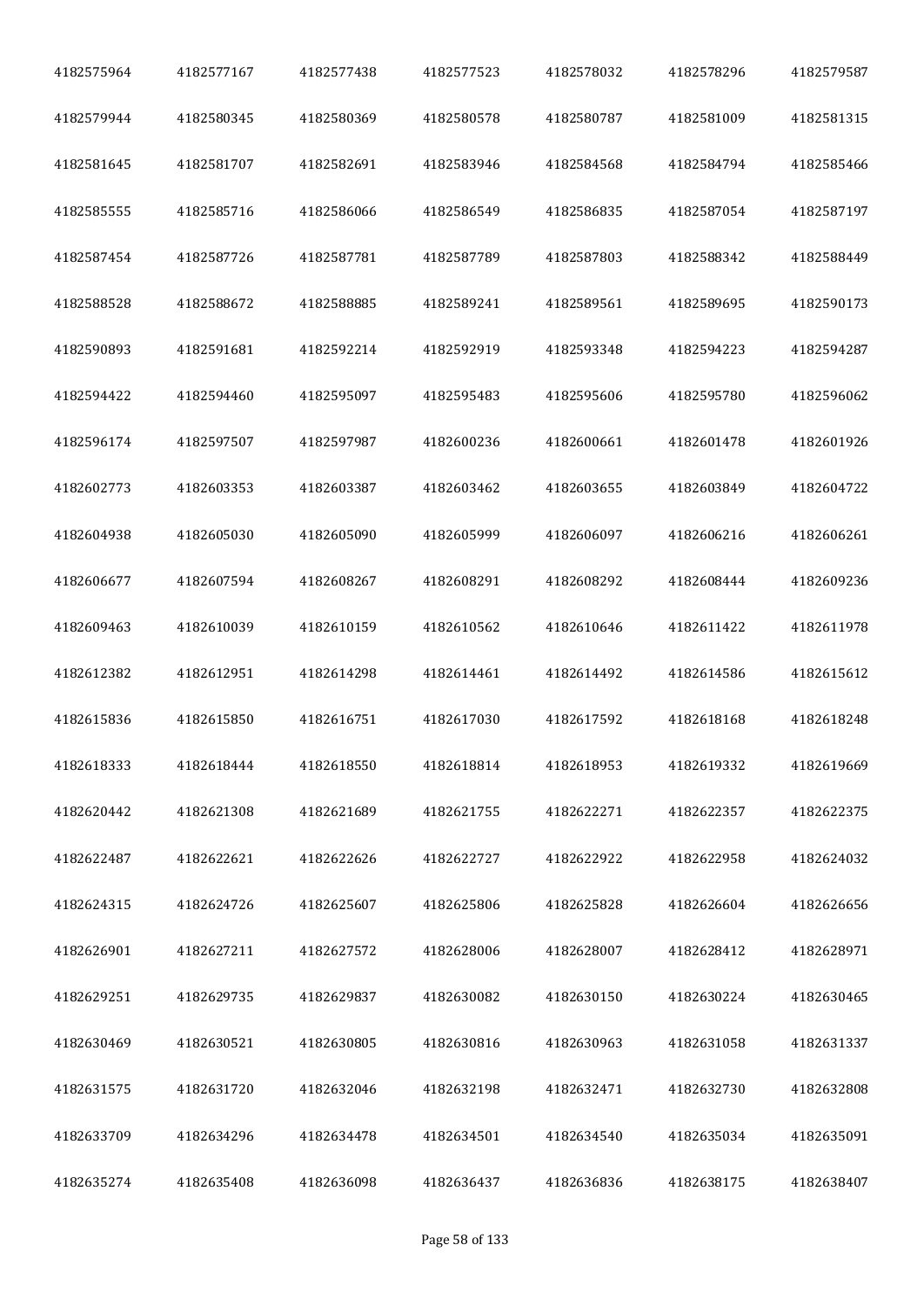| 4182638697 | 4182638950 | 4182639365 | 4182639835 | 4182640199 | 4182640894 | 4182640929 |
|------------|------------|------------|------------|------------|------------|------------|
| 4182641008 | 4182641071 | 4182641386 | 4182641417 | 4182642282 | 4182642294 | 4182642321 |
| 4182642822 | 4182642858 | 4182643535 | 4182644348 | 4182644523 | 4182644789 | 4182645275 |
| 4182646157 | 4182646553 | 4182646958 | 4182647073 | 4182647213 | 4182647276 | 4182647668 |
| 4182649372 | 4182649879 | 4182650327 | 4182650339 | 4182650343 | 4182651030 | 4182651418 |
| 4182652109 | 4182652417 | 4182652534 | 4182653115 | 4182653133 | 4182653156 | 4182653204 |
| 4182653509 | 4182653558 | 4182653803 | 4182653952 | 4182654030 | 4182654183 | 4182655010 |
| 4182655430 | 4182655448 | 4182655661 | 4182656276 | 4182656325 | 4182656336 | 4182656626 |
| 4182656713 | 4182656872 | 4182657778 | 4182657943 | 4182658116 | 4182659704 | 4182659794 |
| 4182660618 | 4182661458 | 4182661896 | 4182661963 | 4182662417 | 4182662621 | 4182664520 |
| 4182664544 | 4182665182 | 4182665204 | 4182665408 | 4182665592 | 4182666293 | 4182666692 |
| 4182667069 | 4182667115 | 4182667420 | 4182668264 | 4182668638 | 4182668648 | 4182668869 |
| 4182668952 | 4182669793 | 4182670056 | 4182670319 | 4182670991 | 4182671056 | 4182672746 |
| 4182672898 | 4182673406 | 4182673579 | 4182673656 | 4182673712 | 4182673955 | 4182674375 |
| 4182674816 | 4182675007 | 4182675472 | 4182675517 | 4182675794 | 4182676370 | 4182677592 |
| 4182677736 | 4182678079 | 4182678777 | 4182679309 | 4182679529 | 4182680736 | 4182682009 |
| 4182682017 | 4182682053 | 4182682169 | 4182682387 | 4182682660 | 4182682824 | 4182682896 |
| 4182684047 | 4182684634 | 4182685128 | 4182685753 | 4182687045 | 4182688098 | 4182688104 |
| 4182689091 | 4182689226 | 4182689461 | 4182689462 | 4182689545 | 4182690036 | 4182690101 |
| 4182690190 | 4182690314 | 4182690365 | 4182690876 | 4182691508 | 4182692405 | 4182692490 |
| 4182692574 | 4182693714 | 4182693805 | 4182693899 | 4182694008 | 4182694187 | 4182694901 |
| 4182694923 | 4182695118 | 4182695223 | 4182696340 | 4182696751 | 4182696873 | 4182697103 |
| 4182697292 | 4182698421 | 4182698864 | 4182700090 | 4182700386 | 4182700507 | 4182701173 |
| 4182701819 | 4182702763 | 4182703039 | 4182703065 | 4182703172 | 4182703519 | 4182703730 |
| 4182703901 | 4182711145 | 4182712011 | 4182713123 | 4182713649 | 4182715442 |            |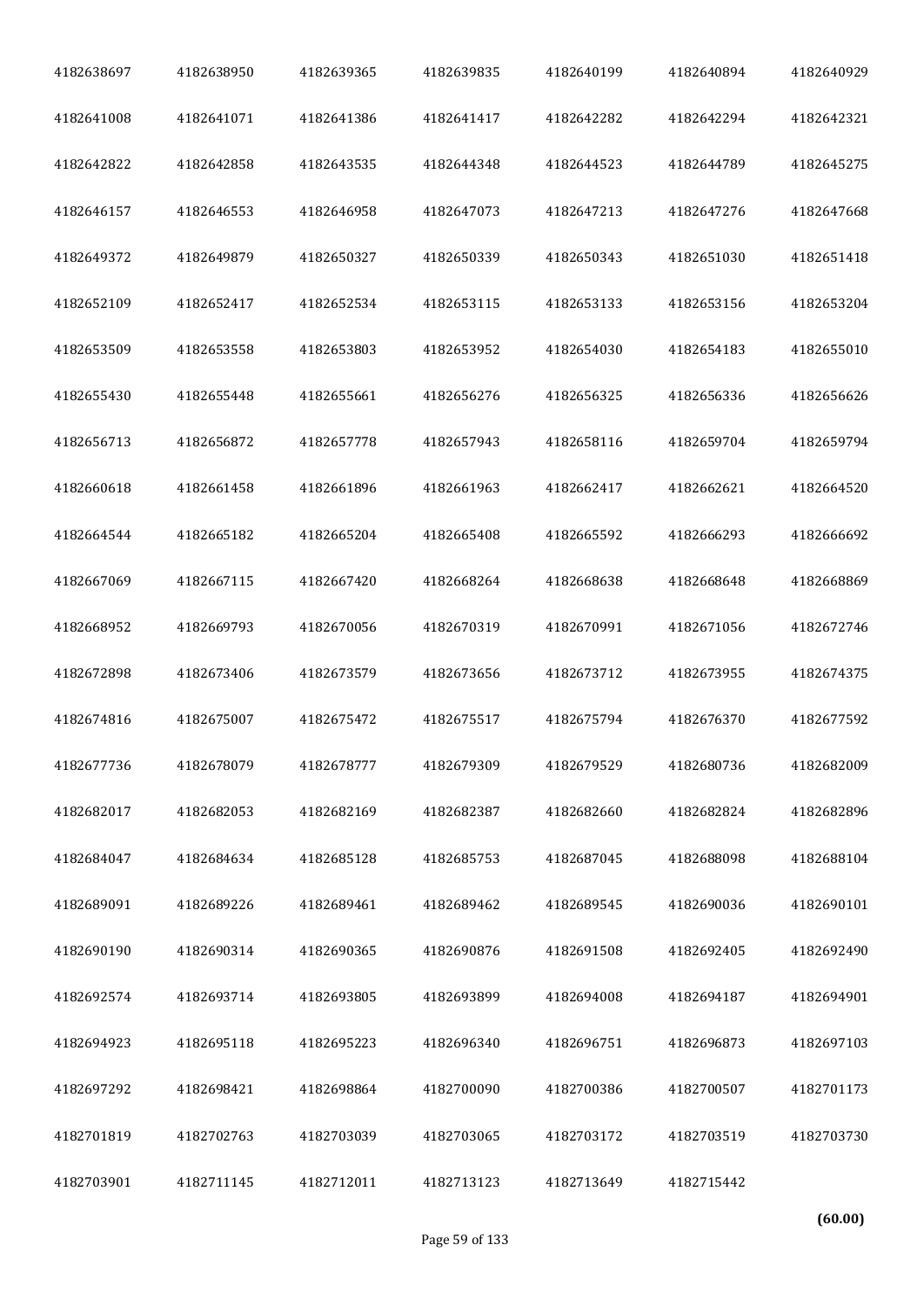## **SC WAITING**

| 4181001808 | 4181003390 | 4181007664 | 4181011727 | 4181019733 | 4181024016 | 4181027409 |
|------------|------------|------------|------------|------------|------------|------------|
| 4181028655 | 4181031308 | 4181031358 | 4181039093 | 4181074739 | 4181080993 | 4181081732 |
| 4181082141 | 4181082545 | 4181084488 | 4181084515 | 4181084529 | 4181093859 | 4181095692 |
| 4181096139 | 4181101915 | 4181104182 | 4181104945 | 4181105605 | 4181112521 | 4181112739 |
| 4181113233 | 4181115757 | 4181117018 | 4181121486 | 4181122900 | 4181131057 | 4181135320 |
| 4181136494 | 4181137904 | 4181141497 | 4181143427 | 4181148659 | 4181150801 | 4181155263 |
| 4181158573 | 4181159615 | 4181161003 | 4181164513 | 4181164832 | 4181170225 | 4181173306 |
| 4181188608 | 4181194909 | 4181201802 | 4181201969 | 4181207427 | 4181212870 | 4181213324 |
| 4181216413 | 4181227542 | 4181230546 | 4181232725 | 4181235648 | 4181238223 | 4181252465 |
| 4181261438 | 4181262834 | 4181264527 | 4181267086 | 4181267856 | 4181268268 | 4181269353 |
| 4181279669 | 4181282838 | 4181286094 | 4181288888 | 4181289120 | 4181290719 | 4181300219 |
| 4181311562 | 4181323643 | 4181332613 | 4181340804 | 4181345878 | 4181346416 | 4181348087 |
| 4181352292 | 4181352949 | 4181357492 | 4181358555 | 4181363337 | 4181367582 | 4181370635 |
| 4181370971 | 4181378122 | 4181380724 | 4181384005 | 4181386731 | 4181395750 | 4181399533 |
| 4181401014 | 4181404491 | 4181412581 | 4181415954 | 4181417937 | 4181421550 | 4181421771 |
| 4181422828 | 4181438492 | 4181439783 | 4181445167 | 4181453341 | 4181463561 | 4181466929 |
| 4181468620 | 4181471359 | 4181473925 | 4181478617 | 4181479245 | 4181480429 | 4181480670 |
| 4181480815 | 4181483533 | 4181483634 | 4181485134 | 4181504610 | 4181507441 | 4181517025 |
| 4181524491 | 4181527463 | 4181528144 | 4181529401 | 4181531401 | 4181533076 | 4181533504 |
| 4181535406 | 4181535574 | 4181535585 | 4181536693 | 4181541691 | 4181558077 | 4181563995 |
| 4181566092 | 4181567812 | 4181570761 | 4181576443 | 4181577826 | 4181579790 | 4181581714 |
| 4181583435 | 4181584302 | 4181586703 | 4181588146 | 4181590697 | 4181593000 | 4181594047 |
| 4181599322 | 4181599959 | 4181600586 | 4181605277 | 4181608784 | 4181608835 | 4181612055 |
| 4181619903 | 4181625770 | 4181626074 | 4181628471 | 4181628764 | 4181632165 | 4181632510 |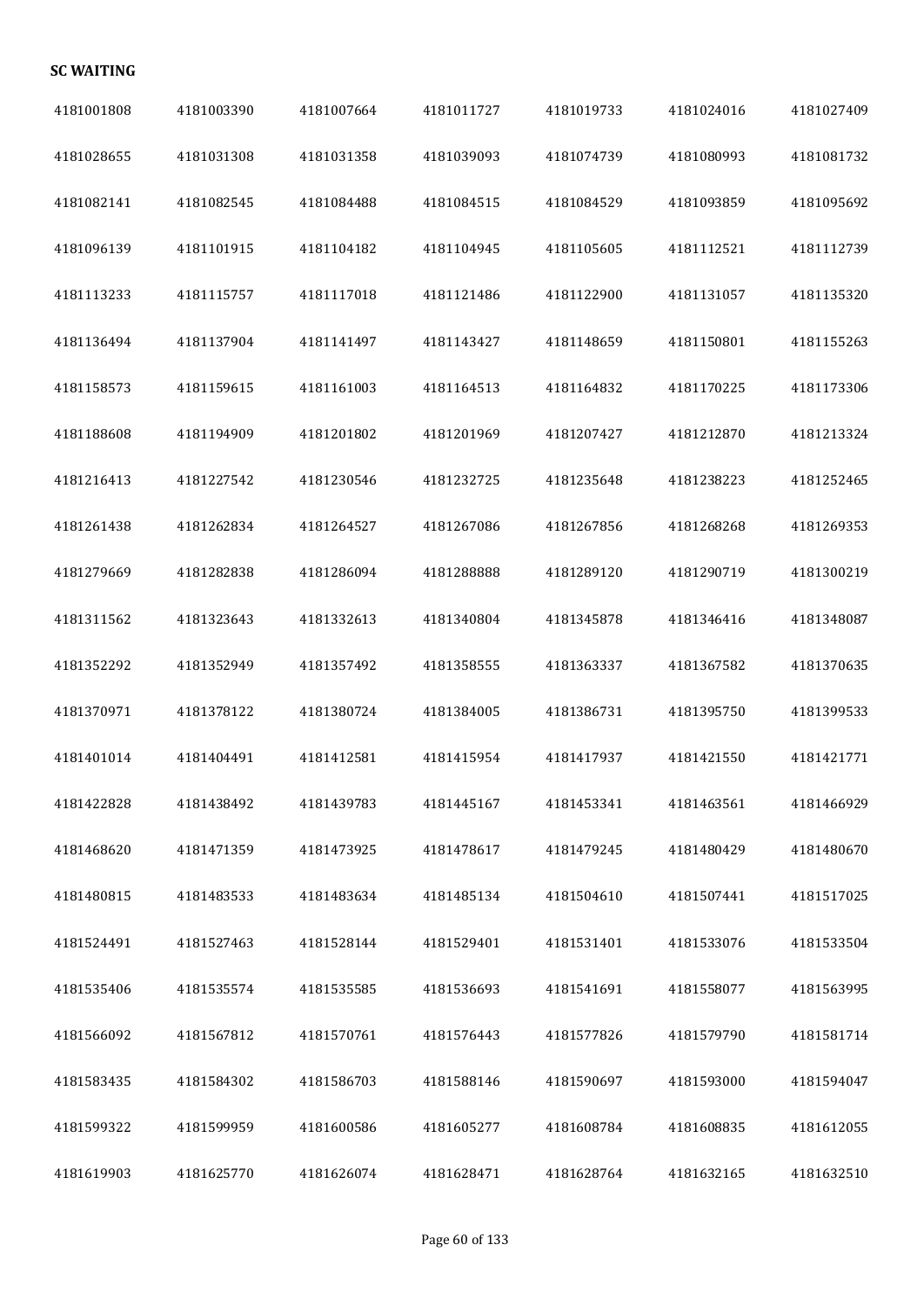| 4181634629 | 4181636348 | 4181642685 | 4181644232 | 4181645789 | 4181646136 | 4181646518 |
|------------|------------|------------|------------|------------|------------|------------|
| 4181649454 | 4181651752 | 4181652084 | 4181653517 | 4181654369 | 4181655417 | 4181656452 |
| 4181661689 | 4181662090 | 4181662389 | 4181662539 | 4181665167 | 4181668628 | 4181669307 |
| 4181672763 | 4181675964 | 4181677174 | 4181677496 | 4181678547 | 4181680927 | 4181681107 |
| 4181681636 | 4181683839 | 4181684786 | 4181685392 | 4181685613 | 4181685714 | 4181685919 |
| 4181691511 | 4181692844 | 4181695381 | 4181698937 | 4181700074 | 4181700461 | 4181702263 |
| 4181702292 | 4181702370 | 4181703658 | 4181704603 | 4181704691 | 4181707205 | 4181710140 |
| 4181710716 | 4181710826 | 4181716644 | 4181720776 | 4181720798 | 4181721758 | 4181722742 |
| 4181722841 | 4181723089 | 4181724257 | 4181725290 | 4181731342 | 4181736336 | 4181740371 |
| 4181741623 | 4181742557 | 4181742775 | 4181742997 | 4181743168 | 4181744396 | 4181745309 |
| 4181746163 | 4181752381 | 4181753988 | 4181754030 | 4181754828 | 4181754912 | 4181755401 |
| 4181755818 | 4181757177 | 4181757816 | 4181759590 | 4181760203 | 4181763256 | 4181763443 |
| 4181765904 | 4181766749 | 4181767319 | 4181767838 | 4181767873 | 4181768060 | 4181770139 |
| 4181772531 | 4181774735 | 4181777387 | 4181777764 | 4181778008 | 4181780108 | 4181781967 |
| 4181783652 | 4181787587 | 4181788046 | 4181789261 | 4181791398 | 4181796984 | 4181797205 |
| 4181798263 | 4181799254 | 4181802594 | 4181803083 | 4181803183 | 4181803464 | 4181805300 |
| 4181806581 | 4181810816 | 4181811057 | 4181812092 | 4181814190 | 4181814561 | 4181815637 |
| 4181816942 | 4181817540 | 4181819258 | 4181821227 | 4181822588 | 4181822747 | 4181824593 |
| 4181826510 | 4181826657 | 4181827662 | 4181827934 | 4181828699 | 4181832062 | 4181832285 |
| 4181832898 | 4181834982 | 4181836933 | 4181837144 | 4181837353 | 4181837366 | 4181837507 |
| 4181838314 | 4181839173 | 4181844518 | 4181846876 | 4181847226 | 4181853505 | 4181855797 |
| 4181868131 | 4181873543 | 4181875945 | 4181877479 | 4181877889 | 4181878594 | 4181878898 |
| 4181885669 | 4181886419 | 4181888150 | 4181889887 | 4181891110 | 4181892800 | 4181892922 |
| 4181899166 | 4181899238 | 4181900233 | 4181908994 | 4181910502 | 4181912043 | 4181916352 |
| 4181920031 | 4181926597 | 4181927897 | 4181928792 | 4181941472 | 4181942263 | 4181942413 |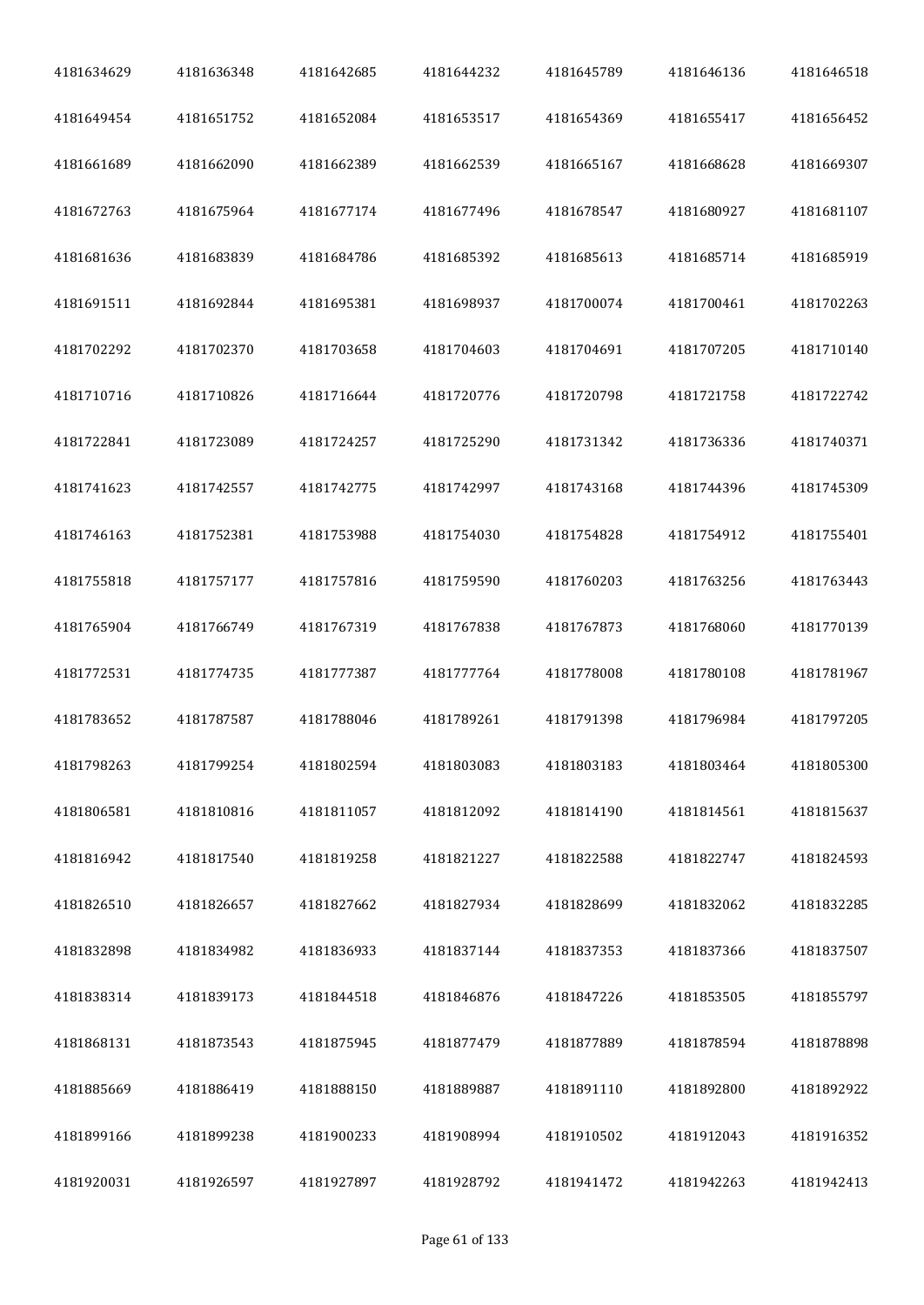| 4181950021 | 4181957676 | 4181959959 | 4181962593 | 4181966298 | 4181967993 | 4181973074 |
|------------|------------|------------|------------|------------|------------|------------|
| 4181974907 | 4181978901 | 4181979194 | 4181983843 | 4181984109 | 4181998438 | 4181999455 |
| 4181999921 | 4182000520 | 4182002277 | 4182002475 | 4182005399 | 4182006390 | 4182007059 |
| 4182010582 | 4182012857 | 4182017038 | 4182020366 | 4182023591 | 4182025182 | 4182027784 |
| 4182029415 | 4182030333 | 4182040845 | 4182042766 | 4182046992 | 4182048446 | 4182049873 |
| 4182052030 | 4182059432 | 4182064910 | 4182067157 | 4182079577 | 4182080310 | 4182084128 |
| 4182087669 | 4182089324 | 4182097712 | 4182106245 | 4182108988 | 4182109829 | 4182110029 |
| 4182113519 | 4182117960 | 4182122889 | 4182125306 | 4182128408 | 4182132452 | 4182138088 |
| 4182138171 | 4182140493 | 4182142145 | 4182144156 | 4182144767 | 4182148107 | 4182154231 |
| 4182159595 | 4182173387 | 4182176668 | 4182178354 | 4182183655 | 4182187386 | 4182187701 |
| 4182190627 | 4182192190 | 4182196567 | 4182204498 | 4182206344 | 4182206884 | 4182208539 |
| 4182211584 | 4182215743 | 4182218146 | 4182221865 | 4182225070 | 4182225847 | 4182226041 |
| 4182232144 | 4182232671 | 4182234012 | 4182248169 | 4182258644 | 4182258801 | 4182265554 |
| 4182265569 | 4182267044 | 4182267772 | 4182268804 | 4182270467 | 4182277764 | 4182282606 |
| 4182289800 | 4182291129 | 4182293786 | 4182296207 | 4182303477 | 4182305370 | 4182306487 |
| 4182307099 | 4182309666 | 4182314561 | 4182316035 | 4182318074 | 4182320878 | 4182323359 |
| 4182324814 | 4182327652 | 4182328342 | 4182329237 | 4182336594 | 4182338490 | 4182339039 |
| 4182339318 | 4182341588 | 4182341616 | 4182343454 | 4182346727 | 4182346945 | 4182347453 |
| 4182350373 | 4182350464 | 4182354375 | 4182356238 | 4182358304 | 4182360144 | 4182360776 |
| 4182361352 | 4182362500 | 4182363061 | 4182363734 | 4182366245 | 4182366328 | 4182367663 |
| 4182370117 | 4182372843 | 4182372903 | 4182377556 | 4182378939 | 4182379684 | 4182379842 |
| 4182380591 | 4182381590 | 4182382960 | 4182385418 | 4182385592 | 4182391779 | 4182395519 |
| 4182396792 | 4182397585 | 4182400518 | 4182404586 | 4182406247 | 4182406287 | 4182410407 |
| 4182410626 | 4182413080 | 4182413488 | 4182413698 | 4182415188 | 4182420197 | 4182421284 |
| 4182423957 | 4182426123 | 4182433442 | 4182437653 | 4182437818 | 4182443285 | 4182444474 |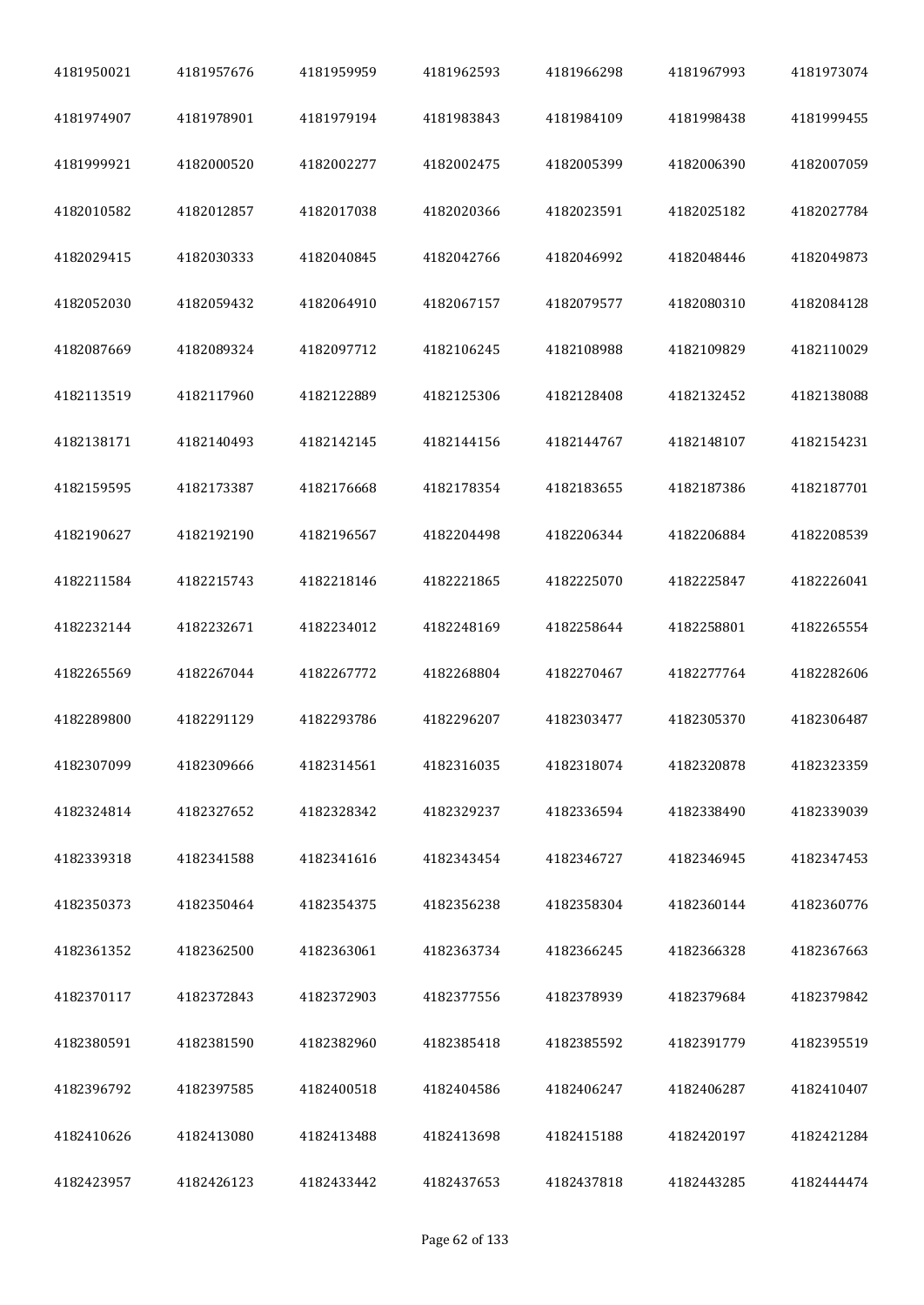| 4182446580 | 4182447290 | 4182448202 | 4182451690                                                                            | 4182455792 | 4182456324 | 4182456437 |
|------------|------------|------------|---------------------------------------------------------------------------------------|------------|------------|------------|
| 4182459153 | 4182459904 | 4182459982 | 4182462261                                                                            | 4182464727 | 4182465987 | 4182468618 |
| 4182471561 | 4182472126 | 4182472592 | 4182473269                                                                            | 4182473846 | 4182474868 | 4182475052 |
| 4182476530 | 4182477078 | 4182478499 | 4182484025                                                                            | 4182485960 | 4182486369 | 4182486626 |
| 4182487225 | 4182489927 | 4182490416 | 4182492422                                                                            | 4182496008 | 4182499075 | 4182500380 |
| 4182502504 | 4182504882 | 4182507498 | 4182508917                                                                            | 4182509287 | 4182509572 | 4182511209 |
| 4182511550 | 4182514355 | 4182515206 | 4182515609                                                                            | 4182522027 | 4182524113 | 4182529628 |
| 4182530900 | 4182531196 | 4182531702 | 4182536891                                                                            | 4182543751 | 4182543863 | 4182543999 |
| 4182545429 | 4182547004 | 4182549660 | 4182550275                                                                            | 4182551100 | 4182551908 | 4182554180 |
| 4182555966 | 4182567873 | 4182571025 | 4182571909                                                                            | 4182573039 | 4182577686 | 4182579153 |
| 4182583310 | 4182584206 | 4182584606 | 4182589149                                                                            | 4182590205 | 4182591462 | 4182593201 |
| 4182594574 | 4182595777 | 4182597421 | 4182600363                                                                            | 4182608497 | 4182609919 | 4182612518 |
| 4182616973 | 4182622446 | 4182623352 | 4182623369                                                                            | 4182624624 | 4182624924 | 4182628255 |
| 4182629874 | 4182634599 | 4182635354 | 4182635516                                                                            | 4182635724 | 4182635790 | 4182645401 |
| 4182647821 | 4182648807 | 4182649121 | 4182659790                                                                            | 4182661790 | 4182663201 | 4182669143 |
| 4182670525 | 4182672566 | 4182673230 | 4182673676                                                                            | 4182675405 | 4182677719 | 4182681892 |
| 4182683001 | 4182688512 | 4182690603 | 4182694730                                                                            | 4182696030 | 4182697531 | 4182697745 |
|            |            |            | BCA (2629 Posts - 22 VH POSTS - 21 HH POSTS - 36 OH POSTS - 12 BM POSTS = 2538 Posts) |            |            | (59.00)    |
| 4181001018 | 4181003207 | 4181004285 | 4181004695                                                                            | 4181005761 | 4181007162 | 4181009233 |
| 4181010558 | 4181011497 | 4181013057 | 4181013486                                                                            | 4181015141 | 4181017375 | 4181019662 |
| 4181021039 | 4181025242 | 4181028693 | 4181029572                                                                            | 4181030437 | 4181031039 | 4181032425 |
| 4181032676 | 4181032720 | 4181033128 | 4181034362                                                                            | 4181036322 | 4181036650 | 4181037496 |
| 4181038282 | 4181039216 | 4181041634 | 4181042527                                                                            | 4181042535 | 4181044021 | 4181044136 |
| 4181044848 | 4181045152 | 4181045585 | 4181046029                                                                            | 4181046760 | 4181046977 | 4181047732 |
| 4181050737 | 4181051034 | 4181051074 | 4181051280                                                                            | 4181052439 | 4181052600 | 4181053960 |
|            |            |            |                                                                                       |            |            |            |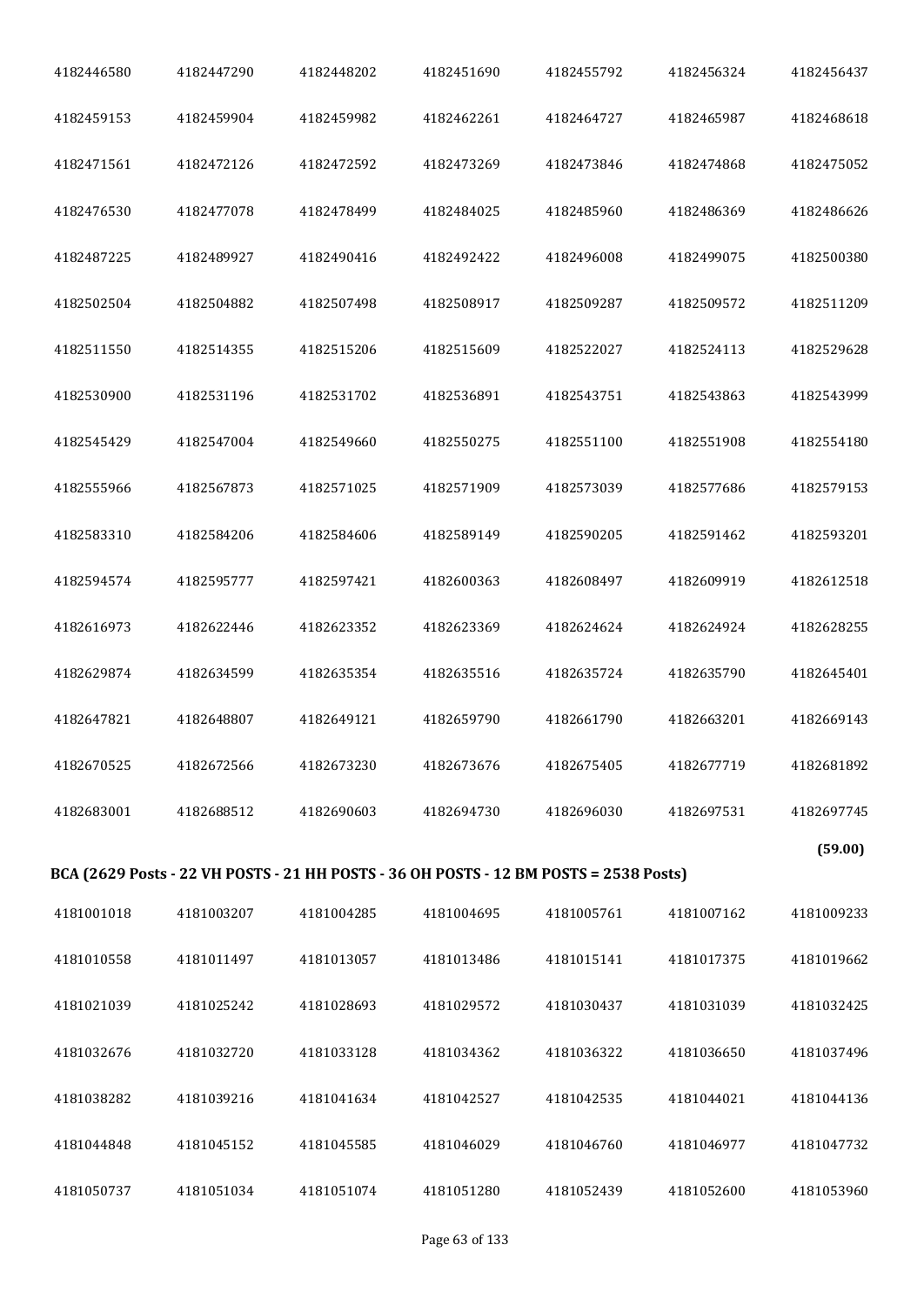| 4181054879 | 4181054942 | 4181055386 | 4181056134 | 4181056776 | 4181056821 | 4181057783 |
|------------|------------|------------|------------|------------|------------|------------|
| 4181058396 | 4181059531 | 4181059807 | 4181059817 | 4181060250 | 4181062137 | 4181062166 |
| 4181063667 | 4181065361 | 4181065662 | 4181066436 | 4181070096 | 4181070807 | 4181071429 |
| 4181071747 | 4181071916 | 4181072611 | 4181073252 | 4181073655 | 4181075853 | 4181076107 |
| 4181076823 | 4181079627 | 4181079747 | 4181083299 | 4181083828 | 4181084652 | 4181085937 |
| 4181088023 | 4181088273 | 4181089225 | 4181090221 | 4181090236 | 4181090593 | 4181090927 |
| 4181091237 | 4181091520 | 4181092410 | 4181092748 | 4181093076 | 4181093390 | 4181093416 |
| 4181094901 | 4181096387 | 4181097487 | 4181099411 | 4181100310 | 4181100970 | 4181101224 |
| 4181101729 | 4181102652 | 4181104419 | 4181105430 | 4181107335 | 4181109272 | 4181112790 |
| 4181112992 | 4181115374 | 4181115877 | 4181116127 | 4181117077 | 4181118473 | 4181118682 |
| 4181118916 | 4181119135 | 4181119774 | 4181121234 | 4181122307 | 4181122604 | 4181124365 |
| 4181124977 | 4181125589 | 4181125756 | 4181127076 | 4181127958 | 4181128067 | 4181128741 |
| 4181128815 | 4181130480 | 4181130812 | 4181130858 | 4181133103 | 4181134161 | 4181134816 |
| 4181135829 | 4181136568 | 4181136643 | 4181137968 | 4181139522 | 4181140105 | 4181141091 |
| 4181141926 | 4181141970 | 4181142805 | 4181143022 | 4181143332 | 4181144005 | 4181144605 |
| 4181148922 | 4181149221 | 4181150633 | 4181150901 | 4181150928 | 4181154203 | 4181154314 |
| 4181155616 | 4181156616 | 4181156917 | 4181157567 | 4181158973 | 4181160813 | 4181161468 |
| 4181161838 | 4181163926 | 4181164980 | 4181165172 | 4181166233 | 4181166448 | 4181168478 |
| 4181169328 | 4181171275 | 4181173939 | 4181174613 | 4181174849 | 4181176649 | 4181176953 |
| 4181179012 | 4181179091 | 4181179166 | 4181179673 | 4181181182 | 4181182560 | 4181183115 |
| 4181183676 | 4181183800 | 4181184159 | 4181185038 | 4181186098 | 4181186617 | 4181187956 |
| 4181188142 | 4181188727 | 4181188793 | 4181192527 | 4181193689 | 4181193716 | 4181193805 |
| 4181194248 | 4181196907 | 4181198152 | 4181198308 | 4181198736 | 4181201527 | 4181202465 |
| 4181203300 | 4181204268 | 4181205649 | 4181206242 | 4181206395 | 4181207617 | 4181209405 |
| 4181209710 | 4181211219 | 4181211315 | 4181211451 | 4181212083 | 4181212717 | 4181212973 |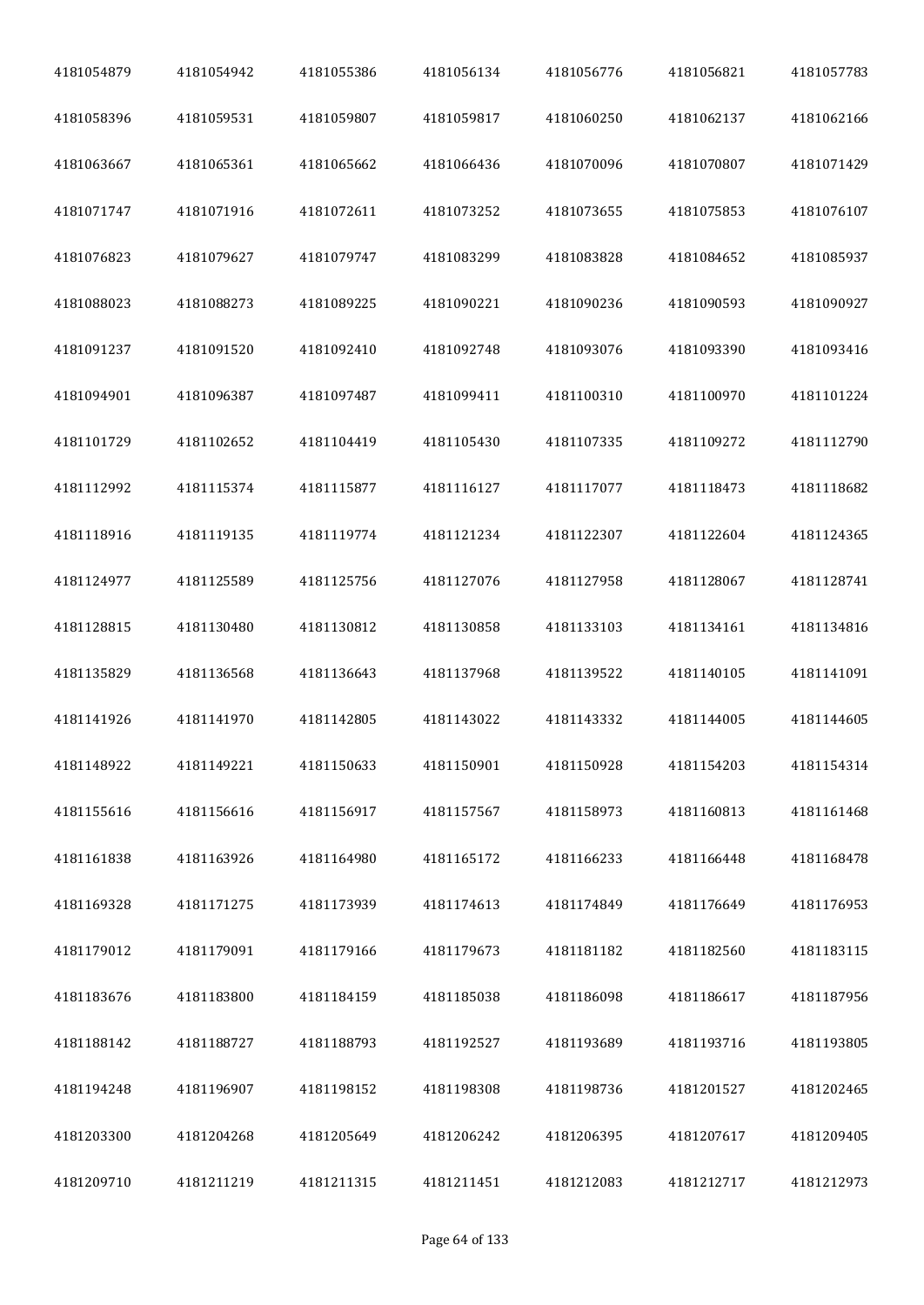| 4181213221 | 4181213303 | 4181213414 | 4181214168 | 4181214611 | 4181214877 | 4181221770 |
|------------|------------|------------|------------|------------|------------|------------|
| 4181222312 | 4181223800 | 4181225681 | 4181225893 | 4181228676 | 4181229576 | 4181230975 |
| 4181234805 | 4181236489 | 4181236860 | 4181240041 | 4181240240 | 4181241505 | 4181243310 |
| 4181244513 | 4181246183 | 4181247121 | 4181248194 | 4181248734 | 4181249209 | 4181250964 |
| 4181250981 | 4181251351 | 4181254768 | 4181254982 | 4181257150 | 4181257582 | 4181258940 |
| 4181259084 | 4181260474 | 4181261307 | 4181264861 | 4181265178 | 4181266568 | 4181268046 |
| 4181268890 | 4181269900 | 4181270850 | 4181271673 | 4181274150 | 4181274683 | 4181278106 |
| 4181278836 | 4181278847 | 4181279791 | 4181281413 | 4181283154 | 4181283981 | 4181286525 |
| 4181286528 | 4181287420 | 4181289498 | 4181289874 | 4181290560 | 4181290810 | 4181292203 |
| 4181294564 | 4181295419 | 4181295445 | 4181295467 | 4181295972 | 4181296100 | 4181298889 |
| 4181301318 | 4181302006 | 4181302300 | 4181303760 | 4181304344 | 4181305100 | 4181305494 |
| 4181307639 | 4181313911 | 4181314518 | 4181317236 | 4181317997 | 4181321459 | 4181325197 |
| 4181325599 | 4181326335 | 4181327008 | 4181327430 | 4181328966 | 4181332039 | 4181335593 |
| 4181335769 | 4181336687 | 4181340931 | 4181341571 | 4181344527 | 4181345044 | 4181345133 |
| 4181346388 | 4181347814 | 4181348822 | 4181349846 | 4181351929 | 4181351967 | 4181356719 |
| 4181357626 | 4181357958 | 4181358400 | 4181358780 | 4181360696 | 4181360942 | 4181362358 |
| 4181362520 | 4181366821 | 4181366852 | 4181368656 | 4181370030 | 4181374066 | 4181376120 |
| 4181377249 | 4181377250 | 4181378905 | 4181382285 | 4181382365 | 4181385614 | 4181387019 |
| 4181387511 | 4181388477 | 4181389388 | 4181391817 | 4181393109 | 4181395879 | 4181396333 |
| 4181397793 | 4181398114 | 4181398680 | 4181399502 | 4181400039 | 4181403476 | 4181403603 |
| 4181404405 | 4181404801 | 4181405862 | 4181411774 | 4181413136 | 4181415948 | 4181417565 |
| 4181419954 | 4181420004 | 4181420556 | 4181423112 | 4181423713 | 4181426467 | 4181428370 |
| 4181429460 | 4181429609 | 4181430406 | 4181431034 | 4181432192 | 4181433586 | 4181433803 |
| 4181434138 | 4181434581 | 4181435029 | 4181435152 | 4181437872 | 4181438427 | 4181439172 |
| 4181440755 | 4181442812 | 4181442997 | 4181444240 | 4181447540 | 4181447633 | 4181448028 |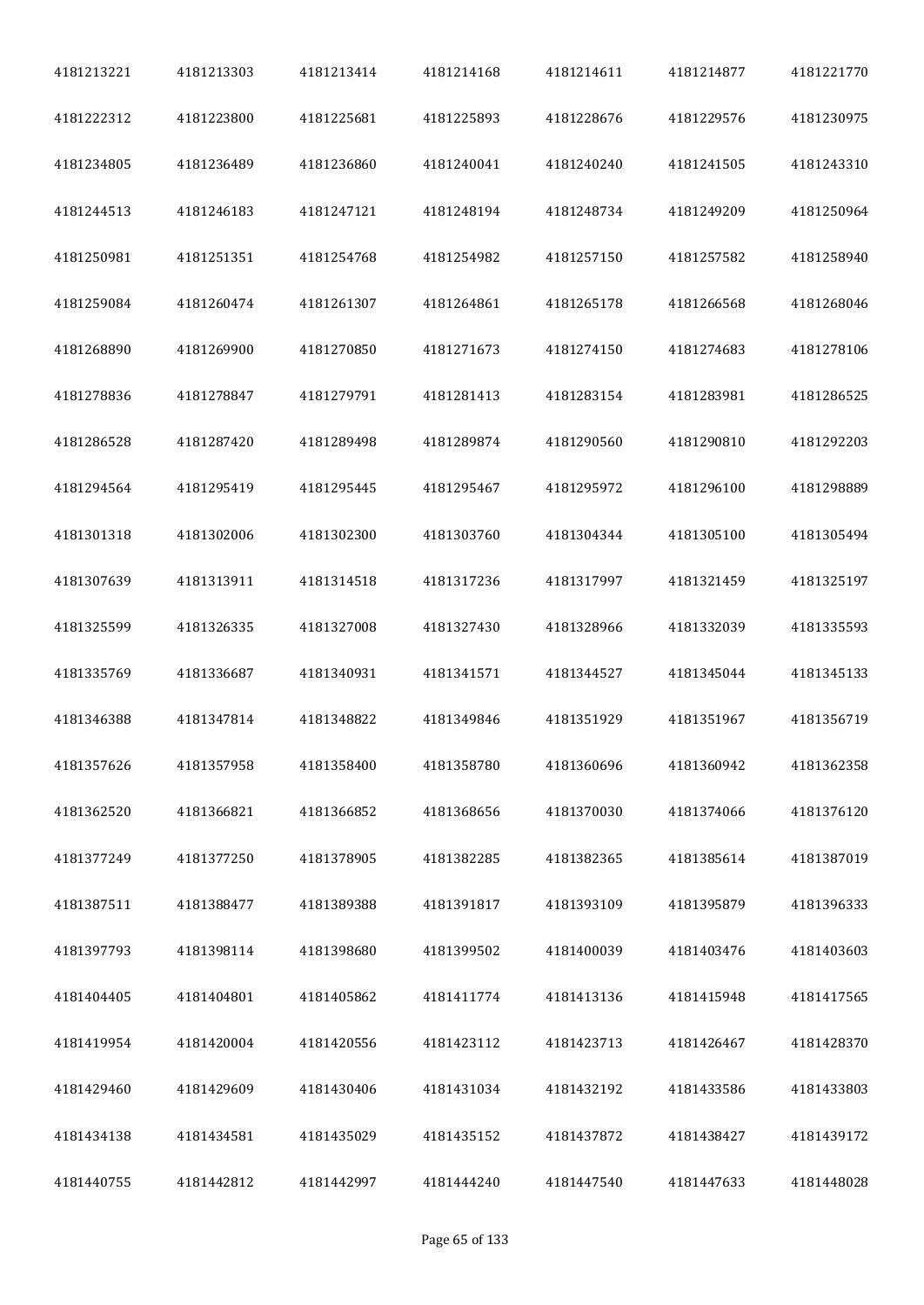| 4181448526 | 4181449735 | 4181450020 | 4181450139 | 4181451078 | 4181453251 | 4181453334 |
|------------|------------|------------|------------|------------|------------|------------|
| 4181453803 | 4181454012 | 4181455595 | 4181455766 | 4181456204 | 4181458066 | 4181460472 |
| 4181460732 | 4181462561 | 4181463300 | 4181465342 | 4181465593 | 4181466450 | 4181467828 |
| 4181472085 | 4181472822 | 4181473693 | 4181476363 | 4181478282 | 4181478330 | 4181482666 |
| 4181483460 | 4181484480 | 4181485350 | 4181485896 | 4181487041 | 4181492848 | 4181494144 |
| 4181495002 | 4181495732 | 4181496266 | 4181499376 | 4181501170 | 4181501192 | 4181501604 |
| 4181504041 | 4181505849 | 4181508300 | 4181509370 | 4181510404 | 4181513832 | 4181514815 |
| 4181516896 | 4181517097 | 4181518037 | 4181522222 | 4181523205 | 4181523332 | 4181524320 |
| 4181524849 | 4181526971 | 4181529073 | 4181530232 | 4181532716 | 4181533650 | 4181533945 |
| 4181534599 | 4181536279 | 4181536563 | 4181538789 | 4181539717 | 4181540581 | 4181540934 |
| 4181541088 | 4181541384 | 4181543600 | 4181544478 | 4181545136 | 4181545649 | 4181549094 |
| 4181549222 | 4181550337 | 4181551060 | 4181552396 | 4181553642 | 4181554229 | 4181555994 |
| 4181557393 | 4181560288 | 4181561640 | 4181564485 | 4181566037 | 4181567931 | 4181568056 |
| 4181568178 | 4181568604 | 4181570823 | 4181571357 | 4181571592 | 4181572747 | 4181574088 |
| 4181574675 | 4181575729 | 4181579172 | 4181579927 | 4181580613 | 4181581876 | 4181584246 |
| 4181584459 | 4181585195 | 4181585363 | 4181585393 | 4181586725 | 4181589654 | 4181590406 |
| 4181591271 | 4181591624 | 4181592672 | 4181595122 | 4181597656 | 4181598961 | 4181599196 |
| 4181600229 | 4181601478 | 4181602267 | 4181603831 | 4181605179 | 4181605337 | 4181605636 |
| 4181605907 | 4181607614 | 4181608951 | 4181609434 | 4181610288 | 4181613109 | 4181613884 |
| 4181614681 | 4181615398 | 4181619007 | 4181619320 | 4181619480 | 4181619662 | 4181620309 |
| 4181620753 | 4181622472 | 4181623044 | 4181624001 | 4181624473 | 4181625730 | 4181627220 |
| 4181628356 | 4181628617 | 4181628640 | 4181628888 | 4181629674 | 4181630835 | 4181630976 |
| 4181632436 | 4181633292 | 4181635296 | 4181636465 | 4181636713 | 4181636858 | 4181637530 |
| 4181637846 | 4181638058 | 4181639796 | 4181641465 | 4181641473 | 4181641584 | 4181641652 |
| 4181643758 | 4181643817 | 4181644105 | 4181645079 | 4181645627 | 4181645828 | 4181646138 |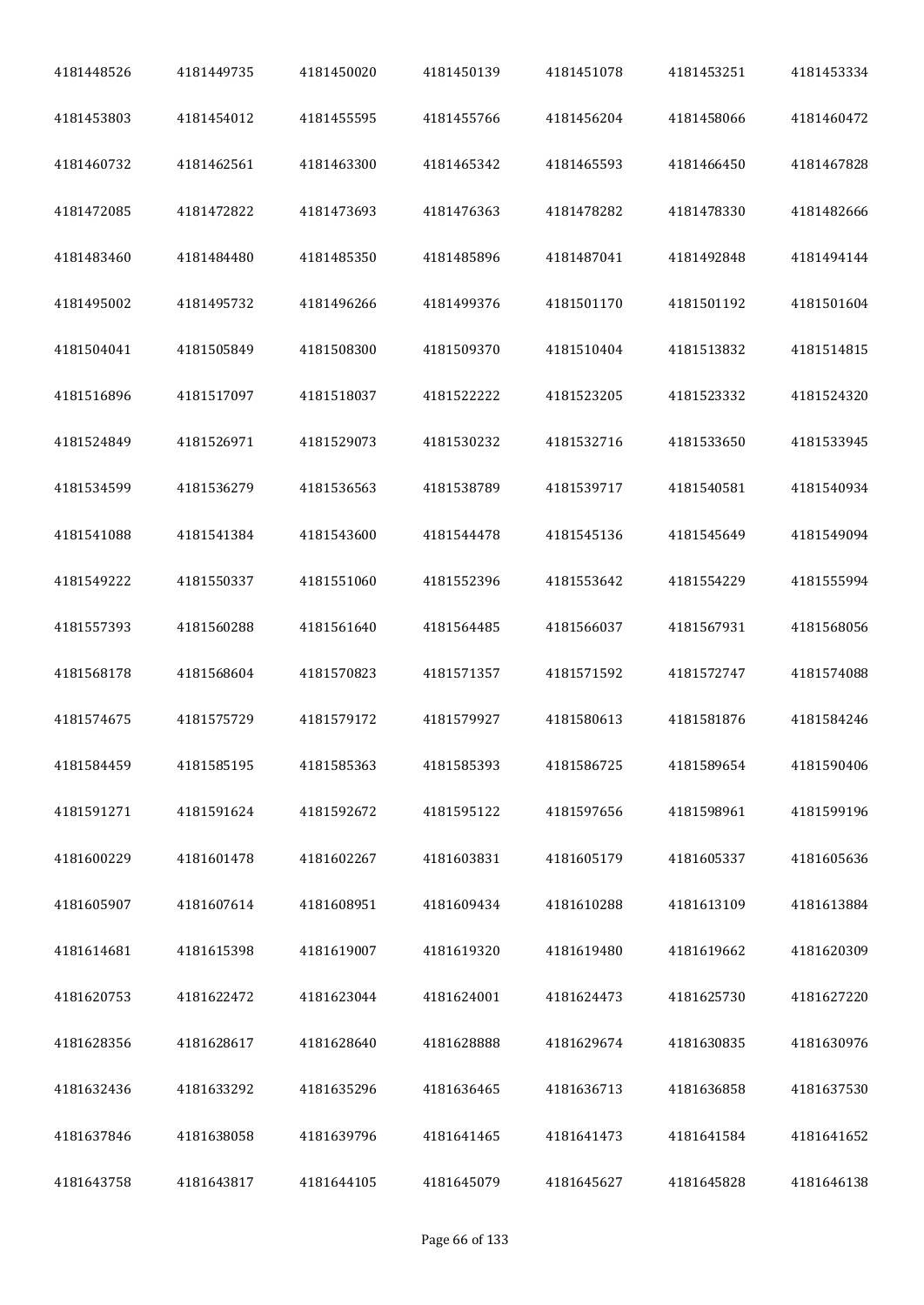| 4181646252 | 4181646340 | 4181646991 | 4181647887 | 4181647906 | 4181647990 | 4181648905 |
|------------|------------|------------|------------|------------|------------|------------|
| 4181649512 | 4181649515 | 4181650442 | 4181652555 | 4181652765 | 4181653092 | 4181653296 |
| 4181653411 | 4181653415 | 4181653522 | 4181654228 | 4181654610 | 4181655559 | 4181655689 |
| 4181656248 | 4181656455 | 4181656716 | 4181658139 | 4181658458 | 4181659512 | 4181659786 |
| 4181660241 | 4181660436 | 4181660448 | 4181661607 | 4181662730 | 4181662870 | 4181662972 |
| 4181663856 | 4181664291 | 4181664987 | 4181665054 | 4181665715 | 4181665746 | 4181665979 |
| 4181666178 | 4181666526 | 4181666578 | 4181667497 | 4181667901 | 4181668809 | 4181669325 |
| 4181669357 | 4181670020 | 4181670030 | 4181670658 | 4181671677 | 4181671785 | 4181672431 |
| 4181673719 | 4181673929 | 4181674261 | 4181674416 | 4181674906 | 4181675020 | 4181675382 |
| 4181675476 | 4181675842 | 4181676275 | 4181676287 | 4181676360 | 4181676623 | 4181677195 |
| 4181678297 | 4181678359 | 4181678496 | 4181679076 | 4181679134 | 4181679459 | 4181679918 |
| 4181680306 | 4181681186 | 4181681417 | 4181681757 | 4181681824 | 4181681879 | 4181682085 |
| 4181682117 | 4181682182 | 4181682616 | 4181682660 | 4181683349 | 4181683523 | 4181683568 |
| 4181683777 | 4181684272 | 4181685355 | 4181685550 | 4181685760 | 4181686382 | 4181686637 |
| 4181687169 | 4181687254 | 4181687270 | 4181687505 | 4181687664 | 4181687965 | 4181688678 |
| 4181688716 | 4181688842 | 4181689046 | 4181689297 | 4181689493 | 4181689546 | 4181689723 |
| 4181690822 | 4181691061 | 4181691700 | 4181691815 | 4181692126 | 4181692253 | 4181692733 |
| 4181692937 | 4181692969 | 4181693372 | 4181693636 | 4181693995 | 4181694190 | 4181694581 |
| 4181694801 | 4181695562 | 4181696215 | 4181696480 | 4181696609 | 4181698329 | 4181700122 |
| 4181700480 | 4181700678 | 4181701114 | 4181701205 | 4181701222 | 4181701229 | 4181701329 |
| 4181701942 | 4181701950 | 4181702298 | 4181702423 | 4181702464 | 4181704114 | 4181704586 |
| 4181704610 | 4181705019 | 4181705044 | 4181705228 | 4181706172 | 4181706373 | 4181706777 |
| 4181707289 | 4181708056 | 4181708352 | 4181708497 | 4181709695 | 4181709838 | 4181710165 |
| 4181710247 | 4181711085 | 4181711337 | 4181711488 | 4181712184 | 4181712567 | 4181712804 |
| 4181712870 | 4181713203 | 4181713221 | 4181713846 | 4181714691 | 4181714721 | 4181715074 |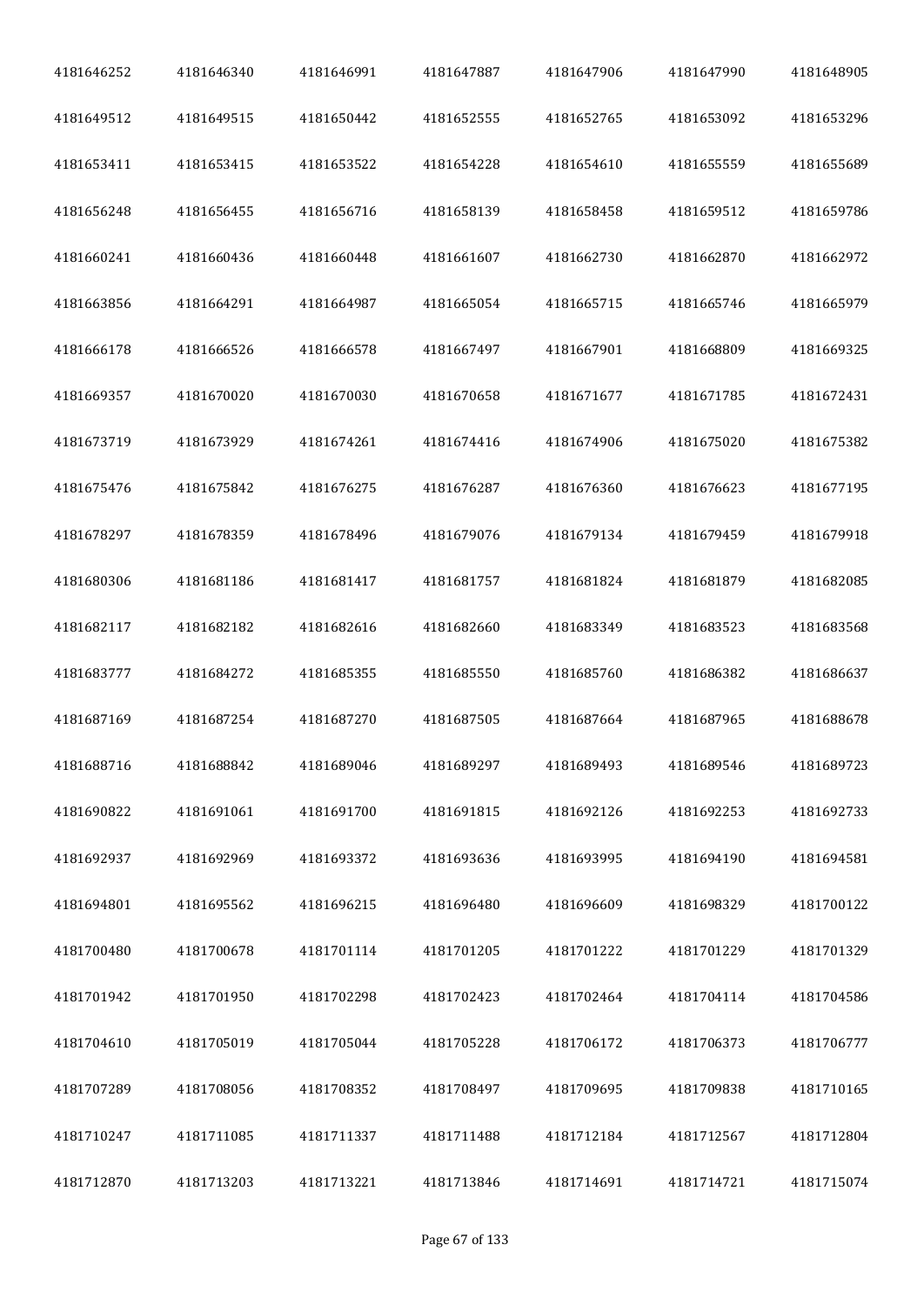| 4181715549 | 4181716017 | 4181716516 | 4181717201 | 4181717891 | 4181717976 | 4181718045 |
|------------|------------|------------|------------|------------|------------|------------|
| 4181718183 | 4181718846 | 4181719741 | 4181719896 | 4181720178 | 4181720412 | 4181720768 |
| 4181721115 | 4181721128 | 4181721604 | 4181723080 | 4181723164 | 4181723437 | 4181723610 |
| 4181723649 | 4181723709 | 4181723784 | 4181723837 | 4181724139 | 4181724744 | 4181725406 |
| 4181725602 | 4181725624 | 4181726233 | 4181726706 | 4181727088 | 4181727164 | 4181727265 |
| 4181727578 | 4181727682 | 4181728282 | 4181728825 | 4181728912 | 4181729716 | 4181729829 |
| 4181729951 | 4181730185 | 4181730262 | 4181730515 | 4181730838 | 4181730952 | 4181731457 |
| 4181731501 | 4181731742 | 4181731785 | 4181732427 | 4181733143 | 4181734034 | 4181734894 |
| 4181735173 | 4181736185 | 4181736299 | 4181736574 | 4181736662 | 4181736964 | 4181737329 |
| 4181737382 | 4181737942 | 4181739016 | 4181739228 | 4181739252 | 4181739535 | 4181740347 |
| 4181740404 | 4181740709 | 4181740943 | 4181741514 | 4181741609 | 4181741882 | 4181741891 |
| 4181741981 | 4181742453 | 4181743078 | 4181743119 | 4181743955 | 4181744981 | 4181745804 |
| 4181746090 | 4181746167 | 4181746486 | 4181746771 | 4181746807 | 4181747299 | 4181747832 |
| 4181747833 | 4181748109 | 4181748802 | 4181749829 | 4181750285 | 4181750539 | 4181750928 |
| 4181751030 | 4181751868 | 4181752128 | 4181752180 | 4181752217 | 4181752749 | 4181753073 |
| 4181753655 | 4181754002 | 4181754139 | 4181754588 | 4181754624 | 4181755109 | 4181755128 |
| 4181755185 | 4181755447 | 4181756035 | 4181757304 | 4181757501 | 4181758926 | 4181759101 |
| 4181759456 | 4181760061 | 4181760081 | 4181760219 | 4181760490 | 4181761632 | 4181761969 |
| 4181762101 | 4181762854 | 4181762961 | 4181763460 | 4181763622 | 4181763674 | 4181764013 |
| 4181764334 | 4181764908 | 4181764937 | 4181765041 | 4181765135 | 4181765633 | 4181766374 |
| 4181766453 | 4181766582 | 4181766719 | 4181766916 | 4181766990 | 4181767065 | 4181767248 |
| 4181767255 | 4181767667 | 4181768698 | 4181768788 | 4181768857 | 4181770013 | 4181771226 |
| 4181771277 | 4181772121 | 4181772522 | 4181772910 | 4181772996 | 4181773239 | 4181773337 |
| 4181773379 | 4181773839 | 4181773937 | 4181774416 | 4181774830 | 4181775324 | 4181775750 |
| 4181775963 | 4181776113 | 4181776128 | 4181776180 | 4181777089 | 4181777461 | 4181777737 |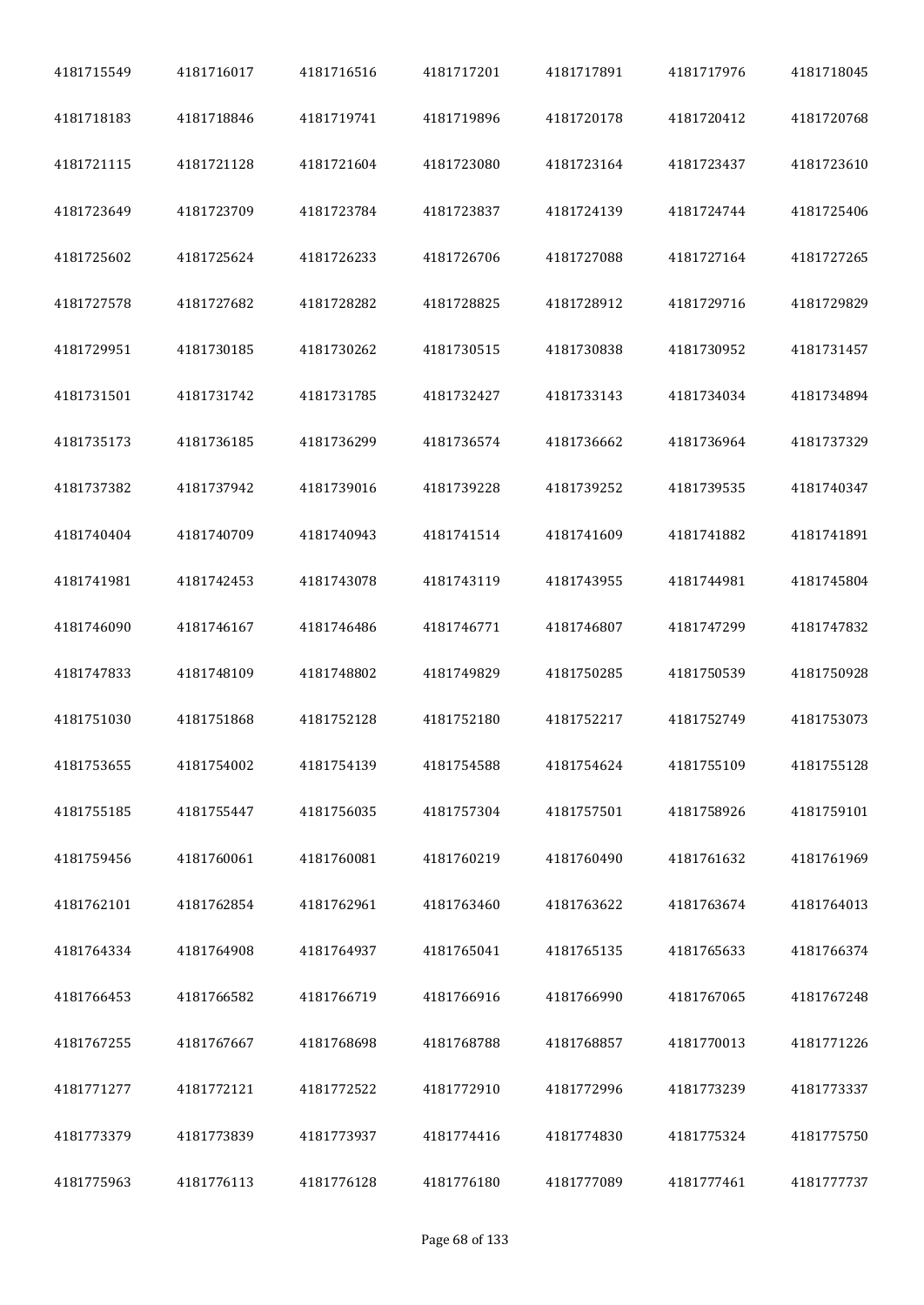| 4181778462 | 4181778651 | 4181778892 | 4181779065 | 4181779327 | 4181779386 | 4181779641 |
|------------|------------|------------|------------|------------|------------|------------|
| 4181779888 | 4181779938 | 4181780538 | 4181780772 | 4181782081 | 4181782425 | 4181782489 |
| 4181782733 | 4181783131 | 4181783590 | 4181784091 | 4181784253 | 4181785466 | 4181785727 |
| 4181786681 | 4181787478 | 4181787592 | 4181787975 | 4181788235 | 4181788795 | 4181789619 |
| 4181789627 | 4181790128 | 4181790668 | 4181790984 | 4181791793 | 4181792082 | 4181792131 |
| 4181792253 | 4181792380 | 4181792392 | 4181792892 | 4181793048 | 4181793216 | 4181793438 |
| 4181793590 | 4181793607 | 4181793807 | 4181794199 | 4181794334 | 4181794905 | 4181795778 |
| 4181796085 | 4181796711 | 4181797836 | 4181798072 | 4181798162 | 4181798216 | 4181798302 |
| 4181798326 | 4181798615 | 4181799060 | 4181799121 | 4181799415 | 4181799573 | 4181800351 |
| 4181800913 | 4181801615 | 4181801719 | 4181801795 | 4181802443 | 4181802614 | 4181802673 |
| 4181802733 | 4181802872 | 4181802945 | 4181803084 | 4181803100 | 4181803345 | 4181803384 |
| 4181804436 | 4181805626 | 4181805842 | 4181806508 | 4181806742 | 4181806790 | 4181808169 |
| 4181808520 | 4181808812 | 4181809772 | 4181809931 | 4181809985 | 4181810886 | 4181811055 |
| 4181811267 | 4181811354 | 4181811706 | 4181811991 | 4181813070 | 4181813533 | 4181813861 |
| 4181815618 | 4181815729 | 4181816454 | 4181816498 | 4181816580 | 4181817534 | 4181818205 |
| 4181819551 | 4181819627 | 4181819862 | 4181820213 | 4181820312 | 4181820524 | 4181820655 |
| 4181820698 | 4181821196 | 4181821560 | 4181822212 | 4181822569 | 4181822774 | 4181823195 |
| 4181823251 | 4181823630 | 4181824006 | 4181824657 | 4181824896 | 4181824904 | 4181825119 |
| 4181825310 | 4181825720 | 4181825904 | 4181826152 | 4181826330 | 4181826476 | 4181827096 |
| 4181827856 | 4181828593 | 4181829131 | 4181829665 | 4181829857 | 4181830292 | 4181830514 |
| 4181831762 | 4181831923 | 4181833318 | 4181833417 | 4181833691 | 4181833968 | 4181835454 |
| 4181836549 | 4181836792 | 4181836982 | 4181837611 | 4181837885 | 4181837977 | 4181838231 |
| 4181838425 | 4181838523 | 4181838986 | 4181839602 | 4181839942 | 4181840016 | 4181840247 |
| 4181841451 | 4181841530 | 4181841979 | 4181842273 | 4181843198 | 4181843249 | 4181843381 |
| 4181843693 | 4181845271 | 4181845383 | 4181846214 | 4181847180 | 4181848794 | 4181849043 |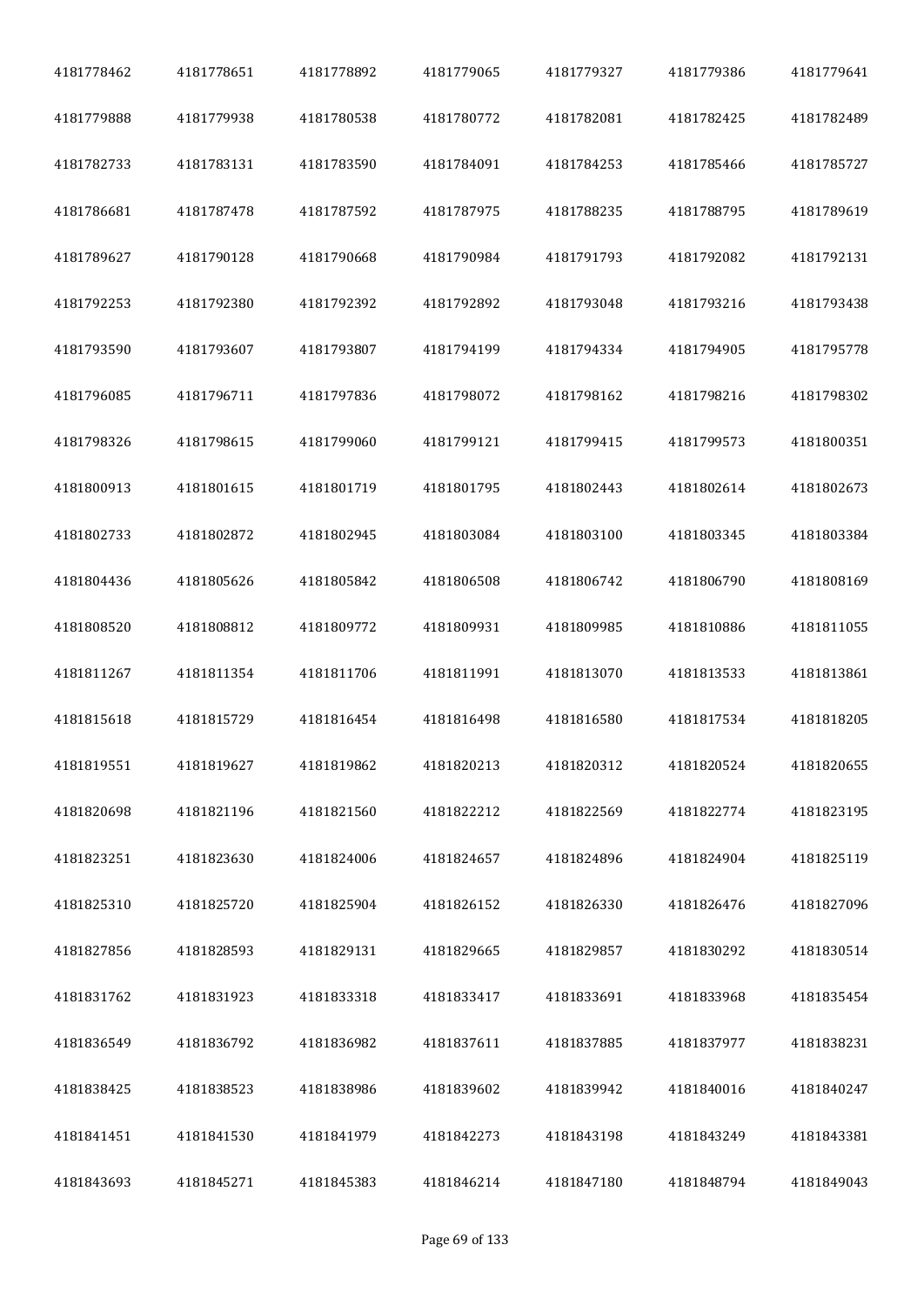| 4181849256 | 4181850432 | 4181851066 | 4181851534 | 4181851593 | 4181852448 | 4181852581 |
|------------|------------|------------|------------|------------|------------|------------|
| 4181852612 | 4181852837 | 4181853062 | 4181853273 | 4181853717 | 4181854192 | 4181854311 |
| 4181854876 | 4181855280 | 4181855583 | 4181856040 | 4181856047 | 4181856441 | 4181857591 |
| 4181859807 | 4181859827 | 4181860116 | 4181860243 | 4181860462 | 4181860861 | 4181862009 |
| 4181862213 | 4181863918 | 4181864375 | 4181864824 | 4181864905 | 4181865614 | 4181866060 |
| 4181866880 | 4181868119 | 4181868155 | 4181868213 | 4181868270 | 4181868837 | 4181869972 |
| 4181870310 | 4181870322 | 4181870382 | 4181871862 | 4181871879 | 4181873454 | 4181873632 |
| 4181874744 | 4181875500 | 4181878512 | 4181878832 | 4181880096 | 4181880149 | 4181880595 |
| 4181881589 | 4181882041 | 4181882061 | 4181882829 | 4181882866 | 4181883438 | 4181883448 |
| 4181884446 | 4181885715 | 4181886529 | 4181886769 | 4181887492 | 4181887590 | 4181888003 |
| 4181888307 | 4181890639 | 4181890761 | 4181891610 | 4181892558 | 4181892694 | 4181892705 |
| 4181892889 | 4181893570 | 4181895147 | 4181896731 | 4181897594 | 4181897673 | 4181900158 |
| 4181901750 | 4181902019 | 4181903136 | 4181903518 | 4181903936 | 4181904551 | 4181905686 |
| 4181907376 | 4181908554 | 4181910679 | 4181911024 | 4181911228 | 4181912085 | 4181913792 |
| 4181914448 | 4181915050 | 4181915212 | 4181915253 | 4181915471 | 4181915740 | 4181916073 |
| 4181916128 | 4181916347 | 4181916835 | 4181917605 | 4181918040 | 4181918668 | 4181920805 |
| 4181921353 | 4181921799 | 4181923343 | 4181923665 | 4181923707 | 4181924078 | 4181924499 |
| 4181925354 | 4181925605 | 4181926741 | 4181926826 | 4181927718 | 4181928050 | 4181928556 |
| 4181929394 | 4181929827 | 4181929887 | 4181931200 | 4181931724 | 4181932749 | 4181933185 |
| 4181933803 | 4181934401 | 4181934469 | 4181934625 | 4181934702 | 4181935890 | 4181936056 |
| 4181937575 | 4181938518 | 4181938571 | 4181939546 | 4181940445 | 4181940641 | 4181940712 |
| 4181941230 | 4181941429 | 4181942691 | 4181943302 | 4181944794 | 4181945563 | 4181946360 |
| 4181947334 | 4181948255 | 4181949692 | 4181953885 | 4181954204 | 4181954514 | 4181955580 |
| 4181956084 | 4181956152 | 4181956594 | 4181957880 | 4181958821 | 4181960562 | 4181960865 |
| 4181961050 | 4181961905 | 4181962536 | 4181962775 | 4181962979 | 4181963106 | 4181963333 |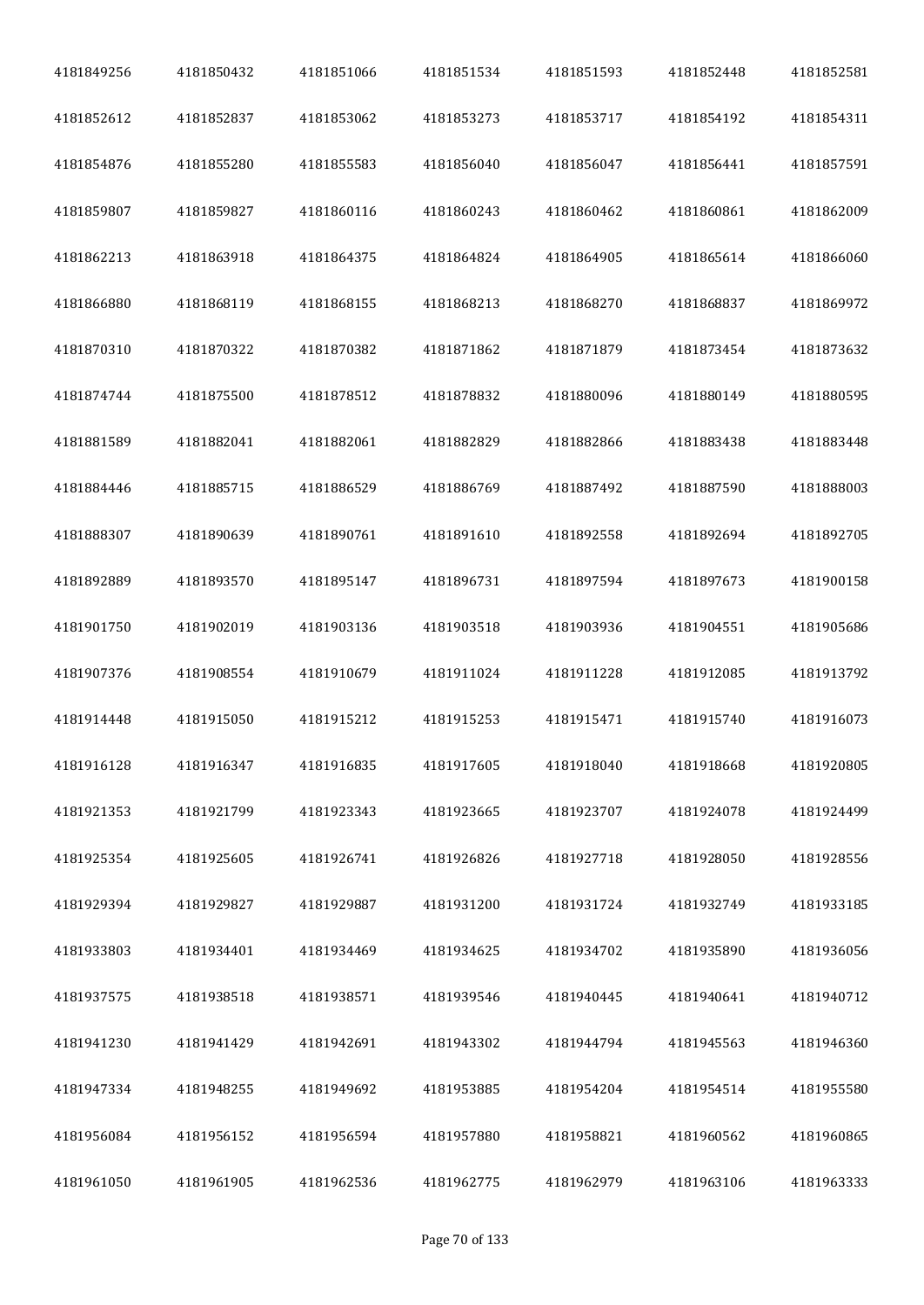| 4181963536 | 4181965575 | 4181965586 | 4181966238 | 4181966454 | 4181967281 | 4181969918 |
|------------|------------|------------|------------|------------|------------|------------|
| 4181970042 | 4181970081 | 4181970104 | 4181970292 | 4181970759 | 4181972204 | 4181972293 |
| 4181973389 | 4181974008 | 4181974087 | 4181974249 | 4181974342 | 4181974654 | 4181976586 |
| 4181976719 | 4181976887 | 4181977773 | 4181978758 | 4181978802 | 4181979402 | 4181979546 |
| 4181979547 | 4181980240 | 4181981672 | 4181981774 | 4181982044 | 4181982330 | 4181983571 |
| 4181985703 | 4181985932 | 4181986364 | 4181987024 | 4181987065 | 4181991341 | 4181993178 |
| 4181993477 | 4181993571 | 4181994517 | 4181994650 | 4181995693 | 4181996142 | 4181997493 |
| 4181998092 | 4181998189 | 4181998218 | 4181998448 | 4182001303 | 4182002062 | 4182002567 |
| 4182002876 | 4182003358 | 4182004220 | 4182004532 | 4182006078 | 4182006426 | 4182006968 |
| 4182007089 | 4182007502 | 4182007905 | 4182008427 | 4182008443 | 4182008572 | 4182009793 |
| 4182011363 | 4182011926 | 4182011989 | 4182012488 | 4182013066 | 4182014151 | 4182014605 |
| 4182016595 | 4182016688 | 4182016945 | 4182018556 | 4182019913 | 4182020465 | 4182020990 |
| 4182021258 | 4182023977 | 4182025478 | 4182025485 | 4182025955 | 4182026023 | 4182027485 |
| 4182028381 | 4182030906 | 4182031617 | 4182033247 | 4182033437 | 4182036683 | 4182037609 |
| 4182038193 | 4182039290 | 4182039423 | 4182040857 | 4182044496 | 4182044778 | 4182045751 |
| 4182046709 | 4182047450 | 4182047506 | 4182048246 | 4182049227 | 4182051299 | 4182051572 |
| 4182052106 | 4182052195 | 4182052963 | 4182053808 | 4182054698 | 4182054992 | 4182056049 |
| 4182056502 | 4182056582 | 4182056622 | 4182057110 | 4182059931 | 4182060808 | 4182062467 |
| 4182063280 | 4182063511 | 4182065393 | 4182065398 | 4182067080 | 4182069064 | 4182070330 |
| 4182070393 | 4182074589 | 4182074692 | 4182074912 | 4182076186 | 4182076711 | 4182077303 |
| 4182077445 | 4182077567 | 4182079195 | 4182079925 | 4182083899 | 4182085867 | 4182086191 |
| 4182086377 | 4182086877 | 4182087436 | 4182089052 | 4182089846 | 4182090441 | 4182091187 |
| 4182092930 | 4182093857 | 4182094382 | 4182096559 | 4182099504 | 4182100989 | 4182101096 |
| 4182101864 | 4182102467 | 4182102530 | 4182103899 | 4182104526 | 4182104863 | 4182105772 |
| 4182106700 | 4182108776 | 4182110913 | 4182111808 | 4182115923 | 4182116858 | 4182118177 |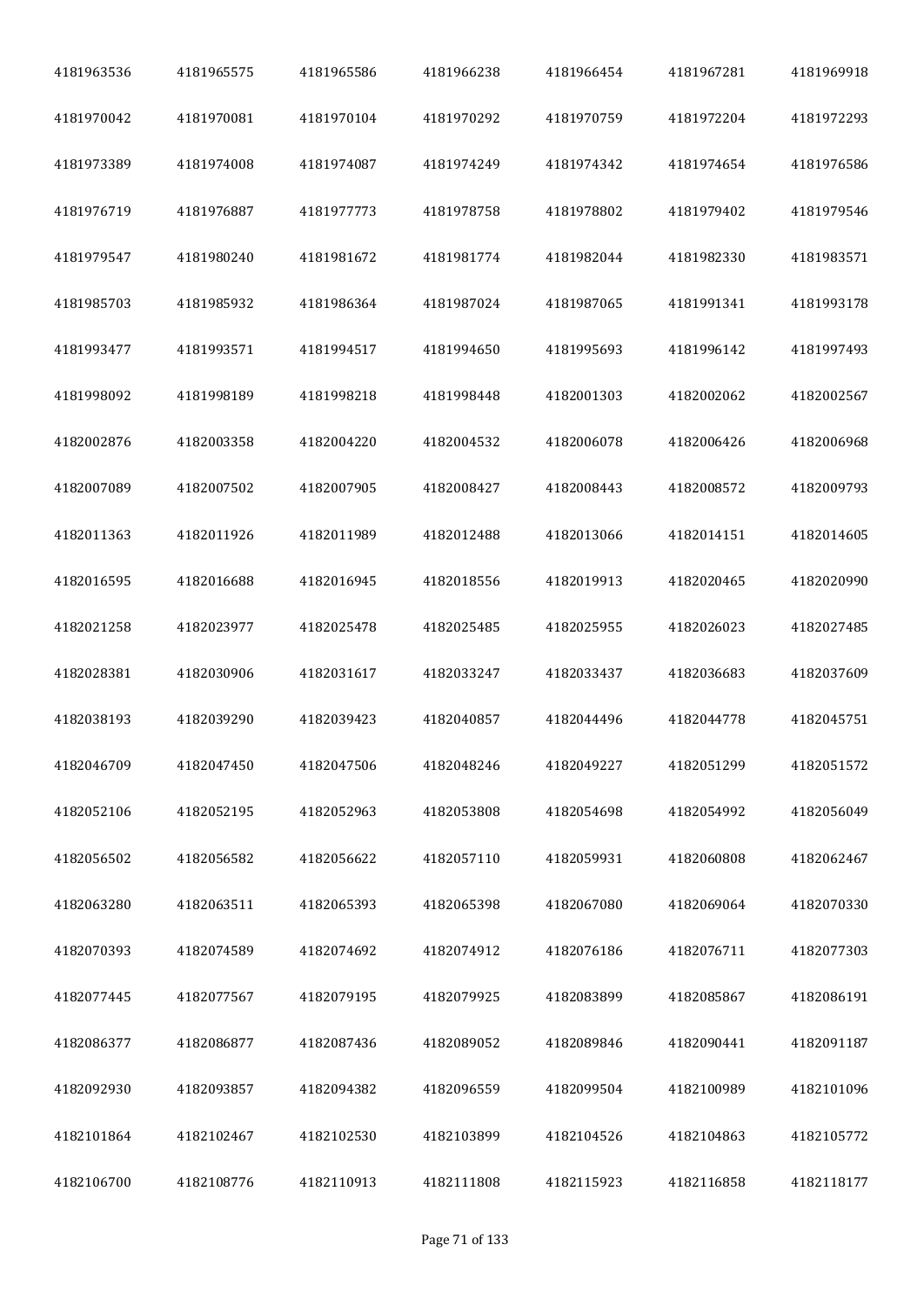| 4182118725 | 4182119026 | 4182119224 | 4182119827 | 4182120953 | 4182121317 | 4182121370 |
|------------|------------|------------|------------|------------|------------|------------|
| 4182122836 | 4182125900 | 4182126075 | 4182129181 | 4182129741 | 4182130521 | 4182131051 |
| 4182131833 | 4182131956 | 4182133431 | 4182134883 | 4182135030 | 4182135434 | 4182135974 |
| 4182136046 | 4182136134 | 4182136905 | 4182137124 | 4182138440 | 4182138506 | 4182141518 |
| 4182146222 | 4182146829 | 4182147542 | 4182148148 | 4182150516 | 4182152508 | 4182153337 |
| 4182153751 | 4182154301 | 4182155003 | 4182155694 | 4182156719 | 4182159197 | 4182163757 |
| 4182165917 | 4182166172 | 4182166284 | 4182167018 | 4182168250 | 4182168747 | 4182171250 |
| 4182172728 | 4182173202 | 4182173564 | 4182173611 | 4182173635 | 4182175804 | 4182175927 |
| 4182176452 | 4182177700 | 4182178818 | 4182178937 | 4182179969 | 4182180296 | 4182181412 |
| 4182183569 | 4182183864 | 4182183973 | 4182184712 | 4182186156 | 4182186714 | 4182189517 |
| 4182190328 | 4182190808 | 4182191099 | 4182191141 | 4182193515 | 4182193574 | 4182197539 |
| 4182198718 | 4182200895 | 4182201294 | 4182201311 | 4182201811 | 4182201860 | 4182204179 |
| 4182204868 | 4182207033 | 4182207432 | 4182207671 | 4182207708 | 4182207840 | 4182207898 |
| 4182209357 | 4182212377 | 4182213434 | 4182213566 | 4182216159 | 4182217762 | 4182218381 |
| 4182222434 | 4182222713 | 4182222831 | 4182222895 | 4182224387 | 4182224412 | 4182224512 |
| 4182225091 | 4182225163 | 4182226244 | 4182226270 | 4182229866 | 4182229932 | 4182229991 |
| 4182230995 | 4182235226 | 4182235346 | 4182237420 | 4182238443 | 4182240019 | 4182240116 |
| 4182242186 | 4182242338 | 4182242914 | 4182243012 | 4182243699 | 4182244082 | 4182244299 |
| 4182245482 | 4182246031 | 4182248096 | 4182248175 | 4182250683 | 4182251179 | 4182253795 |
| 4182254933 | 4182256518 | 4182257027 | 4182258027 | 4182261143 | 4182262185 | 4182263719 |
| 4182267277 | 4182267355 | 4182267601 | 4182268408 | 4182268648 | 4182269821 | 4182271107 |
| 4182271805 | 4182271949 | 4182273118 | 4182274258 | 4182275900 | 4182278287 | 4182278647 |
| 4182278879 | 4182279341 | 4182280582 | 4182281341 | 4182281416 | 4182281574 | 4182281717 |
| 4182281826 | 4182281997 | 4182282034 | 4182284010 | 4182284208 | 4182284534 | 4182285112 |
| 4182287877 | 4182287986 | 4182288234 | 4182289376 | 4182289705 | 4182290973 | 4182291115 |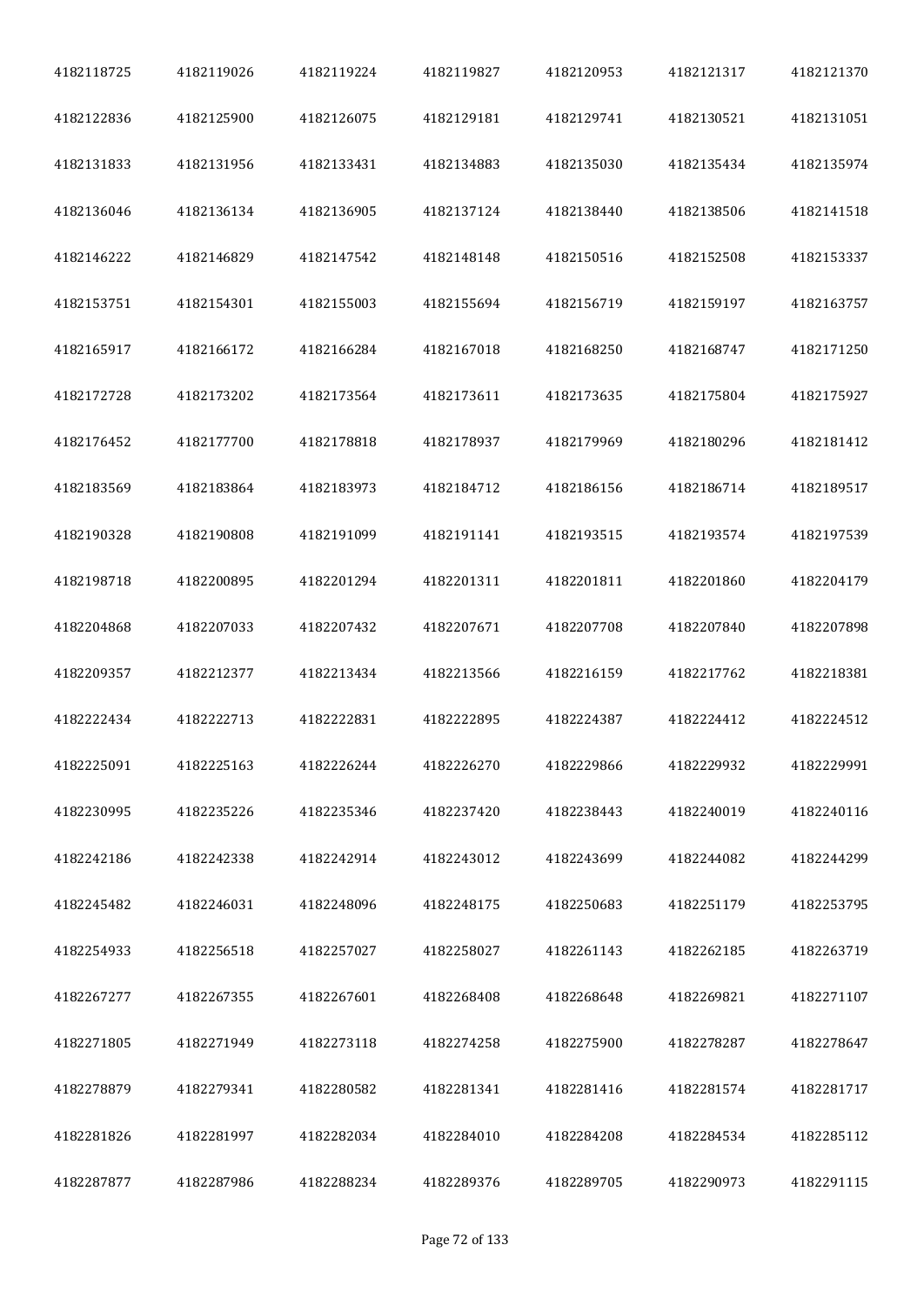| 4182291343 | 4182291476 | 4182291939 | 4182292070 | 4182292635 | 4182292990 | 4182293377 |
|------------|------------|------------|------------|------------|------------|------------|
| 4182293405 | 4182293546 | 4182293692 | 4182294017 | 4182294037 | 4182294675 | 4182294802 |
| 4182295150 | 4182295762 | 4182295863 | 4182295866 | 4182296308 | 4182296316 | 4182297152 |
| 4182297600 | 4182297807 | 4182299511 | 4182299775 | 4182300511 | 4182300696 | 4182300830 |
| 4182301150 | 4182301358 | 4182301377 | 4182301578 | 4182301660 | 4182302143 | 4182302157 |
| 4182302950 | 4182303788 | 4182304039 | 4182304326 | 4182304333 | 4182304422 | 4182304825 |
| 4182305333 | 4182305606 | 4182306261 | 4182307104 | 4182307301 | 4182308202 | 4182308438 |
| 4182308947 | 4182308960 | 4182309164 | 4182309877 | 4182309893 | 4182310192 | 4182311124 |
| 4182312625 | 4182312683 | 4182312717 | 4182313806 | 4182313901 | 4182314173 | 4182314196 |
| 4182314469 | 4182315739 | 4182316226 | 4182316265 | 4182316724 | 4182317138 | 4182317582 |
| 4182317717 | 4182317739 | 4182318184 | 4182318611 | 4182319491 | 4182320231 | 4182320526 |
| 4182320607 | 4182320692 | 4182321022 | 4182321079 | 4182321390 | 4182321659 | 4182322199 |
| 4182322304 | 4182322927 | 4182323099 | 4182324658 | 4182324732 | 4182324862 | 4182324875 |
| 4182325132 | 4182326202 | 4182327198 | 4182327594 | 4182327751 | 4182327995 | 4182328065 |
| 4182328089 | 4182328106 | 4182328280 | 4182328534 | 4182328859 | 4182329075 | 4182329325 |
| 4182329376 | 4182329394 | 4182329719 | 4182330056 | 4182330565 | 4182330649 | 4182331345 |
| 4182331370 | 4182332025 | 4182332168 | 4182332397 | 4182332403 | 4182332985 | 4182333030 |
| 4182333350 | 4182334382 | 4182334622 | 4182334735 | 4182334771 | 4182334930 | 4182335237 |
| 4182335498 | 4182335807 | 4182335858 | 4182336022 | 4182336069 | 4182336471 | 4182336618 |
| 4182336651 | 4182337628 | 4182337651 | 4182337696 | 4182338905 | 4182339527 | 4182339908 |
| 4182340900 | 4182341431 | 4182341543 | 4182342351 | 4182342796 | 4182342857 | 4182342904 |
| 4182346191 | 4182346211 | 4182346528 | 4182346851 | 4182347260 | 4182347944 | 4182348436 |
| 4182348678 | 4182348926 | 4182349245 | 4182349825 | 4182350024 | 4182350772 | 4182352390 |
| 4182352443 | 4182352661 | 4182352698 | 4182353024 | 4182353403 | 4182353564 | 4182354037 |
| 4182354456 | 4182354483 | 4182354946 | 4182356084 | 4182356297 | 4182356325 | 4182356493 |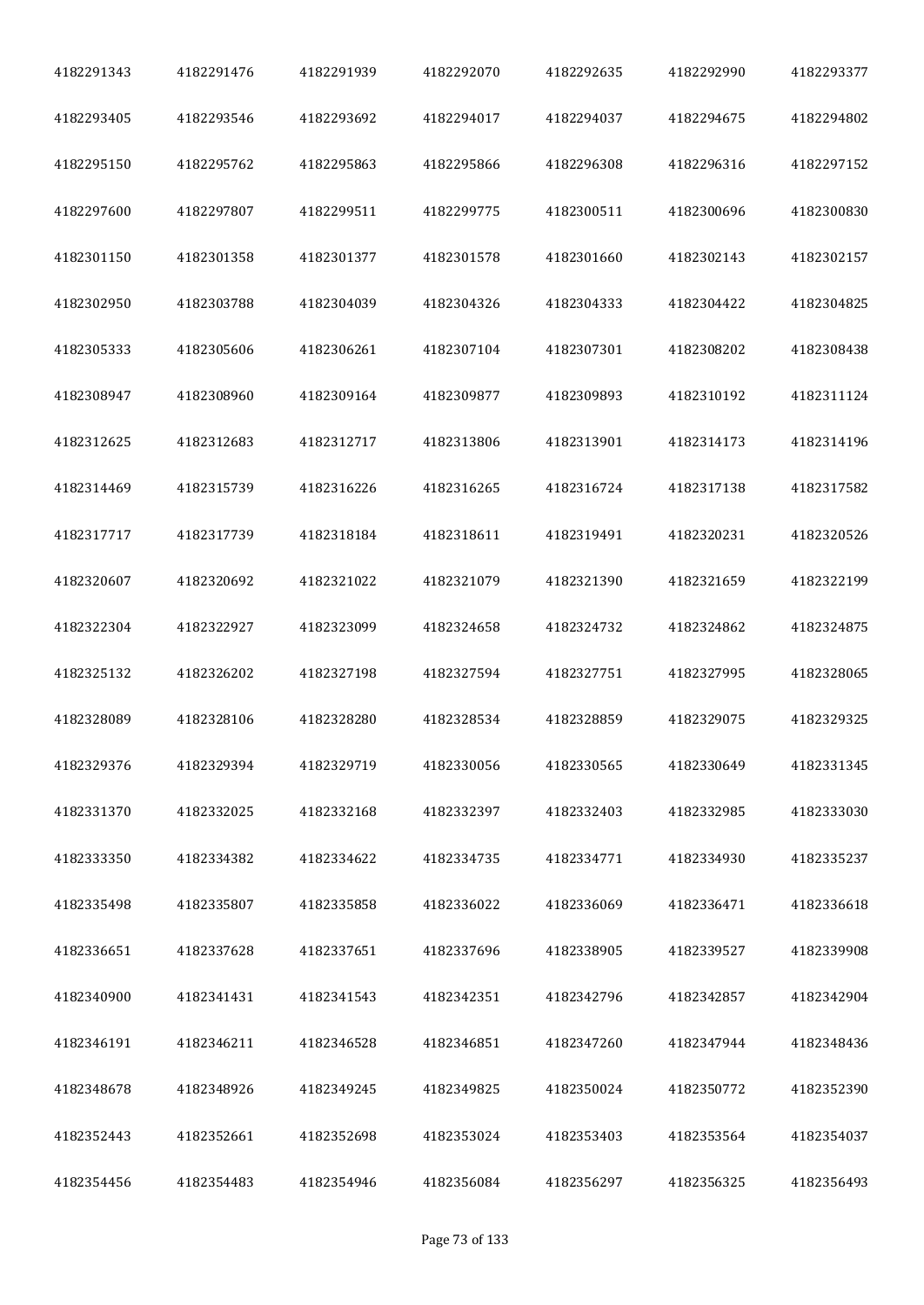| 4182356730 | 4182358053 | 4182359064 | 4182359263 | 4182359739 | 4182360345 | 4182360863 |
|------------|------------|------------|------------|------------|------------|------------|
| 4182361446 | 4182361766 | 4182361930 | 4182362664 | 4182363247 | 4182363258 | 4182363443 |
| 4182363704 | 4182363808 | 4182364442 | 4182365411 | 4182365790 | 4182366826 | 4182367318 |
| 4182367992 | 4182368092 | 4182368220 | 4182368699 | 4182369256 | 4182369541 | 4182369823 |
| 4182370939 | 4182371064 | 4182371100 | 4182371188 | 4182371243 | 4182371246 | 4182371764 |
| 4182371930 | 4182372430 | 4182372479 | 4182372613 | 4182372745 | 4182373919 | 4182374218 |
| 4182374435 | 4182374458 | 4182374845 | 4182375574 | 4182376889 | 4182377042 | 4182377102 |
| 4182378123 | 4182378125 | 4182378181 | 4182378973 | 4182379522 | 4182380396 | 4182380906 |
| 4182381295 | 4182381442 | 4182382289 | 4182382965 | 4182383737 | 4182384191 | 4182384948 |
| 4182385246 | 4182385381 | 4182385649 | 4182386274 | 4182386546 | 4182387328 | 4182387576 |
| 4182388462 | 4182388745 | 4182389306 | 4182389357 | 4182390273 | 4182390914 | 4182391851 |
| 4182392997 | 4182393041 | 4182393446 | 4182393496 | 4182393716 | 4182393801 | 4182394444 |
| 4182394721 | 4182394864 | 4182395624 | 4182396623 | 4182397869 | 4182398233 | 4182398823 |
| 4182399545 | 4182400267 | 4182400485 | 4182401287 | 4182401334 | 4182402727 | 4182403878 |
| 4182403970 | 4182404016 | 4182404096 | 4182404443 | 4182404557 | 4182404688 | 4182404986 |
| 4182405107 | 4182405371 | 4182406186 | 4182406278 | 4182406279 | 4182407139 | 4182407246 |
| 4182407667 | 4182407898 | 4182407923 | 4182408477 | 4182408548 | 4182408741 | 4182408938 |
| 4182409162 | 4182409187 | 4182409638 | 4182409814 | 4182410021 | 4182411338 | 4182411670 |
| 4182413401 | 4182413730 | 4182413744 | 4182413953 | 4182414137 | 4182414538 | 4182417048 |
| 4182417117 | 4182417818 | 4182418373 | 4182418702 | 4182418846 | 4182419283 | 4182420227 |
| 4182420379 | 4182420412 | 4182420434 | 4182423440 | 4182424622 | 4182425944 | 4182426029 |
| 4182426629 | 4182427179 | 4182427394 | 4182428420 | 4182428490 | 4182428633 | 4182429019 |
| 4182429137 | 4182430387 | 4182430572 | 4182431079 | 4182431158 | 4182431708 | 4182431765 |
| 4182432087 | 4182432886 | 4182433260 | 4182433350 | 4182433831 | 4182434595 | 4182434784 |
| 4182435515 | 4182435626 | 4182435673 | 4182436886 | 4182436891 | 4182436960 | 4182437437 |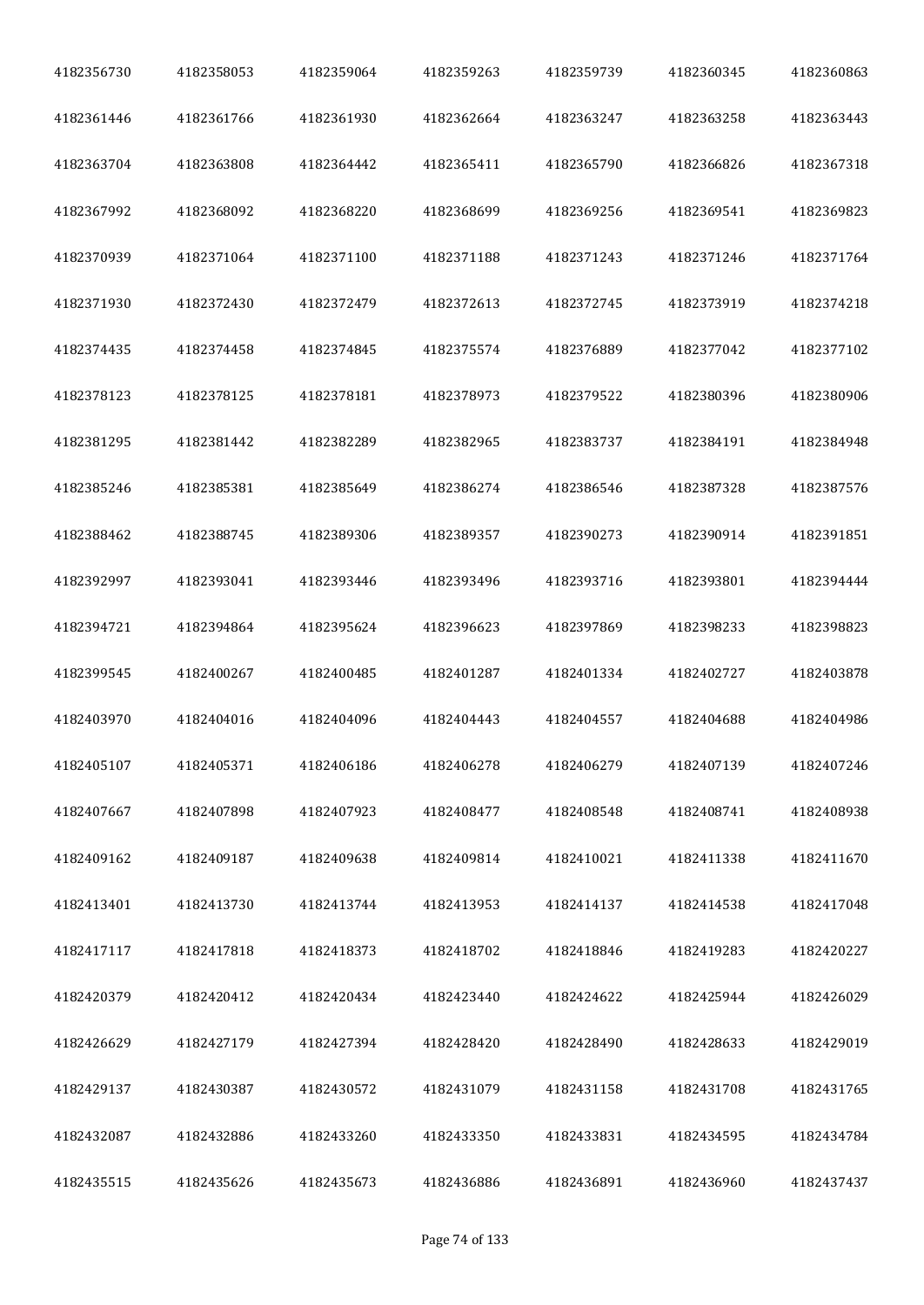| 4182437954 | 4182438310 | 4182438620 | 4182438929 | 4182438933 | 4182439885 | 4182440249 |
|------------|------------|------------|------------|------------|------------|------------|
| 4182440343 | 4182440627 | 4182440939 | 4182441004 | 4182441355 | 4182441360 | 4182441842 |
| 4182441864 | 4182442268 | 4182442517 | 4182442642 | 4182442817 | 4182443445 | 4182444481 |
| 4182444487 | 4182445000 | 4182446420 | 4182446720 | 4182446792 | 4182446878 | 4182446882 |
| 4182447078 | 4182448034 | 4182448170 | 4182448561 | 4182449236 | 4182449782 | 4182450241 |
| 4182450433 | 4182450492 | 4182450493 | 4182450613 | 4182452106 | 4182452427 | 4182452545 |
| 4182452998 | 4182453024 | 4182453248 | 4182453801 | 4182453921 | 4182454367 | 4182455114 |
| 4182455420 | 4182455680 | 4182455964 | 4182456029 | 4182457540 | 4182458292 | 4182458347 |
| 4182459539 | 4182459762 | 4182459845 | 4182460586 | 4182460597 | 4182460957 | 4182461058 |
| 4182461229 | 4182461316 | 4182461471 | 4182462369 | 4182462372 | 4182463064 | 4182463431 |
| 4182463880 | 4182464087 | 4182464218 | 4182464659 | 4182465078 | 4182465707 | 4182465741 |
| 4182465925 | 4182466729 | 4182466929 | 4182467264 | 4182467915 | 4182469660 | 4182470537 |
| 4182470969 | 4182471440 | 4182471494 | 4182471775 | 4182471808 | 4182472433 | 4182473055 |
| 4182473097 | 4182473227 | 4182473391 | 4182475357 | 4182475646 | 4182475735 | 4182475832 |
| 4182476373 | 4182476379 | 4182476486 | 4182476887 | 4182476912 | 4182477734 | 4182478183 |
| 4182478753 | 4182478980 | 4182479012 | 4182479091 | 4182479442 | 4182479680 | 4182479749 |
| 4182479838 | 4182480066 | 4182480070 | 4182480144 | 4182480211 | 4182480925 | 4182480983 |
| 4182481227 | 4182482936 | 4182483777 | 4182483973 | 4182483979 | 4182484135 | 4182484760 |
| 4182484773 | 4182484787 | 4182484869 | 4182484927 | 4182484974 | 4182485329 | 4182485786 |
| 4182486728 | 4182486890 | 4182487190 | 4182487217 | 4182487327 | 4182488044 | 4182488273 |
| 4182488730 | 4182488845 | 4182489030 | 4182489046 | 4182489298 | 4182489595 | 4182489829 |
| 4182490077 | 4182490159 | 4182490215 | 4182490320 | 4182490643 | 4182492326 | 4182493845 |
| 4182493886 | 4182494185 | 4182494186 | 4182494385 | 4182494907 | 4182495021 | 4182495027 |
| 4182495183 | 4182496431 | 4182496733 | 4182496753 | 4182497525 | 4182498179 | 4182498442 |
| 4182499256 | 4182499320 | 4182499502 | 4182500124 | 4182500280 | 4182500357 | 4182500419 |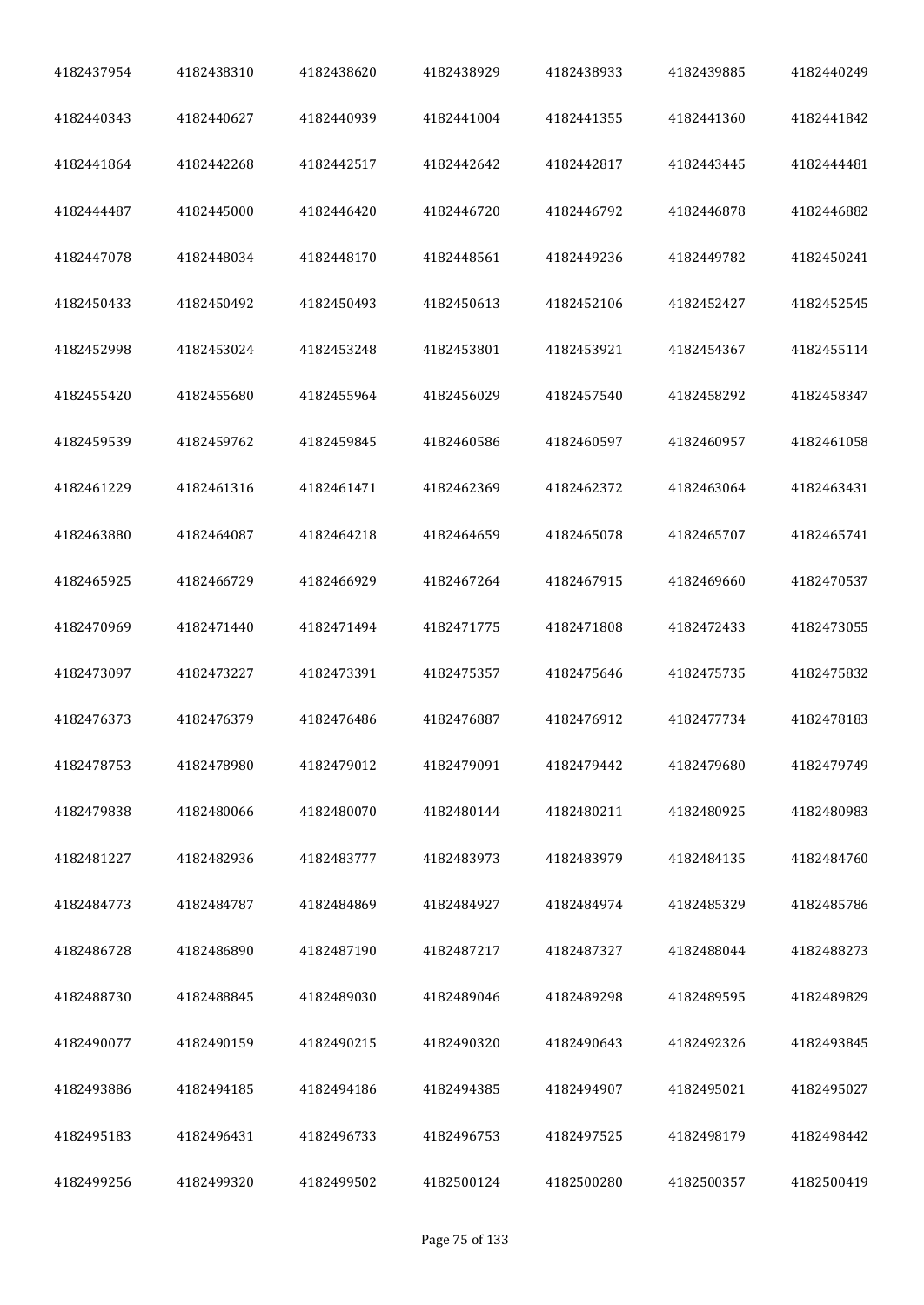| 4182500561 | 4182500951 | 4182502097 | 4182502810 | 4182503529 | 4182503990 | 4182504367 |
|------------|------------|------------|------------|------------|------------|------------|
| 4182504423 | 4182504493 | 4182504875 | 4182506080 | 4182506251 | 4182506538 | 4182507460 |
| 4182507803 | 4182507862 | 4182508053 | 4182508368 | 4182509329 | 4182509753 | 4182510716 |
| 4182511711 | 4182511737 | 4182511820 | 4182511853 | 4182512393 | 4182512746 | 4182513429 |
| 4182513502 | 4182514702 | 4182514703 | 4182515003 | 4182515854 | 4182516030 | 4182516107 |
| 4182516942 | 4182517216 | 4182517369 | 4182517400 | 4182517581 | 4182517715 | 4182517911 |
| 4182517935 | 4182518048 | 4182518379 | 4182518723 | 4182518741 | 4182519659 | 4182521000 |
| 4182521042 | 4182521116 | 4182521803 | 4182521961 | 4182523243 | 4182523347 | 4182525288 |
| 4182526261 | 4182526768 | 4182526833 | 4182527688 | 4182527995 | 4182528145 | 4182528550 |
| 4182529112 | 4182529321 | 4182530194 | 4182530319 | 4182531801 | 4182531877 | 4182532560 |
| 4182532588 | 4182532929 | 4182533123 | 4182533506 | 4182533790 | 4182533922 | 4182534036 |
| 4182534832 | 4182534869 | 4182534991 | 4182536212 | 4182536305 | 4182536389 | 4182536466 |
| 4182536589 | 4182537911 | 4182538026 | 4182538813 | 4182538916 | 4182539809 | 4182542652 |
| 4182542718 | 4182542843 | 4182543067 | 4182543446 | 4182544225 | 4182544395 | 4182544693 |
| 4182544938 | 4182545076 | 4182545564 | 4182546405 | 4182546485 | 4182546604 | 4182546824 |
| 4182546940 | 4182546962 | 4182547756 | 4182547802 | 4182548195 | 4182548298 | 4182548781 |
| 4182548846 | 4182548963 | 4182549698 | 4182551045 | 4182551104 | 4182551217 | 4182552188 |
| 4182552675 | 4182553300 | 4182553440 | 4182553742 | 4182554326 | 4182554362 | 4182556096 |
| 4182556781 | 4182557614 | 4182558059 | 4182558331 | 4182559702 | 4182559853 | 4182560080 |
| 4182560082 | 4182560253 | 4182560405 | 4182560412 | 4182560575 | 4182560894 | 4182561854 |
| 4182562073 | 4182562766 | 4182563638 | 4182564278 | 4182564407 | 4182564484 | 4182564802 |
| 4182564945 | 4182566927 | 4182568468 | 4182568764 | 4182569754 | 4182570393 | 4182571848 |
| 4182573508 | 4182573624 | 4182573972 | 4182575347 | 4182575919 | 4182575923 | 4182576129 |
| 4182576586 | 4182577160 | 4182577442 | 4182577447 | 4182578784 | 4182578897 | 4182579438 |
| 4182580677 | 4182580809 | 4182582264 | 4182583314 | 4182583319 | 4182584204 | 4182584390 |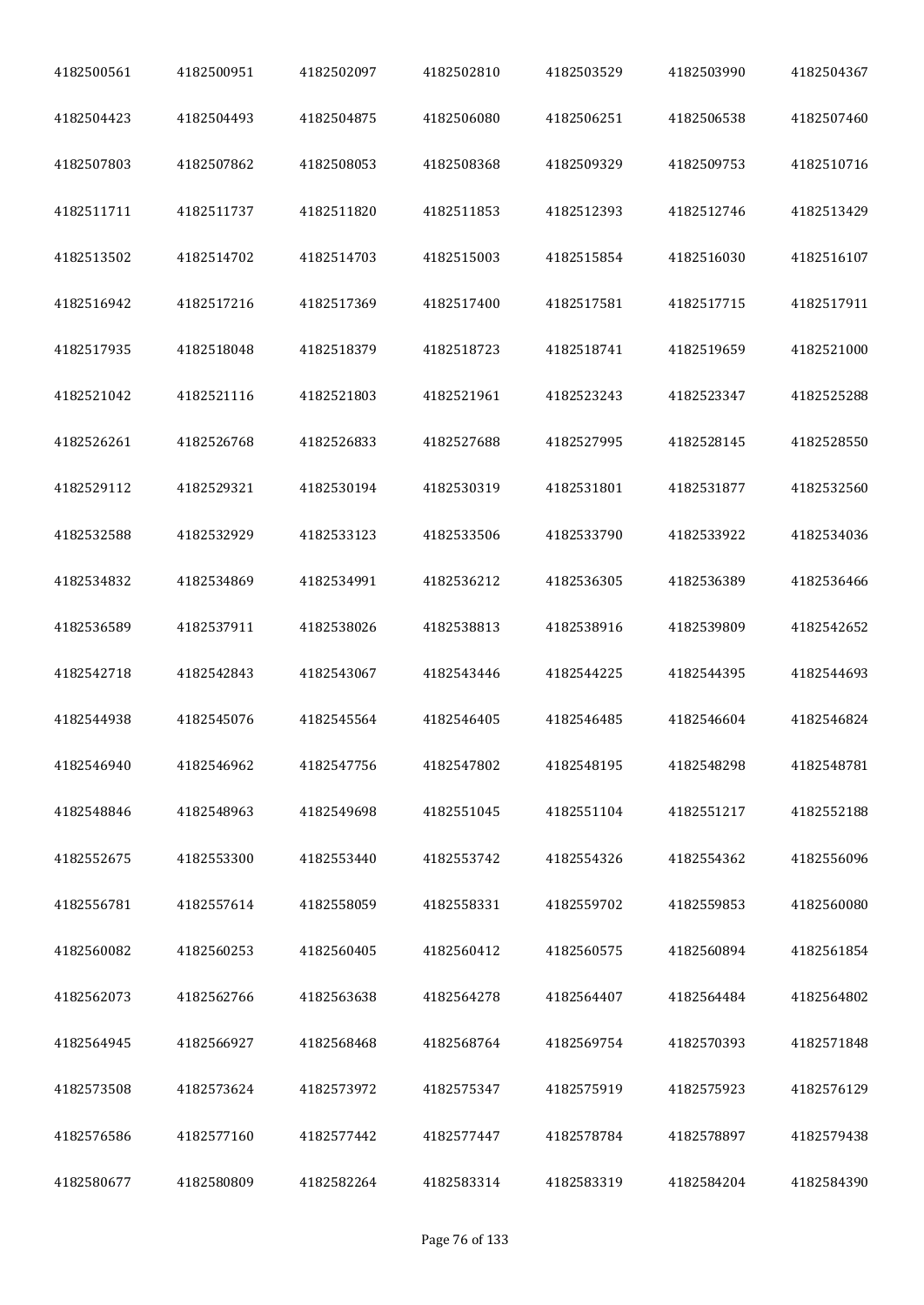| 4182584470 | 4182584855 | 4182586280 | 4182586915 | 4182587269 | 4182587297 | 4182588732 |
|------------|------------|------------|------------|------------|------------|------------|
| 4182589563 | 4182591228 | 4182591708 | 4182591739 | 4182591741 | 4182593523 | 4182593987 |
| 4182595010 | 4182595305 | 4182595336 | 4182595658 | 4182595971 | 4182596127 | 4182597535 |
| 4182598925 | 4182599124 | 4182599490 | 4182599649 | 4182600360 | 4182600435 | 4182601101 |
| 4182601446 | 4182601894 | 4182603509 | 4182603514 | 4182603914 | 4182604096 | 4182604172 |
| 4182604648 | 4182605377 | 4182606124 | 4182606357 | 4182606444 | 4182608332 | 4182609181 |
| 4182610217 | 4182611061 | 4182611563 | 4182612731 | 4182613296 | 4182613562 | 4182613997 |
| 4182616156 | 4182618391 | 4182620397 | 4182620966 | 4182621237 | 4182622498 | 4182622828 |
| 4182624010 | 4182624125 | 4182624604 | 4182624922 | 4182625017 | 4182625343 | 4182625470 |
| 4182626388 | 4182626948 | 4182627879 | 4182628198 | 4182628420 | 4182628940 | 4182630257 |
| 4182631999 | 4182632522 | 4182632701 | 4182632815 | 4182633052 | 4182633130 | 4182633821 |
| 4182634270 | 4182635082 | 4182636586 | 4182637162 | 4182637547 | 4182637675 | 4182638197 |
| 4182638714 | 4182639446 | 4182639848 | 4182641048 | 4182642700 | 4182642769 | 4182642920 |
| 4182643393 | 4182643738 | 4182643883 | 4182644181 | 4182646131 | 4182646178 | 4182646529 |
| 4182647812 | 4182647922 | 4182647964 | 4182647997 | 4182648288 | 4182648715 | 4182649469 |
| 4182649854 | 4182649942 | 4182651529 | 4182652552 | 4182653340 | 4182653379 | 4182653765 |
| 4182654218 | 4182654272 | 4182654790 | 4182655449 | 4182655542 | 4182655662 | 4182655807 |
| 4182655901 | 4182656199 | 4182656237 | 4182656804 | 4182657568 | 4182657694 | 4182657846 |
| 4182658610 | 4182659656 | 4182659728 | 4182661162 | 4182662189 | 4182662548 | 4182662880 |
| 4182662930 | 4182663371 | 4182663746 | 4182664027 | 4182664683 | 4182664898 | 4182665251 |
| 4182666148 | 4182667112 | 4182667269 | 4182669311 | 4182669325 | 4182669540 | 4182669572 |
| 4182670096 | 4182671572 | 4182672852 | 4182674806 | 4182674875 | 4182675230 | 4182676253 |
| 4182676366 | 4182676845 | 4182677099 | 4182678527 | 4182678721 | 4182678944 | 4182679360 |
| 4182679673 | 4182680009 | 4182680908 | 4182681991 | 4182682240 | 4182682454 | 4182682720 |
| 4182682755 | 4182683151 | 4182683666 | 4182683691 | 4182684003 | 4182684300 | 4182684478 |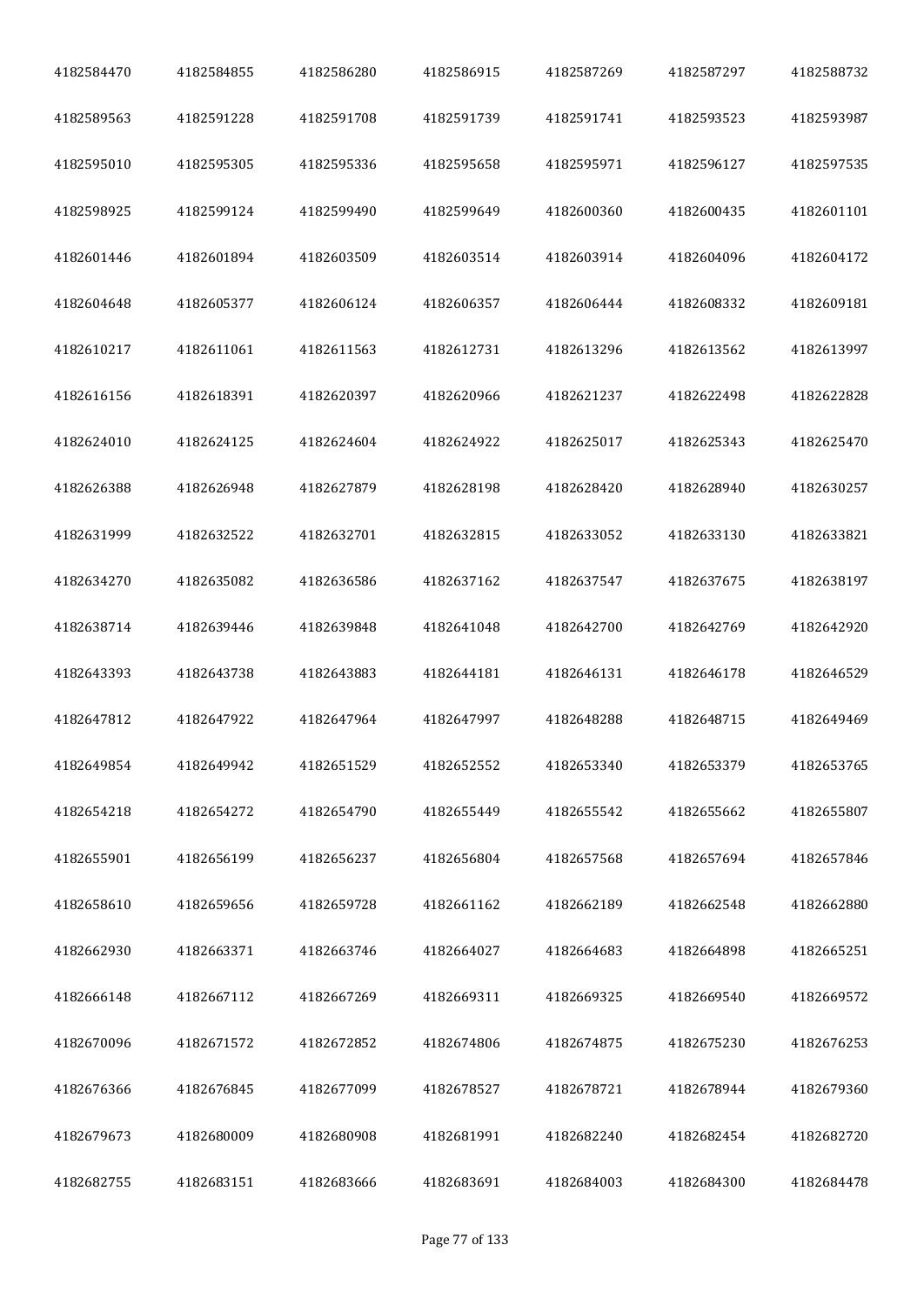| 4182685007         | 4182685168 | 4182686267 | 4182686494 | 4182687357 | 4182688347 | 4182689423 |
|--------------------|------------|------------|------------|------------|------------|------------|
| 4182690323         | 4182690480 | 4182691232 | 4182693335 | 4182694630 | 4182696838 | 4182697047 |
| 4182697058         | 4182697171 | 4182697245 | 4182697400 | 4182698396 | 4182698426 | 4182698683 |
| 4182699299         | 4182701296 | 4182701424 | 4182702235 | 4182702297 | 4182702404 | 4182702463 |
| 4182702824         | 4182704475 | 4182704512 | 4182706461 | 4182706887 | 4182708498 | 4182709897 |
| 4182710186         | 4182712211 | 4182712450 | 4182715264 |            |            |            |
| <b>BCA WAITING</b> |            |            |            |            |            | (63.00)    |
| 4181002669         | 4181003402 | 4181005866 | 4181016481 | 4181021330 | 4181034246 | 4181037216 |
| 4181037877         | 4181051593 | 4181053646 | 4181060682 | 4181061151 | 4181061457 | 4181066016 |
| 4181092004         | 4181097248 | 4181099306 | 4181103236 | 4181105688 | 4181107494 | 4181108836 |
| 4181109140         | 4181111154 | 4181120735 | 4181121898 | 4181122451 | 4181131988 | 4181133295 |
| 4181133571         | 4181138820 | 4181139154 | 4181149564 | 4181159872 | 4181162499 | 4181164386 |
| 4181166721         | 4181167328 | 4181169116 | 4181178315 | 4181184602 | 4181188009 | 4181188512 |
| 4181191988         | 4181193119 | 4181195248 | 4181197525 | 4181212924 | 4181219114 | 4181221755 |
| 4181227821         | 4181230976 | 4181236383 | 4181249961 | 4181250089 | 4181255111 | 4181256207 |
| 4181256674         | 4181258947 | 4181264852 | 4181265828 | 4181281970 | 4181291676 | 4181291980 |
| 4181292503         | 4181294477 | 4181294887 | 4181295076 | 4181296727 | 4181298210 | 4181321287 |
| 4181323264         | 4181330959 | 4181335717 | 4181340316 | 4181345067 | 4181349284 | 4181349743 |
| 4181352958         | 4181356975 | 4181359491 | 4181363371 | 4181365392 | 4181367901 | 4181371415 |
| 4181377290         | 4181381339 | 4181391272 | 4181391777 | 4181395986 | 4181396243 | 4181399820 |
| 4181403280         | 4181411785 | 4181417608 | 4181430090 | 4181432300 | 4181432895 | 4181440348 |
| 4181450792         | 4181452439 | 4181456044 | 4181458889 | 4181465849 | 4181472767 | 4181478111 |
| 4181481262         | 4181483772 | 4181489257 | 4181490549 | 4181502221 | 4181502650 | 4181503972 |
| 4181514811         | 4181515783 | 4181516585 | 4181518043 | 4181526230 | 4181538827 | 4181539499 |
| 4181543813         | 4181544817 | 4181546456 | 4181548577 | 4181578079 | 4181603794 | 4181606285 |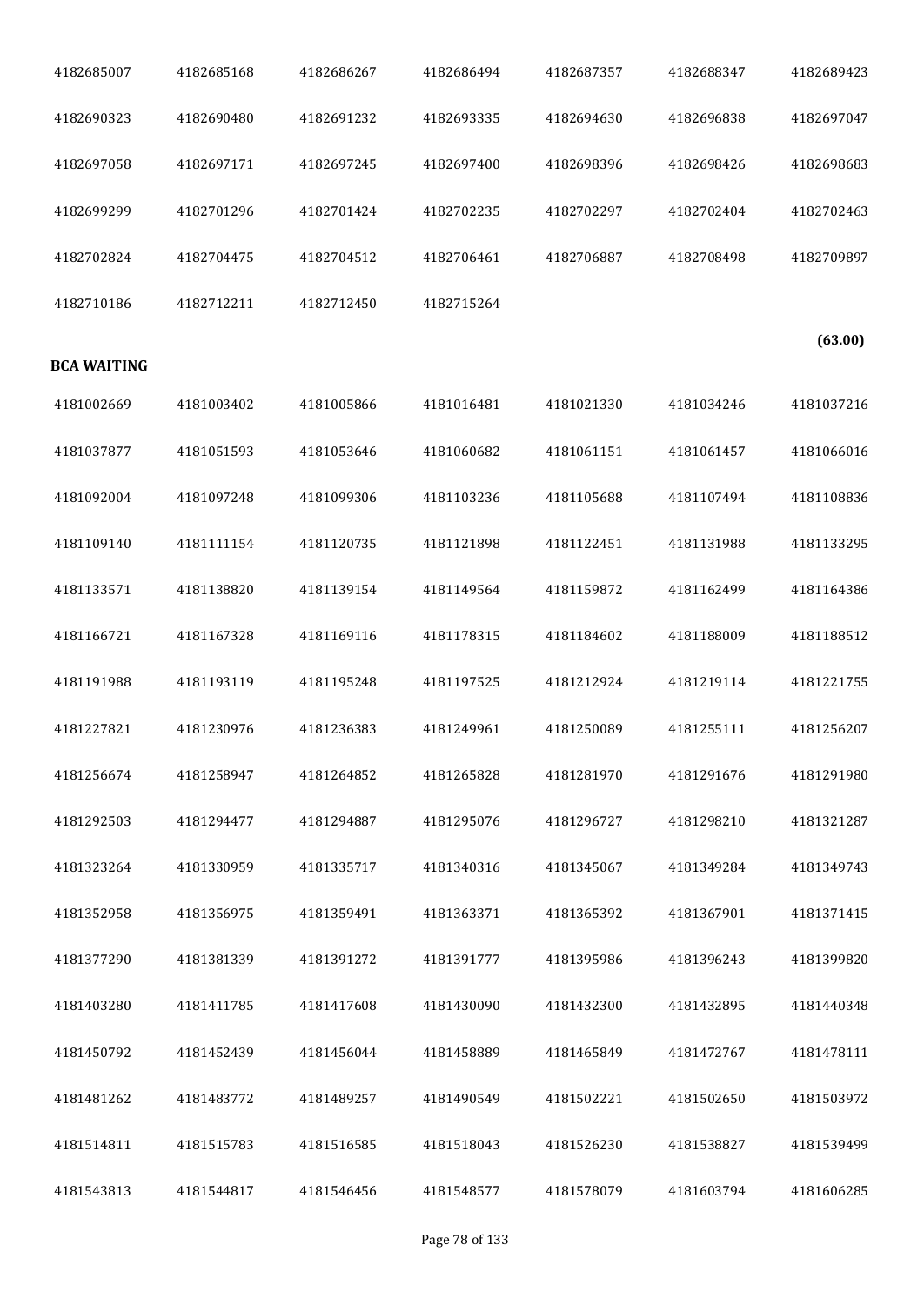| 4181606614 | 4181607944 | 4181608901 | 4181621008 | 4181621276 | 4181621935 | 4181629766 |
|------------|------------|------------|------------|------------|------------|------------|
| 4181634428 | 4181637539 | 4181637904 | 4181644506 | 4181645207 | 4181648204 | 4181650249 |
| 4181654021 | 4181661327 | 4181662106 | 4181662983 | 4181665687 | 4181667377 | 4181667809 |
| 4181668473 | 4181668685 | 4181671313 | 4181671428 | 4181671622 | 4181672916 | 4181675803 |
| 4181677207 | 4181680355 | 4181680506 | 4181681693 | 4181688724 | 4181689326 | 4181697529 |
| 4181699311 | 4181699724 | 4181700640 | 4181702317 | 4181702947 | 4181705222 | 4181706008 |
| 4181707881 | 4181709444 | 4181712276 | 4181712762 | 4181715981 | 4181717402 | 4181717743 |
| 4181720135 | 4181720153 | 4181721943 | 4181725034 | 4181731604 | 4181731844 | 4181736832 |
| 4181738115 | 4181738873 | 4181739353 | 4181741505 | 4181742769 | 4181747039 | 4181749087 |
| 4181751330 | 4181752008 | 4181752390 | 4181752548 | 4181754306 | 4181755033 | 4181756691 |
| 4181757102 | 4181759147 | 4181762151 | 4181767292 | 4181768141 | 4181770261 | 4181772786 |
| 4181774676 | 4181775977 | 4181776690 | 4181777103 | 4181779306 | 4181781243 | 4181782173 |
| 4181782960 | 4181783259 | 4181784152 | 4181784713 | 4181786798 | 4181787666 | 4181789338 |
| 4181791726 | 4181791780 | 4181797031 | 4181797868 | 4181801668 | 4181804691 | 4181810131 |
| 4181817051 | 4181818224 | 4181819417 | 4181822263 | 4181823158 | 4181825443 | 4181836667 |
| 4181837294 | 4181842501 | 4181845050 | 4181847046 | 4181850305 | 4181855919 | 4181855990 |
| 4181856722 | 4181858046 | 4181858147 | 4181862201 | 4181865962 | 4181873280 | 4181885588 |
| 4181888602 | 4181889335 | 4181889940 | 4181891140 | 4181893963 | 4181896162 | 4181897019 |
| 4181899928 | 4181902877 | 4181905803 | 4181908303 | 4181910355 | 4181914850 | 4181917631 |
| 4181917717 | 4181922698 | 4181937929 | 4181940351 | 4181940972 | 4181942397 | 4181945820 |
| 4181947622 | 4181947747 | 4181954896 | 4181956589 | 4181958550 | 4181958781 | 4181961151 |
| 4181961165 | 4181975658 | 4181981389 | 4181996780 | 4181997168 | 4182000387 | 4182000474 |
| 4182000882 | 4182001127 | 4182004895 | 4182005344 | 4182006589 | 4182013840 | 4182026101 |
| 4182033554 | 4182038097 | 4182039539 | 4182041567 | 4182042710 | 4182044793 | 4182046100 |
| 4182046164 | 4182047461 | 4182053381 | 4182063452 | 4182064703 | 4182077813 | 4182080395 |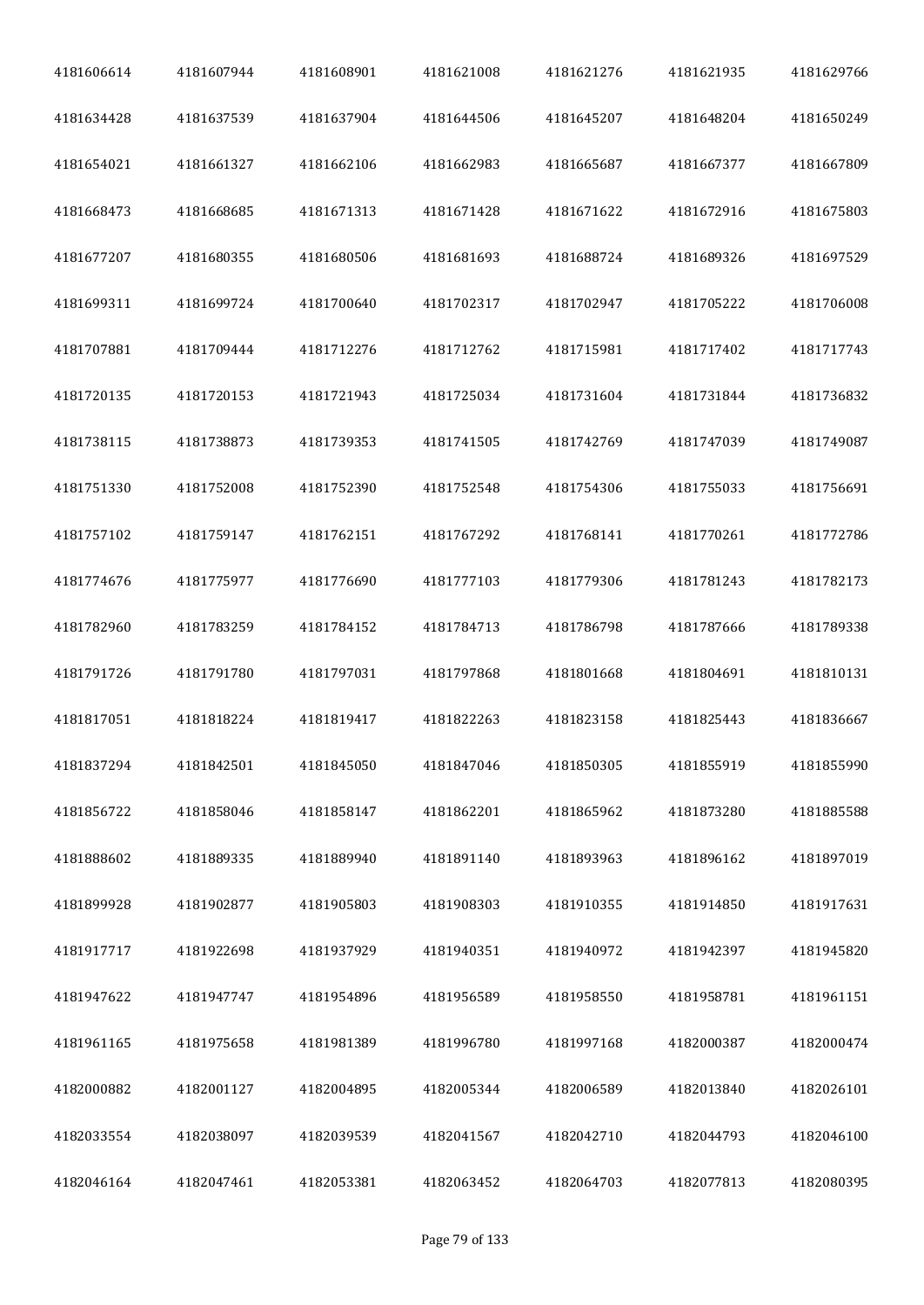| 4182080950 | 4182100524 | 4182104617 | 4182114613 | 4182119556 | 4182126262 | 4182129291 |
|------------|------------|------------|------------|------------|------------|------------|
| 4182136522 | 4182137475 | 4182140886 | 4182144292 | 4182151951 | 4182152148 | 4182154318 |
| 4182157688 | 4182159923 | 4182168904 | 4182172609 | 4182173171 | 4182185395 | 4182189183 |
| 4182190257 | 4182192344 | 4182194242 | 4182195168 | 4182198941 | 4182210099 | 4182228364 |
| 4182228547 | 4182230440 | 4182230474 | 4182237165 | 4182243517 | 4182246414 | 4182258717 |
| 4182260126 | 4182265127 | 4182274170 | 4182281144 | 4182286783 | 4182286886 | 4182290838 |
| 4182292128 | 4182299322 | 4182301395 | 4182305732 | 4182310053 | 4182314505 | 4182316834 |
| 4182319353 | 4182324424 | 4182327637 | 4182332402 | 4182337623 | 4182339135 | 4182341824 |
| 4182348405 | 4182349056 | 4182358076 | 4182358623 | 4182360088 | 4182360555 | 4182362431 |
| 4182365678 | 4182366888 | 4182371912 | 4182372385 | 4182372647 | 4182375448 | 4182376477 |
| 4182379228 | 4182381219 | 4182383068 | 4182385953 | 4182387929 | 4182390752 | 4182392056 |
| 4182393955 | 4182395221 | 4182397243 | 4182401897 | 4182403296 | 4182406034 | 4182408309 |
| 4182409109 | 4182410655 | 4182413603 | 4182414466 | 4182416051 | 4182418805 | 4182420674 |
| 4182420737 | 4182422305 | 4182424584 | 4182424972 | 4182426094 | 4182426117 | 4182427600 |
| 4182429061 | 4182429092 | 4182433765 | 4182433936 | 4182434082 | 4182443021 | 4182446642 |
| 4182447239 | 4182448794 | 4182452936 | 4182457158 | 4182460678 | 4182461705 | 4182462806 |
| 4182464058 | 4182468393 | 4182469434 | 4182472390 | 4182472973 | 4182474022 | 4182474110 |
| 4182478031 | 4182482760 | 4182487516 | 4182488977 | 4182489338 | 4182489724 | 4182490588 |
| 4182491135 | 4182492564 | 4182496998 | 4182497218 | 4182497340 | 4182498983 | 4182499535 |
| 4182499751 | 4182503895 | 4182505061 | 4182506329 | 4182508369 | 4182511458 | 4182512764 |
| 4182513561 | 4182516594 | 4182521019 | 4182525050 | 4182527222 | 4182530337 | 4182534705 |
| 4182536428 | 4182537759 | 4182539800 | 4182541459 | 4182541927 | 4182547633 | 4182550309 |
| 4182550349 | 4182553734 | 4182553985 | 4182554959 | 4182555430 | 4182559305 | 4182559653 |
| 4182564580 | 4182567249 | 4182568071 | 4182568211 | 4182571496 | 4182573517 | 4182581128 |
| 4182583899 | 4182587156 | 4182587844 | 4182592396 | 4182595027 | 4182595984 | 4182598470 |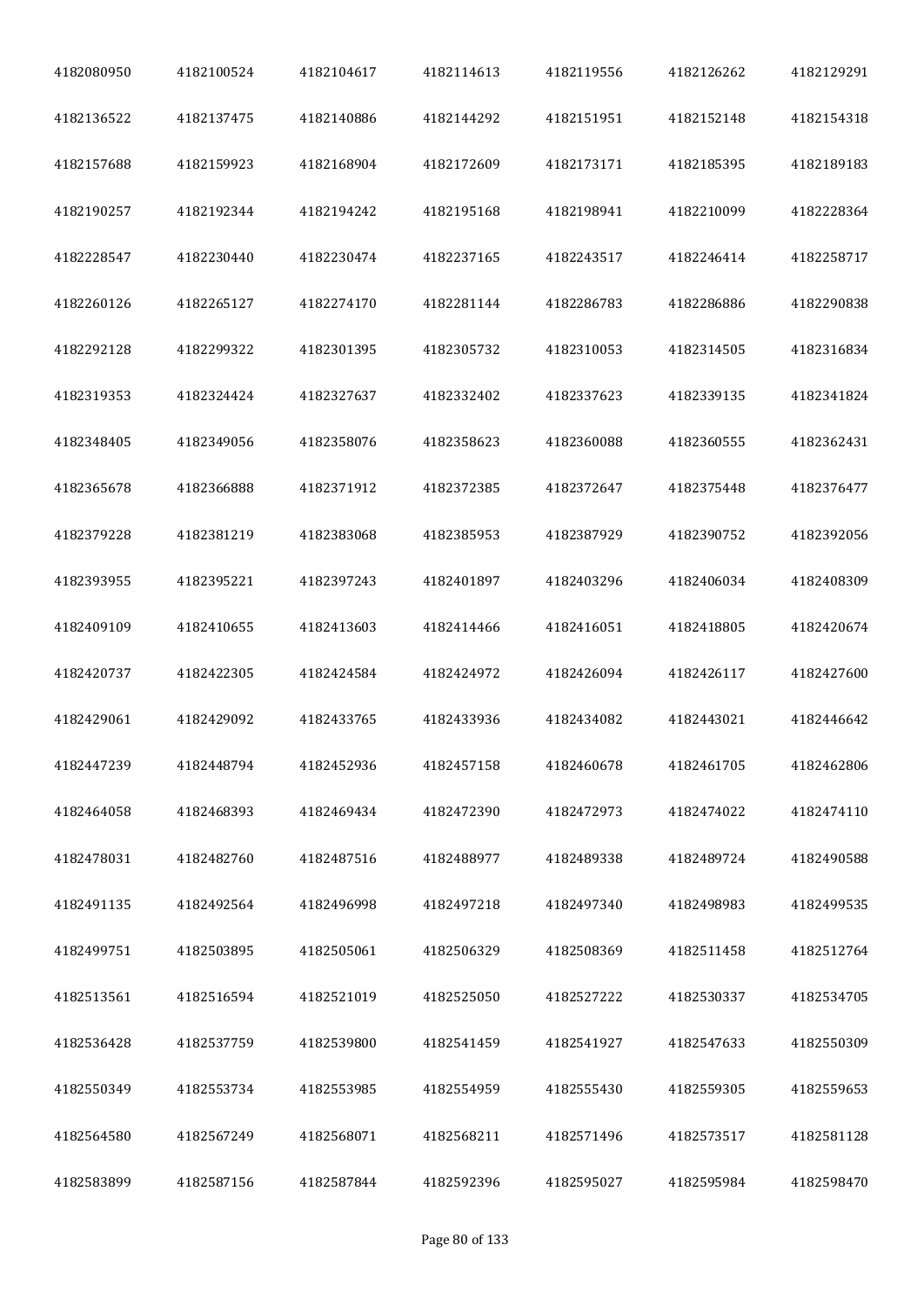| 4182607819 | 4182610352 | 4182615479 | 4182615739                                                                            | 4182616151 | 4182616599 | 4182616816 |
|------------|------------|------------|---------------------------------------------------------------------------------------|------------|------------|------------|
| 4182618569 | 4182619511 | 4182631964 | 4182633293                                                                            | 4182636752 | 4182639601 | 4182641438 |
| 4182642039 | 4182642906 | 4182645045 | 4182649931                                                                            | 4182650932 | 4182654421 | 4182659692 |
| 4182662392 | 4182664008 | 4182666154 | 4182667581                                                                            | 4182667713 | 4182669695 | 4182670307 |
| 4182677399 | 4182679502 | 4182684711 | 4182690207                                                                            | 4182690423 | 4182692723 | 4182695741 |
| 4182703138 | 4182703177 | 4182710506 |                                                                                       |            |            |            |
|            |            |            |                                                                                       |            |            | (62.00)    |
|            |            |            | BCB (1657 Posts - 18 VH POSTS - 15 HH POSTS - 24 OH POSTS - 05 BM POSTS = 1595 Posts) |            |            |            |
| 4181000674 | 4181000936 | 4181004737 | 4181005493                                                                            | 4181013478 | 4181014566 | 4181014731 |
| 4181014878 | 4181017525 | 4181018155 | 4181019456                                                                            | 4181020216 | 4181022995 | 4181023432 |
| 4181023716 | 4181023774 | 4181024182 | 4181026340                                                                            | 4181026435 | 4181027381 | 4181027955 |
| 4181028681 | 4181031016 | 4181035113 | 4181036880                                                                            | 4181037414 | 4181039394 | 4181042090 |
| 4181042108 | 4181044202 | 4181046909 | 4181048790                                                                            | 4181048878 | 4181050484 | 4181051872 |
| 4181052227 | 4181052434 | 4181053664 | 4181057538                                                                            | 4181061957 | 4181062131 | 4181064546 |
| 4181064609 | 4181066247 | 4181066284 | 4181066451                                                                            | 4181068093 | 4181069522 | 4181071773 |
| 4181073190 | 4181073260 | 4181073579 | 4181076627                                                                            | 4181078502 | 4181081482 | 4181081550 |
| 4181088877 | 4181091220 | 4181094672 | 4181095260                                                                            | 4181095581 | 4181100390 | 4181101220 |
| 4181101966 | 4181104792 | 4181104830 | 4181108459                                                                            | 4181113061 | 4181119583 | 4181119906 |
| 4181120267 | 4181120713 | 4181124284 | 4181127335                                                                            | 4181127492 | 4181128820 | 4181132389 |
| 4181132641 | 4181133217 | 4181134237 | 4181134377                                                                            | 4181138119 | 4181139379 | 4181140441 |
| 4181141849 | 4181143067 | 4181143076 | 4181143171                                                                            | 4181144224 | 4181144801 | 4181145484 |
| 4181146198 | 4181148925 | 4181150958 | 4181151869                                                                            | 4181152265 | 4181152978 | 4181156860 |
| 4181157391 | 4181159496 | 4181162080 | 4181162202                                                                            | 4181162971 | 4181163645 | 4181164258 |
| 4181166098 | 4181167929 | 4181168921 | 4181169583                                                                            | 4181169640 | 4181171186 | 4181171268 |
| 4181171968 | 4181172042 | 4181173400 | 4181175189                                                                            | 4181176288 | 4181177785 | 4181178815 |
| 4181181075 | 4181183731 | 4181184880 | 4181185432                                                                            | 4181187445 | 4181187499 | 4181188052 |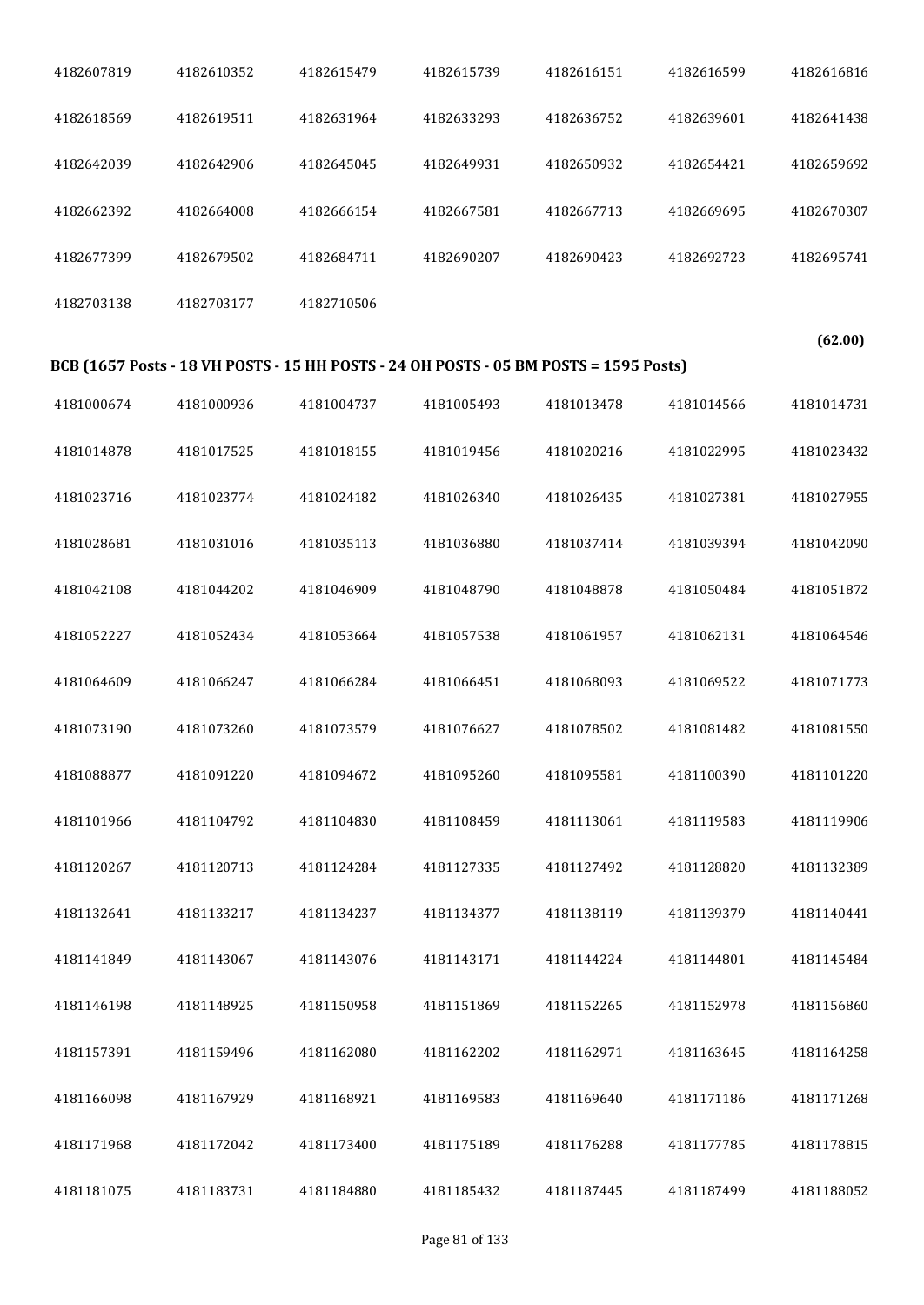| 4181190692 | 4181191524 | 4181191687 | 4181193117 | 4181194655 | 4181194809 | 4181195506 |
|------------|------------|------------|------------|------------|------------|------------|
| 4181197054 | 4181199521 | 4181201347 | 4181201872 | 4181203099 | 4181203873 | 4181205160 |
| 4181205832 | 4181206739 | 4181211059 | 4181211097 | 4181212049 | 4181212381 | 4181214412 |
| 4181217686 | 4181220182 | 4181223045 | 4181223269 | 4181225116 | 4181226626 | 4181227875 |
| 4181230226 | 4181230673 | 4181234240 | 4181234591 | 4181235050 | 4181236913 | 4181238308 |
| 4181238444 | 4181239654 | 4181240016 | 4181242058 | 4181242884 | 4181247683 | 4181247957 |
| 4181248380 | 4181249201 | 4181250328 | 4181253365 | 4181253925 | 4181257086 | 4181258500 |
| 4181260437 | 4181263248 | 4181263586 | 4181265005 | 4181265972 | 4181267106 | 4181268259 |
| 4181270822 | 4181273616 | 4181276465 | 4181277348 | 4181279162 | 4181281865 | 4181289091 |
| 4181291541 | 4181293417 | 4181297218 | 4181297752 | 4181298589 | 4181299518 | 4181299820 |
| 4181305461 | 4181311894 | 4181313715 | 4181315355 | 4181315587 | 4181316931 | 4181318136 |
| 4181324824 | 4181325682 | 4181326170 | 4181328033 | 4181328524 | 4181328769 | 4181330013 |
| 4181333273 | 4181334468 | 4181336519 | 4181343570 | 4181344261 | 4181346292 | 4181347811 |
| 4181351945 | 4181356922 | 4181357494 | 4181358692 | 4181359126 | 4181361445 | 4181361839 |
| 4181366755 | 4181367628 | 4181368892 | 4181370019 | 4181371478 | 4181375254 | 4181376156 |
| 4181378228 | 4181378570 | 4181379209 | 4181381191 | 4181383539 | 4181383579 | 4181385648 |
| 4181385696 | 4181385900 | 4181389311 | 4181390764 | 4181391273 | 4181392710 | 4181393241 |
| 4181396186 | 4181400225 | 4181404479 | 4181405114 | 4181411470 | 4181414664 | 4181419963 |
| 4181420727 | 4181422609 | 4181423365 | 4181423704 | 4181428168 | 4181429920 | 4181430300 |
| 4181433094 | 4181433256 | 4181437726 | 4181440608 | 4181442166 | 4181443811 | 4181444821 |
| 4181446966 | 4181449065 | 4181449093 | 4181449549 | 4181452564 | 4181457841 | 4181458219 |
| 4181460752 | 4181461804 | 4181462379 | 4181464165 | 4181467058 | 4181467530 | 4181468819 |
| 4181472378 | 4181473863 | 4181476520 | 4181481075 | 4181483638 | 4181484027 | 4181491163 |
| 4181491877 | 4181492103 | 4181493721 | 4181495810 | 4181497887 | 4181499063 | 4181500367 |
| 4181504586 | 4181507881 | 4181509953 | 4181510584 | 4181511180 | 4181513307 | 4181515491 |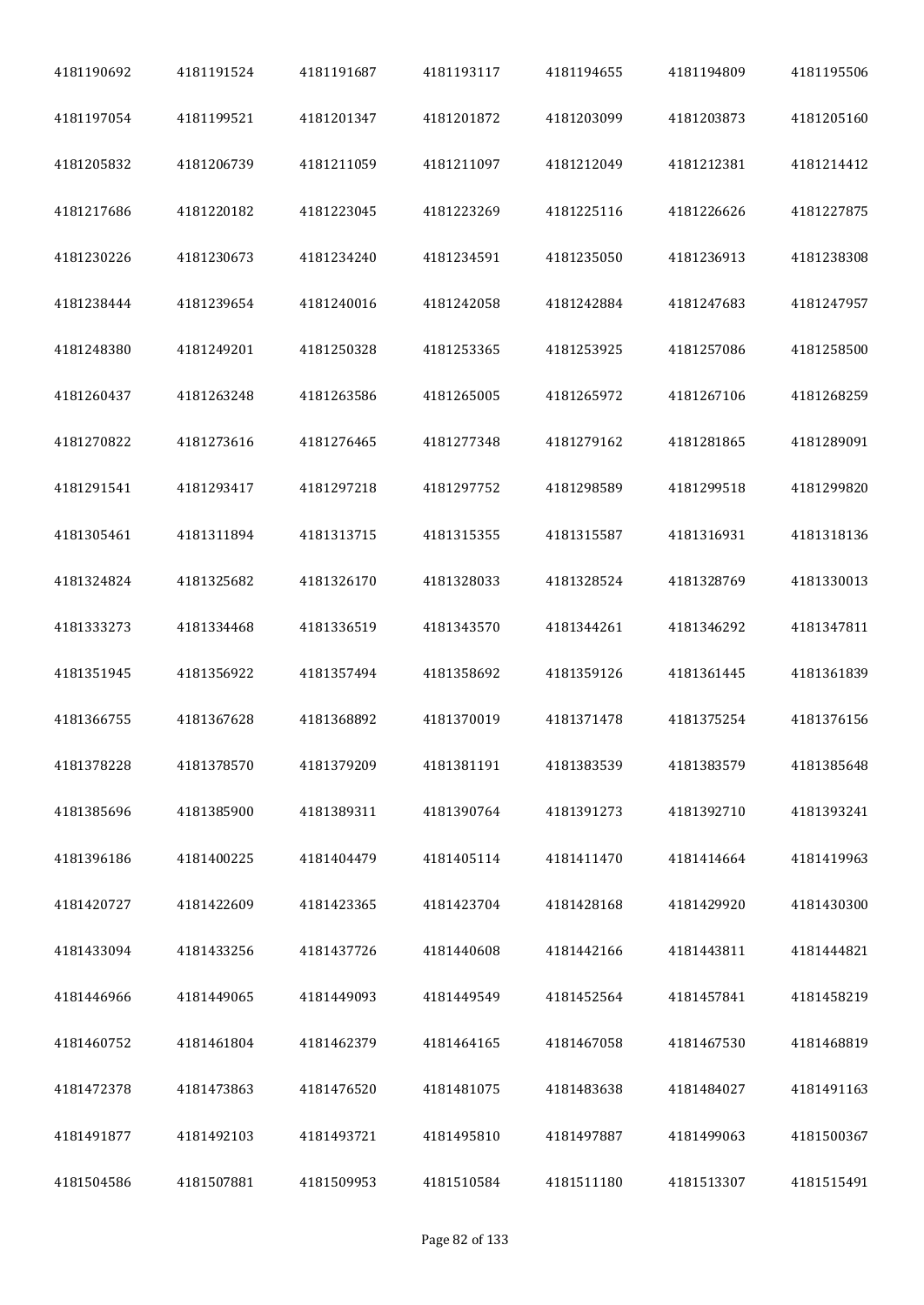| 4181518012 | 4181521695 | 4181525737 | 4181526653 | 4181526999 | 4181527332 | 4181527610 |
|------------|------------|------------|------------|------------|------------|------------|
| 4181528768 | 4181533055 | 4181533056 | 4181533361 | 4181533522 | 4181534495 | 4181537988 |
| 4181541308 | 4181543928 | 4181547196 | 4181548999 | 4181552104 | 4181557475 | 4181557777 |
| 4181561096 | 4181562556 | 4181562781 | 4181563037 | 4181566982 | 4181569537 | 4181571361 |
| 4181571396 | 4181571719 | 4181574632 | 4181575285 | 4181576910 | 4181577063 | 4181578016 |
| 4181579586 | 4181582716 | 4181583583 | 4181584112 | 4181585004 | 4181586780 | 4181589122 |
| 4181591611 | 4181593719 | 4181597140 | 4181601109 | 4181602271 | 4181613387 | 4181614071 |
| 4181614479 | 4181623041 | 4181628476 | 4181628670 | 4181632071 | 4181633145 | 4181633439 |
| 4181637487 | 4181637612 | 4181640083 | 4181641464 | 4181641856 | 4181642072 | 4181642406 |
| 4181644485 | 4181645091 | 4181645559 | 4181647160 | 4181647266 | 4181647267 | 4181647298 |
| 4181647444 | 4181647861 | 4181647875 | 4181650765 | 4181651023 | 4181651315 | 4181651423 |
| 4181651838 | 4181652292 | 4181652433 | 4181653694 | 4181653698 | 4181654281 | 4181654564 |
| 4181654868 | 4181655628 | 4181656854 | 4181658149 | 4181658456 | 4181659956 | 4181661357 |
| 4181661437 | 4181662301 | 4181664225 | 4181664409 | 4181664483 | 4181664731 | 4181665943 |
| 4181667347 | 4181667488 | 4181667702 | 4181667854 | 4181668514 | 4181669218 | 4181669680 |
| 4181669699 | 4181670113 | 4181670841 | 4181670933 | 4181671218 | 4181671231 | 4181671407 |
| 4181671669 | 4181672315 | 4181673290 | 4181674097 | 4181674194 | 4181674902 | 4181675305 |
| 4181677442 | 4181677798 | 4181678484 | 4181678604 | 4181679260 | 4181681180 | 4181681933 |
| 4181682376 | 4181682399 | 4181683146 | 4181683396 | 4181683662 | 4181683904 | 4181684431 |
| 4181684621 | 4181685003 | 4181686054 | 4181686451 | 4181686757 | 4181687282 | 4181688983 |
| 4181689403 | 4181689499 | 4181689541 | 4181690983 | 4181691196 | 4181691577 | 4181692805 |
| 4181694524 | 4181694703 | 4181697273 | 4181697891 | 4181698383 | 4181698887 | 4181698920 |
| 4181699010 | 4181699527 | 4181699611 | 4181700808 | 4181701467 | 4181702409 | 4181703259 |
| 4181703571 | 4181703767 | 4181703840 | 4181704000 | 4181705413 | 4181705511 | 4181706461 |
| 4181706734 | 4181707059 | 4181707147 | 4181707606 | 4181707931 | 4181708449 | 4181710695 |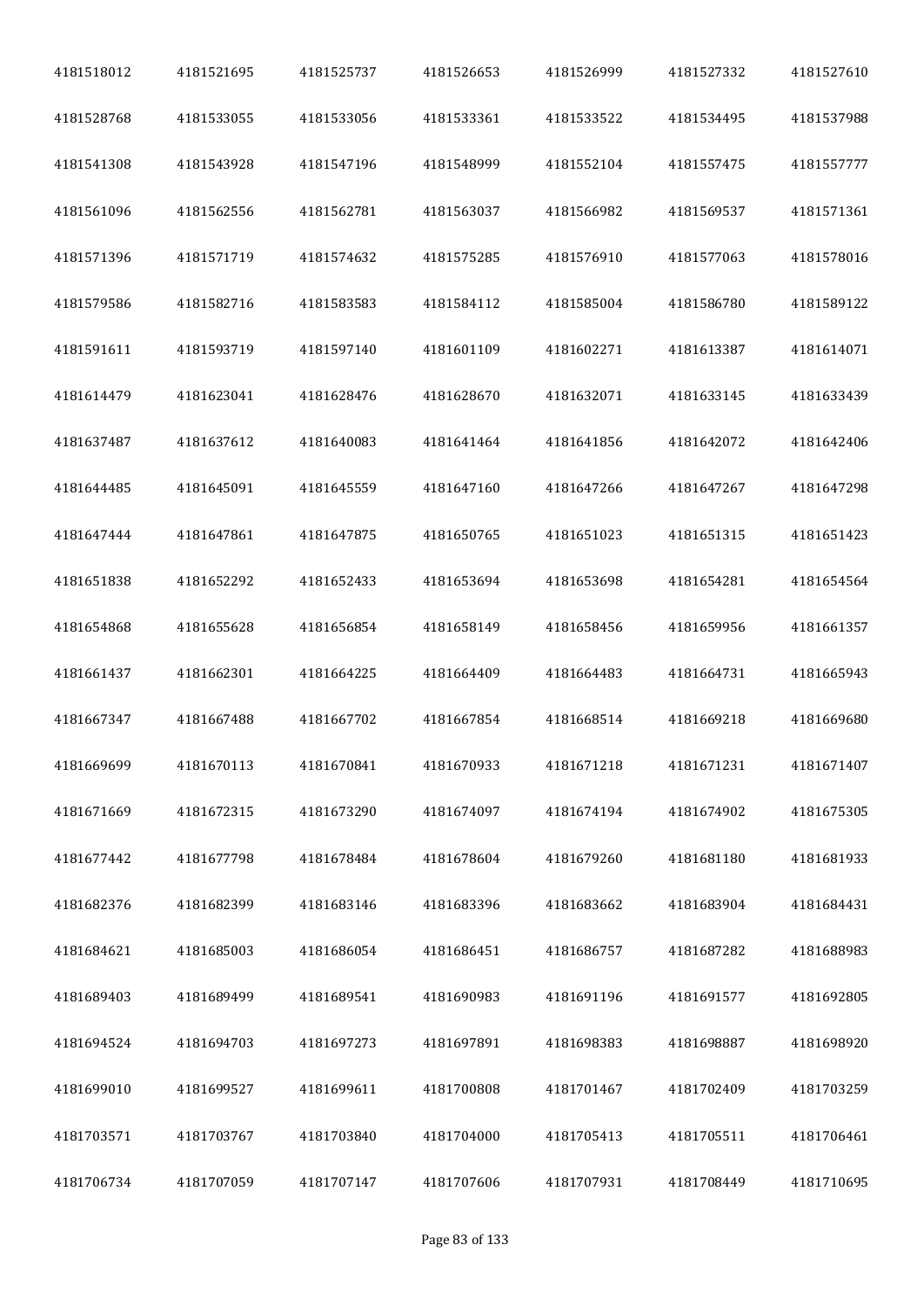| 4181711262 | 4181711913 | 4181712178 | 4181713804 | 4181713921 | 4181714414 | 4181715927 |
|------------|------------|------------|------------|------------|------------|------------|
| 4181717110 | 4181717176 | 4181720618 | 4181721138 | 4181722881 | 4181723351 | 4181723779 |
| 4181725373 | 4181726619 | 4181726661 | 4181727273 | 4181727583 | 4181728235 | 4181728542 |
| 4181729906 | 4181730917 | 4181731220 | 4181731416 | 4181731967 | 4181732416 | 4181732499 |
| 4181732833 | 4181734246 | 4181734527 | 4181734587 | 4181735076 | 4181736019 | 4181736972 |
| 4181737467 | 4181737685 | 4181739169 | 4181739679 | 4181739834 | 4181740286 | 4181740772 |
| 4181741402 | 4181741652 | 4181744786 | 4181744869 | 4181745395 | 4181745578 | 4181745877 |
| 4181746262 | 4181746447 | 4181747455 | 4181747917 | 4181748205 | 4181748314 | 4181749893 |
| 4181750758 | 4181750852 | 4181751912 | 4181752293 | 4181752601 | 4181753425 | 4181754356 |
| 4181756423 | 4181756548 | 4181757257 | 4181757378 | 4181757933 | 4181758462 | 4181758480 |
| 4181758958 | 4181759118 | 4181759751 | 4181760520 | 4181760808 | 4181761292 | 4181761386 |
| 4181761459 | 4181761481 | 4181762802 | 4181764179 | 4181764214 | 4181764704 | 4181764879 |
| 4181765216 | 4181765906 | 4181767516 | 4181768766 | 4181769791 | 4181770653 | 4181770685 |
| 4181770740 | 4181770776 | 4181771241 | 4181771892 | 4181772349 | 4181773171 | 4181776445 |
| 4181777041 | 4181778200 | 4181778563 | 4181778781 | 4181779311 | 4181780948 | 4181781085 |
| 4181781582 | 4181782745 | 4181783958 | 4181785539 | 4181786164 | 4181787800 | 4181788109 |
| 4181788189 | 4181789332 | 4181790002 | 4181790888 | 4181791345 | 4181793597 | 4181793825 |
| 4181794428 | 4181794666 | 4181798429 | 4181798614 | 4181798841 | 4181798945 | 4181799128 |
| 4181799918 | 4181799937 | 4181800341 | 4181801241 | 4181802642 | 4181802906 | 4181803284 |
| 4181803596 | 4181803718 | 4181805068 | 4181805219 | 4181805227 | 4181805582 | 4181806979 |
| 4181807141 | 4181808004 | 4181810229 | 4181811804 | 4181812207 | 4181812622 | 4181813505 |
| 4181813986 | 4181815398 | 4181815631 | 4181815882 | 4181817648 | 4181818186 | 4181818290 |
| 4181818401 | 4181818464 | 4181818572 | 4181819068 | 4181819083 | 4181819545 | 4181819741 |
| 4181820909 | 4181821283 | 4181821664 | 4181822549 | 4181825042 | 4181825346 | 4181827029 |
| 4181827397 | 4181827470 | 4181827806 | 4181827922 | 4181828754 | 4181828801 | 4181829920 |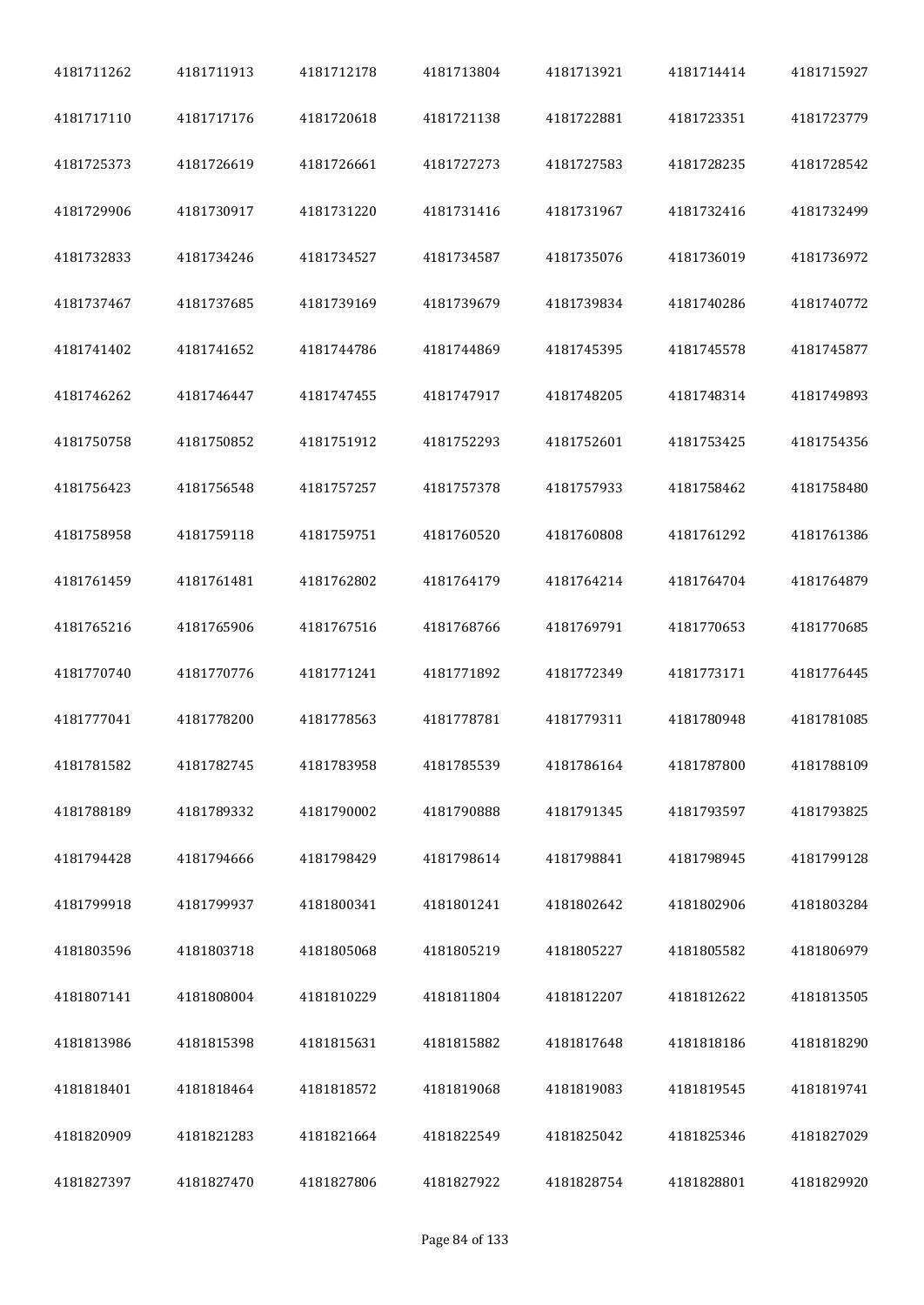| 4181830357 | 4181831828 | 4181832304 | 4181832608 | 4181832750 | 4181832976 | 4181833045 |
|------------|------------|------------|------------|------------|------------|------------|
| 4181833591 | 4181833810 | 4181834450 | 4181834783 | 4181835279 | 4181835411 | 4181835957 |
| 4181836057 | 4181836168 | 4181837262 | 4181838329 | 4181838910 | 4181838996 | 4181840069 |
| 4181840557 | 4181840901 | 4181841144 | 4181842243 | 4181842595 | 4181842936 | 4181843440 |
| 4181843822 | 4181843981 | 4181846662 | 4181847122 | 4181847393 | 4181847808 | 4181849139 |
| 4181849519 | 4181849703 | 4181849918 | 4181850280 | 4181850567 | 4181850992 | 4181851084 |
| 4181851251 | 4181851335 | 4181851728 | 4181852185 | 4181852260 | 4181852274 | 4181852987 |
| 4181854169 | 4181855089 | 4181856021 | 4181856084 | 4181856647 | 4181856703 | 4181857308 |
| 4181857334 | 4181857418 | 4181857561 | 4181857789 | 4181858495 | 4181859324 | 4181860785 |
| 4181863029 | 4181866422 | 4181868053 | 4181868198 | 4181868379 | 4181868948 | 4181875047 |
| 4181876544 | 4181877538 | 4181878783 | 4181880938 | 4181881277 | 4181885059 | 4181888226 |
| 4181888265 | 4181889384 | 4181889795 | 4181891023 | 4181891747 | 4181891748 | 4181892381 |
| 4181894371 | 4181897409 | 4181897711 | 4181897980 | 4181898351 | 4181898739 | 4181898982 |
| 4181899066 | 4181902038 | 4181903293 | 4181904874 | 4181905770 | 4181905804 | 4181906332 |
| 4181908233 | 4181910673 | 4181910966 | 4181912025 | 4181912026 | 4181916211 | 4181916452 |
| 4181917365 | 4181918160 | 4181919605 | 4181923086 | 4181923115 | 4181924754 | 4181924792 |
| 4181924908 | 4181926960 | 4181929065 | 4181933860 | 4181934607 | 4181938690 | 4181938902 |
| 4181938943 | 4181939114 | 4181939791 | 4181944485 | 4181945157 | 4181945286 | 4181945400 |
| 4181945819 | 4181949323 | 4181951349 | 4181956624 | 4181956677 | 4181956678 | 4181956718 |
| 4181958353 | 4181959854 | 4181959905 | 4181962934 | 4181963656 | 4181964871 | 4181966355 |
| 4181967077 | 4181967749 | 4181968117 | 4181968530 | 4181968940 | 4181972801 | 4181972867 |
| 4181973356 | 4181974946 | 4181975627 | 4181977629 | 4181977850 | 4181978535 | 4181979000 |
| 4181980317 | 4181980704 | 4181983847 | 4181983852 | 4181983891 | 4181984294 | 4181985137 |
| 4181986968 | 4181987218 | 4181987546 | 4181987943 | 4181990354 | 4181990607 | 4181990740 |
| 4181991673 | 4181992015 | 4181995579 | 4181995892 | 4181998149 | 4181998156 | 4181999608 |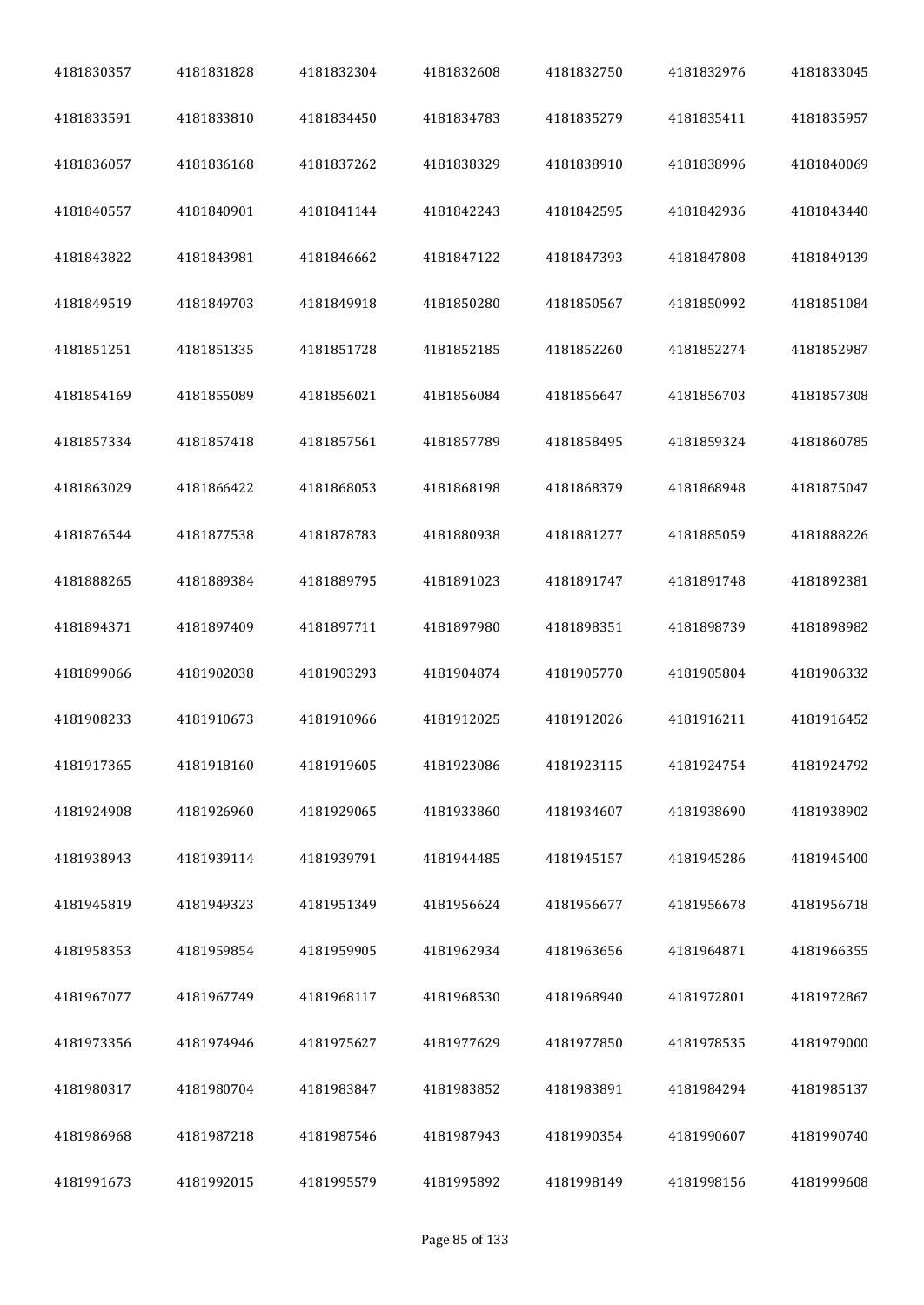| 4182001046 | 4182003367 | 4182007155 | 4182009410 | 4182009786 | 4182011986 | 4182014437 |
|------------|------------|------------|------------|------------|------------|------------|
| 4182019362 | 4182019790 | 4182020181 | 4182020866 | 4182021997 | 4182022226 | 4182022237 |
| 4182022786 | 4182025209 | 4182025285 | 4182025678 | 4182026348 | 4182026985 | 4182027489 |
| 4182027673 | 4182029335 | 4182031759 | 4182037022 | 4182037812 | 4182040545 | 4182040809 |
| 4182041454 | 4182041716 | 4182043836 | 4182047380 | 4182048263 | 4182048673 | 4182048705 |
| 4182049483 | 4182050323 | 4182051035 | 4182051291 | 4182051511 | 4182052141 | 4182052353 |
| 4182053228 | 4182054682 | 4182055366 | 4182059725 | 4182060832 | 4182061465 | 4182065912 |
| 4182068073 | 4182069505 | 4182070034 | 4182070209 | 4182073516 | 4182073722 | 4182075134 |
| 4182075385 | 4182076783 | 4182078891 | 4182079026 | 4182081681 | 4182083327 | 4182085733 |
| 4182086620 | 4182086996 | 4182087386 | 4182090954 | 4182091067 | 4182092695 | 4182093536 |
| 4182096725 | 4182096837 | 4182097249 | 4182097847 | 4182099404 | 4182101484 | 4182103000 |
| 4182106410 | 4182107427 | 4182107484 | 4182107755 | 4182107859 | 4182108835 | 4182111446 |
| 4182111724 | 4182114451 | 4182114870 | 4182117074 | 4182119765 | 4182119911 | 4182121993 |
| 4182124836 | 4182124966 | 4182126847 | 4182128218 | 4182128429 | 4182130765 | 4182131613 |
| 4182133898 | 4182133980 | 4182142302 | 4182143753 | 4182144030 | 4182146380 | 4182146668 |
| 4182147543 | 4182147972 | 4182149708 | 4182150289 | 4182151893 | 4182152567 | 4182160034 |
| 4182165915 | 4182167663 | 4182168848 | 4182173432 | 4182174264 | 4182177167 | 4182179920 |
| 4182182372 | 4182182955 | 4182182963 | 4182183331 | 4182183342 | 4182191391 | 4182192449 |
| 4182193161 | 4182194647 | 4182195632 | 4182197548 | 4182202475 | 4182202947 | 4182204174 |
| 4182206111 | 4182206569 | 4182206909 | 4182217048 | 4182218711 | 4182221006 | 4182221846 |
| 4182223614 | 4182227400 | 4182229830 | 4182231288 | 4182240270 | 4182245516 | 4182248188 |
| 4182250278 | 4182251958 | 4182252049 | 4182253643 | 4182255038 | 4182257090 | 4182258729 |
| 4182259855 | 4182262118 | 4182266049 | 4182272016 | 4182274820 | 4182277750 | 4182278456 |
| 4182278514 | 4182279285 | 4182279903 | 4182280152 | 4182285075 | 4182287558 | 4182289218 |
| 4182291846 | 4182292518 | 4182292614 | 4182293185 | 4182293511 | 4182293954 | 4182294467 |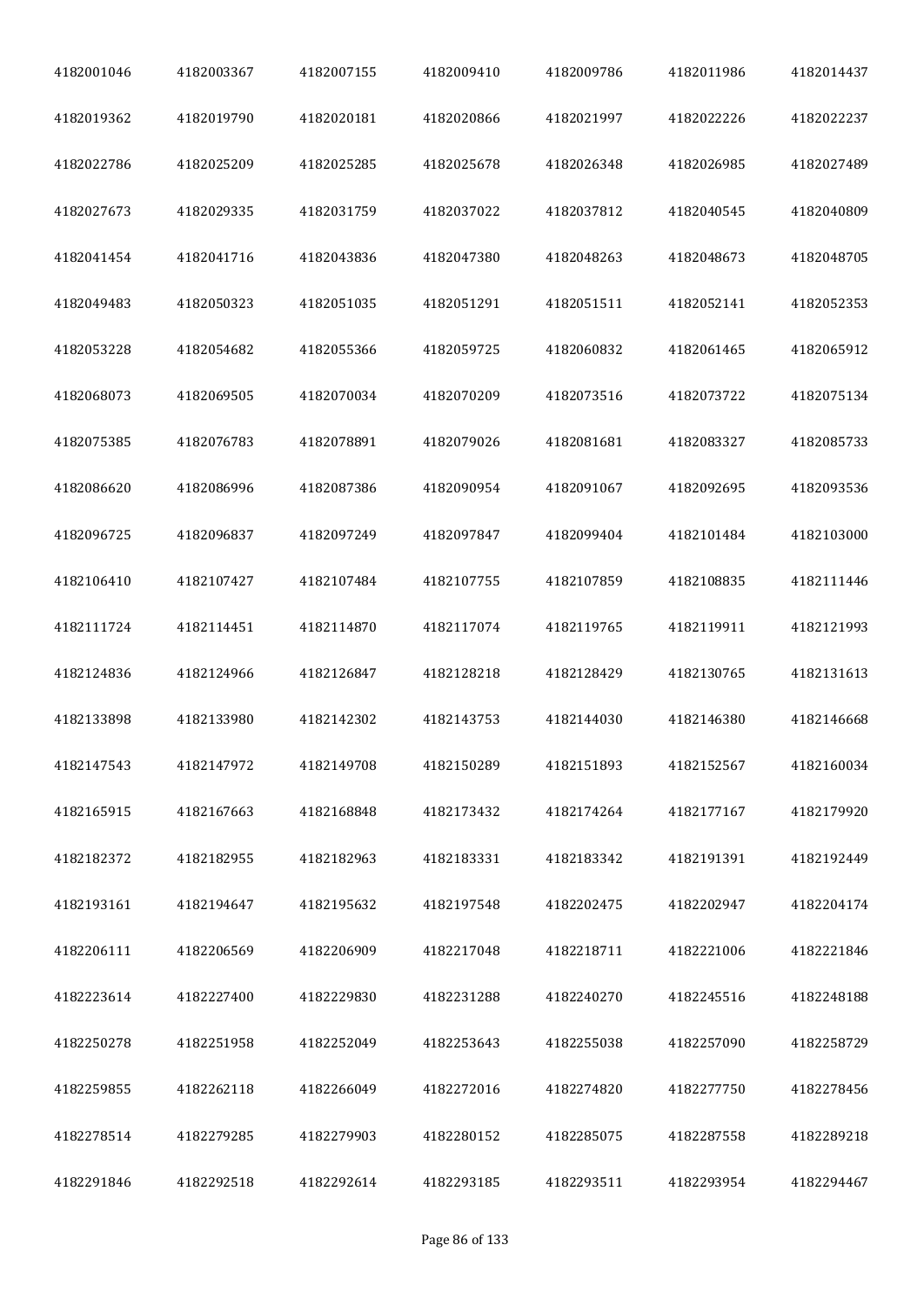| 4182294601 | 4182294703 | 4182296513 | 4182296658 | 4182296793 | 4182296805 | 4182297192 |
|------------|------------|------------|------------|------------|------------|------------|
| 4182297335 | 4182297784 | 4182298061 | 4182298141 | 4182298199 | 4182298910 | 4182299065 |
| 4182301006 | 4182302729 | 4182302755 | 4182303854 | 4182303991 | 4182304067 | 4182304531 |
| 4182305360 | 4182305550 | 4182305665 | 4182305806 | 4182306840 | 4182308318 | 4182308340 |
| 4182308570 | 4182309126 | 4182311034 | 4182312835 | 4182313511 | 4182314097 | 4182315976 |
| 4182316607 | 4182316611 | 4182316773 | 4182317281 | 4182319212 | 4182319768 | 4182320439 |
| 4182320757 | 4182321014 | 4182321894 | 4182322198 | 4182323238 | 4182323824 | 4182323894 |
| 4182323899 | 4182325078 | 4182325842 | 4182326129 | 4182326294 | 4182327938 | 4182328295 |
| 4182328766 | 4182328798 | 4182329434 | 4182330059 | 4182330103 | 4182330176 | 4182330538 |
| 4182331669 | 4182333512 | 4182334700 | 4182335036 | 4182335306 | 4182335449 | 4182335489 |
| 4182335716 | 4182337346 | 4182339304 | 4182339368 | 4182340700 | 4182340931 | 4182341166 |
| 4182341793 | 4182342185 | 4182342761 | 4182343034 | 4182343130 | 4182343343 | 4182344593 |
| 4182344870 | 4182345011 | 4182345048 | 4182346605 | 4182346909 | 4182347307 | 4182347615 |
| 4182347623 | 4182347861 | 4182348473 | 4182348662 | 4182348886 | 4182349725 | 4182350087 |
| 4182350144 | 4182350357 | 4182351298 | 4182351841 | 4182352104 | 4182353780 | 4182354634 |
| 4182356824 | 4182357023 | 4182358521 | 4182360089 | 4182360358 | 4182362406 | 4182362439 |
| 4182362788 | 4182363471 | 4182364181 | 4182364214 | 4182364639 | 4182366027 | 4182366252 |
| 4182367222 | 4182367289 | 4182367613 | 4182367617 | 4182367795 | 4182368785 | 4182368909 |
| 4182369217 | 4182369407 | 4182370298 | 4182372273 | 4182372534 | 4182373061 | 4182373326 |
| 4182376786 | 4182377493 | 4182377850 | 4182378253 | 4182378775 | 4182379469 | 4182380096 |
| 4182380114 | 4182381358 | 4182381713 | 4182381943 | 4182383265 | 4182383604 | 4182383935 |
| 4182384525 | 4182384536 | 4182384762 | 4182385317 | 4182385356 | 4182386422 | 4182386694 |
| 4182386878 | 4182386924 | 4182387517 | 4182387747 | 4182388224 | 4182389388 | 4182390466 |
| 4182390844 | 4182390928 | 4182391455 | 4182393132 | 4182393675 | 4182393887 | 4182394243 |
| 4182394528 | 4182395511 | 4182398055 | 4182398560 | 4182398945 | 4182399222 | 4182400726 |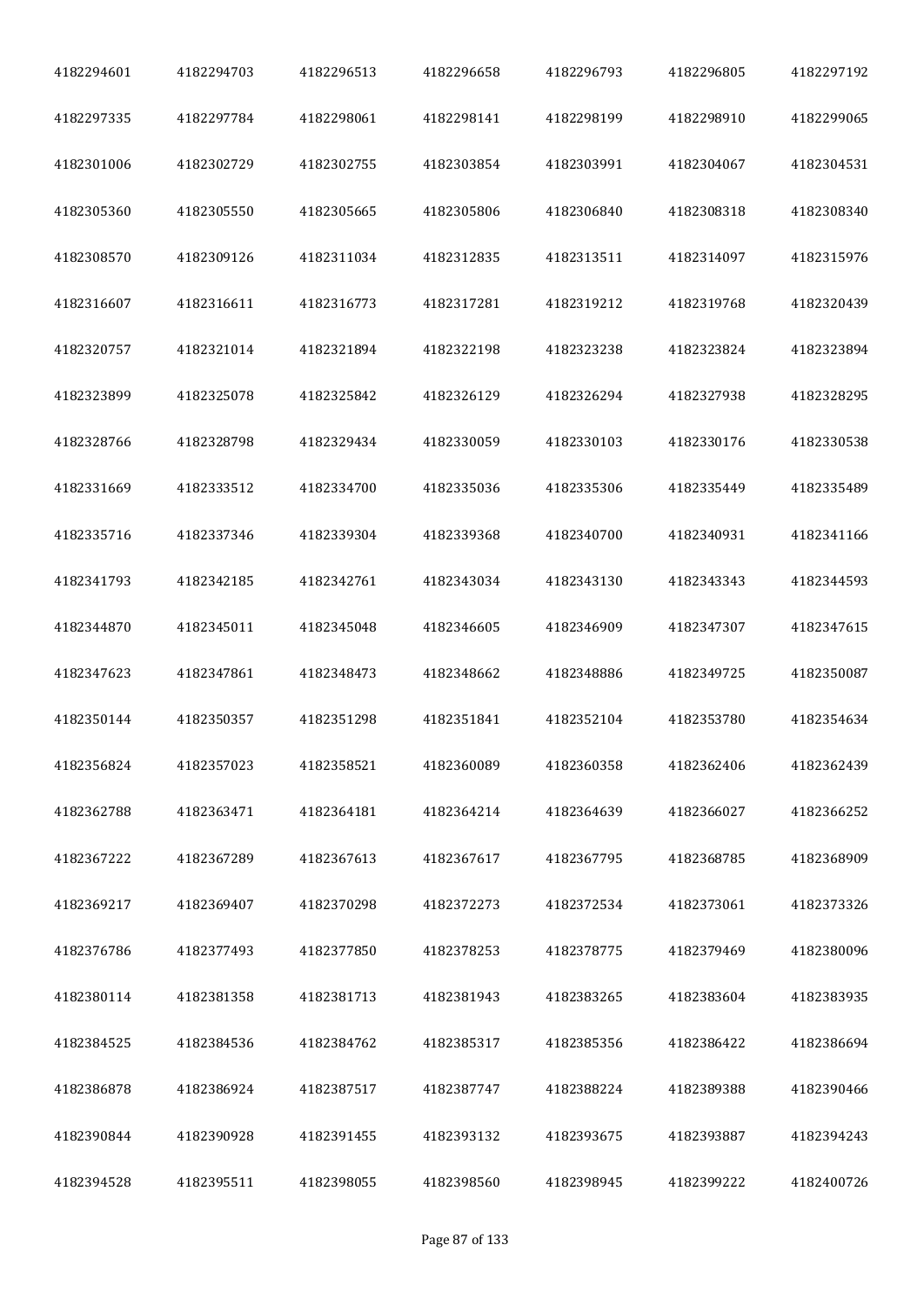| 4182400729 | 4182401130 | 4182402216 | 4182402659 | 4182402930 | 4182403206 | 4182403446 |
|------------|------------|------------|------------|------------|------------|------------|
| 4182403463 | 4182403726 | 4182403928 | 4182405240 | 4182405862 | 4182408060 | 4182408455 |
| 4182408610 | 4182409770 | 4182410403 | 4182410498 | 4182411084 | 4182411462 | 4182411942 |
| 4182412507 | 4182413664 | 4182413860 | 4182414386 | 4182414736 | 4182415662 | 4182415742 |
| 4182417256 | 4182417297 | 4182418102 | 4182418471 | 4182420050 | 4182420119 | 4182420701 |
| 4182421865 | 4182422443 | 4182422729 | 4182423179 | 4182423212 | 4182424178 | 4182424580 |
| 4182426265 | 4182426761 | 4182428101 | 4182428198 | 4182428375 | 4182428611 | 4182428624 |
| 4182430150 | 4182430385 | 4182430883 | 4182430964 | 4182431066 | 4182433332 | 4182434450 |
| 4182434926 | 4182435512 | 4182435757 | 4182435963 | 4182436247 | 4182436482 | 4182436579 |
| 4182436912 | 4182436999 | 4182437135 | 4182440973 | 4182441348 | 4182441678 | 4182441705 |
| 4182441857 | 4182442634 | 4182443222 | 4182443754 | 4182444171 | 4182444909 | 4182444916 |
| 4182445074 | 4182446597 | 4182447358 | 4182448153 | 4182448457 | 4182448982 | 4182450207 |
| 4182450379 | 4182451897 | 4182451989 | 4182453876 | 4182454839 | 4182455566 | 4182455952 |
| 4182456718 | 4182457752 | 4182457987 | 4182458620 | 4182458808 | 4182458900 | 4182459221 |
| 4182459412 | 4182460677 | 4182460950 | 4182461130 | 4182461610 | 4182463181 | 4182463665 |
| 4182463741 | 4182464244 | 4182464742 | 4182464794 | 4182465532 | 4182465576 | 4182465646 |
| 4182466969 | 4182467018 | 4182467348 | 4182467352 | 4182467367 | 4182467843 | 4182467924 |
| 4182468368 | 4182469182 | 4182469602 | 4182469666 | 4182470021 | 4182470458 | 4182470832 |
| 4182471655 | 4182471741 | 4182472769 | 4182473222 | 4182473283 | 4182475055 | 4182476591 |
| 4182477009 | 4182477358 | 4182477781 | 4182478194 | 4182479341 | 4182479681 | 4182480153 |
| 4182480332 | 4182480483 | 4182482160 | 4182482686 | 4182484792 | 4182484992 | 4182485649 |
| 4182485850 | 4182485929 | 4182486382 | 4182486429 | 4182487448 | 4182487726 | 4182487738 |
| 4182488510 | 4182488783 | 4182489242 | 4182489887 | 4182490877 | 4182491515 | 4182491771 |
| 4182491822 | 4182492892 | 4182493235 | 4182493403 | 4182493621 | 4182493636 | 4182493918 |
| 4182493939 | 4182494024 | 4182494078 | 4182494290 | 4182494524 | 4182495510 | 4182495636 |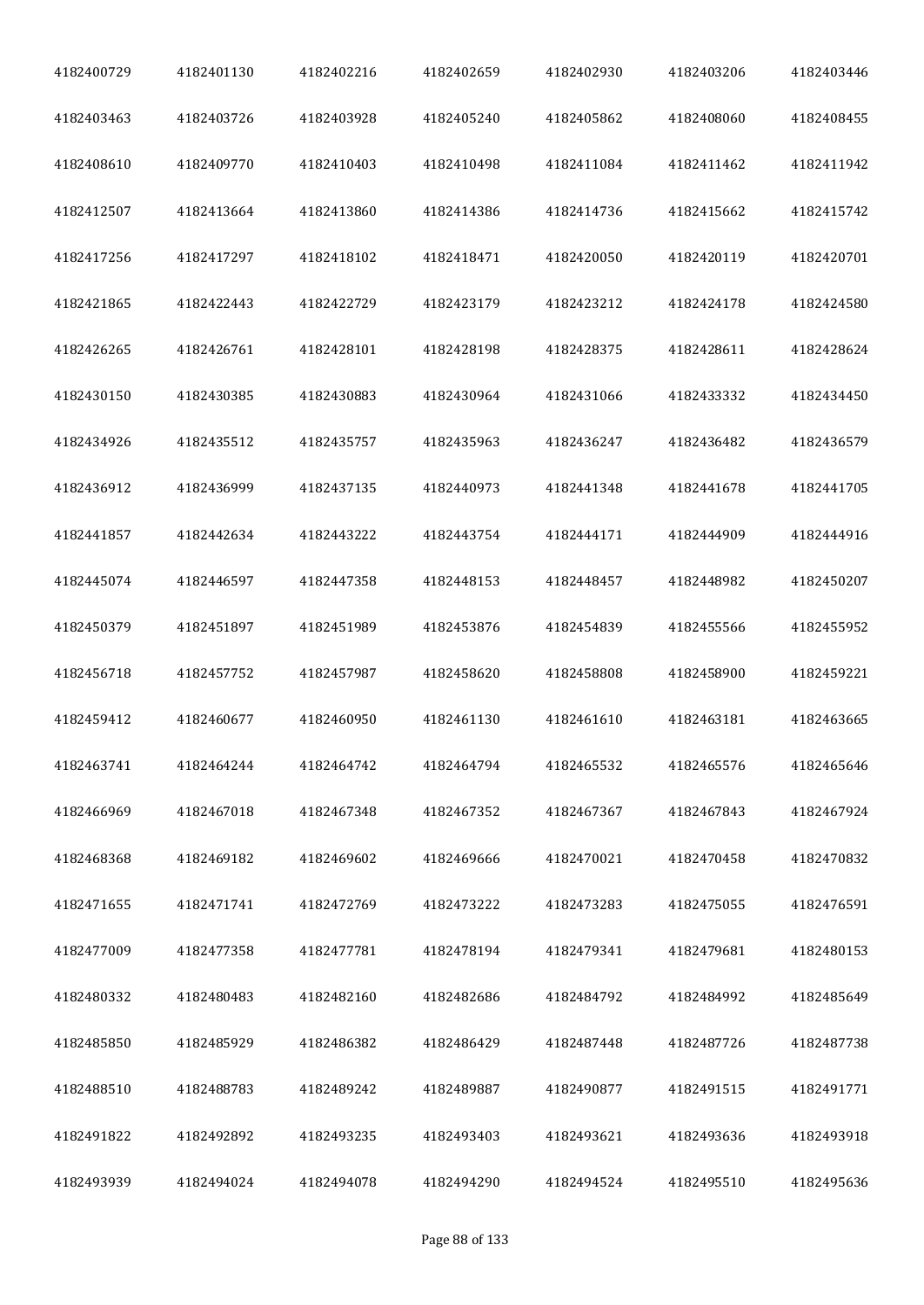| 4182495899 | 4182496354 | 4182496393 | 4182497247 | 4182498099 | 4182498206 | 4182498423 |
|------------|------------|------------|------------|------------|------------|------------|
| 4182499076 | 4182499327 | 4182500396 | 4182501443 | 4182502106 | 4182504169 | 4182504210 |
| 4182504532 | 4182505647 | 4182505846 | 4182506103 | 4182507148 | 4182507378 | 4182507456 |
| 4182507652 | 4182508994 | 4182510125 | 4182510587 | 4182510975 | 4182512922 | 4182513058 |
| 4182513408 | 4182514599 | 4182515575 | 4182515922 | 4182516032 | 4182520656 | 4182522105 |
| 4182523087 | 4182523611 | 4182525636 | 4182526621 | 4182526761 | 4182526995 | 4182528321 |
| 4182530555 | 4182532096 | 4182532431 | 4182532492 | 4182533523 | 4182533695 | 4182534707 |
| 4182534930 | 4182536699 | 4182537691 | 4182539569 | 4182539668 | 4182541358 | 4182542378 |
| 4182542542 | 4182544785 | 4182545954 | 4182546363 | 4182547443 | 4182549695 | 4182550032 |
| 4182550128 | 4182551239 | 4182552216 | 4182552880 | 4182553888 | 4182554178 | 4182554578 |
| 4182555348 | 4182555785 | 4182556483 | 4182559342 | 4182559435 | 4182560654 | 4182561211 |
| 4182562368 | 4182563607 | 4182564389 | 4182564920 | 4182566314 | 4182566722 | 4182567116 |
| 4182567461 | 4182567927 | 4182569623 | 4182569981 | 4182570098 | 4182570973 | 4182571879 |
| 4182572354 | 4182572831 | 4182573201 | 4182573651 | 4182574696 | 4182576542 | 4182576561 |
| 4182576962 | 4182578718 | 4182580056 | 4182580681 | 4182581051 | 4182581618 | 4182581679 |
| 4182581714 | 4182582274 | 4182582430 | 4182586508 | 4182586646 | 4182586781 | 4182587098 |
| 4182587258 | 4182587426 | 4182588230 | 4182589455 | 4182589837 | 4182590176 | 4182592221 |
| 4182592831 | 4182594430 | 4182595320 | 4182596870 | 4182597035 | 4182597164 | 4182597378 |
| 4182597916 | 4182597927 | 4182598501 | 4182598643 | 4182600277 | 4182600522 | 4182600865 |
| 4182604164 | 4182604678 | 4182605503 | 4182605863 | 4182605985 | 4182607882 | 4182608429 |
| 4182608453 | 4182608553 | 4182612669 | 4182612781 | 4182614615 | 4182617447 | 4182617565 |
| 4182617995 | 4182618384 | 4182619881 | 4182620586 | 4182621049 | 4182621618 | 4182622944 |
| 4182623674 | 4182626605 | 4182627109 | 4182627345 | 4182627663 | 4182629348 | 4182629924 |
| 4182629933 | 4182630180 | 4182630528 | 4182630533 | 4182632244 | 4182633314 | 4182634937 |
| 4182637432 | 4182637969 | 4182637979 | 4182638499 | 4182639683 | 4182642262 | 4182642398 |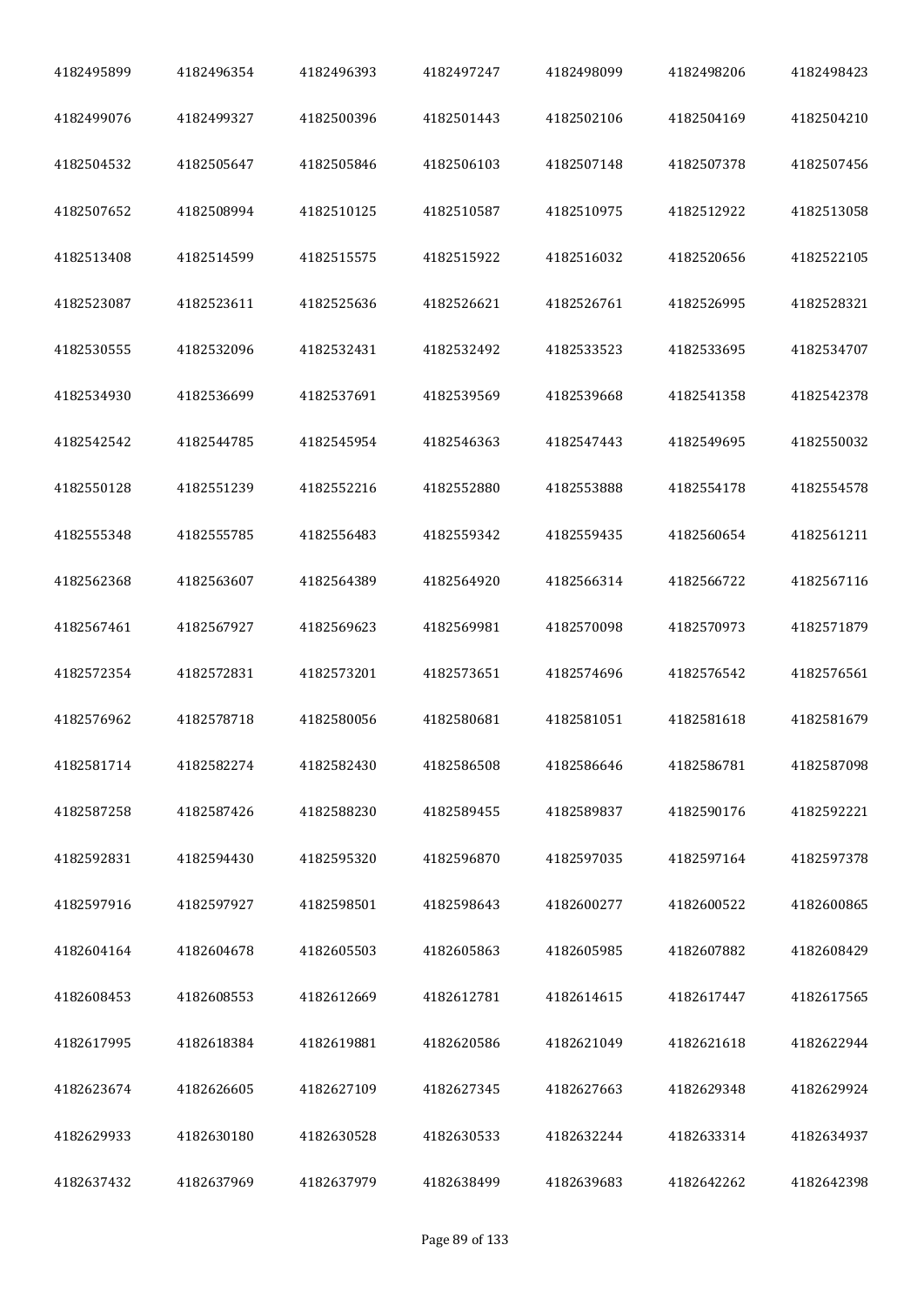| 4182642555         | 4182645978 | 4182647691 | 4182649715 | 4182650052 | 4182650271 | 4182650644 |
|--------------------|------------|------------|------------|------------|------------|------------|
| 4182651390         | 4182651441 | 4182653365 | 4182654265 | 4182656315 | 4182656363 | 4182656401 |
| 4182660817         | 4182660843 | 4182661497 | 4182662385 | 4182664882 | 4182666195 | 4182666400 |
| 4182667175         | 4182668488 | 4182668902 | 4182669186 | 4182669657 | 4182670318 | 4182670905 |
| 4182670990         | 4182671352 | 4182671353 | 4182673532 | 4182673613 | 4182674043 | 4182676191 |
| 4182677202         | 4182677946 | 4182678784 | 4182680164 | 4182680859 | 4182680936 | 4182681048 |
| 4182681843         | 4182683536 | 4182683823 | 4182685037 | 4182685066 | 4182685105 | 4182685969 |
| 4182688030         | 4182688617 | 4182690431 | 4182690978 | 4182693066 | 4182694032 | 4182694654 |
| 4182694841         | 4182694983 | 4182694996 | 4182695035 | 4182695294 | 4182698376 | 4182700016 |
| 4182701279         | 4182703613 | 4182703707 | 4182705298 | 4182706139 | 4182715501 |            |
| <b>BCB WAITING</b> |            |            |            |            |            | (64.00)    |
| 4181005500         | 4181005780 | 4181014078 | 4181024200 | 4181027033 | 4181036713 | 4181036738 |
| 4181042744         | 4181045567 | 4181047012 | 4181051904 | 4181055066 | 4181060912 | 4181069581 |
| 4181072368         | 4181073852 | 4181077108 | 4181096859 | 4181105291 | 4181105912 | 4181106565 |
| 4181111515         | 4181116573 | 4181117938 | 4181117947 | 4181121441 | 4181132626 | 4181135828 |
| 4181136978         | 4181137410 | 4181150975 | 4181155979 | 4181158265 | 4181167309 | 4181171641 |
| 4181177006         | 4181182505 | 4181197725 | 4181198028 | 4181209045 | 4181211900 | 4181212627 |
| 4181216757         | 4181222340 | 4181234687 | 4181238025 | 4181261394 | 4181285004 | 4181285006 |
| 4181285342         | 4181285483 | 4181288810 | 4181297216 | 4181298444 | 4181305425 | 4181320361 |
| 4181321521         | 4181331116 | 4181332470 | 4181336744 | 4181346432 | 4181356625 | 4181364943 |
| 4181379495         | 4181418616 | 4181420230 | 4181425622 | 4181432951 | 4181442070 | 4181452480 |
| 4181455751         | 4181461874 | 4181463556 | 4181464894 | 4181472102 | 4181482213 | 4181494587 |
| 4181505859         | 4181524043 | 4181539756 | 4181542928 | 4181546865 | 4181546912 | 4181548660 |
| 4181552187         | 4181579522 | 4181623760 | 4181646181 | 4181646206 | 4181647638 | 4181648788 |
| 4181649022         | 4181652378 | 4181653838 | 4181655799 | 4181658407 | 4181658568 | 4181661489 |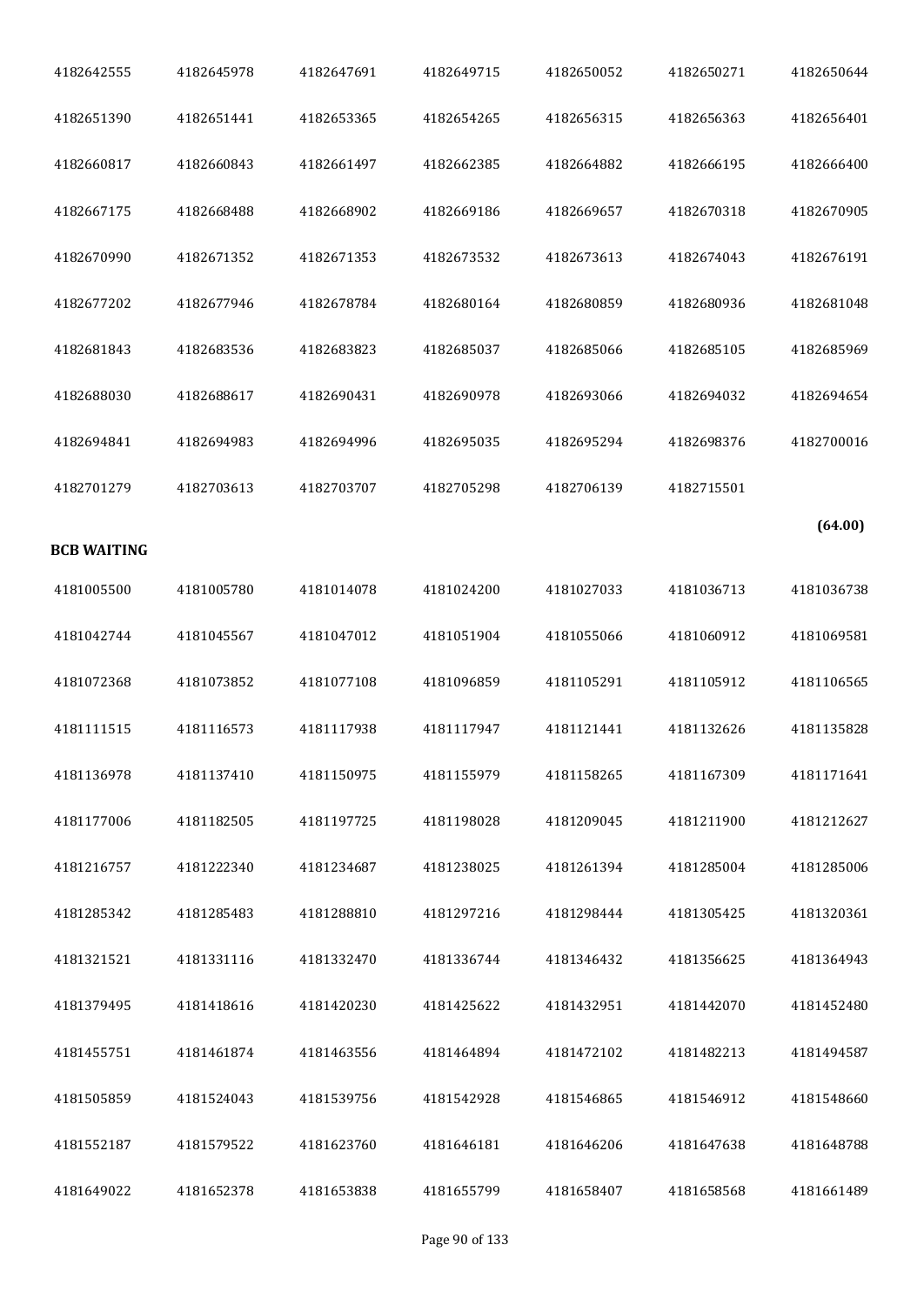| 4181663180 | 4181666131 | 4181677788 | 4181678911 | 4181681222 | 4181681739 | 4181682474 |
|------------|------------|------------|------------|------------|------------|------------|
| 4181685092 | 4181688731 | 4181689441 | 4181690081 | 4181693628 | 4181693775 | 4181693888 |
| 4181698233 | 4181698633 | 4181699099 | 4181701552 | 4181705063 | 4181713060 | 4181713476 |
| 4181714900 | 4181716003 | 4181716538 | 4181718209 | 4181720066 | 4181722723 | 4181724289 |
| 4181724798 | 4181727835 | 4181728817 | 4181733516 | 4181733590 | 4181738358 | 4181739846 |
| 4181745590 | 4181746162 | 4181748835 | 4181751369 | 4181760273 | 4181764438 | 4181767603 |
| 4181769193 | 4181769498 | 4181771377 | 4181772847 | 4181774721 | 4181774964 | 4181777814 |
| 4181779078 | 4181789423 | 4181791127 | 4181791923 | 4181794568 | 4181800348 | 4181800375 |
| 4181801046 | 4181803981 | 4181810629 | 4181813697 | 4181814864 | 4181815026 | 4181815583 |
| 4181820401 | 4181820884 | 4181823900 | 4181826261 | 4181827966 | 4181829557 | 4181829641 |
| 4181832420 | 4181833049 | 4181834109 | 4181835397 | 4181836693 | 4181837536 | 4181838637 |
| 4181842081 | 4181848437 | 4181851587 | 4181852371 | 4181867908 | 4181872708 | 4181873255 |
| 4181890045 | 4181893079 | 4181895159 | 4181897638 | 4181901444 | 4181906447 | 4181907737 |
| 4181909567 | 4181911431 | 4181917031 | 4181921955 | 4181925157 | 4181925947 | 4181927055 |
| 4181928636 | 4181933611 | 4181936000 | 4181936604 | 4181942143 | 4181950604 | 4181957068 |
| 4181961076 | 4181967520 | 4181972946 | 4181973488 | 4181980834 | 4181982471 | 4181988181 |
| 4181998636 | 4182002382 | 4182005640 | 4182006724 | 4182016058 | 4182022343 | 4182024286 |
| 4182028125 | 4182028783 | 4182042848 | 4182046393 | 4182057278 | 4182057555 | 4182059445 |
| 4182061436 | 4182062064 | 4182063469 | 4182067676 | 4182071816 | 4182079772 | 4182080330 |
| 4182084613 | 4182086336 | 4182087927 | 4182092439 | 4182092917 | 4182096005 | 4182114207 |
| 4182131947 | 4182132174 | 4182137601 | 4182141806 | 4182149760 | 4182153910 | 4182158152 |
| 4182167727 | 4182178016 | 4182181891 | 4182187249 | 4182195362 | 4182200413 | 4182212059 |
| 4182218337 | 4182221037 | 4182223650 | 4182234711 | 4182241561 | 4182251813 | 4182259036 |
| 4182260195 | 4182262555 | 4182265782 | 4182287978 | 4182291901 | 4182293379 | 4182296951 |
| 4182298345 | 4182300160 | 4182301731 | 4182303189 | 4182303867 | 4182304971 | 4182314964 |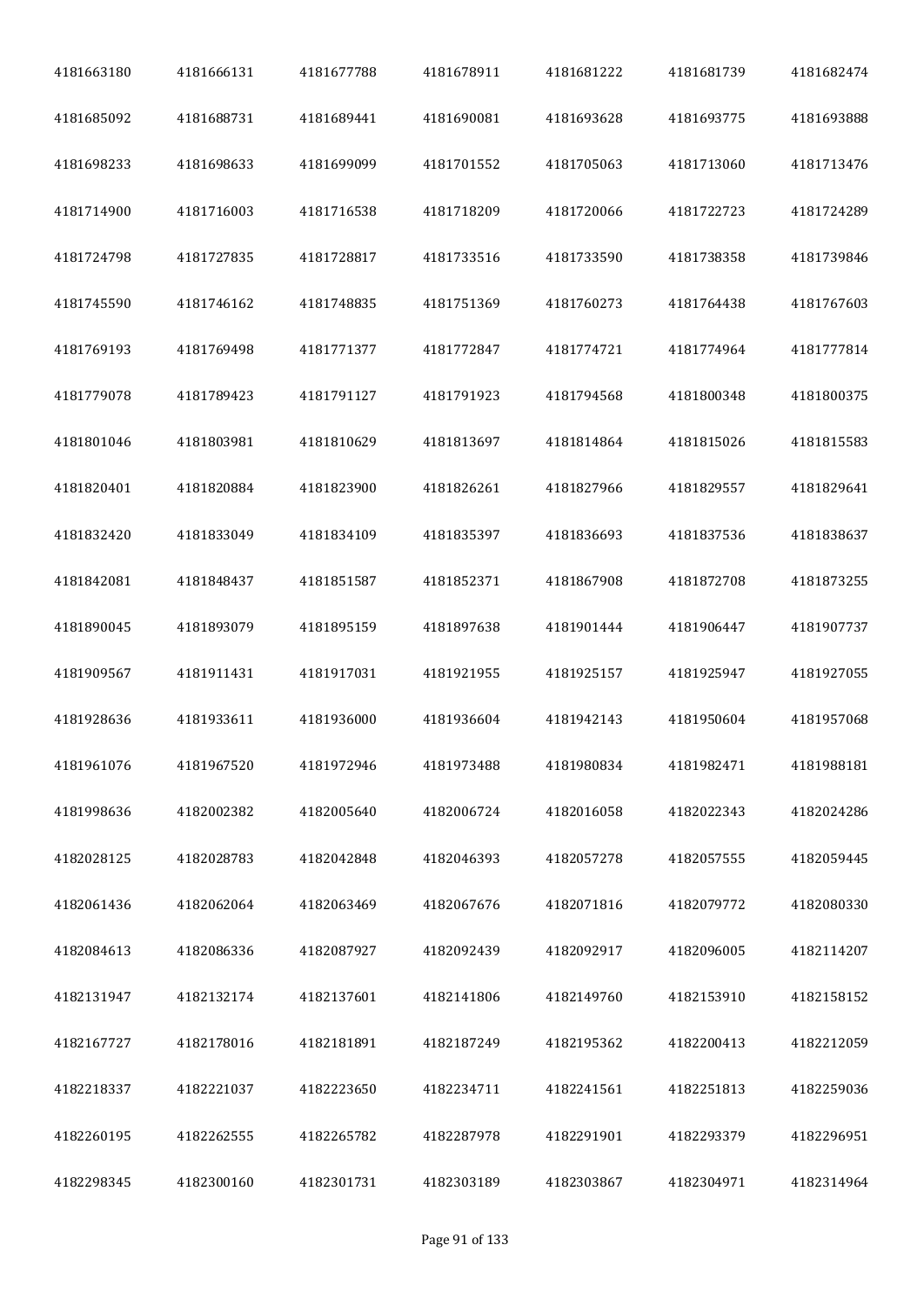| 4182317662           | 4182319489 | 4182319739 | 4182328185 | 4182330164 | 4182334360 | 4182343755 |
|----------------------|------------|------------|------------|------------|------------|------------|
| 4182348318           | 4182351621 | 4182352264 | 4182353525 | 4182353671 | 4182355015 | 4182360277 |
| 4182363393           | 4182364549 | 4182367683 | 4182367999 | 4182370601 | 4182371029 | 4182374117 |
| 4182377229           | 4182377987 | 4182380250 | 4182380737 | 4182382741 | 4182384125 | 4182386874 |
| 4182390217           | 4182392996 | 4182393136 | 4182395720 | 4182397150 | 4182399636 | 4182405651 |
| 4182405988           | 4182410622 | 4182414200 | 4182416794 | 4182420236 | 4182425749 | 4182427840 |
| 4182428176           | 4182428980 | 4182431991 | 4182439604 | 4182440539 | 4182440886 | 4182441034 |
| 4182441532           | 4182441548 | 4182443297 | 4182443604 | 4182446554 | 4182446703 | 4182448297 |
| 4182448495           | 4182448647 | 4182449722 | 4182449864 | 4182450523 | 4182452570 | 4182454830 |
| 4182455926           | 4182456452 | 4182457969 | 4182463714 | 4182466434 | 4182468790 | 4182474345 |
| 4182474785           | 4182490998 | 4182494184 | 4182494974 | 4182501824 | 4182509114 | 4182525120 |
| 4182526084           | 4182526380 | 4182528749 | 4182531749 | 4182536703 | 4182537960 | 4182551118 |
| 4182555293           | 4182558394 | 4182559865 | 4182563626 | 4182574519 | 4182575076 | 4182581869 |
| 4182582995           | 4182583795 | 4182584997 | 4182586605 | 4182603656 | 4182603800 | 4182604404 |
| 4182608547           | 4182608780 | 4182625276 | 4182626681 | 4182632999 | 4182638542 | 4182639917 |
| 4182640822           | 4182640909 | 4182644119 | 4182645307 | 4182652260 | 4182654332 | 4182655441 |
| 4182658741           | 4182658861 | 4182661786 | 4182664314 | 4182665857 | 4182676103 | 4182677713 |
| 4182677716           | 4182682839 | 4182684263 | 4182686901 | 4182688264 | 4182693005 | 4182693096 |
| 4182693573           | 4182697967 | 4182700634 | 4182700860 |            |            |            |
| ESM GEN (1359 Posts) |            |            |            |            |            | (63.00)    |
| 4181002119           | 4181003992 | 4181004470 | 4181004482 | 4181004886 | 4181004948 | 4181005496 |
| 4181006365           | 4181006773 | 4181006876 | 4181010288 | 4181014501 | 4181016000 | 4181017237 |
| 4181017962           | 4181020488 | 4181026103 | 4181027644 | 4181029156 | 4181029213 | 4181031878 |
| 4181033045           | 4181034282 | 4181034310 | 4181035175 | 4181038253 | 4181040310 | 4181042456 |
| 4181042633           | 4181042779 | 4181044183 | 4181045481 | 4181047586 | 4181048493 | 4181048667 |
|                      |            |            |            |            |            |            |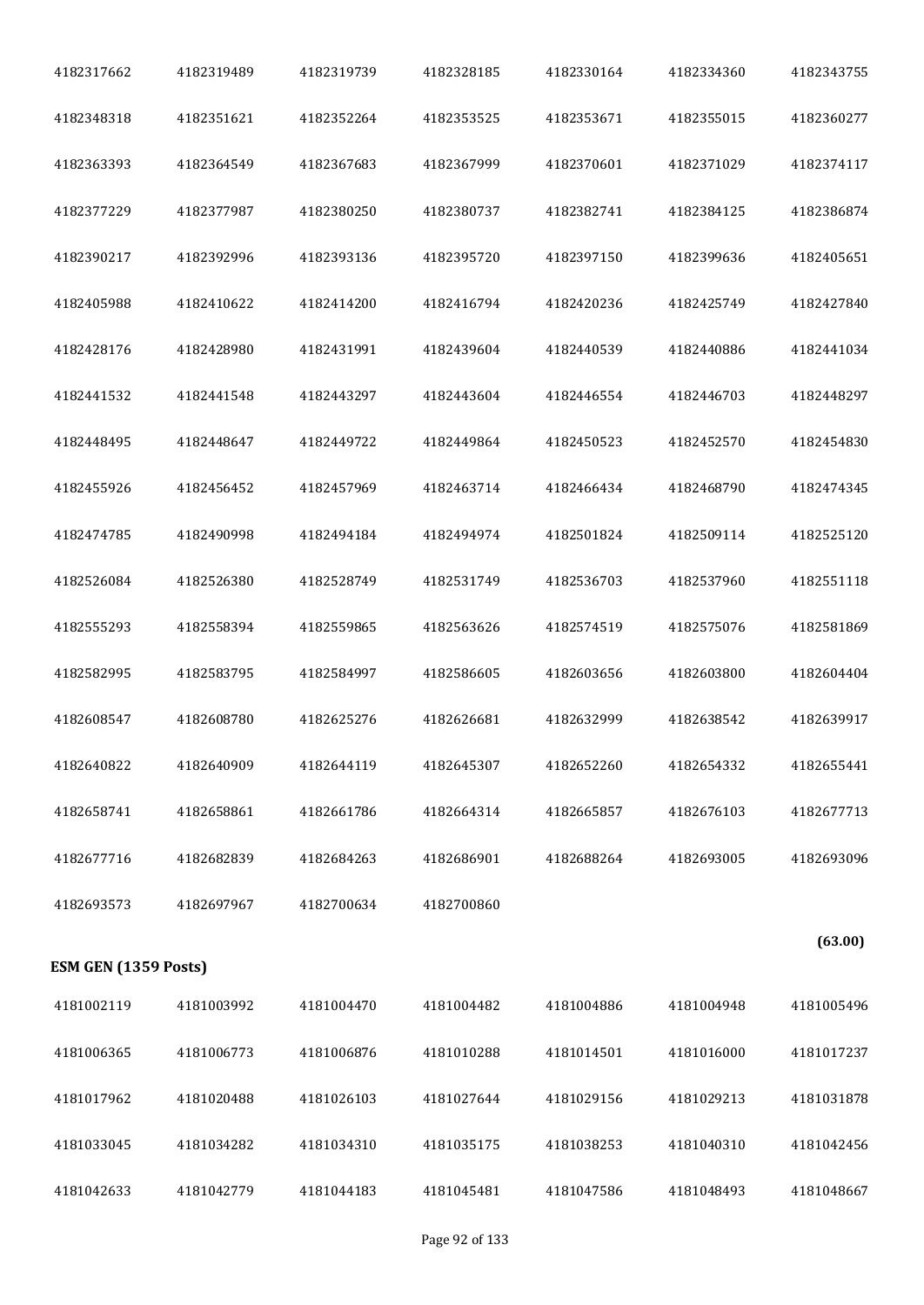| 4181049064 | 4181049211 | 4181051050 | 4181052430 | 4181052681 | 4181053463 | 4181057441 |
|------------|------------|------------|------------|------------|------------|------------|
| 4181059482 | 4181065000 | 4181065555 | 4181068904 | 4181069027 | 4181069375 | 4181071174 |
| 4181071295 | 4181071375 | 4181071663 | 4181075020 | 4181077016 | 4181079577 | 4181085149 |
| 4181087331 | 4181091368 | 4181092037 | 4181093541 | 4181093780 | 4181096330 | 4181097952 |
| 4181101382 | 4181103727 | 4181104484 | 4181105269 | 4181106564 | 4181108087 | 4181109188 |
| 4181115810 | 4181116122 | 4181117273 | 4181119586 | 4181120287 | 4181120833 | 4181122123 |
| 4181122476 | 4181122630 | 4181123992 | 4181124758 | 4181126544 | 4181126620 | 4181130906 |
| 4181132015 | 4181132730 | 4181133775 | 4181134382 | 4181135948 | 4181140315 | 4181140525 |
| 4181143390 | 4181143810 | 4181146027 | 4181146861 | 4181146975 | 4181150380 | 4181156427 |
| 4181157416 | 4181165286 | 4181165457 | 4181165665 | 4181166050 | 4181166341 | 4181166719 |
| 4181167123 | 4181168970 | 4181169846 | 4181170147 | 4181171129 | 4181174932 | 4181174977 |
| 4181177115 | 4181177913 | 4181181273 | 4181182465 | 4181184635 | 4181184705 | 4181185292 |
| 4181186993 | 4181186994 | 4181187768 | 4181187815 | 4181187835 | 4181191332 | 4181191349 |
| 4181192637 | 4181193613 | 4181195769 | 4181196958 | 4181200560 | 4181200742 | 4181203570 |
| 4181209094 | 4181211709 | 4181213660 | 4181214378 | 4181216481 | 4181216965 | 4181220554 |
| 4181220884 | 4181222598 | 4181222616 | 4181222891 | 4181224147 | 4181224836 | 4181225247 |
| 4181225817 | 4181225946 | 4181226895 | 4181234345 | 4181234353 | 4181236712 | 4181237347 |
| 4181239448 | 4181242359 | 4181244770 | 4181246174 | 4181246732 | 4181249815 | 4181251017 |
| 4181252055 | 4181257451 | 4181257467 | 4181259267 | 4181260472 | 4181262158 | 4181265759 |
| 4181266429 | 4181268076 | 4181268272 | 4181268760 | 4181268853 | 4181269692 | 4181270518 |
| 4181271645 | 4181271853 | 4181273430 | 4181275826 | 4181277219 | 4181281766 | 4181281854 |
| 4181282219 | 4181282663 | 4181286742 | 4181290236 | 4181290466 | 4181290848 | 4181292615 |
| 4181294687 | 4181296222 | 4181298075 | 4181299176 | 4181302290 | 4181303288 | 4181308539 |
| 4181311578 | 4181311673 | 4181313721 | 4181315000 | 4181318243 | 4181320719 | 4181323851 |
| 4181329040 | 4181329104 | 4181329824 | 4181330534 | 4181332969 | 4181335081 | 4181337596 |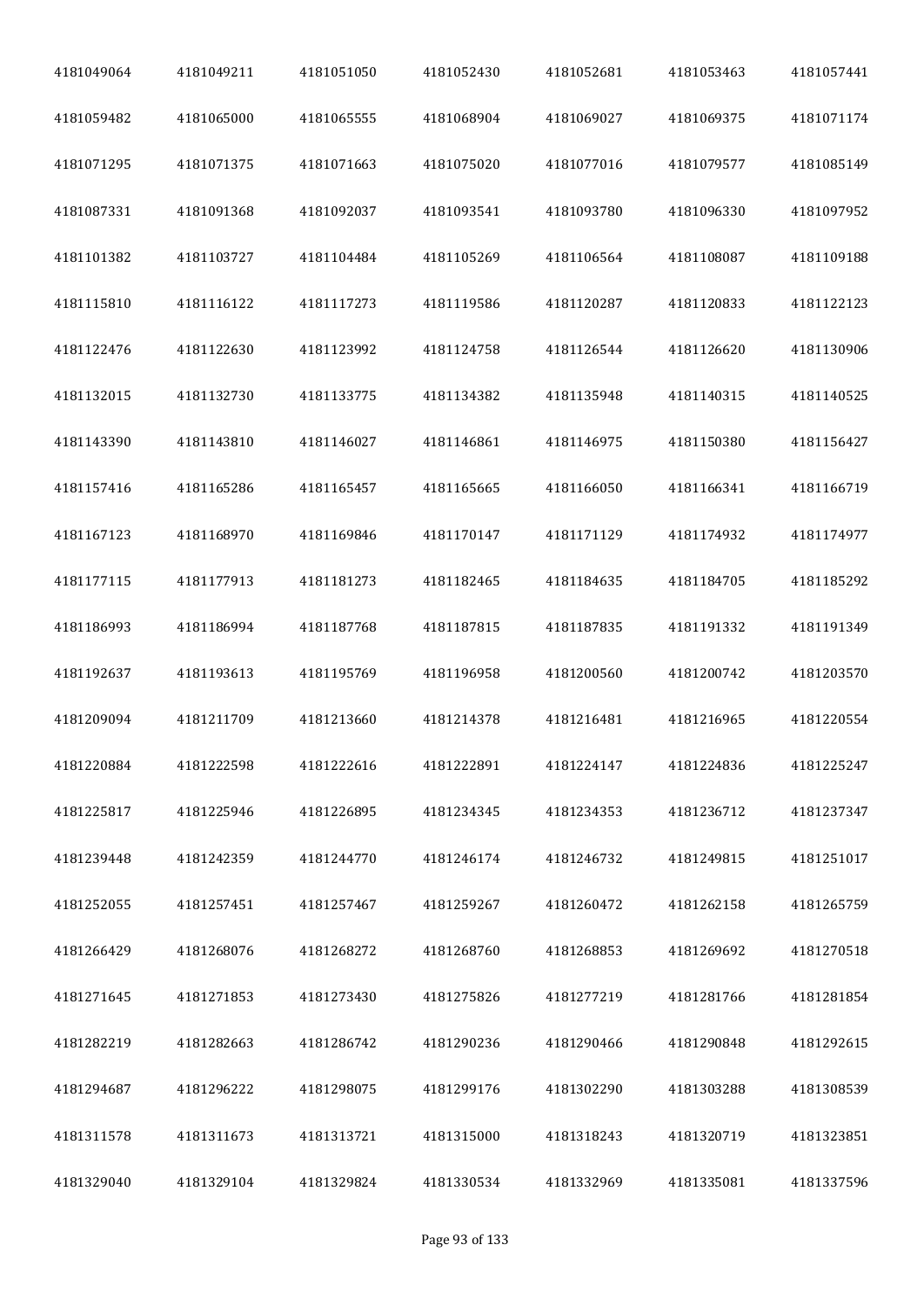| 4181340536 | 4181341510 | 4181343617 | 4181344477 | 4181344855 | 4181345151 | 4181346693 |
|------------|------------|------------|------------|------------|------------|------------|
| 4181347349 | 4181350838 | 4181353254 | 4181354771 | 4181357153 | 4181357530 | 4181358846 |
| 4181360171 | 4181363936 | 4181369688 | 4181370355 | 4181372019 | 4181372051 | 4181372374 |
| 4181374856 | 4181375390 | 4181385472 | 4181387490 | 4181388583 | 4181392026 | 4181392993 |
| 4181396805 | 4181401861 | 4181402546 | 4181404980 | 4181405418 | 4181408739 | 4181411039 |
| 4181411213 | 4181412192 | 4181412873 | 4181413128 | 4181415583 | 4181418250 | 4181418269 |
| 4181418746 | 4181420205 | 4181426734 | 4181435141 | 4181436830 | 4181438299 | 4181438573 |
| 4181440041 | 4181441128 | 4181443666 | 4181445835 | 4181445941 | 4181446277 | 4181446445 |
| 4181448688 | 4181454282 | 4181456572 | 4181458300 | 4181458391 | 4181460699 | 4181463278 |
| 4181463755 | 4181466520 | 4181467755 | 4181468190 | 4181468248 | 4181468439 | 4181468485 |
| 4181470042 | 4181470462 | 4181470473 | 4181470685 | 4181471484 | 4181472488 | 4181473308 |
| 4181476640 | 4181479945 | 4181480329 | 4181481783 | 4181481984 | 4181482943 | 4181484400 |
| 4181485238 | 4181486889 | 4181487853 | 4181488597 | 4181488778 | 4181489089 | 4181489297 |
| 4181490625 | 4181491199 | 4181493315 | 4181494342 | 4181494978 | 4181496578 | 4181499734 |
| 4181504095 | 4181504776 | 4181506890 | 4181507642 | 4181508145 | 4181508345 | 4181512607 |
| 4181514153 | 4181514344 | 4181514485 | 4181515286 | 4181515492 | 4181517438 | 4181517442 |
| 4181518091 | 4181518227 | 4181520388 | 4181520583 | 4181521431 | 4181522013 | 4181522336 |
| 4181524035 | 4181527659 | 4181527841 | 4181528930 | 4181529492 | 4181530445 | 4181530623 |
| 4181535514 | 4181539771 | 4181542379 | 4181542724 | 4181545536 | 4181545597 | 4181546969 |
| 4181548120 | 4181548784 | 4181549531 | 4181552987 | 4181553074 | 4181553346 | 4181554072 |
| 4181557344 | 4181558336 | 4181558415 | 4181559022 | 4181561017 | 4181561787 | 4181566598 |
| 4181566724 | 4181567325 | 4181567987 | 4181568408 | 4181569378 | 4181569636 | 4181570207 |
| 4181570786 | 4181570929 | 4181571775 | 4181574394 | 4181574615 | 4181574718 | 4181574845 |
| 4181576554 | 4181577750 | 4181579877 | 4181580013 | 4181581438 | 4181581983 | 4181582067 |
| 4181582789 | 4181584605 | 4181585814 | 4181586956 | 4181587764 | 4181589091 | 4181589507 |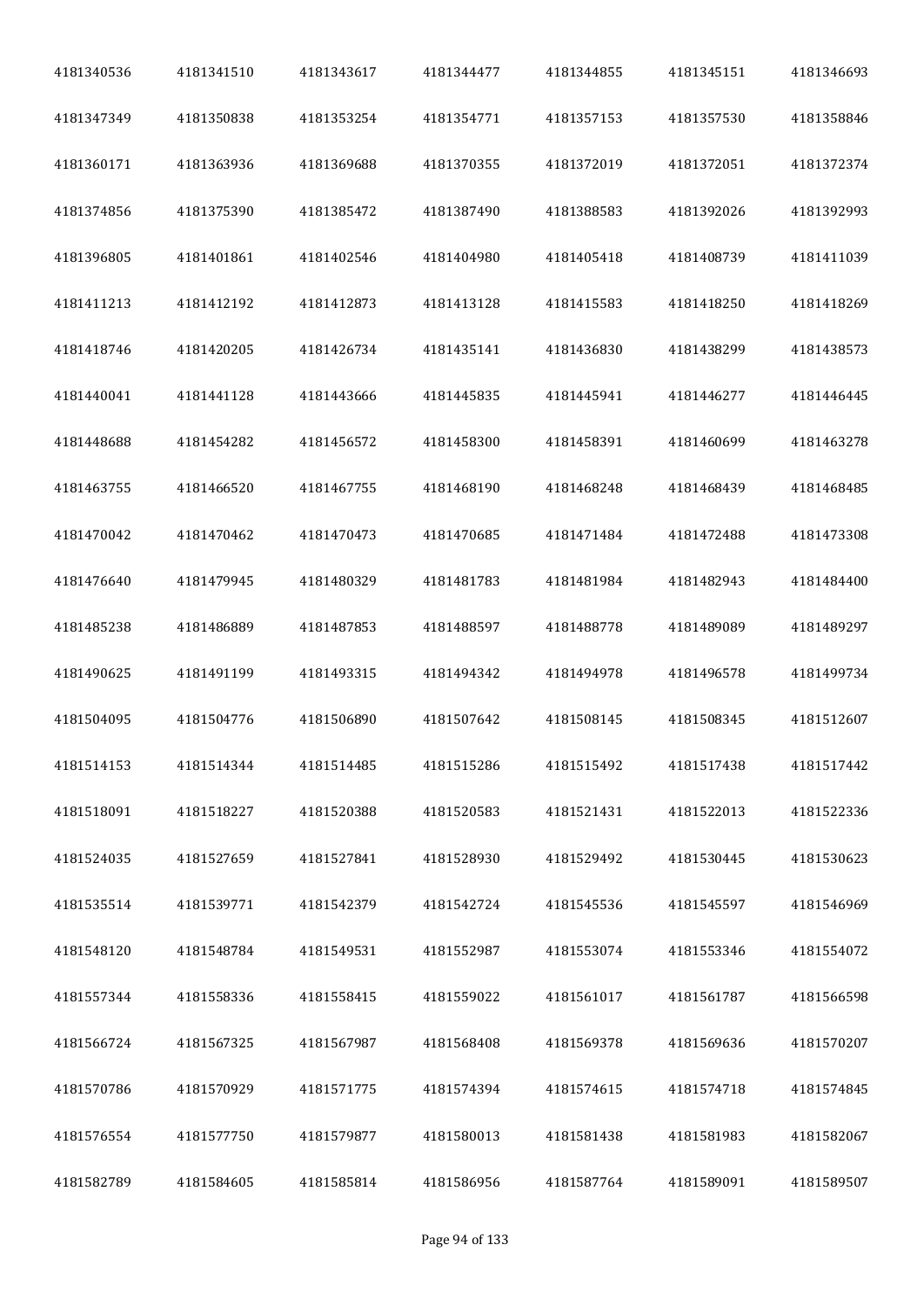| 4181591168 | 4181591302 | 4181591630 | 4181592228 | 4181592339 | 4181592845 | 4181593596 |
|------------|------------|------------|------------|------------|------------|------------|
| 4181594107 | 4181594135 | 4181597724 | 4181598098 | 4181598958 | 4181599119 | 4181599584 |
| 4181600142 | 4181604627 | 4181605162 | 4181606498 | 4181608899 | 4181610116 | 4181610354 |
| 4181610510 | 4181611336 | 4181611573 | 4181612756 | 4181613776 | 4181614425 | 4181615315 |
| 4181615883 | 4181616135 | 4181618816 | 4181620015 | 4181620872 | 4181622245 | 4181624842 |
| 4181624907 | 4181625644 | 4181627774 | 4181627917 | 4181628095 | 4181629179 | 4181630937 |
| 4181631257 | 4181631551 | 4181633191 | 4181634171 | 4181636049 | 4181636248 | 4181638008 |
| 4181639592 | 4181640177 | 4181643648 | 4181645836 | 4181647198 | 4181647860 | 4181648455 |
| 4181649482 | 4181649582 | 4181650058 | 4181650062 | 4181650554 | 4181652962 | 4181653144 |
| 4181653382 | 4181653532 | 4181655510 | 4181655620 | 4181657443 | 4181658628 | 4181658700 |
| 4181658828 | 4181659129 | 4181659739 | 4181660392 | 4181661470 | 4181661831 | 4181661883 |
| 4181662774 | 4181662934 | 4181663399 | 4181663649 | 4181667004 | 4181668596 | 4181669643 |
| 4181669855 | 4181670093 | 4181672537 | 4181673844 | 4181674015 | 4181674946 | 4181675112 |
| 4181675734 | 4181676290 | 4181676563 | 4181676843 | 4181677683 | 4181678521 | 4181679962 |
| 4181680474 | 4181680500 | 4181680644 | 4181682380 | 4181682463 | 4181682651 | 4181683599 |
| 4181683637 | 4181684864 | 4181686642 | 4181686991 | 4181689372 | 4181689700 | 4181690073 |
| 4181691826 | 4181693370 | 4181693491 | 4181694414 | 4181694575 | 4181695243 | 4181695424 |
| 4181695458 | 4181695646 | 4181695913 | 4181696279 | 4181699795 | 4181701322 | 4181701544 |
| 4181704329 | 4181704959 | 4181705909 | 4181706652 | 4181707012 | 4181707359 | 4181709478 |
| 4181710678 | 4181710762 | 4181712850 | 4181713434 | 4181716028 | 4181716839 | 4181718176 |
| 4181718557 | 4181718576 | 4181721663 | 4181721753 | 4181721961 | 4181726380 | 4181727298 |
| 4181727362 | 4181727755 | 4181728695 | 4181730848 | 4181731030 | 4181731597 | 4181732481 |
| 4181733456 | 4181734132 | 4181735469 | 4181735855 | 4181736094 | 4181736269 | 4181739042 |
| 4181739719 | 4181739843 | 4181740629 | 4181740862 | 4181740976 | 4181741916 | 4181743440 |
| 4181743796 | 4181743996 | 4181744070 | 4181744470 | 4181744664 | 4181745106 | 4181745505 |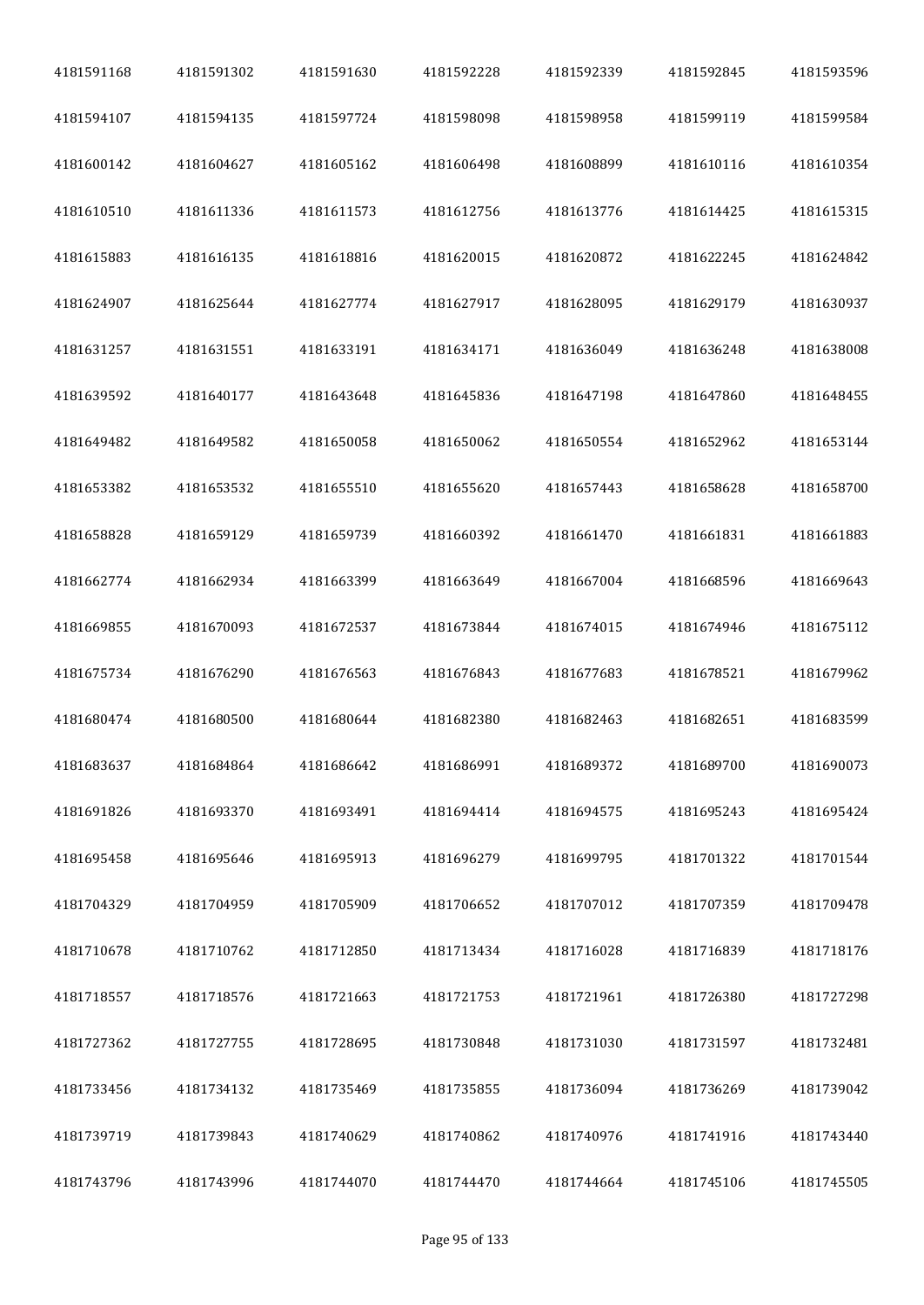| 4181746685 | 4181746838 | 4181747213 | 4181747830 | 4181748217 | 4181748580 | 4181748941 |
|------------|------------|------------|------------|------------|------------|------------|
| 4181749558 | 4181749665 | 4181749903 | 4181749924 | 4181750307 | 4181754304 | 4181754584 |
| 4181754823 | 4181755098 | 4181755276 | 4181756765 | 4181760328 | 4181760603 | 4181760612 |
| 4181761607 | 4181761778 | 4181763957 | 4181765358 | 4181765949 | 4181766094 | 4181766713 |
| 4181767097 | 4181767860 | 4181768313 | 4181768426 | 4181768697 | 4181770037 | 4181770253 |
| 4181771037 | 4181771302 | 4181771323 | 4181771828 | 4181771889 | 4181772861 | 4181772869 |
| 4181773358 | 4181773838 | 4181775702 | 4181775906 | 4181776489 | 4181777671 | 4181778494 |
| 4181778660 | 4181779029 | 4181779053 | 4181781807 | 4181783647 | 4181783914 | 4181784760 |
| 4181785136 | 4181785275 | 4181785816 | 4181785871 | 4181786148 | 4181786828 | 4181787220 |
| 4181788138 | 4181789279 | 4181790199 | 4181792845 | 4181797061 | 4181798527 | 4181799344 |
| 4181800120 | 4181801245 | 4181802975 | 4181803702 | 4181804273 | 4181804476 | 4181806195 |
| 4181807363 | 4181807622 | 4181808193 | 4181808968 | 4181809750 | 4181810898 | 4181812373 |
| 4181812393 | 4181812462 | 4181812831 | 4181813363 | 4181814712 | 4181815251 | 4181815351 |
| 4181815375 | 4181815920 | 4181817829 | 4181819867 | 4181820479 | 4181820567 | 4181820811 |
| 4181821766 | 4181823724 | 4181825072 | 4181825140 | 4181827772 | 4181831426 | 4181832662 |
| 4181833938 | 4181834435 | 4181834447 | 4181835383 | 4181838031 | 4181839303 | 4181839579 |
| 4181840309 | 4181840598 | 4181841720 | 4181843677 | 4181844212 | 4181845917 | 4181846836 |
| 4181848549 | 4181848787 | 4181849083 | 4181849131 | 4181849409 | 4181849620 | 4181849628 |
| 4181850748 | 4181851958 | 4181852097 | 4181852808 | 4181852891 | 4181853277 | 4181853349 |
| 4181853760 | 4181854255 | 4181854351 | 4181854721 | 4181856073 | 4181856821 | 4181857838 |
| 4181857904 | 4181859168 | 4181859350 | 4181860533 | 4181863309 | 4181863415 | 4181865903 |
| 4181866975 | 4181867984 | 4181868167 | 4181869206 | 4181873760 | 4181874201 | 4181877326 |
| 4181877568 | 4181878013 | 4181878435 | 4181878628 | 4181880754 | 4181882308 | 4181882993 |
| 4181883592 | 4181885561 | 4181885839 | 4181885907 | 4181886864 | 4181888424 | 4181889978 |
| 4181891871 | 4181893735 | 4181893871 | 4181894485 | 4181894866 | 4181897266 | 4181898952 |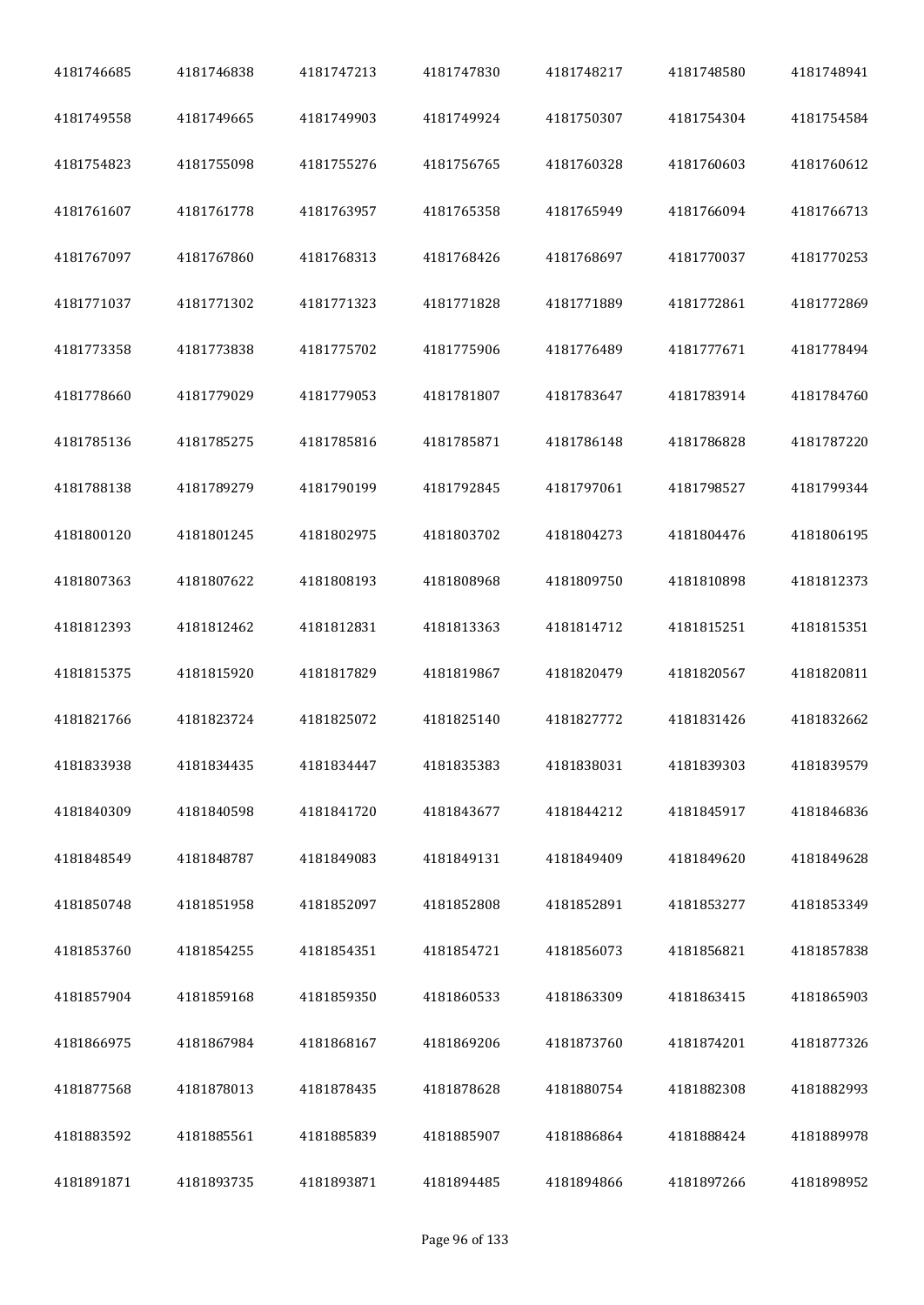| 4181899985 | 4181900836 | 4181901930 | 4181902262 | 4181902477 | 4181903591 | 4181904570 |
|------------|------------|------------|------------|------------|------------|------------|
| 4181905351 | 4181906449 | 4181906908 | 4181907611 | 4181907901 | 4181908930 | 4181909338 |
| 4181912096 | 4181915886 | 4181915958 | 4181917944 | 4181919610 | 4181921335 | 4181923505 |
| 4181924504 | 4181927873 | 4181927889 | 4181931668 | 4181938671 | 4181940067 | 4181940099 |
| 4181943919 | 4181944944 | 4181945536 | 4181949698 | 4181951328 | 4181953491 | 4181953725 |
| 4181953839 | 4181960481 | 4181961028 | 4181962616 | 4181964751 | 4181965977 | 4181967660 |
| 4181971257 | 4181971528 | 4181972397 | 4181973816 | 4181977748 | 4181977859 | 4181977869 |
| 4181978939 | 4181980705 | 4181980951 | 4181981378 | 4181983204 | 4181984586 | 4181986462 |
| 4181987176 | 4181990352 | 4181991462 | 4181991933 | 4181992899 | 4181993113 | 4181993751 |
| 4181995295 | 4181995695 | 4181996024 | 4181997554 | 4181998506 | 4181998699 | 4181999195 |
| 4182000314 | 4182000796 | 4182002498 | 4182002668 | 4182002910 | 4182007676 | 4182008219 |
| 4182008283 | 4182008332 | 4182010314 | 4182011366 | 4182013001 | 4182013308 | 4182013338 |
| 4182014704 | 4182016471 | 4182017921 | 4182019535 | 4182021779 | 4182024336 | 4182025775 |
| 4182026854 | 4182026928 | 4182027469 | 4182027478 | 4182034036 | 4182035500 | 4182036153 |
| 4182036415 | 4182037622 | 4182038441 | 4182039693 | 4182045829 | 4182047656 | 4182048804 |
| 4182052893 | 4182053467 | 4182054130 | 4182058507 | 4182060151 | 4182063300 | 4182067765 |
| 4182068799 | 4182068865 | 4182069188 | 4182069713 | 4182073907 | 4182075241 | 4182076154 |
| 4182077726 | 4182080745 | 4182081525 | 4182081989 | 4182082090 | 4182083277 | 4182083284 |
| 4182084174 | 4182084694 | 4182086148 | 4182088462 | 4182088504 | 4182088989 | 4182091948 |
| 4182092436 | 4182094773 | 4182096562 | 4182096963 | 4182097475 | 4182108302 | 4182108960 |
| 4182118100 | 4182120317 | 4182133303 | 4182134349 | 4182135359 | 4182135440 | 4182136467 |
| 4182136636 | 4182136824 | 4182139697 | 4182140109 | 4182140924 | 4182141416 | 4182143508 |
| 4182144835 | 4182146212 | 4182146811 | 4182149000 | 4182149606 | 4182151473 | 4182151537 |
| 4182151630 | 4182156196 | 4182157114 | 4182159935 | 4182160079 | 4182160684 | 4182161644 |
| 4182161829 | 4182162474 | 4182168317 | 4182169161 | 4182169602 | 4182171868 | 4182172303 |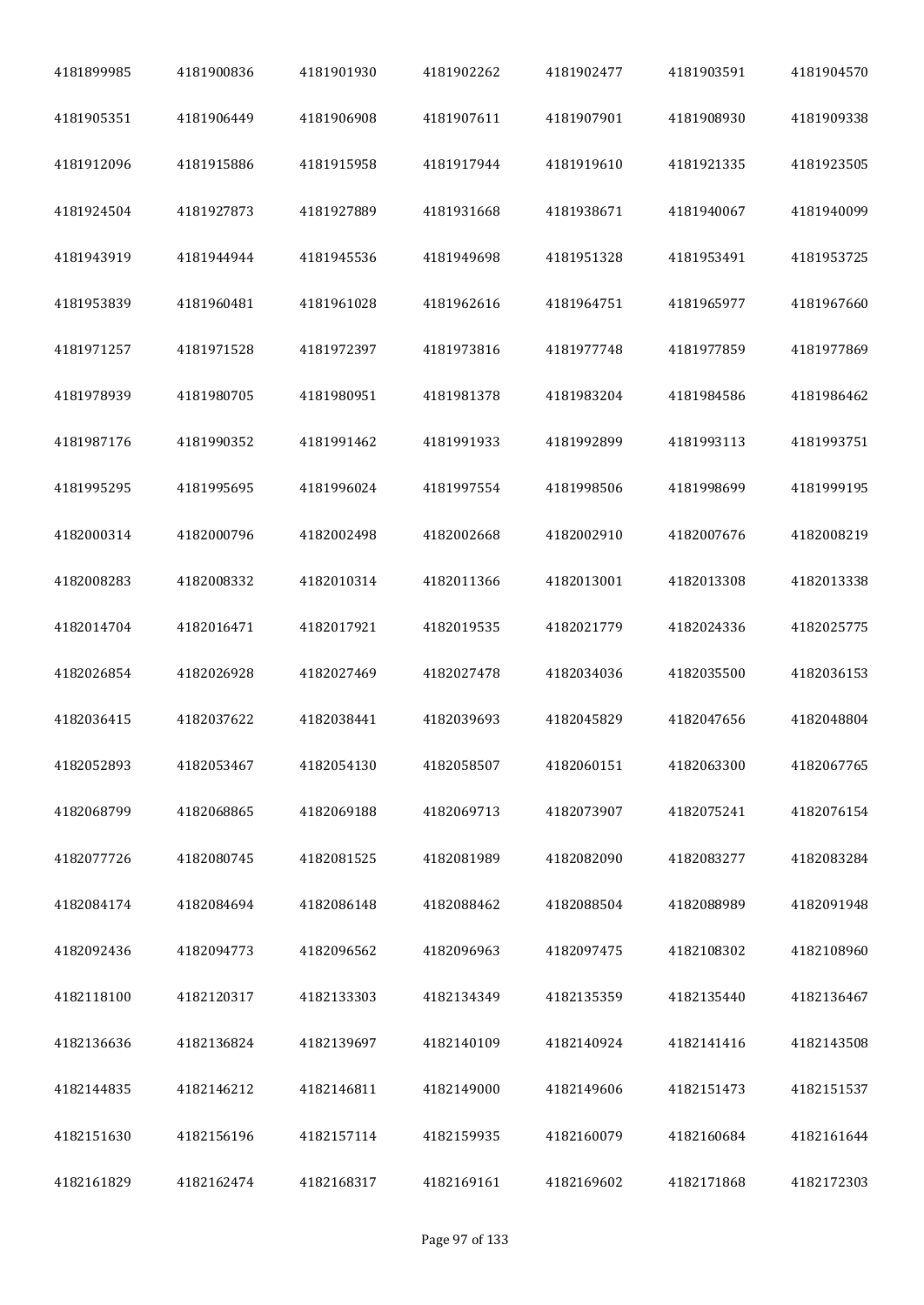| 4182172921 | 4182176517 | 4182177207 | 4182177322 | 4182178448 | 4182179670 | 4182185868 |
|------------|------------|------------|------------|------------|------------|------------|
| 4182190779 | 4182192897 | 4182193225 | 4182194146 | 4182194675 | 4182197007 | 4182198015 |
| 4182201373 | 4182203011 | 4182204794 | 4182206442 | 4182206456 | 4182208221 | 4182209039 |
| 4182210994 | 4182211968 | 4182214019 | 4182215575 | 4182216901 | 4182217224 | 4182218115 |
| 4182218522 | 4182220886 | 4182222744 | 4182227732 | 4182229053 | 4182229407 | 4182229639 |
| 4182232314 | 4182236562 | 4182239343 | 4182240545 | 4182241001 | 4182242660 | 4182245583 |
| 4182245995 | 4182246995 | 4182247138 | 4182247725 | 4182247989 | 4182249209 | 4182254607 |
| 4182257400 | 4182259457 | 4182260156 | 4182261986 | 4182263140 | 4182263332 | 4182264194 |
| 4182267454 | 4182269020 | 4182270334 | 4182271810 | 4182272076 | 4182273250 | 4182274276 |
| 4182274847 | 4182278164 | 4182278417 | 4182279843 | 4182281777 | 4182282536 | 4182283389 |
| 4182286054 | 4182287873 | 4182291101 | 4182292043 | 4182292573 | 4182292775 | 4182292934 |
| 4182296892 | 4182297334 | 4182300017 | 4182301585 | 4182302910 | 4182303775 | 4182304787 |
| 4182306268 | 4182307563 | 4182307625 | 4182307712 | 4182308739 | 4182310217 | 4182310746 |
| 4182311513 | 4182311619 | 4182312558 | 4182314139 | 4182314283 | 4182315104 | 4182315396 |
| 4182315730 | 4182317088 | 4182317975 | 4182320939 | 4182321137 | 4182322115 | 4182322415 |
| 4182323252 | 4182325238 | 4182325357 | 4182327362 | 4182327804 | 4182330616 | 4182330717 |
| 4182332158 | 4182332275 | 4182333269 | 4182333421 | 4182333722 | 4182333968 | 4182336423 |
| 4182337382 | 4182337464 | 4182337955 | 4182339331 | 4182340528 | 4182343903 | 4182343932 |
| 4182345963 | 4182348840 | 4182348967 | 4182349236 | 4182349917 | 4182352109 | 4182356428 |
| 4182356947 | 4182357207 | 4182357570 | 4182358999 | 4182360033 | 4182360128 | 4182360203 |
| 4182360206 | 4182360845 | 4182362919 | 4182363041 | 4182363117 | 4182363665 | 4182364435 |
| 4182365197 | 4182365919 | 4182368234 | 4182368619 | 4182369130 | 4182371139 | 4182372971 |
| 4182374226 | 4182376719 | 4182377871 | 4182378992 | 4182382940 | 4182383104 | 4182386176 |
| 4182387131 | 4182387238 | 4182387289 | 4182388453 | 4182388681 | 4182389519 | 4182390149 |
| 4182391941 | 4182392727 | 4182394685 | 4182395353 | 4182397736 | 4182398341 | 4182398696 |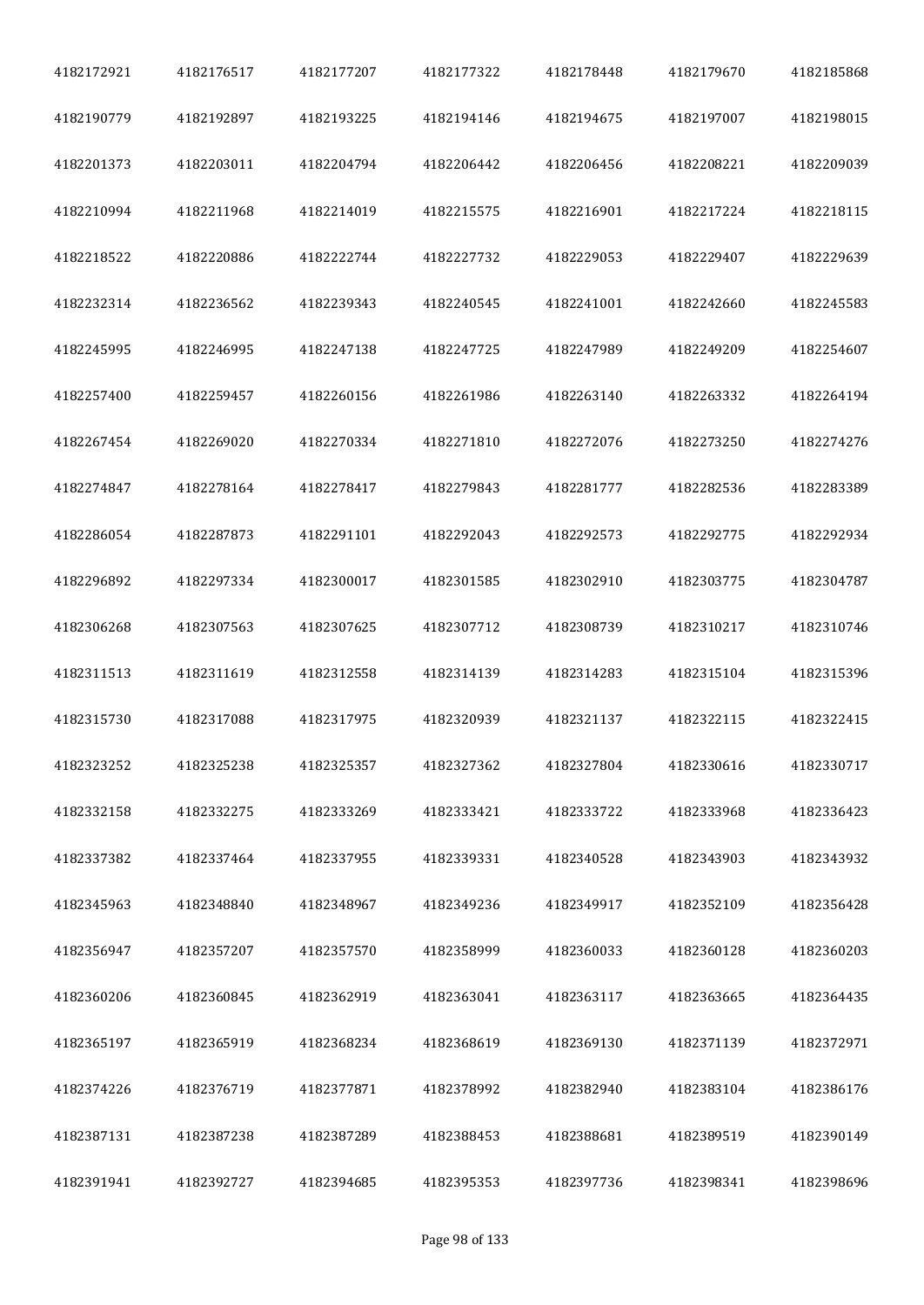| 4182399143 | 4182399513 | 4182400966 | 4182401328 | 4182401492 | 4182402613 | 4182403383 |
|------------|------------|------------|------------|------------|------------|------------|
| 4182406521 | 4182406722 | 4182407854 | 4182408863 | 4182408895 | 4182411038 | 4182411853 |
| 4182412918 | 4182413315 | 4182415168 | 4182418047 | 4182419989 | 4182422277 | 4182422469 |
| 4182423180 | 4182423567 | 4182423671 | 4182424353 | 4182425305 | 4182425327 | 4182425854 |
| 4182427955 | 4182428513 | 4182430777 | 4182432069 | 4182432606 | 4182433829 | 4182433895 |
| 4182435604 | 4182435707 | 4182435849 | 4182437904 | 4182440704 | 4182440714 | 4182440728 |
| 4182441014 | 4182441030 | 4182441306 | 4182441457 | 4182443985 | 4182444526 | 4182447425 |
| 4182448308 | 4182451091 | 4182452546 | 4182453758 | 4182453762 | 4182455116 | 4182457227 |
| 4182457589 | 4182457628 | 4182457908 | 4182461340 | 4182461780 | 4182462029 | 4182462206 |
| 4182462677 | 4182464183 | 4182465624 | 4182466178 | 4182468166 | 4182468257 | 4182468489 |
| 4182472264 | 4182473639 | 4182474085 | 4182476561 | 4182478011 | 4182480157 | 4182480344 |
| 4182480436 | 4182481558 | 4182481960 | 4182481974 | 4182482178 | 4182483140 | 4182483152 |
| 4182483186 | 4182488197 | 4182488296 | 4182488404 | 4182490141 | 4182490149 | 4182490476 |
| 4182491686 | 4182493262 | 4182493619 | 4182496053 | 4182496236 | 4182496500 | 4182497233 |
| 4182499675 | 4182500865 | 4182501102 | 4182503787 | 4182504179 | 4182506874 | 4182507179 |
| 4182507621 | 4182507970 | 4182509158 | 4182509344 | 4182509812 | 4182511631 | 4182513238 |
| 4182517280 | 4182517605 | 4182518912 | 4182520229 | 4182521904 | 4182522221 | 4182523260 |
| 4182523312 | 4182524805 | 4182525944 | 4182526170 | 4182528185 | 4182529694 | 4182530072 |
| 4182532507 | 4182532607 | 4182533745 | 4182534684 | 4182538267 | 4182540469 | 4182540472 |
| 4182541376 | 4182541667 | 4182543615 | 4182544138 | 4182551150 | 4182551668 | 4182553173 |
| 4182553990 | 4182555383 | 4182555488 | 4182556873 | 4182558730 | 4182560778 | 4182561434 |
| 4182563924 | 4182567068 | 4182569889 | 4182570220 | 4182570740 | 4182571442 | 4182571725 |
| 4182573572 | 4182574939 | 4182575224 | 4182576657 | 4182577137 | 4182579060 | 4182579725 |
| 4182580063 | 4182581034 | 4182583097 | 4182583352 | 4182585835 | 4182585874 | 4182586981 |
| 4182587359 | 4182589963 | 4182590288 | 4182590811 | 4182591384 | 4182593433 | 4182593568 |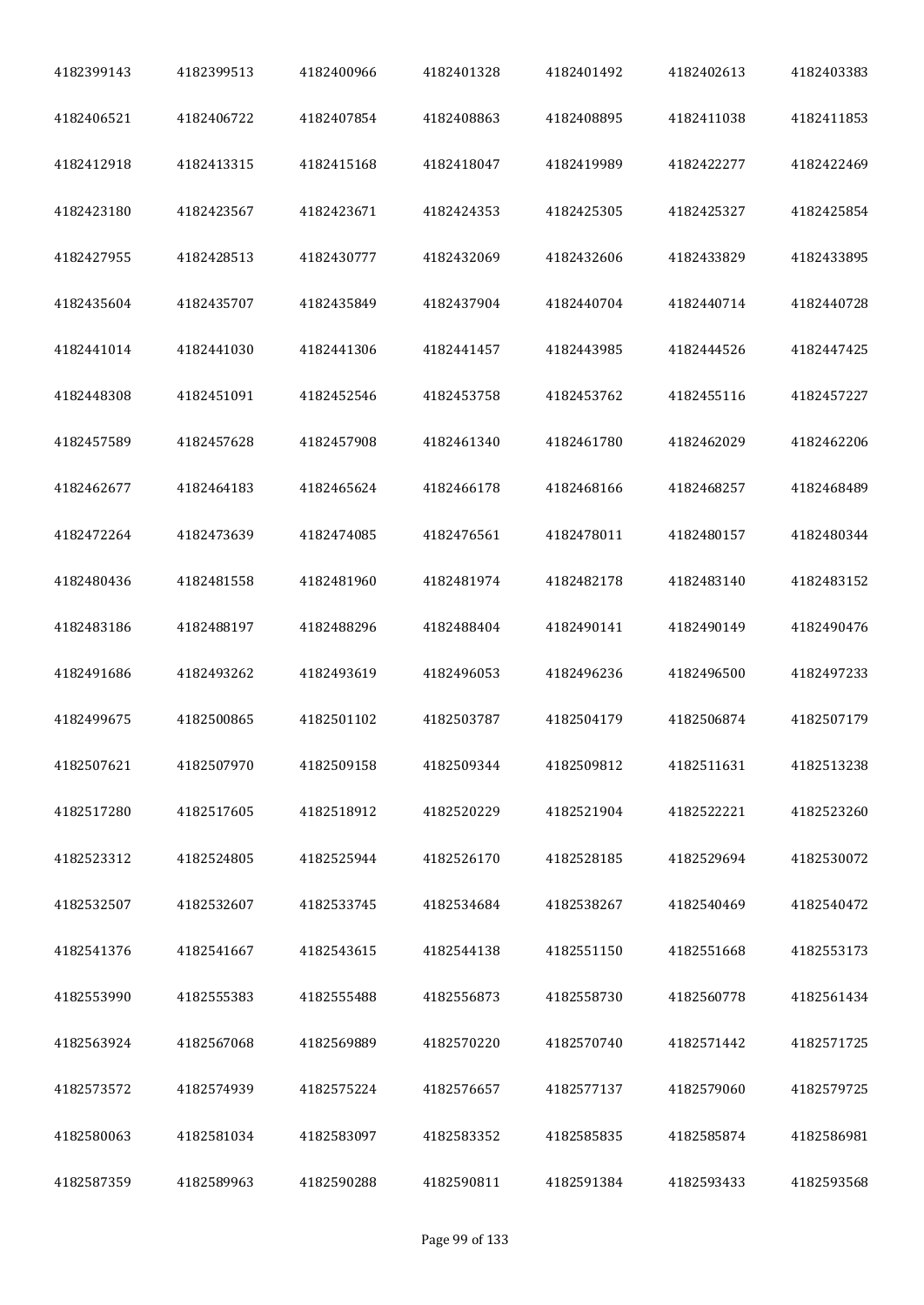| 4182593889             | 4182595175 | 4182595781 | 4182596378 | 4182596936 | 4182598328 | 4182599655 |
|------------------------|------------|------------|------------|------------|------------|------------|
| 4182600796             | 4182603015 | 4182604925 | 4182605669 | 4182606798 | 4182612052 | 4182614205 |
| 4182614443             | 4182615693 | 4182616568 | 4182617819 | 4182617841 | 4182618720 | 4182620785 |
| 4182621483             | 4182623378 | 4182623655 | 4182623847 | 4182628489 | 4182628549 | 4182630055 |
| 4182631003             | 4182631919 | 4182633605 | 4182635717 | 4182636127 | 4182636402 | 4182636545 |
| 4182638614             | 4182640763 | 4182642739 | 4182642818 | 4182643638 | 4182644732 | 4182644918 |
| 4182645349             | 4182645683 | 4182647595 | 4182647994 | 4182648402 | 4182649041 | 4182650513 |
| 4182651334             | 4182651820 | 4182652420 | 4182654076 | 4182654571 | 4182658668 | 4182660946 |
| 4182662291             | 4182662509 | 4182667874 | 4182669819 | 4182669971 | 4182672568 | 4182673510 |
| 4182673839             | 4182674038 | 4182674721 | 4182677482 | 4182678657 | 4182681735 | 4182682050 |
| 4182683371             | 4182683588 | 4182684777 | 4182685560 | 4182685561 | 4182687108 | 4182689158 |
| 4182690838             | 4182691101 | 4182691492 | 4182692137 | 4182693065 | 4182693621 | 4182694261 |
|                        |            |            |            |            |            |            |
| 4182694575             | 4182695673 | 4182695952 | 4182696012 | 4182696157 | 4182698592 | 4182698718 |
| 4182700175             | 4182701070 | 4182701389 | 4182702080 | 4182702144 | 4182702739 | 4182705394 |
| 4182707911             |            |            |            |            |            |            |
| <b>ESM GEN WAITING</b> |            |            |            |            |            | (40.00)    |
| 4181001104             | 4181001398 | 4181006603 | 4181011438 | 4181016626 | 4181018968 | 4181023079 |
| 4181030051             | 4181031673 | 4181042039 | 4181050083 | 4181051564 | 4181051633 | 4181053240 |
| 4181054554             | 4181055123 | 4181056547 | 4181057659 | 4181058249 | 4181058545 | 4181061977 |
| 4181073387             | 4181080589 | 4181082345 | 4181086595 | 4181096119 | 4181096476 | 4181102326 |
| 4181102805             | 4181106134 | 4181113113 | 4181122247 | 4181122890 | 4181135254 | 4181155211 |
| 4181157027             | 4181160331 | 4181167234 | 4181170631 | 4181181923 | 4181182692 | 4181184237 |
| 4181192109             | 4181194167 | 4181194440 | 4181200283 | 4181204159 | 4181218887 | 4181222287 |
| 4181224032             | 4181224088 | 4181230991 | 4181238291 | 4181246863 | 4181250647 | 4181252561 |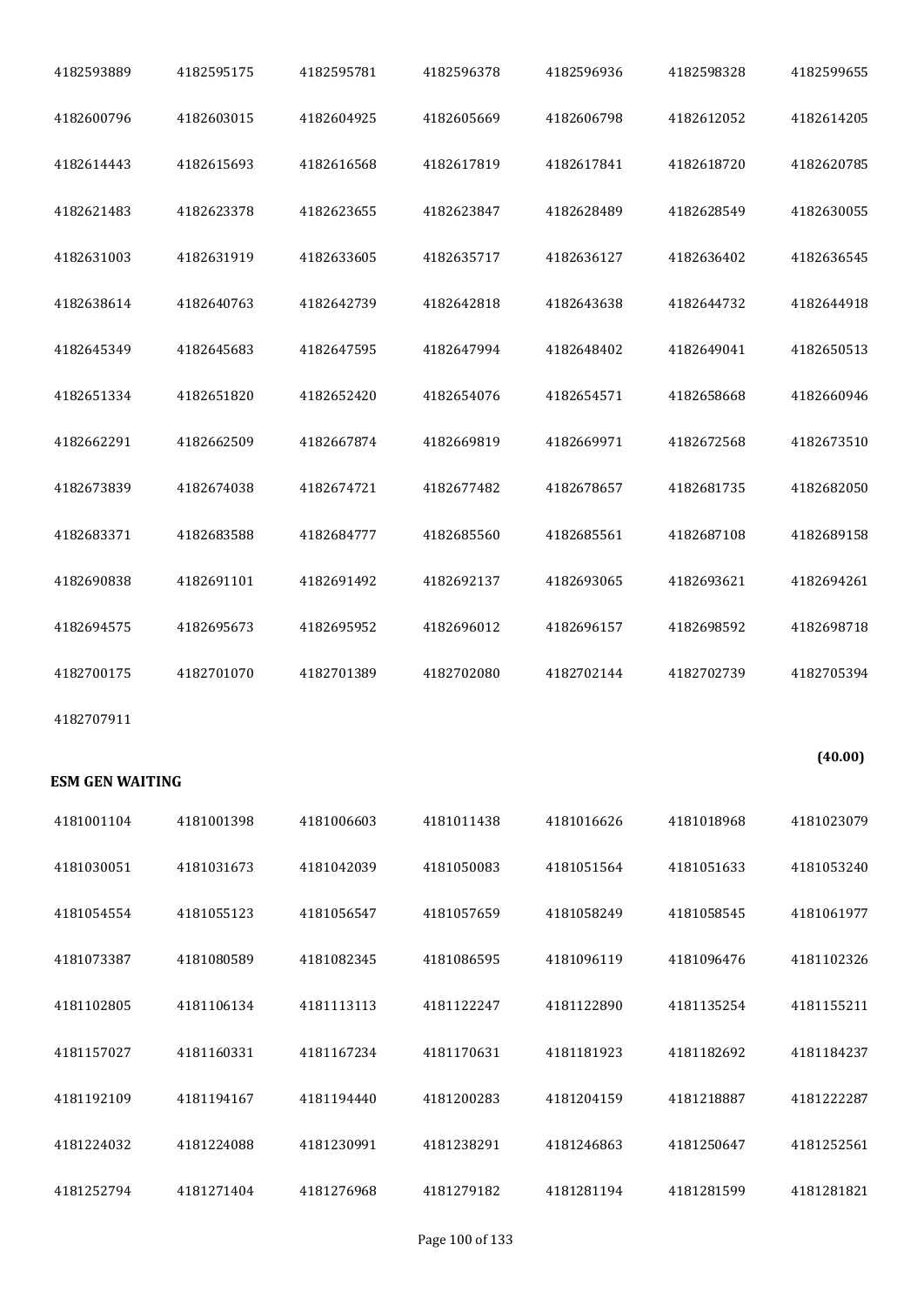| 4181283240 | 4181284689 | 4181285896 | 4181300862 | 4181306219 | 4181309030 | 4181317926 |
|------------|------------|------------|------------|------------|------------|------------|
| 4181322585 | 4181324415 | 4181329879 | 4181330405 | 4181331648 | 4181336768 | 4181338084 |
| 4181345915 | 4181348859 | 4181353560 | 4181355566 | 4181362515 | 4181374203 | 4181383008 |
| 4181383609 | 4181385128 | 4181386531 | 4181393128 | 4181393807 | 4181395940 | 4181401015 |
| 4181401236 | 4181404077 | 4181406007 | 4181406344 | 4181429676 | 4181434338 | 4181438644 |
| 4181439151 | 4181440822 | 4181441826 | 4181445997 | 4181461629 | 4181465643 | 4181468593 |
| 4181470438 | 4181470492 | 4181471903 | 4181476921 | 4181480177 | 4181482060 | 4181483513 |
| 4181489770 | 4181493424 | 4181494755 | 4181496997 | 4181503152 | 4181508005 | 4181524593 |
| 4181524878 | 4181525695 | 4181532222 | 4181534710 | 4181537980 | 4181538032 | 4181543074 |
| 4181561334 | 4181562239 | 4181565890 | 4181566448 | 4181566968 | 4181568222 | 4181569889 |
| 4181573394 | 4181580925 | 4181584157 | 4181584705 | 4181588388 | 4181588618 | 4181592690 |
| 4181599413 | 4181607261 | 4181607325 | 4181607641 | 4181609769 | 4181613760 | 4181627275 |
| 4181629567 | 4181634482 | 4181648389 | 4181658592 | 4181661052 | 4181686284 | 4181702848 |
| 4181709722 | 4181709983 | 4181718263 | 4181719198 | 4181723384 | 4181725956 | 4181735126 |
| 4181735592 | 4181739315 | 4181739872 | 4181740009 | 4181741029 | 4181744229 | 4181752441 |
| 4181752662 | 4181756093 | 4181757188 | 4181763143 | 4181767766 | 4181771237 | 4181771566 |
| 4181773782 | 4181774892 | 4181776046 | 4181776694 | 4181785353 | 4181788620 | 4181794025 |
| 4181794573 | 4181798985 | 4181814923 | 4181816415 | 4181828780 | 4181829296 | 4181831054 |
| 4181844286 | 4181851548 | 4181856562 | 4181862130 | 4181890890 | 4181893884 | 4181894595 |
| 4181896888 | 4181906758 | 4181922600 | 4181922916 | 4181923190 | 4181925670 | 4181928059 |
| 4181929620 | 4181931768 | 4181937151 | 4181941794 | 4181946115 | 4181952198 | 4181953265 |
| 4181956917 | 4181958701 | 4181958923 | 4181970882 | 4181971463 | 4181977641 | 4181981969 |
| 4181982020 | 4181986469 | 4181988776 | 4181994971 | 4182004851 | 4182007770 | 4182008737 |
| 4182021993 | 4182031556 | 4182031756 | 4182033870 | 4182037606 | 4182043054 | 4182043938 |
| 4182046634 | 4182065062 | 4182065658 | 4182067586 | 4182073846 | 4182077208 | 4182080492 |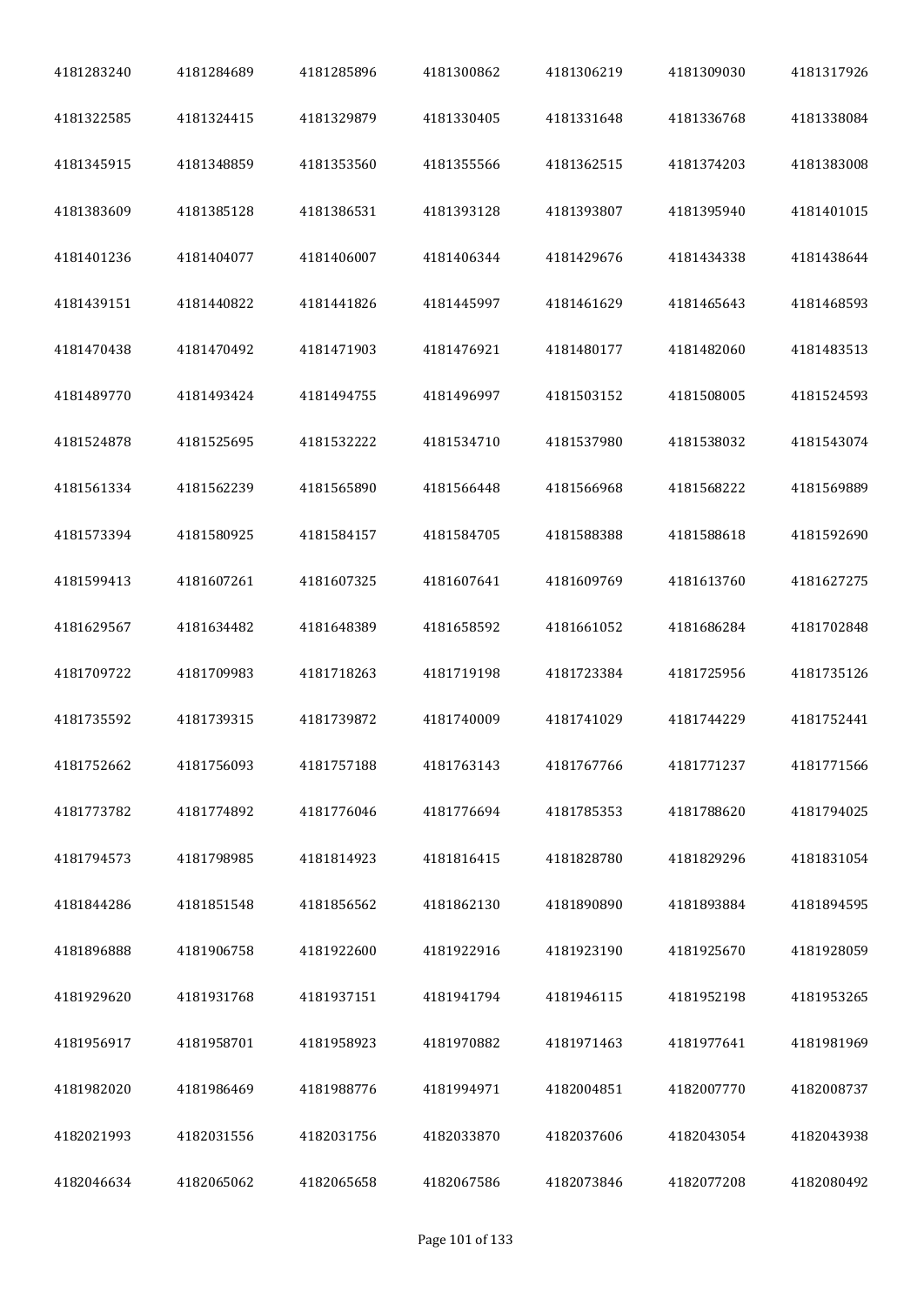| 4182082889         | 4182103036 | 4182105797 | 4182113800 | 4182114416 | 4182133440 | 4182134254 |
|--------------------|------------|------------|------------|------------|------------|------------|
| 4182134519         | 4182136094 | 4182140920 | 4182141460 | 4182142051 | 4182153366 | 4182153551 |
| 4182156358         | 4182161213 | 4182161417 | 4182162848 | 4182165319 | 4182170274 | 4182175655 |
| 4182177623         | 4182179406 | 4182181526 | 4182182644 | 4182184188 | 4182188732 | 4182191039 |
| 4182194303         | 4182196793 | 4182196927 | 4182199349 | 4182203259 | 4182204585 | 4182211446 |
| 4182212509         | 4182212660 | 4182213458 | 4182215761 | 4182217010 | 4182220507 | 4182220617 |
| 4182220951         | 4182221035 | 4182223506 | 4182224964 | 4182233642 | 4182242539 | 4182243077 |
| 4182244460         | 4182244516 | 4182244874 | 4182246548 | 4182255559 | 4182256289 | 4182259345 |
| 4182264032         | 4182269210 | 4182271889 | 4182278109 | 4182281405 | 4182285082 | 4182286772 |
| 4182303336         | 4182311486 | 4182312961 | 4182318965 | 4182319029 | 4182326337 | 4182328362 |
| 4182329702         | 4182332898 | 4182333053 | 4182337035 | 4182338158 | 4182341144 | 4182342139 |
| 4182344930         | 4182351472 | 4182356536 | 4182359952 | 4182365769 | 4182371185 | 4182373172 |
| 4182375718         | 4182386837 | 4182386975 | 4182392242 | 4182396444 | 4182401400 | 4182402992 |
| 4182410146         | 4182411633 | 4182412270 | 4182422058 | 4182426109 | 4182430336 | 4182431482 |
| 4182434465         | 4182442033 | 4182445183 | 4182466327 | 4182466657 | 4182472939 | 4182478381 |
| 4182479911         | 4182480642 | 4182480884 | 4182484597 | 4182485883 | 4182493254 | 4182496887 |
| 4182503991         | 4182506020 | 4182506735 | 4182507636 | 4182542752 | 4182544371 | 4182545292 |
| 4182546157         | 4182558068 | 4182563891 | 4182566576 | 4182570757 | 4182571004 | 4182575521 |
| 4182589686         | 4182590006 | 4182594377 | 4182595127 | 4182602927 | 4182606028 | 4182615658 |
| 4182618451         | 4182625002 | 4182627064 | 4182627195 | 4182637620 | 4182638695 | 4182654066 |
| 4182658409         | 4182663246 | 4182664213 | 4182667249 | 4182671367 | 4182674179 | 4182674864 |
| 4182688397         | 4182689965 | 4182691096 | 4182692224 | 4182693303 | 4182697214 | 4182702672 |
| ESM SC (416 Posts) |            |            |            |            |            | (38.00)    |
| 4181005166         | 4181006119 | 4181006668 | 4181012033 | 4181025270 | 4181032796 | 4181036364 |
| 4181038076         | 4181039082 | 4181046551 | 4181048430 | 4181056991 | 4181059486 | 4181061545 |
|                    |            |            |            |            |            |            |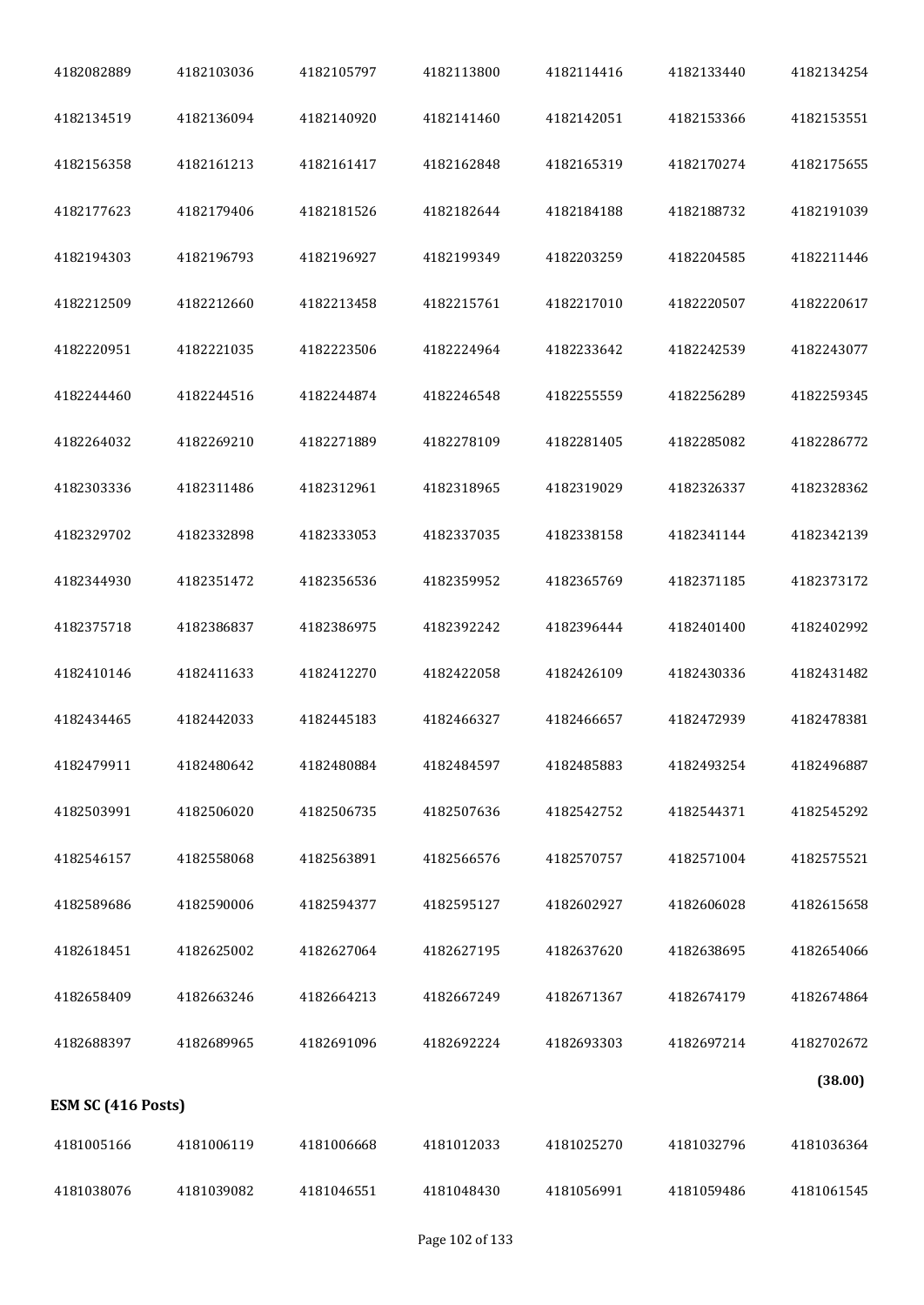| 4181064277 | 4181069863 | 4181071701 | 4181073023 | 4181076095 | 4181076924 | 4181080135 |
|------------|------------|------------|------------|------------|------------|------------|
| 4181085431 | 4181085859 | 4181090998 | 4181095014 | 4181096637 | 4181100136 | 4181115527 |
| 4181119488 | 4181119714 | 4181120862 | 4181124273 | 4181137034 | 4181137963 | 4181138401 |
| 4181141830 | 4181148428 | 4181151205 | 4181159059 | 4181176180 | 4181177302 | 4181186901 |
| 4181194954 | 4181205754 | 4181210676 | 4181212310 | 4181212614 | 4181214832 | 4181217948 |
| 4181218128 | 4181219832 | 4181222683 | 4181223151 | 4181224006 | 4181225541 | 4181233706 |
| 4181234526 | 4181235569 | 4181238310 | 4181245841 | 4181248214 | 4181249787 | 4181254183 |
| 4181258094 | 4181259946 | 4181260208 | 4181260890 | 4181267926 | 4181274778 | 4181278862 |
| 4181283347 | 4181287125 | 4181292112 | 4181295007 | 4181297738 | 4181306276 | 4181318402 |
| 4181332652 | 4181338305 | 4181339868 | 4181343652 | 4181344217 | 4181345523 | 4181348588 |
| 4181365669 | 4181375102 | 4181377595 | 4181381027 | 4181381120 | 4181384565 | 4181395314 |
| 4181395925 | 4181396585 | 4181400337 | 4181410243 | 4181420438 | 4181423869 | 4181431239 |
| 4181433976 | 4181441625 | 4181457845 | 4181460354 | 4181465187 | 4181468615 | 4181473615 |
| 4181474983 | 4181478969 | 4181480639 | 4181481109 | 4181481854 | 4181485900 | 4181490490 |
| 4181491177 | 4181497325 | 4181497490 | 4181497693 | 4181506299 | 4181509417 | 4181512226 |
| 4181516216 | 4181518615 | 4181524508 | 4181528222 | 4181530189 | 4181539892 | 4181541579 |
| 4181547462 | 4181551444 | 4181557746 | 4181557911 | 4181564357 | 4181572114 | 4181577545 |
| 4181578495 | 4181580937 | 4181592409 | 4181603072 | 4181607686 | 4181607951 | 4181609405 |
| 4181610300 | 4181612565 | 4181614472 | 4181623627 | 4181624405 | 4181629849 | 4181630815 |
| 4181631170 | 4181637669 | 4181638230 | 4181642160 | 4181642313 | 4181644862 | 4181645234 |
| 4181648527 | 4181649072 | 4181658303 | 4181664921 | 4181665057 | 4181668168 | 4181668407 |
| 4181668494 | 4181672493 | 4181672722 | 4181676632 | 4181678515 | 4181684785 | 4181685908 |
| 4181687499 | 4181690303 | 4181690955 | 4181698408 | 4181699443 | 4181700344 | 4181701512 |
| 4181702003 | 4181706345 | 4181708165 | 4181708668 | 4181710878 | 4181711137 | 4181711701 |
| 4181711795 | 4181712498 | 4181719958 | 4181721293 | 4181723688 | 4181723745 | 4181727079 |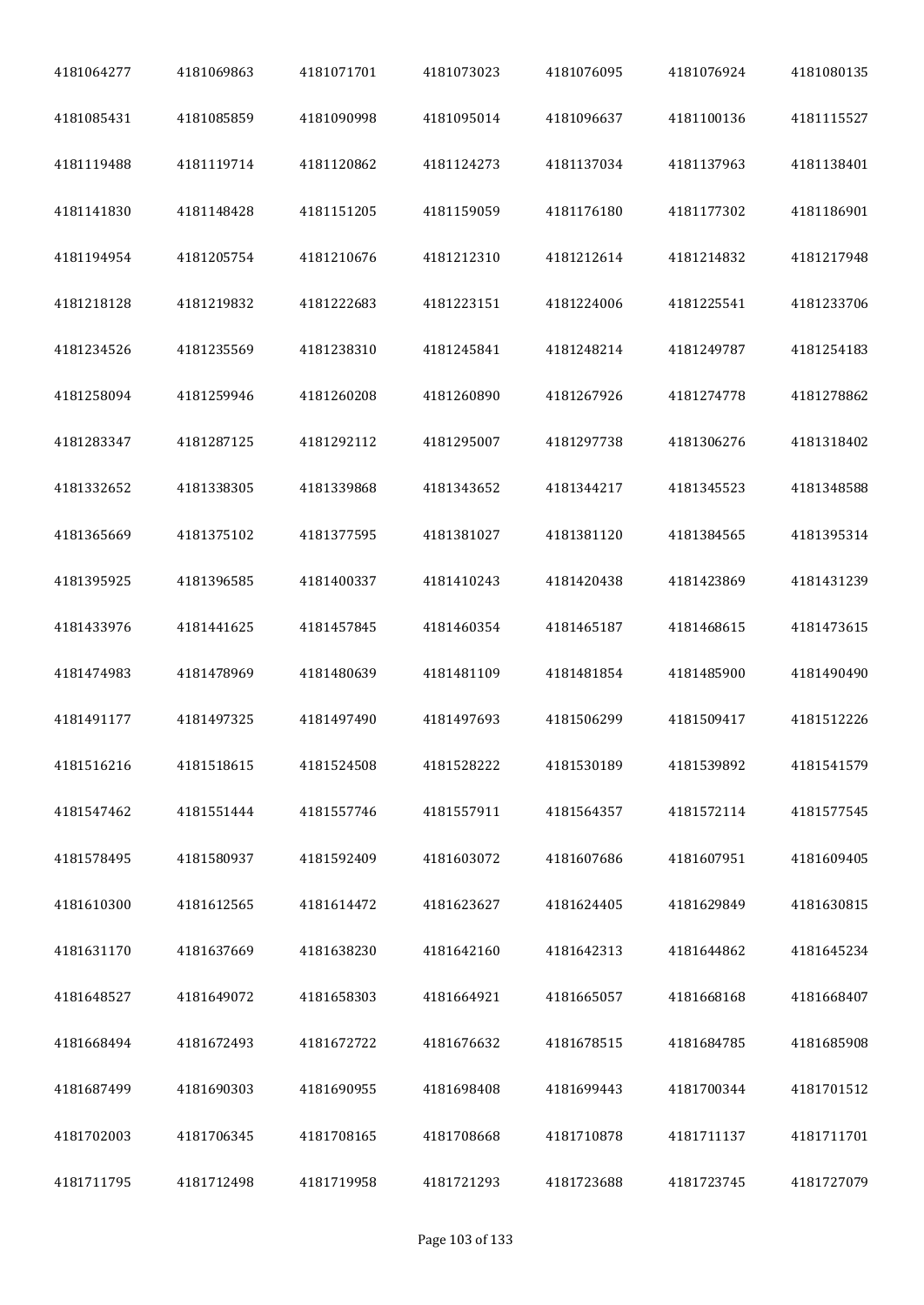| 4181727228 | 4181732524 | 4181732838 | 4181737704 | 4181740718 | 4181756145 | 4181757617 |
|------------|------------|------------|------------|------------|------------|------------|
| 4181760793 | 4181767947 | 4181771871 | 4181772208 | 4181775804 | 4181779843 | 4181780766 |
| 4181793258 | 4181795298 | 4181803773 | 4181806330 | 4181816114 | 4181818987 | 4181823060 |
| 4181823406 | 4181829680 | 4181835086 | 4181835125 | 4181835572 | 4181838065 | 4181841899 |
| 4181842575 | 4181847940 | 4181848210 | 4181852784 | 4181861160 | 4181864624 | 4181876352 |
| 4181902700 | 4181912031 | 4181915785 | 4181917949 | 4181921997 | 4181935920 | 4181936217 |
| 4181947603 | 4181950959 | 4181953464 | 4181962646 | 4181963671 | 4181964662 | 4181968087 |
| 4181970247 | 4182003866 | 4182009028 | 4182013599 | 4182014748 | 4182015606 | 4182017579 |
| 4182026046 | 4182026211 | 4182034420 | 4182035578 | 4182045017 | 4182046853 | 4182052691 |
| 4182056662 | 4182062856 | 4182067330 | 4182068796 | 4182070461 | 4182071711 | 4182073137 |
| 4182073515 | 4182079162 | 4182079398 | 4182085153 | 4182090849 | 4182100154 | 4182103304 |
| 4182106666 | 4182114890 | 4182116721 | 4182117869 | 4182123445 | 4182124854 | 4182125468 |
| 4182127599 | 4182130390 | 4182142484 | 4182142855 | 4182164354 | 4182168337 | 4182169358 |
| 4182171675 | 4182180212 | 4182181470 | 4182185612 | 4182198401 | 4182199089 | 4182203906 |
| 4182211910 | 4182222703 | 4182226607 | 4182238405 | 4182240003 | 4182240567 | 4182243497 |
| 4182247586 | 4182250321 | 4182259110 | 4182259820 | 4182262330 | 4182265716 | 4182267265 |
| 4182272073 | 4182272374 | 4182274376 | 4182289683 | 4182292131 | 4182296026 | 4182309663 |
| 4182311204 | 4182311982 | 4182319464 | 4182320458 | 4182321995 | 4182323447 | 4182330061 |
| 4182333287 | 4182333677 | 4182339612 | 4182358169 | 4182359244 | 4182360498 | 4182366105 |
| 4182369366 | 4182375975 | 4182376157 | 4182377157 | 4182385571 | 4182388607 | 4182388970 |
| 4182397730 | 4182404780 | 4182411273 | 4182411634 | 4182417444 | 4182419411 | 4182423534 |
| 4182425975 | 4182426067 | 4182426319 | 4182427878 | 4182428853 | 4182432700 | 4182434705 |
| 4182436625 | 4182437919 | 4182441756 | 4182444858 | 4182450625 | 4182452632 | 4182459600 |
| 4182460190 | 4182461213 | 4182461366 | 4182478002 | 4182478014 | 4182480132 | 4182482195 |
| 4182485513 | 4182487075 | 4182492118 | 4182495144 | 4182497454 | 4182502498 | 4182503473 |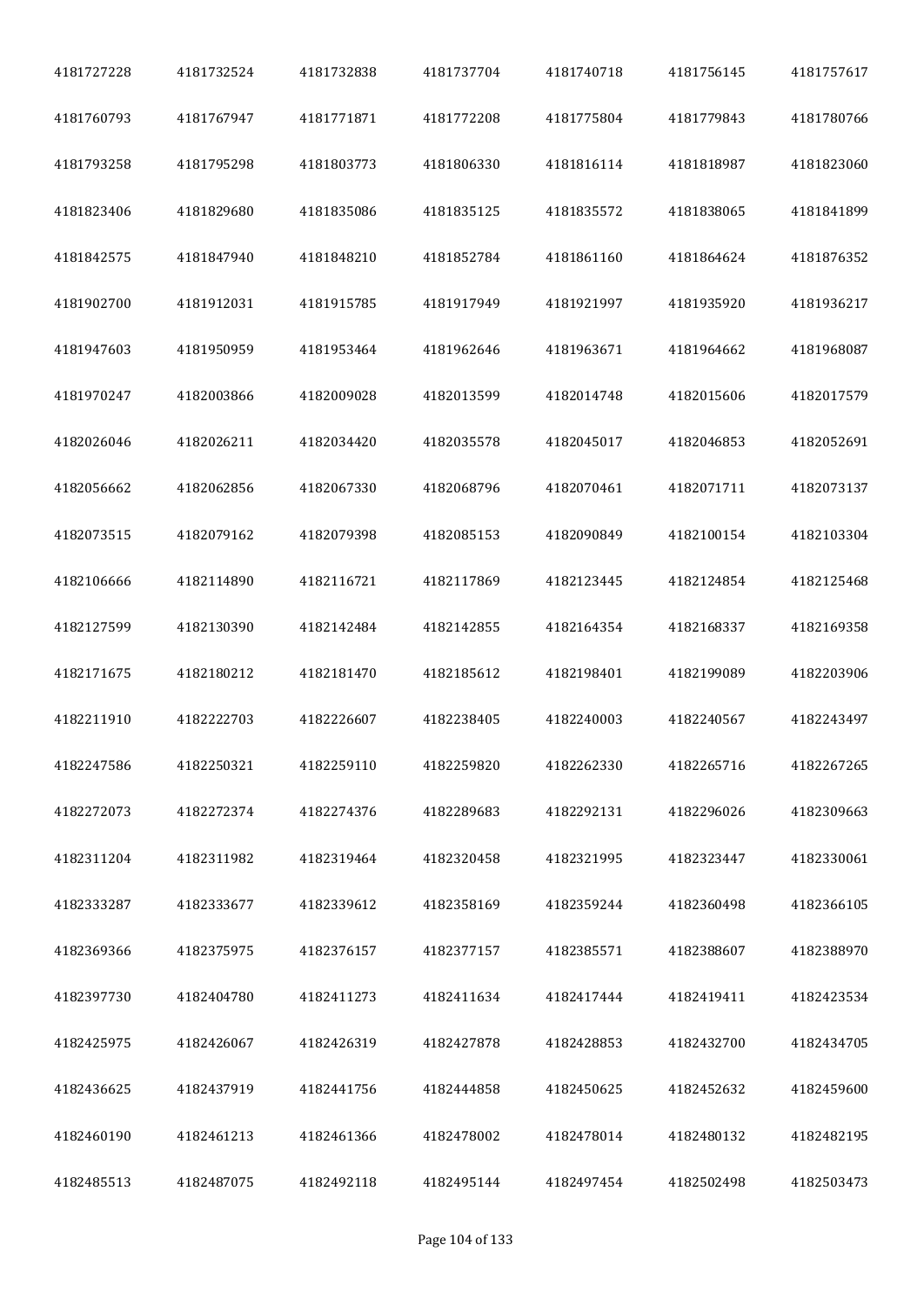| 4182506570            | 4182510284 | 4182519055 | 4182522104 | 4182522858 | 4182526770                         | 4182535434 |
|-----------------------|------------|------------|------------|------------|------------------------------------|------------|
| 4182537672            | 4182542810 | 4182543034 | 4182561049 | 4182566145 | 4182570914                         | 4182571163 |
| 4182581265            | 4182592675 | 4182599974 | 4182602186 | 4182606100 | 4182607407                         | 4182609724 |
| 4182617240            | 4182617550 | 4182620806 | 4182625454 | 4182630696 | 4182630783                         | 4182633615 |
| 4182637174            | 4182638859 | 4182641321 | 4182646754 | 4182648446 | 4182649593                         | 4182656580 |
| 4182658291            | 4182659945 | 4182660667 | 4182660971 | 4182666284 | 4182672596                         | 4182672974 |
| 4182672993            | 4182680732 | 4182681572 | 4182683011 | 4182683814 | 4182686504                         | 4182693039 |
| 4182694268            | 4182696624 | 4182698985 |            |            |                                    |            |
| <b>ESM SC WAITING</b> |            |            |            |            | (ESM SELF 0 & DEPENDENT OF ESM 45) |            |
| 4181001817            | 4181002061 | 4181002582 | 4181006226 | 4181035443 | 4181044977                         | 4181054471 |
| 4181056557            | 4181065544 | 4181066804 | 4181070840 | 4181081188 | 4181082825                         | 4181083507 |
| 4181097353            | 4181102526 | 4181115418 | 4181118668 | 4181157014 | 4181160980                         | 4181162599 |
| 4181163694            | 4181169221 | 4181176908 | 4181182819 | 4181191002 | 4181191211                         | 4181194930 |
| 4181222690            | 4181234741 | 4181241034 | 4181241866 | 4181253855 | 4181276810                         | 4181298578 |
| 4181303393            | 4181303456 | 4181312780 | 4181321923 | 4181324598 | 4181330754                         | 4181350797 |
| 4181353219            | 4181357236 | 4181369116 | 4181370705 | 4181383352 | 4181384745                         | 4181398096 |
| 4181405542            | 4181408910 | 4181418704 | 4181419686 | 4181421255 | 4181422384                         | 4181422487 |
| 4181424310            | 4181424956 | 4181428368 | 4181435677 | 4181438996 | 4181441116                         | 4181459217 |
| 4181463221            | 4181486777 | 4181488449 | 4181489594 | 4181491009 | 4181496106                         | 4181530268 |
| 4181531706            | 4181532586 | 4181548261 | 4181562897 | 4181570397 | 4181573409                         | 4181577973 |
| 4181590619            | 4181590977 | 4181594001 | 4181601796 | 4181604104 | 4181606411                         | 4181617672 |
| 4181629701            | 4181643012 | 4181680042 | 4181680646 | 4181681196 | 4181690003                         | 4181695221 |
| 4181707364            | 4181716522 | 4181737848 | 4181741524 | 4181750764 | 4181760674                         | 4181762214 |
| 4181764519            | 4181769299 | 4181769435 | 4181789545 | 4181802282 | 4181804038                         | 4181804674 |
| 4181811084            | 4181816036 | 4181826395 | 4181834287 | 4181841503 | 4181842156                         | 4181850377 |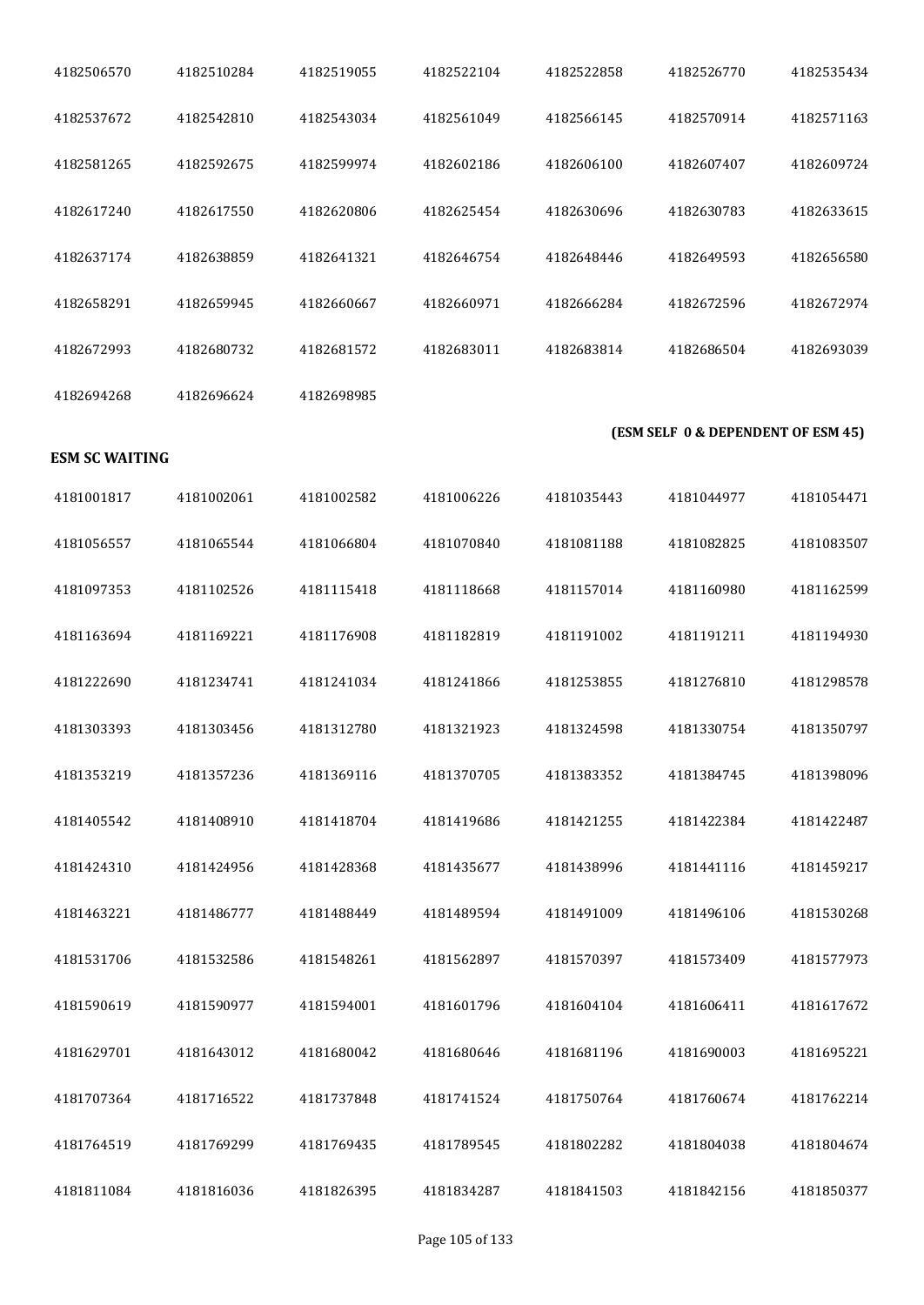| 4181851977          | 4181860376 | 4181866717 | 4181867078 | 4181875483 | 4181876351 | 4181877138 |
|---------------------|------------|------------|------------|------------|------------|------------|
| 4181890574          | 4181894832 | 4181896822 | 4181902091 | 4181914356 | 4181920914 | 4181926537 |
| 4181929763          | 4181934553 | 4181964418 | 4181974058 | 4181981253 | 4181984246 | 4181985206 |
| 4181986169          | 4181990316 | 4181993087 | 4181999156 | 4182001747 | 4182009720 | 4182026898 |
| 4182027105          | 4182045504 | 4182078699 | 4182079684 | 4182092100 | 4182096574 | 4182097334 |
| 4182104234          | 4182107390 | 4182124469 | 4182129836 | 4182142931 | 4182147353 | 4182150406 |
| 4182154222          | 4182176000 | 4182205480 | 4182208743 | 4182208841 | 4182210732 | 4182218916 |
| 4182220752          | 4182220829 | 4182245041 | 4182256579 | 4182273120 | 4182282939 | 4182300930 |
| 4182307265          | 4182314613 | 4182316008 | 4182325851 | 4182327565 | 4182329703 | 4182334046 |
| 4182341881          | 4182344969 | 4182356762 | 4182370868 | 4182410275 | 4182414851 | 4182416604 |
| 4182418967          | 4182443882 | 4182456230 | 4182458071 | 4182463469 | 4182469838 | 4182469975 |
| 4182488002          | 4182495896 | 4182500121 | 4182501245 | 4182505541 | 4182537751 | 4182543125 |
| 4182549142          | 4182556470 | 4182590950 | 4182591776 | 4182598719 | 4182605478 | 4182610579 |
| 4182616315          | 4182621017 | 4182626513 | 4182648764 | 4182652604 | 4182659330 | 4182688568 |
| 4182711551          |            |            |            |            |            |            |
| ESM BCA (436 Posts) |            |            |            |            |            | (35.00)    |
| 4181000296          | 4181002085 | 4181003000 | 4181005536 | 4181025700 | 4181026623 | 4181028691 |
| 4181029378          | 4181029850 | 4181030950 | 4181038635 | 4181044438 | 4181047395 | 4181052220 |
| 4181061672          | 4181063112 | 4181064648 | 4181065190 | 4181068967 | 4181072144 | 4181081453 |
| 4181085079          | 4181087898 | 4181088617 | 4181099322 | 4181103436 | 4181107593 | 4181115154 |
| 4181116349          | 4181118058 | 4181118866 | 4181121106 | 4181124208 | 4181126838 | 4181127363 |
| 4181129052          | 4181129058 | 4181131193 | 4181135449 | 4181137353 | 4181140528 | 4181156682 |
| 4181159296          | 4181162032 | 4181165174 | 4181173571 | 4181174180 | 4181183498 | 4181183897 |
| 4181195928          | 4181196521 | 4181213535 | 4181216671 | 4181217985 | 4181219702 | 4181220142 |
| 4181227609          |            |            |            |            |            |            |
|                     | 4181234939 | 4181236410 | 4181240967 | 4181242767 | 4181245532 | 4181247630 |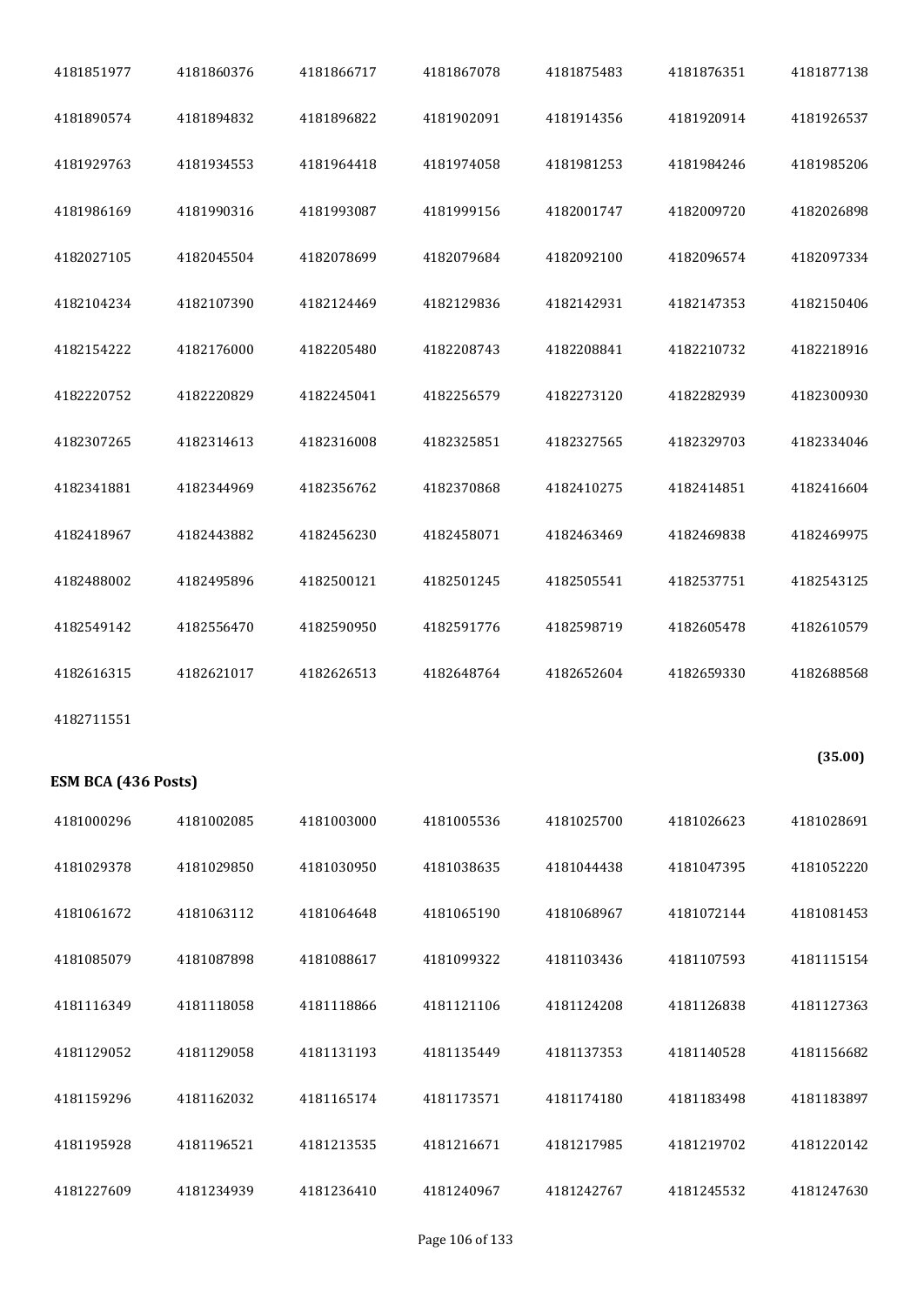| 4181254651 | 4181256854 | 4181263589 | 4181264372 | 4181272512 | 4181273647 | 4181273748 |
|------------|------------|------------|------------|------------|------------|------------|
| 4181274258 | 4181275964 | 4181281768 | 4181294888 | 4181301689 | 4181305447 | 4181307811 |
| 4181309988 | 4181313182 | 4181318986 | 4181321818 | 4181326149 | 4181327113 | 4181328304 |
| 4181329148 | 4181332397 | 4181342481 | 4181344684 | 4181358558 | 4181358690 | 4181364307 |
| 4181365560 | 4181367842 | 4181369143 | 4181370694 | 4181372227 | 4181380164 | 4181382872 |
| 4181389382 | 4181391442 | 4181391612 | 4181405889 | 4181409937 | 4181411503 | 4181415752 |
| 4181416090 | 4181416480 | 4181418010 | 4181418322 | 4181421503 | 4181427953 | 4181432623 |
| 4181435297 | 4181439457 | 4181440636 | 4181443474 | 4181443964 | 4181444162 | 4181448845 |
| 4181451543 | 4181457140 | 4181457416 | 4181457899 | 4181457938 | 4181462038 | 4181466573 |
| 4181467148 | 4181473598 | 4181475988 | 4181478741 | 4181488168 | 4181491193 | 4181491851 |
| 4181495552 | 4181496882 | 4181497166 | 4181498864 | 4181506027 | 4181509652 | 4181515090 |
| 4181521221 | 4181523163 | 4181527542 | 4181529791 | 4181532824 | 4181536463 | 4181554171 |
| 4181557348 | 4181559120 | 4181560634 | 4181561453 | 4181569072 | 4181573762 | 4181575902 |
| 4181579765 | 4181585234 | 4181591693 | 4181593372 | 4181593636 | 4181594233 | 4181595386 |
| 4181601732 | 4181604025 | 4181604712 | 4181608516 | 4181612585 | 4181621804 | 4181632453 |
| 4181636889 | 4181639855 | 4181640596 | 4181644098 | 4181645850 | 4181647961 | 4181649314 |
| 4181651506 | 4181658465 | 4181665382 | 4181669670 | 4181672150 | 4181674799 | 4181676401 |
| 4181678486 | 4181682943 | 4181683601 | 4181690584 | 4181692076 | 4181693984 | 4181702806 |
| 4181703247 | 4181708028 | 4181708420 | 4181709866 | 4181714473 | 4181716119 | 4181727443 |
| 4181728055 | 4181730381 | 4181732733 | 4181736027 | 4181736962 | 4181741744 | 4181742130 |
| 4181742686 | 4181742721 | 4181749145 | 4181760926 | 4181762936 | 4181763261 | 4181772897 |
| 4181776369 | 4181781619 | 4181782695 | 4181787020 | 4181790307 | 4181791233 | 4181799687 |
| 4181800062 | 4181800550 | 4181804205 | 4181812705 | 4181814155 | 4181818627 | 4181819222 |
| 4181820770 | 4181827972 | 4181830189 | 4181840858 | 4181844089 | 4181844289 | 4181848219 |
| 4181849222 | 4181851139 | 4181857732 | 4181859248 | 4181859360 | 4181866030 | 4181869849 |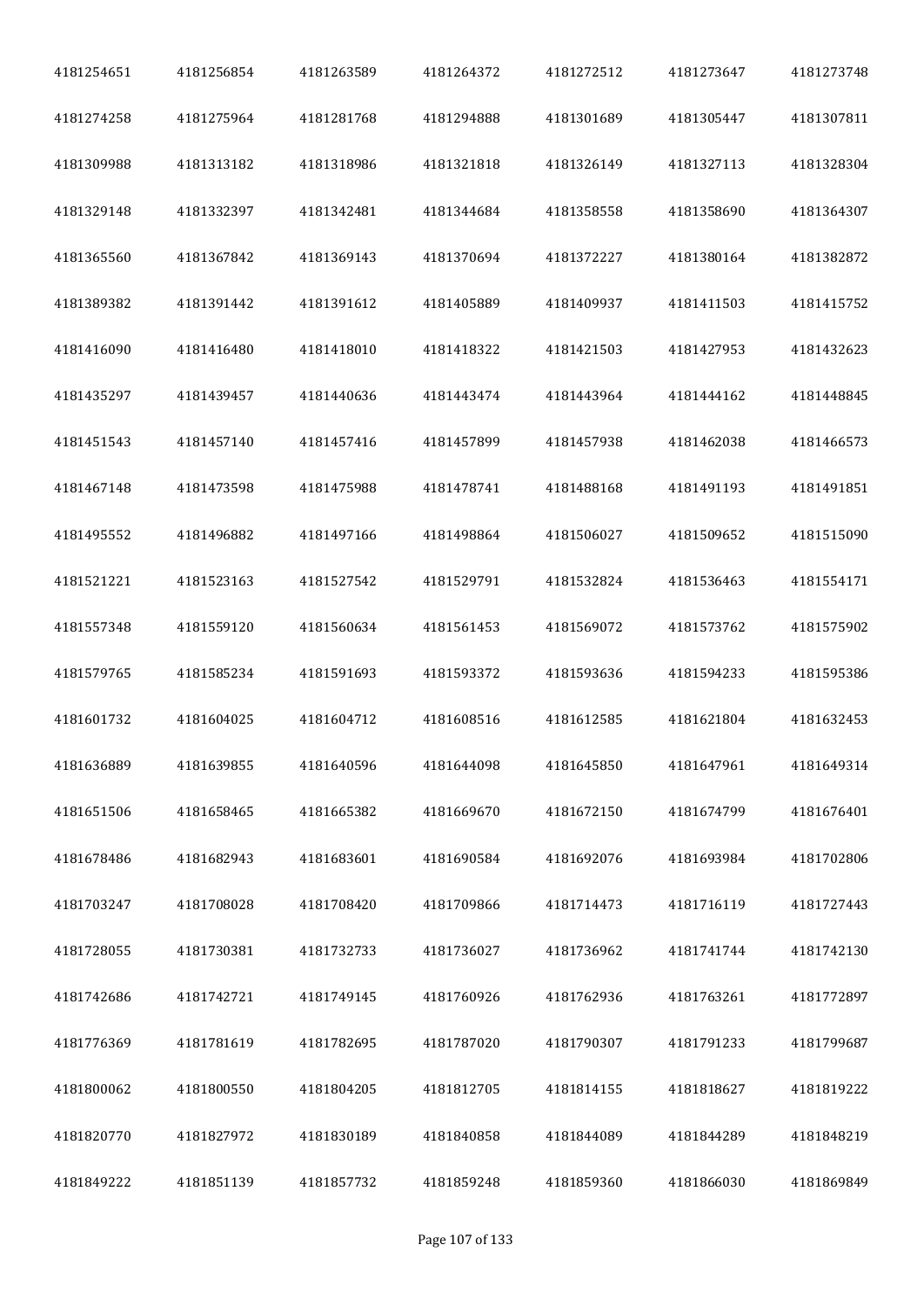| 4181874548 | 4181879267 | 4181883163 | 4181890497 | 4181893178 | 4181898228 | 4181900462 |
|------------|------------|------------|------------|------------|------------|------------|
| 4181904805 | 4181906690 | 4181907469 | 4181908165 | 4181918740 | 4181933125 | 4181933576 |
| 4181940524 | 4181942273 | 4181944579 | 4181945759 | 4181946382 | 4181953615 | 4181953752 |
| 4181955420 | 4181959079 | 4181959281 | 4181960298 | 4181967382 | 4181969176 | 4181974433 |
| 4181976184 | 4181992809 | 4181998395 | 4182000877 | 4182006274 | 4182010703 | 4182017386 |
| 4182018936 | 4182022058 | 4182038335 | 4182038526 | 4182041804 | 4182065365 | 4182066069 |
| 4182070241 | 4182075167 | 4182078209 | 4182080408 | 4182081570 | 4182082056 | 4182084100 |
| 4182094507 | 4182103254 | 4182103640 | 4182103735 | 4182104032 | 4182107896 | 4182110586 |
| 4182117287 | 4182121389 | 4182132554 | 4182132805 | 4182137025 | 4182138852 | 4182144191 |
| 4182150576 | 4182159236 | 4182159906 | 4182162683 | 4182163141 | 4182163770 | 4182165589 |
| 4182178170 | 4182180932 | 4182192398 | 4182197233 | 4182206754 | 4182207250 | 4182211635 |
| 4182214507 | 4182217610 | 4182217702 | 4182238732 | 4182239296 | 4182242436 | 4182244149 |
| 4182244675 | 4182246905 | 4182251228 | 4182264178 | 4182266415 | 4182274257 | 4182277014 |
| 4182281048 | 4182284096 | 4182286790 | 4182292459 | 4182297369 | 4182297985 | 4182302976 |
| 4182304153 | 4182306289 | 4182308527 | 4182308943 | 4182313615 | 4182316161 | 4182319965 |
| 4182321965 | 4182322838 | 4182323642 | 4182326826 | 4182334162 | 4182347553 | 4182349569 |
| 4182349795 | 4182351047 | 4182354310 | 4182354658 | 4182357334 | 4182358283 | 4182360652 |
| 4182362950 | 4182364050 | 4182369763 | 4182371531 | 4182371735 | 4182372405 | 4182377649 |
| 4182382729 | 4182385874 | 4182389476 | 4182395349 | 4182395472 | 4182399263 | 4182401515 |
| 4182404897 | 4182405466 | 4182408988 | 4182418077 | 4182428705 | 4182434215 | 4182440040 |
| 4182450653 | 4182453047 | 4182454060 | 4182455451 | 4182463618 | 4182465998 | 4182466973 |
| 4182467309 | 4182469319 | 4182477371 | 4182478097 | 4182484150 | 4182488244 | 4182489187 |
| 4182490049 | 4182492823 | 4182497731 | 4182500669 | 4182504136 | 4182510652 | 4182510728 |
| 4182514084 | 4182521805 | 4182525126 | 4182538414 | 4182546527 | 4182549239 | 4182552970 |
| 4182559960 | 4182577547 | 4182595166 | 4182595968 | 4182600087 | 4182602273 | 4182605951 |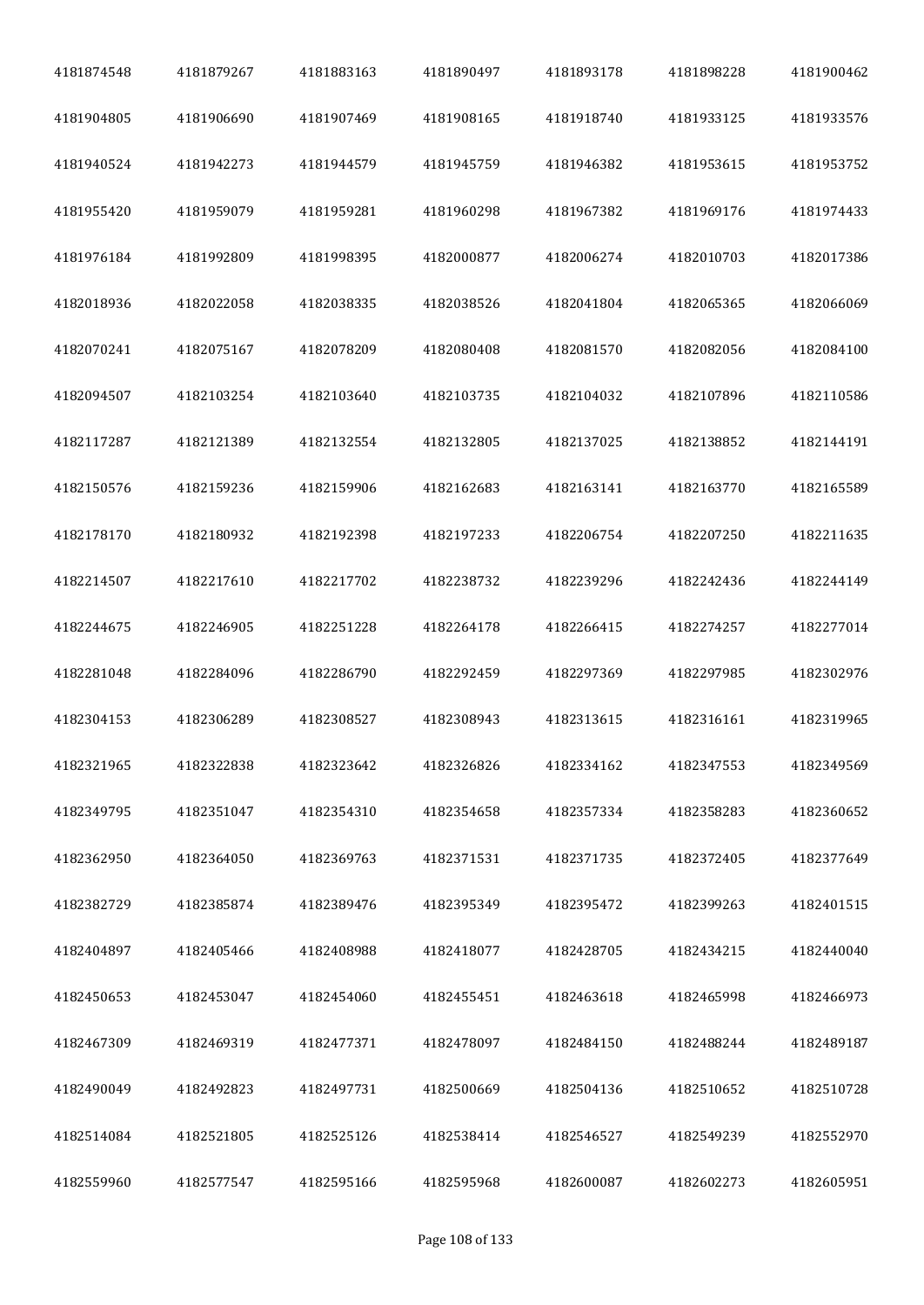| 4182610178             | 4182612622 | 4182612654 | 4182614887 | 4182621599 | 4182629234                         | 4182640101 |
|------------------------|------------|------------|------------|------------|------------------------------------|------------|
| 4182644180             | 4182646966 | 4182648709 | 4182651643 | 4182659388 | 4182666323                         | 4182666782 |
| 4182670430             | 4182671342 | 4182678318 | 4182680994 | 4182684407 | 4182689759                         | 4182690727 |
| 4182697403             | 4182700584 |            |            |            |                                    |            |
| <b>ESM BCA WAITING</b> |            |            |            |            | (ESM SELF 4 & DEPENDENT OF ESM 58) |            |
| 4181005489             | 4181007238 | 4181014778 | 4181026463 | 4181037000 | 4181055376                         | 4181058447 |
| 4181064725             | 4181094597 | 4181107738 | 4181118012 | 4181124077 | 4181143382                         | 4181144650 |
| 4181145304             | 4181161865 | 4181167005 | 4181173592 | 4181173690 | 4181198967                         | 4181205193 |
| 4181209561             | 4181215473 | 4181218172 | 4181229544 | 4181236497 | 4181250541                         | 4181259252 |
| 4181271697             | 4181296716 | 4181296816 | 4181298784 | 4181319605 | 4181331302                         | 4181341921 |
| 4181361300             | 4181365740 | 4181368900 | 4181369149 | 4181371628 | 4181372212                         | 4181379547 |
| 4181385424             | 4181389447 | 4181403812 | 4181434433 | 4181443701 | 4181445120                         | 4181448414 |
| 4181467165             | 4181473151 | 4181482119 | 4181498157 | 4181498838 | 4181510980                         | 4181511676 |
| 4181513867             | 4181514446 | 4181517979 | 4181518859 | 4181521072 | 4181521275                         | 4181544936 |
| 4181551141             | 4181552419 | 4181568395 | 4181578074 | 4181579986 | 4181591162                         | 4181597594 |
| 4181599106             | 4181600171 | 4181602194 | 4181602257 | 4181618056 | 4181623846                         | 4181640767 |
| 4181641193             | 4181642553 | 4181646238 | 4181650986 | 4181672774 | 4181677068                         | 4181678352 |
| 4181679512             | 4181686602 | 4181689401 | 4181690461 | 4181696386 | 4181700381                         | 4181702843 |
| 4181704135             | 4181708714 | 4181708913 | 4181709224 | 4181711034 | 4181715576                         | 4181728353 |
| 4181750037             | 4181754864 | 4181755154 | 4181756071 | 4181782265 | 4181790080                         | 4181791614 |
| 4181794198             | 4181799700 | 4181805603 | 4181805757 | 4181809049 | 4181816449                         | 4181819012 |
| 4181821565             | 4181822519 | 4181825391 | 4181825731 | 4181834406 | 4181834909                         | 4181835815 |
| 4181850395             | 4181857856 | 4181858723 | 4181866777 | 4181871743 | 4181881200                         | 4181893906 |
| 4181897317             | 4181905516 | 4181918861 | 4181925298 | 4181937708 | 4181945456                         | 4181947872 |
| 4181950993             | 4181951976 | 4181971284 | 4181980248 | 4181986865 | 4181990303                         | 4182011144 |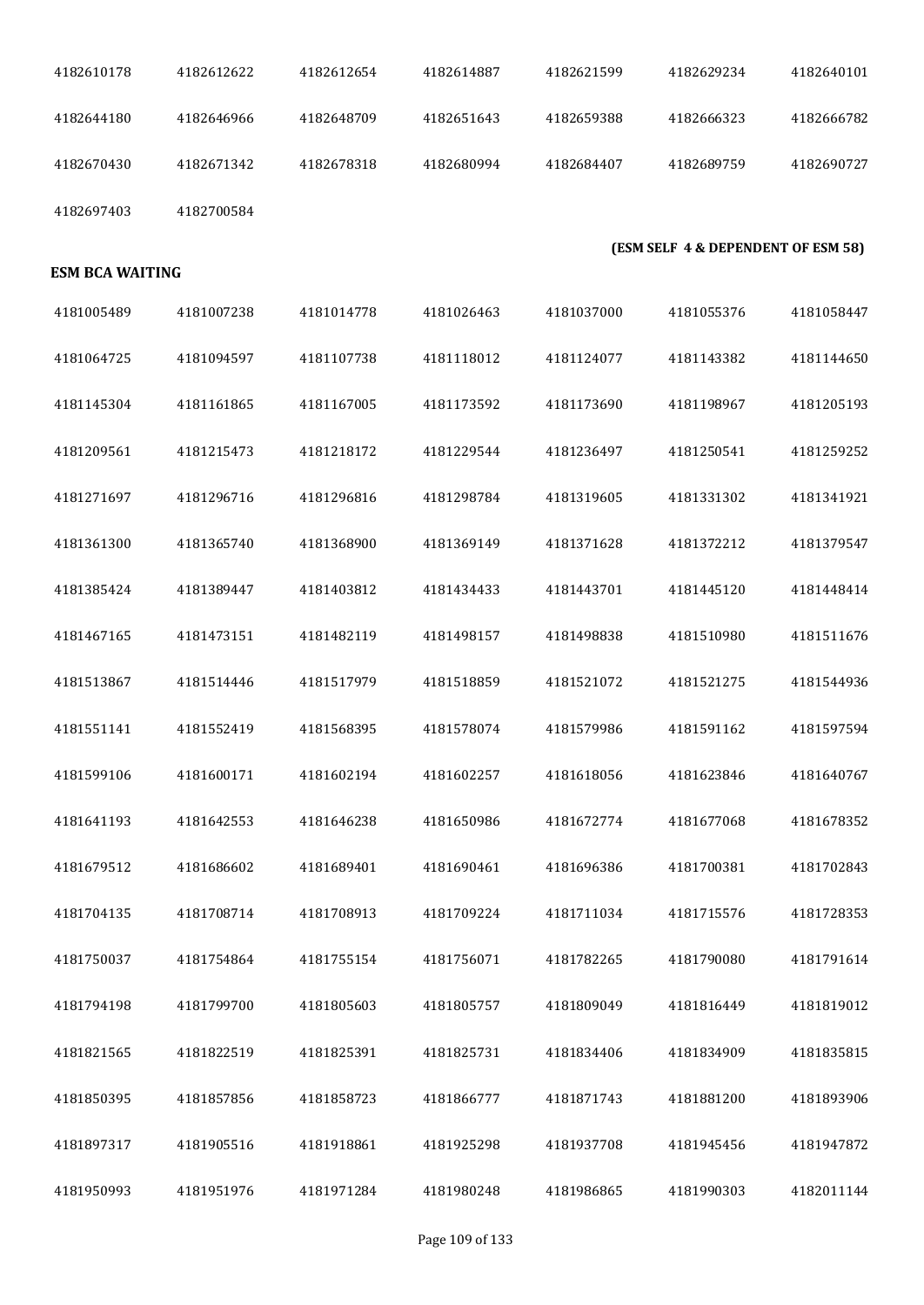| 4182024711                 | 4182026619 | 4182033161 | 4182037705 | 4182041304 | 4182059400 | 4182064209 |
|----------------------------|------------|------------|------------|------------|------------|------------|
| 4182069057                 | 4182070821 | 4182085369 | 4182095573 | 4182107787 | 4182110998 | 4182114335 |
| 4182142898                 | 4182145586 | 4182163259 | 4182172605 | 4182177147 | 4182184628 | 4182188169 |
| 4182196461                 | 4182199031 | 4182201491 | 4182218577 | 4182223176 | 4182226579 | 4182235004 |
| 4182260331                 | 4182283872 | 4182297292 | 4182301754 | 4182305960 | 4182318288 | 4182318933 |
| 4182333125                 | 4182339556 | 4182343797 | 4182349639 | 4182376555 | 4182392426 | 4182398402 |
| 4182412181                 | 4182420494 | 4182434059 | 4182434176 | 4182435081 | 4182436069 | 4182445453 |
| 4182446435                 | 4182463077 | 4182464641 | 4182485720 | 4182491726 | 4182492355 | 4182520411 |
| 4182528224                 | 4182534313 | 4182542420 | 4182544869 | 4182545611 | 4182551501 | 4182556292 |
| 4182559886                 | 4182610832 | 4182621072 | 4182639403 | 4182650818 | 4182651465 | 4182672334 |
| 4182682832                 | 4182692681 | 4182707772 |            |            |            |            |
| <b>ESM BCB (527 Posts)</b> |            |            |            |            |            | (41.00)    |
|                            |            |            |            |            |            |            |
| 4181002835                 | 4181003344 | 4181003434 | 4181010698 | 4181011734 | 4181018193 | 4181018325 |
| 4181022487                 | 4181038324 | 4181039611 | 4181054954 | 4181057485 | 4181057798 | 4181058101 |
| 4181061690                 | 4181067015 | 4181068165 | 4181069721 | 4181071129 | 4181071819 | 4181086290 |
| 4181086813                 | 4181088274 | 4181088486 | 4181089270 | 4181089407 | 4181093776 | 4181096774 |
| 4181106749                 | 4181109612 | 4181114562 | 4181114697 | 4181116638 | 4181120453 | 4181120574 |
| 4181131929                 | 4181134283 | 4181135865 | 4181139868 | 4181140384 | 4181140781 | 4181142420 |
| 4181143759                 | 4181145700 | 4181149612 | 4181149956 | 4181151153 | 4181155247 | 4181155966 |
| 4181158517                 | 4181159042 | 4181165640 | 4181169851 | 4181171824 | 4181172637 | 4181180746 |
| 4181183992                 | 4181186560 | 4181187200 | 4181187451 | 4181192537 | 4181195461 | 4181196612 |
| 4181199355                 | 4181199456 | 4181211024 | 4181211512 | 4181213516 | 4181215432 | 4181219033 |
| 4181219973                 | 4181220150 | 4181221048 | 4181222577 | 4181224350 | 4181230154 | 4181230443 |
| 4181231891                 | 4181234840 | 4181237551 | 4181240157 | 4181247586 | 4181250458 | 4181256096 |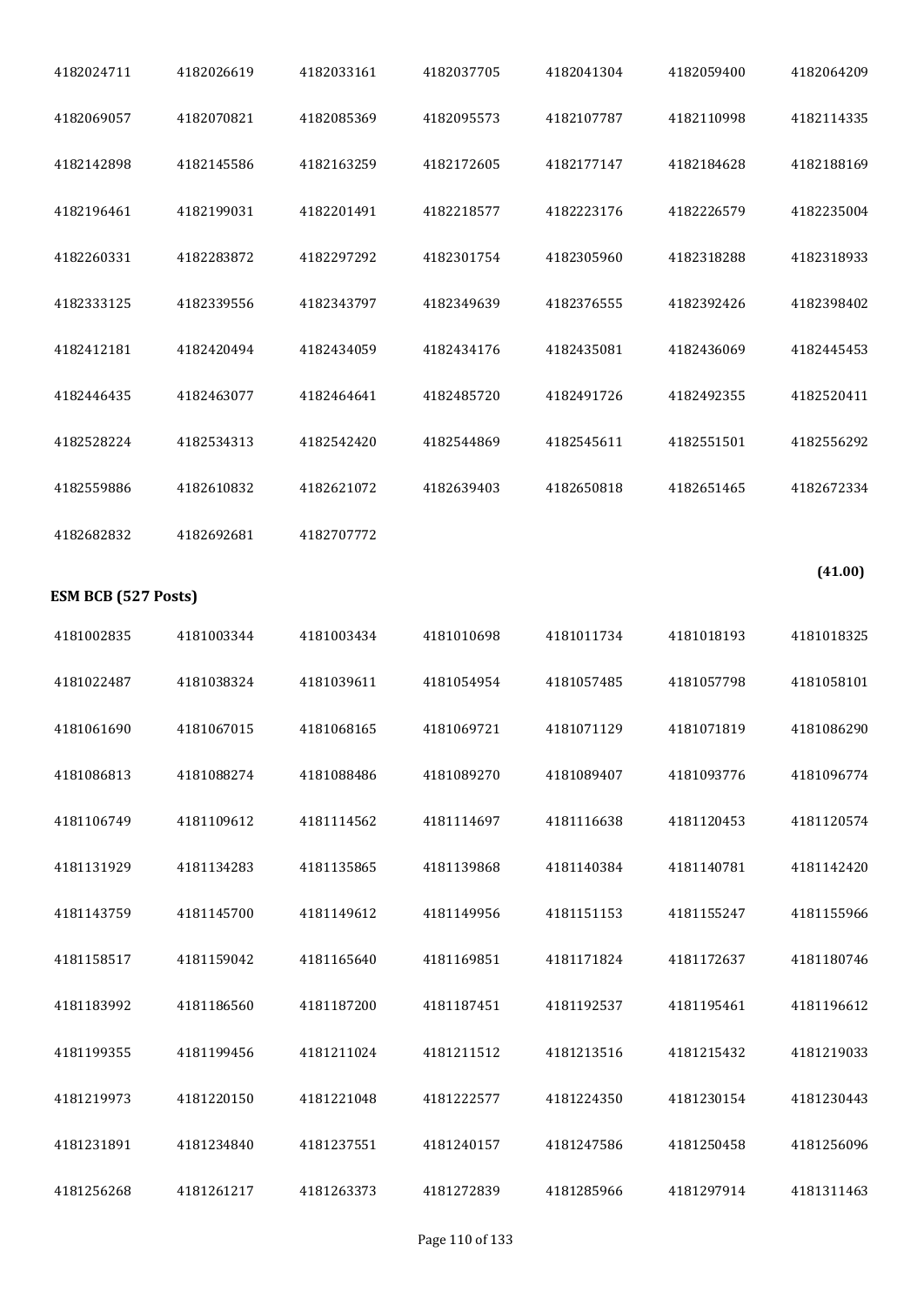| 4181312180 | 4181317024 | 4181327116 | 4181328559 | 4181331740 | 4181337331 | 4181338516 |
|------------|------------|------------|------------|------------|------------|------------|
| 4181345865 | 4181346329 | 4181354531 | 4181354906 | 4181360422 | 4181363801 | 4181369848 |
| 4181370974 | 4181372024 | 4181372185 | 4181375997 | 4181376831 | 4181382654 | 4181384935 |
| 4181386303 | 4181387848 | 4181390020 | 4181399387 | 4181403613 | 4181407177 | 4181411122 |
| 4181414275 | 4181418042 | 4181419087 | 4181420949 | 4181422309 | 4181422864 | 4181423147 |
| 4181423206 | 4181432634 | 4181435305 | 4181435422 | 4181439329 | 4181443267 | 4181453458 |
| 4181459140 | 4181465155 | 4181473766 | 4181476264 | 4181476984 | 4181478679 | 4181480216 |
| 4181482578 | 4181487415 | 4181490385 | 4181490465 | 4181490822 | 4181507884 | 4181519397 |
| 4181519705 | 4181524678 | 4181526623 | 4181529118 | 4181532358 | 4181535454 | 4181535871 |
| 4181538182 | 4181539426 | 4181540797 | 4181546843 | 4181553186 | 4181558183 | 4181560751 |
| 4181562716 | 4181566577 | 4181567747 | 4181567752 | 4181571039 | 4181572997 | 4181577225 |
| 4181577492 | 4181587499 | 4181589248 | 4181595255 | 4181606289 | 4181607094 | 4181610074 |
| 4181611416 | 4181612192 | 4181612909 | 4181616107 | 4181628326 | 4181630199 | 4181631674 |
| 4181635008 | 4181638733 | 4181645735 | 4181646610 | 4181649433 | 4181650651 | 4181654250 |
| 4181654591 | 4181656179 | 4181657282 | 4181657596 | 4181658642 | 4181659530 | 4181660058 |
| 4181660999 | 4181662363 | 4181664332 | 4181666946 | 4181667477 | 4181667686 | 4181671875 |
| 4181672327 | 4181673440 | 4181674093 | 4181675263 | 4181678190 | 4181678490 | 4181684028 |
| 4181686709 | 4181687711 | 4181696435 | 4181696471 | 4181697013 | 4181697326 | 4181697898 |
| 4181701185 | 4181701260 | 4181701436 | 4181704732 | 4181705109 | 4181705514 | 4181710546 |
| 4181710666 | 4181711883 | 4181713348 | 4181715860 | 4181716200 | 4181717670 | 4181721916 |
| 4181722408 | 4181724296 | 4181726824 | 4181727695 | 4181732191 | 4181733634 | 4181734622 |
| 4181734774 | 4181734969 | 4181737480 | 4181741138 | 4181743017 | 4181746329 | 4181746348 |
| 4181752830 | 4181753201 | 4181753256 | 4181753505 | 4181754656 | 4181755145 | 4181755369 |
| 4181756257 | 4181756445 | 4181760944 | 4181761243 | 4181763067 | 4181767250 | 4181775424 |
| 4181777775 | 4181781187 | 4181782146 | 4181783723 | 4181788658 | 4181790155 | 4181796224 |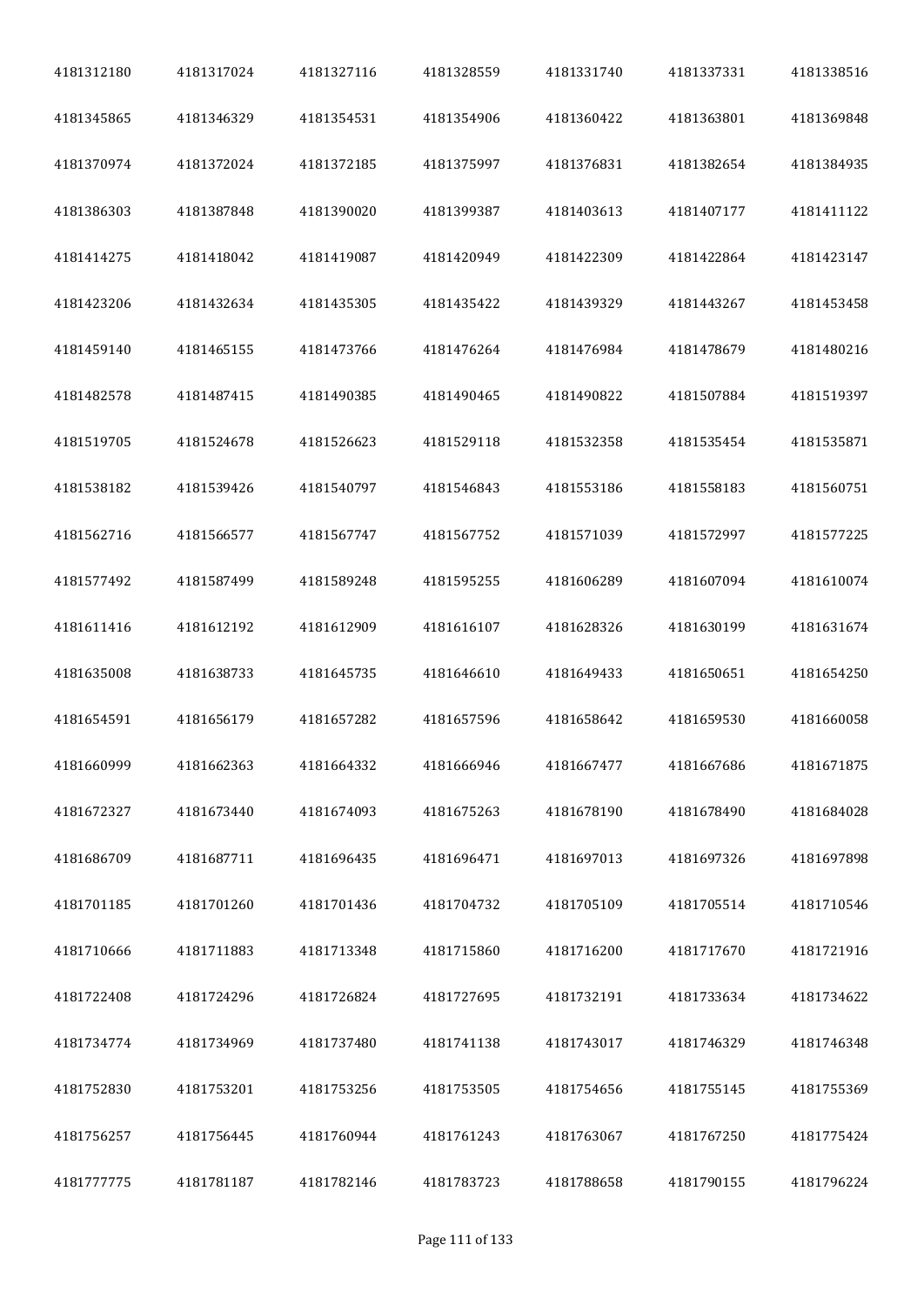| 4181796440 | 4181805450 | 4181807135 | 4181807329 | 4181810367 | 4181810837 | 4181815317 |
|------------|------------|------------|------------|------------|------------|------------|
| 4181817750 | 4181820166 | 4181822935 | 4181828397 | 4181830673 | 4181831391 | 4181835739 |
| 4181837232 | 4181838760 | 4181840712 | 4181841547 | 4181841708 | 4181850611 | 4181853771 |
| 4181858013 | 4181861467 | 4181866596 | 4181872918 | 4181873215 | 4181875721 | 4181889643 |
| 4181890474 | 4181894222 | 4181895305 | 4181895411 | 4181899174 | 4181903793 | 4181904199 |
| 4181905635 | 4181907538 | 4181909095 | 4181911050 | 4181919401 | 4181929684 | 4181937149 |
| 4181937526 | 4181938454 | 4181938531 | 4181938983 | 4181939767 | 4181945105 | 4181949873 |
| 4181974452 | 4181980644 | 4181981837 | 4181982142 | 4181986750 | 4181986846 | 4181989618 |
| 4181990899 | 4182006848 | 4182010045 | 4182012058 | 4182025617 | 4182027073 | 4182032304 |
| 4182037525 | 4182038220 | 4182043893 | 4182048094 | 4182057324 | 4182057511 | 4182064057 |
| 4182069871 | 4182072184 | 4182074092 | 4182075300 | 4182075727 | 4182077014 | 4182077616 |
| 4182078657 | 4182083330 | 4182084939 | 4182092920 | 4182094880 | 4182099914 | 4182114230 |
| 4182115768 | 4182119815 | 4182121266 | 4182122522 | 4182128853 | 4182129896 | 4182132780 |
| 4182133259 | 4182138391 | 4182149230 | 4182151763 | 4182153063 | 4182156141 | 4182163820 |
| 4182165274 | 4182176137 | 4182178433 | 4182182122 | 4182185845 | 4182187569 | 4182193061 |
| 4182195310 | 4182198759 | 4182201314 | 4182204815 | 4182205877 | 4182205948 | 4182206210 |
| 4182207019 | 4182207363 | 4182210128 | 4182210976 | 4182211662 | 4182221728 | 4182223302 |
| 4182225199 | 4182235961 | 4182238214 | 4182239092 | 4182244658 | 4182245506 | 4182248225 |
| 4182254131 | 4182255955 | 4182258631 | 4182265550 | 4182269720 | 4182287504 | 4182287760 |
| 4182288259 | 4182292687 | 4182296542 | 4182298059 | 4182309897 | 4182314202 | 4182320756 |
| 4182326909 | 4182328079 | 4182330283 | 4182337169 | 4182337468 | 4182340591 | 4182341257 |
| 4182343178 | 4182343490 | 4182346595 | 4182347454 | 4182356455 | 4182359490 | 4182363725 |
| 4182367743 | 4182372033 | 4182375760 | 4182377781 | 4182389636 | 4182393689 | 4182399360 |
| 4182404853 | 4182405010 | 4182408681 | 4182409304 | 4182410432 | 4182411409 | 4182415529 |
| 4182417148 | 4182427797 | 4182434070 | 4182440008 | 4182442784 | 4182442945 | 4182444675 |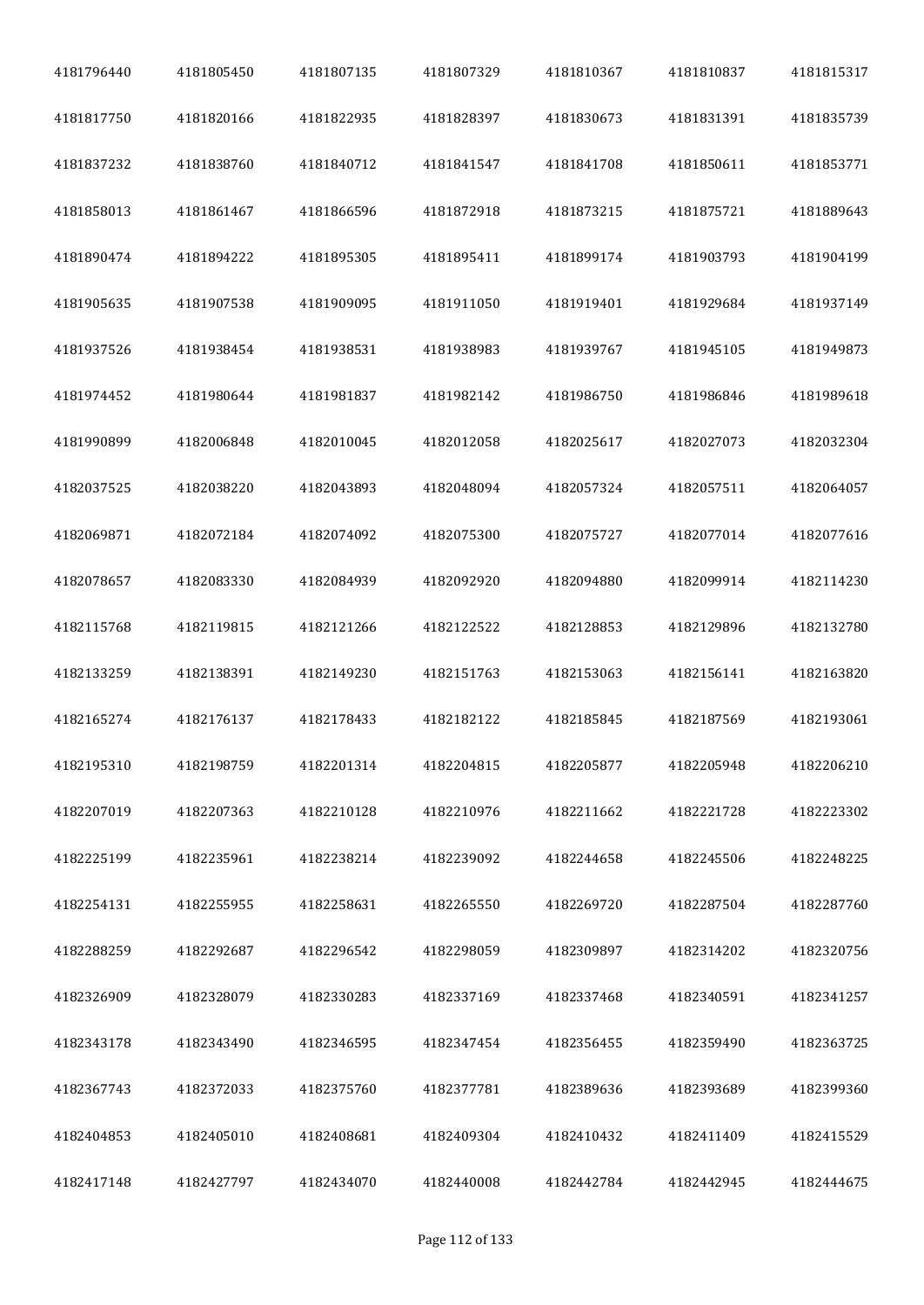| 4182446924             | 4182451555 | 4182454590 | 4182455239 | 4182455959 | 4182457530 | 4182463338 |
|------------------------|------------|------------|------------|------------|------------|------------|
| 4182464494             | 4182465459 | 4182466495 | 4182466639 | 4182469308 | 4182473764 | 4182473962 |
| 4182474055             | 4182478156 | 4182492309 | 4182497207 | 4182497392 | 4182497704 | 4182504260 |
| 4182507524             | 4182512373 | 4182517776 | 4182530654 | 4182533696 | 4182534443 | 4182537105 |
| 4182541194             | 4182549031 | 4182549859 | 4182550754 | 4182551359 | 4182551964 | 4182553855 |
| 4182554834             | 4182559295 | 4182560343 | 4182569913 | 4182570611 | 4182571450 | 4182571937 |
| 4182572655             | 4182577236 | 4182578492 | 4182579816 | 4182583237 | 4182596748 | 4182597602 |
| 4182603508             | 4182604469 | 4182612543 | 4182617161 | 4182618084 | 4182618846 | 4182622629 |
| 4182627605             | 4182631888 | 4182637274 | 4182640745 | 4182644868 | 4182648874 | 4182651890 |
| 4182652418             | 4182653250 | 4182653366 | 4182656375 | 4182657202 | 4182660063 | 4182662182 |
| 4182669014             | 4182672825 | 4182673419 | 4182679702 | 4182682884 | 4182685579 | 4182688794 |
| 4182689428             | 4182691067 | 4182691388 | 4182696546 | 4182698164 | 4182700212 | 4182702519 |
| 4182702978             | 4182703485 |            |            |            |            |            |
|                        |            |            |            |            |            |            |
| <b>ESM BCB WAITING</b> |            |            |            |            |            | (37.00)    |
| 4181005771             | 4181014258 | 4181025193 | 4181054023 | 4181090705 | 4181113459 | 4181117278 |
| 4181118113             | 4181121559 | 4181121741 | 4181123639 | 4181127628 | 4181138943 | 4181145741 |
| 4181151247             | 4181153306 | 4181166153 | 4181192922 | 4181194250 | 4181196941 | 4181205420 |
| 4181211634             | 4181212063 | 4181218471 | 4181223869 | 4181224485 | 4181231992 | 4181264252 |
| 4181269035             | 4181269225 | 4181280132 | 4181283250 | 4181292189 | 4181295379 | 4181303784 |
| 4181309695             | 4181309804 | 4181316265 | 4181317532 | 4181317670 | 4181318140 | 4181327418 |
| 4181336530             | 4181338947 | 4181343084 | 4181346518 | 4181348695 | 4181356056 | 4181358416 |
| 4181378694             | 4181393561 | 4181396098 | 4181397126 | 4181398475 | 4181400143 | 4181403581 |
| 4181404713             | 4181437774 | 4181439185 | 4181439398 | 4181446336 | 4181454892 | 4181465510 |
| 4181479047             | 4181481665 | 4181484500 | 4181490250 | 4181490345 | 4181508666 | 4181510912 |
| 4181511299             | 4181519203 | 4181520733 | 4181524399 | 4181529106 | 4181530708 | 4181536018 |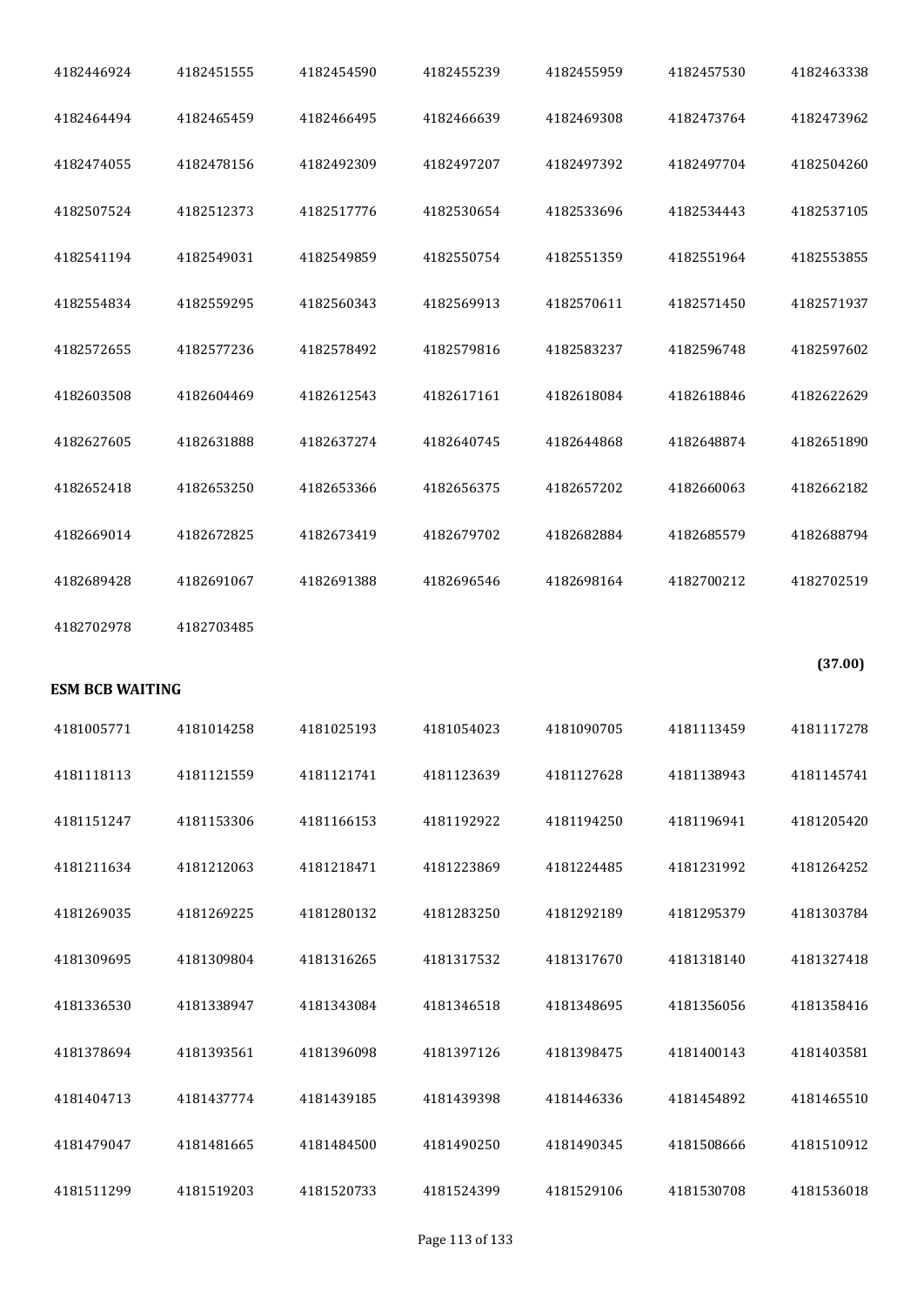| 4181537642 | 4181557257 | 4181562872 | 4181564612 | 4181567644 | 4181581489 | 4181582308 |  |
|------------|------------|------------|------------|------------|------------|------------|--|
| 4181603290 | 4181609108 | 4181609632 | 4181610602 | 4181615344 | 4181623265 | 4181623448 |  |
| 4181634313 | 4181649614 | 4181654882 | 4181676513 | 4181689510 | 4181699052 | 4181699570 |  |
| 4181713994 | 4181718610 | 4181732982 | 4181734680 | 4181740811 | 4181751669 | 4181762465 |  |
| 4181771614 | 4181801276 | 4181801681 | 4181801736 | 4181802307 | 4181804423 | 4181811993 |  |
| 4181829814 | 4181838930 | 4181842995 | 4181847546 | 4181852492 | 4181867540 | 4181884233 |  |
| 4181887765 | 4181905159 | 4181918142 | 4181926400 | 4181931180 | 4181939321 | 4181943869 |  |
| 4181961842 | 4181994060 | 4181999550 | 4182002415 | 4182010683 | 4182016629 | 4182019579 |  |
| 4182020878 | 4182029693 | 4182034921 | 4182042586 | 4182042629 | 4182054472 | 4182060383 |  |
| 4182068712 | 4182069853 | 4182081138 | 4182086518 | 4182107473 | 4182109448 | 4182120143 |  |
| 4182140050 | 4182148139 | 4182150648 | 4182154269 | 4182157777 | 4182160236 | 4182166945 |  |
| 4182172069 | 4182176759 | 4182182082 | 4182182115 | 4182184334 | 4182211029 | 4182218708 |  |
| 4182220107 | 4182221383 | 4182223921 | 4182245047 | 4182248607 | 4182248820 | 4182249198 |  |
| 4182256451 | 4182256617 | 4182259655 | 4182266803 | 4182267901 | 4182269291 | 4182273150 |  |
| 4182278125 | 4182297599 | 4182309777 | 4182311019 | 4182327380 | 4182330751 | 4182336270 |  |
| 4182361136 | 4182370329 | 4182392711 | 4182415200 | 4182415559 | 4182430177 | 4182437864 |  |
| 4182441090 | 4182469743 | 4182473835 | 4182482228 | 4182484978 | 4182486253 | 4182495869 |  |
| 4182499729 | 4182512049 | 4182515474 | 4182526137 | 4182533030 | 4182546949 | 4182551910 |  |
| 4182563695 | 4182566886 | 4182569103 | 4182578176 | 4182591408 | 4182599334 | 4182610107 |  |
| 4182628944 | 4182640052 | 4182643417 | 4182646013 | 4182664381 | 4182664759 | 4182679453 |  |
| 4182699878 |            |            |            |            |            |            |  |
|            |            |            |            |            |            | 22.0       |  |

## **ESP GEN (811 Posts)**

**(32.00)**

| 4181002500 | 4181002831 | 4181003556 | 4181004347 | 4181006850 | 4181011702 | 4181012555 |
|------------|------------|------------|------------|------------|------------|------------|
| 4181012619 | 4181017449 | 4181020087 | 4181023417 | 4181024735 | 4181024940 | 4181027054 |
| 4181029622 | 4181030885 | 4181031509 | 4181032199 | 4181033176 | 4181034515 | 4181035698 |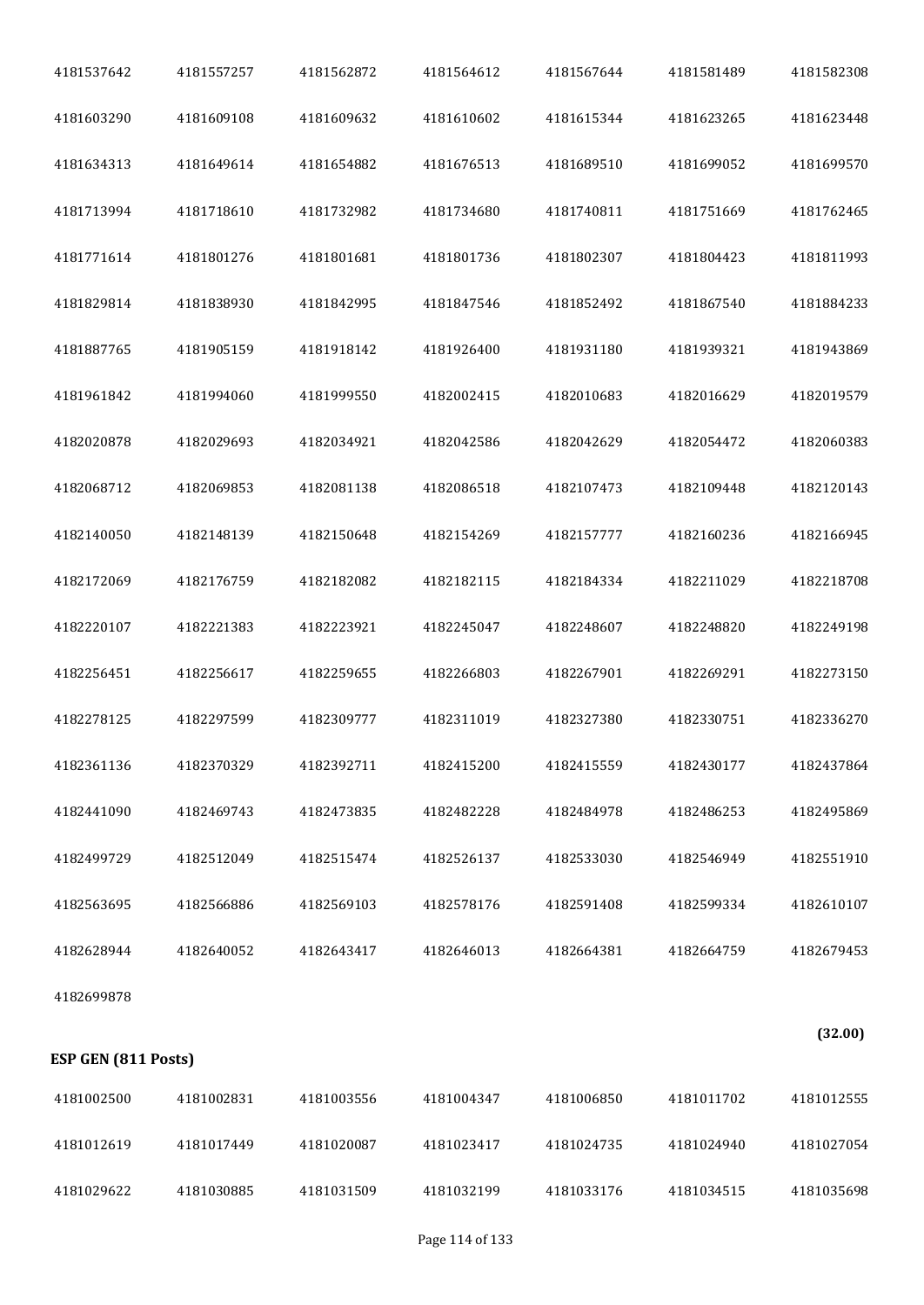| 4181037332 | 4181038081 | 4181040494 | 4181040838 | 4181050828 | 4181050964 | 4181052160 |
|------------|------------|------------|------------|------------|------------|------------|
| 4181057145 | 4181057284 | 4181059524 | 4181062953 | 4181063759 | 4181066327 | 4181067787 |
| 4181067990 | 4181069736 | 4181081813 | 4181084299 | 4181085489 | 4181090332 | 4181091480 |
| 4181092420 | 4181099605 | 4181099998 | 4181102961 | 4181104931 | 4181105798 | 4181109203 |
| 4181117111 | 4181120501 | 4181122180 | 4181125502 | 4181127848 | 4181128359 | 4181136426 |
| 4181140835 | 4181140942 | 4181146893 | 4181147001 | 4181147354 | 4181152292 | 4181153056 |
| 4181158366 | 4181160357 | 4181161924 | 4181171739 | 4181173547 | 4181174620 | 4181175179 |
| 4181181974 | 4181185584 | 4181185778 | 4181187221 | 4181192630 | 4181197418 | 4181203233 |
| 4181204348 | 4181208021 | 4181209260 | 4181209416 | 4181209795 | 4181213091 | 4181215556 |
| 4181216651 | 4181219006 | 4181221101 | 4181222986 | 4181223197 | 4181224419 | 4181225320 |
| 4181231034 | 4181231617 | 4181231623 | 4181235944 | 4181242386 | 4181243099 | 4181244495 |
| 4181252153 | 4181252470 | 4181252655 | 4181256703 | 4181260078 | 4181262606 | 4181265370 |
| 4181271851 | 4181277039 | 4181301067 | 4181309392 | 4181311261 | 4181318195 | 4181320808 |
| 4181321889 | 4181323258 | 4181324907 | 4181325521 | 4181326941 | 4181327189 | 4181331896 |
| 4181332864 | 4181335714 | 4181341064 | 4181342694 | 4181346288 | 4181347647 | 4181347892 |
| 4181348777 | 4181348839 | 4181350084 | 4181350234 | 4181350624 | 4181350991 | 4181352159 |
| 4181353264 | 4181353740 | 4181353826 | 4181355434 | 4181360915 | 4181361666 | 4181361889 |
| 4181363716 | 4181364566 | 4181365724 | 4181365830 | 4181365868 | 4181374923 | 4181375456 |
| 4181389111 | 4181389451 | 4181395246 | 4181398593 | 4181406704 | 4181407197 | 4181407292 |
| 4181409681 | 4181410248 | 4181411959 | 4181412166 | 4181414007 | 4181419480 | 4181421787 |
| 4181423379 | 4181428240 | 4181429337 | 4181433726 | 4181435606 | 4181436994 | 4181437123 |
| 4181440758 | 4181441816 | 4181443007 | 4181445928 | 4181446109 | 4181446538 | 4181448060 |
| 4181448718 | 4181450477 | 4181453095 | 4181454421 | 4181454728 | 4181455141 | 4181456152 |
| 4181463313 | 4181465296 | 4181465943 | 4181466468 | 4181472280 | 4181477950 | 4181481538 |
| 4181485122 | 4181488969 | 4181491995 | 4181493970 | 4181501754 | 4181502703 | 4181502810 |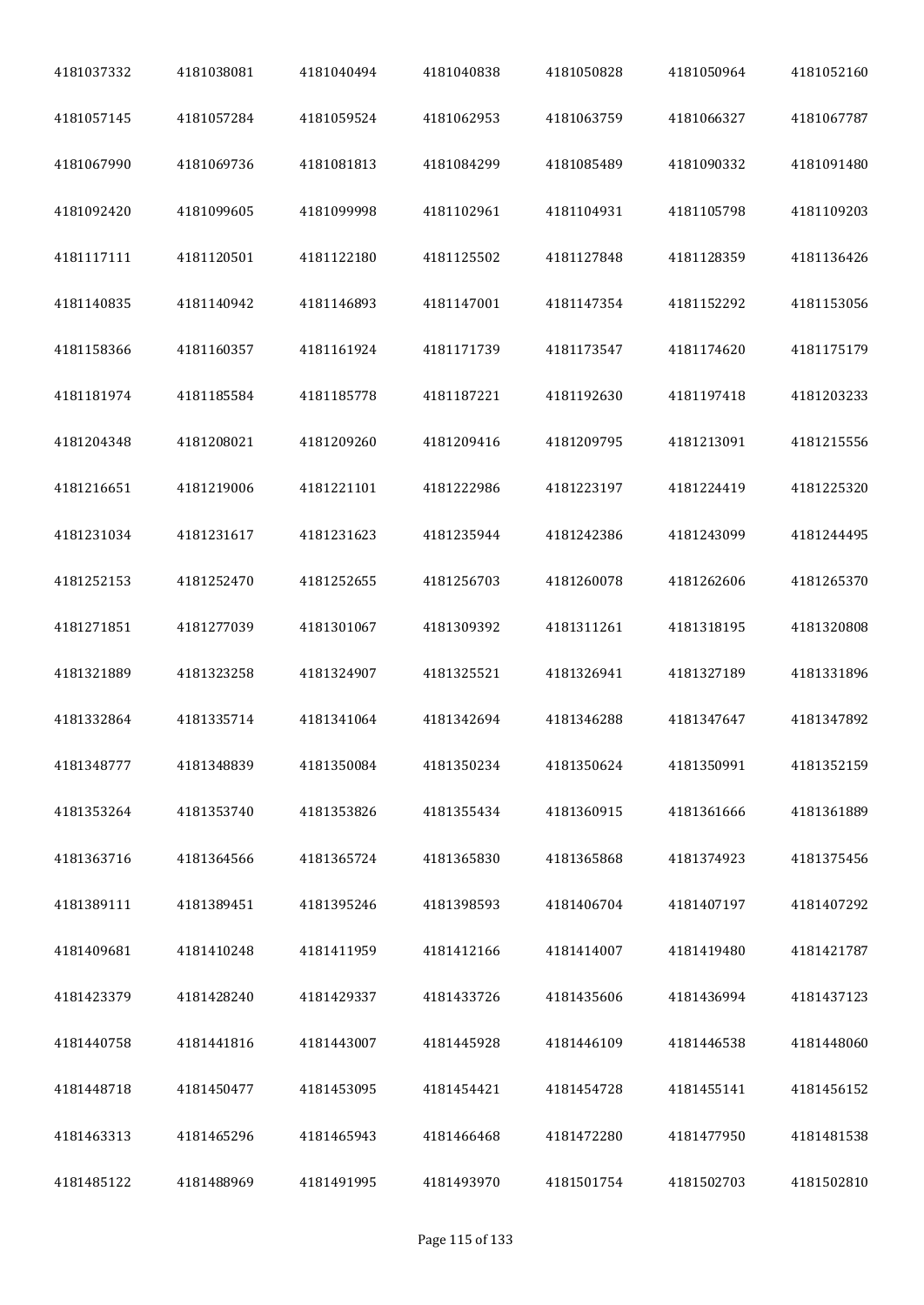| 4181504841 | 4181507808 | 4181508538 | 4181510459 | 4181514330 | 4181515279 | 4181516818 |
|------------|------------|------------|------------|------------|------------|------------|
| 4181522263 | 4181528555 | 4181529356 | 4181535383 | 4181538024 | 4181538996 | 4181544921 |
| 4181546613 | 4181546879 | 4181547487 | 4181549662 | 4181549967 | 4181555182 | 4181555688 |
| 4181557422 | 4181560059 | 4181561203 | 4181564376 | 4181566953 | 4181568309 | 4181569376 |
| 4181570104 | 4181571660 | 4181578334 | 4181591332 | 4181593891 | 4181595265 | 4181596905 |
| 4181599264 | 4181599898 | 4181600074 | 4181600213 | 4181601642 | 4181602242 | 4181603983 |
| 4181604587 | 4181604723 | 4181604966 | 4181611999 | 4181612948 | 4181614898 | 4181619863 |
| 4181620119 | 4181621304 | 4181622663 | 4181629964 | 4181631179 | 4181636998 | 4181642537 |
| 4181645831 | 4181647362 | 4181648583 | 4181648774 | 4181648838 | 4181650430 | 4181654048 |
| 4181654558 | 4181654890 | 4181655288 | 4181656966 | 4181657040 | 4181658026 | 4181659039 |
| 4181662430 | 4181663691 | 4181666645 | 4181669296 | 4181670939 | 4181671781 | 4181672151 |
| 4181673868 | 4181673965 | 4181678276 | 4181678377 | 4181679779 | 4181680926 | 4181684318 |
| 4181684325 | 4181684723 | 4181688876 | 4181692113 | 4181692511 | 4181693747 | 4181694115 |
| 4181694522 | 4181696537 | 4181696788 | 4181697999 | 4181700463 | 4181700864 | 4181700937 |
| 4181700951 | 4181701167 | 4181701339 | 4181702081 | 4181702786 | 4181702951 | 4181702994 |
| 4181704481 | 4181704493 | 4181705221 | 4181706155 | 4181715852 | 4181716725 | 4181719456 |
| 4181719762 | 4181723876 | 4181727619 | 4181728971 | 4181729076 | 4181732559 | 4181736197 |
| 4181737246 | 4181738188 | 4181738940 | 4181740560 | 4181744362 | 4181745723 | 4181746223 |
| 4181748084 | 4181752642 | 4181753640 | 4181755151 | 4181758454 | 4181765763 | 4181765809 |
| 4181768705 | 4181768986 | 4181769050 | 4181769942 | 4181769986 | 4181774031 | 4181774094 |
| 4181774479 | 4181774919 | 4181776626 | 4181778446 | 4181778779 | 4181779971 | 4181780318 |
| 4181782535 | 4181782886 | 4181783963 | 4181784685 | 4181785413 | 4181786816 | 4181786917 |
| 4181789025 | 4181791401 | 4181793630 | 4181795559 | 4181798944 | 4181800215 | 4181806454 |
| 4181806644 | 4181808668 | 4181808693 | 4181813740 | 4181817557 | 4181820304 | 4181821793 |
| 4181824496 | 4181826358 | 4181826677 | 4181826955 | 4181827692 | 4181828482 | 4181831835 |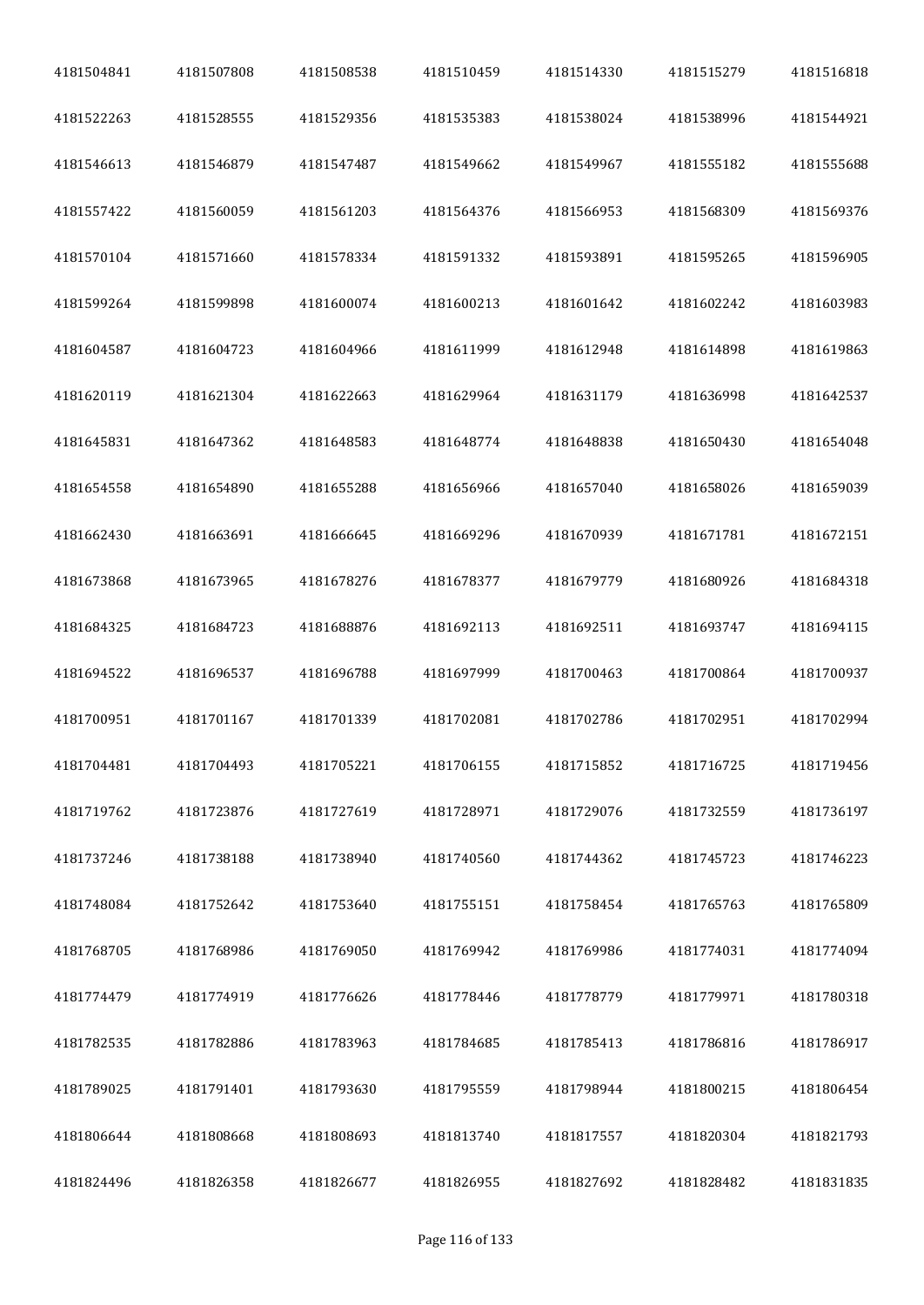| 4181833128 | 4181833771 | 4181835491 | 4181835945 | 4181836833 | 4181837572 | 4181840166 |
|------------|------------|------------|------------|------------|------------|------------|
| 4181840967 | 4181841640 | 4181848166 | 4181848536 | 4181850565 | 4181850665 | 4181850957 |
| 4181853525 | 4181853689 | 4181854893 | 4181856161 | 4181856985 | 4181857595 | 4181858283 |
| 4181859928 | 4181864820 | 4181866185 | 4181866373 | 4181869135 | 4181873521 | 4181874073 |
| 4181875999 | 4181876967 | 4181878731 | 4181878753 | 4181880274 | 4181883645 | 4181883708 |
| 4181884867 | 4181885006 | 4181888094 | 4181893000 | 4181893351 | 4181894932 | 4181899726 |
| 4181902380 | 4181903911 | 4181904136 | 4181905338 | 4181906934 | 4181915164 | 4181916628 |
| 4181918661 | 4181920067 | 4181921237 | 4181921613 | 4181923245 | 4181923740 | 4181924881 |
| 4181928705 | 4181929982 | 4181930426 | 4181931482 | 4181931836 | 4181932823 | 4181935057 |
| 4181936893 | 4181938656 | 4181939620 | 4181943699 | 4181944990 | 4181950943 | 4181953243 |
| 4181954226 | 4181954492 | 4181956291 | 4181956372 | 4181957428 | 4181957848 | 4181958888 |
| 4181961150 | 4181965012 | 4181965920 | 4181966110 | 4181970408 | 4181971378 | 4181972481 |
| 4181973258 | 4181974271 | 4181975861 | 4181978688 | 4181985746 | 4181988530 | 4181988620 |
| 4181996825 | 4181999509 | 4182004606 | 4182004630 | 4182006009 | 4182006284 | 4182007217 |
| 4182008478 | 4182009541 | 4182010149 | 4182011412 | 4182012616 | 4182014042 | 4182015105 |
| 4182017341 | 4182018919 | 4182026504 | 4182029044 | 4182029240 | 4182030532 | 4182031849 |
| 4182033616 | 4182034841 | 4182035934 | 4182037977 | 4182042004 | 4182042125 | 4182047673 |
| 4182050406 | 4182054738 | 4182056513 | 4182059449 | 4182060048 | 4182060573 | 4182063293 |
| 4182063889 | 4182064415 | 4182066611 | 4182068059 | 4182074882 | 4182075228 | 4182081601 |
| 4182083713 | 4182085314 | 4182085815 | 4182086637 | 4182087432 | 4182095326 | 4182096238 |
| 4182097488 | 4182102273 | 4182105449 | 4182105664 | 4182107019 | 4182109138 | 4182110985 |
| 4182113630 | 4182115481 | 4182117591 | 4182122401 | 4182125259 | 4182128528 | 4182129227 |
| 4182131138 | 4182131595 | 4182136019 | 4182136707 | 4182137045 | 4182140426 | 4182140506 |
| 4182140861 | 4182144755 | 4182147178 | 4182149448 | 4182149561 | 4182154097 | 4182157631 |
| 4182161260 | 4182161418 | 4182166775 | 4182169713 | 4182171674 | 4182172757 | 4182174979 |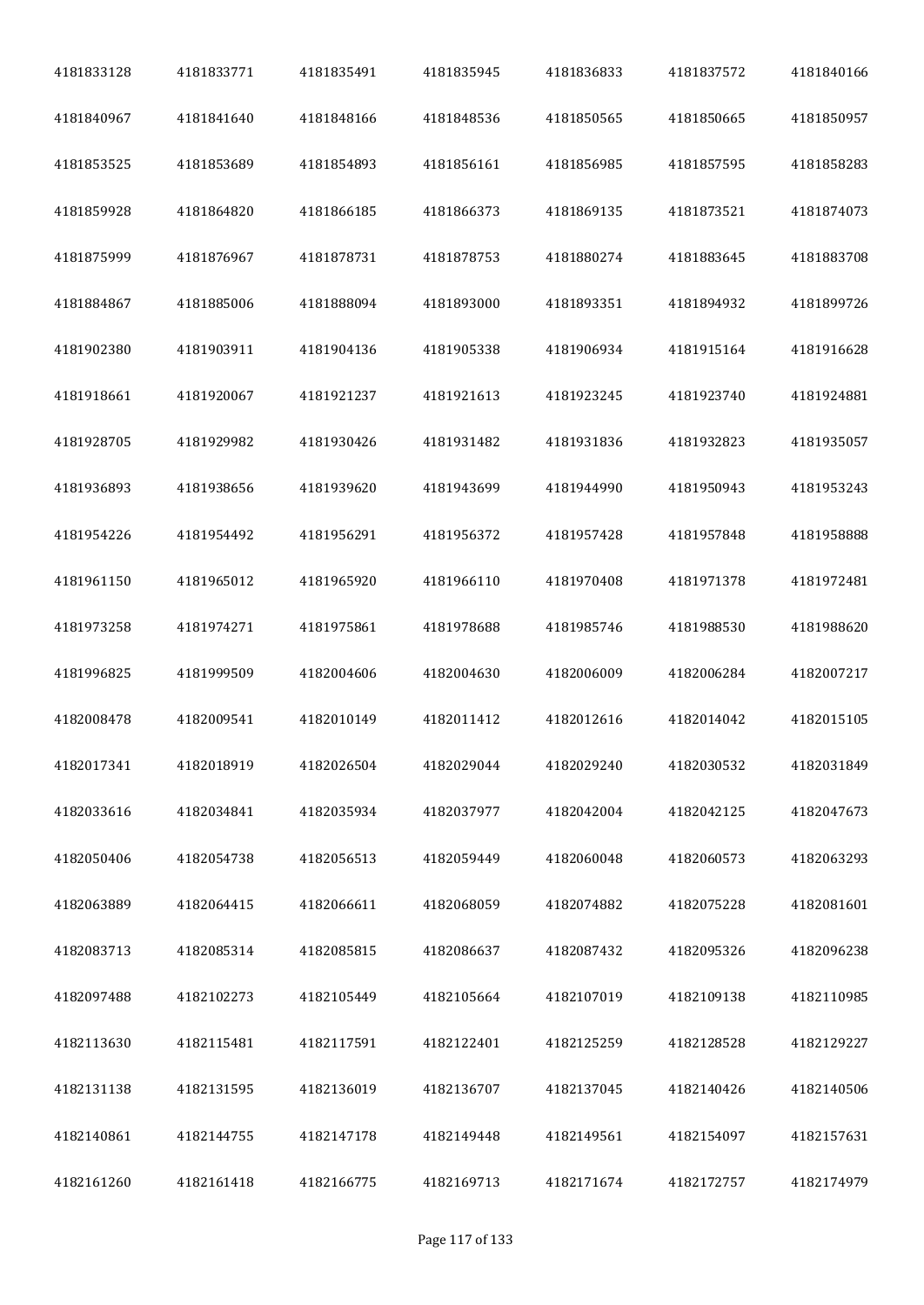| 4182176996 | 4182177679 | 4182180496 | 4182183579 | 4182190086 | 4182191223 | 4182193272 |
|------------|------------|------------|------------|------------|------------|------------|
| 4182194250 | 4182197429 | 4182202678 | 4182206928 | 4182208100 | 4182210478 | 4182210777 |
| 4182230433 | 4182230522 | 4182230766 | 4182233667 | 4182234093 | 4182236968 | 4182237848 |
| 4182241092 | 4182247224 | 4182250847 | 4182252838 | 4182253816 | 4182257954 | 4182258588 |
| 4182259894 | 4182261605 | 4182262027 | 4182263601 | 4182265040 | 4182270680 | 4182271535 |
| 4182278622 | 4182282220 | 4182284093 | 4182285239 | 4182287244 | 4182289398 | 4182291301 |
| 4182293965 | 4182294342 | 4182296945 | 4182303560 | 4182304174 | 4182305628 | 4182310412 |
| 4182310425 | 4182311135 | 4182314490 | 4182315395 | 4182315626 | 4182315788 | 4182316254 |
| 4182317408 | 4182323971 | 4182326641 | 4182326877 | 4182329278 | 4182333132 | 4182333945 |
| 4182335070 | 4182339731 | 4182340747 | 4182341280 | 4182341625 | 4182342489 | 4182342557 |
| 4182343502 | 4182344675 | 4182345579 | 4182348278 | 4182355424 | 4182356163 | 4182356774 |
| 4182357526 | 4182358378 | 4182359539 | 4182360683 | 4182361956 | 4182367597 | 4182369495 |
| 4182373860 | 4182374611 | 4182378016 | 4182380634 | 4182381475 | 4182382306 | 4182382513 |
| 4182383011 | 4182384024 | 4182385749 | 4182387200 | 4182389654 | 4182389887 | 4182396802 |
| 4182400197 | 4182402934 | 4182406280 | 4182409540 | 4182414691 | 4182417976 | 4182420366 |
| 4182422858 | 4182423514 | 4182423854 | 4182425022 | 4182430490 | 4182433215 | 4182433549 |
| 4182434398 | 4182434491 | 4182434732 | 4182435599 | 4182437939 | 4182438376 | 4182439303 |
| 4182442377 | 4182442674 | 4182442953 | 4182445428 | 4182446227 | 4182448521 | 4182451480 |
| 4182452036 | 4182452157 | 4182452894 | 4182453005 | 4182453957 | 4182454782 | 4182456000 |
| 4182456187 | 4182457526 | 4182460360 | 4182462077 | 4182464170 | 4182464283 | 4182465352 |
| 4182466471 | 4182467780 | 4182472326 | 4182474637 | 4182480373 | 4182481670 | 4182484649 |
| 4182485062 | 4182486409 | 4182488040 | 4182493600 | 4182493628 | 4182497260 | 4182497681 |
| 4182500713 | 4182502254 | 4182502931 | 4182503380 | 4182507252 | 4182507537 | 4182511499 |
| 4182513560 | 4182513789 | 4182514945 | 4182517511 | 4182520852 | 4182523534 | 4182523602 |
| 4182524037 | 4182528184 | 4182528676 | 4182532134 | 4182532374 | 4182532891 | 4182533357 |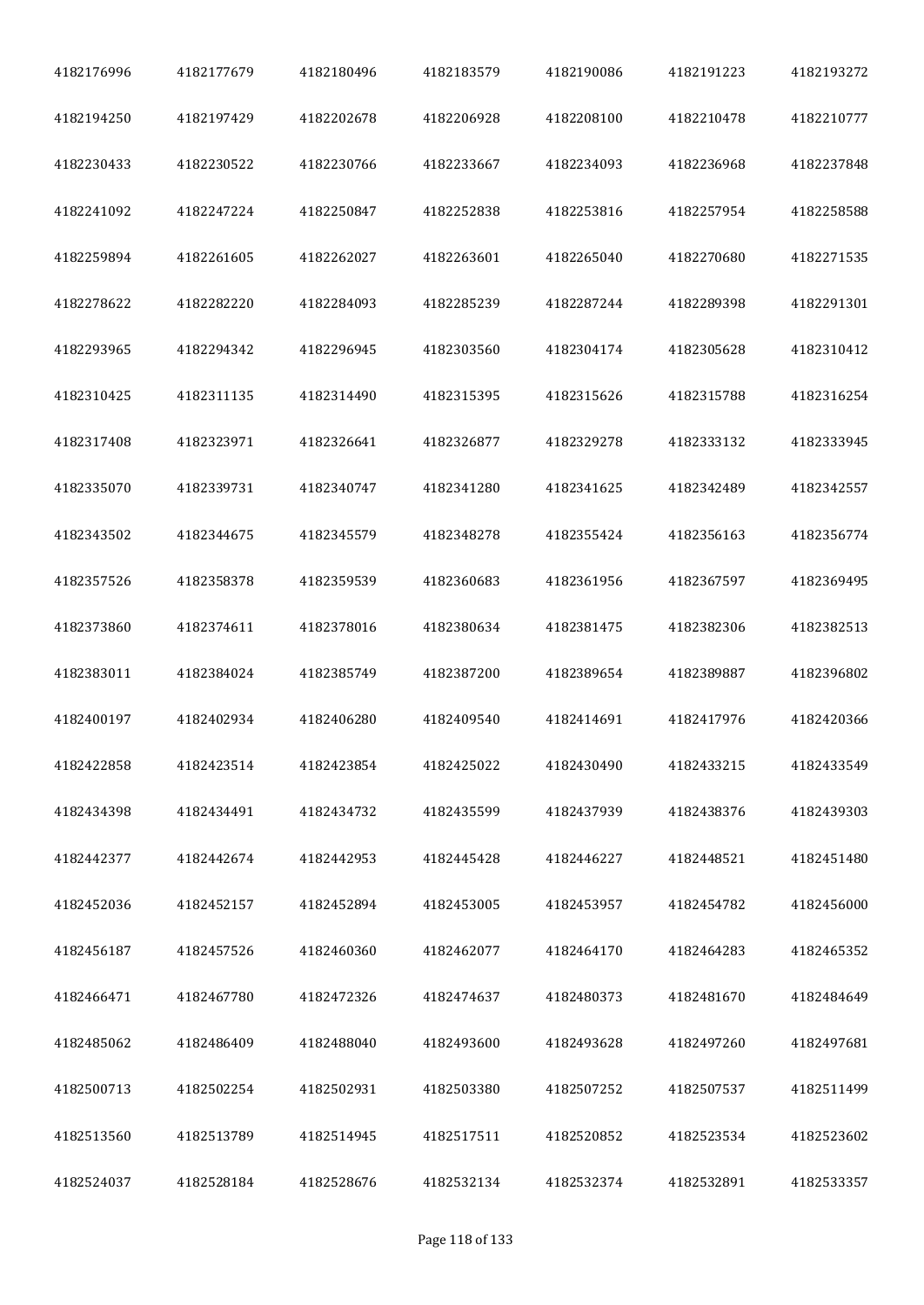| 4182536578             | 4182537310 | 4182537637 | 4182540872 | 4182547620 | 4182548539 | 4182549778 |
|------------------------|------------|------------|------------|------------|------------|------------|
| 4182552442             | 4182552533 | 4182554696 | 4182561187 | 4182562034 | 4182562812 | 4182564888 |
| 4182573498             | 4182573570 | 4182575657 | 4182579013 | 4182580176 | 4182582643 | 4182583360 |
| 4182584790             | 4182584945 | 4182587519 | 4182589052 | 4182591903 | 4182593366 | 4182597003 |
| 4182598327             | 4182598752 | 4182602123 | 4182603142 | 4182603919 | 4182604776 | 4182605321 |
| 4182605388             | 4182610376 | 4182610512 | 4182610557 | 4182614931 | 4182615975 | 4182619209 |
| 4182622050             | 4182624508 | 4182625252 | 4182625467 | 4182633429 | 4182633477 | 4182633697 |
| 4182634165             | 4182635328 | 4182635433 | 4182635553 | 4182636599 | 4182641811 | 4182642396 |
| 4182644563             | 4182645567 | 4182648501 | 4182650396 | 4182650693 | 4182650800 | 4182655218 |
| 4182655347             | 4182658215 | 4182658989 | 4182664562 | 4182669949 | 4182671822 | 4182672226 |
| 4182672975             | 4182674540 | 4182675106 | 4182675858 | 4182676109 | 4182677020 | 4182680260 |
| 4182681603             | 4182682465 | 4182685532 | 4182687229 | 4182688241 | 4182688719 | 4182693010 |
|                        |            |            |            |            |            |            |
| 4182693430             | 4182699223 | 4182699699 | 4182700737 | 4182702993 | 4182711645 |            |
| <b>ESP GEN WAITING</b> |            |            |            |            |            | (45.00)    |
| 4181004195             | 4181012632 | 4181025409 | 4181037195 | 4181041692 | 4181069272 | 4181077484 |
| 4181084509             | 4181092424 | 4181100794 | 4181106068 | 4181112331 | 4181119627 | 4181120976 |
| 4181127098             | 4181133308 | 4181144315 | 4181147518 | 4181151396 | 4181157686 | 4181173138 |
| 4181179945             | 4181186831 | 4181192005 | 4181208238 | 4181210324 | 4181214906 | 4181221074 |
| 4181231347             | 4181236995 | 4181242048 | 4181244314 | 4181245683 | 4181258756 | 4181265912 |
| 4181280324             | 4181292100 | 4181299337 | 4181305203 | 4181319158 | 4181323592 | 4181326798 |
| 4181327040             | 4181328186 | 4181344204 | 4181348234 | 4181349682 | 4181355176 | 4181367256 |
| 4181370969             | 4181380093 | 4181387036 | 4181388771 | 4181393886 | 4181401415 | 4181408137 |
| 4181408262             | 4181413573 | 4181414146 | 4181418445 | 4181424542 | 4181429640 | 4181429845 |
| 4181430290             | 4181434007 | 4181440096 | 4181450302 | 4181462033 | 4181467727 | 4181481992 |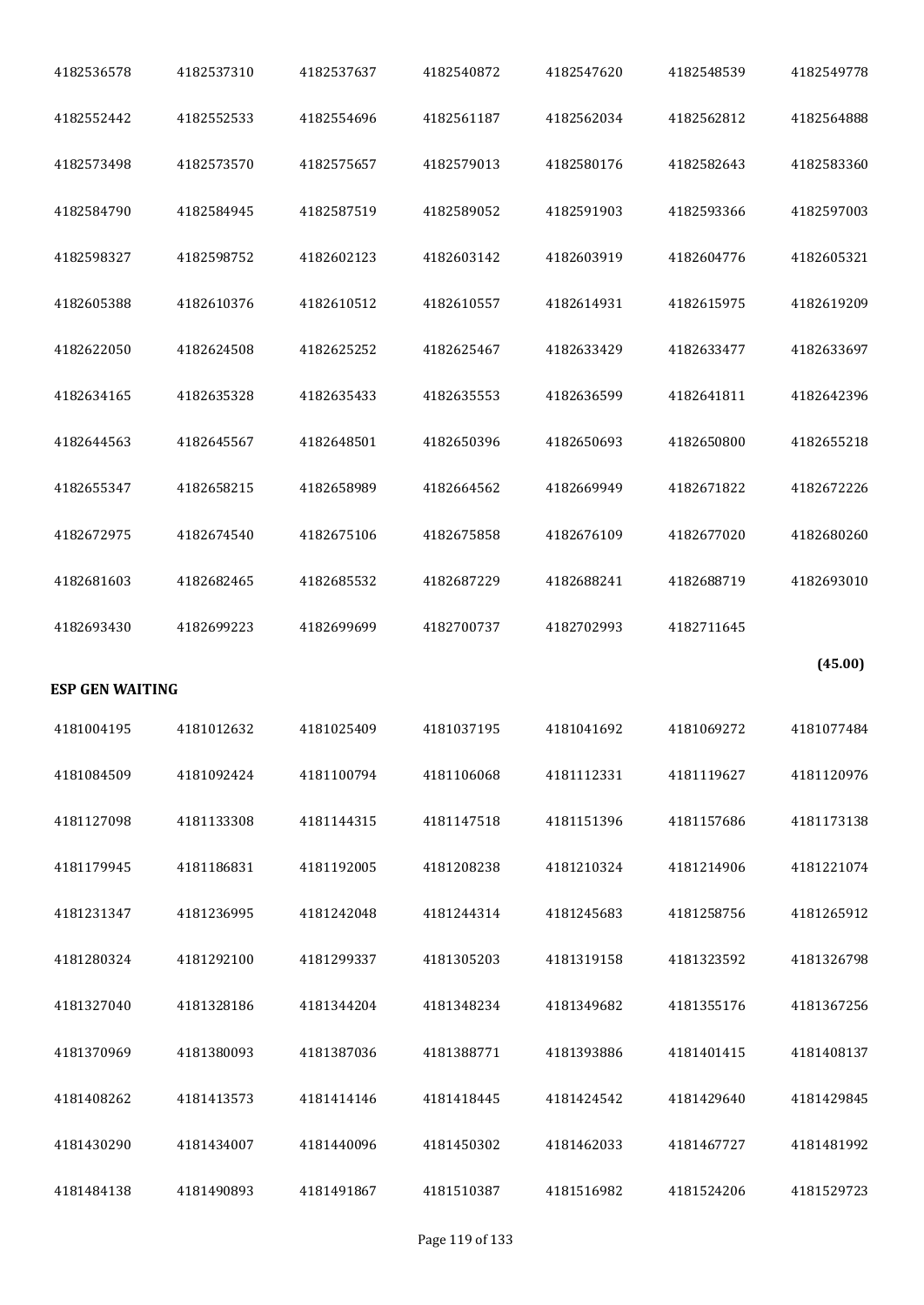| 4181530679 | 4181532244 | 4181534740 | 4181541546 | 4181543438 | 4181550330 | 4181551270 |
|------------|------------|------------|------------|------------|------------|------------|
| 4181570000 | 4181575768 | 4181582010 | 4181585903 | 4181588896 | 4181594617 | 4181594812 |
| 4181595192 | 4181601467 | 4181602647 | 4181608791 | 4181619492 | 4181621787 | 4181626205 |
| 4181635800 | 4181638309 | 4181645106 | 4181649551 | 4181651915 | 4181651994 | 4181660720 |
| 4181664561 | 4181668205 | 4181668231 | 4181669102 | 4181672447 | 4181674002 | 4181682673 |
| 4181692316 | 4181705041 | 4181721690 | 4181730008 | 4181738780 | 4181747231 | 4181762633 |
| 4181764203 | 4181780386 | 4181785065 | 4181796523 | 4181799509 | 4181839132 | 4181842495 |
| 4181844539 | 4181846047 | 4181849215 | 4181853585 | 4181862688 | 4181865600 | 4181865987 |
| 4181876019 | 4181877439 | 4181883327 | 4181890078 | 4181892678 | 4181893279 | 4181909040 |
| 4181927085 | 4181952072 | 4181971218 | 4181977167 | 4181978799 | 4181979133 | 4181983958 |
| 4181984457 | 4182002813 | 4182016027 | 4182041408 | 4182054102 | 4182056480 | 4182060129 |
| 4182088771 | 4182104600 | 4182105734 | 4182106631 | 4182108540 | 4182109895 | 4182112972 |
| 4182126537 | 4182135384 | 4182140253 | 4182140713 | 4182146012 | 4182150835 | 4182159626 |
| 4182166823 | 4182171014 | 4182201759 | 4182207963 | 4182209674 | 4182213679 | 4182224138 |
| 4182238422 | 4182240968 | 4182243014 | 4182249598 | 4182251721 | 4182258712 | 4182260567 |
| 4182269503 | 4182272042 | 4182285671 | 4182292911 | 4182300556 | 4182312556 | 4182319420 |
| 4182343029 | 4182357688 | 4182358969 | 4182359059 | 4182363525 | 4182364358 | 4182370650 |
| 4182387332 | 4182389440 | 4182398979 | 4182426552 | 4182436778 | 4182441628 | 4182442266 |
| 4182443669 | 4182447240 | 4182457954 | 4182458026 | 4182466436 | 4182473809 | 4182487333 |
| 4182488056 | 4182497064 | 4182501838 | 4182502997 | 4182511380 | 4182517792 | 4182525781 |
| 4182528629 | 4182530507 | 4182558441 | 4182559473 | 4182560702 | 4182562296 | 4182563761 |
| 4182570051 | 4182577756 | 4182587767 | 4182589250 | 4182592496 | 4182592680 | 4182595099 |
| 4182595521 | 4182610233 | 4182627859 | 4182632612 | 4182632641 | 4182642991 | 4182647407 |
| 4182649064 | 4182650404 | 4182665836 | 4182667624 | 4182673605 | 4182692647 |            |
|            |            |            |            |            |            | $\sqrt{2}$ |

**ESP SC (295 Posts)**

**(42.00)**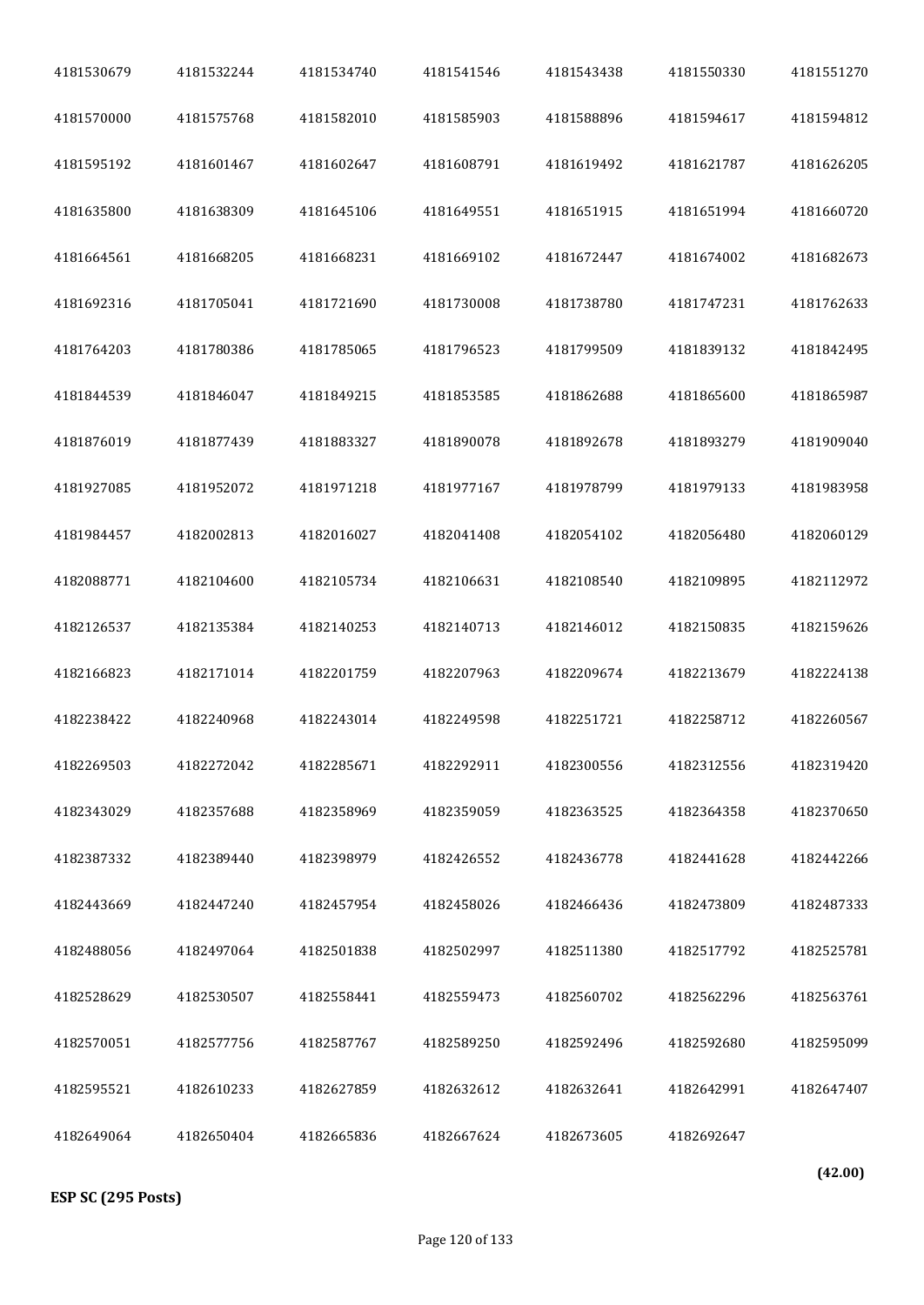| 4181023111 | 4181024256 | 4181028312 | 4181045867 | 4181057360 | 4181065980 | 4181070850 |
|------------|------------|------------|------------|------------|------------|------------|
| 4181072485 | 4181085171 | 4181091546 | 4181092986 | 4181093829 | 4181101499 | 4181102014 |
| 4181104058 | 4181113234 | 4181118820 | 4181131512 | 4181153497 | 4181156393 | 4181160911 |
| 4181175200 | 4181179191 | 4181181916 | 4181194682 | 4181196857 | 4181198300 | 4181214892 |
| 4181220797 | 4181249208 | 4181274685 | 4181275316 | 4181281614 | 4181286738 | 4181289774 |
| 4181291750 | 4181300633 | 4181304163 | 4181304687 | 4181314398 | 4181316644 | 4181318355 |
| 4181319567 | 4181321682 | 4181330740 | 4181344642 | 4181348152 | 4181360365 | 4181363342 |
| 4181375260 | 4181391449 | 4181399921 | 4181413283 | 4181415498 | 4181418594 | 4181421542 |
| 4181425371 | 4181426913 | 4181428860 | 4181431048 | 4181432195 | 4181434380 | 4181434948 |
| 4181445464 | 4181445805 | 4181446689 | 4181447904 | 4181449239 | 4181452599 | 4181455526 |
| 4181458191 | 4181458527 | 4181463152 | 4181471140 | 4181480960 | 4181490535 | 4181510460 |
| 4181516900 | 4181518139 | 4181518724 | 4181530245 | 4181531184 | 4181550570 | 4181552228 |
| 4181559302 | 4181561935 | 4181564200 | 4181566053 | 4181566318 | 4181568667 | 4181572395 |
| 4181582339 | 4181601150 | 4181603351 | 4181613757 | 4181621988 | 4181626454 | 4181627283 |
| 4181631671 | 4181634180 | 4181635990 | 4181642324 | 4181643321 | 4181644133 | 4181645363 |
| 4181648651 | 4181651837 | 4181655516 | 4181655728 | 4181657448 | 4181661487 | 4181668451 |
| 4181668681 | 4181676255 | 4181677512 | 4181687747 | 4181704382 | 4181705705 | 4181717030 |
| 4181718219 | 4181729274 | 4181729585 | 4181734914 | 4181744075 | 4181749462 | 4181752608 |
| 4181752673 | 4181752844 | 4181758650 | 4181759033 | 4181761094 | 4181768978 | 4181770622 |
| 4181772389 | 4181773760 | 4181774034 | 4181774086 | 4181775847 | 4181778028 | 4181790214 |
| 4181799934 | 4181800410 | 4181803586 | 4181806522 | 4181808409 | 4181809152 | 4181809422 |
| 4181811326 | 4181811969 | 4181815053 | 4181815325 | 4181815754 | 4181815965 | 4181818301 |
| 4181819274 | 4181828636 | 4181831669 | 4181833256 | 4181840559 | 4181845384 | 4181851032 |
| 4181851356 | 4181851879 | 4181855927 | 4181859000 | 4181865848 | 4181887656 | 4181895529 |
| 4181928596 | 4181937285 | 4181948526 | 4181951728 | 4181956031 | 4181959551 | 4181973725 |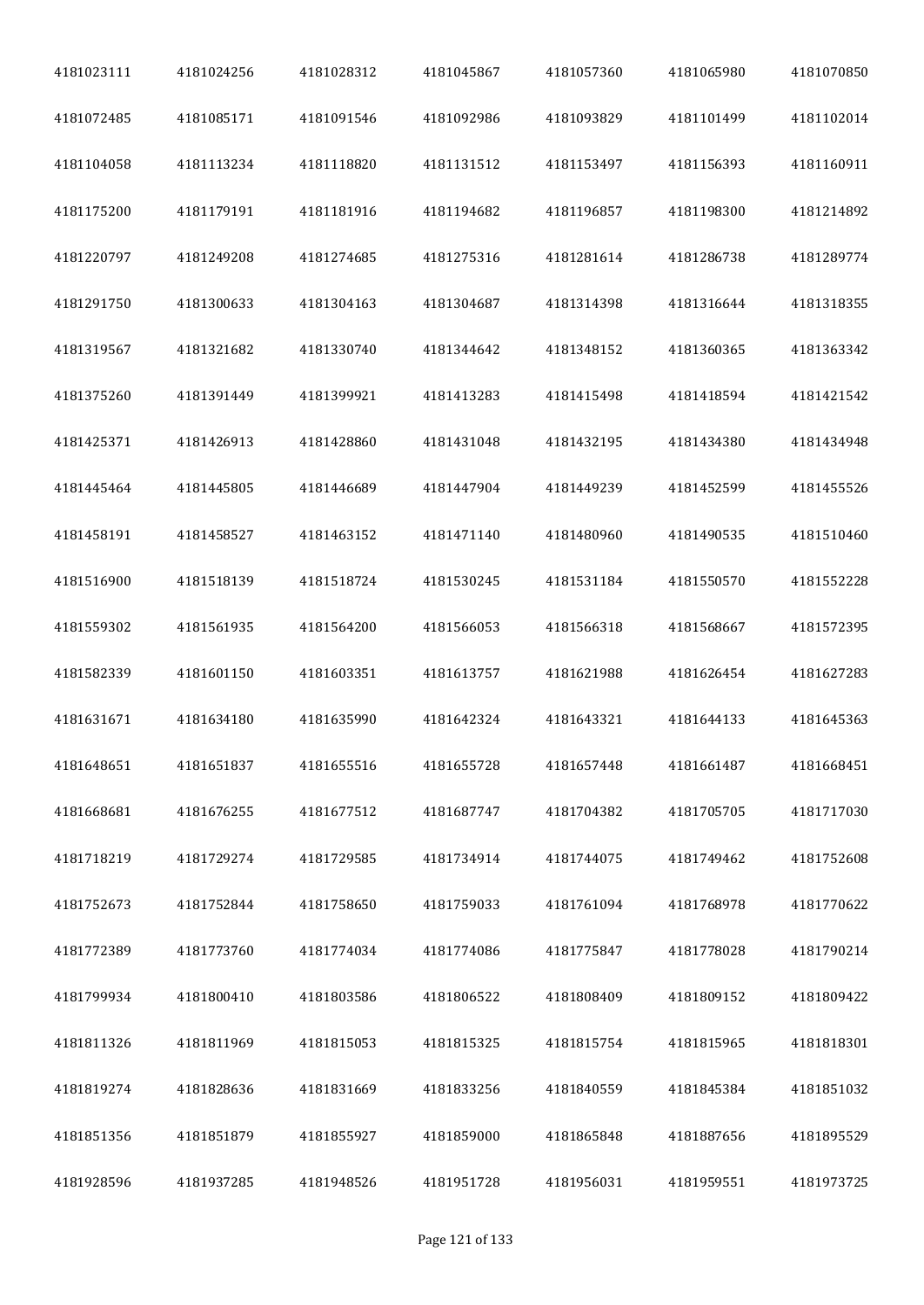| 4181980001            | 4181986926 | 4182015143 | 4182039402 | 4182044571 | 4182045997 | 4182055783 |
|-----------------------|------------|------------|------------|------------|------------|------------|
| 4182091590            | 4182109456 | 4182124585 | 4182125731 | 4182129101 | 4182137091 | 4182156891 |
| 4182159378            | 4182162417 | 4182163308 | 4182165955 | 4182166726 | 4182167424 | 4182171078 |
| 4182176798            | 4182178339 | 4182189005 | 4182190893 | 4182212085 | 4182216470 | 4182222851 |
| 4182231233            | 4182232804 | 4182233681 | 4182248510 | 4182250342 | 4182251036 | 4182251744 |
| 4182252581            | 4182270907 | 4182274931 | 4182286265 | 4182291813 | 4182296864 | 4182299777 |
| 4182303064            | 4182312151 | 4182318796 | 4182324652 | 4182325500 | 4182328296 | 4182331987 |
| 4182333765            | 4182339349 | 4182344896 | 4182349831 | 4182363022 | 4182363585 | 4182369241 |
| 4182376711            | 4182389230 | 4182402554 | 4182411764 | 4182416132 | 4182419208 | 4182419799 |
| 4182422034            | 4182425247 | 4182432995 | 4182435091 | 4182439574 | 4182441055 | 4182458009 |
| 4182458327            | 4182461125 | 4182462121 | 4182464052 | 4182467085 | 4182482720 | 4182490972 |
| 4182494448            | 4182496647 | 4182497563 | 4182504240 | 4182517198 | 4182523389 | 4182532416 |
| 4182535681            | 4182546195 | 4182548853 | 4182551387 | 4182552109 | 4182555117 | 4182564741 |
| 4182565092            | 4182570077 | 4182573279 | 4182577136 | 4182580461 | 4182590967 | 4182595951 |
| 4182598869            | 4182601253 | 4182603512 | 4182604557 | 4182621375 | 4182627722 | 4182631075 |
| 4182637947            | 4182641081 | 4182641240 | 4182644390 | 4182646117 | 4182651895 | 4182670890 |
| 4182673441            | 4182675215 | 4182677533 | 4182684934 | 4182690863 | 4182699214 | 4182704205 |
| 4182715190            |            |            |            |            |            |            |
| <b>ESP SC WAITING</b> |            |            |            |            |            | (40.00)    |
| 4181030692            | 4181042695 | 4181069086 | 4181081675 | 4181107773 | 4181109009 | 4181145471 |
| 4181174831            | 4181236793 | 4181250227 | 4181264106 | 4181265699 | 4181278043 | 4181290434 |
| 4181301741            | 4181303863 | 4181307989 | 4181308388 | 4181328980 | 4181330480 | 4181339322 |
| 4181341094            | 4181341906 | 4181343662 | 4181353413 | 4181362341 | 4181368228 | 4181373036 |
| 4181385415            | 4181400834 | 4181406627 | 4181426313 | 4181437376 | 4181449617 | 4181454760 |
| 4181482773            | 4181484870 | 4181497666 | 4181507572 | 4181512029 | 4181515195 | 4181520757 |
|                       |            |            |            |            |            |            |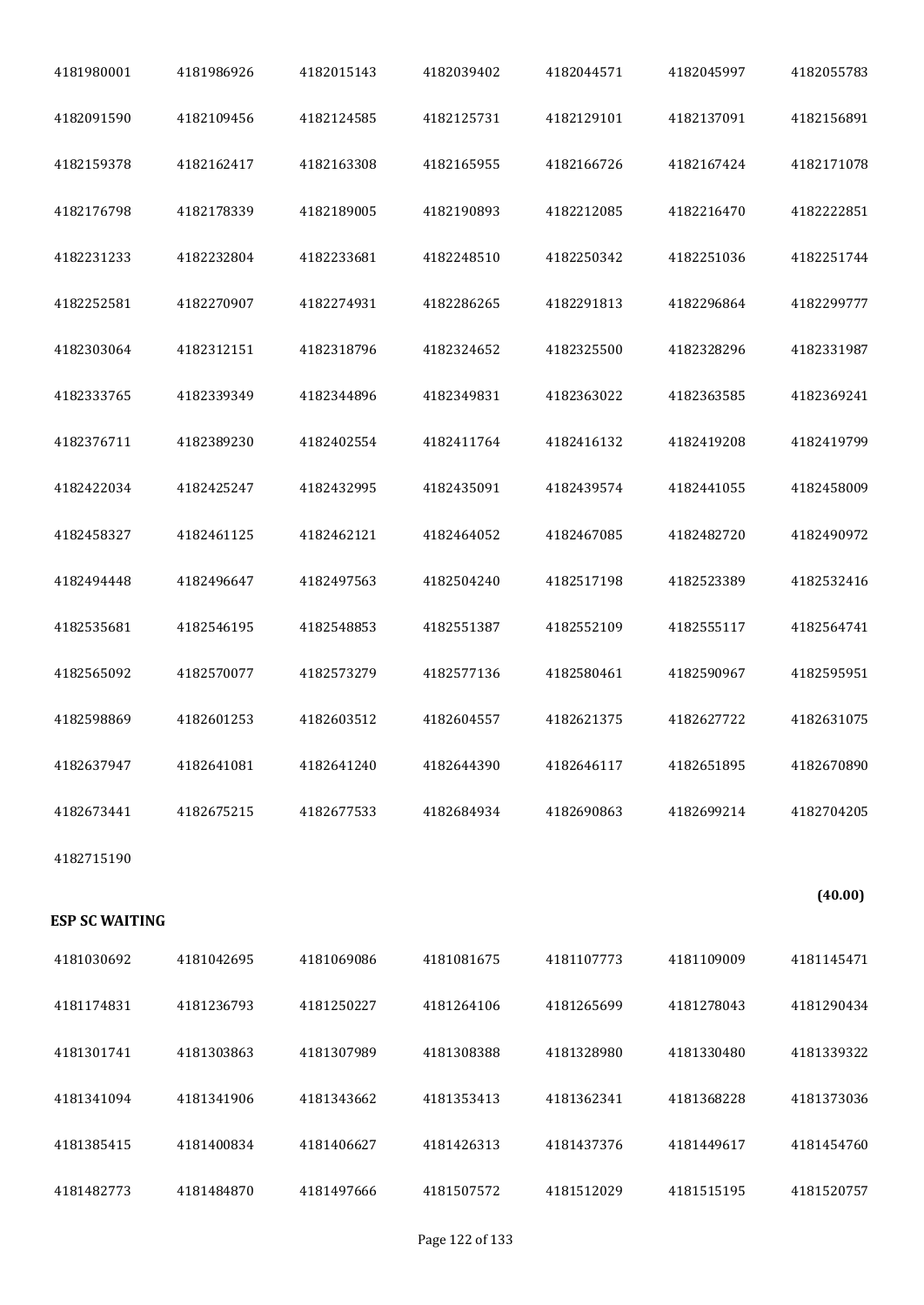| 4181529569          | 4181537426 | 4181542993 | 4181548213 | 4181552934 | 4181558459 | 4181560961 |
|---------------------|------------|------------|------------|------------|------------|------------|
| 4181573396          | 4181583791 | 4181587557 | 4181597447 | 4181599017 | 4181601574 | 4181606968 |
| 4181608752          | 4181622549 | 4181624369 | 4181624984 | 4181629899 | 4181631656 | 4181659189 |
| 4181682571          | 4181683377 | 4181705999 | 4181713481 | 4181714983 | 4181731470 | 4181759120 |
| 4181761011          | 4181761574 | 4181764065 | 4181780263 | 4181782349 | 4181814946 | 4181853375 |
| 4181859674          | 4181862692 | 4181870083 | 4181877075 | 4181881258 | 4181885002 | 4181886821 |
| 4181887305          | 4181891211 | 4181915225 | 4181933828 | 4181945217 | 4181946915 | 4181973106 |
| 4181975908          | 4181982252 | 4181987036 | 4181996298 | 4182002679 | 4182003107 | 4182027449 |
| 4182029678          | 4182057741 | 4182063980 | 4182085660 | 4182088649 | 4182124044 | 4182163106 |
| 4182168931          | 4182191231 | 4182196325 | 4182204617 | 4182222832 | 4182227043 | 4182241310 |
| 4182250556          | 4182270235 | 4182275063 | 4182276194 | 4182280024 | 4182300502 | 4182310035 |
| 4182314459          | 4182315002 | 4182320373 | 4182321168 | 4182325361 | 4182337282 | 4182341381 |
| 4182343651          | 4182348012 | 4182348635 | 4182353353 | 4182361844 | 4182361888 | 4182383354 |
| 4182389705          | 4182399201 | 4182415217 | 4182427463 | 4182431508 | 4182459316 | 4182470092 |
| 4182472551          | 4182485282 | 4182489613 | 4182520266 | 4182523843 | 4182525717 | 4182528340 |
| 4182538040          | 4182545804 | 4182562887 | 4182566009 | 4182573071 | 4182576900 | 4182601007 |
| 4182611771          | 4182617421 | 4182619897 | 4182620077 | 4182627068 | 4182649802 | 4182652052 |
| 4182662590          | 4182665594 | 4182670221 | 4182696816 | 4182699522 |            |            |
| ESP BCA (280 Posts) |            |            |            |            |            | (36.00)    |
| 4181004884          | 4181005340 | 4181012247 | 4181030981 | 4181037685 | 4181038042 | 4181044961 |
| 4181049404          | 4181050172 | 4181056806 | 4181066392 | 4181079470 | 4181095038 | 4181114346 |
| 4181126209          | 4181135722 | 4181139655 | 4181139675 | 4181140780 | 4181146717 | 4181167433 |
| 4181167505          | 4181176855 | 4181184209 | 4181188702 | 4181192054 | 4181194897 | 4181197048 |
| 4181213879          | 4181220794 | 4181221444 | 4181232917 | 4181233351 | 4181235330 | 4181261076 |
| 4181261275          | 4181270668 | 4181289717 | 4181296111 | 4181301097 | 4181318656 | 4181318864 |
|                     |            |            |            |            |            |            |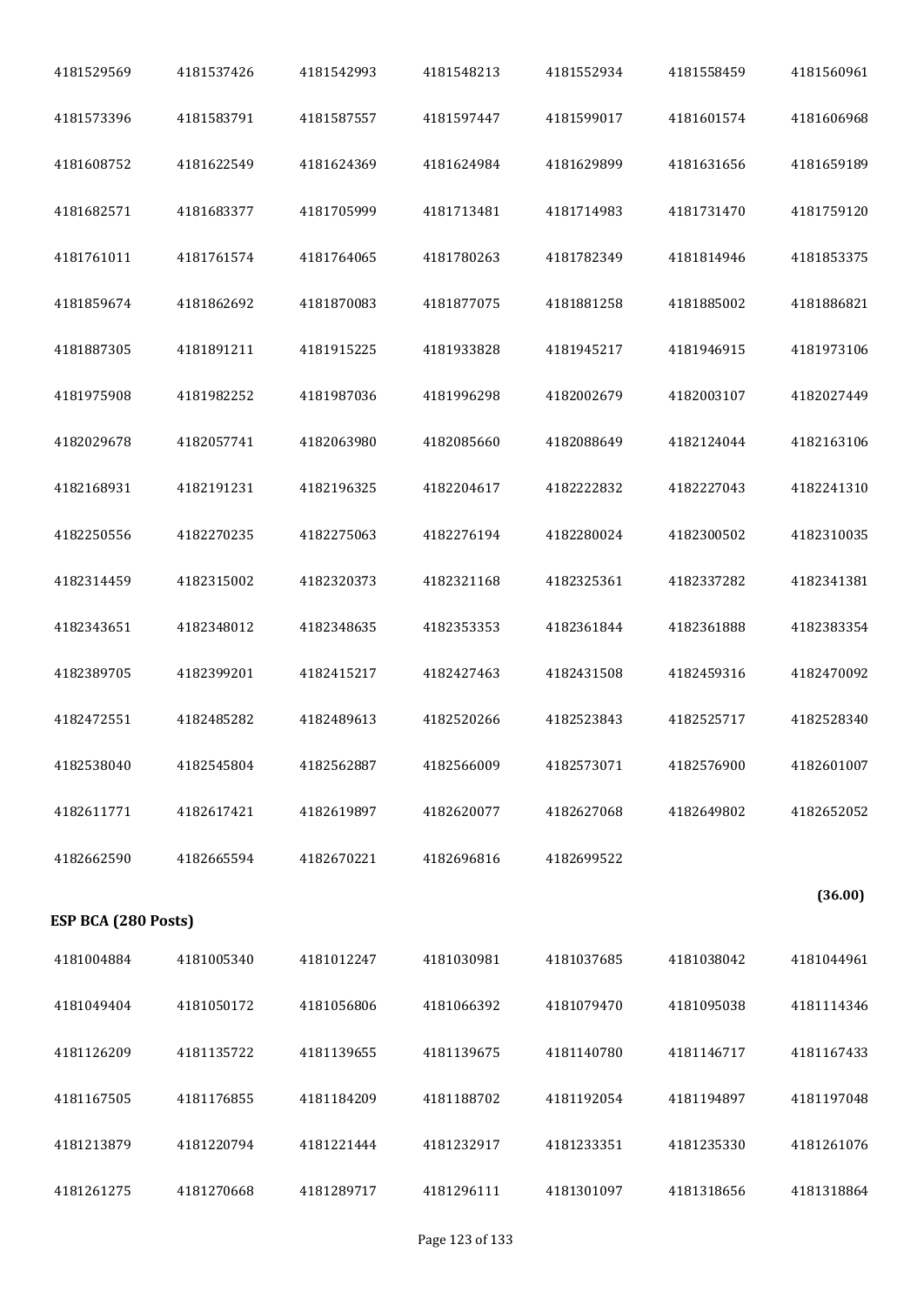| 4181328393 | 4181336451 | 4181339814 | 4181352336 | 4181360589 | 4181379555 | 4181387199 |
|------------|------------|------------|------------|------------|------------|------------|
| 4181389901 | 4181394143 | 4181403368 | 4181405617 | 4181417947 | 4181420618 | 4181424574 |
| 4181428830 | 4181430908 | 4181443369 | 4181455590 | 4181457748 | 4181459304 | 4181462518 |
| 4181480192 | 4181483657 | 4181484954 | 4181488820 | 4181494729 | 4181497876 | 4181500949 |
| 4181509691 | 4181510417 | 4181513452 | 4181514245 | 4181518520 | 4181524794 | 4181529074 |
| 4181532068 | 4181533567 | 4181535985 | 4181546483 | 4181546984 | 4181550575 | 4181556543 |
| 4181571702 | 4181578095 | 4181592449 | 4181597783 | 4181599655 | 4181617908 | 4181627985 |
| 4181629194 | 4181639297 | 4181652065 | 4181661527 | 4181662220 | 4181666615 | 4181666891 |
| 4181667324 | 4181672001 | 4181677525 | 4181688315 | 4181707980 | 4181713171 | 4181717062 |
| 4181717421 | 4181719566 | 4181721659 | 4181732629 | 4181739595 | 4181746049 | 4181747636 |
| 4181749621 | 4181755013 | 4181760846 | 4181768028 | 4181774405 | 4181774712 | 4181779277 |
| 4181801618 | 4181817101 | 4181817436 | 4181819269 | 4181822237 | 4181824434 | 4181825015 |
| 4181825855 | 4181831918 | 4181834028 | 4181837347 | 4181837548 | 4181845078 | 4181847380 |
| 4181847720 | 4181851996 | 4181853119 | 4181862230 | 4181866137 | 4181866369 | 4181867700 |
| 4181872064 | 4181895995 | 4181936667 | 4181952856 | 4181954177 | 4181962438 | 4181967073 |
| 4181967306 | 4181981256 | 4181988688 | 4181996574 | 4182006914 | 4182008084 | 4182030530 |
| 4182033339 | 4182034641 | 4182039013 | 4182041437 | 4182048365 | 4182061406 | 4182064095 |
| 4182070354 | 4182075539 | 4182100510 | 4182103610 | 4182108167 | 4182117123 | 4182119311 |
| 4182127832 | 4182134951 | 4182144980 | 4182153390 | 4182154554 | 4182156288 | 4182159512 |
| 4182161349 | 4182169902 | 4182183078 | 4182183382 | 4182189666 | 4182191056 | 4182197319 |
| 4182215727 | 4182221367 | 4182234021 | 4182239308 | 4182244555 | 4182250235 | 4182255934 |
| 4182261438 | 4182265706 | 4182275824 | 4182278875 | 4182288926 | 4182291774 | 4182294340 |
| 4182297594 | 4182307298 | 4182307586 | 4182321741 | 4182333393 | 4182351203 | 4182353679 |
| 4182358553 | 4182360541 | 4182361014 | 4182372087 | 4182374934 | 4182379555 | 4182385785 |
| 4182388101 | 4182389343 | 4182390006 | 4182393231 | 4182398552 | 4182400059 | 4182416392 |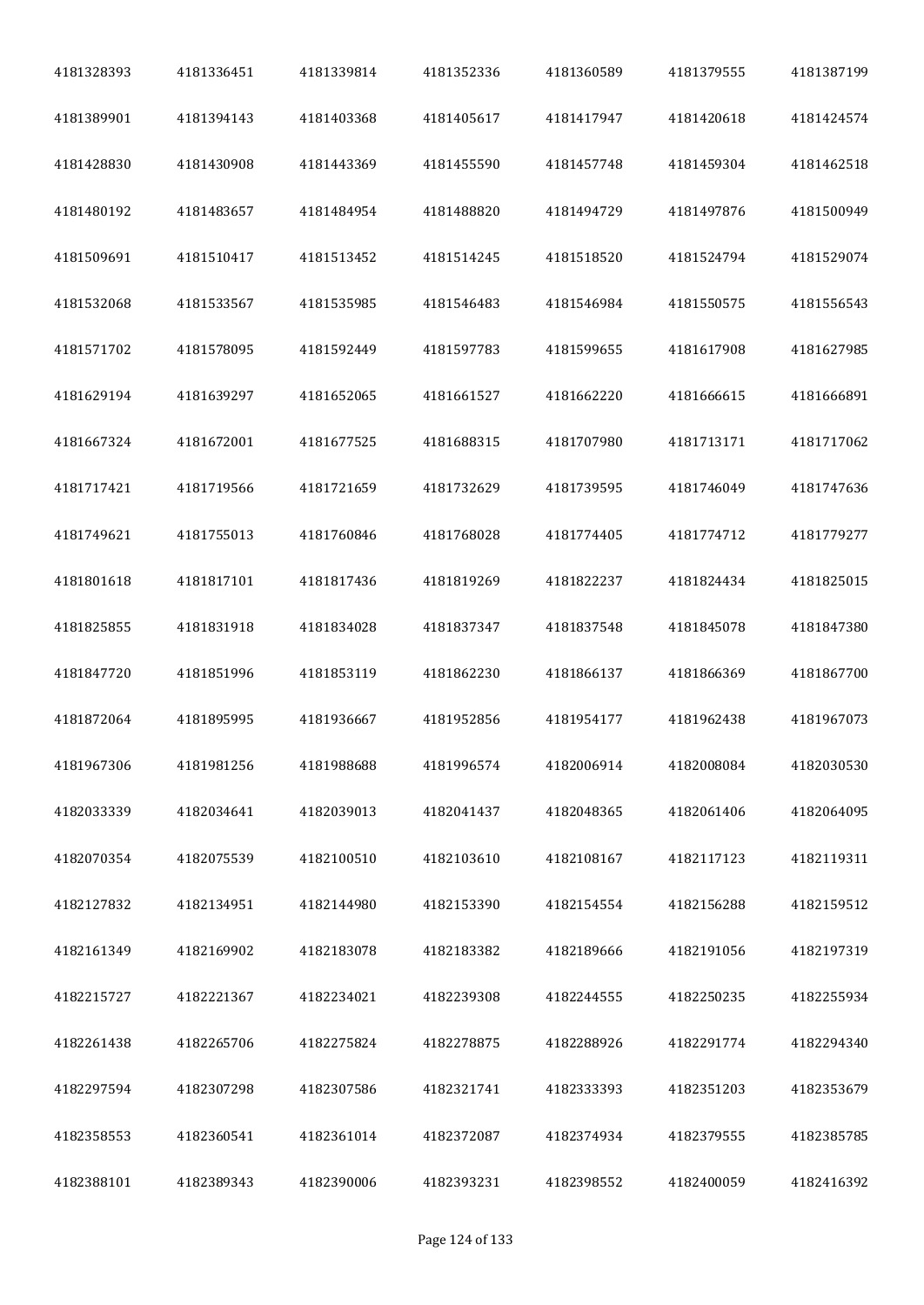| 4182416549             | 4182419805 | 4182421621 | 4182423125 | 4182424643 | 4182439809 | 4182442902 |
|------------------------|------------|------------|------------|------------|------------|------------|
| 4182444198             | 4182448061 | 4182452104 | 4182465132 | 4182465958 | 4182473686 | 4182483570 |
| 4182488591             | 4182490529 | 4182500024 | 4182502647 | 4182508490 | 4182510451 | 4182511259 |
| 4182531484             | 4182538054 | 4182538401 | 4182540613 | 4182544981 | 4182553027 | 4182566938 |
| 4182567456             | 4182570883 | 4182582103 | 4182583651 | 4182584101 | 4182584877 | 4182586794 |
| 4182594782             | 4182596108 | 4182603651 | 4182614276 | 4182618042 | 4182620652 | 4182621595 |
| 4182624100             | 4182629445 | 4182631150 | 4182631208 | 4182649398 | 4182649561 | 4182651796 |
| 4182655464             | 4182656922 | 4182662699 | 4182662836 | 4182668128 | 4182670133 | 4182672764 |
| 4182676634             | 4182691395 | 4182692390 | 4182694238 | 4182695716 | 4182699019 | 4182703958 |
| <b>ESP BCA WAITING</b> |            |            |            |            |            | (44.00)    |
| 4181021734             | 4181021879 | 4181028092 | 4181029757 | 4181031141 | 4181039538 | 4181046000 |
| 4181060524             | 4181069298 | 4181104563 | 4181150688 | 4181155099 | 4181218687 | 4181219010 |
| 4181222397             | 4181241909 | 4181252357 | 4181256663 | 4181257409 | 4181263369 | 4181267283 |
| 4181268383             | 4181271793 | 4181278820 | 4181291997 | 4181313623 | 4181331590 | 4181331947 |
| 4181336526             | 4181336745 | 4181341223 | 4181347433 | 4181357101 | 4181373431 | 4181414944 |
| 4181426396             | 4181429402 | 4181443149 | 4181453523 | 4181456410 | 4181456577 | 4181459235 |
| 4181505992             | 4181527878 | 4181548360 | 4181552503 | 4181553723 | 4181569687 | 4181570931 |
| 4181608367             | 4181608693 | 4181618065 | 4181632591 | 4181642053 | 4181645752 | 4181697681 |
| 4181711663             | 4181723292 | 4181739498 | 4181743923 | 4181746094 | 4181777777 | 4181785161 |
| 4181785559             | 4181806944 | 4181810633 | 4181834642 | 4181840184 | 4181841747 | 4181843305 |
| 4181847895             | 4181854530 | 4181865018 | 4181872179 | 4181886017 | 4181888026 | 4181894233 |
| 4181941895             | 4181943519 | 4181948492 | 4181951696 | 4181955818 | 4181970876 | 4181975732 |
| 4181986279             | 4181994402 | 4181997821 | 4182009335 | 4182034959 | 4182038442 | 4182051331 |
| 4182054731             | 4182057377 | 4182069069 | 4182079632 | 4182080919 | 4182098231 | 4182099658 |
| 4182110300             | 4182131404 | 4182164000 | 4182170055 | 4182179704 | 4182180103 | 4182190560 |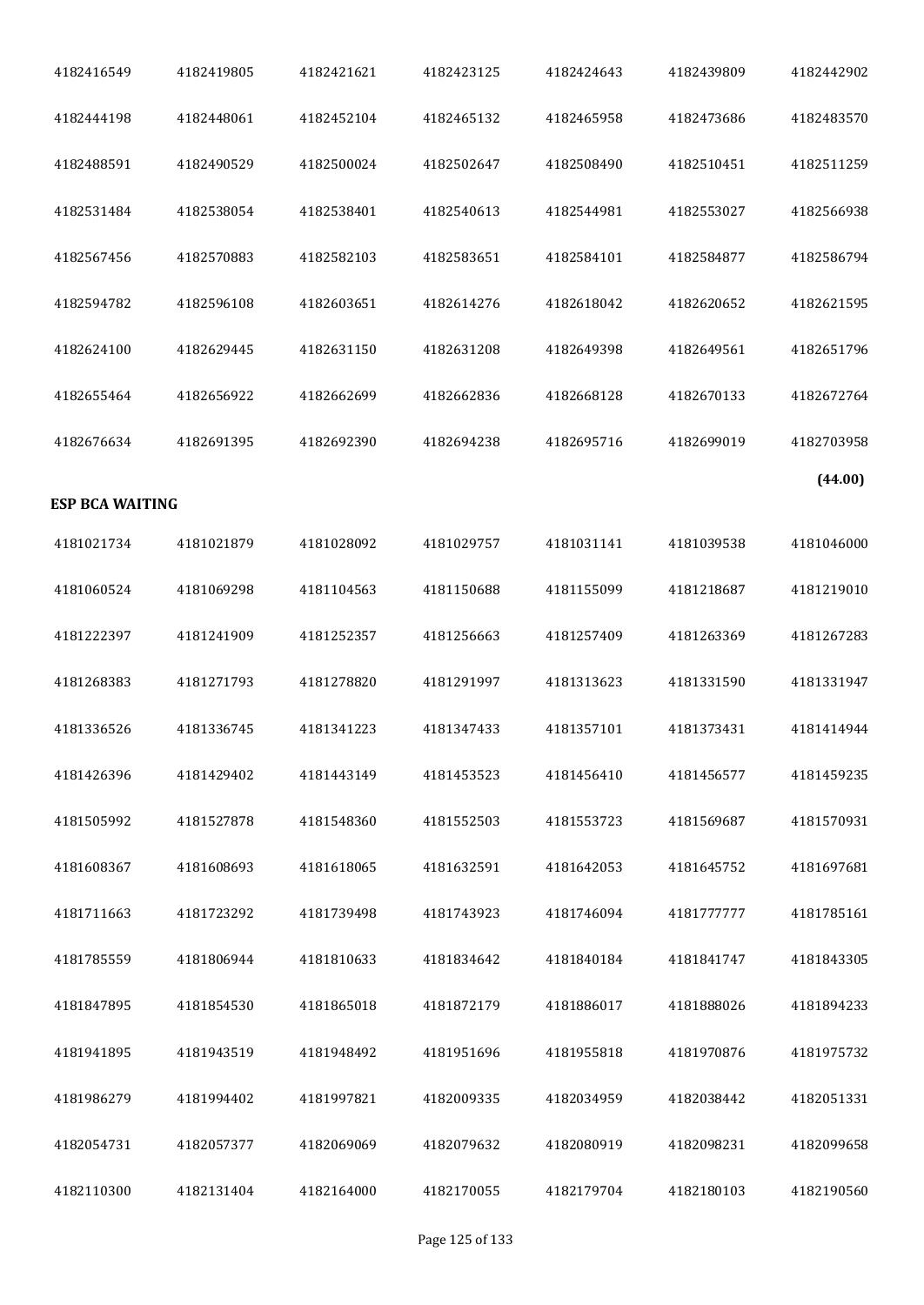| 4182195070          | 4182219919 | 4182253984 | 4182261172 | 4182271875 | 4182292385 | 4182295781 |
|---------------------|------------|------------|------------|------------|------------|------------|
| 4182296018          | 4182318602 | 4182322307 | 4182351365 | 4182381999 | 4182396557 | 4182403609 |
| 4182405594          | 4182411664 | 4182415256 | 4182425218 | 4182459717 | 4182470955 | 4182507559 |
| 4182510827          | 4182511247 | 4182524139 | 4182530430 | 4182535616 | 4182536088 | 4182543135 |
| 4182592767          | 4182602228 | 4182608591 | 4182619690 | 4182619919 | 4182629858 | 4182636913 |
| 4182648982          | 4182649026 | 4182661728 | 4182669967 | 4182694987 | 4182697052 | 4182698961 |
| 4182699452          |            |            |            |            |            |            |
| ESP BCB (132 Posts) |            |            |            |            |            | (40.00)    |
| 4181007588          | 4181027679 | 4181028773 | 4181038465 | 4181051948 | 4181073303 | 4181090325 |
| 4181093751          | 4181132778 | 4181136606 | 4181138541 | 4181191442 | 4181204918 | 4181214598 |
| 4181252454          | 4181256019 | 4181256227 | 4181279709 | 4181292963 | 4181332564 | 4181334071 |
| 4181337071          | 4181347761 | 4181350426 | 4181372876 | 4181397583 | 4181407836 | 4181427505 |
| 4181439760          | 4181473096 | 4181476376 | 4181485965 | 4181486211 | 4181491112 | 4181521997 |
| 4181540664          | 4181569163 | 4181576951 | 4181583412 | 4181590202 | 4181594295 | 4181600522 |
| 4181614613          | 4181615242 | 4181616794 | 4181616864 | 4181642907 | 4181647337 | 4181650817 |
| 4181654478          | 4181661328 | 4181667633 | 4181676852 | 4181679535 | 4181682766 | 4181687193 |
| 4181692841          | 4181699388 | 4181714351 | 4181734432 | 4181737809 | 4181741796 | 4181742916 |
| 4181747593          | 4181751019 | 4181764238 | 4181780104 | 4181808431 | 4181814499 | 4181822123 |
| 4181832415          | 4181835199 | 4181850334 | 4181852514 | 4181883749 | 4181899849 | 4181915270 |
| 4181921673          | 4181924313 | 4181960362 | 4181969296 | 4182025774 | 4182062776 | 4182088743 |
| 4182105201          | 4182108882 | 4182135327 | 4182147625 | 4182163640 | 4182168308 | 4182178089 |
| 4182194592          | 4182216515 | 4182245329 | 4182269861 | 4182321926 | 4182323542 | 4182334549 |
| 4182339849          | 4182368262 | 4182379908 | 4182381595 | 4182398124 | 4182412828 | 4182425293 |
| 4182428317          | 4182437391 | 4182447614 | 4182462748 | 4182463244 | 4182463949 | 4182464970 |
| 4182469692          | 4182485980 | 4182490776 | 4182494316 | 4182519986 | 4182522909 | 4182541567 |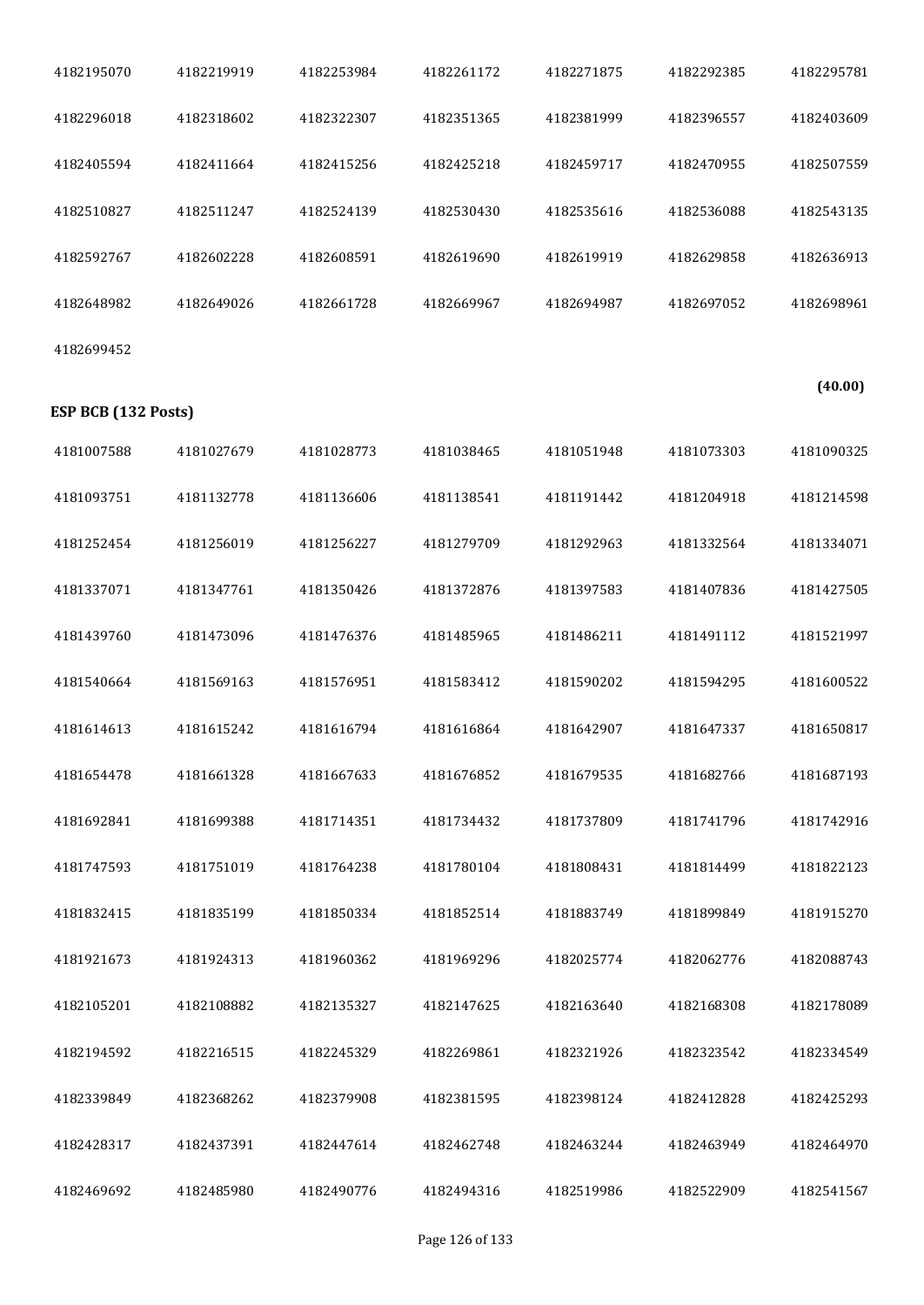| 4182545592             | 4182557583 | 4182558624 | 4182566880 | 4182568690 | 4182578314 | 4182580398 |
|------------------------|------------|------------|------------|------------|------------|------------|
| 4182621860             | 4182622445 | 4182625552 | 4182699437 | 4182703789 | 4182704033 |            |
| <b>ESP BCB WAITING</b> |            |            |            |            |            | (46.00)    |
| 4181038428             | 4181060956 | 4181117597 | 4181147507 | 4181154251 | 4181155329 | 4181166640 |
| 4181191500             | 4181202429 | 4181208973 | 4181230707 | 4181245754 | 4181300095 | 4181307513 |
| 4181326731             | 4181341189 | 4181359268 | 4181388439 | 4181405349 | 4181412163 | 4181420434 |
| 4181449217             | 4181466975 | 4181474331 | 4181485627 | 4181508747 | 4181519063 | 4181535689 |
| 4181539441             | 4181544622 | 4181568266 | 4181591420 | 4181618528 | 4181637146 | 4181654664 |
| 4181654684             | 4181682923 | 4181688017 | 4181706994 | 4181755108 | 4181755784 | 4181769534 |
| 4181788152             | 4181789272 | 4181794492 | 4181806611 | 4181813422 | 4181821620 | 4181825438 |
| 4181832222             | 4181834092 | 4181850259 | 4181904580 | 4181930118 | 4181939559 | 4181965152 |
| 4182010844             | 4182026828 | 4182044064 | 4182080889 | 4182084209 | 4182114750 | 4182130472 |
| 4182133142             | 4182150405 | 4182165390 | 4182180894 | 4182184661 | 4182187452 | 4182196553 |
| 4182233555             | 4182234851 | 4182241294 | 4182263210 | 4182264097 | 4182280864 | 4182287053 |
| 4182297032             | 4182310850 | 4182333038 | 4182336563 | 4182336717 | 4182349339 | 4182389153 |
| 4182396722             | 4182409605 | 4182481937 | 4182505970 | 4182509307 | 4182536213 | 4182543097 |
| 4182582724             | 4182590203 | 4182602016 | 4182626272 | 4182627217 | 4182642614 | 4182652891 |
| 4182693936             |            |            |            |            |            |            |
| <b>VH</b> (145 Posts)  |            |            |            |            |            | (41.00)    |
| 4181000004             | 4181000033 | 4181000042 | 4181000146 | 4181015381 | 4181015852 | 4181015895 |
| 4181015958             | 4181041062 | 4181041332 | 4181055591 | 4181055735 | 4181077736 | 4181077793 |
| 4181077842             | 4181078171 | 4181078338 | 4181078371 | 4181078374 | 4181078391 | 4181078457 |
| 4181078480             | 4181098327 | 4181098418 | 4181098538 | 4181098703 | 4181098746 | 4181099109 |
| 4181099157             | 4181109990 | 4181110129 | 4181110149 | 4181110287 | 4181110370 | 4181110417 |
| 4181129938             | 4181129994 | 4181130001 | 4181130038 | 4181147938 | 4181147959 | 4181147982 |
|                        |            |            |            |            |            |            |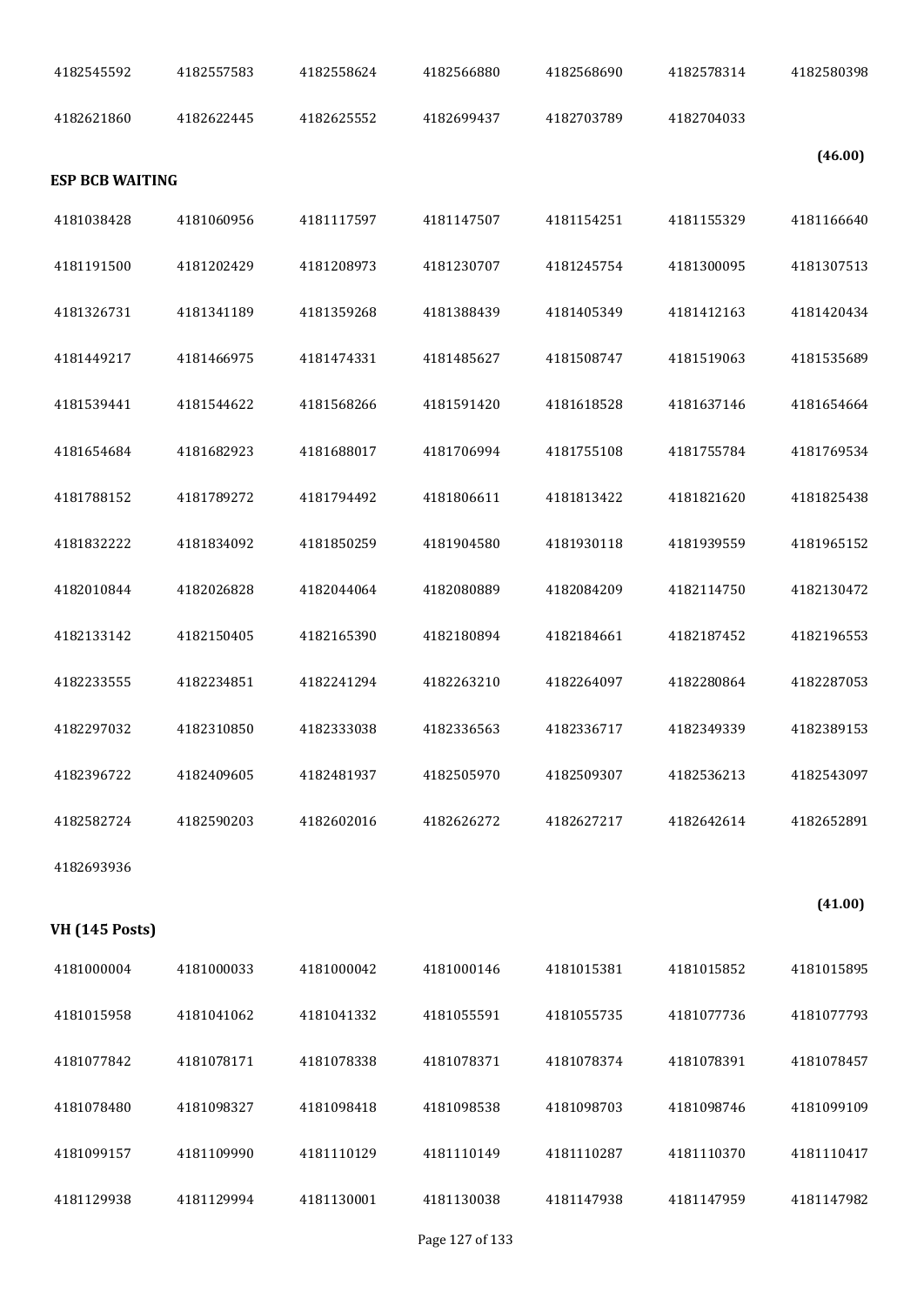|                   | 4181148157 | 4181175364 | 4181176045 | 4181188852 | 4181189022 | 4181189243 |
|-------------------|------------|------------|------------|------------|------------|------------|
| 4181189244        | 4181189256 | 4181189271 | 4181189484 | 4181189682 | 4181189708 | 4181189747 |
| 4181189779        | 4181189845 | 4181189952 | 4181189990 | 4181190031 | 4182704867 | 4182705249 |
| 4182705302        | 4182705383 | 4182705699 | 4182705946 | 4182706036 | 4182706264 | 4182706289 |
| 4182706337        | 4182706386 | 4182706494 | 4182706537 | 4182706677 | 4182706805 | 4182707072 |
| 4182707252        | 4182707261 | 4182707691 | 4182707948 | 4182708060 | 4182708070 | 4182708258 |
| 4182708360        | 4182708420 | 4182708466 | 4182708500 | 4182708711 | 4182708824 | 4182708914 |
| 4182709219        | 4182709231 | 4182709419 | 4182709578 | 4182709661 | 4182709870 | 4182709872 |
| 4182710063        | 4182710101 | 4182710543 | 4182710674 | 4182710854 | 4182710947 | 4182710956 |
| 4182710987        | 4182711184 | 4182711265 | 4182711435 | 4182711461 | 4182711515 | 4182711739 |
| 4182711966        | 4182712202 | 4182712323 | 4182712401 | 4182712448 | 4182712519 | 4182712651 |
| 4182712746        | 4182712995 | 4182713129 | 4182713142 | 4182713230 | 4182713403 | 4182713580 |
| 4182713699        | 4182713811 | 4182714225 | 4182714395 | 4182714451 | 4182714488 | 4182714751 |
| 4182714926        |            | 4182714987 | 4182715055 | 4182715124 | 4182715155 | 4182715225 |
|                   | 4182714965 |            |            |            |            |            |
| 4182715251        | 4182715443 | 4182715464 | 4182715702 | 4182715734 |            |            |
| <b>VH WAITING</b> |            |            |            |            |            | (62.00)    |
| 4181000182        | 4181015494 | 4181041138 | 4181041298 | 4181041385 | 4181055766 | 4181055793 |
| 4181077558        | 4181077580 | 4181077908 | 4181078026 | 4181078439 | 4181078445 | 4181098331 |
| 4181098661        | 4181098709 | 4181099007 | 4181099088 | 4181109783 | 4181109923 | 4181110225 |
| 4181110310        | 4181129984 | 4181147759 | 4181147845 | 4181148007 | 4181148008 | 4181148016 |
| 4181148034        | 4181148086 | 4181175810 | 4181188944 | 4181189167 | 4181189171 | 4181189355 |
| 4181189486        | 4181189612 | 4181189810 | 4181189853 | 4181190131 | 4181190170 | 4182704920 |
| 4182704922        | 4182704987 | 4182705511 | 4182705615 | 4182705781 | 4182705886 | 4182706252 |
| 4182706271        | 4182706934 | 4182707220 | 4182707289 | 4182707445 | 4182707516 | 4182707556 |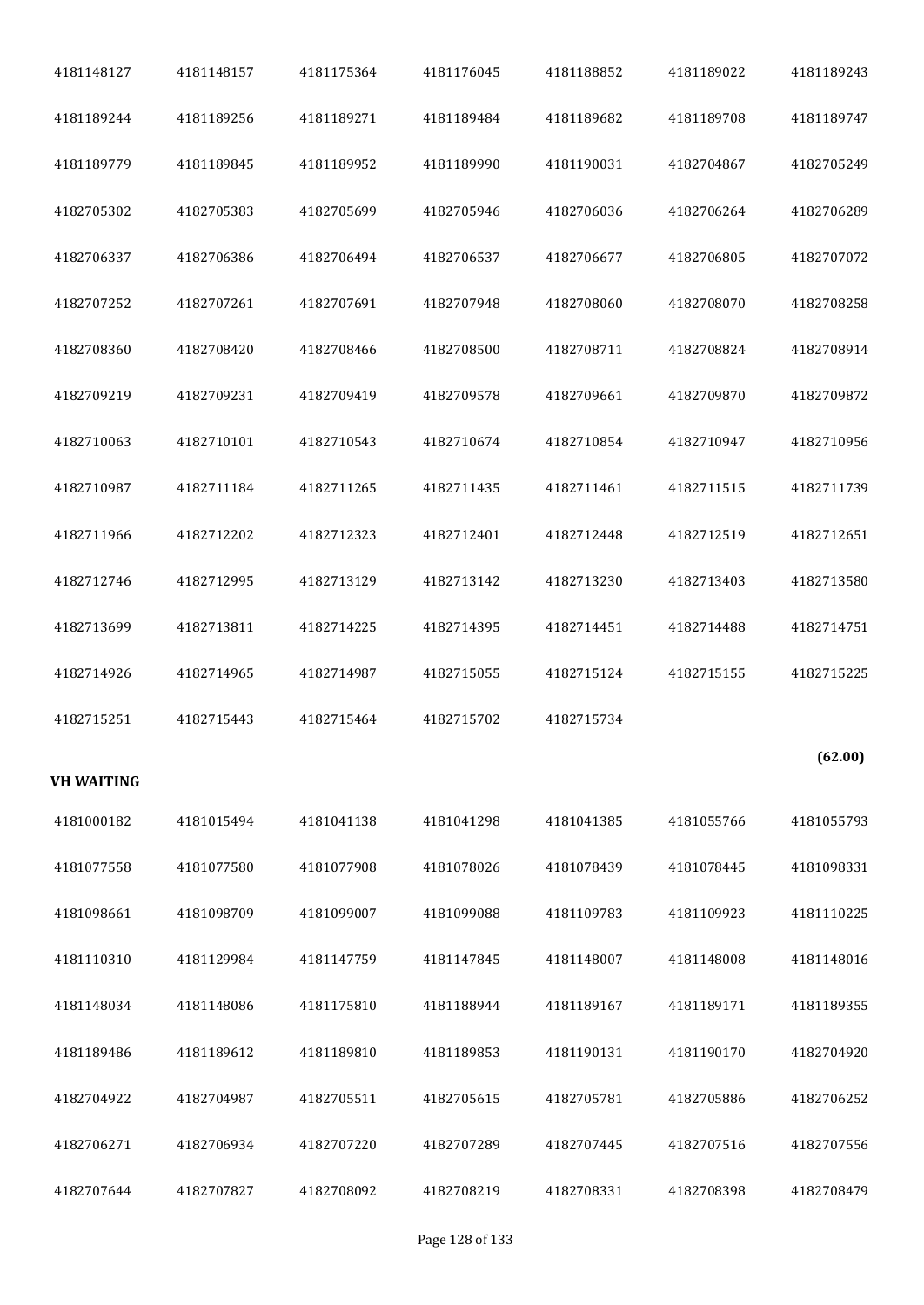| 4182708504            | 4182708536 | 4182708676 | 4182708687 | 4182708882 | 4182708908 | 4182709143 |
|-----------------------|------------|------------|------------|------------|------------|------------|
| 4182709253            | 4182709458 | 4182709750 | 4182709809 | 4182709939 | 4182710199 | 4182710314 |
| 4182710635            | 4182710814 | 4182711196 | 4182711261 | 4182711927 | 4182712029 | 4182712090 |
| 4182712465            | 4182712547 | 4182712609 | 4182712941 | 4182713002 | 4182713095 | 4182713100 |
| 4182713281            | 4182714027 | 4182714059 | 4182714535 | 4182714565 | 4182715023 | 4182715027 |
| 4182715296            | 4182715299 | 4182715333 | 4182715547 | 4182715567 | 4182715866 | 4182715898 |
| <b>HH (132 Posts)</b> |            |            |            |            |            | (58.00)    |
| 4181000065            | 4181000230 | 4181040968 | 4181041134 | 4181041330 | 4181077565 | 4181077601 |
| 4181077819            | 4181077888 | 4181078365 | 4181078377 | 4181078397 | 4181098306 | 4181098445 |
| 4181098564            | 4181098657 | 4181098676 | 4181098803 | 4181098812 | 4181098836 | 4181098878 |
| 4181109743            | 4181109837 | 4181109854 | 4181109872 | 4181109894 | 4181110044 | 4181110433 |
| 4181130127            | 4181147951 | 4181148166 | 4181175470 | 4181175617 | 4181175763 | 4181189087 |
| 4181189156            | 4181189197 | 4181189485 | 4181189522 | 4181189591 | 4181189676 | 4181189709 |
| 4181189905            | 4181190012 | 4181190039 | 4181190151 | 4182704758 | 4182705066 | 4182705293 |
| 4182705303            | 4182705378 | 4182705405 | 4182705546 | 4182705592 | 4182705599 | 4182705765 |
| 4182705773            | 4182706174 | 4182706299 | 4182706327 | 4182706402 | 4182706633 | 4182706880 |
| 4182707018            | 4182707251 | 4182707369 | 4182707439 | 4182707629 | 4182707761 | 4182707776 |
| 4182707934            | 4182708049 | 4182708052 | 4182708158 | 4182708174 | 4182708281 | 4182708285 |
| 4182708474            | 4182708544 | 4182708653 | 4182708774 | 4182708932 | 4182708994 | 4182709319 |
| 4182709459            | 4182709511 | 4182709521 | 4182709632 | 4182709751 | 4182709770 | 4182710340 |
| 4182710476            | 4182710548 | 4182710659 | 4182710861 | 4182711322 | 4182711472 | 4182711554 |
| 4182711763            | 4182711790 | 4182711843 | 4182711870 | 4182712001 | 4182712286 | 4182712677 |
| 4182712716            | 4182712730 | 4182712781 | 4182712837 | 4182713074 | 4182713645 | 4182713659 |
| 4182713690            | 4182714072 | 4182714423 | 4182714425 | 4182714481 | 4182714498 | 4182714515 |
| 4182714711            | 4182714795 | 4182714884 | 4182715231 | 4182715460 | 4182715475 | 4182715482 |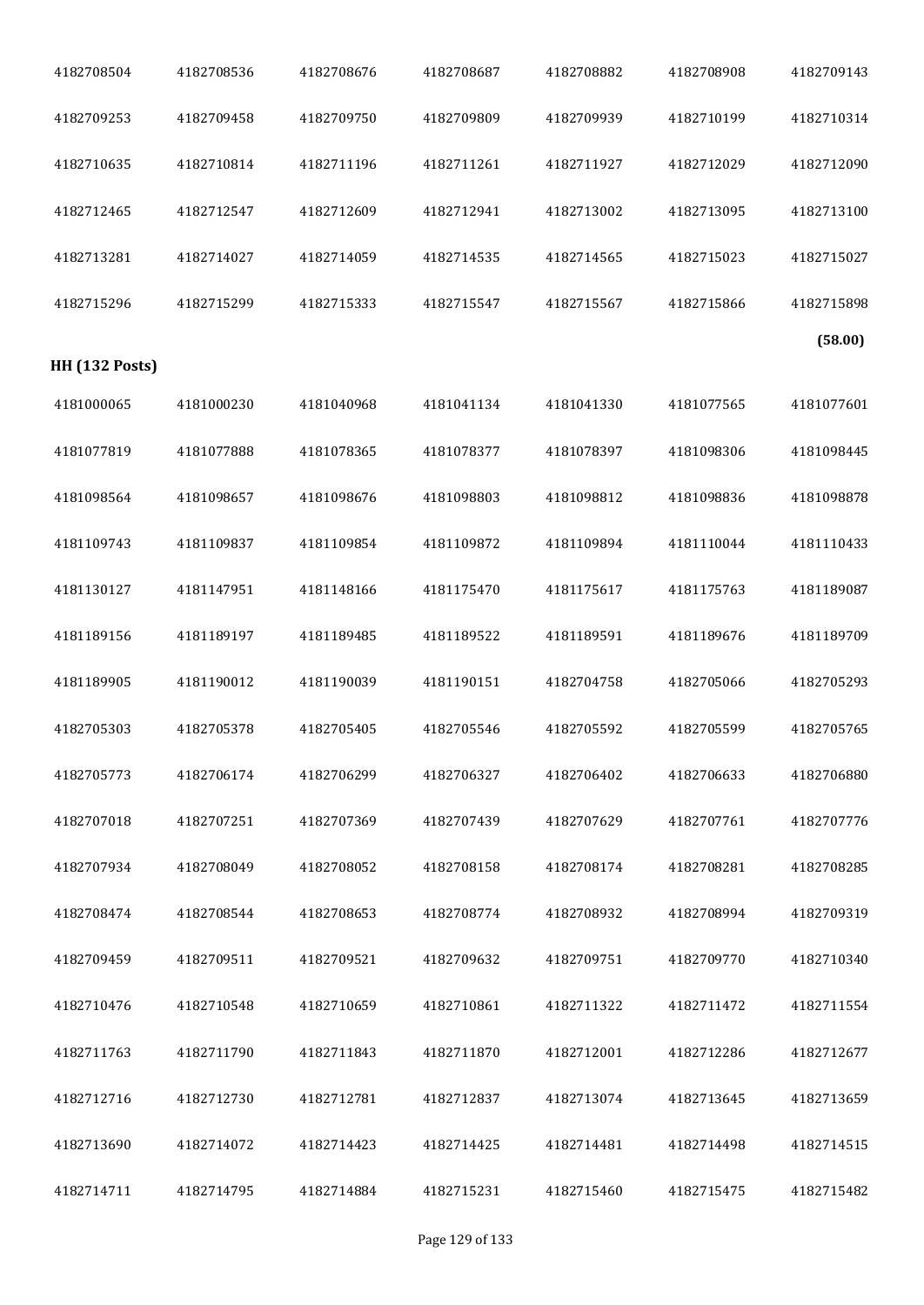|            | 4182716037 | 4182715935 | 4182715897 | 4182715783 | 4182715607 | 4182715556            |
|------------|------------|------------|------------|------------|------------|-----------------------|
| (44.00)    |            |            |            |            |            |                       |
|            |            |            |            |            |            | <b>HH WAITING</b>     |
| 4181041088 | 4181015675 | 4181015626 | 4181000209 | 4181000168 | 4181000113 | 4181000037            |
| 4181056020 | 4181055968 | 4181055672 | 4181055598 | 4181055561 | 4181041389 | 4181041271            |
| 4181110080 | 4181110050 | 4181098986 | 4181098498 | 4181098391 | 4181098289 | 4181078337            |
| 4181175743 | 4181175692 | 4181175653 | 4181175573 | 4181175256 | 4181130205 | 4181110289            |
| 4181189864 | 4181189828 | 4181189588 | 4181189367 | 4181189292 | 4181188946 | 4181175922            |
| 4182705202 | 4182704979 | 4181190165 | 4181190070 | 4181190053 | 4181189976 | 4181189891            |
| 4182706505 | 4182706321 | 4182706272 | 4182705799 | 4182705527 | 4182705332 | 4182705325            |
| 4182707477 | 4182707435 | 4182707363 | 4182707087 | 4182706982 | 4182706843 | 4182706545            |
| 4182709988 | 4182709713 | 4182709668 | 4182709282 | 4182708746 | 4182708083 | 4182707850            |
| 4182711529 | 4182711496 | 4182711143 | 4182710951 | 4182710896 | 4182710771 | 4182710183            |
| 4182712801 | 4182712420 | 4182712352 | 4182712010 | 4182711918 | 4182711666 | 4182711531            |
| 4182714960 | 4182714927 | 4182714774 | 4182714361 | 4182714351 | 4182713125 | 4182713089            |
| 4182715818 | 4182715731 | 4182715488 | 4182715354 | 4182715254 | 4182715197 | 4182715095            |
|            |            |            |            |            |            | 4182715906            |
| (39.00)    |            |            |            |            |            | <b>OH (208 Posts)</b> |
| 4181055925 | 4181055871 | 4181055828 | 4181041431 | 4181041370 | 4181041312 | 4181015607            |
| 4181098723 | 4181098597 | 4181098411 | 4181098311 | 4181077672 | 4181077574 | 4181055944            |
| 4181110171 | 4181110023 | 4181109940 | 4181109758 | 4181099142 | 4181099031 | 4181098826            |
| 4181129983 | 4181129947 | 4181110530 | 4181110472 | 4181110430 | 4181110361 | 4181110258            |
| 4181175805 | 4181175685 | 4181147881 | 4181147788 | 4181147757 | 4181130257 | 4181130080            |
| 4181189002 | 4181188990 | 4181188984 | 4181188972 | 4181188924 | 4181188869 | 4181175965            |
| 4181189777 | 4181189757 | 4181189663 | 4181189356 | 4181189349 | 4181189321 | 4181189225            |
| 4181190294 | 4181190248 | 4181190137 | 4181190119 | 4181190013 | 4181189968 | 4181189949            |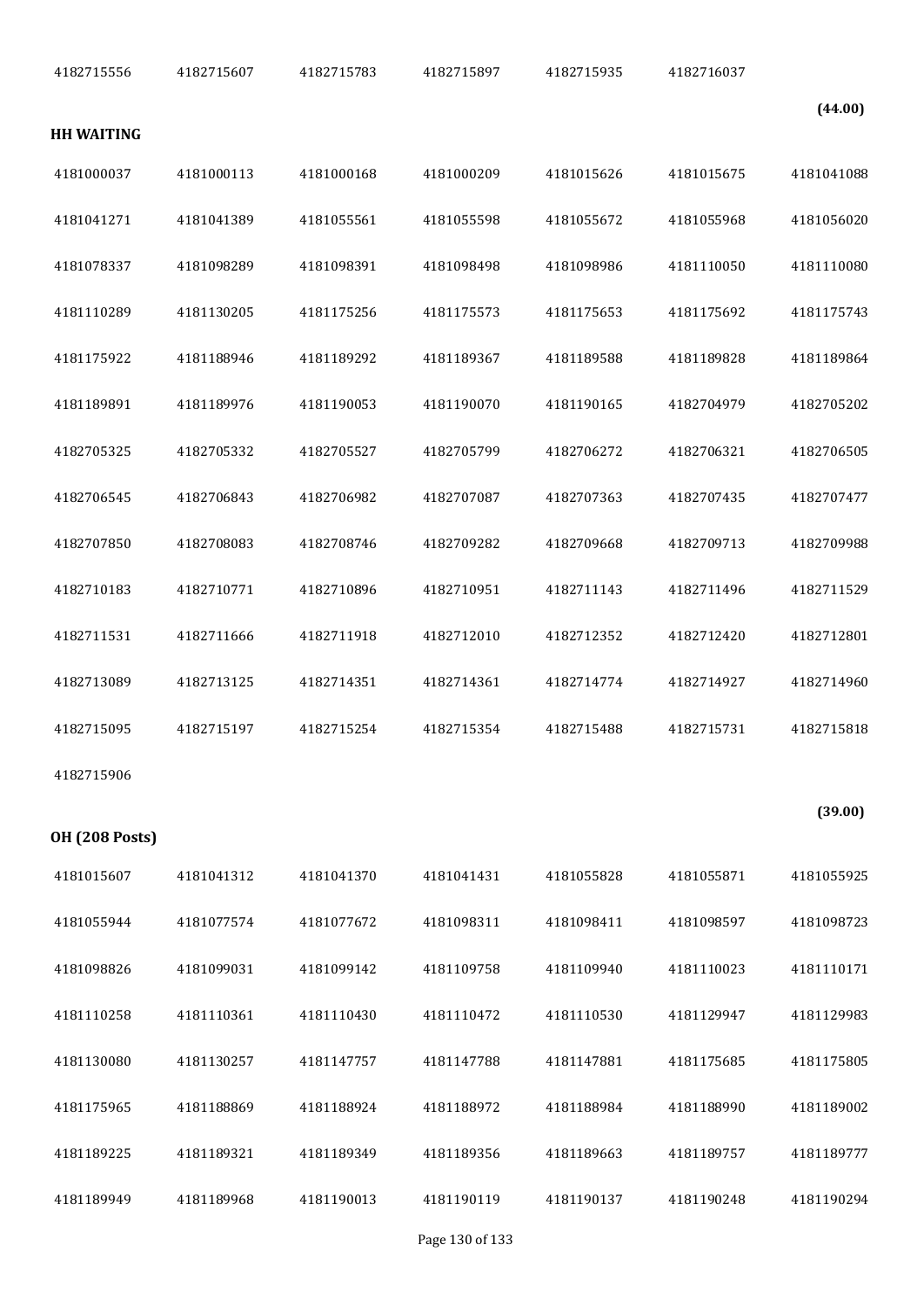| 4181190297        | 4182704768 | 4182704961 | 4182705047 | 4182705101 | 4182705178 | 4182705210 |
|-------------------|------------|------------|------------|------------|------------|------------|
| 4182705237        | 4182705271 | 4182705296 | 4182705304 | 4182705358 | 4182705432 | 4182705603 |
| 4182705613        | 4182705650 | 4182705743 | 4182705905 | 4182705913 | 4182705938 | 4182706200 |
| 4182706270        | 4182706434 | 4182706450 | 4182706726 | 4182706765 | 4182706950 | 4182707001 |
| 4182707026        | 4182707138 | 4182707151 | 4182707413 | 4182707485 | 4182707489 | 4182707523 |
| 4182707528        | 4182707540 | 4182707555 | 4182707632 | 4182707668 | 4182707760 | 4182707902 |
| 4182707989        | 4182708114 | 4182708191 | 4182708303 | 4182708325 | 4182708328 | 4182708330 |
| 4182708391        | 4182708392 | 4182708454 | 4182708492 | 4182708541 | 4182708690 | 4182708696 |
| 4182708853        | 4182708870 | 4182708921 | 4182709136 | 4182709247 | 4182709259 | 4182709332 |
| 4182709391        | 4182709410 | 4182709424 | 4182709445 | 4182709453 | 4182709781 | 4182709805 |
| 4182709808        | 4182709855 | 4182710036 | 4182710064 | 4182710234 | 4182710372 | 4182710407 |
| 4182710443        | 4182710469 | 4182710592 | 4182710665 | 4182710678 | 4182710777 | 4182710851 |
| 4182710973        | 4182711088 | 4182711210 | 4182711369 | 4182711510 | 4182711563 | 4182711621 |
| 4182711717        | 4182711762 | 4182711805 | 4182711820 | 4182711836 | 4182711847 | 4182711978 |
| 4182712082        | 4182712117 | 4182712143 | 4182712154 | 4182712279 | 4182712332 | 4182712382 |
| 4182712418        | 4182712467 | 4182712561 | 4182712755 | 4182712761 | 4182712762 | 4182712772 |
| 4182712794        | 4182712819 | 4182713132 | 4182713159 | 4182713177 | 4182713210 | 4182713221 |
| 4182713323        | 4182713470 | 4182713471 | 4182713683 | 4182713737 | 4182713914 | 4182713932 |
| 4182713951        | 4182713970 | 4182713989 | 4182714023 | 4182714049 | 4182714116 | 4182714124 |
| 4182714184        | 4182714237 | 4182714332 | 4182714362 | 4182714475 | 4182714511 | 4182714538 |
| 4182714586        | 4182714608 | 4182714670 | 4182714939 | 4182715078 | 4182715115 | 4182715416 |
| 4182715739        | 4182715834 | 4182715886 | 4182715993 | 4182716070 |            |            |
| <b>OH WAITING</b> |            |            |            |            |            | (63.00)    |
| 4181015931        | 4181040999 | 4181041401 | 4181078082 | 4181078104 | 4181078382 | 4181098651 |
| 4181098796        | 4181098816 | 4181098861 | 4181098905 | 4181098991 | 4181099017 | 4181099092 |
|                   |            |            |            |            |            |            |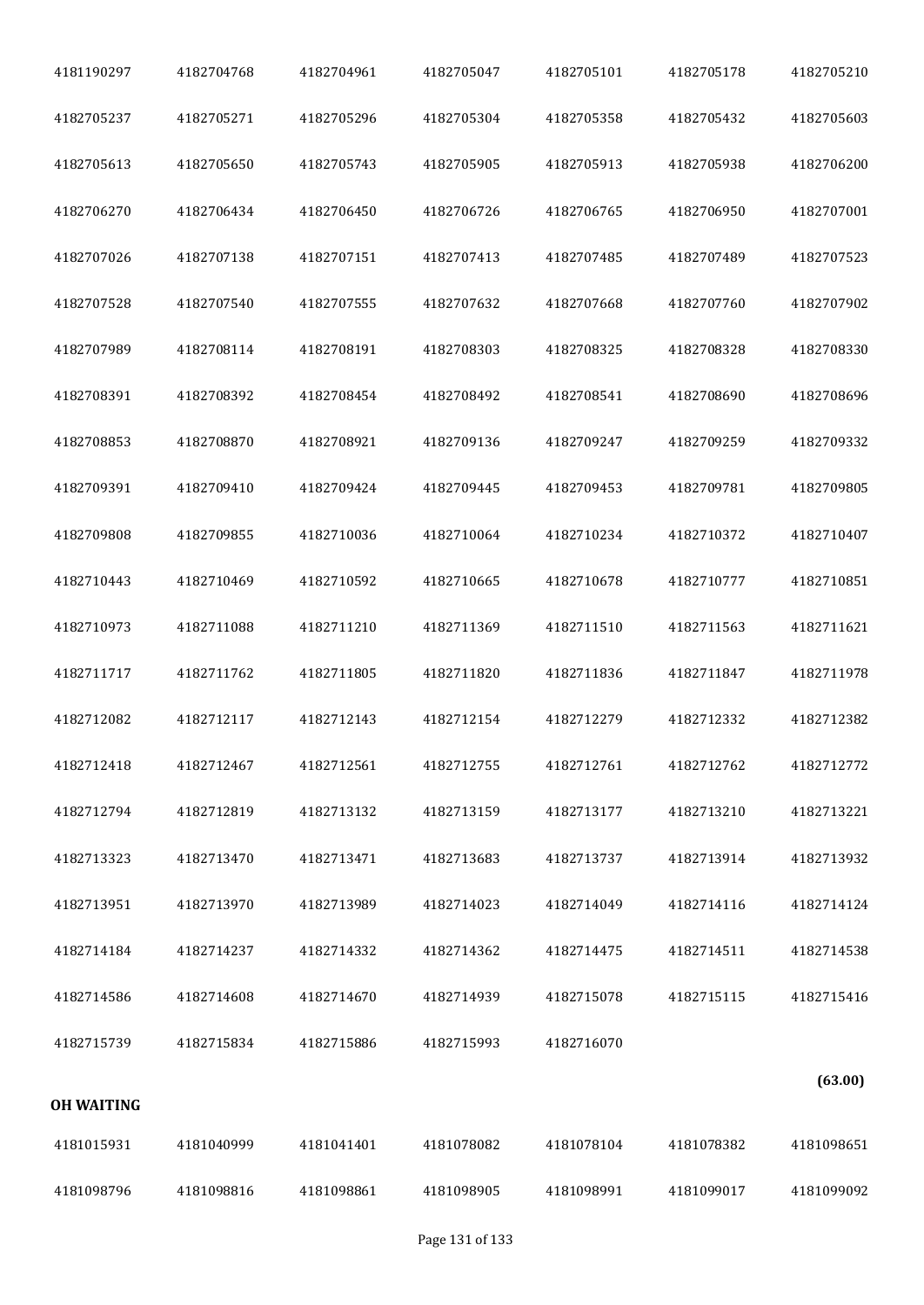| 4181109767    | 4181109790 | 4181109887 | 4181109960 | 4181110065 | 4181129989 | 4181130000 |
|---------------|------------|------------|------------|------------|------------|------------|
| 4181130033    | 4181130210 | 4181147805 | 4181175416 | 4181175420 | 4181175649 | 4181175868 |
| 4181188848    | 4181189109 | 4181189186 | 4181189656 | 4181189768 | 4181189838 | 4181189943 |
| 4181189945    | 4182705042 | 4182705435 | 4182705436 | 4182705758 | 4182705999 | 4182706117 |
| 4182706625    | 4182706643 | 4182706664 | 4182706912 | 4182706944 | 4182707132 | 4182707743 |
| 4182708112    | 4182708339 | 4182708442 | 4182708668 | 4182708693 | 4182708980 | 4182708983 |
| 4182709007    | 4182709066 | 4182709509 | 4182709634 | 4182709763 | 4182709901 | 4182710394 |
| 4182710442    | 4182710988 | 4182710990 | 4182711022 | 4182711074 | 4182711237 | 4182711252 |
| 4182711329    | 4182711453 | 4182711504 | 4182711851 | 4182711936 | 4182711964 | 4182712034 |
| 4182712079    | 4182712127 | 4182712324 | 4182712715 | 4182713053 | 4182713327 | 4182713393 |
| 4182713407    | 4182713591 | 4182713615 | 4182713638 | 4182713696 | 4182713780 | 4182713801 |
| 4182713859    | 4182714046 | 4182714247 | 4182714288 | 4182714356 | 4182714459 | 4182714470 |
|               |            |            |            |            |            |            |
| 4182714769    | 4182715105 | 4182715457 | 4182715557 | 4182715615 | 4182715619 | 4182715767 |
| 4182715794    | 4182715850 |            |            |            |            |            |
| BM (80 Posts) |            |            |            |            |            | (61.00)    |
| 4181000066    | 4181015416 | 4181040920 | 4181041221 | 4181055575 | 4181077570 | 4181077639 |
| 4181077675    | 4181077714 | 4181077728 | 4181077859 | 4181078132 | 4181078373 | 4181098323 |
| 4181098421    | 4181098452 | 4181110034 | 4181129986 | 4181130112 | 4181147856 | 4181147945 |
| 4181148022    | 4181148070 | 4181188965 | 4181189012 | 4181189107 | 4181189174 | 4181189430 |
| 4181189509    | 4181189953 | 4181189986 | 4181190123 | 4181190226 | 4182705133 | 4182705709 |
| 4182706002    | 4182706162 | 4182706501 | 4182706542 | 4182706622 | 4182706807 | 4182706822 |
| 4182706953    | 4182707481 | 4182707748 | 4182708035 | 4182708673 | 4182708782 | 4182708802 |
| 4182709021    | 4182709121 | 4182709826 | 4182709987 | 4182711040 | 4182711187 | 4182711335 |
| 4182711521    | 4182711605 | 4182711635 | 4182712130 | 4182712174 | 4182712397 | 4182712435 |